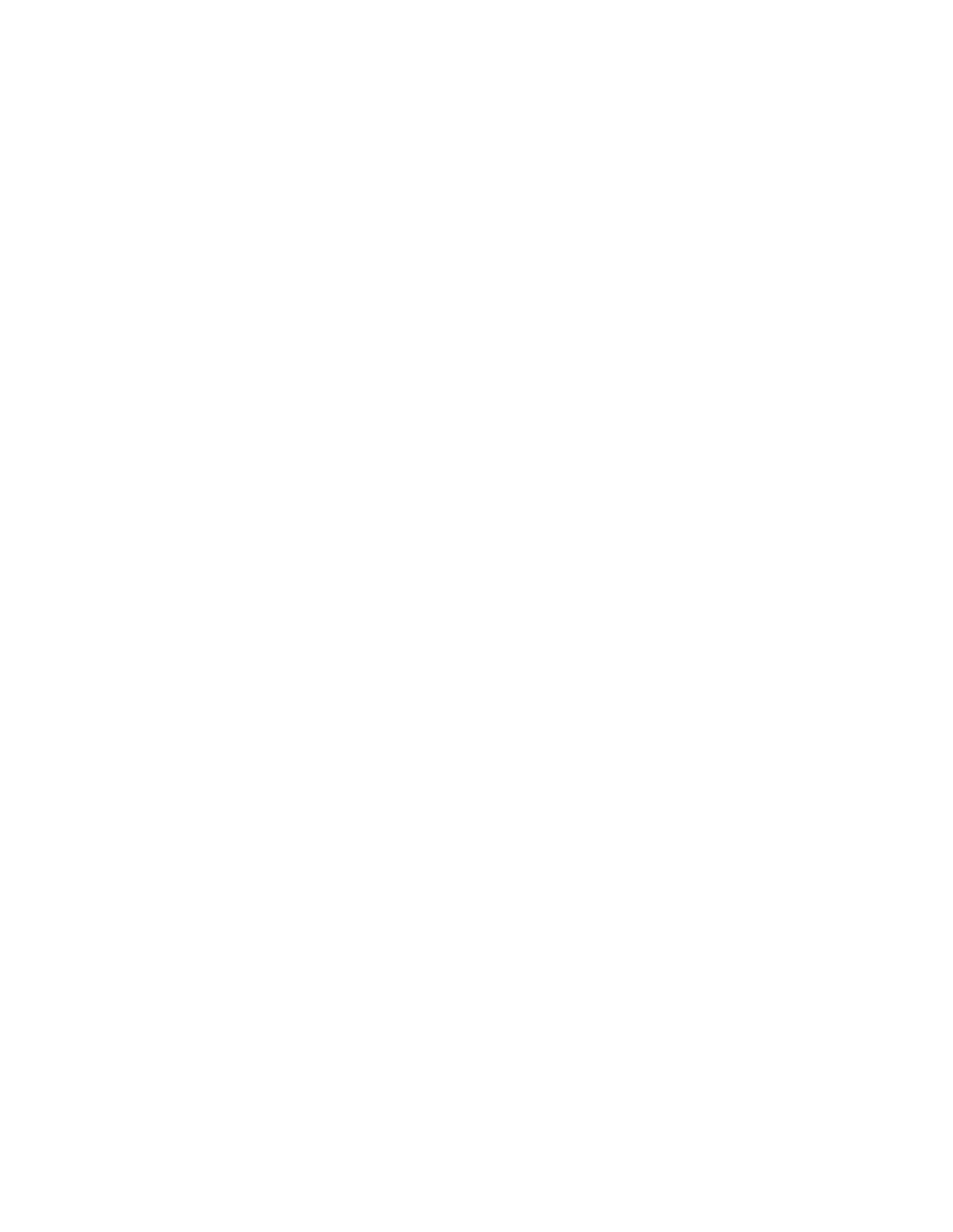# **TABLE OF CONTENTS**

Paragraph

**Title** 

Page

# **SECTION 1INTRODUCTION**

| ▰ |  |  |  |  |
|---|--|--|--|--|
|---|--|--|--|--|

### **SECTION 2 PIN DESCRIPTIONS**

|                                                           | $2 - 2$ |
|-----------------------------------------------------------|---------|
|                                                           | $2 - 3$ |
|                                                           | $2 - 3$ |
| Crystal Driver and External Clock Input (XTAL, EXTAL) 2-3 |         |
|                                                           |         |
|                                                           |         |
|                                                           |         |
|                                                           |         |
|                                                           |         |
|                                                           |         |
|                                                           |         |
|                                                           |         |
|                                                           |         |
| Port C                                                    |         |
| Port D                                                    |         |
|                                                           |         |
|                                                           |         |
|                                                           |         |
|                                                           |         |

# **SECTION 3 CENTRAL PROCESSING UNIT**

| 3.1     | $.3 - 1$ |
|---------|----------|
| 3.1.1   |          |
| 3.1.2   |          |
| 3.1.3   |          |
| 3.1.4   |          |
| 3.1.5   |          |
| 3.1.6   |          |
| 3.1.6.1 |          |
| 3.1.6.2 |          |
| 3.1.6.3 |          |
| 3.1.6.4 |          |
| 3.1.6.5 |          |
| 3.1.6.6 |          |
| 3.1.6.7 |          |
| 3.1.6.8 |          |
|         |          |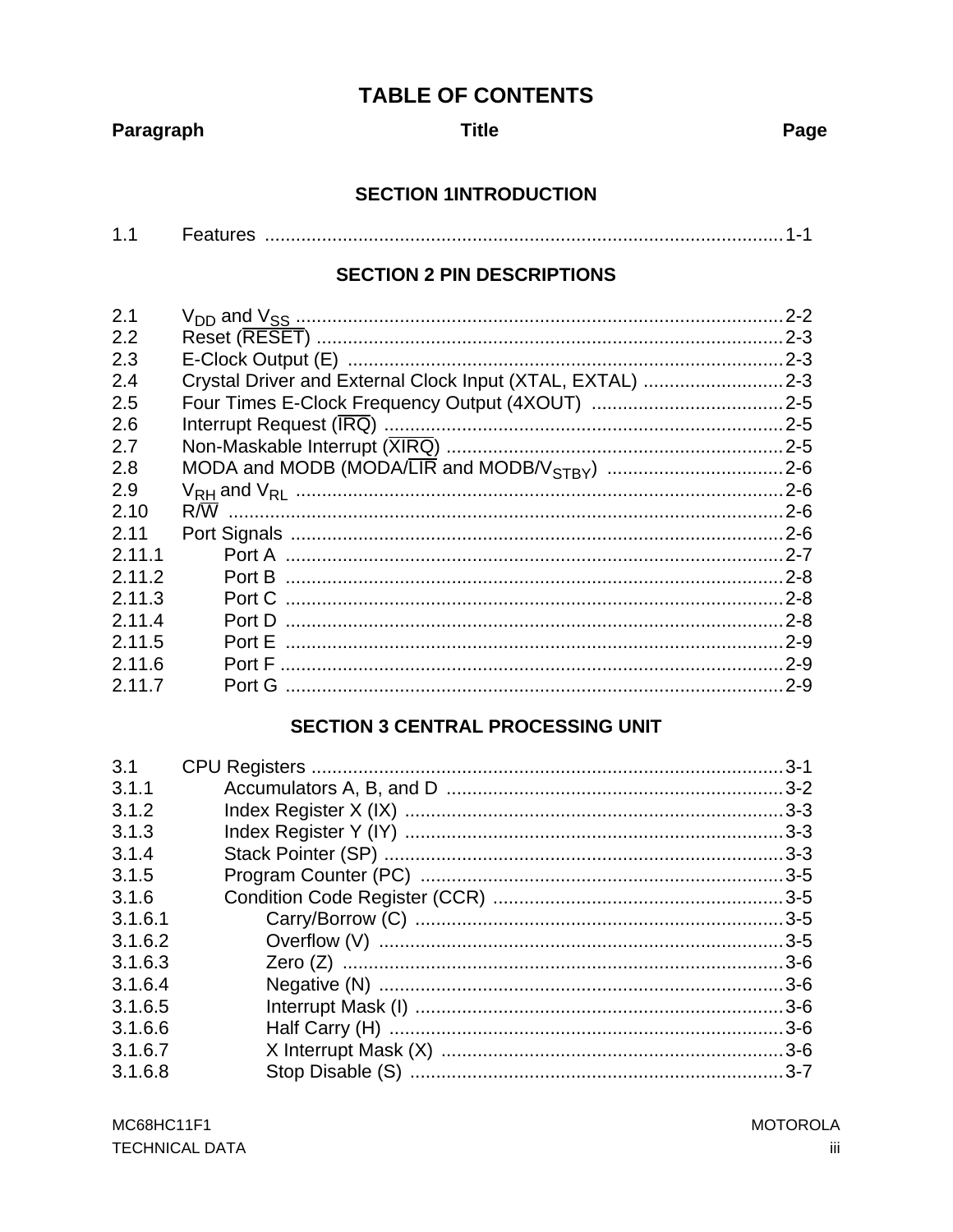# TABLE OF CONTENTS<br>(Continued) **Title**

# Paragraph

| 3.2   |  |
|-------|--|
| 3.3   |  |
| 3.4   |  |
| 3.4.1 |  |
| 3.4.2 |  |
| 3.4.3 |  |
| 3.4.4 |  |
| 3.4.5 |  |
| 3.4.6 |  |
| 3.5   |  |
|       |  |

# SECTION 4OPERATING MODES AND ON-CHIP MEMORY

| 4.1     |                                                |  |
|---------|------------------------------------------------|--|
| 4.1.1   |                                                |  |
| 4.1.2   |                                                |  |
| 4.1.3   |                                                |  |
| 4.1.4   |                                                |  |
| 4.2     |                                                |  |
| 4.2.1   |                                                |  |
| 4.2.2   |                                                |  |
| 4.2.2.1 |                                                |  |
| 4.2.2.2 |                                                |  |
| 4.2.2.3 |                                                |  |
| 4.2.3   |                                                |  |
| 4.3     |                                                |  |
| 4.3.1   |                                                |  |
| 4.3.1.1 |                                                |  |
| 4.3.2   |                                                |  |
| 4.3.2.1 |                                                |  |
| 4.3.2.2 |                                                |  |
| 4.3.2.3 |                                                |  |
| 4.3.2.4 |                                                |  |
| 4.3.2.5 |                                                |  |
| 4.4     |                                                |  |
| 4.4.1   |                                                |  |
| 4.4.1.1 |                                                |  |
| 4.4.1.2 |                                                |  |
| 4.4.1.3 |                                                |  |
| 4.4.1.4 |                                                |  |
| 4.4.2   | PPROG EEPROM Programming Control Register 4-16 |  |
| 4.4.3   |                                                |  |

**MOTOROLA**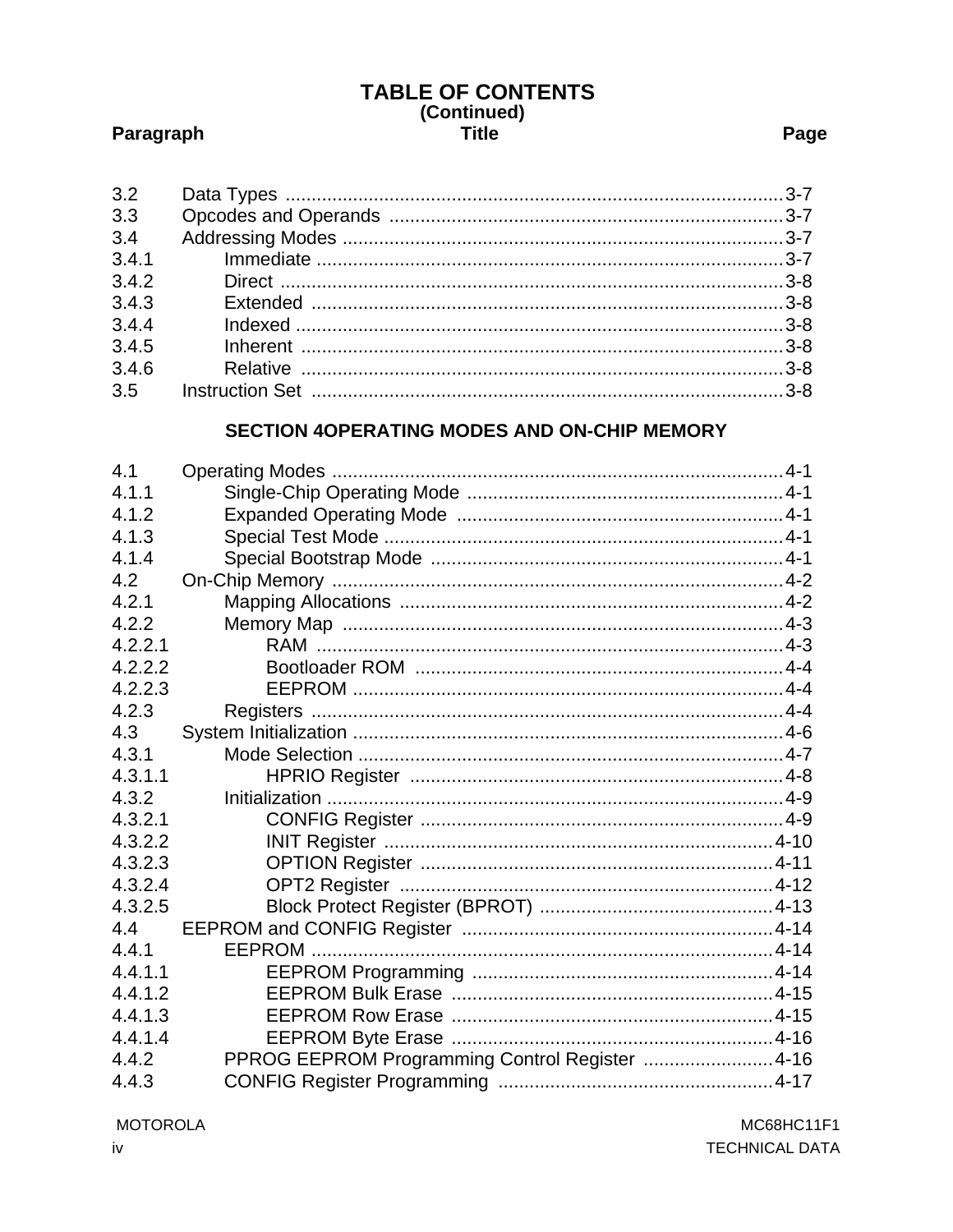# TABLE OF CONTENTS<br>(Continued) **Title**

# Paragraph

# Page

| 4.5.2 |  |
|-------|--|
| 4.5.3 |  |

# **SECTION 5 RESETS AND INTERRUPTS**

| 5.1    |                                                           |  |
|--------|-----------------------------------------------------------|--|
| 5.1.1  |                                                           |  |
| 5.1.2  |                                                           |  |
| 5.1.3  |                                                           |  |
| 5.1.4  |                                                           |  |
| 5.1.5  |                                                           |  |
| 5.1.6  |                                                           |  |
| 5.2    |                                                           |  |
| 5.2.1  |                                                           |  |
| 5.2.2  |                                                           |  |
| 5.2.3  |                                                           |  |
| 5.2.4  |                                                           |  |
| 5.2.5  |                                                           |  |
| 5.2.6  |                                                           |  |
| 5.2.7  |                                                           |  |
| 5.2.8  |                                                           |  |
| 5.2.9  |                                                           |  |
| 5.2.10 |                                                           |  |
| 5.2.11 |                                                           |  |
| 5.3    |                                                           |  |
| 5.3.1  | Highest Priority Interrupt and Miscellaneous Register 5-7 |  |
| 5.4    |                                                           |  |
| 5.4.1  |                                                           |  |
| 5.4.2  |                                                           |  |
| 5.4.3  |                                                           |  |
| 5.4.4  |                                                           |  |
| 5.4.5  |                                                           |  |
| 5.4.6  |                                                           |  |
| 5.5    |                                                           |  |
| 5.5.1  |                                                           |  |
| 5.5.2  |                                                           |  |

# **SECTION 6 PARALLEL INPUT/OUTPUT**

|--|--|--|--|--|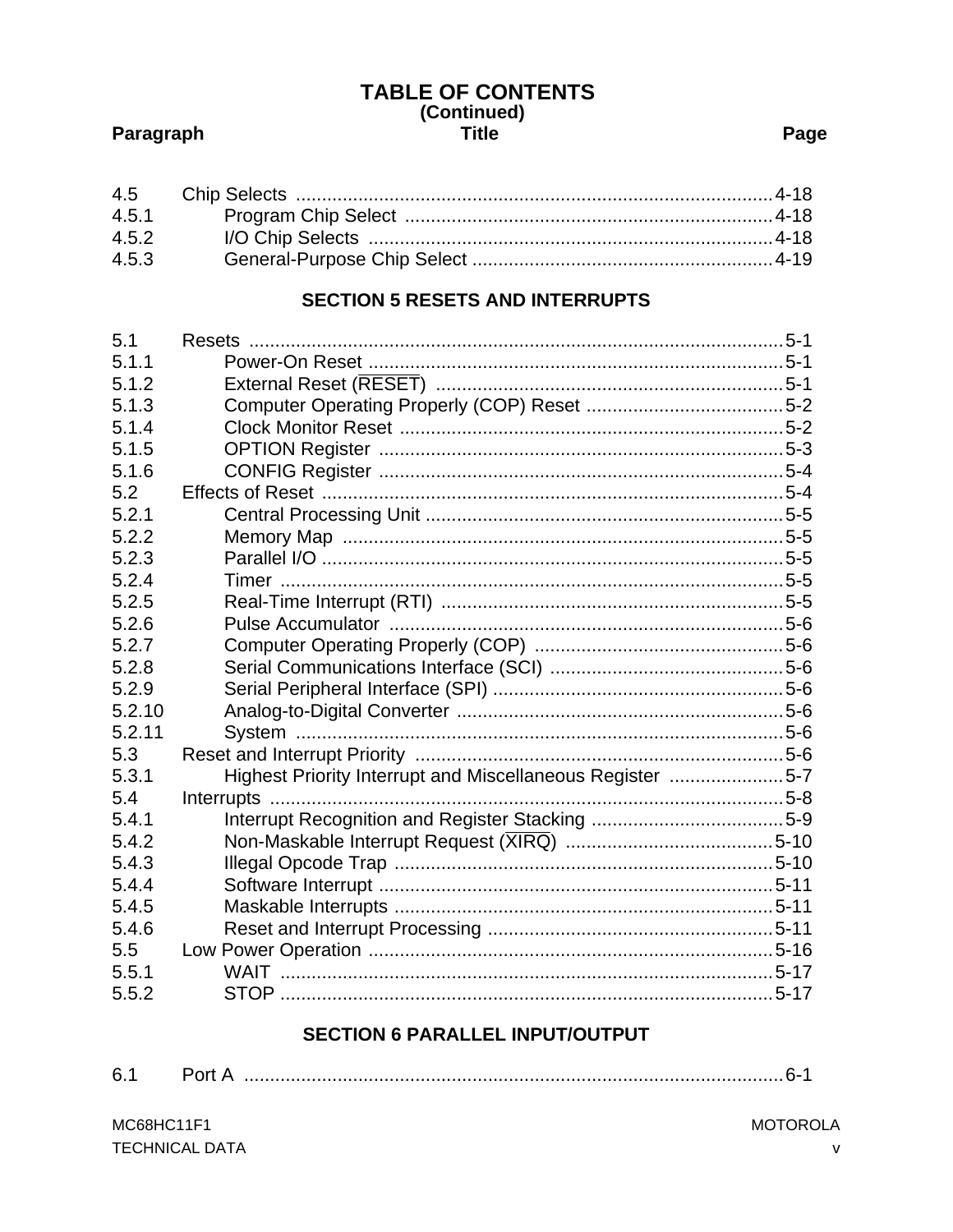# TABLE OF CONTENTS<br>(Continued) **Title**

# Paragraph

# **SECTION 7 SERIAL COMMUNICATIONS INTERFACE**

| 7.1   |  |
|-------|--|
|       |  |
| 7.2   |  |
| 7.3   |  |
| 7.4   |  |
| 7.4.1 |  |
| 7.4.2 |  |
| 7.5   |  |
| 7.6   |  |
| 7.6.1 |  |
| 7.6.2 |  |
| 7.6.3 |  |
| 7.6.4 |  |
| 7.6.5 |  |
| 7.7   |  |
| 7.7.1 |  |
|       |  |

# **SECTION 8 SERIAL PERIPHERAL INTERFACE**

| 8.1   |  |
|-------|--|
| 8.2   |  |
| 8.2.1 |  |
| 8.3   |  |
| 8.3.1 |  |
| 8.3.2 |  |
| 8.3.3 |  |
| 8.3.4 |  |
| 8.4   |  |
| 8.5   |  |
| 8.5.1 |  |
| 8.5.2 |  |
| 8.5.3 |  |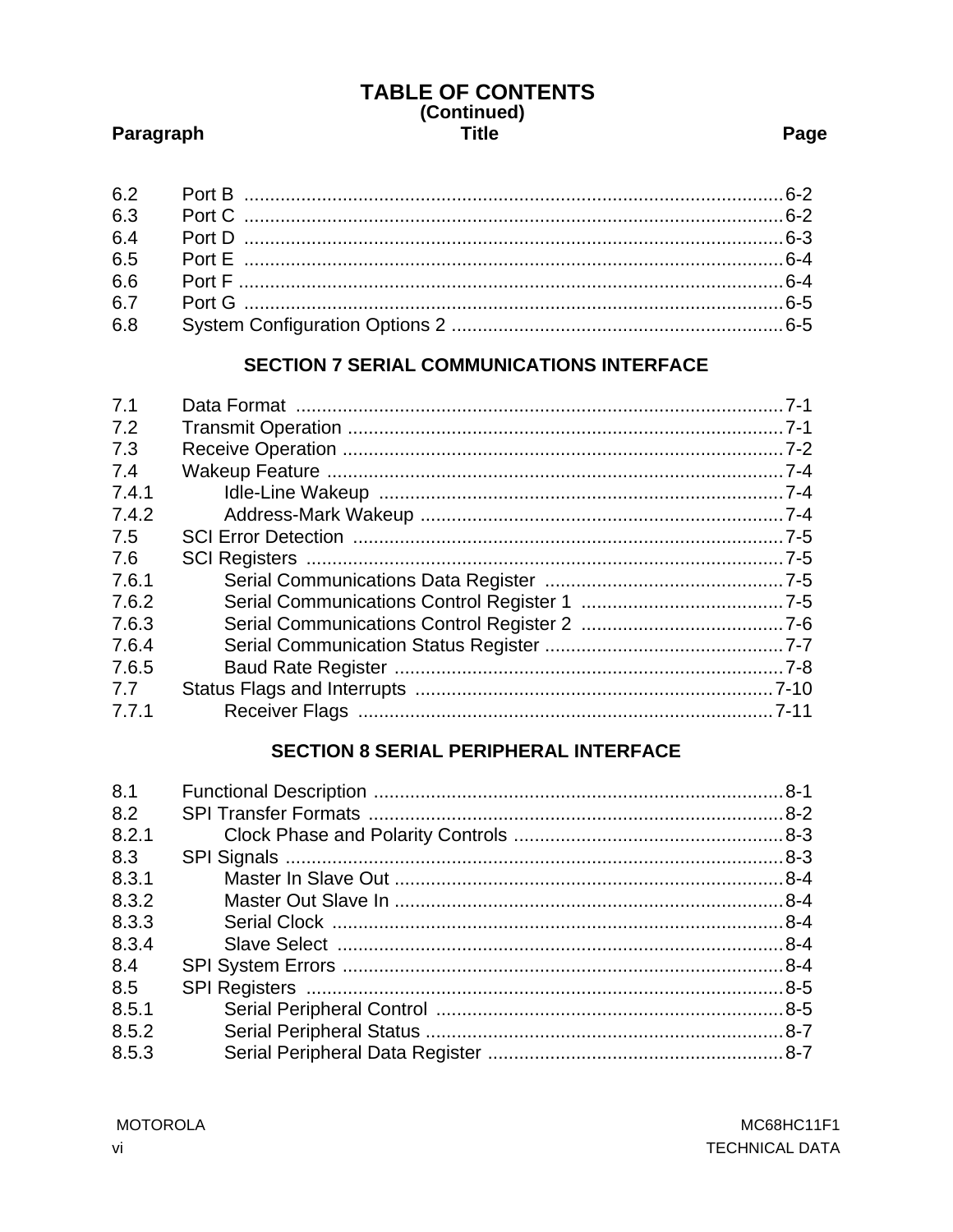#### **(Continued)** Paragraph **Paragraph Community** Title **Page TABLE OF CONTENTS**

# **[SECTION 9 TIMING SYSTEM](#page-106-0)**

| 9.1    |                                                     |  |
|--------|-----------------------------------------------------|--|
| 9.2    |                                                     |  |
| 9.2.1  |                                                     |  |
| 9.2.2  |                                                     |  |
| 9.2.3  | Timer Input Capture 4/Output Compare 5 Register 9-6 |  |
| 9.3    |                                                     |  |
| 9.3.1  |                                                     |  |
| 9.3.2  |                                                     |  |
| 9.3.3  |                                                     |  |
| 9.3.4  |                                                     |  |
| 9.3.5  |                                                     |  |
| 9.3.6  |                                                     |  |
| 9.3.7  |                                                     |  |
| 9.3.8  |                                                     |  |
| 9.3.9  |                                                     |  |
| 9.3.10 |                                                     |  |
| 9.4    |                                                     |  |
| 9.4.1  |                                                     |  |
| 9.4.2  |                                                     |  |
| 9.4.3  |                                                     |  |
| 9.5    |                                                     |  |
| 9.6    |                                                     |  |
| 9.6.1  |                                                     |  |
| 9.6.2  |                                                     |  |
| 9.6.3  |                                                     |  |

# **[SECTION 10 ANALOG-TO-DIGITAL CONVERTER](#page-124-0)**

| 10.1.1 |  |
|--------|--|
| 10.1.2 |  |
| 10.1.3 |  |
| 10.1.4 |  |
| 10.1.5 |  |
| 10.1.6 |  |
| 10.2   |  |
| 10.3   |  |
| 10.4   |  |
| 10.5   |  |
| 10.6   |  |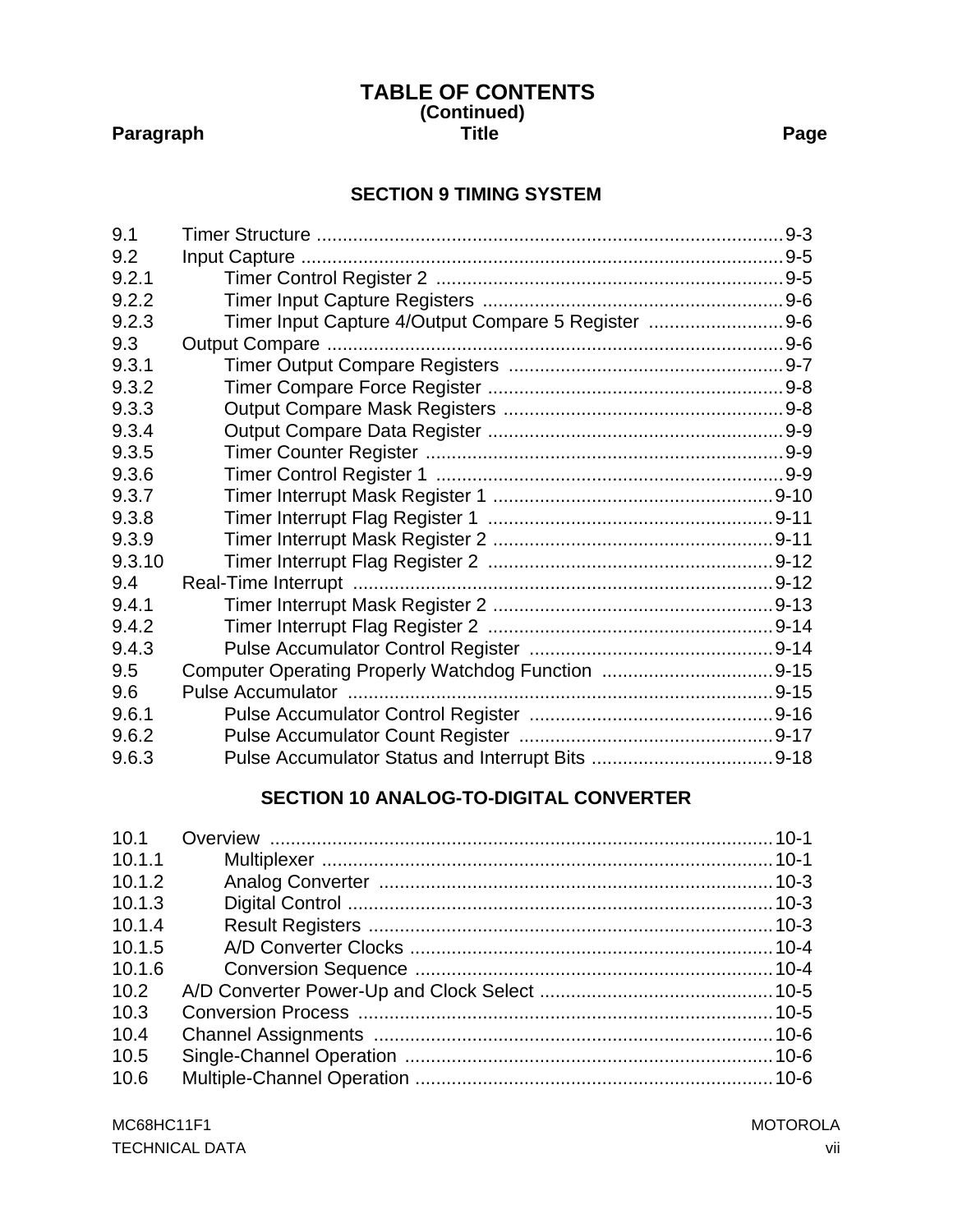# **(Continued)** Paragraph **Paragraph Community Page TABLE OF CONTENTS**

# **[APPENDIX A ELECTRICAL CHARACTERISTICS](#page-134-0)**

# **[APPENDIX BMECHANICAL DATA AND ORDERING INFORMATION](#page-152-0)**

# **[APPENDIX CDEVELOPMENT SUPPORT](#page-156-0)**

| C.1 |                                                                  |  |
|-----|------------------------------------------------------------------|--|
| C.2 |                                                                  |  |
| C.3 | M68MMDS11 - Modular Development System for M68HC11 Devices . C-1 |  |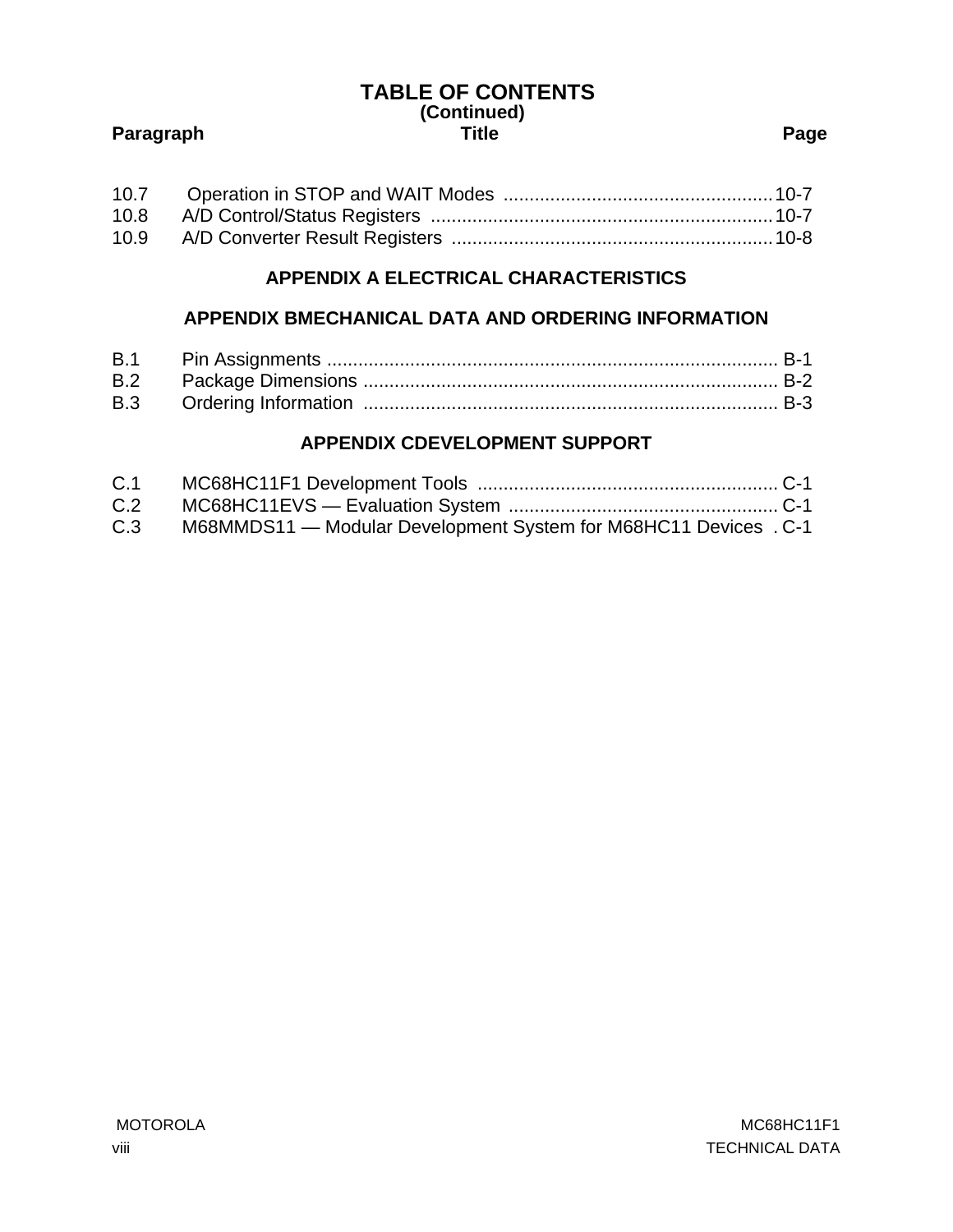# **LIST OF ILLUSTRATIONS**

#### **Figure Title Page**

| $1 - 1$  |                                                          |
|----------|----------------------------------------------------------|
| $2 - 1$  |                                                          |
| $2 - 2$  |                                                          |
| $2 - 3$  |                                                          |
| $2 - 4$  |                                                          |
| $2 - 5$  |                                                          |
| $2 - 6$  |                                                          |
| $2 - 7$  |                                                          |
| $3 - 1$  |                                                          |
| $3 - 2$  |                                                          |
| $4 - 1$  |                                                          |
| $4 - 2$  |                                                          |
| $4 - 3$  |                                                          |
| $4 - 4$  |                                                          |
| $5 - 1$  |                                                          |
| $5-2$    |                                                          |
| $5 - 3$  |                                                          |
| $5-4$    |                                                          |
| $5-5$    |                                                          |
| $7 - 1$  |                                                          |
| $7 - 2$  |                                                          |
| $7 - 3$  |                                                          |
| $7 - 4$  |                                                          |
| $8 - 1$  |                                                          |
| $8 - 2$  |                                                          |
| $9 - 1$  |                                                          |
| $9 - 2$  |                                                          |
| $9 - 3$  |                                                          |
| $10-1$   |                                                          |
| $10 - 2$ | Electrical Model of an A/D Input Pin (Sample Mode)  10-3 |
| $10-3$   |                                                          |
| $A-1$    |                                                          |
| $A-2$    |                                                          |
| $A-3$    |                                                          |
| $A-4$    |                                                          |
| $A-5$    |                                                          |
| $A-6$    |                                                          |
| $A - 7$  |                                                          |
| $A - 8$  |                                                          |
| $A-9$    |                                                          |
| $A-10$   |                                                          |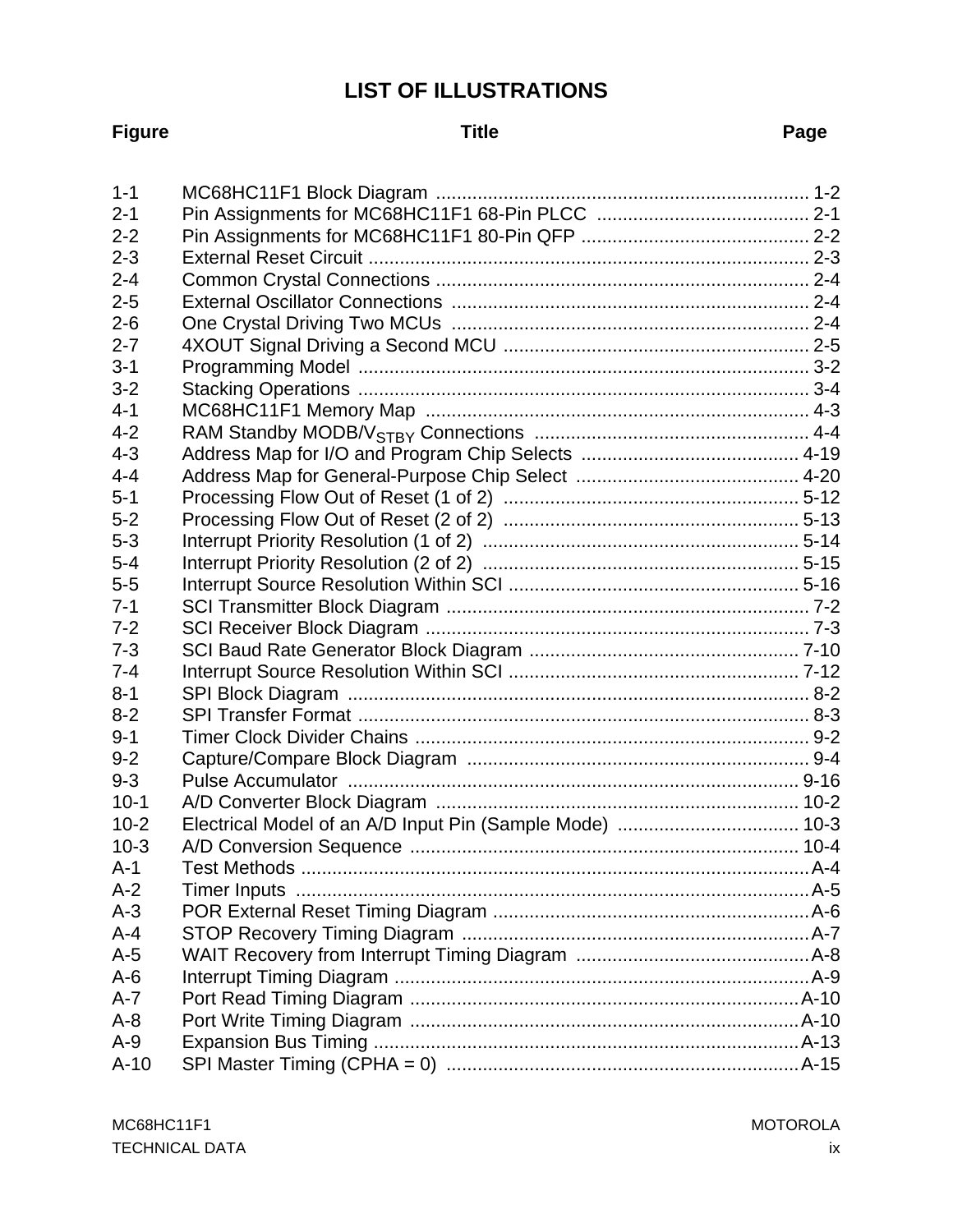# **(Continued) Figure Title Page LIST OF ILLUSTRATIONS**

| $B-2$ |  |
|-------|--|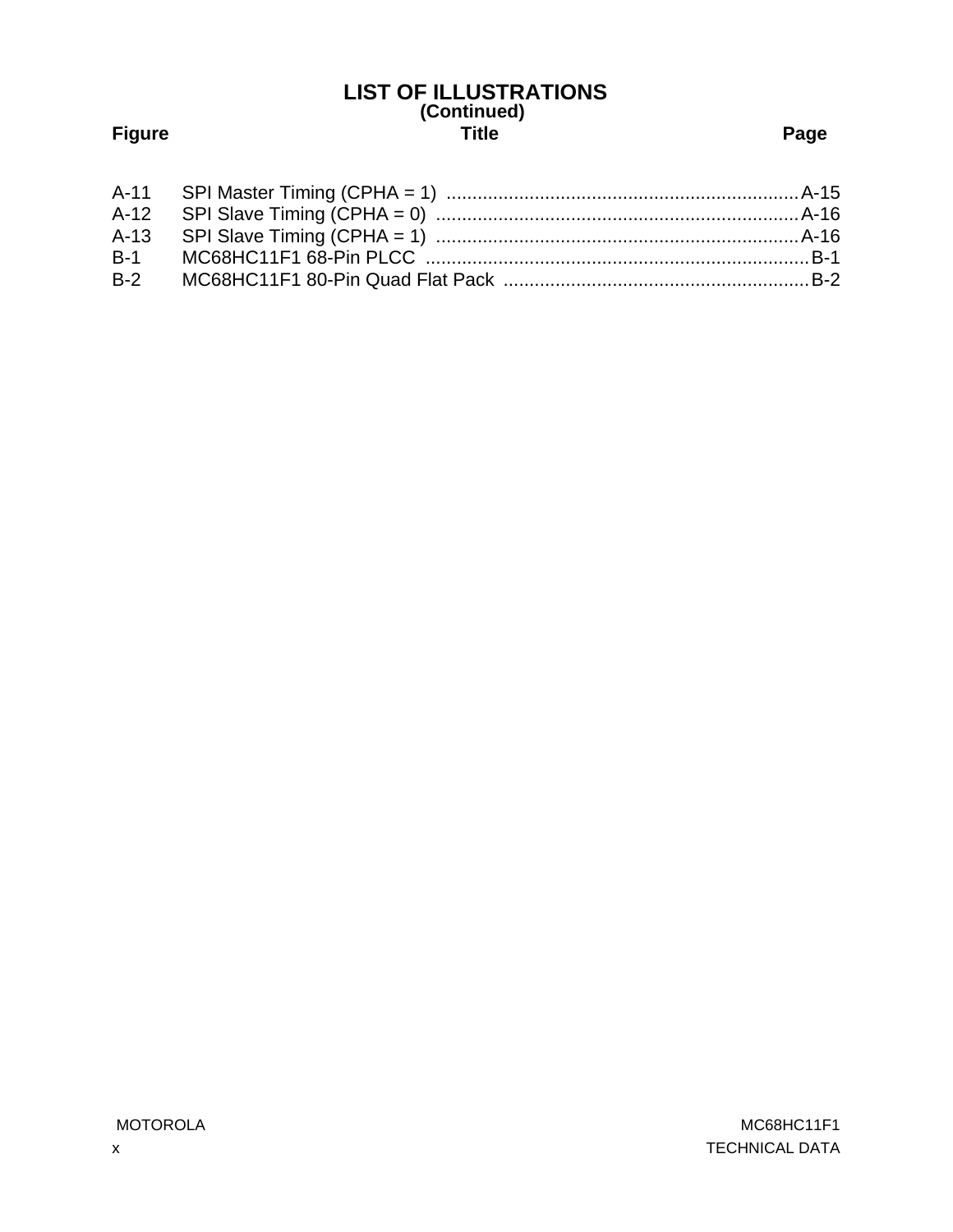# **LIST OF TABLES**

# **Table**

# **Title**

# Page

| $2 - 1$  |  |
|----------|--|
| $3 - 1$  |  |
| $3 - 2$  |  |
| $4 - 1$  |  |
| $4 - 2$  |  |
| $4 - 3$  |  |
| $4 - 4$  |  |
| $4 - 5$  |  |
| $4-6$    |  |
| $4 - 7$  |  |
| $4 - 8$  |  |
| $4 - 9$  |  |
| $4 - 10$ |  |
| $4 - 11$ |  |
| $4 - 12$ |  |
| $5 - 1$  |  |
| $5-2$    |  |
| $5 - 3$  |  |
| $5 - 4$  |  |
| $5-5$    |  |
| $6 - 1$  |  |
| $7 - 1$  |  |
| $7 - 2$  |  |
| $8 - 1$  |  |
| $9 - 1$  |  |
| $9 - 2$  |  |
| $9 - 3$  |  |
| $9 - 4$  |  |
| $9-5$    |  |
| $9-6$    |  |
| $10-1$   |  |
| $10 - 2$ |  |
| $A-1$    |  |
| $A-2$    |  |
| $A-3$    |  |
| $A - 4$  |  |
| $A-5$    |  |
| $A-6$    |  |
| $A - 7$  |  |
| $A - 8$  |  |
| $A-9$    |  |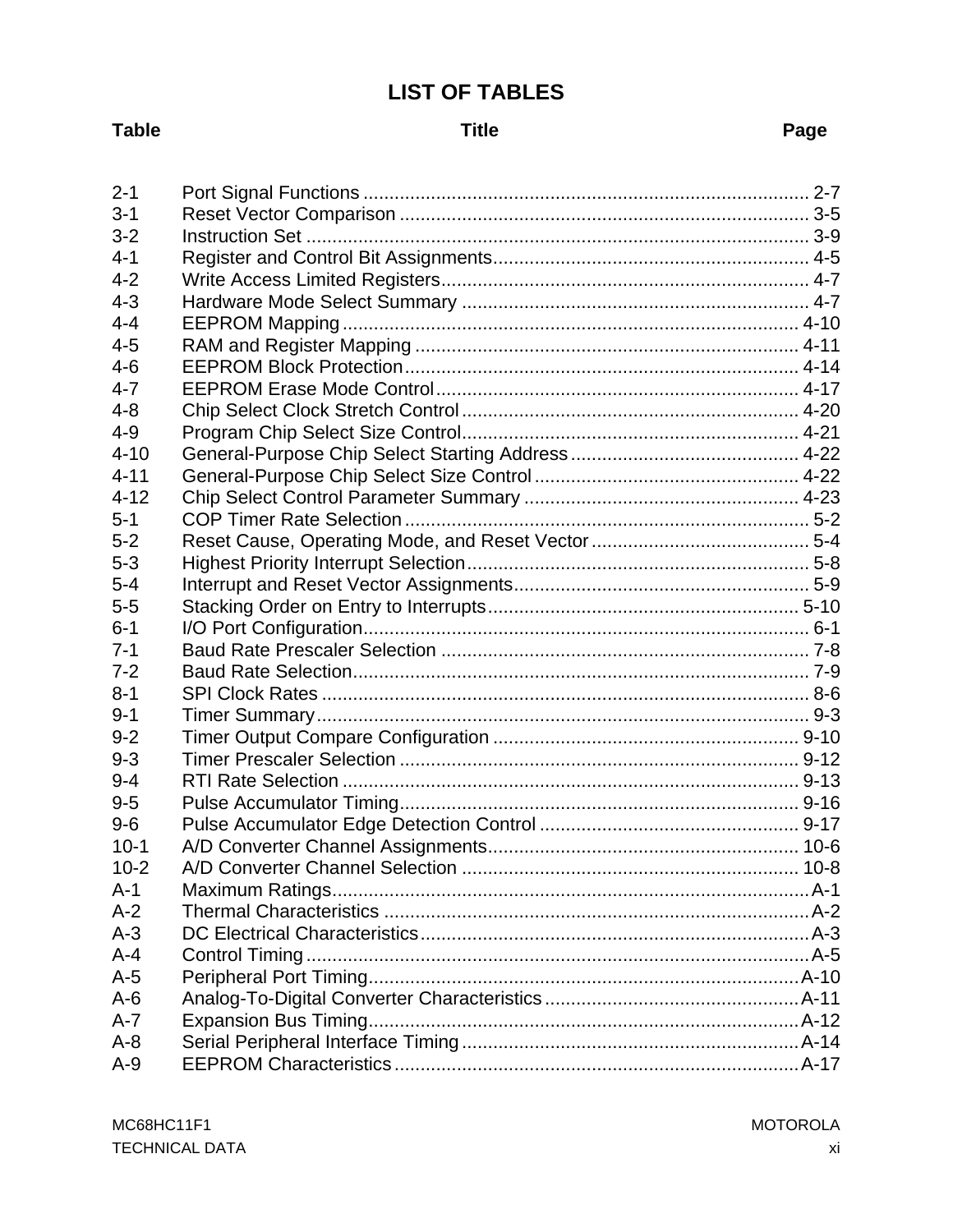# **(Continued) Table Title Page LIST OF TABLES**

| $B-1$ |  |
|-------|--|
| $C-1$ |  |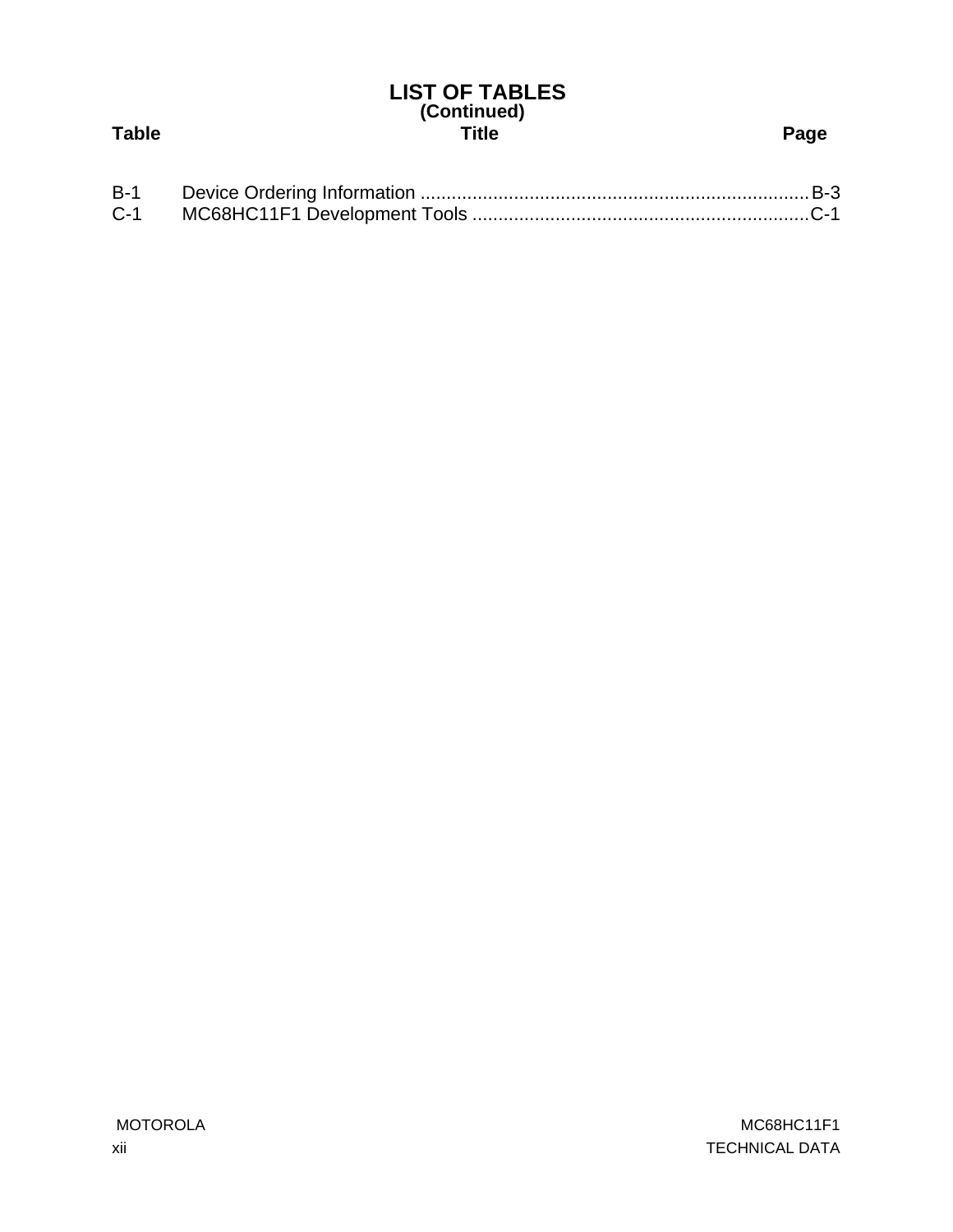# **SECTION 1INTRODUCTION**

<span id="page-12-0"></span>The MC68HC11F1 high-performance microcontroller unit (MCU) is an enhanced derivative of the M68HC11 family of microcontrollers and includes many advanced features. This MCU, with a nonmultiplexed expanded bus, is characterized by high speed and low power consumption. The fully static design allows operation at frequencies from 4 MHz to dc.

# **1.1 Features**

- M68HC11 Central Processing Unit (CPU)
- Power Saving STOP and WAIT Modes
- 512 Bytes Electrically Erasable Programmable Read-Only Memory (EEPROM)
- 1024 Bytes RAM, Data Retained During Standby
- Nonmultiplexed Address and Data Buses
- Enhanced 16-Bit Timer
- Three Input Capture (IC) Channels
- Four Output Compare (OC) Channels
- One Additional Channel, Selectable as Fourth IC or Fifth OC
- 8-Bit Pulse Accumulator
- Real-Time Interrupt Circuit
- Computer Operating Properly (COP) Watchdog
- Enhanced Asynchronous Nonreturn to Zero (NRZ) Serial Communications Interface (SCI)
- Enhanced Synchronous Serial Peripheral Interface (SPI)
- Eight-Channel 8-Bit Analog-to-Digital (A/D) Converter
- Four Chip-Select Signal Outputs with Programmable Clock Stretching
	- Two I/O Chip Selects
	- One Program Chip Select
	- One General-Purpose Chip Select
- Available in 68-Pin Plastic Leaded Chip Carrier (PLCC) and 80-Pin Plastic Quad Flat Pack (QFP)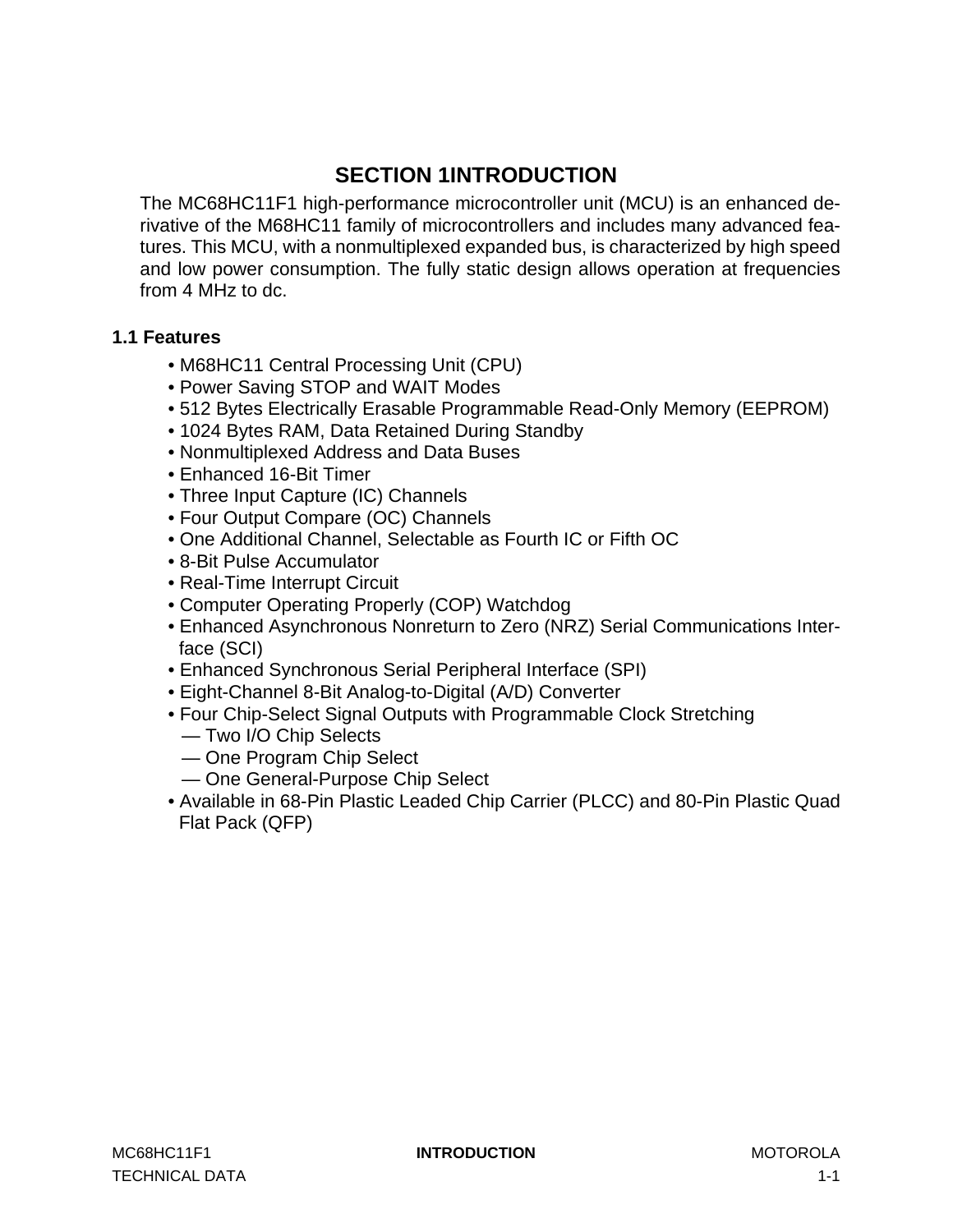<span id="page-13-0"></span>

**Figure 1-1 MC68HC11F1 Block Diagram**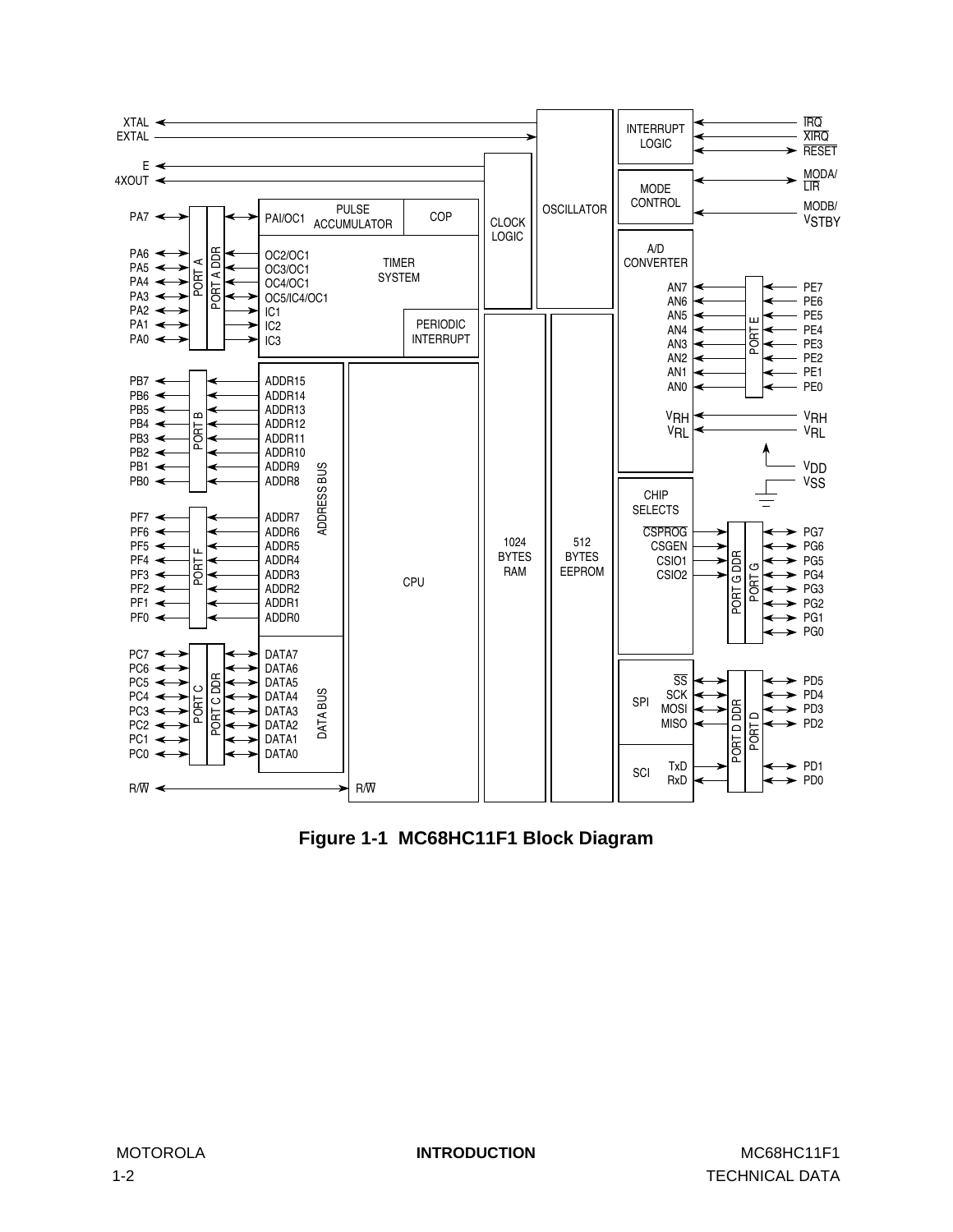# **SECTION 2 PIN DESCRIPTIONS**

<span id="page-14-0"></span>The MC68HC11F1 MCU is available in a 68-pin plastic leaded chip carrier (PLCC) and an 80-pin plastic quad flat pack (QFP). Most pins on this MCU serve two or more functions, as described in the following paragraphs. **Figure 2-1** shows the pin assignments for the PLCC. **[Figure 2-2](#page-15-0)** shows the pin assignments for the QFP.



**Figure 2-1 Pin Assignments for MC68HC11F1 68-Pin PLCC**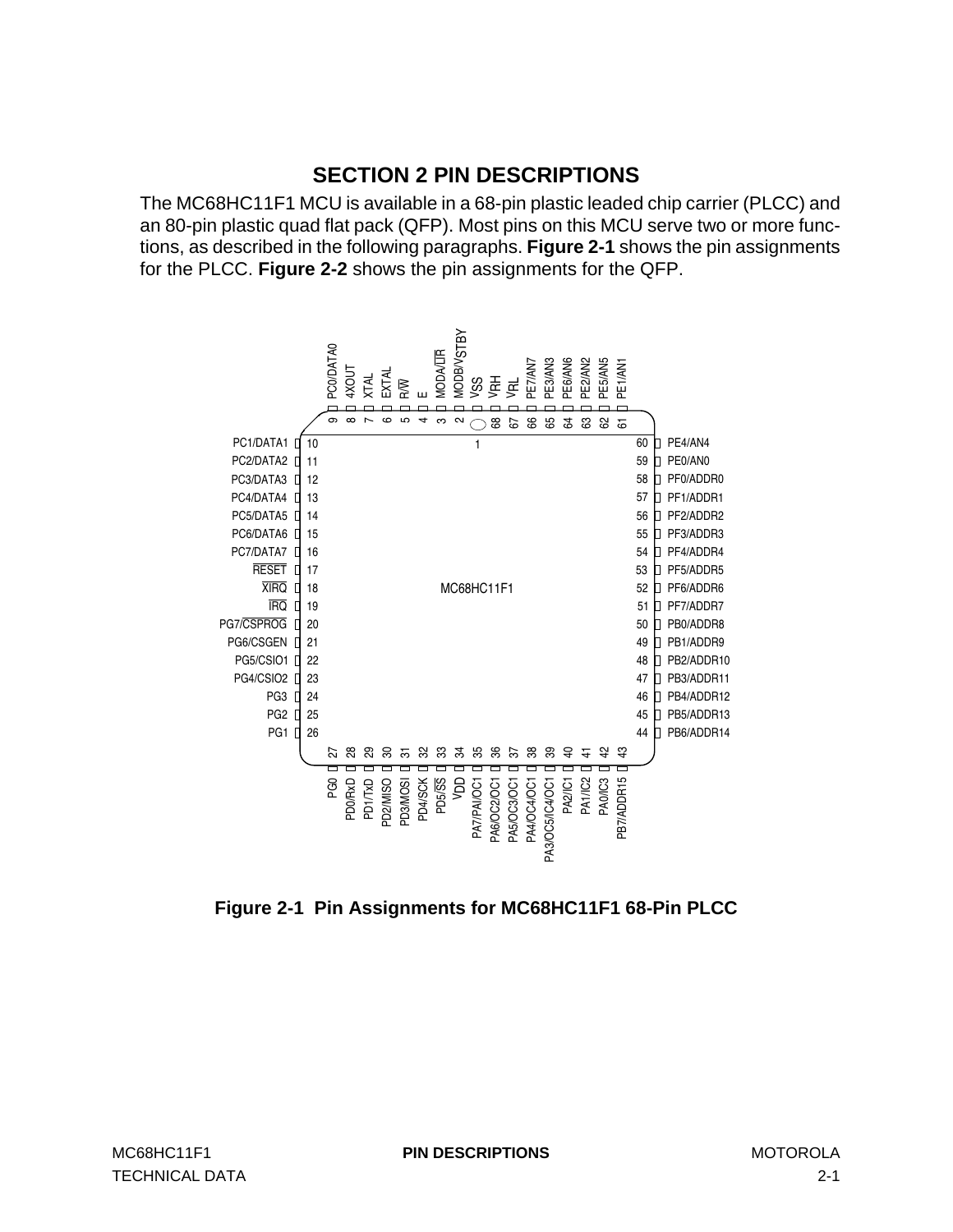<span id="page-15-0"></span>

**Figure 2-2 Pin Assignments for MC68HC11F1 80-Pin QFP**

# **2.1 VDD and VSS**

Power is supplied to the MCU through  $V_{DD}$  and  $V_{SS}$ .  $V_{DD}$  is the power supply, and  $V_{SS}$  is ground. The MCU operates from a single 5-volt (nominal) power supply. Very fast signal transitions occur on the MCU pins. The short rise and fall times place high, short duration current demands on the power supply. To prevent noise problems, provide good power-supply bypassing at the MCU. Also, use bypass capacitors that have good high-frequency characteristics and situate them as close to the MCU as possible.

MOTOROLA **PIN DESCRIPTIONS** MC68HC11F1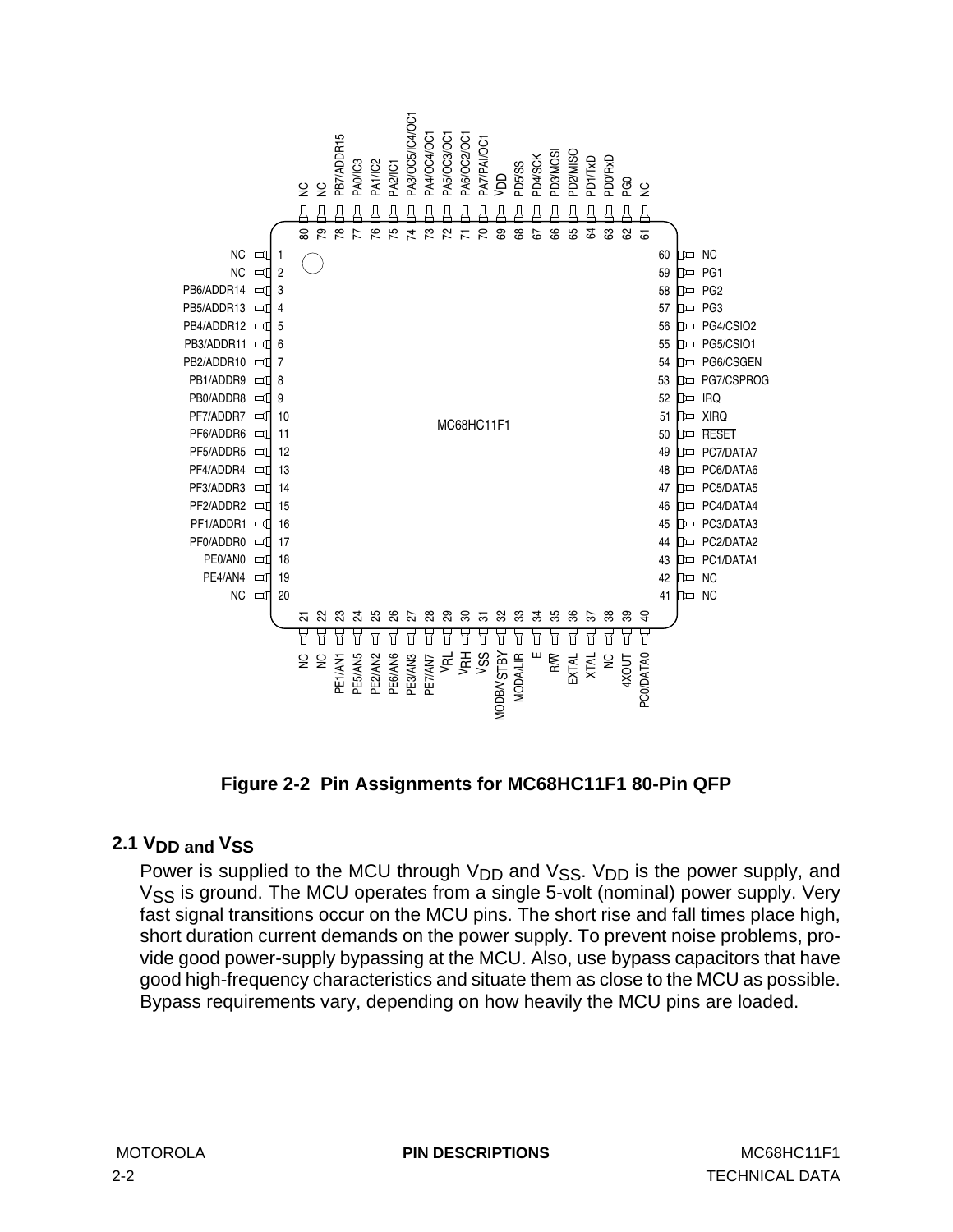# <span id="page-16-0"></span>**2.2 Reset (RESET**)

An active low bidirectional control signal, RESET, acts as an input to initialize the MCU to a known start-up state. It also acts as an open-drain output to indicate that an internal failure has been detected in either the clock monitor or COP watchdog circuit. The CPU distinguishes between internal and external reset conditions by sensing whether the reset pin rises to a logic one in less than two E-clock cycles after a reset has occurred. It is not advisable to connect an external resistor-capacitor (RC) power-up delay circuit to the reset pin of M68HC11 devices because the circuit charge time constant can cause the device to misinterpret the type of reset that occurred. Refer to **[SECTION 5 RESETS AND INTERRUPTS](#page-62-0)** for further information.

**Figure 2-3** illustrates a reset circuit that uses an external switch. Other circuits can be used, however, it is important to incorporate a low voltage interrupt (LVI) circuit to prevent operation at insufficient voltage levels which could result in erratic behavior or corruption of RAM.



**Figure 2-3 External Reset Circuit**

# **2.3 E-Clock Output (E)**

E is the output connection for the internally generated E clock. The signal from E is used as a timing reference. The frequency of the E-clock output is one fourth that of the input frequency at the EXTAL pin. When E-clock output is low, an internal process is taking place. When it is high, data is being accessed. All clocks, including the E clock, are halted when the MCU is in STOP mode. The E clock can be turned off in single-chip modes to reduce the effects of radio frequency interference (RFI). Refer to **[SECTION 9 TIMING SYSTEM](#page-106-0)**.

# **2.4 Crystal Driver and External Clock Input (XTAL, EXTAL)**

These two pins provide the interface for either a crystal or a CMOS-compatible clock to control the internal clock generator circuitry. Either a crystal oscillator or a CMOS compatible clock can be used. The resulting E-clock rate is the input frequency divided by four.

| MC68HC11F1            | <b>PIN DESCRIPTIONS</b> | MOTOROLA |
|-----------------------|-------------------------|----------|
| <b>TECHNICAL DATA</b> |                         |          |

**PIN DESCRIPTIONS** MOTOROLA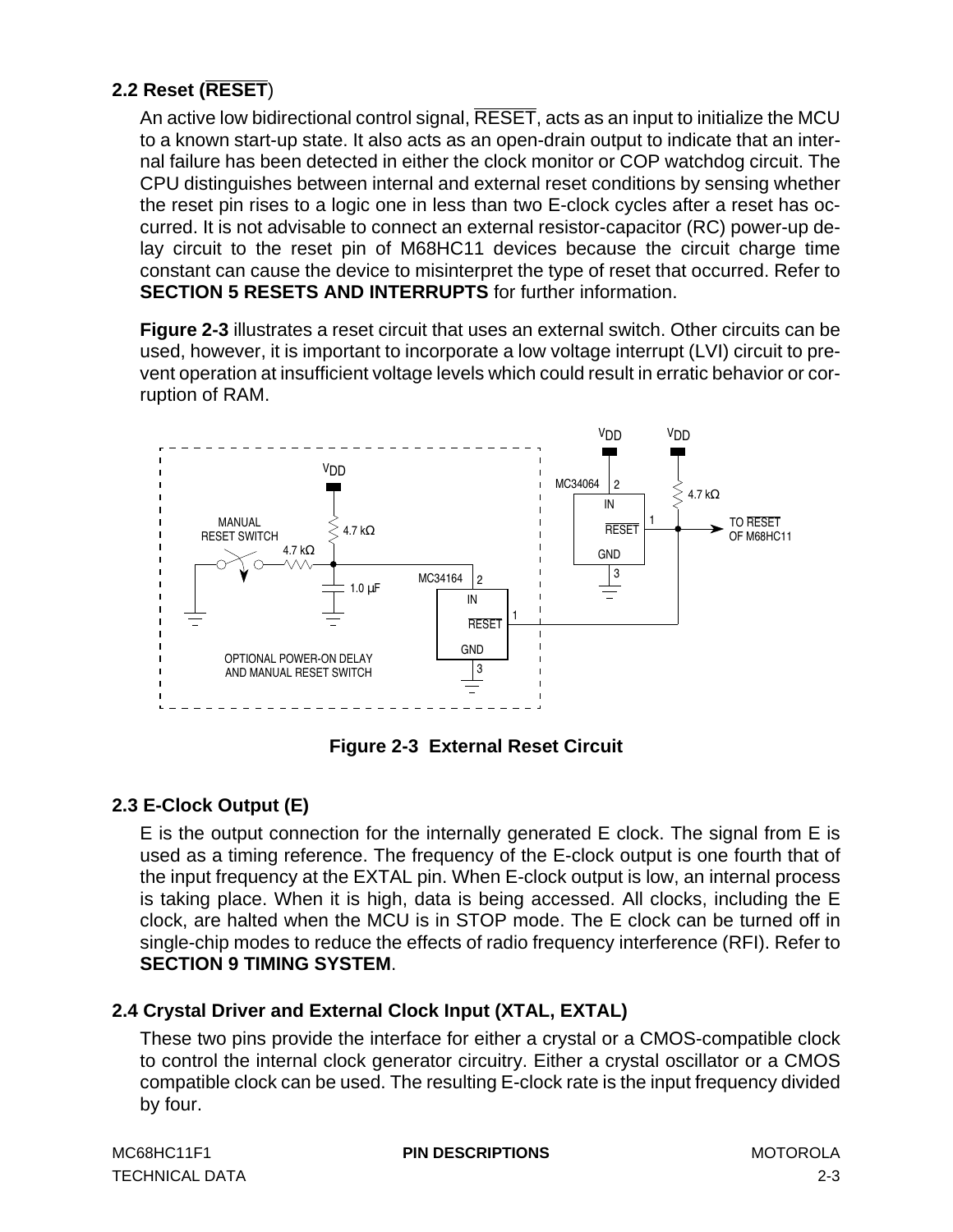<span id="page-17-0"></span>The XTAL pin is normally left unterminated when an external CMOS compatible clock is connected to the EXTAL pin. However, a 10 kΩ to 100 kΩ load resistor connected from the XTAL output to ground can be used to reduce RFI noise emission.

The XTAL output is normally used to drive a crystal. The XTAL output can be buffered with a high-impedance buffer, or it can be used to drive the EXTAL input of another M68HC11 device. Refer to **Figure 2-6**.

In all cases, use caution when designing circuitry associated with the oscillator pins. Load capacitances shown in the oscillator circuits include all stray layout capacitances. Refer to **Figure 2-4**, **Figure 2-5**, and **Figure 2-6**.



\* Values include all stray capacitances.

# **Figure 2-4 Common Crystal Connections**







\* Values include all stray capacitances.

# **Figure 2-6 One Crystal Driving Two MCUs**

MOTOROLA **PIN DESCRIPTIONS** MC68HC11F1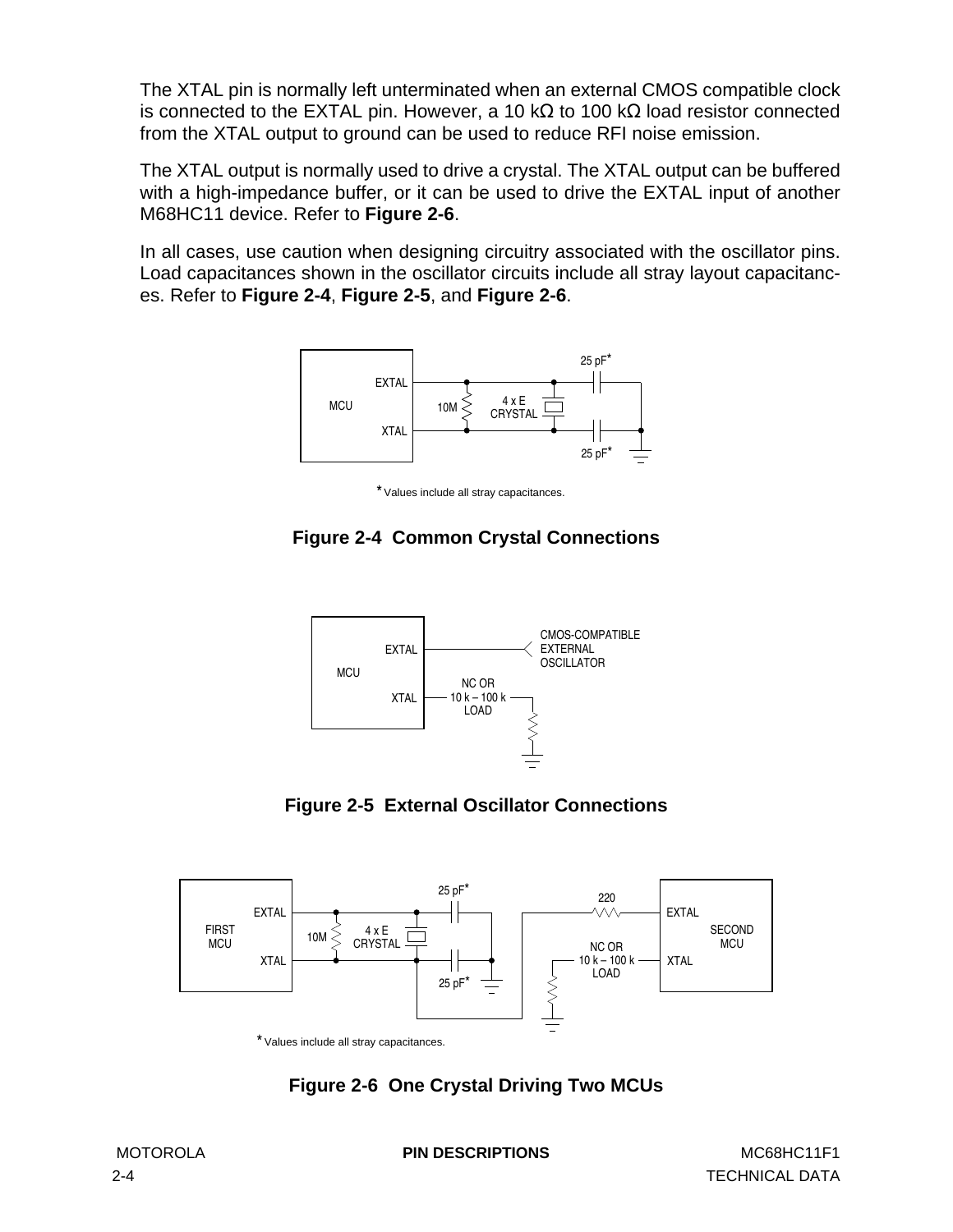# <span id="page-18-0"></span>**2.5 Four Times E-Clock Frequency Output (4XOUT)**

Although the circuit shown in **[Figure 2-6](#page-17-0)** will work for any M68HC11 MCU, the MC68HC11F1 has an additional clock output that is four times the E-clock frequency. This output (4XOUT) can be used to directly drive the EXTAL input of another M68HC11 MCU. Refer to **Figure 2-7**. The 4XOUT output is enabled after reset and can be disabled by clearing the CLK4X bit in the OPT2 register.



**Figure 2-7 4XOUT Signal Driving a Second MCU**

# **2.6 Interrupt Request (IRQ**)

The  $\overline{IRQ}$  input provides a means of generating asynchronous interrupt requests for the CPU. Either falling-edge triggering or low-level triggering is selected by the IRQE bit in the OPTION register.  $\overline{\text{IRQ}}$  is always configured for level-sensitive triggering at reset. Connect an external pull-up resistor, typically 4.7 kΩ, to V<sub>DD</sub> when  $\overline{\text{IRQ}}$  is used in a level-sensitive wired-OR configuration. Refer to **[SECTION 5 RESETS AND INTER-](#page-62-0)[RUPTS](#page-62-0)**.

# **2.7 Non-Maskable Interrupt (XIRQ**)

The XIRQ input provides a means of requesting a non-maskable interrupt after reset initialization. During reset, the X bit in the condition code register (CCR) is set and any interrupt is masked until MCU software enables it. Because the  $\overline{XIRQ}$  input is level sensitive, it can be connected to a multiple-source wired-OR network with an external pull-up resistor to  $V_{\text{DD}}$ .  $\overline{XIRQ}$  is often used as a power loss detect interrupt.

Whenever  $\overline{XIRQ}$  or  $\overline{IRQ}$  are used with multiple interrupt sources ( $\overline{IRQ}$  must be configured for level-sensitive operation if there is more than one source of IRQ interrupt), each source must drive the interrupt input with an open-drain type of driver to avoid contention between outputs. There should be a single pull-up resistor near the MCU interrupt input pin (typically 4.7 kΩ). There must also be an interlock mechanism at each interrupt source so that the source holds the interrupt line low until the MCU recognizes and acknowledges the interrupt request. If one or more interrupt sources are still pending after the MCU services a request, the interrupt line will still be held low and the MCU will be interrupted again as soon as the interrupt mask bit in the condition code register (CCR) is cleared (normally upon return from an interrupt). Refer to **[SEC-](#page-62-0)[TION 5 RESETS AND INTERRUPTS](#page-62-0)**.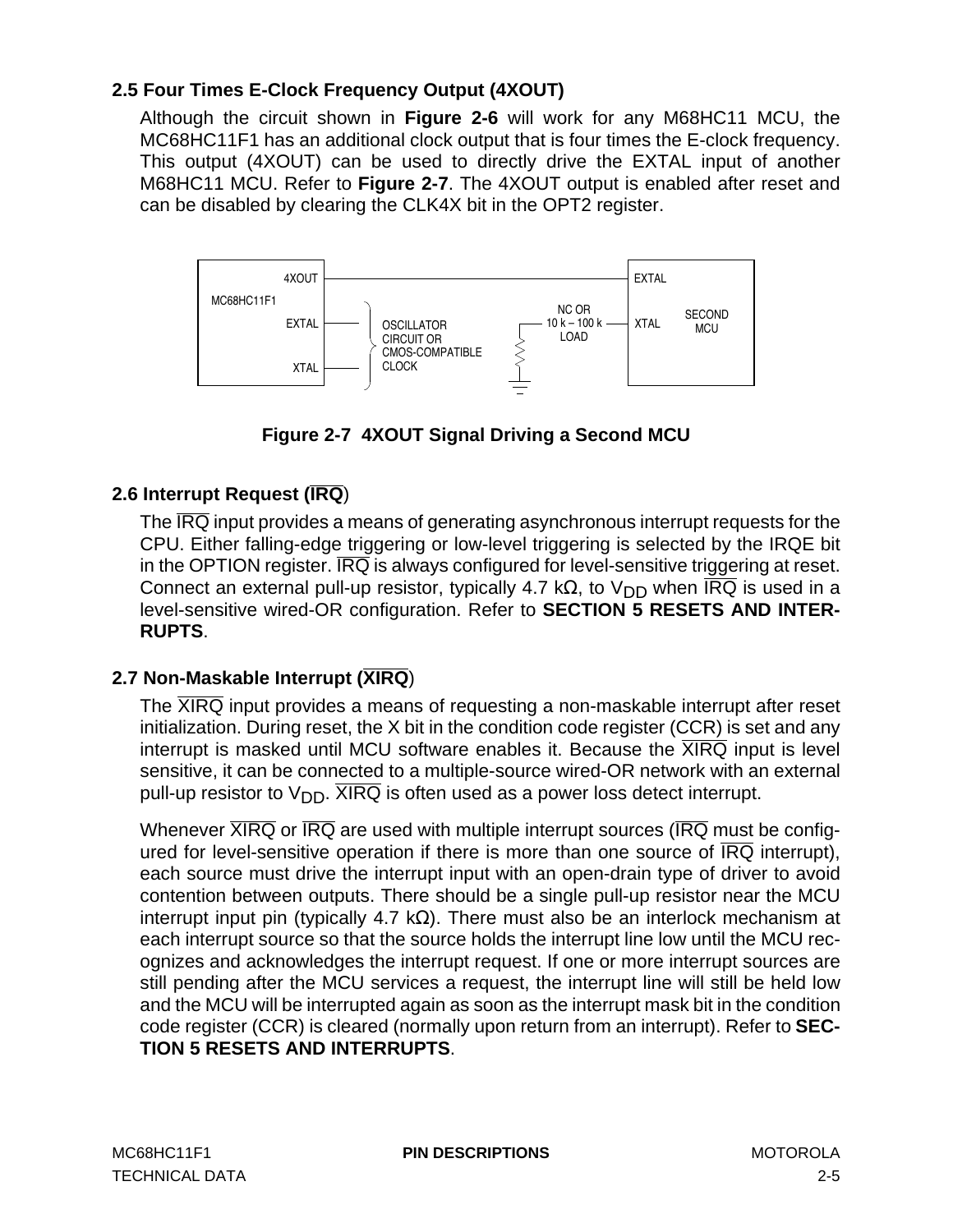# <span id="page-19-0"></span>2.8 MODA and MODB (MODA/LIR and MODB/VSTBY)

During reset, MODA and MODB select one of the four operating modes. Refer to **[SEC-](#page-38-0)[TION 4 OPERATING MODES AND ON-CHIP MEMORY](#page-38-0)**.

After the operating mode has been selected, the  $\overline{\text{LIR}}$  pin provides an open-drain output to indicate that execution of an instruction has begun. The LIR pin is configured for wired-OR operation (only pulls low). A series of E-clock cycles occurs during execution of each instruction. The  $\overline{\text{LIR}}$  signal is asserted (drives low) during the first E-clock cycle of each instruction (opcode fetch). This output is provided for assistance in program debugging.

The V<sub>STBY</sub> pin is used to input RAM standby power. The MCU is powered from the  $V<sub>DD</sub>$  signal unless the difference between the level of  $V<sub>STBY</sub>$  and  $V<sub>dd</sub>$  is greater than one MOS threshold (about 0.7 volts). When these voltages differ by more than 0.7 volts, the internal 768-byte RAM and part of the reset logic are powered from  $V_{STBY}$ rather than V<sub>DD</sub>. This allows RAM contents to be retained without V<sub>DD</sub> power applied to the MCU. Reset must be driven low before  $V_{DD}$  is removed and must remain low until  $V_{DD}$  has been restored to a valid level.

# 2.9 V<sub>RH</sub> and V<sub>RL</sub>

These pins provide the reference voltage for the analog-to-digital converter. Bypass capacitors should be used to minimize noise on these signals. Any noise on  $V_{\rm RH}$  and V<sub>RL</sub> will directly affect A/D accuracy.

# **2.10 R/W**

In expanded and test modes,  $R/\overline{W}$  indicates the direction of transfers on the external data bus. A logic level one on this pin indicates that a read cycle is in progress. A logic zero on this pin indicates that a write cycle is in progress and that no external device should drive the data bus.

The E-clock can be used to enable external devices to drive data onto the data bus during the second half of a read bus cycle (E clock high). R/ $\overline{W}$  can then be used to control the direction of data transfers. R/ $\overline{W}$  drives low when data is being written to the external data bus. R/ $\overline{W}$  will remain low during consecutive data bus write cycles, such as when a double-byte store occurs.

# **2.11 Port Signals**

For the MC68HC11F1, 54 pins are arranged into six 8-bit ports: A, B, C, E, F, and G, and one 6-bit port (D). Each of these seven ports serves a purpose other than I/O, depending on the operating mode or peripheral functions selected. Note that ports B, C, and F are available for I/O functions only in single-chip and bootstrap modes. The pins of ports A, C, D, and G are fully bidirectional. Ports B and F are output-only ports. Port E is an input-only port. Refer to **[Table 2-1](#page-20-0)** for details about the 54 port signals' functions within different operating modes.

MOTOROLA **PIN DESCRIPTIONS** MC68HC11F1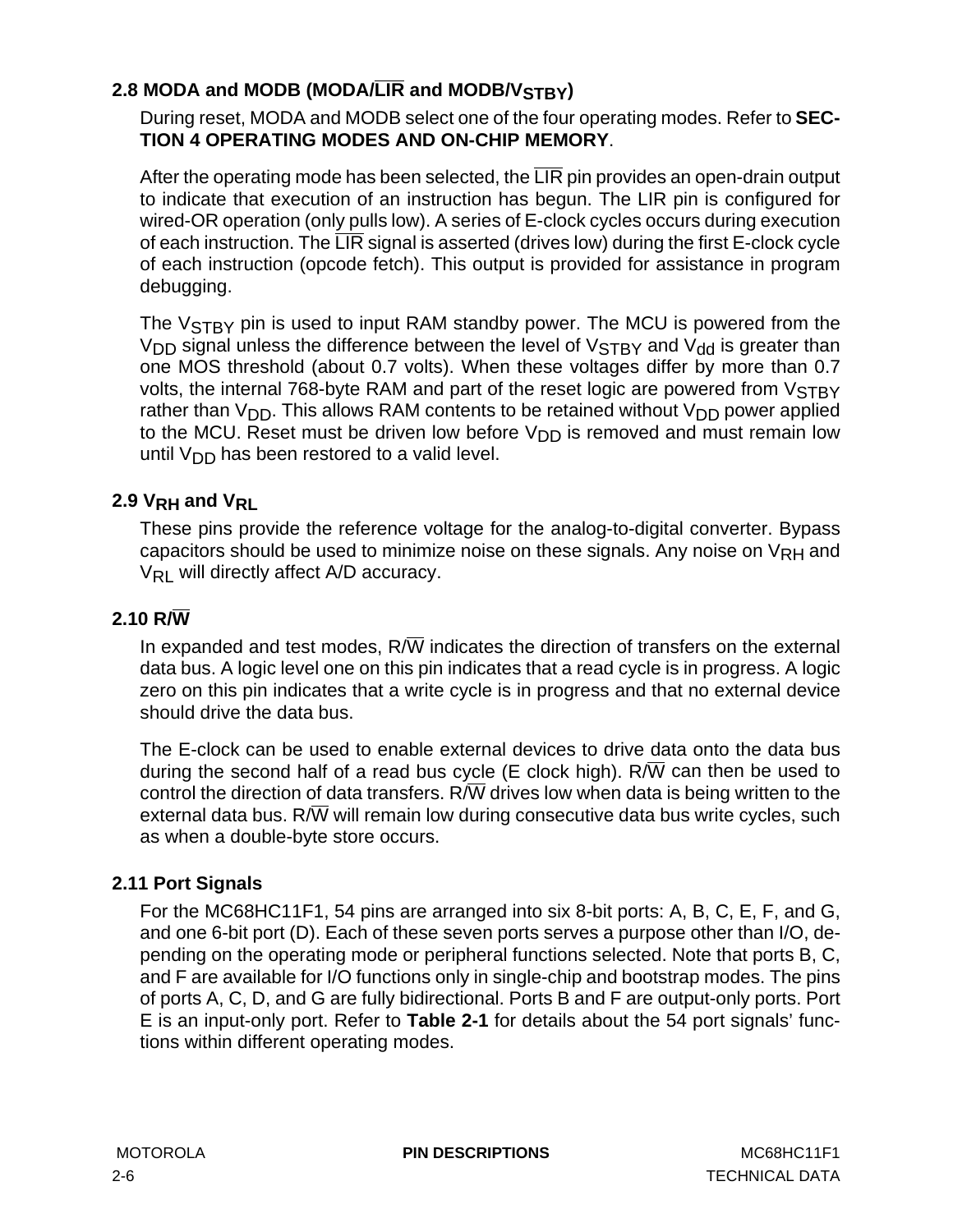<span id="page-20-0"></span>

| <b>Port/Bit</b>             | Single-Chip and<br><b>Bootstrap Mode</b> | <b>Expanded and</b><br><b>Special Test Mode</b> |  |  |  |  |  |  |
|-----------------------------|------------------------------------------|-------------------------------------------------|--|--|--|--|--|--|
| PA <sub>0</sub>             | <b>PA0/IC3</b>                           |                                                 |  |  |  |  |  |  |
| PA <sub>1</sub>             | <b>PA1/IC2</b>                           |                                                 |  |  |  |  |  |  |
| PA <sub>2</sub>             | <b>PA2/IC1</b>                           |                                                 |  |  |  |  |  |  |
| PA <sub>3</sub>             | PA3/OC5/IC4/OC1                          |                                                 |  |  |  |  |  |  |
| PA4                         | PA4/OC4/OC1                              |                                                 |  |  |  |  |  |  |
| PA <sub>5</sub>             | PA5/OC3/OC1                              |                                                 |  |  |  |  |  |  |
| PA <sub>6</sub>             | PA6/OC2/OC1                              |                                                 |  |  |  |  |  |  |
| PA7                         | PA7/PAI/OC1                              |                                                 |  |  |  |  |  |  |
| PB[7:0]                     | PB[7:0]                                  | ADDR[15:8]                                      |  |  |  |  |  |  |
| PC[7:0]                     | PC[7:0]                                  | DATA[7:0]                                       |  |  |  |  |  |  |
| P <sub>D</sub>              | PD <sub>0</sub> /R <sub>x</sub> D        |                                                 |  |  |  |  |  |  |
| PD <sub>1</sub>             | PD1/TxD                                  |                                                 |  |  |  |  |  |  |
| P <sub>D</sub> <sub>2</sub> | PD2/MISO                                 |                                                 |  |  |  |  |  |  |
| PD <sub>3</sub>             | PD3/MOSI                                 |                                                 |  |  |  |  |  |  |
| PD <sub>4</sub>             | PD4/SCK                                  |                                                 |  |  |  |  |  |  |
| PD <sub>5</sub>             | $PD5/\overline{SS}$                      |                                                 |  |  |  |  |  |  |
| PE[7:0]                     | PE[7:0]/AN[7:0]                          |                                                 |  |  |  |  |  |  |
| PF[7:0]                     | PF[7:0]                                  | ADDR[7:0]                                       |  |  |  |  |  |  |
| PG <sub>0</sub>             | PG <sub>0</sub>                          |                                                 |  |  |  |  |  |  |
| PG1                         | PG <sub>1</sub>                          |                                                 |  |  |  |  |  |  |
| PG <sub>2</sub>             | PG <sub>2</sub>                          |                                                 |  |  |  |  |  |  |
| PG <sub>3</sub>             | PG <sub>3</sub>                          |                                                 |  |  |  |  |  |  |
| PG4                         | PG4                                      | PG4/CSIO2                                       |  |  |  |  |  |  |
| PG <sub>5</sub>             | PG <sub>5</sub>                          | PG5/CSIO1                                       |  |  |  |  |  |  |
| PG <sub>6</sub>             | PG <sub>6</sub>                          | PG6/CSGEN                                       |  |  |  |  |  |  |
| PG7                         | PG7                                      | PG7/CSPROG                                      |  |  |  |  |  |  |

# **Table 2-1 Port Signal Functions**

# **2.11.1 Port A**

Port A is an 8-bit general-purpose I/O port with a data register (PORTA) and a data direction register (DDRA). Port A pins share functions with the 16-bit timer system. PORTA can be read at any time. Inputs return the pin level; outputs return the pin driver input level. If written, PORTA stores the data in internal latches. It drives the pins only if they are configured as outputs. Writes to PORTA do not change the pin state when the pins are configured for timer output compares.

Out of reset, port A pins [7:0] are general-purpose high-impedance inputs. When the timer functions associated with these pins are disabled, the bits in DDRA govern the I/O state of the associated pin. For further information, refer to **[SECTION 6 PARAL-](#page-80-0)[LEL INPUT/OUTPUT](#page-80-0)**.

# **NOTE**

When using the information about port functions, do not confuse pin function with the electrical state of the pin at reset. All general-purpose I/O pins configured as inputs at reset are in a high-impedance state. Port data registers reflect the logic state of the port at reset. The pin function is mode dependent.

MC68HC11F1 **PIN DESCRIPTIONS** MOTOROLA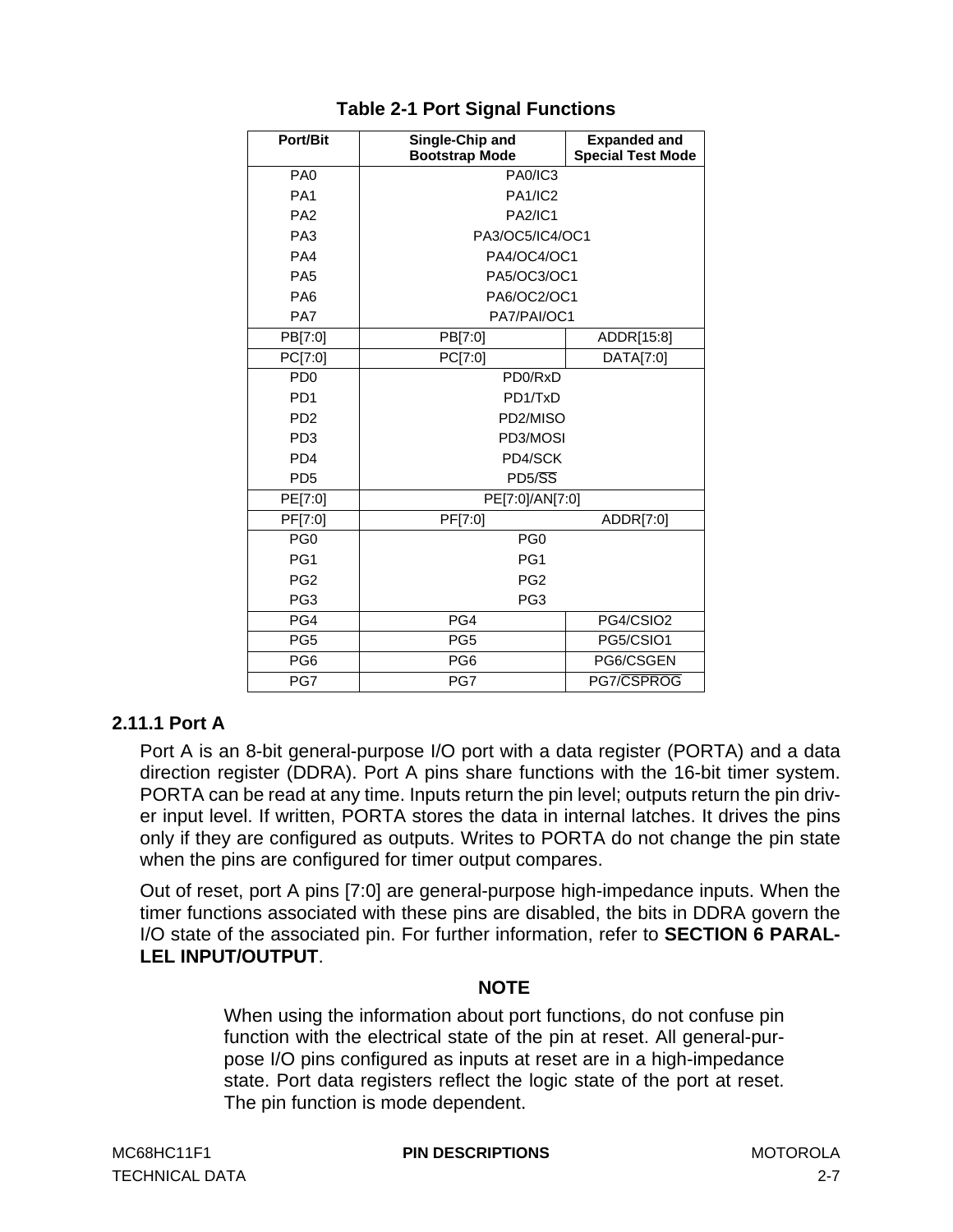# <span id="page-21-0"></span>**2.11.2 Port B**

Port B is an 8-bit output-only port. In single-chip modes, port B pins are general-purpose output pins (PB[7:0]). In expanded modes, port B pins act as the high-order address lines (ADDR[15:8]) of the address bus.

PORTB can be read at any time. Reads of PORTB return the pin driver input level. If PORTB is written, the data is stored in internal latches. It drives the pins only in singlechip or bootstrap mode. In expanded operating modes, port B pins are the high-order address outputs (ADDR[15:8]).

# Refer to **[SECTION 6 PARALLEL INPUT/OUTPUT](#page-80-0)**.

# **2.11.3 Port C**

Port C is an 8-bit general-purpose I/O port with a data register (PORTC) and a data direction register (DDRC). In single-chip modes, port C pins are general-purpose I/O pins (PC[7:0]). In expanded modes, port C pins are configured as data bus pins (DA-TA[7:0]).

PORTC can be read at any time. Inputs return the pin level; outputs return the pin driver input level. If PORTC is written, the data is stored in internal latches. It drives the pins only if they are configured as outputs in single-chip or bootstrap mode. Port C pins are general-purpose inputs out of reset in single-chip and bootstrap modes. In expanded and test modes, these pins are data bus lines out of reset.

The CWOM control bit in the OPT2 register disables port C's P-channel output drivers. Because the N-channel driver is not affected by CWOM, setting CWOM causes port C to become an open-drain-type output port suitable for wired-OR operation. In wired-OR mode, (PORTC bits are at logic level zero), pins are actively driven low by the Nchannel driver. When a port C bit is at logic level one, the associated pin is in a highimpedance state, as neither the N-channel nor the P-channel devices are active. It is customary to have an external pull-up resistor on lines that are driven by open-drain devices. Port C can only be configured for wired-OR operation when the MCU is in single-chip or bootstrap modes.

# Refer to **[SECTION 6 PARALLEL INPUT/OUTPUT](#page-80-0)**.

# **2.11.4 Port D**

Port D, a 6-bit general-purpose I/O port, has a data register (PORTD) and a data direction register (DDRD). The six port D lines (D[5:0]) can be used for general-purpose I/O, for the serial communications interface (SCI) and serial peripheral interface (SPI) subsystems.

PORTD can be read at any time. Inputs return the pin level; outputs return the pin driver input level. If PORTD is written, the data is stored in internal latches and can be driven only if port D is configured for general-purpose output.

The DWOM control bit in the SPCR register disables port D's P-channel output drivers. Because the N-channel driver is not affected by DWOM, setting DWOM causes port D to become an open-drain-type output port suitable for wired-OR operation. In wired-

**MOTOROLA PIN DESCRIPTIONS MOTOROLA MC68HC11F1**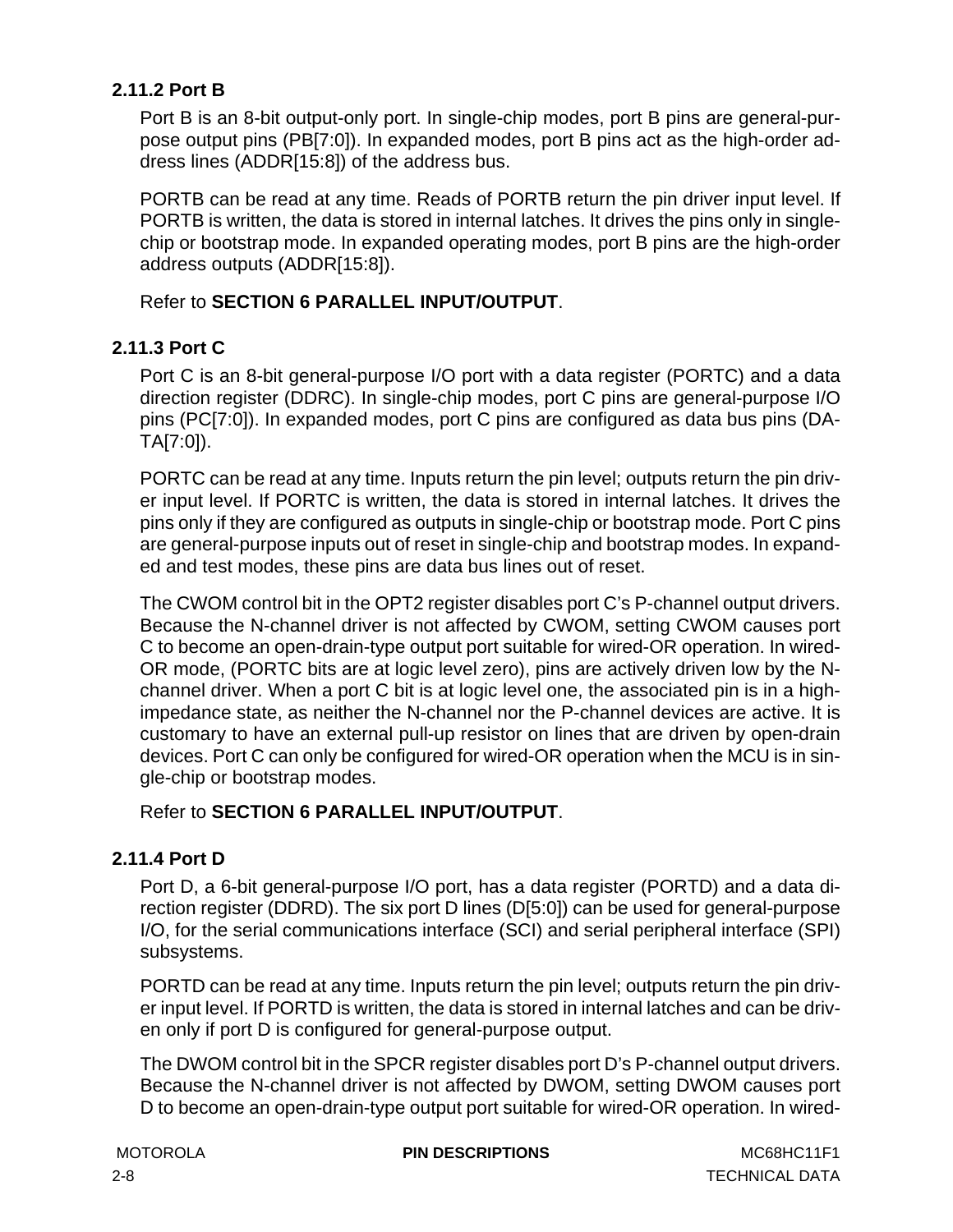<span id="page-22-0"></span>OR mode, (PORTD bits are at logic level zero), pins are actively driven low by the Nchannel driver. When a port D bit is at logic level one, the associated pin is in a highimpedance state, as neither the N-channel nor the P-channel devices are active. It is customary to have an external pull-up resistor on lines that are driven by open-drain devices. Port D can be configured for wired-OR operation in any operating mode.

# Refer to **[SECTION 6 PARALLEL INPUT/OUTPUT](#page-80-0)**, **[SECTION 7 SERIAL COMMUNI-](#page-86-0)[CATIONS INTERFACE](#page-86-0)**, and **[SECTION 8 SERIAL PERIPHERAL INTERFACE](#page-98-0)**.

# **2.11.5 Port E**

Port E is an 8-bit input-only port that is also used as the analog input port for the analog-to-digital converter. Port E pins that are not used for the A/D system can be used as general-purpose inputs. However, PORTE should not be read during the sample portion of an A/D conversion sequence.

# Refer to **[SECTION 10 ANALOG-TO-DIGITAL CONVERTER](#page-124-0)**.

# **2.11.6 Port F**

Port F is an 8-bit output-only port. In single-chip mode, port F pins are general-purpose output pins (PF[7:0]). In expanded mode, port F pins act as the low-order address outputs (ADDR[7:0]).

PORTF can be read at any time. Reads of PORTF return the pin driver input level. If PORTF is written, the data is stored in internal latches. It drives the pins only in singlechip or bootstrap mode. In expanded operating modes, port F pins are the low-order address outputs (ADDR[7:0]).

# Refer to **[SECTION 6 PARALLEL INPUT/OUTPUT](#page-80-0)**.

# **2.11.7 Port G**

Port G is an 8-bit general-purpose I/O port. When enabled, four chip select signals are alternate functions of port G bits [7:4].

PORTG can be read at any time. Inputs return the pin level; outputs return the pin driver input level. If PORTG is written, the data is stored in internal latches. It drives the pins only if they are configured as outputs.

The GWOM control bit in the OPT2 register disables port G's P-channel output drivers. Because the N-channel driver is not affected by GWOM, setting GWOM causes port G to become an open-drain-type output port suitable for wired-OR operation. In wired-OR mode, (PORTG bits are at logic level zero), pins are actively driven low by the Nchannel driver. When a port G bit is at logic level one, the associated pin is in a highimpedance state, as neither the N-channel nor the P-channel devices are active. It is customary to have an external pull-up resistor on lines that are driven by open-drain devices. Port G can be configured for wired-OR operation in any operating mode.

Refer to **[SECTION 6 PARALLEL INPUT/OUTPUT](#page-80-0)** and **[SECTION 4 OPERATING](#page-38-0) [MODES AND ON-CHIP MEMORY](#page-38-0)**.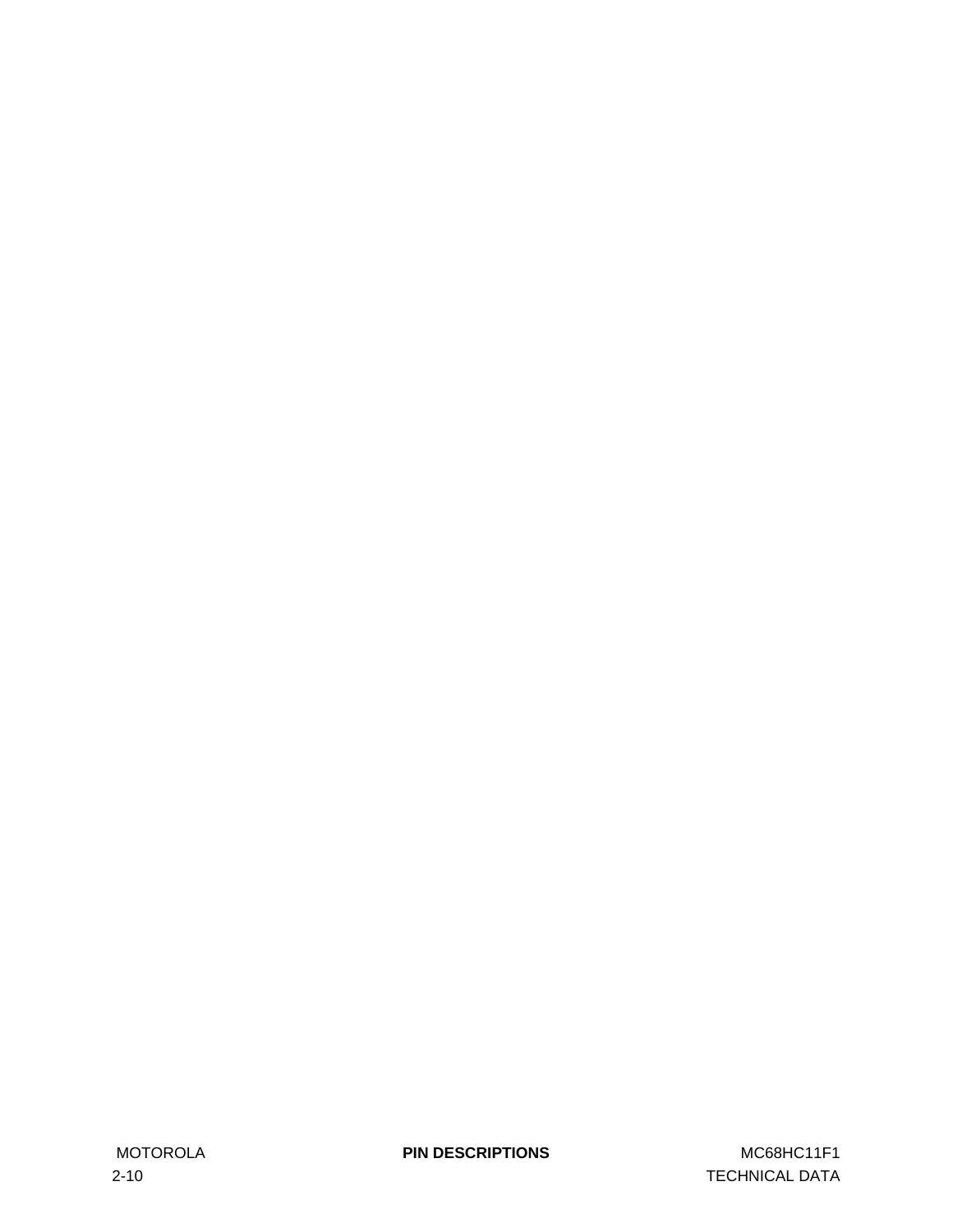# **SECTION 3 CENTRAL PROCESSING UNIT**

<span id="page-24-0"></span>This section presents information on M68HC11 central processing unit (CPU) architecture. Data types, addressing modes, the instruction set, and the extended addressing range required to support this MCU's memory expansion feature are also included, as are special operations such as subroutine calls and interrupts.

The CPU is designed to treat all peripheral, I/O, and memory locations identically as addresses in the 64 Kbyte memory map. This is referred to as memory-mapped I/O. There are no special instructions for I/O that are separate from those used for memory. This architecture also allows accessing an operand from an external memory location with no execution-time penalty.

# **3.1 CPU Registers**

M68HC11 CPU registers are an integral part of the CPU and are not addressed as if they were memory locations. The seven registers, discussed in the following paragraphs, are shown in **[Figure 3-1](#page-25-0)**.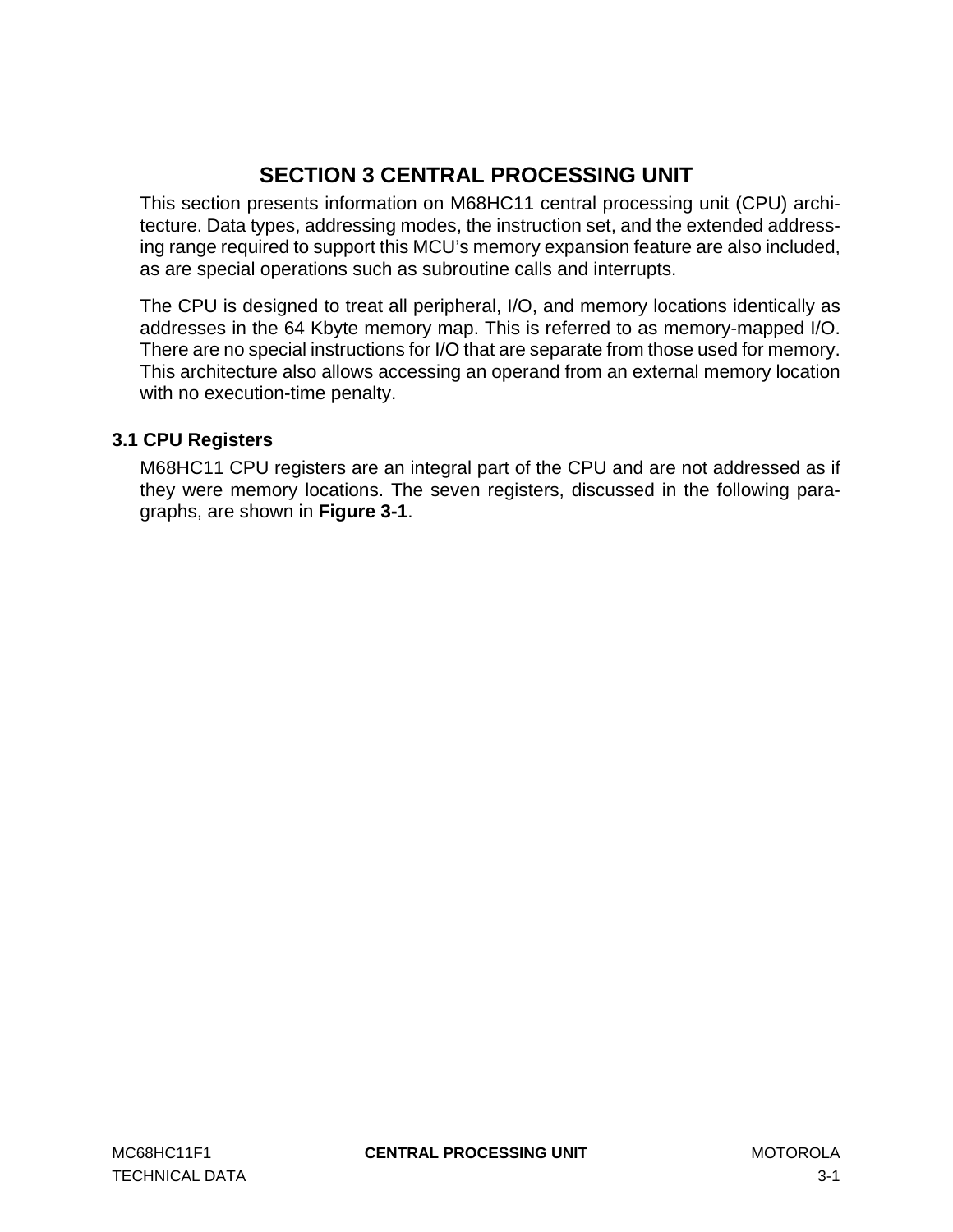<span id="page-25-0"></span>

**Figure 3-1 Programming Model**

# **3.1.1 Accumulators A, B, and D**

Accumulators A and B are general-purpose 8-bit registers that hold operands and results of arithmetic calculations or data manipulations. For some instructions, these two accumulators are treated as a single double-byte (16-bit) accumulator called accumulator D. Although most instructions can use accumulators A or B interchangeably, the following exceptions apply:

The ABX and ABY instructions add the contents of 8-bit accumulator B to the contents of 16-bit register X or Y, but there are no equivalent instructions that use A instead of B.

The TAP and TPA instructions transfer data from accumulator A to the condition code register, or from the condition code register to accumulator A, however, there are no equivalent instructions that use B rather than A.

The decimal adjust accumulator A (DAA) instruction is used after binary-coded decimal (BCD) arithmetic operations, but there is no equivalent BCD instruction to adjust accumulator B.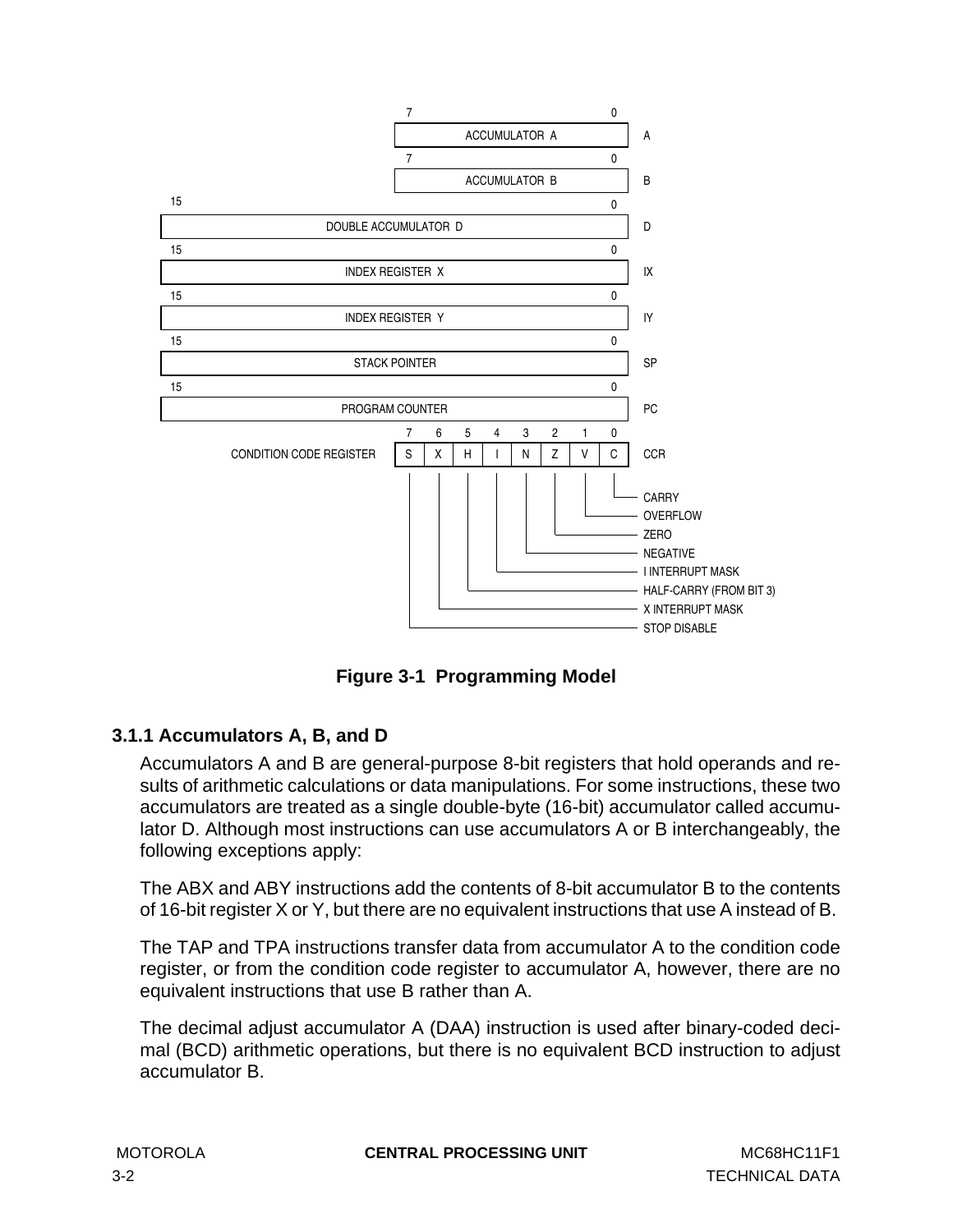<span id="page-26-0"></span>The add, subtract, and compare instructions associated with both A and B (ABA, SBA, and CBA) only operate in one direction, making it important to plan ahead to ensure that the correct operand is in the correct accumulator.

# **3.1.2 Index Register X (IX)**

The IX register provides a 16-bit indexing value that can be added to the 8-bit offset provided in an instruction to create an effective address. The IX register can also be used as a counter or as a temporary storage register.

# **3.1.3 Index Register Y (IY)**

The 16-bit IY register performs an indexed mode function similar to that of the IX register. However, most instructions using the IY register require an extra byte of machine code and an extra cycle of execution time because of the way the opcode map is implemented. Refer to **[3.3 Opcodes and Operands](#page-30-0)** for further information.

# **3.1.4 Stack Pointer (SP)**

The M68HC11 CPU has an automatic program stack. This stack can be located anywhere in the address space and can be any size up to the amount of memory available in the system. Normally the SP is initialized by one of the first instructions in an application program. The stack is configured as a data structure that grows downward from high memory to low memory. Each time a new byte is pushed onto the stack, the SP is decremented. Each time a byte is pulled from the stack, the SP is incremented. At any given time, the SP holds the 16-bit address of the next free location in the stack. **[Figure 3-2](#page-27-0)** is a summary of SP operations.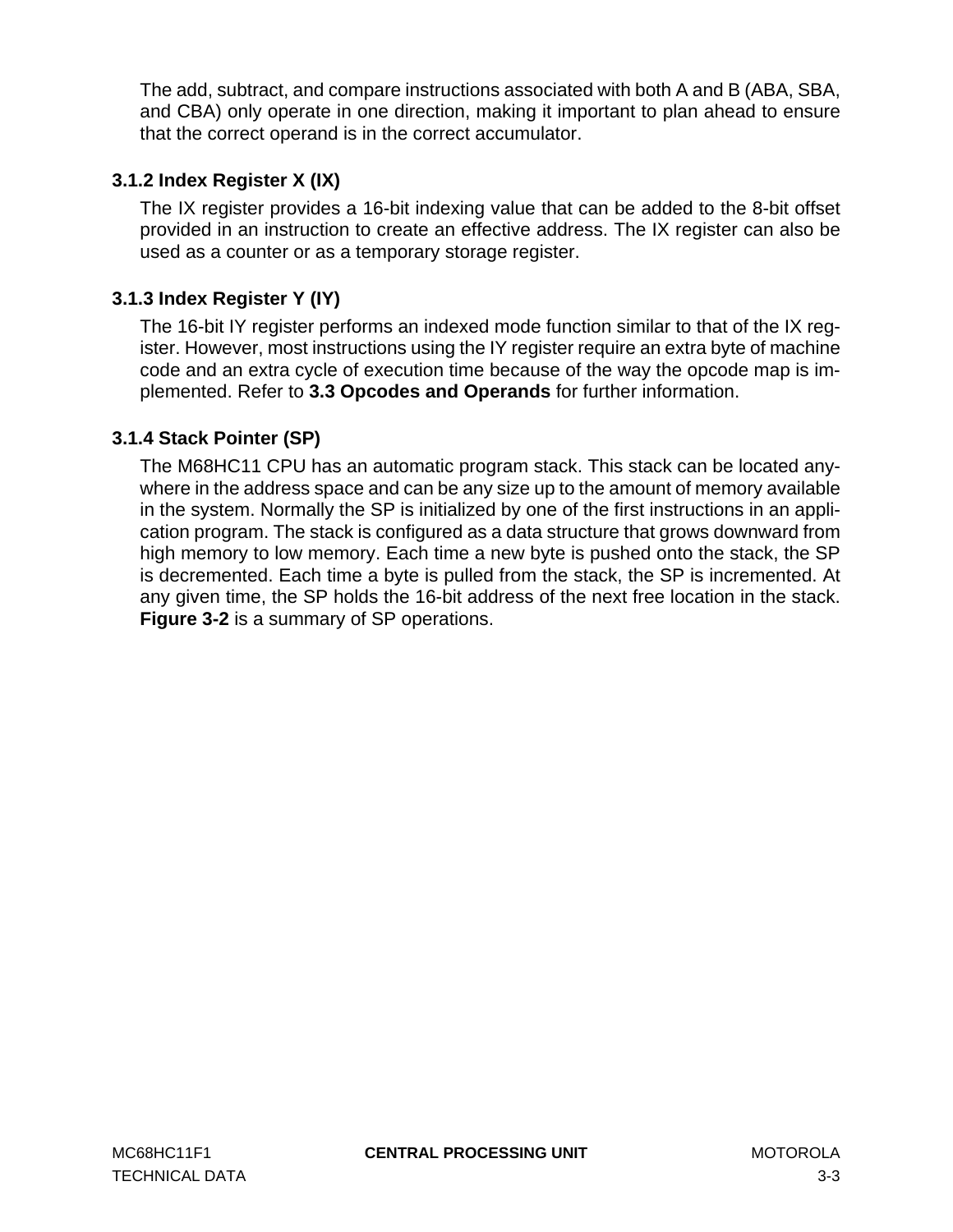<span id="page-27-0"></span>

**Figure 3-2 Stacking Operations**

When a subroutine is called by a jump to subroutine (JSR) or branch to subroutine (BSR) instruction, the address of the instruction after the JSR or BSR is automatically pushed onto the stack, least significant byte first. When the subroutine is finished, a return from subroutine (RTS) instruction is executed. The RTS pulls the previously stacked return address from the stack, and loads it into the program counter. Execution then continues at this recovered return address.

**MOTOROLA CENTRAL PROCESSING UNIT MC68HC11F1**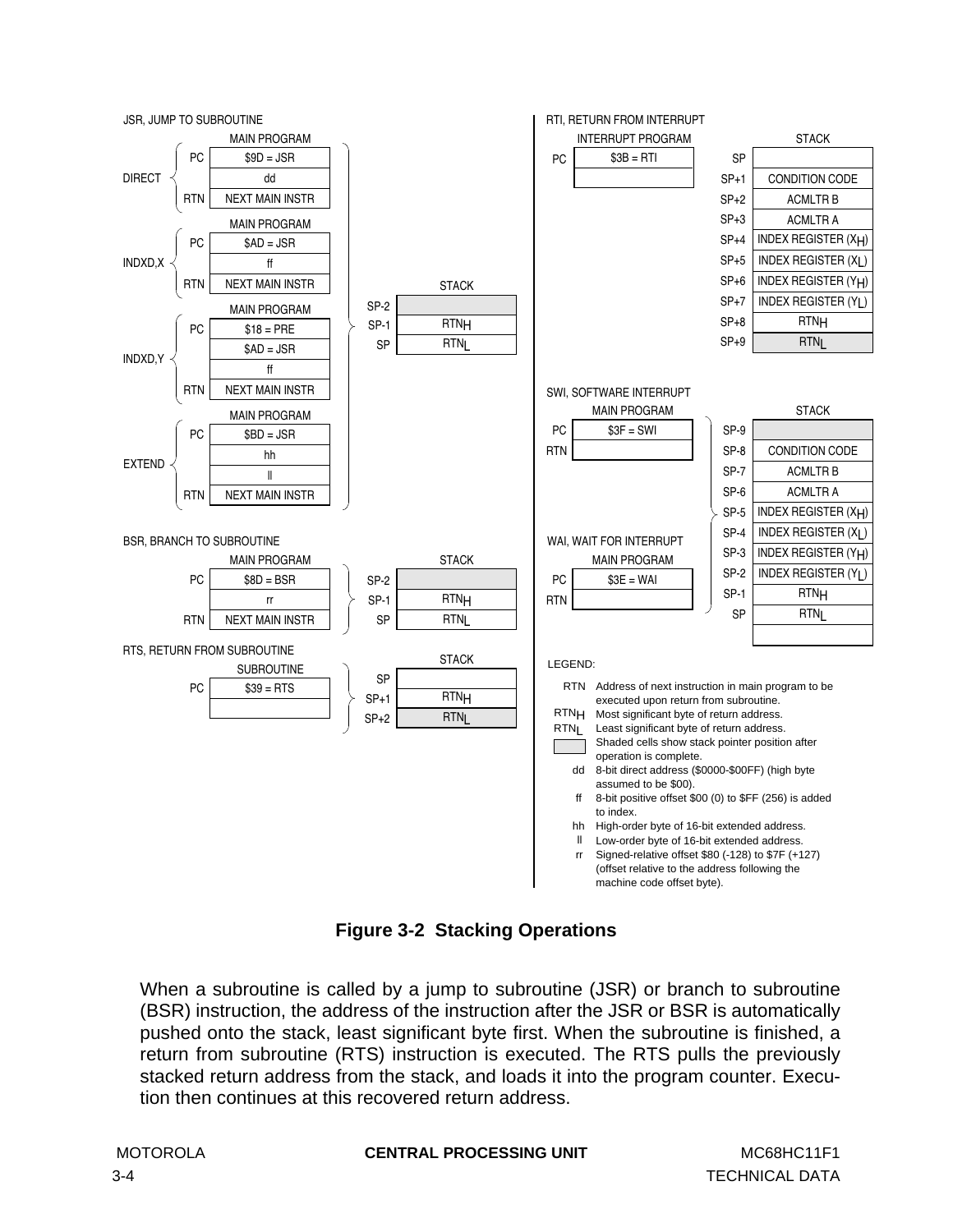<span id="page-28-0"></span>When an interrupt is recognized, the current instruction finishes normally, the return address (the current value in the program counter) is pushed onto the stack, all of the CPU registers are pushed onto the stack, and execution continues at the address specified by the vector for the interrupt. At the end of the interrupt service routine, an RTI instruction is executed. The RTI instruction causes the saved registers to be pulled off the stack in reverse order. Program execution resumes at the return address.

There are instructions that push and pull the A and B accumulators and the X and Y index registers. These instructions are often used to preserve program context. For example, pushing accumulator A onto the stack when entering a subroutine that uses accumulator A, and then pulling accumulator A off the stack just before leaving the subroutine, ensures that the contents of a register will be the same after returning from the subroutine as it was before starting the subroutine.

# **3.1.5 Program Counter (PC)**

The program counter, a 16-bit register, contains the address of the next instruction to be executed. After reset, the program counter is initialized from one of six possible vectors, depending on operating mode and the cause of reset.

|              | <b>POR or RESET Pin</b> | <b>Clock Monitor</b> | <b>COP Watchdog</b> |
|--------------|-------------------------|----------------------|---------------------|
| Normal       | SFFFE.F                 | <b>SFFFC.D</b>       | <b>SFFFA.B</b>      |
| Test or Boot | \$BFFE. F               | \$BFFC, D            | \$BFFA, B           |

# **Table 3-1 Reset Vector Comparison**

# **3.1.6 Condition Code Register (CCR)**

This 8-bit register contains five condition code indicators (C, V, Z, N, and H), two interrupt masking bits, (I and X) and a stop disable bit (S). In the M68HC11 CPU, condition codes are automatically updated by most instructions. For example, load accumulator A (LDAA) and store accumulator A (STAA) instructions automatically set or clear the N, Z, and V condition code flags. Pushes, pulls, add B to X (ABX), add B to Y (ABY), and transfer/exchange instructions do not affect the condition codes. Refer to **[Table](#page-32-0) [3-2](#page-32-0)**, which shows what condition codes are affected by a particular instruction.

# **3.1.6.1 Carry/Borrow (C)**

The C bit is set if the arithmetic logic unit (ALU) performs a carry or borrow during an arithmetic operation. The C bit also acts as an error flag for multiply and divide operations. Shift and rotate instructions operate with and through the carry bit to facilitate multiple-word shift operations.

# **3.1.6.2 Overflow (V)**

The overflow bit is set if an operation causes an arithmetic overflow. Otherwise, the V bit is cleared.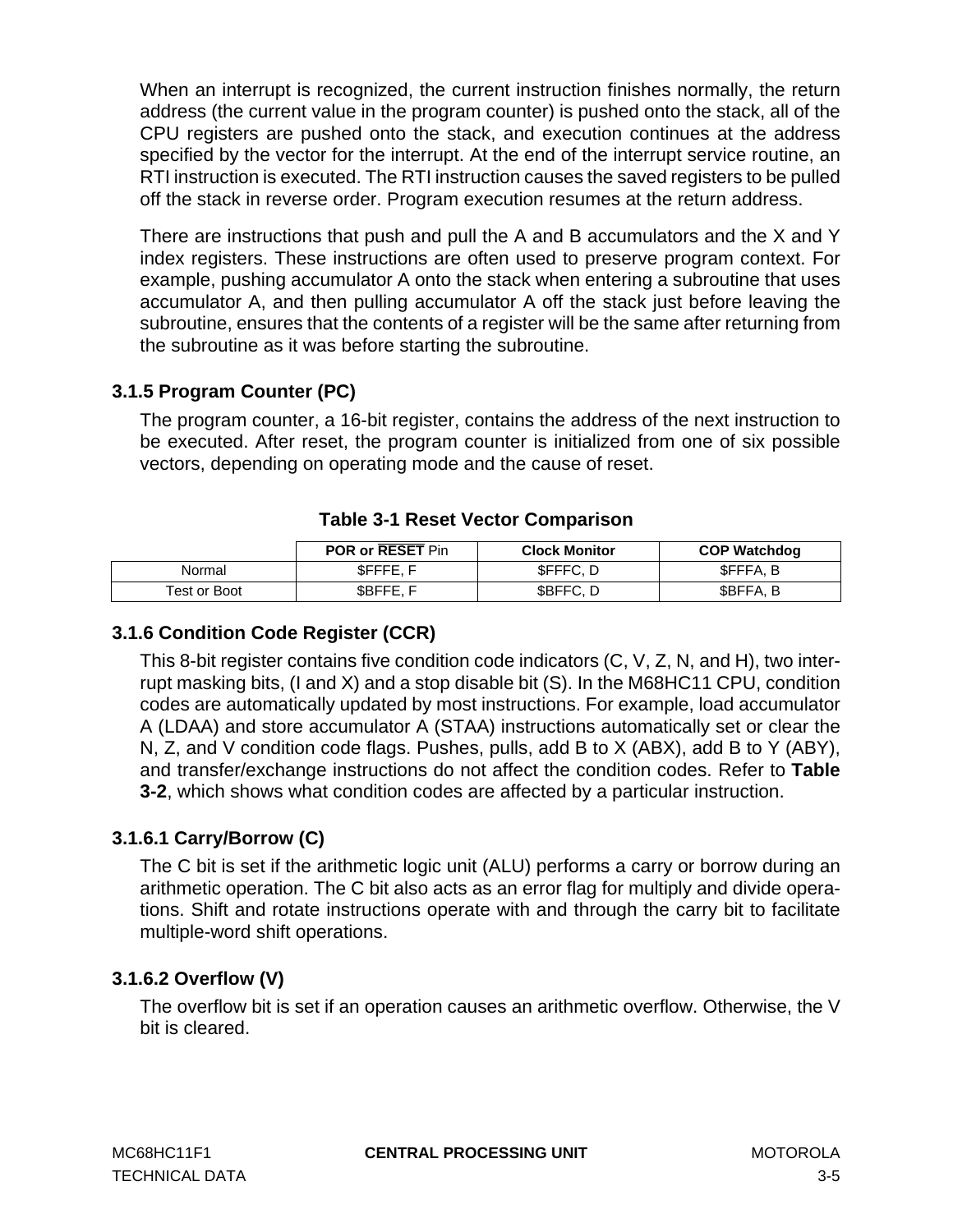# <span id="page-29-0"></span>**3.1.6.3 Zero (Z)**

The Z bit is set if the result of an arithmetic, logic, or data manipulation operation is zero. Otherwise, the Z bit is cleared. Compare instructions do an internal implied subtraction and the condition codes, including Z, reflect the results of that subtraction. A few operations (INX, DEX, INY, and DEY) affect the Z bit and no other condition flags. For these operations, only = and - conditions can be determined.

# **3.1.6.4 Negative (N)**

The N bit is set if the result of an arithmetic, logic, or data manipulation operation is negative (MSB = 1). Otherwise, the N bit is cleared. A result is said to be negative if its most significant bit (MSB) is a one. A quick way to test whether the contents of a memory location has the MSB set is to load it into an accumulator and then check the status of the N bit.

# **3.1.6.5 Interrupt Mask (I)**

The interrupt request (IRQ) mask (I bit) is a global mask that disables all maskable interrupt sources. While the I bit is set, interrupts can become pending, but the operation of the CPU continues uninterrupted until the I bit is cleared. After any reset, the I bit is set by default and can only be cleared by a software instruction. When an interrupt is recognized, the I bit is set after the registers are stacked, but before the interrupt vector is fetched. After the interrupt has been serviced, a return from interrupt instruction is normally executed, restoring the registers to the values that were present before the interrupt occurred. Normally, the I bit is zero after a return from interrupt is executed. Although the I bit can be cleared within an interrupt service routine, "nesting" interrupts in this way should only be done when there is a clear understanding of latency and of the arbitration mechanism. Refer to **[SECTION 5 RESETS AND INTERRUPTS](#page-62-0)**.

# **3.1.6.6 Half Carry (H)**

The H bit is set when a carry occurs between bits 3 and 4 of the arithmetic logic unit during an ADD, ABA, or ADC instruction. Otherwise, the H bit is cleared. Half carry is used during BCD operations.

# **3.1.6.7 X Interrupt Mask (X)**

The  $\overline{XIRQ}$  mask (X) bit disables interrupts from the  $\overline{XIRQ}$  pin. After any reset, X is set by default and must be cleared by a software instruction. When an  $\overline{\text{XIRQ}}$  interrupt is recognized, the X and I bits are set after the registers are stacked, but before the interrupt vector is fetched. After the interrupt has been serviced, an RTI instruction is normally executed, causing the registers to be restored to the values that were present before the interrupt occurred. The X interrupt mask bit is set only by hardware (RESET or  $\overline{XIRQ}$  acknowledge). X is cleared only by program instruction (TAP, where the associated bit of A is zero; or RTI, where bit 6 of the value loaded into the CCR from the stack has been cleared). There is no hardware action for clearing X.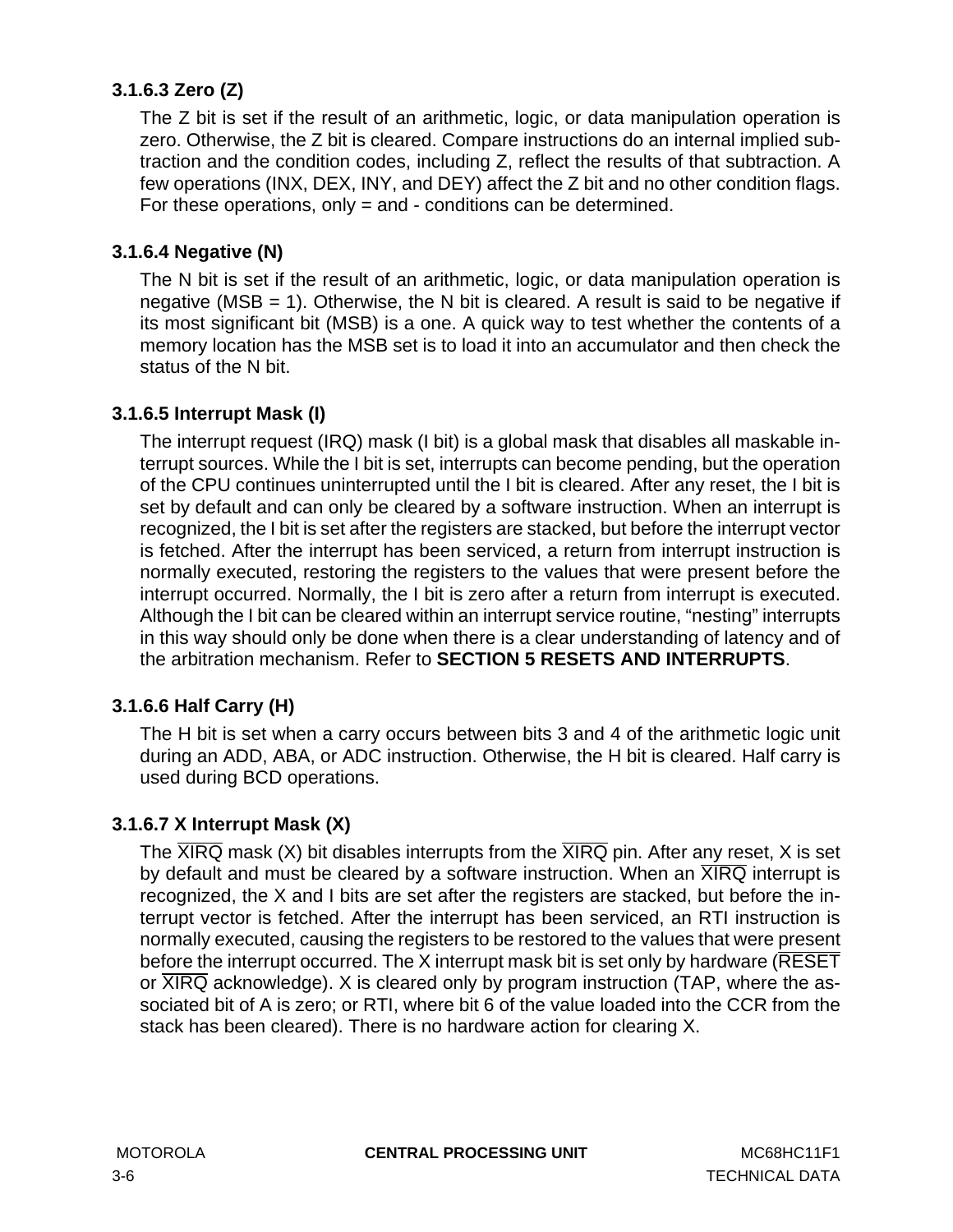# <span id="page-30-0"></span>**3.1.6.8 Stop Disable (S)**

Setting the STOP disable (S) bit prevents the STOP instruction from putting the M68HC11 into a low-power stop condition. If the CPU encounters a STOP instruction while the S bit is set, it is treated as a no-operation (NOP) instruction, and processing continues to the next instruction. S is set by reset — STOP disabled by default.

# **3.2 Data Types**

The M68HC11 CPU supports the following data types:

- Bit data
- 8-bit and 16-bit signed and unsigned integers
- 16-bit unsigned fractions
- 16-bit addresses

A byte is eight bits wide and can be accessed at any byte location. A word is composed of two consecutive bytes with the most significant byte at the lower value address. Because the M68HC11 is an 8-bit CPU, there are no special requirements for alignment of instructions or operands.

# **3.3 Opcodes and Operands**

The M68HC11 family of microcontrollers uses 8-bit opcodes. Each opcode identifies a particular instruction and associated addressing mode to the CPU. Several opcodes are required to provide each instruction with a range of addressing capabilities. Only 256 opcodes would be available if the range of values were restricted to the number able to be expressed in 8-bit binary numbers.

A four-page opcode map has been implemented to expand the number of instructions. An additional byte, called a prebyte, directs the processor from page 0 of the opcode map to one of the other three pages. As its name implies, the additional byte precedes the opcode.

A complete instruction consists of a prebyte, if any, an opcode, and zero, one, two, or three operands. The operands contain information the CPU needs for executing the instruction. Complete instructions can be from one to five bytes long.

# **3.4 Addressing Modes**

Six addressing modes can be used to access memory: immediate, direct, extended, indexed, inherent, and relative. These modes are detailed in the following paragraphs. All modes except inherent mode use an effective address. The effective address is the memory address from which the argument is fetched or stored, or the address from which execution is to proceed. The effective address can be specified within an instruction, or it can be calculated.

#### **3.4.1 Immediate**

In the immediate addressing mode an argument is contained in the byte(s) immediately following the opcode. The number of bytes following the opcode matches the size of the register or memory location being operated on. There are two-, three-, and four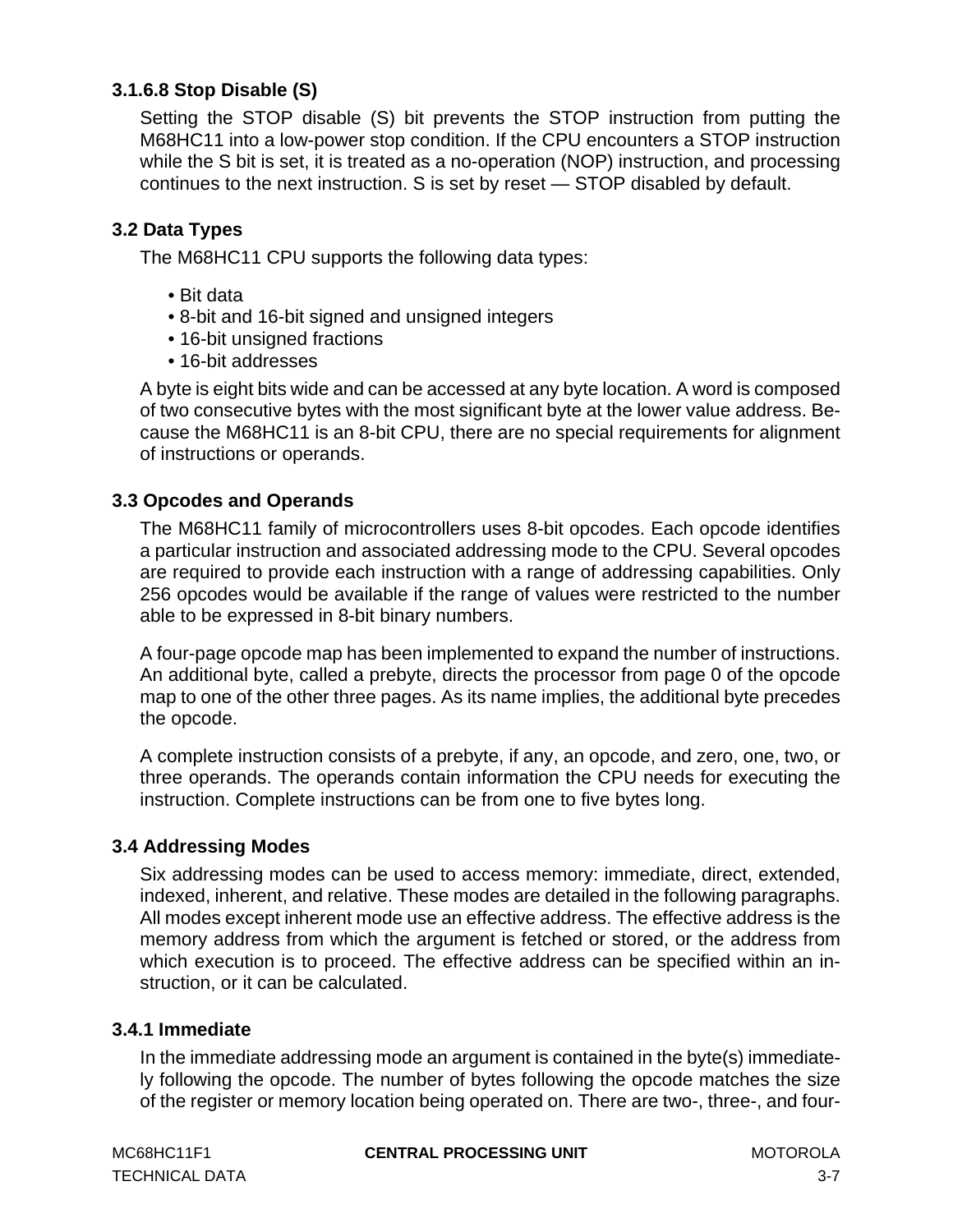<span id="page-31-0"></span>(if prebyte is required) byte immediate instructions. The effective address is the address of the byte following the instruction.

# **3.4.2 Direct**

In the direct addressing mode, the low-order byte of the operand address is contained in a single byte following the opcode, and the high-order byte of the address is assumed to be \$00. Addresses \$00–\$FF are thus accessed directly, using two-byte instructions. Execution time is reduced by eliminating the additional memory access required for the high-order address byte. In most applications, this 256-byte area is reserved for frequently referenced data. In M68HC11 MCUs, the memory map can be configured for combinations of internal registers, RAM, or external memory to occupy these addresses.

# **3.4.3 Extended**

In the extended addressing mode, the effective address of the argument is contained in two bytes following the opcode byte. These are three-byte instructions (or four-byte instructions if a prebyte is required). One or two bytes are needed for the opcode and two for the effective address.

# **3.4.4 Indexed**

In the indexed addressing mode, an 8-bit unsigned offset contained in the instruction is added to the value contained in an index register (IX or IY). The sum is the effective address. This addressing mode allows referencing any memory location in the 64 Kbyte address space. These are two- to five-byte instructions, depending on whether or not a prebyte is required.

# **3.4.5 Inherent**

In the inherent addressing mode, all the information necessary to execute the instruction is contained in the opcode. Operations that use only the index registers or accumulators, as well as control instructions with no arguments, are included in this addressing mode. These are one- or two-byte instructions.

# **3.4.6 Relative**

The relative addressing mode is used only for branch instructions. If the branch condition is true, an 8-bit signed offset included in the instruction is added to the contents of the program counter to form the effective branch address. Otherwise, control proceeds to the next instruction. These are usually two-byte instructions.

# **3.5 Instruction Set**

Refer to **[Table 3-2](#page-32-0)**, which shows all the M68HC11 instructions in all possible addressing modes. For each instruction, the table shows the operand construction, the number of machine code bytes, and execution time in CPU E clock cycles.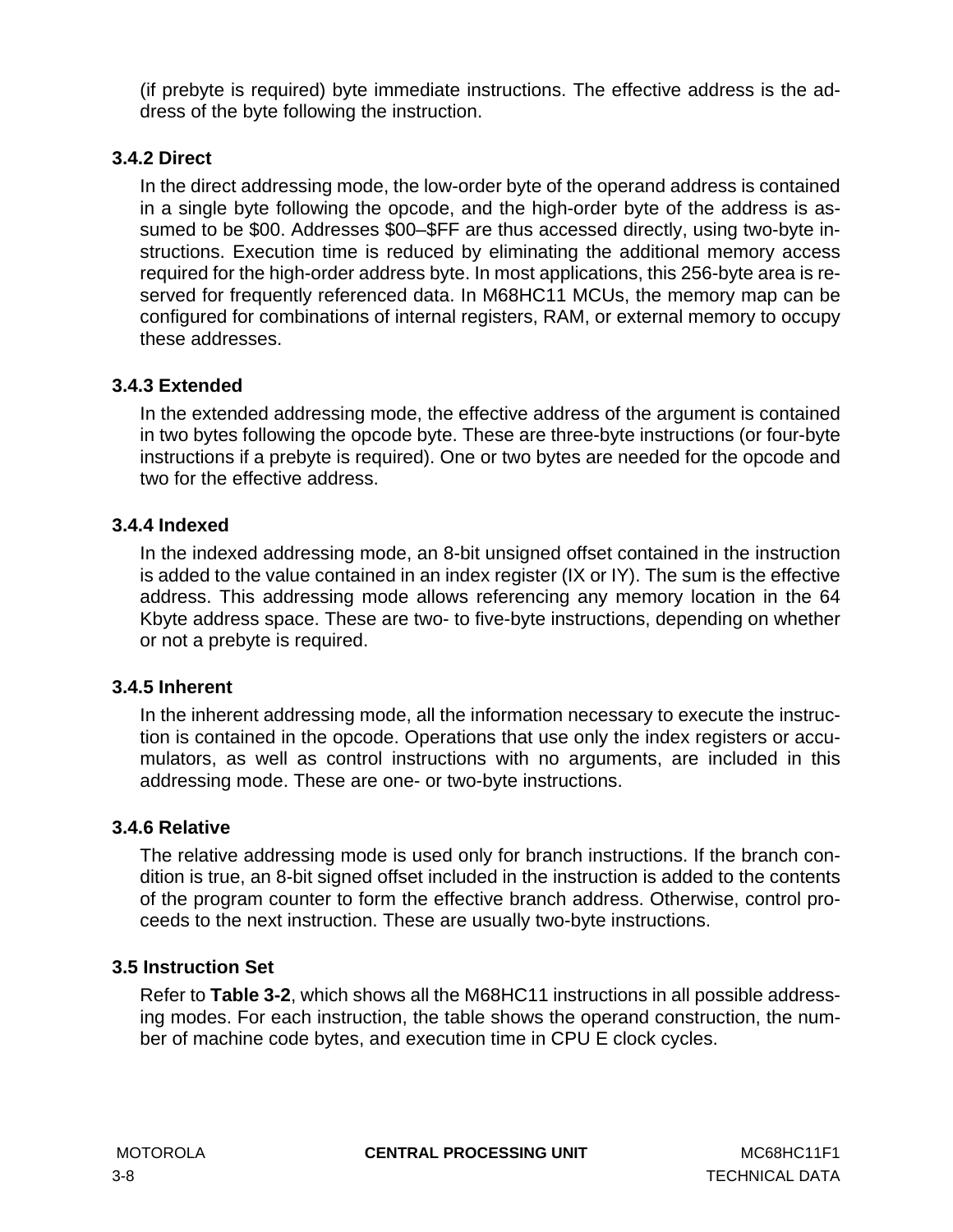# **Table 3-2 Instruction Set (Sheet 1 of 6)**

<span id="page-32-0"></span>

| <b>Mnemonic</b> | <b>Operation</b>                | <b>Description</b>                                                                                                                                                                                                                                                                                                                                                                                                                                                                                                      |                         | Addressing               | <b>Instruction</b>               |             |                          | <b>Condition Codes</b>  |   |   |   |    |                          |                          |                          |          |
|-----------------|---------------------------------|-------------------------------------------------------------------------------------------------------------------------------------------------------------------------------------------------------------------------------------------------------------------------------------------------------------------------------------------------------------------------------------------------------------------------------------------------------------------------------------------------------------------------|-------------------------|--------------------------|----------------------------------|-------------|--------------------------|-------------------------|---|---|---|----|--------------------------|--------------------------|--------------------------|----------|
|                 |                                 |                                                                                                                                                                                                                                                                                                                                                                                                                                                                                                                         |                         | Mode                     | Opcode                           |             | Operand                  | <b>Cycles</b>           | s | x | н | L  | N                        | z                        | ۷                        | С        |
| ABA             | Add<br>Accumulators             | $A + B \Rightarrow A$                                                                                                                                                                                                                                                                                                                                                                                                                                                                                                   |                         | <b>INH</b>               | 1B                               |             |                          | $\overline{2}$          |   |   | Δ |    | Δ                        | Δ                        | Δ                        | Δ        |
| <b>ABX</b>      | Add B to X                      | $IX + (00 : B) \Rightarrow IX$                                                                                                                                                                                                                                                                                                                                                                                                                                                                                          |                         | <b>INH</b>               | 3A                               |             |                          | $\overline{3}$          |   |   |   | —  | $\overline{\phantom{0}}$ | $\overline{\phantom{0}}$ | $\overline{\phantom{0}}$ | —        |
| <b>ABY</b>      | Add B to Y                      | $IY + (00:B) \Rightarrow IY$                                                                                                                                                                                                                                                                                                                                                                                                                                                                                            |                         | <b>INH</b>               | 3A<br>18                         |             | $\overline{\phantom{0}}$ | $\overline{4}$          |   |   |   |    |                          |                          |                          |          |
| ADCA (opr)      | <b>Add with Carry</b>           | $A + M + C \Rightarrow A$                                                                                                                                                                                                                                                                                                                                                                                                                                                                                               | Α                       | <b>IMM</b>               | 89                               | ii.         |                          | $\overline{2}$          |   |   | Δ | ÷. | Δ                        | Δ                        | Δ                        | Δ        |
|                 | to A                            |                                                                                                                                                                                                                                                                                                                                                                                                                                                                                                                         | Α                       | <b>DIR</b>               | 99                               | dd          |                          | 3                       |   |   |   |    |                          |                          |                          |          |
|                 |                                 |                                                                                                                                                                                                                                                                                                                                                                                                                                                                                                                         | Α                       | <b>EXT</b>               | B <sub>9</sub>                   |             | hh II                    | 4                       |   |   |   |    |                          |                          |                          |          |
|                 |                                 |                                                                                                                                                                                                                                                                                                                                                                                                                                                                                                                         | Α                       | IND, X                   | A <sub>9</sub>                   | ff          |                          | 4                       |   |   |   |    |                          |                          |                          |          |
|                 |                                 | $B + M + C \Rightarrow B$                                                                                                                                                                                                                                                                                                                                                                                                                                                                                               | A                       | IND, Y<br><b>IMM</b>     | 18<br>A9                         | ff          |                          | 5                       |   |   |   |    |                          |                          |                          |          |
| ADCB (opr)      | <b>Add with Carry</b><br>to B   |                                                                                                                                                                                                                                                                                                                                                                                                                                                                                                                         | B<br>B                  | <b>DIR</b>               | C9<br>D <sub>9</sub>             | ii.<br>dd   |                          | $\overline{2}$<br>3     |   |   | Δ |    | Δ                        | Δ                        | Δ                        | Δ        |
|                 |                                 |                                                                                                                                                                                                                                                                                                                                                                                                                                                                                                                         | B                       | <b>EXT</b>               | F <sub>9</sub>                   |             | hh II                    | 4                       |   |   |   |    |                          |                          |                          |          |
|                 |                                 |                                                                                                                                                                                                                                                                                                                                                                                                                                                                                                                         | B                       | IND, X                   | E9                               | ff          |                          | 4                       |   |   |   |    |                          |                          |                          |          |
|                 |                                 |                                                                                                                                                                                                                                                                                                                                                                                                                                                                                                                         | B                       | IND, Y                   | E9<br>18                         | ff          |                          | 5                       |   |   |   |    |                          |                          |                          |          |
| ADDA (opr)      | Add Memory                      | $A + M \Rightarrow A$                                                                                                                                                                                                                                                                                                                                                                                                                                                                                                   | Α                       | <b>IMM</b>               | 8B                               | ii.         |                          | $\overline{2}$          |   |   | Δ |    | Δ                        | Δ                        | Δ                        | Δ        |
|                 | to A                            |                                                                                                                                                                                                                                                                                                                                                                                                                                                                                                                         | Α                       | <b>DIR</b>               | 9B                               | dd          |                          | 3                       |   |   |   |    |                          |                          |                          |          |
|                 |                                 |                                                                                                                                                                                                                                                                                                                                                                                                                                                                                                                         | Α                       | <b>EXT</b>               | BB                               |             | hh II                    | 4                       |   |   |   |    |                          |                          |                          |          |
|                 |                                 |                                                                                                                                                                                                                                                                                                                                                                                                                                                                                                                         | Α<br>Α                  | IND, X<br>IND, Y         | AB<br>AB<br>18                   | ff<br>ff    |                          | 4<br>5                  |   |   |   |    |                          |                          |                          |          |
| ADDB (opr)      | Add Memory                      | $B + M \Rightarrow B$                                                                                                                                                                                                                                                                                                                                                                                                                                                                                                   | B                       | <b>IMM</b>               | $\overline{CB}$                  | ii.         |                          | $\overline{2}$          |   |   | Δ |    | Δ                        | Δ                        | Δ                        | Δ        |
|                 | to B                            |                                                                                                                                                                                                                                                                                                                                                                                                                                                                                                                         | B                       | <b>DIR</b>               | DB                               | dd          |                          | 3                       |   |   |   |    |                          |                          |                          |          |
|                 |                                 |                                                                                                                                                                                                                                                                                                                                                                                                                                                                                                                         | B                       | EXT                      | <b>FB</b>                        |             | hh II                    | 4                       |   |   |   |    |                          |                          |                          |          |
|                 |                                 |                                                                                                                                                                                                                                                                                                                                                                                                                                                                                                                         | B                       | IND, X                   | EB                               | ff          |                          | 4                       |   |   |   |    |                          |                          |                          |          |
|                 |                                 |                                                                                                                                                                                                                                                                                                                                                                                                                                                                                                                         | B                       | IND, Y                   | EB<br>18                         | ff          |                          | 5                       |   |   |   |    |                          |                          |                          |          |
| ADDD (opr)      |                                 | Add 16-Bit to D $D + (M : M + 1) \Rightarrow D$                                                                                                                                                                                                                                                                                                                                                                                                                                                                         |                         | <b>IMM</b>               | $\overline{C3}$                  | jj kk       |                          | $\overline{4}$          |   |   |   |    | Δ                        | Δ                        | Δ                        | Δ        |
|                 |                                 |                                                                                                                                                                                                                                                                                                                                                                                                                                                                                                                         |                         | <b>DIR</b>               | D <sub>3</sub>                   | dd          |                          | 5                       |   |   |   |    |                          |                          |                          |          |
|                 |                                 |                                                                                                                                                                                                                                                                                                                                                                                                                                                                                                                         |                         | <b>EXT</b><br>IND, X     | F <sub>3</sub><br>E <sub>3</sub> | ff          | hh II                    | 6<br>6                  |   |   |   |    |                          |                          |                          |          |
|                 |                                 |                                                                                                                                                                                                                                                                                                                                                                                                                                                                                                                         |                         | IND, Y                   | E <sub>3</sub><br>18             | ff          |                          | 7                       |   |   |   |    |                          |                          |                          |          |
| ANDA (opr)      | <b>AND A with</b>               | $A \cdot M \Rightarrow A$                                                                                                                                                                                                                                                                                                                                                                                                                                                                                               | Α                       | <b>IMM</b>               | 84                               | ii.         |                          | $\overline{2}$          |   |   |   |    | Δ                        | $\Delta$                 | $\mathbf 0$              |          |
|                 | Memory                          |                                                                                                                                                                                                                                                                                                                                                                                                                                                                                                                         | Α                       | DIR                      | 94                               | dd          |                          | 3                       |   |   |   |    |                          |                          |                          |          |
|                 |                                 |                                                                                                                                                                                                                                                                                                                                                                                                                                                                                                                         | Α                       | <b>EXT</b>               | <b>B4</b>                        |             | hh II                    | 4                       |   |   |   |    |                          |                          |                          |          |
|                 |                                 |                                                                                                                                                                                                                                                                                                                                                                                                                                                                                                                         | Α                       | IND, X                   | A4                               | ff          |                          | 4                       |   |   |   |    |                          |                          |                          |          |
|                 |                                 |                                                                                                                                                                                                                                                                                                                                                                                                                                                                                                                         | Α                       | IND, Y                   | 18<br>A4                         | $^{\rm ff}$ |                          | 5                       |   |   |   |    |                          |                          |                          |          |
| ANDB (opr)      | AND B with                      | $B \cdot M \Rightarrow B$                                                                                                                                                                                                                                                                                                                                                                                                                                                                                               | $\overline{B}$          | <b>IMM</b>               | $\overline{C4}$                  | ΪÏ          |                          | $\overline{2}$          |   |   |   |    | Δ                        | Δ                        | $\mathbf 0$              |          |
|                 | Memory                          |                                                                                                                                                                                                                                                                                                                                                                                                                                                                                                                         | B<br>B                  | <b>DIR</b><br><b>EXT</b> | D4<br>F4                         | dd          | hh II                    | 3<br>4                  |   |   |   |    |                          |                          |                          |          |
|                 |                                 |                                                                                                                                                                                                                                                                                                                                                                                                                                                                                                                         | B                       | IND, X                   | E4                               | ff          |                          | 4                       |   |   |   |    |                          |                          |                          |          |
|                 |                                 |                                                                                                                                                                                                                                                                                                                                                                                                                                                                                                                         | B                       | IND, Y                   | E4<br>18                         | ff          |                          | 5                       |   |   |   |    |                          |                          |                          |          |
| ASL (opr)       | Arithmetic                      |                                                                                                                                                                                                                                                                                                                                                                                                                                                                                                                         |                         | <b>EXT</b>               | 78                               |             | $hh$ $II$                | $\overline{6}$          |   |   |   |    | Δ                        | Δ                        | Δ                        | Δ        |
|                 | Shift Left                      | $\square$                                                                                                                                                                                                                                                                                                                                                                                                                                                                                                               |                         | IND, X                   | 68                               | ff          |                          | 6                       |   |   |   |    |                          |                          |                          |          |
|                 |                                 | $C$ b7<br>b <sub>0</sub>                                                                                                                                                                                                                                                                                                                                                                                                                                                                                                |                         | IND, Y                   | 18<br>68                         | ff          |                          | 7                       |   |   |   |    |                          |                          |                          |          |
| <b>ASLA</b>     | Arithmetic                      |                                                                                                                                                                                                                                                                                                                                                                                                                                                                                                                         | A                       | <b>INH</b>               | 48                               |             |                          | $\overline{2}$          |   |   |   |    | Δ                        | Δ                        | Δ                        | Δ        |
|                 | Shift Left A                    |                                                                                                                                                                                                                                                                                                                                                                                                                                                                                                                         |                         |                          |                                  |             |                          |                         |   |   |   |    |                          |                          |                          |          |
|                 |                                 |                                                                                                                                                                                                                                                                                                                                                                                                                                                                                                                         |                         |                          |                                  |             |                          |                         |   |   |   |    |                          |                          |                          |          |
| <b>ASLB</b>     | Arithmetic                      |                                                                                                                                                                                                                                                                                                                                                                                                                                                                                                                         | $\overline{\mathsf{B}}$ | $\overline{\text{INH}}$  | 58                               |             | $\overline{\phantom{0}}$ | $\overline{2}$          |   |   |   |    | Δ                        | Δ                        | Δ                        | Δ        |
|                 | Shift Left B                    |                                                                                                                                                                                                                                                                                                                                                                                                                                                                                                                         |                         |                          |                                  |             |                          |                         |   |   |   |    |                          |                          |                          |          |
|                 |                                 |                                                                                                                                                                                                                                                                                                                                                                                                                                                                                                                         |                         |                          |                                  |             |                          |                         |   |   |   |    |                          |                          |                          |          |
| <b>ASLD</b>     | Arithmetic<br>Shift Left D      |                                                                                                                                                                                                                                                                                                                                                                                                                                                                                                                         |                         | <b>INH</b>               | 05                               |             |                          | 3                       |   |   |   |    | Δ                        | $\Delta$                 | Δ                        | $\Delta$ |
|                 |                                 | $\begin{array}{c} \text{min}\ \text{min}\ \text{min} \ \text{min} \ \text{min} \ \text{min} \ \text{min} \ \text{min} \ \text{min} \ \text{min} \ \text{min} \ \text{min} \ \text{min} \ \text{min} \ \text{min} \ \text{min} \ \text{min} \ \text{min} \ \text{min} \ \text{min} \ \text{min} \ \text{min} \ \text{min} \ \text{min} \ \text{min} \ \text{min} \ \text{min} \ \text{min} \ \text{min} \ \text{min} \ \text{min} \ \text{min} \ \text{min} \ \text{min} \ \text{min} \ \text{min}$<br>C b7 A b0 b7 B b0 |                         |                          |                                  |             |                          |                         |   |   |   |    |                          |                          |                          |          |
| <b>ASR</b>      | Arithmetic                      |                                                                                                                                                                                                                                                                                                                                                                                                                                                                                                                         |                         | EXT                      | $\overline{77}$                  |             | $hh$ $II$                | 6                       |   |   |   |    | Δ                        | Δ                        | Δ                        | Δ        |
|                 | Shift Right                     | Filmin e s                                                                                                                                                                                                                                                                                                                                                                                                                                                                                                              |                         | IND, X                   | 67                               | ff          |                          | 6                       |   |   |   |    |                          |                          |                          |          |
|                 |                                 | b0 C<br>b7                                                                                                                                                                                                                                                                                                                                                                                                                                                                                                              |                         | IND, Y                   | 18<br>67                         | $\sf ff$    |                          | 7                       |   |   |   |    |                          |                          |                          |          |
| <b>ASRA</b>     | Arithmetic                      |                                                                                                                                                                                                                                                                                                                                                                                                                                                                                                                         | A                       | <b>INH</b>               | 47                               |             |                          | $\overline{2}$          |   |   |   |    | Δ                        | Δ                        | Δ                        | $\Delta$ |
|                 | Shift Right A                   | <u> Lanning La</u>                                                                                                                                                                                                                                                                                                                                                                                                                                                                                                      |                         |                          |                                  |             |                          |                         |   |   |   |    |                          |                          |                          |          |
|                 |                                 | b0 C<br>b7                                                                                                                                                                                                                                                                                                                                                                                                                                                                                                              |                         |                          |                                  |             |                          |                         |   |   |   |    |                          |                          |                          |          |
| <b>ASRB</b>     | Arithmetic                      |                                                                                                                                                                                                                                                                                                                                                                                                                                                                                                                         | В                       | <b>INH</b>               | 57                               |             |                          | $\overline{2}$          |   |   |   |    | Δ                        | Δ                        | Δ                        | $\Delta$ |
|                 | Shift Right B                   | <b>WITHIN-RO</b>                                                                                                                                                                                                                                                                                                                                                                                                                                                                                                        |                         |                          |                                  |             |                          |                         |   |   |   |    |                          |                          |                          |          |
|                 |                                 | b7<br>b0 C                                                                                                                                                                                                                                                                                                                                                                                                                                                                                                              |                         |                          |                                  |             |                          |                         |   |   |   |    |                          |                          |                          |          |
| BCC (rel)       | <b>Branch if Carry</b><br>Clear | $? C = 0$                                                                                                                                                                                                                                                                                                                                                                                                                                                                                                               |                         | <b>REL</b>               | 24                               | rr          |                          | $\overline{\mathbf{3}}$ |   |   |   |    |                          |                          |                          |          |
| BCLR (opr)      | Clear Bit(s)                    | $M \bullet (mm) \Rightarrow M$                                                                                                                                                                                                                                                                                                                                                                                                                                                                                          |                         | <b>DIR</b>               | 15                               |             | dd mm                    | 6                       |   |   |   |    | Δ                        | $\Delta$                 | $\mathbf 0$              |          |
| (msk)           |                                 |                                                                                                                                                                                                                                                                                                                                                                                                                                                                                                                         |                         | IND, X                   | 1D                               |             | ff mm                    | 7                       |   |   |   |    |                          |                          |                          |          |
|                 |                                 |                                                                                                                                                                                                                                                                                                                                                                                                                                                                                                                         |                         | IND, Y                   | 18<br>1D                         |             | ff mm                    | 8                       |   |   |   |    |                          |                          |                          |          |
| BCS (rel)       | <b>Branch if Carry</b>          | $?C = 1$                                                                                                                                                                                                                                                                                                                                                                                                                                                                                                                |                         | REL                      | 25                               | rr          |                          | 3                       |   |   |   |    |                          |                          |                          |          |
|                 | Set                             |                                                                                                                                                                                                                                                                                                                                                                                                                                                                                                                         |                         |                          |                                  |             |                          |                         |   |   |   |    |                          |                          |                          |          |
| BEQ (rel)       | Branch if $=$<br>Zero           | $?Z=1$                                                                                                                                                                                                                                                                                                                                                                                                                                                                                                                  |                         | <b>REL</b>               | 27                               | rr          |                          | $\overline{3}$          |   |   |   |    |                          |                          |                          |          |
| BGE (rel)       | Branch if $\Delta$              | $? N \oplus V = 0$                                                                                                                                                                                                                                                                                                                                                                                                                                                                                                      |                         | <b>REL</b>               | $\overline{2C}$                  | rr          |                          | 3                       |   |   |   |    |                          |                          |                          |          |
|                 | Zero                            |                                                                                                                                                                                                                                                                                                                                                                                                                                                                                                                         |                         |                          |                                  |             |                          |                         |   |   |   |    |                          |                          |                          |          |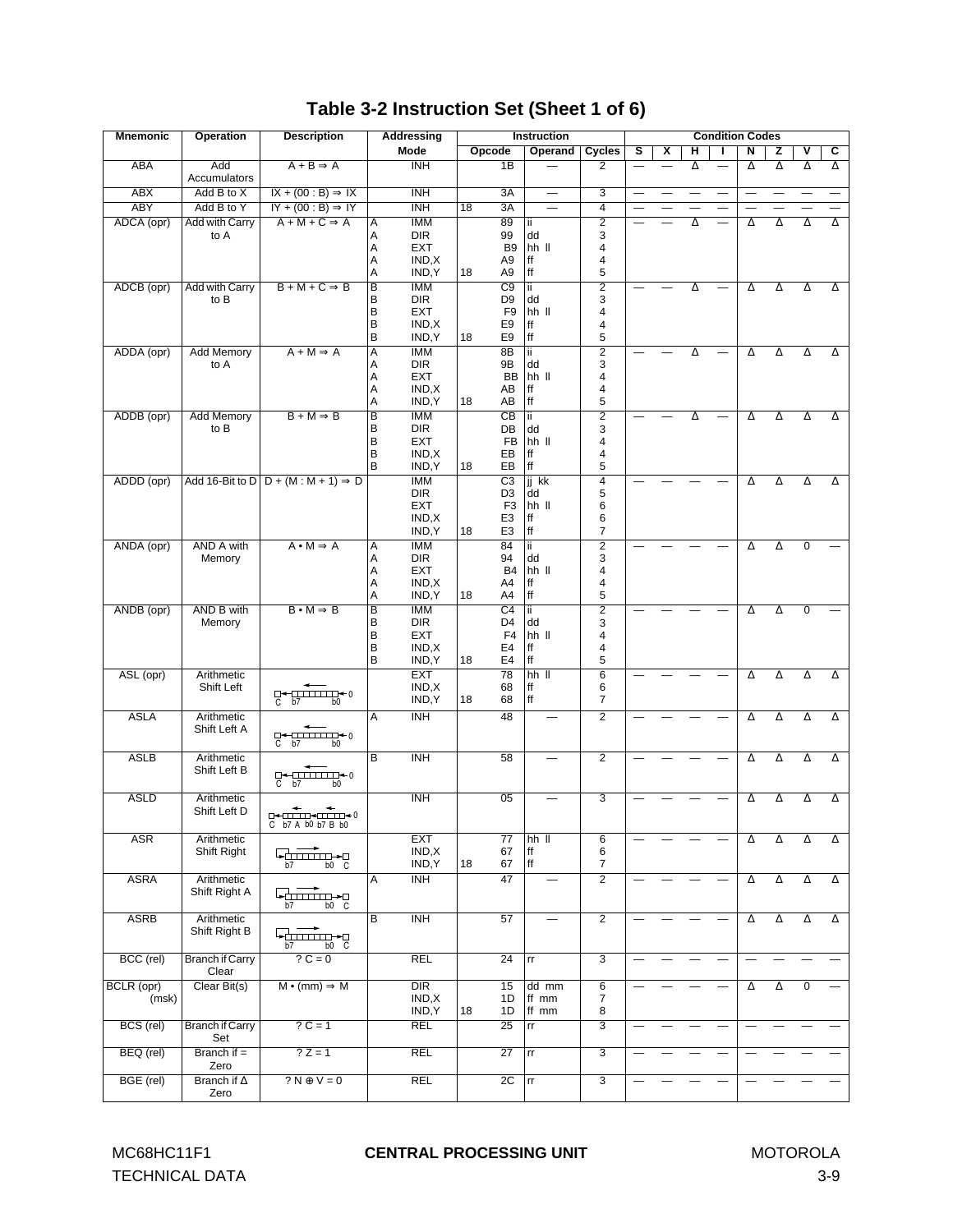# **Table 3-2 Instruction Set (Sheet 2 of 6)**

| <b>Mnemonic</b>              | <b>Operation</b>                      | <b>Description</b>             |                                    | Addressing                                                 | <b>Instruction</b>                                                                            | <b>Condition Codes</b>           |                                    |   |   |   |                |                |                |                           |                |
|------------------------------|---------------------------------------|--------------------------------|------------------------------------|------------------------------------------------------------|-----------------------------------------------------------------------------------------------|----------------------------------|------------------------------------|---|---|---|----------------|----------------|----------------|---------------------------|----------------|
|                              |                                       |                                |                                    | Mode                                                       | Opcode<br>Operand                                                                             |                                  | Cycles                             | s | x | н |                | Ν              | z              | ۷                         | С              |
| BGT (rel)                    | Branch if ><br>Zero                   | $? Z + (N \oplus V) = 0$       |                                    | <b>REL</b>                                                 | 2E                                                                                            | rr                               | 3                                  |   |   |   |                |                |                |                           |                |
| BHI (rel)                    | Branch if<br>Higher                   | $? C + Z = 0$                  |                                    | <b>REL</b>                                                 | 22                                                                                            | rr                               | $\overline{3}$                     |   |   |   |                |                |                |                           |                |
| BHS (rel)                    | <b>Branch</b> if<br>Higher or<br>Same | $?C = 0$                       |                                    | <b>REL</b>                                                 | 24                                                                                            | rr                               | $\overline{3}$                     |   |   |   |                |                |                |                           |                |
| BITA (opr)                   | Bit(s) Test A<br>with Memory          | $A \cdot M$                    | Α<br>A<br>Α<br>Α<br>A              | <b>IMM</b><br><b>DIR</b><br><b>EXT</b><br>IND, X<br>IND, Y | 85<br>95<br>B <sub>5</sub><br>A5<br>18<br>A <sub>5</sub>                                      | ii.<br>dd<br>hh II<br>ff<br>ff   | $\overline{2}$<br>3<br>4<br>4<br>5 |   |   |   |                | Δ              | Δ              | $\mathbf 0$               |                |
| BITB (opr)                   | Bit(s) Test B<br>with Memory          | $B \cdot M$                    | B<br>B<br>B<br>B<br>В              | <b>IMM</b><br><b>DIR</b><br><b>EXT</b><br>IND, X<br>IND, Y | $\overline{C5}$<br>D <sub>5</sub><br>F <sub>5</sub><br>E <sub>5</sub><br>18<br>E <sub>5</sub> | Ϊİ<br>dd<br>hh II<br>ff<br>ff    | $\overline{2}$<br>3<br>4<br>4<br>5 |   |   |   |                | Δ              | Δ              | $\overline{0}$            |                |
| BLE (rel)                    | Branch if $\Delta$<br>Zero            | $?Z + (N \oplus V) = 1$        |                                    | <b>REL</b>                                                 | 2F                                                                                            | rr                               | $\overline{\overline{3}}$          |   |   |   |                |                |                |                           |                |
| BLO (rel)                    | <b>Branch</b> if<br>Lower             | $?C = 1$                       |                                    | <b>REL</b>                                                 | 25                                                                                            | rr                               | $\overline{3}$                     |   |   |   |                |                |                |                           |                |
| BLS (rel)                    | <b>Branch</b> if<br>Lower or<br>Same  | $?C + Z = 1$                   |                                    | <b>REL</b>                                                 | $\overline{23}$                                                                               | rr                               | $\overline{3}$                     |   |   |   |                |                |                |                           |                |
| BLT (rel)                    | Branch if $\lt$<br>Zero               | $? N \oplus V = 1$             |                                    | <b>REL</b>                                                 | 2D                                                                                            | rr                               | $\overline{3}$                     |   |   |   |                |                |                |                           |                |
| BMI (rel)                    | <b>Branch</b> if<br>Minus             | $? N = 1$                      |                                    | <b>REL</b>                                                 | $\overline{2B}$                                                                               | rr                               | $\overline{3}$                     |   |   |   |                |                |                |                           |                |
| BNE (rel)                    | Branch if $not =$<br>Zero             | $? Z = 0$                      |                                    | <b>REL</b>                                                 | 26                                                                                            | rr                               | $\overline{3}$                     |   |   |   |                |                |                |                           |                |
| BPL (rel)                    | <b>Branch if Plus</b>                 | $? N = 0$                      |                                    | <b>REL</b>                                                 | 2A                                                                                            | $\mathsf{r}\mathsf{r}$           | $\overline{3}$                     |   |   |   |                |                |                |                           |                |
| BRA (rel)                    | <b>Branch Always</b>                  | $?1 = 1$                       |                                    | <b>REL</b>                                                 | 20                                                                                            | rr                               | $\overline{\overline{3}}$          |   |   |   |                |                |                |                           |                |
| BRCLR(opr)<br>(msk)<br>(rel) | Branch if<br>Bit(s) Clear             | $? M \cdot mm = 0$             |                                    | $\overline{DIR}$<br>IND, X<br>IND, Y                       | 13<br>1F<br>18<br>1F                                                                          | dd mm rr<br>ff mm rr<br>ff mm rr | 6<br>7<br>8                        |   |   |   |                |                |                |                           |                |
| BRN (rel)                    | <b>Branch Never</b>                   | $?1 = 0$                       |                                    | <b>REL</b>                                                 | $\overline{21}$                                                                               | rr                               | $\overline{\overline{3}}$          |   |   |   |                |                |                |                           |                |
| BRSET(opr)<br>(msk)<br>(rel) | <b>Branch if Bit(s)</b><br>Set        | $?(\overline{M}) \cdot mm = 0$ |                                    | $\overline{DIR}$<br>IND, X<br>IND, Y                       | 12<br>1E<br>18<br>1E                                                                          | dd mm rr<br>ff mm rr<br>ff mm rr | $\overline{6}$<br>7<br>8           |   |   |   |                |                |                |                           |                |
| BSET (opr)<br>(msk)          | Set Bit(s)                            | $M + mm \Rightarrow M$         |                                    | $\overline{DIR}$<br>IND, X<br>IND, Y                       | 14<br>1C<br>18<br>1C                                                                          | dd mm<br>ff mm<br>ff mm          | $\overline{6}$<br>7<br>8           |   |   |   |                | Δ              | Δ              | $\mathbf 0$               |                |
| BSR (rel)                    | <b>Branch</b> to<br>Subroutine        | See Figure 3-2                 |                                    | <b>REL</b>                                                 | 8D                                                                                            | rr                               | $\overline{6}$                     |   |   |   |                |                |                |                           |                |
| BVC (rel)                    | <b>Branch</b> if<br>Overflow Clear    | $? V = 0$                      |                                    | <b>REL</b>                                                 | $\overline{28}$                                                                               | rr                               | $\overline{3}$                     |   |   |   |                |                |                |                           |                |
| BVS (rel)                    | Branch if<br>Overflow Set             | $?V = 1$                       |                                    | <b>REL</b>                                                 | $\overline{29}$                                                                               | rr                               | $\overline{3}$                     |   |   |   |                |                |                |                           |                |
| <b>CBA</b>                   | Compare A to<br>В                     | $A - B$                        |                                    | <b>INH</b>                                                 | 11                                                                                            |                                  | $\overline{2}$                     |   |   |   |                | Δ              | Δ              | Δ                         | Δ              |
| CLC                          | <b>Clear Carry Bit</b>                | $0 \Rightarrow C$              |                                    | <b>INH</b>                                                 | 0C                                                                                            | $\overline{\phantom{0}}$         | $\overline{2}$                     |   |   |   |                |                |                |                           | 0              |
| CLI                          | <b>Clear Interrupt</b><br>Mask        | $0 \Rightarrow I$              |                                    | <b>INH</b>                                                 | 0E                                                                                            |                                  | $\overline{2}$                     |   |   |   | $\overline{0}$ |                |                |                           |                |
| CLR (opr)                    | <b>Clear Memory</b><br><b>Byte</b>    | $0 \Rightarrow M$              |                                    | <b>EXT</b><br>IND, X<br>IND, Y                             | 7F<br>6F<br>6F<br>18                                                                          | $hh$ $II$<br>ff<br>ff            | $\overline{6}$<br>6<br>7           |   |   |   | —              | $\overline{0}$ | $\mathbf{1}$   | $\overline{0}$            | $\overline{0}$ |
| <b>CLRA</b>                  | Clear<br>Accumulator A                | $0 \Rightarrow A$              | Α                                  | <b>INH</b>                                                 | 4F                                                                                            | $\overline{\phantom{0}}$         | $\overline{2}$                     |   |   |   |                | $\mathbf 0$    | $\mathbf{1}$   | $\mathbf 0$               | $\mathbf 0$    |
| <b>CLRB</b>                  | Clear<br>Accumulator B                | $0 \Rightarrow B$              | $\overline{B}$                     | <b>INH</b>                                                 | 5F                                                                                            |                                  | $\overline{2}$                     |   |   |   |                | $\overline{0}$ | $\overline{1}$ | $\overline{\mathfrak{o}}$ | $\overline{0}$ |
| <b>CLV</b>                   | <b>Clear Overflow</b><br>Flag         | $0 \Rightarrow V$              |                                    | <b>INH</b>                                                 | 0A                                                                                            |                                  | $\overline{2}$                     |   |   |   |                |                |                | $\overline{0}$            |                |
| CMPA (opr)                   | Compare A to<br>Memory                | $A - M$                        | Α<br>Α<br>Α<br>Α<br>Α              | <b>IMM</b><br><b>DIR</b><br>EXT<br>IND, X<br>IND, Y        | 81<br>91<br><b>B1</b><br>A1<br>18<br>A1                                                       | ii.<br>dd<br>hh II<br>ff<br>ff   | $\overline{2}$<br>3<br>4<br>4<br>5 |   |   |   |                | Δ              | Δ              | $\Delta$                  | Δ              |
| CMPB (opr)                   | Compare B to<br>Memory                | $B - M$                        | $\overline{B}$<br>В<br>B<br>B<br>B | <b>IMM</b><br><b>DIR</b><br>EXT<br>IND, X<br>IND, Y        | $\overline{C1}$<br>D <sub>1</sub><br>F <sub>1</sub><br>E <sub>1</sub><br>18<br>E <sub>1</sub> | ii.<br>dd<br>hh II<br>ff<br> ff  | $\overline{2}$<br>3<br>4<br>4<br>5 |   |   |   |                | Δ              | Δ              | Δ                         | Δ              |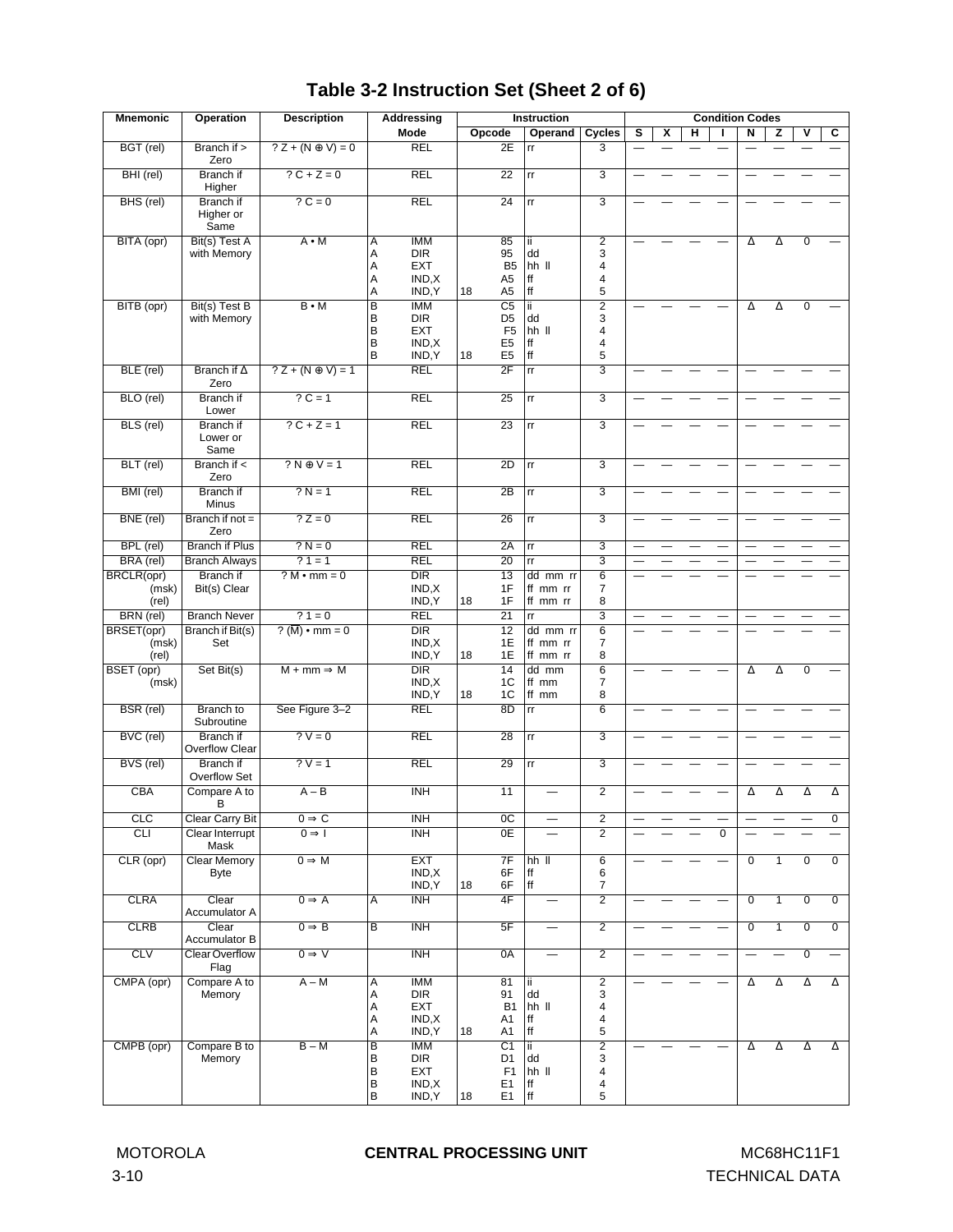| <b>Mnemonic</b>         | <b>Operation</b>                            | <b>Description</b>                     |                                             | Addressing                                                | <b>Instruction</b>                                                                           |                                  |                                                              |   | <b>Condition Codes</b> |   |  |                          |          |                         |              |  |
|-------------------------|---------------------------------------------|----------------------------------------|---------------------------------------------|-----------------------------------------------------------|----------------------------------------------------------------------------------------------|----------------------------------|--------------------------------------------------------------|---|------------------------|---|--|--------------------------|----------|-------------------------|--------------|--|
|                         |                                             |                                        |                                             | Mode                                                      | Opcode                                                                                       | Operand                          | Cycles                                                       | s | X                      | н |  | N                        | z        | $\overline{\mathsf{v}}$ | c            |  |
| COM (opr)               | Ones<br>Complement<br>Memory Byte           | $SFF - M \Rightarrow M$                |                                             | <b>EXT</b><br>IND, X<br>IND, Y                            | 73<br>63<br>18<br>63                                                                         | $hh$ $II$<br>ff<br>ff            | 6<br>6<br>7                                                  |   |                        |   |  | Δ                        | Δ        | $\overline{0}$          | $\mathbf{1}$ |  |
| <b>COMA</b>             | Ones<br>Complement<br>Α                     | $SFF - A \Rightarrow A$                | Α                                           | INH                                                       | 43                                                                                           | $\overline{\phantom{0}}$         | $\overline{2}$                                               |   |                        |   |  | Δ                        | $\Delta$ | $\overline{0}$          | 1            |  |
| <b>COMB</b>             | Ones<br>Complement<br>B                     | $SFF - B \Rightarrow B$                | $\overline{B}$                              | INH                                                       | 53                                                                                           |                                  | $\overline{2}$                                               |   |                        |   |  | Δ                        | Δ        | $\overline{0}$          | 1            |  |
| CPD (opr)               | Compare D to<br>Memory 16-Bit               | $D-M:M+1$                              |                                             | <b>IMM</b><br><b>DIR</b><br><b>EXT</b><br>IND,X<br>IND, Y | 1A<br>83<br>1A<br>93<br>B <sub>3</sub><br>1A<br>A <sub>3</sub><br>1A<br>CD<br>A <sub>3</sub> | ji kk<br>dd<br>hh II<br>ff<br>ff | $\overline{5}$<br>6<br>7<br>$\overline{7}$<br>7              |   |                        |   |  | Δ                        | $\Delta$ | Δ                       | Δ            |  |
| CPX (opr)               | Compare X to<br>Memory 16-Bit               | $IX - M : M + 1$                       |                                             | <b>IMM</b><br><b>DIR</b><br><b>EXT</b><br>IND,X<br>IND, Y | 8 <sup>C</sup><br>9C<br>BC<br>AC<br>AC<br>CD                                                 | jj kk<br>dd<br>hh II<br>ff<br>ff | $\overline{4}$<br>5<br>6<br>6<br>$\overline{7}$              |   |                        |   |  | Δ                        | Δ        | Δ                       | Δ            |  |
| CPY (opr)               | Compare Y to<br>Memory 16-Bit               | $IY - M : M + 1$                       |                                             | <b>IMM</b><br><b>DIR</b><br><b>EXT</b><br>IND,X<br>IND, Y | $\overline{18}$<br>8C<br>18<br>9C<br>BC<br>18<br>1A<br>AC<br>18<br>AC                        | jj kk<br>dd<br>hh II<br>ff<br>ff | $\overline{5}$<br>6<br>$\overline{7}$<br>7<br>$\overline{7}$ |   |                        |   |  | Δ                        | Δ        | $\Delta$                | Δ            |  |
| <b>DAA</b>              | Decimal Adjust<br>A                         | Adjust Sum to BCD                      |                                             | <b>INH</b>                                                | $\overline{19}$                                                                              |                                  | $\overline{2}$                                               |   |                        |   |  | Δ                        | Δ        | Δ                       | Δ            |  |
| DEC (opr)               | Decrement<br>Memory Byte                    | $M - 1 \Rightarrow M$                  |                                             | <b>EXT</b><br>IND, X<br>IND.Y                             | 7A<br>6A<br>18<br>6A                                                                         | $hh$ $II$<br>ff<br>ff            | $\overline{6}$<br>6<br>7                                     |   |                        |   |  | Δ                        | Δ        | Δ                       |              |  |
| <b>DECA</b>             | Decrement<br>Accumulator<br>A               | $A - 1 \Rightarrow A$                  | A                                           | $\overline{\mathsf{INH}}$                                 | 4A                                                                                           |                                  | $\overline{2}$                                               |   |                        |   |  | Δ                        | $\Delta$ | Δ                       |              |  |
| <b>DECB</b>             | Decrement<br>Accumulator<br>В               | $B - 1 \Rightarrow B$                  | $\overline{B}$                              | <b>INH</b>                                                | 5A                                                                                           |                                  | $\overline{2}$                                               |   |                        |   |  | Δ                        | Δ        | Δ                       |              |  |
| <b>DES</b>              | Decrement<br><b>Stack Pointer</b>           | $SP - 1 \Rightarrow SP$                |                                             | <b>INH</b>                                                | $\overline{34}$                                                                              |                                  | $\overline{3}$                                               |   |                        |   |  |                          |          |                         |              |  |
| <b>DEX</b>              | Decrement<br>Index Register<br>X            | $IX - 1 \Rightarrow IX$                |                                             | <b>INH</b>                                                | 09                                                                                           |                                  | $\overline{3}$                                               |   |                        |   |  |                          | Δ        |                         |              |  |
| <b>DEY</b>              | Decrement<br>Index Register<br>Υ            | $IY - 1 \Rightarrow IY$                |                                             | <b>INH</b>                                                | $\overline{18}$<br>09                                                                        | $\overline{\phantom{0}}$         | $\overline{4}$                                               |   |                        |   |  |                          | Δ        |                         |              |  |
| EORA (opr)              | <b>Exclusive OR</b><br>A with Memory        | $A \oplus M \Rightarrow A$             | Α<br>Α<br>Α<br>A<br>Α                       | <b>IMM</b><br><b>DIR</b><br><b>EXT</b><br>IND,X<br>IND, Y | 88<br>98<br>B <sub>8</sub><br>A8<br>A8<br>18                                                 | ii.<br>dd<br>hh II<br>ff<br>ff   | $\overline{2}$<br>3<br>4<br>4<br>5                           |   |                        |   |  | Δ                        | Δ        | $\mathbf 0$             |              |  |
| EORB (opr)              | <b>Exclusive OR</b><br><b>B</b> with Memory | $B \oplus M \Rightarrow B$             | $\overline{\mathsf{B}}$<br>B<br>B<br>B<br>В | <b>IMM</b><br><b>DIR</b><br>EXT<br>IND, X<br>IND, Y       | $\overline{C8}$<br>D <sub>8</sub><br>F8<br>E8<br>E8<br>18                                    | ii.<br>dd<br>hh II<br> ff<br>ff  | $\overline{2}$<br>3<br>4<br>4<br>5                           |   |                        |   |  | Δ                        | Δ        | $\mathbf 0$             |              |  |
| <b>FDIV</b>             | Fractional<br>Divide 16 by<br>16            | $D/IX \Rightarrow IX; r \Rightarrow D$ |                                             | <b>INH</b>                                                | $\overline{03}$                                                                              |                                  | 41                                                           |   |                        |   |  |                          | Δ        | Δ                       | Δ            |  |
| <b>IDIV</b>             | <b>Integer Divide</b><br>16 by 16           | $D/IX \Rightarrow IX; r \Rightarrow D$ |                                             | <b>INH</b>                                                | 02                                                                                           |                                  | 41                                                           |   |                        |   |  |                          | Δ        | $\overline{0}$          | Δ            |  |
| INC (opr)               | Increment<br>Memory Byte                    | $M + 1 \Rightarrow M$                  |                                             | <b>EXT</b><br>IND, X<br>IND, Y                            | 7C<br>6C<br>6C<br>18                                                                         | $hh$ $II$<br>ff<br>ff            | $\overline{6}$<br>6<br>7                                     |   |                        |   |  | Δ                        | $\Delta$ | Δ                       |              |  |
| <b>INCA</b>             | Increment<br>Accumulator<br>Α               | $A + 1 \Rightarrow A$                  | Α                                           | INH                                                       | 4C                                                                                           | $\qquad \qquad -$                | $\overline{2}$                                               |   |                        |   |  | Δ                        | Δ        | Δ                       |              |  |
| <b>INCB</b>             | Increment<br>Accumulator<br>в               | $B + 1 \Rightarrow B$                  | $\overline{B}$                              | <b>INH</b>                                                | 5C                                                                                           | $\overline{\phantom{0}}$         | $\overline{2}$                                               |   |                        |   |  | Δ                        | $\Delta$ | $\Delta$                |              |  |
| $\overline{\text{INS}}$ | Increment<br><b>Stack Pointer</b>           | $SP + 1 \Rightarrow SP$                |                                             | <b>INH</b>                                                | $\overline{31}$                                                                              | $\overline{\phantom{0}}$         | $\overline{3}$                                               |   |                        |   |  |                          |          |                         |              |  |
| INX                     | Increment<br>Index Register<br>X            | $IX + 1 \Rightarrow IX$                |                                             | <b>INH</b>                                                | 08                                                                                           | $\overline{\phantom{0}}$         | $\overline{3}$                                               |   |                        |   |  | $\overline{\phantom{0}}$ | Δ        |                         |              |  |

# **Table 3-2 Instruction Set (Sheet 3 of 6)**

TECHNICAL DATA 3-11

#### MC68HC11F1 **CENTRAL PROCESSING UNIT** MOTOROLA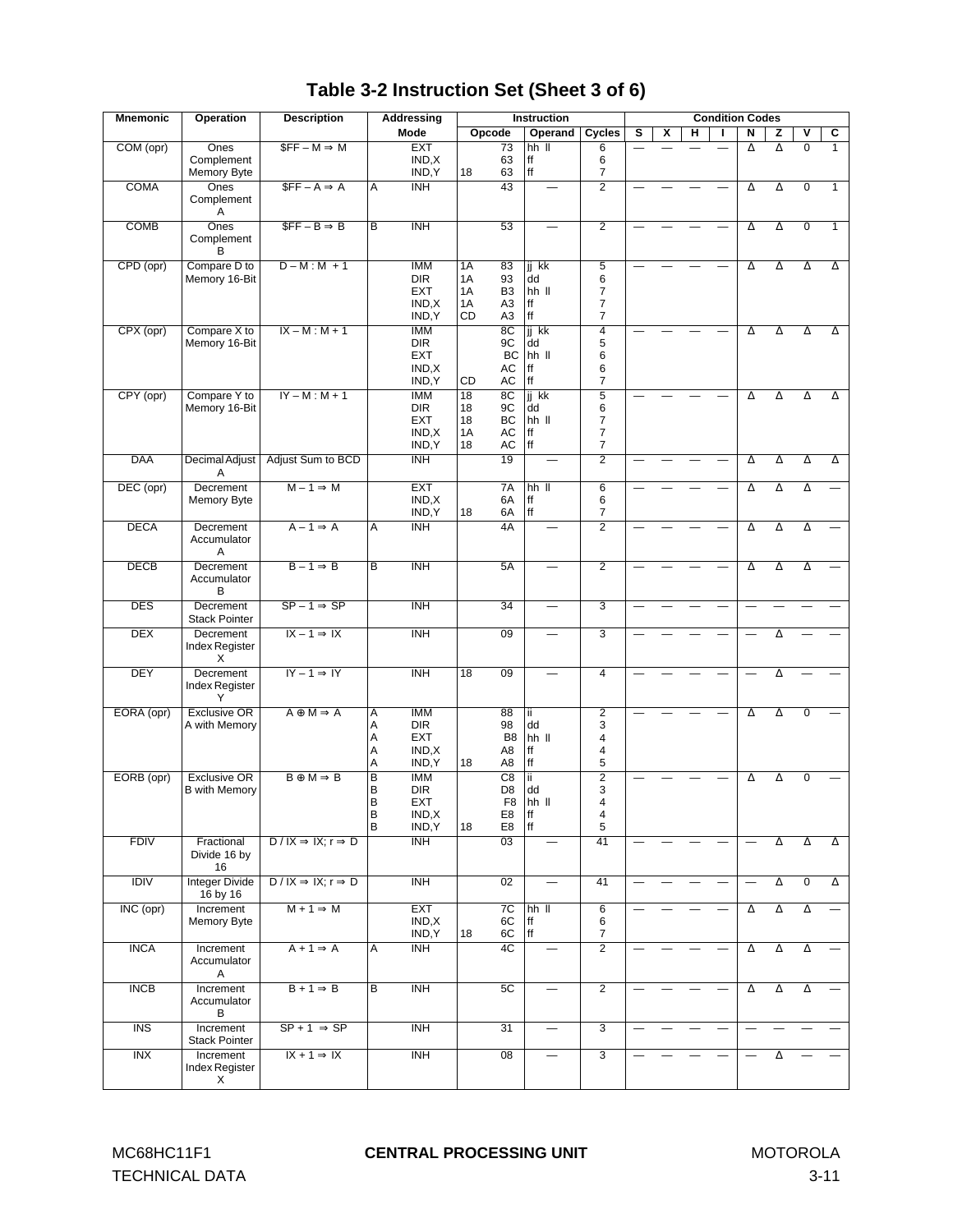#### MOTOROLA **CENTRAL PROCESSING UNIT** MC68HC11F1

| <b>Mnemonic</b> | <b>Operation</b>                            | <b>Description</b>                                                                                                                                                                                                                                                                                                                                                                                                                                                                                                                                                                                                                                                                                                                                                                                |                                             | Addressing                                                 |                                         |                                                                                         | <b>Instruction</b>               |                                             | <b>Condition Codes</b> |   |   |  |             |          |                |          |
|-----------------|---------------------------------------------|---------------------------------------------------------------------------------------------------------------------------------------------------------------------------------------------------------------------------------------------------------------------------------------------------------------------------------------------------------------------------------------------------------------------------------------------------------------------------------------------------------------------------------------------------------------------------------------------------------------------------------------------------------------------------------------------------------------------------------------------------------------------------------------------------|---------------------------------------------|------------------------------------------------------------|-----------------------------------------|-----------------------------------------------------------------------------------------|----------------------------------|---------------------------------------------|------------------------|---|---|--|-------------|----------|----------------|----------|
|                 |                                             |                                                                                                                                                                                                                                                                                                                                                                                                                                                                                                                                                                                                                                                                                                                                                                                                   |                                             | Mode                                                       |                                         | Opcode                                                                                  | Operand                          | Cycles                                      | s                      | x | н |  | N           | z        | ۷              | С        |
| <b>INY</b>      | Increment<br>Index Register<br>Υ            | $IY + 1 \Rightarrow IY$                                                                                                                                                                                                                                                                                                                                                                                                                                                                                                                                                                                                                                                                                                                                                                           |                                             | $\overline{\text{INH}}$                                    | $\overline{18}$                         | 08                                                                                      |                                  | 4                                           |                        |   |   |  |             | Δ        |                |          |
| JMP (opr)       | Jump                                        | See Figure 3-2                                                                                                                                                                                                                                                                                                                                                                                                                                                                                                                                                                                                                                                                                                                                                                                    |                                             | <b>EXT</b><br>IND,X<br>IND, Y                              | 18                                      | 7E<br>6E<br>6E                                                                          | $hh$ $II$<br>ff<br>$\sf ff$      | $\overline{3}$<br>3<br>4                    |                        |   |   |  |             |          |                |          |
| JSR (opr)       | Jump to<br>Subroutine                       | See Figure 3-2                                                                                                                                                                                                                                                                                                                                                                                                                                                                                                                                                                                                                                                                                                                                                                                    |                                             | $\overline{DIR}$<br><b>EXT</b><br>IND, X<br>IND, Y         | 18                                      | 9 <sub>D</sub><br><b>BD</b><br><b>AD</b><br>$AD$  ff                                    | dd<br>hh II<br>ff                | $\overline{5}$<br>6<br>6<br>7               |                        |   |   |  |             |          |                |          |
| LDAA (opr)      | Load<br>Accumulator<br>Α                    | $M \Rightarrow A$                                                                                                                                                                                                                                                                                                                                                                                                                                                                                                                                                                                                                                                                                                                                                                                 | Α<br>Α<br>A<br>Α<br>A                       | <b>IMM</b><br><b>DIR</b><br><b>EXT</b><br>IND, X<br>IND, Y | 18                                      | 86<br>96<br>B <sub>6</sub><br>A <sub>6</sub><br>A6                                      | ï<br>dd<br>hh II<br>ff<br>ff     | $\overline{2}$<br>3<br>4<br>4<br>5          |                        |   |   |  | Δ           | Δ        | $\overline{0}$ |          |
| LDAB (opr)      | Load<br>Accumulator<br>в                    | $M \Rightarrow B$                                                                                                                                                                                                                                                                                                                                                                                                                                                                                                                                                                                                                                                                                                                                                                                 | $\overline{\mathsf{B}}$<br>B<br>B<br>B<br>B | <b>IMM</b><br><b>DIR</b><br><b>EXT</b><br>IND, X<br>IND, Y | 18                                      | $\overline{C6}$<br>D <sub>6</sub><br>F <sub>6</sub><br>E <sub>6</sub><br>E <sub>6</sub> | ΪÏ<br>dd<br>hh II<br>ff<br>ff    | $\overline{2}$<br>3<br>4<br>4<br>5          |                        |   |   |  | Δ           | Δ        | $\overline{0}$ |          |
| LDD (opr)       | Load Double<br>Accumulator<br>D             | $M \Rightarrow A, M + 1 \Rightarrow B$                                                                                                                                                                                                                                                                                                                                                                                                                                                                                                                                                                                                                                                                                                                                                            |                                             | <b>IMM</b><br><b>DIR</b><br><b>EXT</b><br>IND, X<br>IND, Y | 18                                      | $\overline{cc}$<br>DC<br>${\sf FC}$<br>EC<br>EC                                         | jj kk<br>dd<br>hh II<br>ff<br>ff | 3<br>4<br>5<br>5<br>6                       |                        |   |   |  | Δ           | Δ        | $\mathbf 0$    |          |
| LDS (opr)       | <b>Load Stack</b><br>Pointer                | $M: M + 1 \Rightarrow SP$                                                                                                                                                                                                                                                                                                                                                                                                                                                                                                                                                                                                                                                                                                                                                                         |                                             | <b>IMM</b><br><b>DIR</b><br><b>EXT</b><br>IND, X<br>IND, Y | 18                                      | 8E<br>9E<br>BE<br>AE<br>AE                                                              | jj kk<br>dd<br>hh II<br>ff<br>ff | $\overline{3}$<br>4<br>5<br>5<br>6          |                        |   |   |  | Δ           | Δ        | $\mathbf 0$    |          |
| LDX (opr)       | Load Index<br>Register<br>X                 | $M: M + 1 \Rightarrow IX$                                                                                                                                                                                                                                                                                                                                                                                                                                                                                                                                                                                                                                                                                                                                                                         |                                             | <b>IMM</b><br><b>DIR</b><br><b>EXT</b><br>IND,X<br>IND, Y  | CD                                      | CE<br>DE<br>FE.<br>EE<br>EE                                                             | jj kk<br>dd<br>hh II<br>ff<br>ff | $\overline{\mathbf{3}}$<br>4<br>5<br>5<br>6 |                        |   |   |  | Δ           | Δ        | $\mathbf 0$    |          |
| LDY (opr)       | Load Index<br>Register<br>Υ                 | $M: M + 1 \Rightarrow IY$                                                                                                                                                                                                                                                                                                                                                                                                                                                                                                                                                                                                                                                                                                                                                                         |                                             | <b>IMM</b><br><b>DIR</b><br><b>EXT</b><br>IND, X<br>IND, Y | $\overline{18}$<br>18<br>18<br>1A<br>18 | CE<br>DE<br>FE<br>EE<br>EE                                                              | jj kk<br>dd<br>hh II<br>ff<br>ff | $\overline{4}$<br>5<br>6<br>6<br>6          |                        |   |   |  | Δ           | Δ        | 0              |          |
| LSL (opr)       | <b>Logical Shift</b><br>Left                | $D$ $\leftarrow$ $\frac{1}{1}$ $\frac{1}{1}$ $\frac{1}{1}$ $\frac{1}{1}$ $\leftarrow$ 0<br>$C$ $b7$<br>b <sub>0</sub>                                                                                                                                                                                                                                                                                                                                                                                                                                                                                                                                                                                                                                                                             |                                             | <b>EXT</b><br>IND,X<br>IND, Y                              | 18                                      | 78<br>68<br>68                                                                          | $hh$ $II$<br>ff<br>ff            | $\overline{6}$<br>6<br>7                    |                        |   |   |  | Δ           | Δ        | Δ              | $\Delta$ |
| <b>LSLA</b>     | <b>Logical Shift</b><br>Left A              | $\begin{array}{c} \mathbb{C}\leftarrow\mathbb{C}\longrightarrow\mathbb{C}\longrightarrow\mathbb{C}\longrightarrow\mathbb{C}\longrightarrow\mathbb{C}\longrightarrow\mathbb{C}\longrightarrow\mathbb{C}\longrightarrow\mathbb{C}\longrightarrow\mathbb{C}\longrightarrow\mathbb{C}\longrightarrow\mathbb{C}\longrightarrow\mathbb{C}\longrightarrow\mathbb{C}\longrightarrow\mathbb{C}\longrightarrow\mathbb{C}\longrightarrow\mathbb{C}\longrightarrow\mathbb{C}\longrightarrow\mathbb{C}\longrightarrow\mathbb{C}\longrightarrow\mathbb{C}\longrightarrow\mathbb{C}\longrightarrow\mathbb{C}\longrightarrow\mathbb{C}\longrightarrow\mathbb{C}\longrightarrow\mathbb{C}\longrightarrow\mathbb{C}\longrightarrow\mathbb{C}\longrightarrow\mathbb{C}\longrightarrow\mathbb{C}\longrightarrow\math$ | Α                                           | <b>INH</b>                                                 |                                         | 48                                                                                      |                                  | $\overline{2}$                              |                        |   |   |  | $\Delta$    | $\Delta$ | Δ              | Δ        |
| <b>LSLB</b>     | <b>Logical Shift</b><br>Left B              |                                                                                                                                                                                                                                                                                                                                                                                                                                                                                                                                                                                                                                                                                                                                                                                                   | $\overline{\mathsf{B}}$                     | <b>INH</b>                                                 |                                         | 58                                                                                      |                                  | $\overline{2}$                              |                        |   |   |  | Δ           | Δ        | Δ              | Δ        |
| <b>LSLD</b>     | <b>Logical Shift</b><br>Left Double         | C<br>b7 A b0 b7 B b0                                                                                                                                                                                                                                                                                                                                                                                                                                                                                                                                                                                                                                                                                                                                                                              |                                             | <b>INH</b>                                                 |                                         | 05                                                                                      |                                  | 3                                           |                        |   |   |  | Δ           | Δ        | Δ              | Δ        |
| LSR (opr)       | <b>Logical Shift</b><br>Right               | $0 \rightarrow 11111111 \rightarrow 0$<br>b7<br>b0 C                                                                                                                                                                                                                                                                                                                                                                                                                                                                                                                                                                                                                                                                                                                                              |                                             | <b>EXT</b><br>IND, X<br>IND, Y                             | 18                                      | 74<br>64<br>64                                                                          | hh II<br>ff<br>ff                | 6<br>6<br>7                                 |                        |   |   |  | 0           | Δ        | Δ              | Δ        |
| <b>LSRA</b>     | Logical Shift<br>Right A                    | $0 \rightarrow 11111111 \rightarrow 11$<br>b0 C<br>b7                                                                                                                                                                                                                                                                                                                                                                                                                                                                                                                                                                                                                                                                                                                                             | Α                                           | <b>INH</b>                                                 |                                         | 44                                                                                      |                                  | $\overline{2}$                              |                        |   |   |  | 0           | Δ        | $\Delta$       | Δ        |
| <b>LSRB</b>     | Logical Shift<br>Right B                    | $0 \rightarrow 0$<br>by $0 \rightarrow 0$                                                                                                                                                                                                                                                                                                                                                                                                                                                                                                                                                                                                                                                                                                                                                         | в                                           | <b>INH</b>                                                 |                                         | 54                                                                                      |                                  | $\overline{2}$                              |                        |   |   |  | 0           | Δ        | Δ              | Δ        |
| <b>LSRD</b>     | <b>Logical Shift</b><br><b>Right Double</b> | $0 \leftarrow \overbrace{\text{min}} \leftarrow \overbrace{\text{min}} \leftarrow \overbrace{\text{min}} \leftarrow \overbrace{\text{min}} \leftarrow \overbrace{\text{min}} \leftarrow \overbrace{\text{min}} \leftarrow \overbrace{\text{min}} \leftarrow \overbrace{\text{min}} \leftarrow \overbrace{\text{min}} \leftarrow \overbrace{\text{min}} \leftarrow \overbrace{\text{min}} \leftarrow \overbrace{\text{min}} \leftarrow \overbrace{\text{min}} \leftarrow \overbrace{\text{min}} \leftarrow \overbrace{\text{min}} \leftarrow \overbrace{\text{min}} \leftarrow \overbrace{\text{min}} \leftarrow \overbrace{\text{min}} \leftarrow \overbrace{\text{min}} \leftarrow \overbrace{\text{min$<br>b7 A b0 b7 B b0 C                                                                    |                                             | <b>INH</b>                                                 |                                         | 04                                                                                      | $\overline{\phantom{0}}$         | 3                                           |                        |   |   |  | $\mathbf 0$ | Δ        | Δ              | Δ        |
| <b>MUL</b>      | Multiply 8 by 8                             | $A * B \Rightarrow D$                                                                                                                                                                                                                                                                                                                                                                                                                                                                                                                                                                                                                                                                                                                                                                             |                                             | <b>INH</b>                                                 |                                         | 3D                                                                                      |                                  | 10                                          |                        |   |   |  |             |          |                | Δ        |
| NEG (opr)       | Two's<br>Complement<br>Memory Byte          | $0 - M \Rightarrow M$                                                                                                                                                                                                                                                                                                                                                                                                                                                                                                                                                                                                                                                                                                                                                                             |                                             | <b>EXT</b><br>IND,X<br>IND, Y                              | 18                                      | 70<br>60<br>60                                                                          | hh II<br>ff<br>ff                | $\overline{6}$<br>6<br>7                    |                        |   |   |  | Δ           | Δ        | Δ              | Δ        |
| <b>NEGA</b>     | Two's<br>Complement<br>Α                    | $0 - A \Rightarrow A$                                                                                                                                                                                                                                                                                                                                                                                                                                                                                                                                                                                                                                                                                                                                                                             | Α                                           | <b>INH</b>                                                 |                                         | 40                                                                                      |                                  | $\overline{2}$                              |                        |   |   |  | Δ           | Δ        | Δ              | Δ        |
| <b>NEGB</b>     | Two's<br>Complement<br>в                    | $0 - B \Rightarrow B$                                                                                                                                                                                                                                                                                                                                                                                                                                                                                                                                                                                                                                                                                                                                                                             | В                                           | <b>INH</b>                                                 |                                         | $\overline{50}$                                                                         |                                  | $\overline{2}$                              |                        |   |   |  | Δ           | Δ        | Δ              | Δ        |

# **Table 3-2 Instruction Set (Sheet 4 of 6)**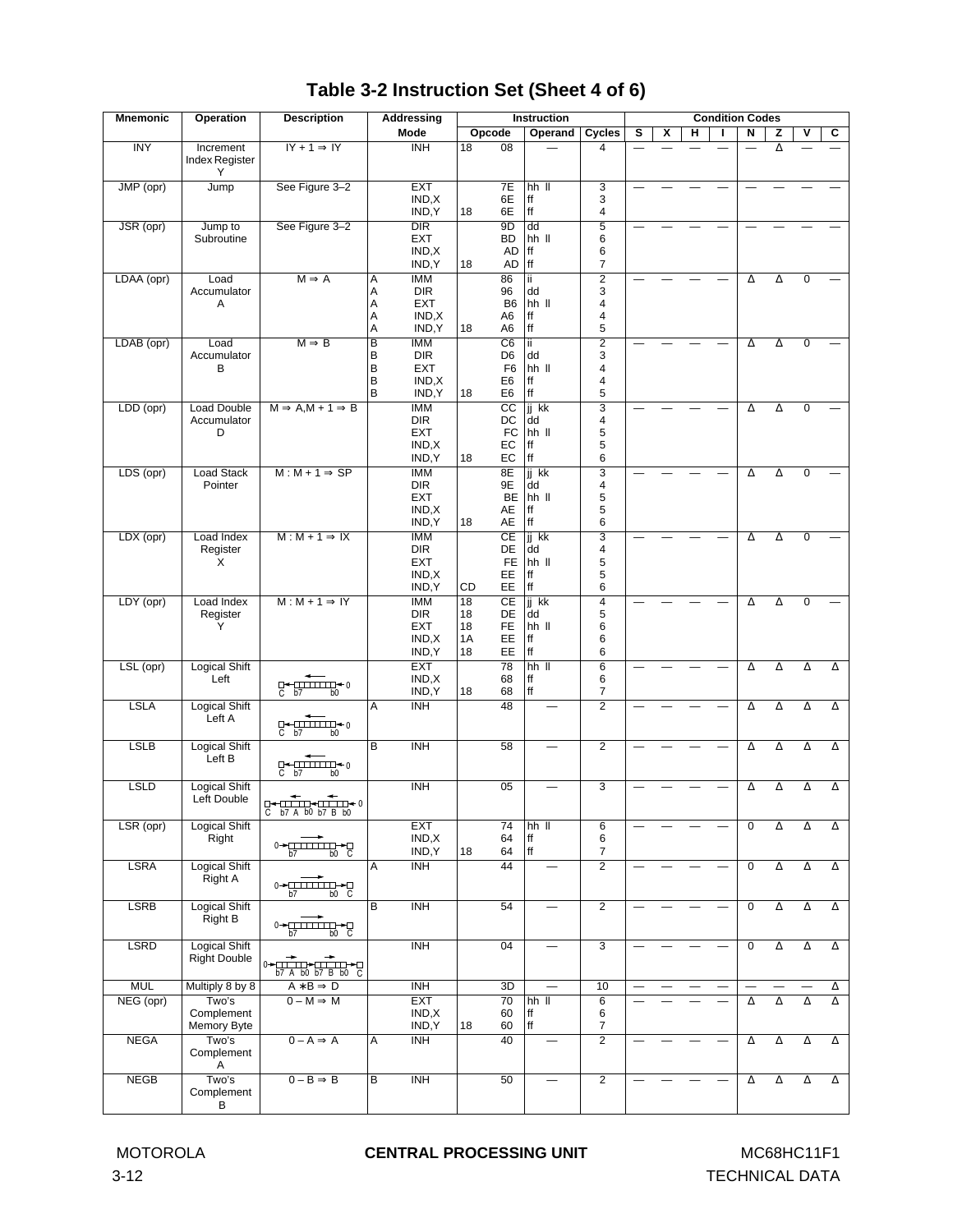| <b>Mnemonic</b> | <b>Operation</b>                   | <b>Description</b>                                               |                | <b>Addressing</b>             |                 |                                  |                       | <b>Instruction</b>       |                |                                 |   |   | <b>Condition Codes</b> |                          |   |                          |              |
|-----------------|------------------------------------|------------------------------------------------------------------|----------------|-------------------------------|-----------------|----------------------------------|-----------------------|--------------------------|----------------|---------------------------------|---|---|------------------------|--------------------------|---|--------------------------|--------------|
|                 |                                    |                                                                  |                | Mode                          |                 | Opcode                           |                       | Operand                  | Cycles         | s                               | x | н | т                      | Ν                        | z | v                        | С            |
| <b>NOP</b>      | No operation                       | No Operation                                                     |                | $\overline{\text{INH}}$       |                 | 01                               |                       |                          | $\overline{2}$ |                                 |   |   |                        |                          |   |                          |              |
| ORAA (opr)      | $\overline{\text{OR}}$             | $A + M \Rightarrow A$                                            | Ā              | <b>IMM</b>                    |                 | 8A                               | ii.                   |                          | $\overline{2}$ |                                 |   |   |                        | Δ                        | Δ | $\overline{0}$           |              |
|                 | Accumulator                        |                                                                  | Α              | <b>DIR</b>                    |                 | 9A                               | dd                    |                          | 3              |                                 |   |   |                        |                          |   |                          |              |
|                 | A (Inclusive)                      |                                                                  | Α              | <b>EXT</b>                    |                 | BA                               | hh II                 |                          | 4              |                                 |   |   |                        |                          |   |                          |              |
|                 |                                    |                                                                  | Α              | IND, X                        |                 | AA                               | ff                    |                          | 4              |                                 |   |   |                        |                          |   |                          |              |
|                 |                                    |                                                                  | Α              | IND, Y                        | 18              | AA                               | ff                    |                          | 5              |                                 |   |   |                        |                          |   |                          |              |
| ORAB (opr)      | $\overline{OR}$                    | $B + M \Rightarrow B$                                            | $\overline{B}$ | <b>IMM</b>                    |                 | CA                               | ii.                   |                          | $\overline{2}$ |                                 |   |   |                        | Δ                        | Δ | 0                        |              |
|                 | Accumulator                        |                                                                  | B              | <b>DIR</b>                    |                 | DA                               | dd                    |                          | 3              |                                 |   |   |                        |                          |   |                          |              |
|                 | B (Inclusive)                      |                                                                  | B              | <b>EXT</b>                    |                 | FA                               | hh II                 |                          | 4              |                                 |   |   |                        |                          |   |                          |              |
|                 |                                    |                                                                  | B<br>B         | IND,X                         |                 | EA                               | ff<br>ff              |                          | 4<br>5         |                                 |   |   |                        |                          |   |                          |              |
|                 |                                    |                                                                  |                | IND, Y                        | 18              | EA                               |                       |                          |                |                                 |   |   |                        |                          |   |                          |              |
| <b>PSHA</b>     | Push A onto<br><b>Stack</b>        | $A \Rightarrow Stk, SP = SP - 1$                                 | ΙA             | <b>INH</b>                    |                 | 36                               |                       |                          | 3              |                                 |   |   |                        |                          |   |                          |              |
| <b>PSHB</b>     | Push B onto<br><b>Stack</b>        | $B \Rightarrow$ Stk, SP = SP - 1 B                               |                | <b>INH</b>                    |                 | 37                               |                       |                          | $\overline{3}$ |                                 |   |   |                        |                          |   |                          |              |
| <b>PSHX</b>     | Push X onto<br>Stack (Lo<br>First) | $IX \Rightarrow Stk, SP = SP - 2$                                |                | <b>INH</b>                    |                 | 3C                               |                       |                          | $\overline{4}$ |                                 |   |   |                        |                          |   |                          |              |
| <b>PSHY</b>     | Push Y onto<br>Stack (Lo<br>First) | $IY \Rightarrow Stk, SP = SP - 2$                                |                | <b>INH</b>                    | $\overline{18}$ | 3C                               |                       |                          | $\overline{5}$ |                                 |   |   |                        |                          |   |                          |              |
| <b>PULA</b>     | Pull A from<br>Stack               | $SP = SP + 1$ , $A \leftarrow Stk   A$                           |                | <b>INH</b>                    |                 | 32                               |                       | $\overline{\phantom{0}}$ | 4              |                                 |   |   |                        |                          |   |                          |              |
| <b>PULB</b>     | Pull B from<br>Stack               | $SP = SP + 1, B \leftarrow Stk$ B                                |                | $\overline{\text{INH}}$       |                 | 33                               |                       | $\overline{\phantom{0}}$ | 4              |                                 |   |   |                        |                          |   |                          |              |
| <b>PULX</b>     | Pull X From<br>Stack (Hi           | $SP = SP + 2, IX \leftarrow$<br>Stk                              |                | <b>INH</b>                    |                 | 38                               |                       |                          | $\overline{5}$ |                                 |   |   |                        |                          |   |                          |              |
|                 | First)                             |                                                                  |                |                               |                 |                                  |                       |                          |                |                                 |   |   |                        |                          |   |                          |              |
| <b>PULY</b>     | Pull Y from<br>Stack (Hi<br>First) | $SP = SP + 2, IV \leftarrow$<br>Stk                              |                | <b>INH</b>                    | $\overline{18}$ | 38                               |                       |                          | $\overline{6}$ |                                 |   |   |                        |                          |   |                          |              |
| ROL (opr)       | Rotate Left                        |                                                                  |                | <b>EXT</b>                    |                 | 79                               | $hh$ $II$             |                          | 6              |                                 |   |   |                        | Δ                        | Δ | Δ                        | Δ            |
|                 |                                    | ┕□←□□□□□ <del>·</del><br>b7<br>b <sub>0</sub>                    |                | IND,X<br>IND, Y               | 18              | 69<br>69                         | ff<br>ff              |                          | 6<br>7         |                                 |   |   |                        |                          |   |                          |              |
| <b>ROLA</b>     | Rotate Left A                      |                                                                  | Α              | <b>INH</b>                    |                 | 49                               |                       |                          | $\overline{2}$ |                                 |   |   |                        | Δ                        | Δ | Δ                        | Δ            |
|                 |                                    | ┕ <del>Ω←⊞⊞⊞</del>                                               |                |                               |                 |                                  |                       |                          |                |                                 |   |   |                        |                          |   |                          |              |
| <b>ROLB</b>     | Rotate Left B                      | b7<br>C                                                          | $\overline{B}$ | <b>INH</b>                    |                 | 59                               |                       |                          | $\overline{2}$ |                                 |   |   |                        | Δ                        | Δ | Δ                        | Δ            |
|                 |                                    | <b>└</b> ────────────<br>C<br>b7<br>b <sub>0</sub>               |                |                               |                 |                                  |                       |                          |                |                                 |   |   |                        |                          |   |                          |              |
| ROR (opr)       | Rotate Right                       | └ <del>▶</del> ───────── <del>▶</del><br>b <sub>0</sub> C<br>b7  |                | <b>EXT</b><br>IND,X<br>IND, Y | 18              | 76<br>66<br>66                   | $hh$ $II$<br>ff<br>ff |                          | 6<br>6<br>7    |                                 |   |   |                        | Δ                        | Δ | Δ                        | Δ            |
| <b>RORA</b>     | Rotate Right A                     |                                                                  | Α              | <b>INH</b>                    |                 | 46                               |                       |                          | $\overline{2}$ |                                 |   |   |                        | Δ                        | Δ | Δ                        | Δ            |
|                 |                                    | └ <del>▶</del> ────────── <del>▶</del><br>b <sub>0</sub> C<br>b7 |                |                               |                 |                                  |                       |                          |                |                                 |   |   |                        |                          |   |                          |              |
| <b>RORB</b>     | Rotate Right B                     |                                                                  | B              | <b>INH</b>                    |                 | 56                               |                       |                          | $\overline{2}$ |                                 |   |   |                        | Δ                        | Δ | Δ                        | Δ            |
|                 |                                    | <b>L</b> →□□□□□□→□→<br>b <sub>0</sub> C<br>h7                    |                |                               |                 |                                  |                       |                          |                |                                 |   |   |                        |                          |   |                          |              |
| RTI             | Return from<br>Interrupt           | See Figure 3-2                                                   |                | <b>INH</b>                    |                 | 3B                               |                       |                          | 12             | Δ                               |   | Δ | Δ                      | Δ                        | Δ | Δ                        | Δ            |
| <b>RTS</b>      | Return from<br>Subroutine          | See Figure 3-2                                                   |                | INH                           |                 | 39                               |                       |                          | $\overline{5}$ |                                 |   |   |                        |                          |   |                          |              |
| <b>SBA</b>      | Subtract B<br>from A               | $A - B \Rightarrow A$                                            |                | <b>INH</b>                    |                 | 10                               |                       |                          | $\overline{2}$ |                                 |   |   |                        | Δ                        | Δ | Δ                        | Δ            |
| SBCA (opr)      | Subtract with                      | $A - M - C \Rightarrow A$                                        | Α              | <b>IMM</b>                    |                 | 82                               | ii.                   |                          | $\overline{2}$ |                                 |   |   |                        | Δ                        | Δ | Δ                        | Δ            |
|                 | Carry from A                       |                                                                  | Α              | DIR                           |                 | 92                               | dd                    |                          | 3              |                                 |   |   |                        |                          |   |                          |              |
|                 |                                    |                                                                  | Α              | EXT                           |                 | B <sub>2</sub>                   | hh II                 |                          | 4              |                                 |   |   |                        |                          |   |                          |              |
|                 |                                    |                                                                  | Α              | IND.X                         |                 | A <sub>2</sub>                   | ff                    |                          | 4              |                                 |   |   |                        |                          |   |                          |              |
|                 |                                    |                                                                  | Α              | IND, Y                        | 18              | A <sub>2</sub>                   | ff                    |                          | 5              |                                 |   |   |                        |                          |   |                          |              |
| SBCB (opr)      | Subtract with                      | $B - M - C \Rightarrow B$                                        | B              | <b>IMM</b>                    |                 | C <sub>2</sub>                   | ii.                   |                          | $\overline{2}$ |                                 |   |   |                        | Δ                        | Δ | Δ                        | Δ            |
|                 | Carry from B                       |                                                                  | в              | DIR                           |                 | D <sub>2</sub>                   | dd                    |                          | 3              |                                 |   |   |                        |                          |   |                          |              |
|                 |                                    |                                                                  | B<br>B         | EXT<br>IND, X                 |                 | F <sub>2</sub><br>E <sub>2</sub> | hh II<br>ff           |                          | 4<br>4         |                                 |   |   |                        |                          |   |                          |              |
|                 |                                    |                                                                  | В              | IND, Y                        | 18              | E <sub>2</sub>                   | ff                    |                          | 5              |                                 |   |   |                        |                          |   |                          |              |
| <b>SEC</b>      | <b>Set Carry</b>                   | $1 \Rightarrow C$                                                |                | $\overline{\text{INH}}$       |                 | $\overline{OD}$                  |                       | $\overline{\phantom{0}}$ | $\overline{2}$ | $\overbrace{\phantom{1232211}}$ |   |   | $\qquad \qquad -$      | $\overline{\phantom{0}}$ | — | $\overline{\phantom{0}}$ | $\mathbf{1}$ |
| <b>SEI</b>      | Set Interrupt                      | $1 \Rightarrow I$                                                |                | INH                           |                 | 0 <sub>F</sub>                   |                       |                          | $\overline{2}$ |                                 |   |   | $\overline{1}$         |                          |   |                          |              |
|                 | Mask                               |                                                                  |                |                               |                 |                                  |                       |                          |                |                                 |   |   |                        |                          |   |                          |              |
| <b>SEV</b>      | Set Overflow                       | $1 \Rightarrow V$                                                |                | INH                           |                 | 0B                               |                       |                          | $\overline{2}$ |                                 |   |   |                        |                          |   | 1                        |              |
|                 | Flag                               |                                                                  |                |                               |                 |                                  |                       |                          |                |                                 |   |   |                        |                          |   |                          |              |
| STAA (opr)      | <b>Store</b>                       | $A \Rightarrow M$                                                | А              | $\overline{DIR}$              |                 | 97                               | dd                    |                          | $\overline{3}$ |                                 |   |   |                        | Δ                        | Δ | 0                        |              |
|                 | Accumulator<br>Α                   |                                                                  | А<br>А         | EXT<br>IND, X                 |                 | <b>B7</b><br>A7                  | hh II<br>ff           |                          | 4<br>4         |                                 |   |   |                        |                          |   |                          |              |
|                 |                                    |                                                                  | Α              | IND, Y                        | 18              | $A7$ ff                          |                       |                          | 5              |                                 |   |   |                        |                          |   |                          |              |
|                 |                                    |                                                                  |                |                               |                 |                                  |                       |                          |                |                                 |   |   |                        |                          |   |                          |              |

# **Table 3-2 Instruction Set (Sheet 5 of 6)**

TECHNICAL DATA 3-13

#### MC68HC11F1 **CENTRAL PROCESSING UNIT** MOTOROLA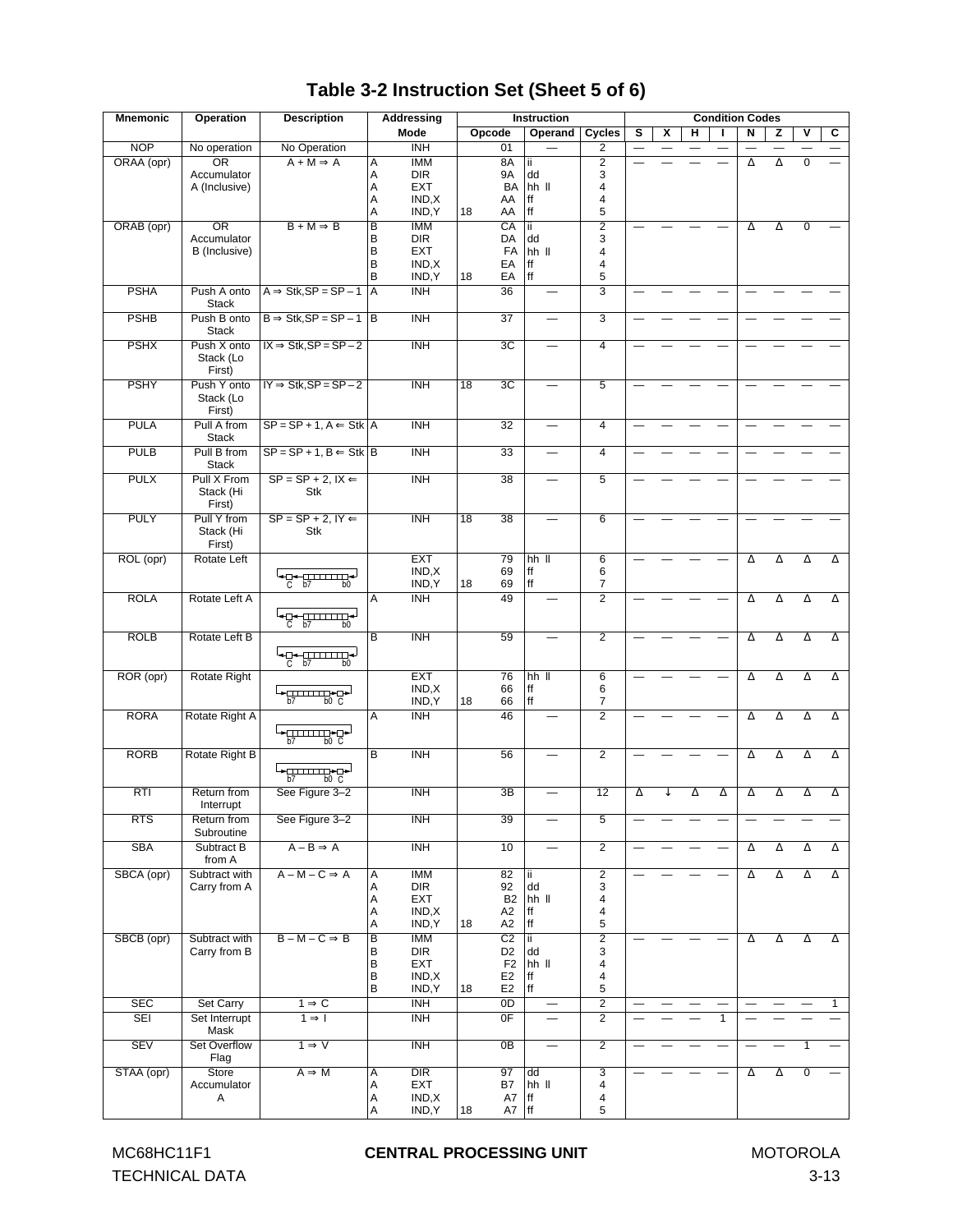| <b>Mnemonic</b> | <b>Operation</b>             | <b>Description</b>                     |                | Addressing                     |          | <b>Instruction</b>               |             |                          |                          |          |   | <b>Condition Codes</b> |   |          |          |                         |                |
|-----------------|------------------------------|----------------------------------------|----------------|--------------------------------|----------|----------------------------------|-------------|--------------------------|--------------------------|----------|---|------------------------|---|----------|----------|-------------------------|----------------|
|                 |                              |                                        |                | Mode                           | Opcode   |                                  |             | Operand                  | Cycles                   | s        | x | н                      |   | N        | z        | $\overline{\mathsf{v}}$ | C              |
| STAB (opr)      | <b>Store</b>                 | $B \Rightarrow M$                      | B              | <b>DIR</b>                     |          | D7                               | dd          |                          | 3                        |          |   |                        |   | $\Delta$ | $\Delta$ | $\overline{0}$          |                |
|                 | Accumulator                  |                                        | B              | <b>EXT</b>                     |          | F7                               | hh II       |                          | $\overline{4}$           |          |   |                        |   |          |          |                         |                |
|                 | в                            |                                        | B              | IND, X                         |          | E7                               | ff          |                          | 4                        |          |   |                        |   |          |          |                         |                |
|                 |                              |                                        | B              | IND, Y                         | 18       | E7                               | ff          |                          | 5                        |          |   |                        |   |          |          |                         |                |
| STD (opr)       | <b>Store</b><br>Accumulator  | $A \Rightarrow M, B \Rightarrow M + 1$ |                | $\overline{DIR}$<br><b>EXT</b> |          | $\overline{DD}$<br><b>FD</b>     | dd<br>hh II |                          | $\overline{4}$<br>5      |          |   |                        |   | Δ        | Δ        | 0                       |                |
|                 | D                            |                                        |                | IND, X                         |          | ED                               | ff          |                          | 5                        |          |   |                        |   |          |          |                         |                |
|                 |                              |                                        |                | IND, Y                         | 18       | ED                               | ff          |                          | 6                        |          |   |                        |   |          |          |                         |                |
| <b>STOP</b>     | Stop Internal                |                                        |                | $\overline{\mathsf{INH}}$      |          | CF                               |             |                          | $\overline{2}$           |          |   |                        |   |          |          |                         |                |
|                 | <b>Clocks</b>                |                                        |                |                                |          |                                  |             |                          |                          |          |   |                        |   |          |          |                         |                |
| STS (opr)       | <b>Store Stack</b>           | $SP \Rightarrow M : M + 1$             |                | $\overline{DIR}$               |          | 9F                               | dd          |                          | $\overline{4}$           |          |   |                        |   | Δ        | Δ        | 0                       |                |
|                 | Pointer                      |                                        |                | <b>EXT</b>                     |          | BF                               | hh II       |                          | 5                        |          |   |                        |   |          |          |                         |                |
|                 |                              |                                        |                | IND, X                         |          | AF                               | ff<br>ff    |                          | 5<br>6                   |          |   |                        |   |          |          |                         |                |
|                 | Store Index                  | $IX \Rightarrow M : M + 1$             |                | IND, Y<br>$\overline{DIR}$     | 18       | AF<br>DF                         | dd          |                          | $\overline{4}$           |          |   |                        |   |          |          | 0                       |                |
| STX (opr)       | Register X                   |                                        |                | <b>EXT</b>                     |          | FF                               | hh II       |                          | 5                        |          |   |                        |   | Δ        | Δ        |                         |                |
|                 |                              |                                        |                | IND, X                         |          | EF                               | ff          |                          | 5                        |          |   |                        |   |          |          |                         |                |
|                 |                              |                                        |                | IND, Y                         | CD       | EF                               | $\sf ff$    |                          | 6                        |          |   |                        |   |          |          |                         |                |
| STY (opr)       | Store Index                  | $IY \Rightarrow M : M + 1$             |                | $\overline{DIR}$               | 18       | $\overline{DF}$                  | dd          |                          | $\overline{5}$           |          |   |                        |   | Δ        | Δ        | 0                       |                |
|                 | Register Y                   |                                        |                | <b>EXT</b>                     | 18       | FF                               | $hh$ $II$   |                          | 6                        |          |   |                        |   |          |          |                         |                |
|                 |                              |                                        |                | IND, X<br>IND, Y               | 1A<br>18 | EF<br>EF                         | ff<br>ff    |                          | 6<br>6                   |          |   |                        |   |          |          |                         |                |
| SUBA (opr)      | Subtract                     | $A - M \Rightarrow A$                  | Α              | <b>IMM</b>                     |          | 80                               | ΪĹ          |                          | $\overline{2}$           |          |   |                        |   |          |          |                         |                |
|                 | Memory from                  |                                        | Α              | DIR                            |          | 90                               | dd          |                          | 3                        |          |   |                        |   | Δ        | Δ        | Δ                       | Δ              |
|                 | Α                            |                                        | Α              | <b>EXT</b>                     |          | B <sub>0</sub>                   | hh II       |                          | 4                        |          |   |                        |   |          |          |                         |                |
|                 |                              |                                        | A              | IND, X                         |          | A <sub>0</sub>                   | ff          |                          | 4                        |          |   |                        |   |          |          |                         |                |
|                 |                              |                                        | Α              | IND, Y                         | 18       | A <sub>0</sub>                   | ff          |                          | 5                        |          |   |                        |   |          |          |                         |                |
| SUBB (opr)      | Subtract                     | $B - M \Rightarrow B$                  | A              | <b>IMM</b>                     |          | $\overline{C}0$                  | ïï          |                          | $\overline{2}$           |          |   |                        |   | Δ        | Δ        | Δ                       | Δ              |
|                 | Memory from                  |                                        | Α              | <b>DIR</b>                     |          | D <sub>0</sub>                   | dd          |                          | 3                        |          |   |                        |   |          |          |                         |                |
|                 | В                            |                                        | A<br>Α         | <b>EXT</b><br>IND, X           |          | F <sub>0</sub><br>E <sub>0</sub> | hh II<br>ff |                          | 4<br>4                   |          |   |                        |   |          |          |                         |                |
|                 |                              |                                        | Α              | IND, Y                         | 18       | E <sub>0</sub>                   | ff          |                          | 5                        |          |   |                        |   |          |          |                         |                |
| SUBD (opr)      | Subtract                     | $D-M: M+1 \Rightarrow D$               |                | <b>IMM</b>                     |          | 83                               | ji kk       |                          | $\overline{4}$           |          |   |                        |   | Δ        | Δ        | Δ                       | Δ              |
|                 | Memory from                  |                                        |                | <b>DIR</b>                     |          | 93                               | dd          |                          | 5                        |          |   |                        |   |          |          |                         |                |
|                 | D                            |                                        |                | <b>EXT</b>                     |          | B <sub>3</sub>                   | $hh$ $II$   |                          | 6                        |          |   |                        |   |          |          |                         |                |
|                 |                              |                                        |                | IND, X                         |          | A <sub>3</sub>                   | ff          |                          | 6                        |          |   |                        |   |          |          |                         |                |
|                 |                              |                                        |                | IND, Y                         | 18       | A <sub>3</sub>                   | ff          |                          | $\overline{7}$           |          |   |                        |   |          |          |                         |                |
| <b>SWI</b>      | Software<br>Interrupt        | See Figure 3-2                         |                | INH                            |          | $\overline{\mathsf{3F}}$         |             |                          | 14                       |          |   |                        | 1 |          |          |                         |                |
| <b>TAB</b>      | Transfer A to B              | $A \Rightarrow B$                      |                | <b>INH</b>                     |          | $\overline{16}$                  |             | $\overline{\phantom{0}}$ | $\overline{2}$           |          |   |                        |   | Δ        | $\Delta$ | $\overline{0}$          |                |
| <b>TAP</b>      | Transfer A to                | $A \Rightarrow CCR$                    |                | <b>INH</b>                     |          | 06                               |             |                          | $\overline{2}$           | $\Delta$ | ↓ | $\Delta$               | Δ | Δ        | Δ        | $\Delta$                | Δ              |
|                 | <b>CC Register</b>           |                                        |                |                                |          |                                  |             |                          |                          |          |   |                        |   |          |          |                         |                |
| <b>TBA</b>      | Transfer B to A              | $B \Rightarrow A$                      |                | <b>INH</b>                     |          | 17                               |             | $\overline{\phantom{0}}$ | $\overline{2}$           |          |   |                        |   | Δ        | Δ        | $\overline{0}$          |                |
| <b>TEST</b>     | TEST (Only in                | <b>Address Bus Counts</b>              |                | <b>INH</b>                     |          | 00                               |             |                          | $\overline{\ast}$        |          |   |                        |   |          |          |                         |                |
|                 | Test Modes)                  |                                        |                |                                |          |                                  |             |                          |                          |          |   |                        |   |          |          |                         |                |
| <b>TPA</b>      | <b>Transfer CC</b>           | $CCR \Rightarrow A$                    |                | $\overline{\text{INH}}$        |          | 07                               |             |                          | $\overline{2}$           |          |   |                        |   |          |          |                         |                |
|                 | Register to A                |                                        |                |                                |          |                                  |             |                          |                          |          |   |                        |   |          |          |                         |                |
| TST (opr)       | Test for Zero                | $M - 0$                                |                | <b>EXT</b>                     |          | $\overline{7D}$                  | hh II       |                          | $\overline{6}$           |          |   |                        |   | Δ        | Δ        | $\overline{0}$          | $\Omega$       |
|                 | or Minus                     |                                        |                | IND, X                         |          | 6D                               | ff<br>ff    |                          | 6<br>$\overline{7}$      |          |   |                        |   |          |          |                         |                |
| <b>TSTA</b>     | Test A for Zero              | $A - 0$                                |                | IND, Y<br><b>INH</b>           | 18       | 6D<br>4D                         |             |                          | $\overline{2}$           |          |   |                        |   |          |          |                         |                |
|                 | or Minus                     |                                        | A              |                                |          |                                  |             |                          |                          |          |   |                        |   |          |          |                         |                |
| <b>TSTB</b>     | Test B for Zero              | $B - 0$                                | $\overline{B}$ | INH                            |          | 5D                               |             |                          | $\overline{2}$           |          |   |                        |   | Δ        | Δ        | $\overline{0}$          | $\overline{0}$ |
|                 | or Minus                     |                                        |                |                                |          |                                  |             |                          |                          |          |   |                        |   |          |          |                         |                |
| <b>TSX</b>      | Transfer                     | $SP + 1 \Rightarrow IX$                |                | <b>INH</b>                     |          | 30                               |             |                          | $\overline{3}$           |          |   |                        |   |          |          |                         |                |
|                 | <b>Stack Pointer</b>         |                                        |                |                                |          |                                  |             |                          |                          |          |   |                        |   |          |          |                         |                |
|                 | to X                         |                                        |                |                                |          |                                  |             |                          |                          |          |   |                        |   |          |          |                         |                |
| <b>TSY</b>      | Transfer                     | $SP + 1 \Rightarrow IY$                |                | <b>INH</b>                     | 18       | 30                               |             |                          | $\overline{4}$           |          |   |                        |   |          |          |                         |                |
|                 | <b>Stack Pointer</b><br>to Y |                                        |                |                                |          |                                  |             |                          |                          |          |   |                        |   |          |          |                         |                |
| <b>TXS</b>      | <b>Transfer X to</b>         | $IX - 1 \Rightarrow SP$                |                | <b>INH</b>                     |          | 35                               |             |                          | $\overline{3}$           |          |   |                        |   |          |          |                         |                |
|                 | <b>Stack Pointer</b>         |                                        |                |                                |          |                                  |             |                          |                          |          |   |                        |   |          |          |                         |                |
| <b>TYS</b>      | <b>Transfer Y to</b>         | $IY - 1 \Rightarrow SP$                |                | <b>INH</b>                     | 18       | 35                               |             |                          | 4                        |          |   |                        |   |          |          |                         |                |
|                 | <b>Stack Pointer</b>         |                                        |                |                                |          |                                  |             |                          |                          |          |   |                        |   |          |          |                         |                |
| <b>WAI</b>      | Wait for                     | Stack Regs & WAIT                      |                | <b>INH</b>                     |          | 3E                               |             |                          | $\overline{\phantom{a}}$ |          |   |                        |   |          |          |                         |                |
|                 | Interrupt                    |                                        |                |                                |          |                                  |             |                          |                          |          |   |                        |   |          |          |                         |                |
| <b>XGDX</b>     | Exchange D                   | $IX \Rightarrow D, D \Rightarrow IX$   |                | <b>INH</b>                     |          | 8F                               |             |                          | 3                        |          |   |                        |   |          |          |                         |                |
|                 | with X                       |                                        |                |                                |          |                                  |             |                          |                          |          |   |                        |   |          |          |                         |                |
| <b>XGDY</b>     | Exchange D<br>with Y         | $IY \Rightarrow D, D \Rightarrow IY$   |                | <b>INH</b>                     | 18       | 8F                               |             |                          | $\overline{4}$           |          |   |                        |   |          |          |                         |                |
|                 |                              |                                        |                |                                |          |                                  |             |                          |                          |          |   |                        |   |          |          |                         |                |

# **Table 3-2 Instruction Set (Sheet 6 of 6)**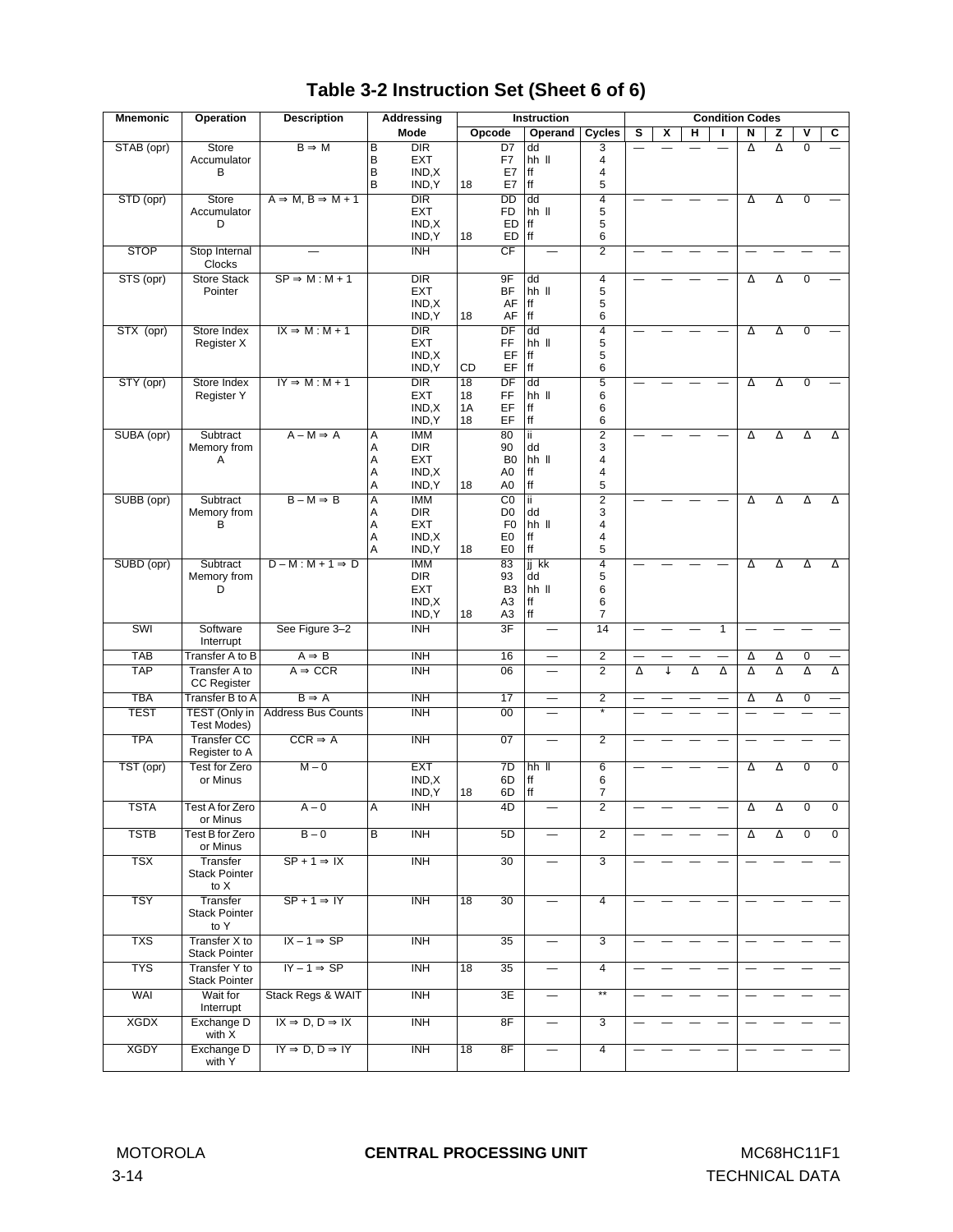# **SECTION 4OPERATING MODES AND ON-CHIP MEMORY**

<span id="page-38-0"></span>This section contains information about the modes that define MC68HC11F1 operating conditions, and about the on-chip memory that allows the MCU to be configured for various applications.

## **4.1 Operating Modes**

The values of the mode select inputs MODB and MODA during reset determine the operating mode. Single chip and expanded modes are the normal modes. In singlechip mode only on-board resources are available. Expanded mode, however, allows access to external memory or peripheral devices. Each of these two normal modes is paired with a special mode. Bootstrap mode, a variation of the single-chip mode, executes a bootloader program from an internal bootstrap ROM. Test mode allows privileged access to internal resources.

## **4.1.1 Single-Chip Operating Mode**

In single-chip operating mode, the MC68HC11F1 has no external address or data bus. Ports B, C, and F are available for general-purpose I/O.

## **4.1.2 Expanded Operating Mode**

In expanded operating mode, the MCU can access a 64-Kbyte physical address space. The address space includes the same on-chip memory addresses used for single-chip mode, in addition to external memory and peripheral devices.

The expansion bus is made up of ports B, C, F and the  $R/\overline{W}$  signal. In expanded mode, high order address bits are output on the port B pins, low order address bits on the port F pins, and the data bus on port C. The R/ $\overline{W}$  pin indicates the direction of data transfer on the port C bus.

## **4.1.3 Special Test Mode**

Special test mode, a variation of the expanded mode, is primarily used during Motorola's internal production testing; however, it is accessible for programming the CON-FIG register, programming calibration data into EEPROM, and supporting emulation and debugging during development.

## **4.1.4 Special Bootstrap Mode**

Bootstrap mode is a special variation of the single-chip mode. Bootstrap mode allows special-purpose programs to be entered into internal RAM. When boot mode is selected at reset, a small bootstrap ROM becomes present in the memory map. Reset and interrupt vectors are located in bootstrap ROM at \$BFC0–\$BFFF. The MCU fetches the reset vector, then executes the bootloader.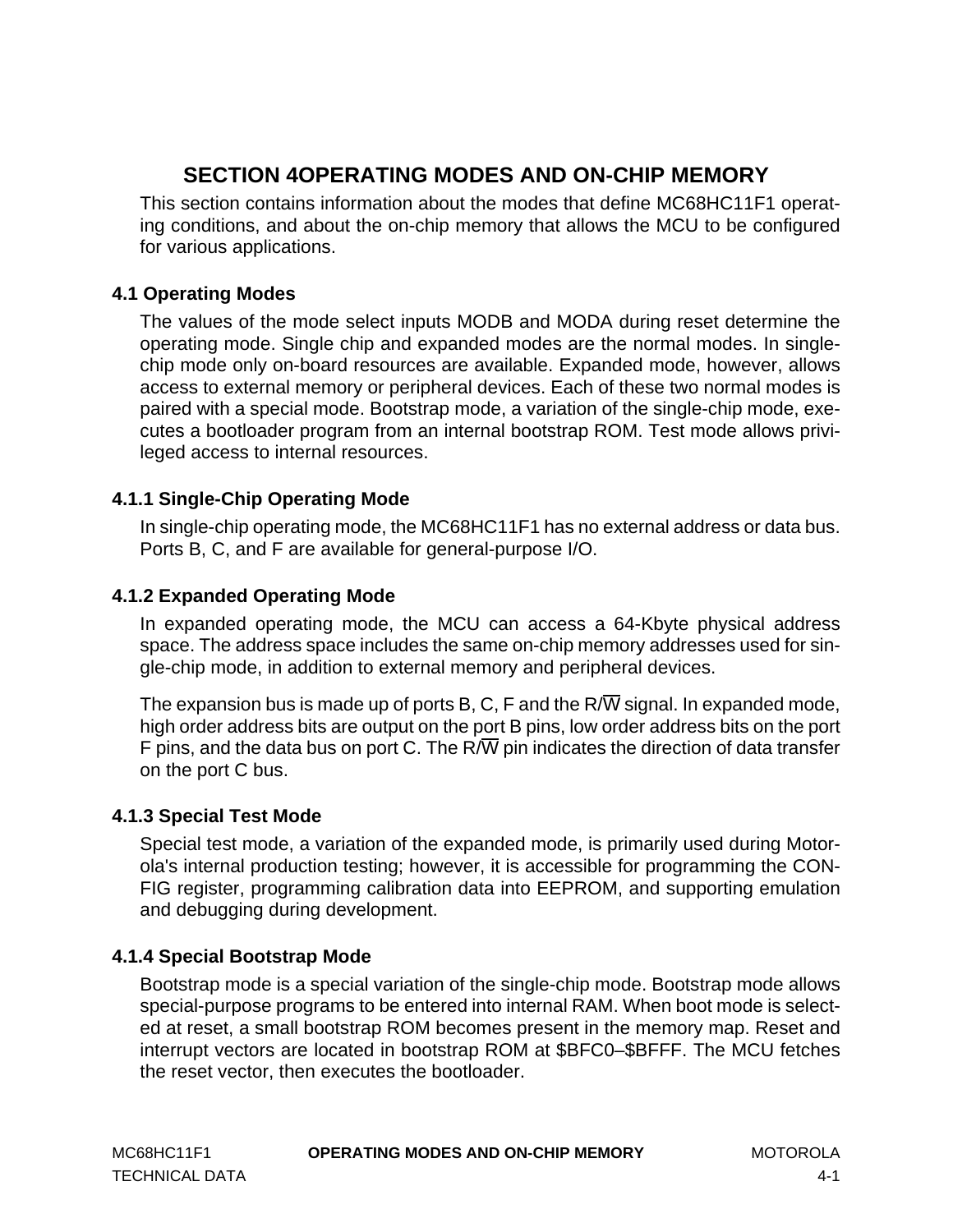The bootstrap ROM contains a small program which initializes the SCI and allows the user to download a program of up to 1024 bytes into on-chip RAM. After a four-character delay, or after receiving the character for address \$03FF, control passes to the loaded program at \$0000. An external pull-up resistor is required when using the SCI transmitter pin (TxD) because port D pins are configured for wired-OR operation by the bootloader. In bootstrap mode, the interrupt vectors point to RAM. This allows the use of interrupts through a jump table. Refer to Motorola application note AN1060, M68HC11 Bootstrap Mode.

## **4.2 On-Chip Memory**

The MC68HC11F1 contains 1024 bytes of on-chip RAM and 512 bytes of EEPROM. The bootloader ROM occupies 256 bytes. The CONFIG register is implemented as a separate EEPROM byte.

## **4.2.1 Mapping Allocations**

Memory locations for on-chip resources are the same for both expanded and singlechip modes. The 96-byte register block originates at \$1000 after reset and can be placed at any other 4-Kbyte boundary (\$x000) after reset by writing an appropriate value to the INIT register. Refer to **[Figure 4-1](#page-40-0)**, which illustrates the memory map.

The on-board 1024-byte RAM is initially located at \$0000 after reset. If RAM and registers are both mapped to the same 4-Kbyte boundary, the first 96 bytes of RAM are inaccessible (registers have higher priority). Remapping is accomplished by writing appropriate values to the INIT register.

The 512-byte EEPROM array is initially located at \$FE00 after reset when EEPROM is enabled in the memory map by the CONFIG register. In expanded and special test modes EEPROM can be placed at any other 4-Kbyte boundary (\$xE00) by programming bits EE[3:0] in the CONFIG register to an appropriate value. In single-chip and bootstrap modes the EEPROM is forced on and cannot be remapped.

In special bootstrap mode, a bootloader ROM is enabled at locations \$BF00–\$BFFF. The vectors for special bootstrap mode are contained in the bootloader program. The boot ROM fills 256 bytes of the memory map even though not all locations are used.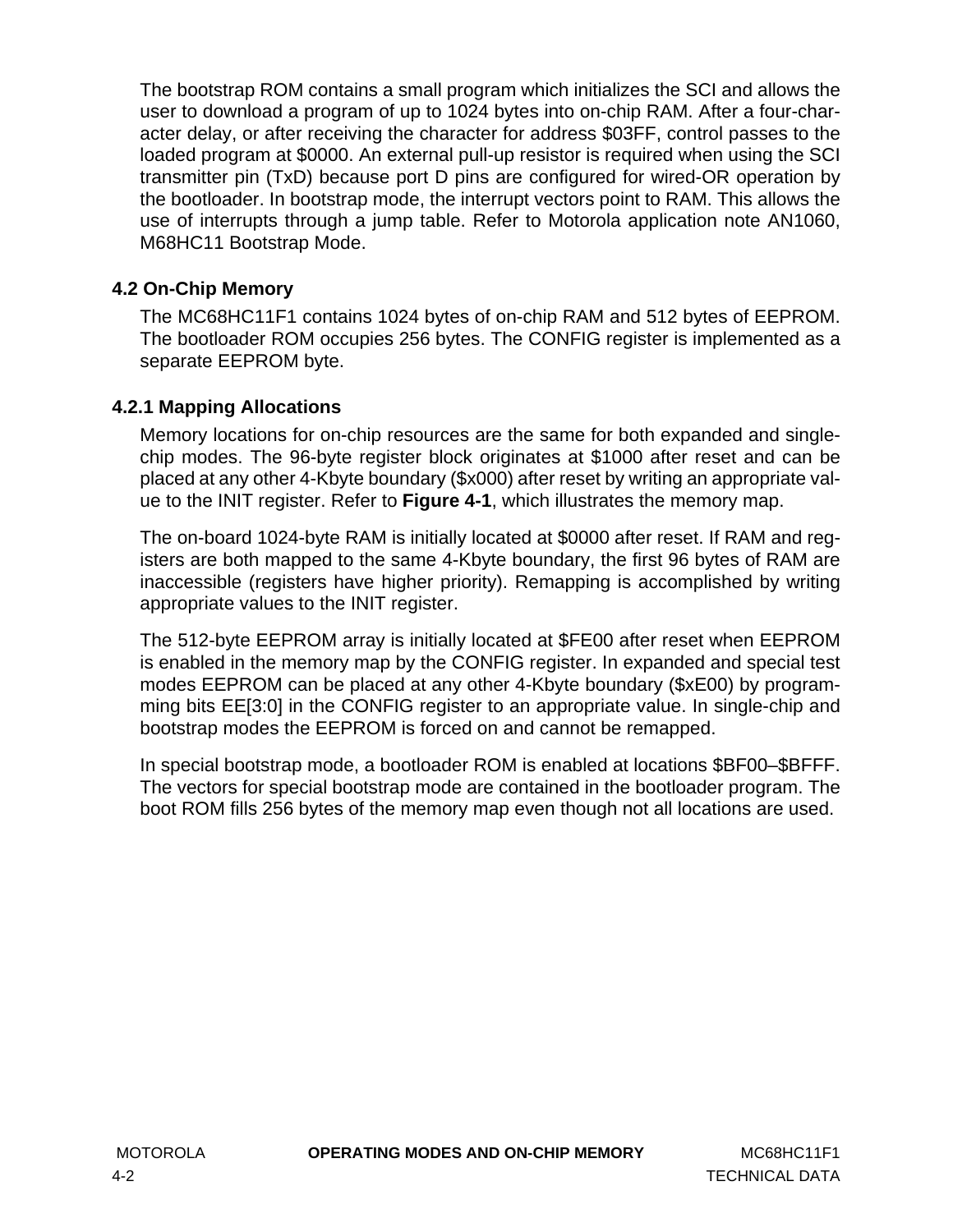### <span id="page-40-0"></span>**4.2.2 Memory Map**



NOTES:

1. RAM can be remapped to any 4-Kbyte boundary (\$x000). "x" represents the value contained in

RAM[3:0] in the init register.

- 2. The register block can be remapped to any 4-Kbyte boundary (\$y000). "y" represents the value contained in reg[3:0] in the init register.
- 3. Special test mode vectors are externally addressed.

4. In special test mode the address locations \$zD00–\$zDFF are not externally addressable.

"z" represents the value of bits EE[3:0] in the config register.

 5. EEPROM can be remapped to any 4-Kbyte boundary (\$z000). "z" represents the value contained in EE[3:0] in the config register.

## **Figure 4-1 MC68HC11F1 Memory Map**

#### **4.2.2.1 RAM**

The MC68HC11F1 microcontroller has 1024 bytes of fully static RAM that can be used for storing instructions, variables, and temporary data during program execution. RAM can be placed at any 4-Kbyte boundary in the 64 Kbyte address space by writing an appropriate value to the INIT register.

RAM is initially located at \$0000 in the memory map upon reset. Direct addressing mode can access the first 256 locations of RAM using a one-byte address operand. Direct mode accesses save program memory space and execution time.

The on-chip RAM is a fully static memory. RAM contents can be preserved during periods of processor inactivity by either of two methods, both of which reduce power consumption.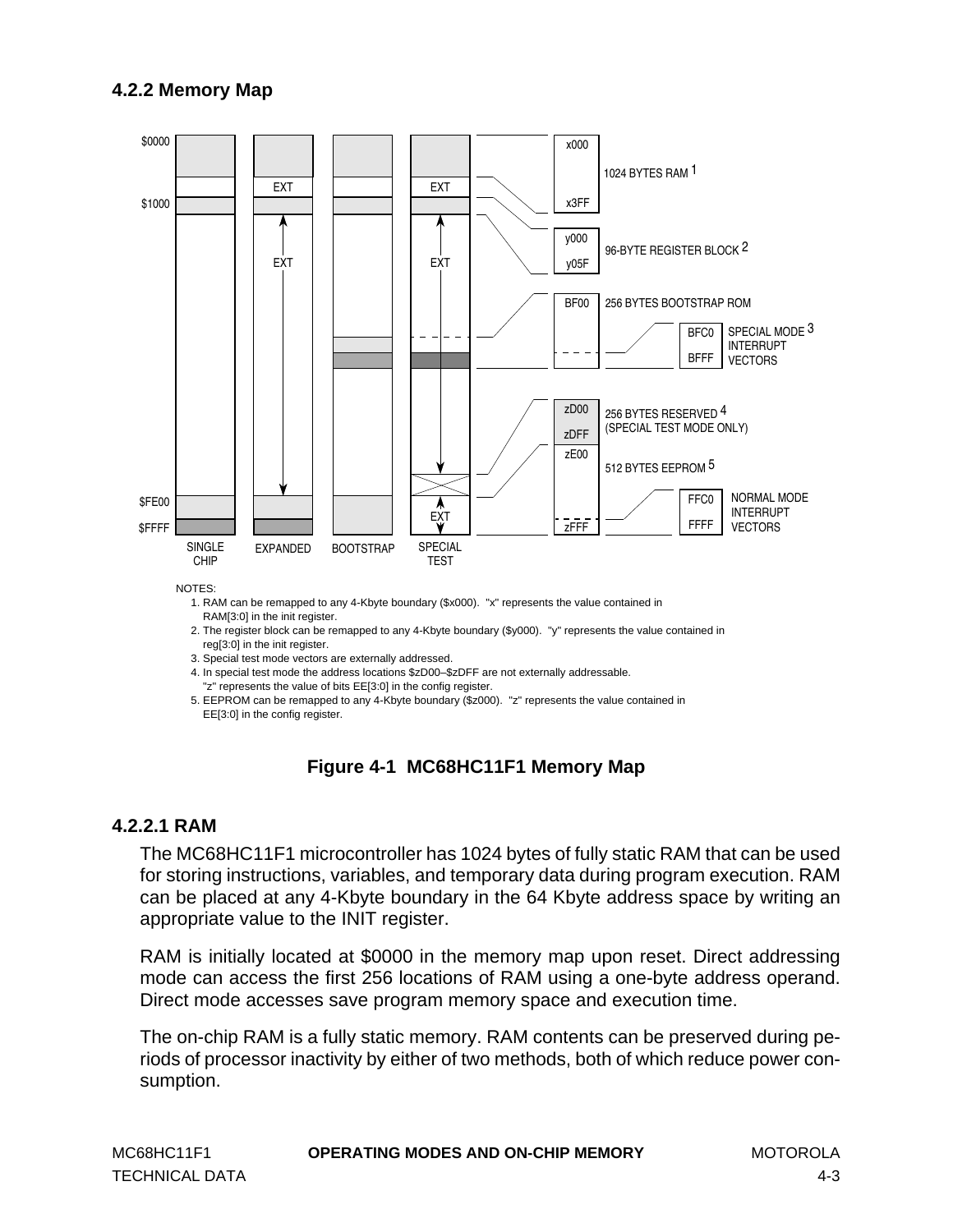During the software-based STOP mode, MCU clocks are stopped, but the MCU continues to draw power from  $V_{DD}$ . Power supply current is directly proportional to operating frequency in CMOS integrated circuits and there is very little leakage when the clocks are stopped. These two factors reduce power consumption while the MCU is in STOP mode.

To reduce power consumption to a minimum,  $V_{DD}$  can be turned off, and the MODB/ V<sub>STBY</sub> pin can be used to supply RAM power from either a battery back-up or a second power supply. Although this method requires external hardware, it is very effective. Refer to **[SECTION 2 PIN DESCRIPTIONS](#page-14-0)** for information about how to connect the standby RAM power supply. Refer to **[SECTION 5 RESETS AND INTERRUPTS](#page-62-0)** for a description of low power operation.



**Figure 4-2 RAM Standby MODB/VSTBY Connections** 

## **4.2.2.2 Bootloader ROM**

The bootloader ROM is enabled at address \$BF00–\$BFFF during special bootstrap mode. The reset vector is fetched from this ROM and the MCU executes the bootloader firmware. In normal modes, the bootloader ROM is disabled.

## **4.2.2.3 EEPROM**

The MC68HC11F1 contains 512 bytes of electrically erasable programmable readonly memory (EEPROM). The default location for EEPROM is \$FE00–\$FFFF. Other locations can be chosen according to the values written to EE[3:0] in the CONFIG register. In single-chip and bootstrap modes, the EEPROM is forced on and located at the default position. In these modes, the EEPROM cannot be remapped. In special test mode, the EEPROM is disabled initially.

## **4.2.3 Registers**

**[Table 4-1](#page-42-0)**, a summary of registers and control bits, the registers are shown in ascending order within the 96-byte register block. The addresses shown are for default block mapping (\$1000–\$105F), however, the register block can be remapped to any 4-Kbyte page (\$x000–\$x05F) by the INIT register.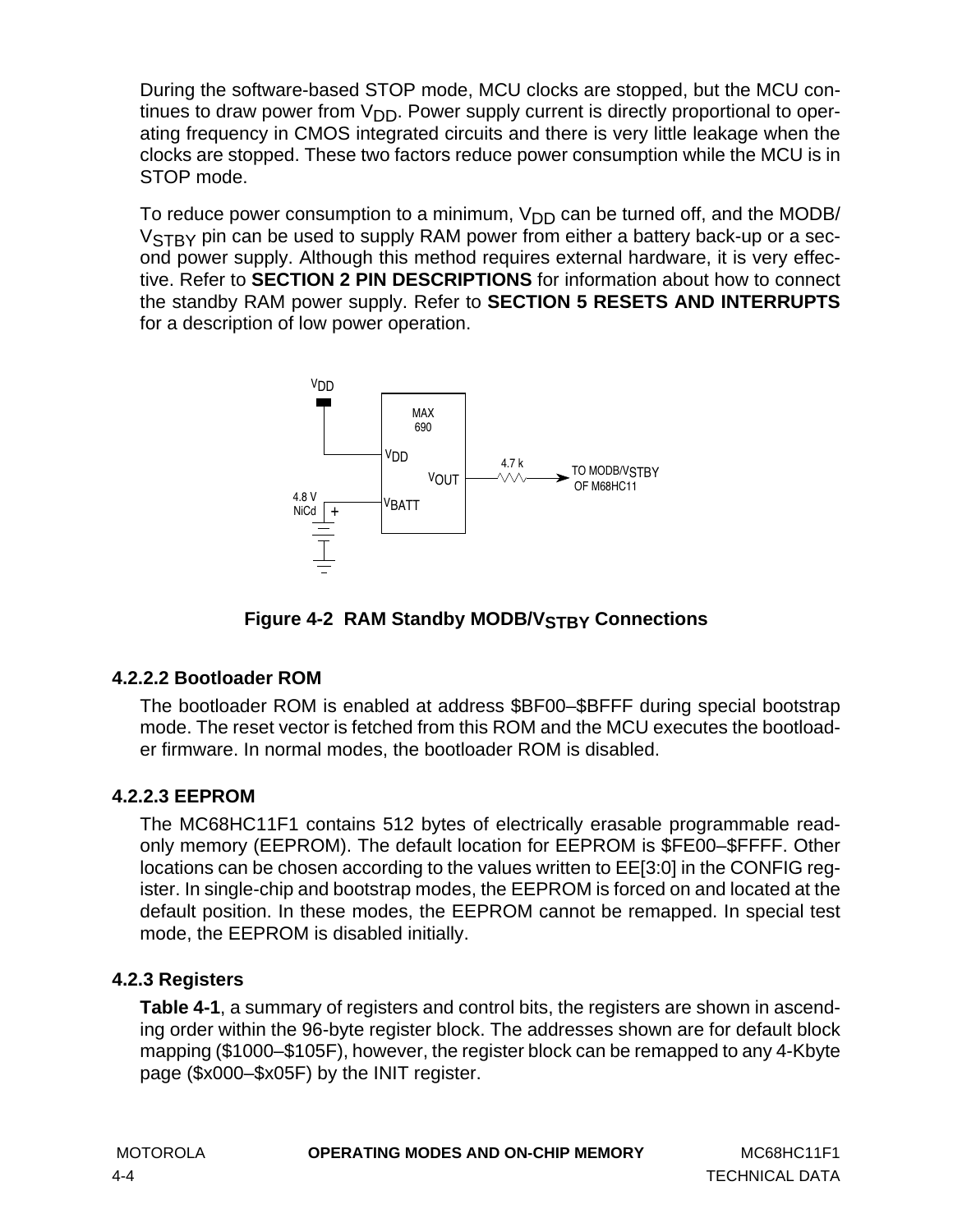### **Table 4-1 Register and Control Bit Assignments**

The register block can be remapped to any 4-Kbyte boundary.

<span id="page-42-0"></span>

|        | Bit 7           | 6                | 5                | 4                       | 3                | $\overline{2}$   | 1                 | Bit 0            |                   |
|--------|-----------------|------------------|------------------|-------------------------|------------------|------------------|-------------------|------------------|-------------------|
| \$1000 | PA7             | PA <sub>6</sub>  | PA <sub>5</sub>  | PA4                     | PA <sub>3</sub>  | PA <sub>2</sub>  | PA <sub>1</sub>   | PA <sub>0</sub>  | <b>PORTA</b>      |
| \$1001 | DDA7            | DDA6             | DDA5             | DDA4                    | DDA3             | DDA <sub>2</sub> | DDA1              | DDA0             | <b>DDRA</b>       |
| \$1002 | PG7             | PG <sub>6</sub>  | PG <sub>5</sub>  | PG4                     | PG3              | PG <sub>2</sub>  | PG1               | PG <sub>0</sub>  | <b>PORTG</b>      |
| \$1003 | DDG7            | DDG6             | DDG5             | DDG4                    | DDG3             | DDG <sub>2</sub> | DDG1              | DDG <sub>0</sub> | <b>DDRG</b>       |
| \$1004 | PB7             | PB <sub>6</sub>  | PB <sub>5</sub>  | PB4                     | PB <sub>3</sub>  | PB <sub>2</sub>  | PB1               | PB <sub>0</sub>  | <b>PORTB</b>      |
| \$1005 | PF7             | PF <sub>6</sub>  | PF <sub>5</sub>  | PF4                     | PF <sub>3</sub>  | PF <sub>2</sub>  | PF <sub>1</sub>   | PF <sub>0</sub>  | <b>PORTF</b>      |
| \$1006 | PC7             | PC <sub>6</sub>  | PC <sub>5</sub>  | PC4                     | PC <sub>3</sub>  | PC <sub>2</sub>  | PC <sub>1</sub>   | PC <sub>0</sub>  | <b>PORTC</b>      |
| \$1007 | DDC7            | DDC6             | DDC5             | DDC4                    | DDC3             | DDC <sub>2</sub> | DDC1              | DDC <sub>0</sub> | <b>DDRC</b>       |
| \$1008 | $\pmb{0}$       | 0                | PD <sub>5</sub>  | PD <sub>4</sub>         | PD <sub>3</sub>  | PD <sub>2</sub>  | PD <sub>1</sub>   | PD <sub>0</sub>  | <b>PORTD</b>      |
| \$1009 | 0               | 0                | DDD <sub>5</sub> | DDD4                    | DDD3             | DDD <sub>2</sub> | DDD1              | DDD <sub>0</sub> | <b>DDRD</b>       |
| \$100A | PE7             | PE <sub>6</sub>  | PE <sub>5</sub>  | PE4                     | PE3              | PE <sub>2</sub>  | PE <sub>1</sub>   | PE <sub>0</sub>  | <b>PORTE</b>      |
| \$100B | FOC1            | FOC <sub>2</sub> | FOC <sub>3</sub> | FOC4                    | FOC <sub>5</sub> | 0                | 0                 | 0                | <b>CFORC</b>      |
| \$100C | OC1M7           | OC1M6            | OC1M5            | OC1M4                   | OC1M3            | 0                | $\mathbf 0$       | 0                | OC1M              |
| \$100D | OC1D7           | OC1D6            | OC1D5            | OC1D4                   | OC1D3            | 0                | 0                 | 0                | OC <sub>1</sub> D |
| \$100E | <b>Bit 15</b>   | 14               | 13               | 12                      | 11               | 10               | 9                 | Bit 8            | TCNT (High)       |
| \$100F | Bit 7           | 6                | 5                | 4                       | 3                | 2                | 1                 | Bit 0            | TCNT (Low)        |
| \$1010 | <b>Bit 15</b>   | 14               | 13               | 12                      | 11               | 10               | 9                 | Bit 8            | TIC1 (High)       |
| \$1011 | Bit 7           | 6                | 5                | 4                       | 3                | $\overline{c}$   | 1                 | Bit 0            | TIC1 (Low)        |
| \$1012 | <b>Bit 15</b>   | 14               | 13               | 12                      | 11               | 10               | 9                 | Bit 8            | TIC2 (High)       |
| \$1013 | Bit 7           | 6                | 5                | 4                       | 3                | 2                | 1                 | Bit 0            | TIC2 (Low)        |
| \$1014 | <b>Bit 15</b>   | 14               | 13               | 12                      | 11               | 10               | 9                 | Bit 8            | TIC3 (High)       |
| \$1015 | Bit 7           | 6                | 5                | 4                       | 3                | $\overline{c}$   | 1                 | Bit 0            | TIC3 (Low)        |
| \$1016 | <b>Bit 15</b>   | 14               | 13               | 12                      | 11               | 10               | 9                 | Bit 8            | TOC1 (High)       |
| \$1017 | Bit 7           | 6                | 5                | 4                       | 3                | 2                | 1                 | Bit 0            | TOC1 (Low)        |
| \$1018 | <b>Bit 15</b>   | 14               | 13               | 12                      | 11               | 10               | 9                 | Bit 8            | TOC2 (High)       |
| \$1019 | Bit 7           | 6                | 5                | 4                       | 3                | $\overline{2}$   | 1                 | Bit 0            | TOC2 (Low)        |
| \$101A | <b>Bit 15</b>   | 14               | 13               | 12                      | 11               | 10               | 9                 | Bit 8            | TOC3 (High)       |
| \$101B | Bit 7           | 6                | 5                | 4                       | 3                | 2                | 1                 | Bit 0            | TOC3 (Low)        |
| \$101C | <b>Bit 15</b>   | 14               | 13               | 12                      | 11               | 10               | 9                 | Bit 8            | TOC4 (High)       |
| \$101D | Bit 7           | 6                | 5                | 4                       | 3                | 2                | 1                 | Bit 0            | TOC4 (Low)        |
| \$101E | <b>Bit 15</b>   | 14               | 13               | 12                      | 11               | 10               | 9                 | Bit 8            | TI4/O5 (High)     |
| \$101F | Bit 7           | 6                | 5                | 4                       | 3                | $\overline{2}$   | 1                 | Bit 0            | TI4/O5 (Low)      |
| \$1020 | OM <sub>2</sub> | OL <sub>2</sub>  | OM <sub>3</sub>  | OL3                     | OM4              | OL <sub>4</sub>  | OM <sub>5</sub>   | OL <sub>5</sub>  | TCTL1             |
| \$1021 | EDG4B           | EDG4A            | EDG1B            | EDG1A                   | EDG2B            | EDG2A            | EDG3B             | EDG3A            | TCTL <sub>2</sub> |
| \$1022 | OC1I            | OC2I             | OC3I             | OC4I                    | <b>I4/O5I</b>    | C1               | C2                | IC3I             | TMSK1             |
| \$1023 | OC1F            | OC2F             | OC3F             | OC4F                    | 14/O5F           | IC1F             | IC <sub>2</sub> F | IC3F             | TFLG1             |
| \$1024 | TOI             | RTII             | <b>PAOVI</b>     | PAII                    | $\pmb{0}$        | 0                | PR <sub>1</sub>   | PR <sub>0</sub>  | TMSK2             |
| \$1025 | <b>TOF</b>      | <b>RTIF</b>      | <b>PAOVF</b>     | <b>PAIF</b>             | 0                | 0                | 0                 | 0                | TFLG2             |
| \$1026 | $\pmb{0}$       | <b>PAEN</b>      | <b>PAMOD</b>     | PEDGE                   | 0                | I4/O5            | RTR <sub>1</sub>  | RTR <sub>0</sub> | <b>PACTL</b>      |
| \$1027 | Bit 7           | 6                | $\mathbf 5$      | $\overline{\mathbf{4}}$ | 3                | $\overline{c}$   | $\mathbf{1}$      | Bit 0            | <b>PACNT</b>      |

TECHNICAL DATA 4-5

#### MC68HC11F1 **OPERATING MODES AND ON-CHIP MEMORY** MOTOROLA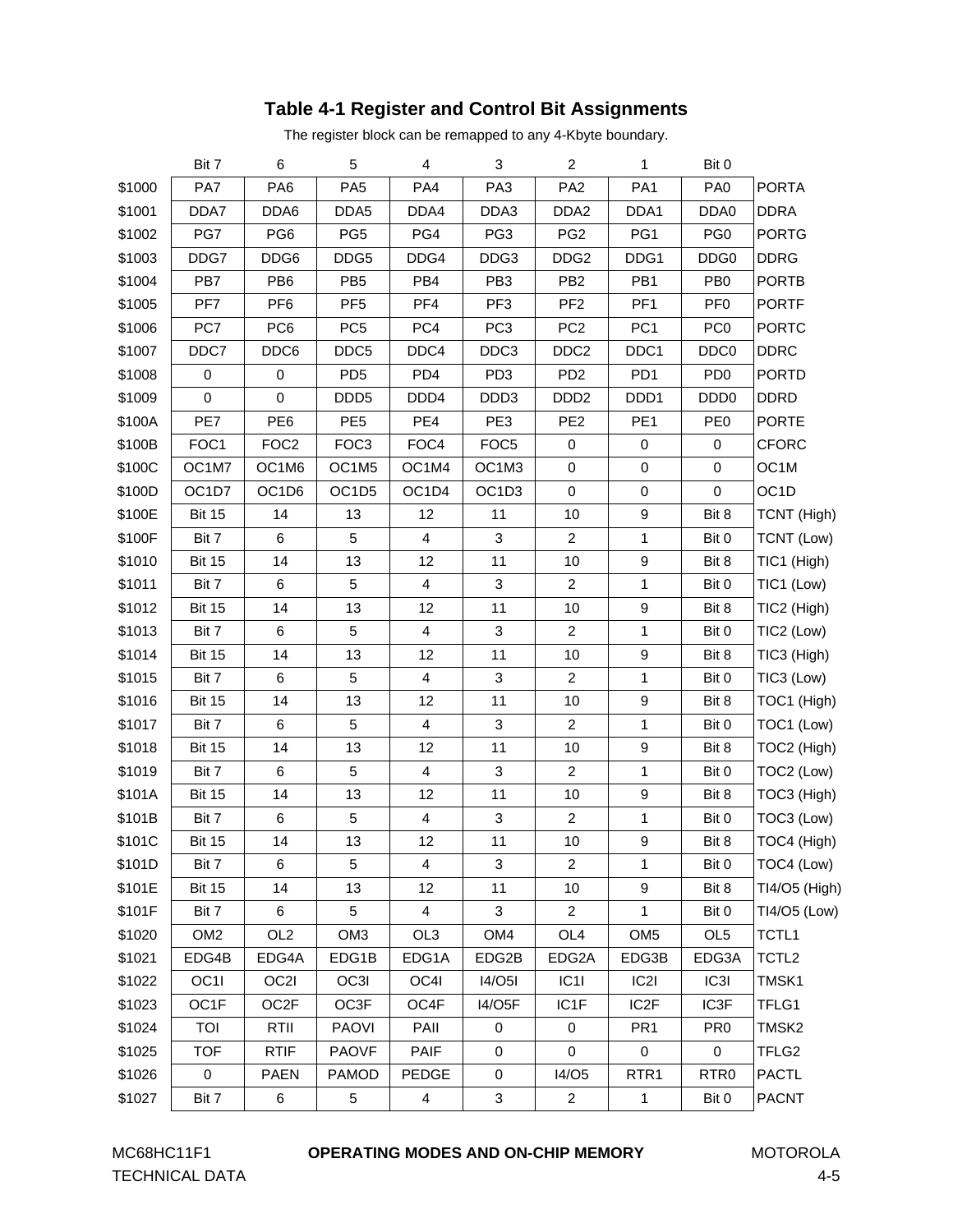|        | Bit 7          | 6                | 5           | 4                       | $\mathbf{3}$      | $\overline{2}$    | $\mathbf{1}$    | Bit 0            |                   |
|--------|----------------|------------------|-------------|-------------------------|-------------------|-------------------|-----------------|------------------|-------------------|
| \$1028 | <b>SPIE</b>    | <b>SPE</b>       | <b>DWOM</b> | <b>MSTR</b>             | CPOL              | <b>CPHA</b>       | SPR1            | SPR <sub>0</sub> | <b>SPCR</b>       |
| \$1029 | <b>SPIF</b>    | <b>WCOL</b>      | 0           | <b>MODF</b>             | 0                 | $\pmb{0}$         | $\,0\,$         | Bit 0            | <b>SPSR</b>       |
| \$102A | Bit 7          | 6                | 5           | $\overline{\mathbf{4}}$ | 3                 | $\overline{2}$    | $\mathbf{1}$    | Bit 0            | <b>SPDR</b>       |
| \$102B | <b>TCLR</b>    | 0                | SCP1        | SCP <sub>0</sub>        | <b>RCKB</b>       | SCR <sub>2</sub>  | SCR1            | SCR <sub>0</sub> | <b>BAUD</b>       |
| \$102C | R <sub>8</sub> | T <sub>8</sub>   | $\mathbf 0$ | М                       | <b>WAKE</b>       | 0                 | $\mathbf 0$     | 0                | SCCR1             |
| \$102D | <b>TIE</b>     | <b>TCIE</b>      | <b>RIE</b>  | ILIE                    | <b>TE</b>         | <b>RE</b>         | RWU             | <b>SBK</b>       | SCCR <sub>2</sub> |
| \$102E | <b>TDRE</b>    | ТC               | <b>RDRF</b> | <b>IDLE</b>             | <b>OR</b>         | <b>NF</b>         | <b>FE</b>       | $\pmb{0}$        | <b>SCSR</b>       |
| \$102F | Bit 7          | 6                | 5           | $\overline{4}$          | 3                 | 2                 | $\mathbf{1}$    | Bit 0            | <b>SCDR</b>       |
| \$1030 | <b>CCF</b>     | 0                | <b>SCAN</b> | <b>MULT</b>             | CD                | CC                | CB              | CA               | <b>ADCTL</b>      |
| \$1031 | Bit 7          | 6                | 5           | $\overline{\mathbf{4}}$ | 3                 | $\boldsymbol{2}$  | 1               | Bit 0            | ADR1              |
| \$1032 | Bit 7          | 6                | 5           | 4                       | 3                 | $\overline{c}$    | 1               | Bit 0            | ADR <sub>2</sub>  |
| \$1033 | Bit 7          | 6                | 5           | 4                       | 3                 | $\overline{c}$    | $\mathbf{1}$    | Bit 0            | ADR3              |
| \$1034 | Bit 7          | 6                | 5           | $\overline{\mathbf{4}}$ | 3                 | $\overline{c}$    | $\mathbf{1}$    | Bit 0            | ADR4              |
| \$1035 | $\mathbf 0$    | $\boldsymbol{0}$ | $\mathsf 0$ | <b>PTCON</b>            | BPRT3             | BPRT2             | BPRT1           | BPRT0            | <b>BPROT</b>      |
| \$1036 |                |                  |             |                         |                   |                   |                 |                  | Reserved          |
| \$1037 |                |                  |             |                         |                   |                   |                 |                  | Reserved          |
| \$1038 | <b>GWOM</b>    | <b>CWOM</b>      | CLK4X       | 0                       | 0                 | 0                 | 0               | 0                | OPT <sub>2</sub>  |
| \$1039 | <b>ADPU</b>    | <b>CSEL</b>      | <b>IRQE</b> | <b>DLY</b>              | <b>CME</b>        | <b>FCME</b>       | CR <sub>1</sub> | CR <sub>0</sub>  | <b>OPTION</b>     |
| \$103A | Bit 7          | 6                | 5           | $\overline{\mathbf{4}}$ | 3                 | $\overline{c}$    | $\mathbf{1}$    | Bit 0            | <b>COPRST</b>     |
| \$103B | ODD            | <b>EVEN</b>      | $\mathsf 0$ | <b>BYTE</b>             | <b>ROW</b>        | <b>ERASE</b>      | <b>EELAT</b>    | <b>EEPGM</b>     | <b>PPROG</b>      |
| \$103C | <b>RBOOT</b>   | <b>SMOD</b>      | <b>MDA</b>  | <b>IRV</b>              | PSEL <sub>3</sub> | PSEL <sub>2</sub> | PSEL1           | <b>PSEL0</b>     | <b>HPRIO</b>      |
| \$103D | RAM3           | RAM2             | RAM1        | RAM0                    | REG3              | REG2              | REG1            | REG0             | <b>INIT</b>       |
| \$103E | <b>TILOP</b>   | 0                | <b>OCCR</b> | <b>CBYP</b>             | <b>DISR</b>       | <b>FCM</b>        | <b>FCOP</b>     | $\pmb{0}$        | TEST1             |
| \$103F | EE3            | EE <sub>2</sub>  | EE1         | EE0                     | $\mathbf{1}$      | <b>NOCOP</b>      | $\mathbf{1}$    | <b>EEON</b>      | <b>CONFIG</b>     |
| \$1040 |                |                  |             |                         |                   |                   |                 |                  | Reserved          |
| to     |                |                  |             |                         |                   |                   |                 |                  |                   |
| \$105B |                |                  |             |                         |                   |                   |                 |                  | Reserved          |
| \$105C | IO1SA          | IO1SB            | IO2SA       | IO2SB                   | <b>GSTHA</b>      | <b>GSTHB</b>      | <b>PSTHA</b>    | <b>PSTHB</b>     | <b>CSSTRH</b>     |
| \$105D | IO1EN          | IO1PL            | IO2EN       | IO <sub>2</sub> PL      | <b>GCSPR</b>      | <b>PCSEN</b>      | <b>PSIZA</b>    | <b>PSIZB</b>     | <b>CSCTL</b>      |
| \$105E | GA15           | GA14             | GA13        | GA12                    | GA11              | GA10              | 0               | 0                | <b>CSGADR</b>     |
| \$105F | IO1AV          | IO2AV            | $\mathsf 0$ | <b>GNPOL</b>            | <b>GAVLD</b>      | <b>GSIZA</b>      | <b>GSIZB</b>    | GSIZC            | CSGSIZ            |

## **Table 4-1 Register and Control Bit Assignments (Continued)**

The register block can be remapped to any 4-Kbyte boundary.

## **4.3 System Initialization**

Registers and bits that control initialization and the basic operation of the MCU are protected against writes except under special circumstances. The following table lists registers that can be written only once after reset or that must be written within the first 64 cycles after reset.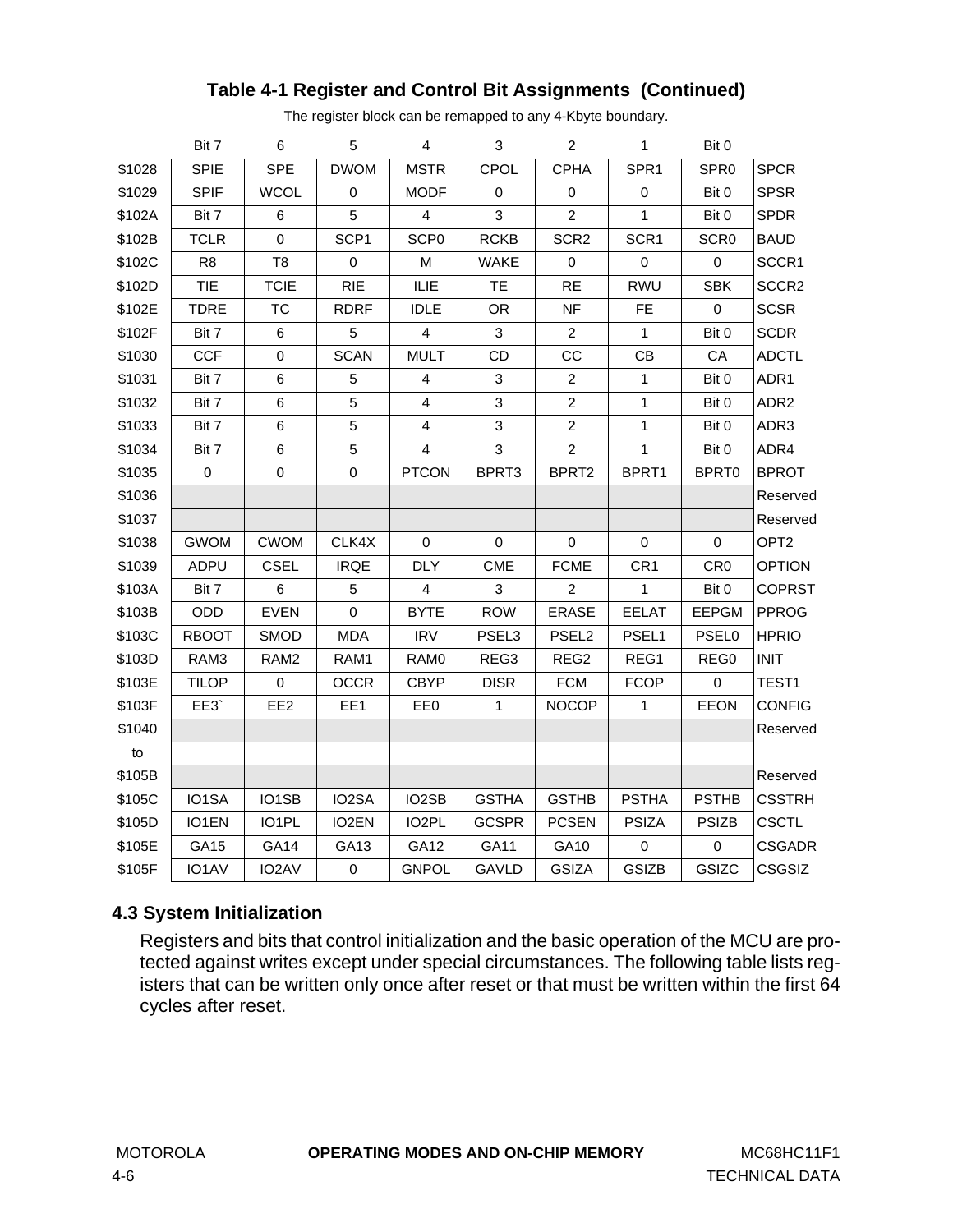<span id="page-44-0"></span>

| Register<br><b>Address</b> | <b>Register</b><br><b>Name</b>                   | <b>Must be Written in</b><br><b>First 64 Cycles</b> | <b>Write One Time</b><br>Only |
|----------------------------|--------------------------------------------------|-----------------------------------------------------|-------------------------------|
| \$x024                     | Timer Interrupt Mask 2 (TMSK2)                   | Note 1                                              |                               |
| \$x035                     | <b>Block Protect Register (BPROT)</b>            | Note 2                                              |                               |
| \$x038                     | System Configuration Options 2 (OPT2)            | No                                                  | Note 4                        |
| \$x039                     | System Configuration Options (OPTION)            | Note 3                                              |                               |
| \$x03C                     | Highest Priority I-bit and Miscellaneous (HPRIO) | No                                                  | Note 5                        |
| \$x03D                     | RAM and I/O Map Register (INIT)                  | Yes                                                 | Note 6                        |

## **Table 4-2 Write Access Limited Registers**

Notes:

- 1. Bits 1 and 0 can be written once only in first 64 cycles. When SMOD = 1, these bits can be written any time. All other bits can be written at any time.
- 2. Bits can be written to zero (protection disabled) once only in first 64 cycles or at any time in special modes. Bits can be set to one at any time.
- 3. Bits 5, 4, 2, 1, and 0 can be written once only in first 64 cycles. When SMOD = 1, bits 5, 4, 2, 1, and 0 can be written at any time. All other bits can be written at any time
- 4. Bit 5 (CLK4X) can be written only one time.
- 5. Bit 4 (IRV) can be written only one time.

6. Can be written once in first 64 cycles after reset in normal modes or at any time in special modes.

#### **4.3.1 Mode Selection**

The four mode variations are selected by the logic levels present on the MODA and MODB pins at the rising edge of RESET. The MODA and MODB logic levels determine the logic state of SMOD and MDA control bits in the HPRIO register.

After reset is released, the mode select pins no longer influence the MCU operating mode. In single-chip operating mode, the MODA pin is connected to a logic level zero. In expanded mode, MODA should be connected to  $V_{DD}$  through a pull-up resistor of 4.7 k $\Omega$ . The MODA pin also functions as the load instruction register ( $\overline{\text{LIR}}$ ) pin when the MCU is not in reset. The open-drain active low  $\overline{\text{LIR}}$  output pin drives low during the first E cycle of each instruction (opcode fetch). The MODB pin also functions as standby power input ( $V_{STBY}$ ), which allows RAM contents to be maintained in absence of V<sub>DD</sub>. Refer to **[APPENDIX A ELECTRICAL CHARACTERISTICS](#page-134-0)** for V<sub>STBY</sub> voltage requirements.

Refer to **Table 4-3**, which is a summary of mode pin operation, the mode control bits, and the four operating modes.

|             | <b>Input Levels</b><br>at Reset | <b>Mode</b>         |              | <b>Control Bits in HPRIO</b><br>(Latched at Reset) |            |  |  |  |
|-------------|---------------------------------|---------------------|--------------|----------------------------------------------------|------------|--|--|--|
| <b>MODB</b> | <b>MODA</b>                     |                     | <b>RBOOT</b> | <b>SMOD</b>                                        | <b>MDA</b> |  |  |  |
|             |                                 | Single Chip         |              |                                                    |            |  |  |  |
|             |                                 | Expanded            |              |                                                    |            |  |  |  |
|             |                                 | Special Bootstrap   |              |                                                    |            |  |  |  |
|             |                                 | <b>Special Test</b> |              |                                                    |            |  |  |  |

#### **Table 4-3 Hardware Mode Select Summary**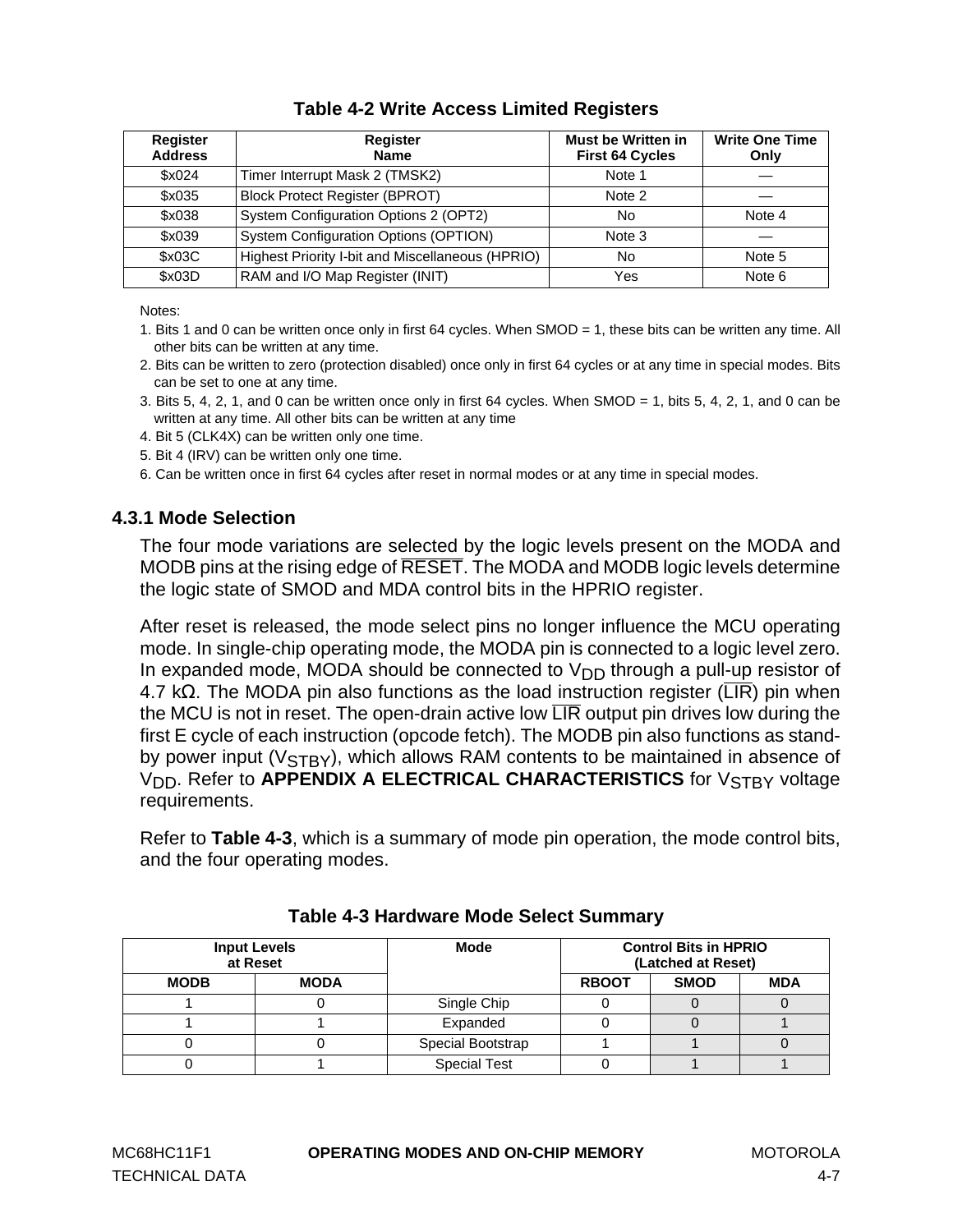A normal mode is selected when MODB is logic one during reset. One of three reset vectors is fetched from address \$FFFA–\$FFFF, and program execution begins from the address indicated by this vector. If MODB is logic zero during reset, the special mode reset vector is fetched from addresses \$BFFA–\$BFFF and software has access to special test features. Refer to **SECTION 5 RESETS AND INTERRUPTS** for information regarding reset vectors.

## **4.3.1.1 HPRIO Register**

Bits in the HPRIO register select the highest priority interrupt level, select whether bootstrap ROM is present, and control visibility of internal reads by the CPU. After reset, MDA and SMOD select the operating mode.

| Bit 7<br>Bit 0<br>4<br>٠h                                                                         |  |
|---------------------------------------------------------------------------------------------------|--|
| RBOOT*<br>SMOD*<br><b>PSEL0</b><br>PSEL3<br>PSEL <sub>1</sub><br>MDA*<br>PSEL <sub>2</sub><br>IRV |  |
| RESET:<br>Single Chip<br>0<br>0                                                                   |  |
| Expanded<br>0<br>0<br>0                                                                           |  |
| <b>Bootstrap</b><br>0<br>0                                                                        |  |
| <b>Special Test</b><br>0<br>0                                                                     |  |

\*Reset states of RBOOT, SMOD, and MDA bits depend on hardware mode selection. Refer to **[Table 4-3](#page-44-0)**.

### RBOOT — Read Bootstrap ROM

Set to one out of reset in bootstrap mode. Valid while in special modes only. Can be read anytime. Can only be written in special modes.

- 0 = Bootloader ROM disabled and not in map
- 1 = Bootloader ROM enabled and in map at \$BF00–\$BFFF

## SMOD and MDA — Special Mode Select and Mode Select A

The initial value of SMOD is the inverse of the logic level present on the MODB pin at the rising edge of reset. The initial value of MDA equals the logic level present on the MODA pin at the rising edge of reset. These two bits can be read at any time. They can be written at any time in special modes. Neither bit can be written is normal modes. SMOD cannot be set once it has been cleared. Refer to **[Table 4-3](#page-44-0)**.

## IRV — Internal Read Visibility

IRV can be written at any time in special modes (SMOD = 1). In normal modes (SMOD = 0) IRV can be written only once. In expanded and test modes, IRV determines whether internal read visibility is on or off. In single-chip and bootstrap modes, IRV has no meaning or effect.

 $0 = No$  internal read visibility on external bus

1 = Data from internal reads is driven out the external data bus.

PSEL[3:0] — Priority Select Bits [3:0]

Refer to **[5.3.1 Highest Priority Interrupt and Miscellaneous Register](#page-68-0)**.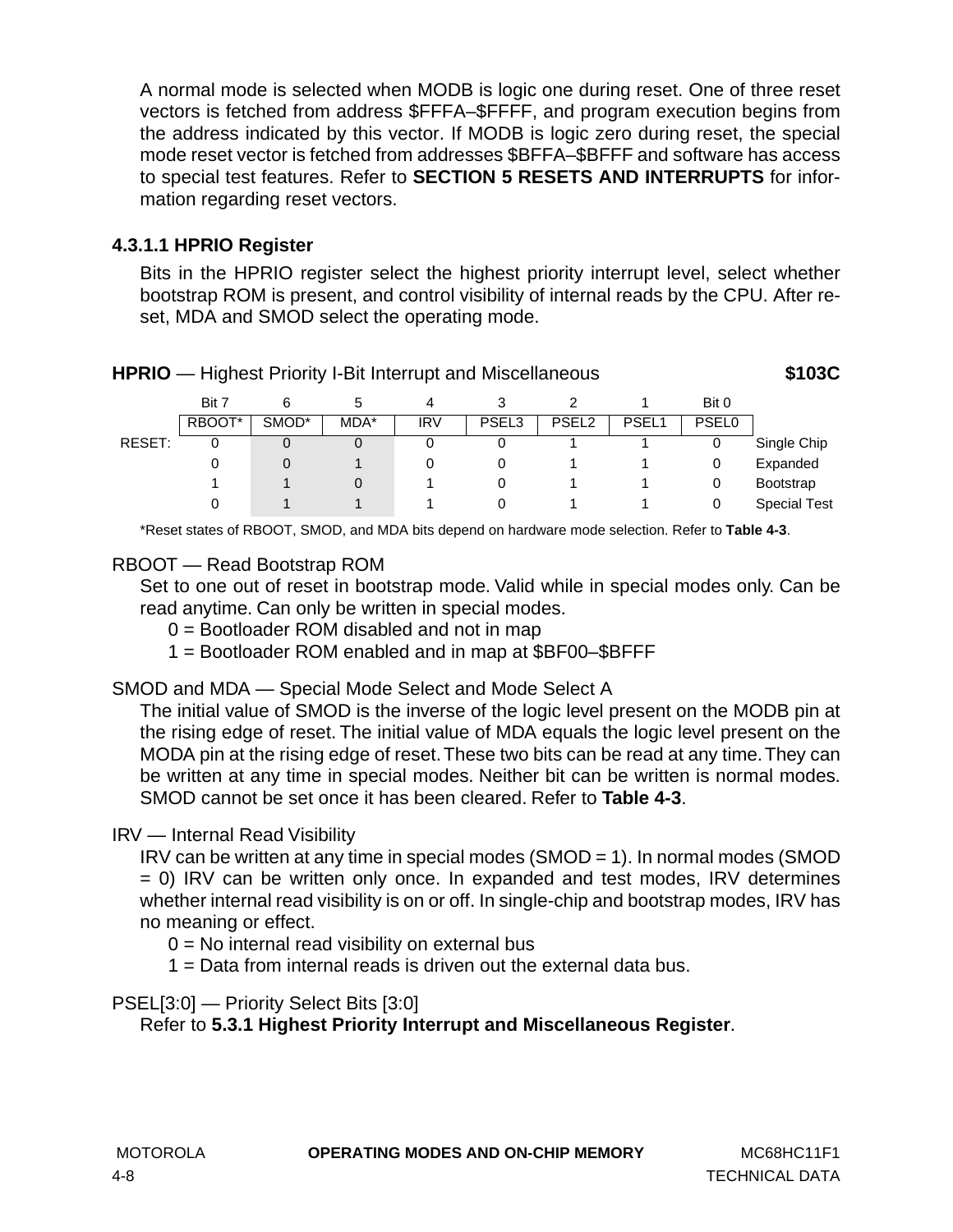## <span id="page-46-0"></span>**4.3.2 Initialization**

Because bits in the following registers control the basic configuration of the MCU, an accidental change of their values could cause serious system problems. The protection mechanism, overridden in special operating modes, requires a write to the protected bits only within the first 64 bus cycles after any reset, or only once after each reset. **[Table 4-2](#page-44-0)** summarizes the write access limited registers.

### **4.3.2.1 CONFIG Register**

CONFIG controls the presence and position of the EEPROM in the memory map. CONFIG also enables the COP watchdog timer.

|        |       | <b>CONFIG</b> — System Configuration Register |     |     |              |       | \$103F              |
|--------|-------|-----------------------------------------------|-----|-----|--------------|-------|---------------------|
|        | Bit 7 | 6                                             | ٠h  | 4   |              | Bit 0 |                     |
|        | EE3   | EE <sub>2</sub>                               | EE1 | EE0 | <b>NOCOP</b> | EEON  |                     |
| RESET: |       |                                               |     |     | P            |       | Single Chip         |
|        |       |                                               |     |     | P(L)         |       | <b>Bootstrap</b>    |
|        | P     | P                                             | P   | P   | P            | P     | Expanded            |
|        | P     | Þ                                             | D   | P   | P(L)         | 0     | <b>Special Test</b> |

P indicates a previously programmed bit. P(L) indicates that the bit resets to the logic level held in the latch prior to reset, but the function of COP is controlled by DISR bit in TEST1 register.

The CONFIG register consists of an EEPROM byte and static latches that control the start-up configuration of the MCU. The contents of the EEPROM byte are transferred into static working latches during reset sequences. The operation of the MCU is controlled directly by these latches and not by CONFIG itself. In normal modes, changes to CONFIG do not affect operation of the MCU until after the next reset sequence. When programming, the CONFIG register itself is accessed. When the CONFIG register is read, the static latches are accessed.

These bits can be read at any time. The value read is the one latched into the register from the EEPROM cells during the last reset sequence. A new value programmed into this register cannot be read until after a subsequent reset sequence. Unused bits always read as ones.

In special test mode, the static latches can be written directly at any time. In all modes, CONFIG bits can only be programmed using the EEPROM programming sequence, and are neither readable nor active until latched via the next reset. Refer to **[4.4.3 CON-](#page-54-0)[FIG Register Programming](#page-54-0)**.

#### EE[3:0] — EEPROM Mapping Control

EE[3:0] select the upper four bits of the EEPROM base address. In single-chip and bootstrap modes, EEPROM is forced to \$FE00–\$FFFF regardless of the value of EE[3:0].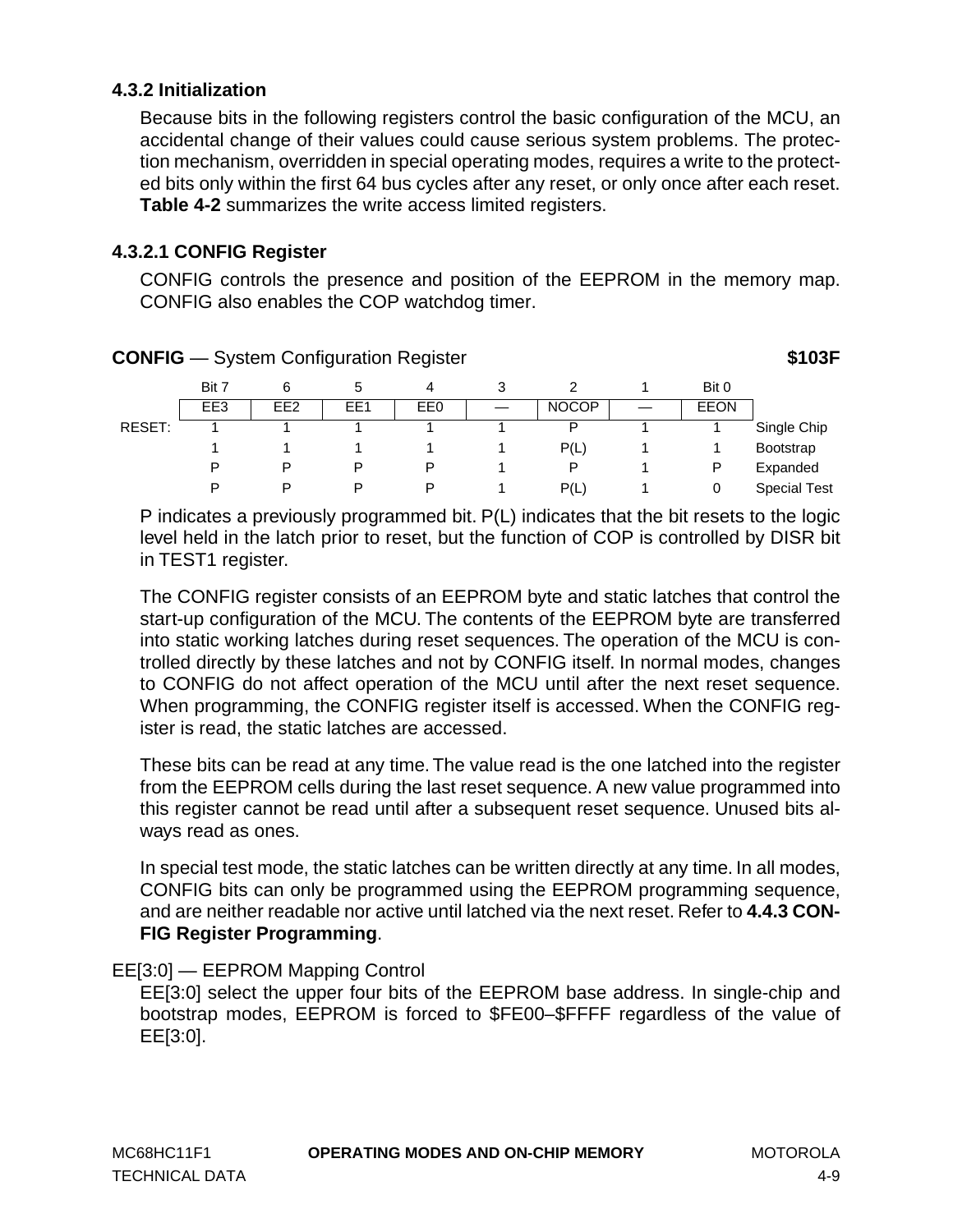| EE[3:0] | <b>EEPROM Position</b> |
|---------|------------------------|
| 0000    | \$0E00 - \$0FFF        |
| 0001    | $$1E00 - $1FFF$        |
| 0010    | $$2E00 - $2FFF$        |
| 0011    | \$3E00 - \$3FFF        |
| 0100    | $$4E00 - $4FFF$        |
| 0101    | $$5E00 - $5FFF$        |
| 0110    | \$6E00 - \$6FFF        |
| 0111    | \$7E00 - \$7FFF        |
| 1000    | \$8E00 - \$8FFF        |
| 1001    | \$9E00 - \$9FFF        |
| 1010    | $$AEOO - $AFFF$        |
| 1011    | $$BE00 - $BFFF$        |
| 1100    | $$CEOO - $CFFF$        |
| 1101    | \$DE00 - \$DFFF        |
| 1110    | \$EE00 - \$EFFF        |
| 1111    | \$FE00 - \$FFFF        |

## **Table 4-4 EEPROM Mapping**

Bit 3 — Not implemented Always reads one

#### NOCOP — COP System Disable

 $0 = COP$  system enabled (forces reset on time-out)

 $1 = COP$  system disabled

Bit 1 — Not implemented Always reads one

EEON — EEPROM Enable

In single-chip modes EEON is forced to one (EEPROM enabled).

 $0 = 512$  bytes of EEPROM is disabled from the memory map

1 = 512 bytes of EEPROM is present in the memory map

## **4.3.2.2 INIT Register**

The internal registers used to control the operation of the MCU can be relocated on 4- Kbyte boundaries within the memory space with the use of INIT. This 8-bit special-purpose register can change the default locations of the RAM and control registers within the MCU memory map. It can be written only once within the first 64 E-clock cycles after a reset. It then becomes a read-only register.

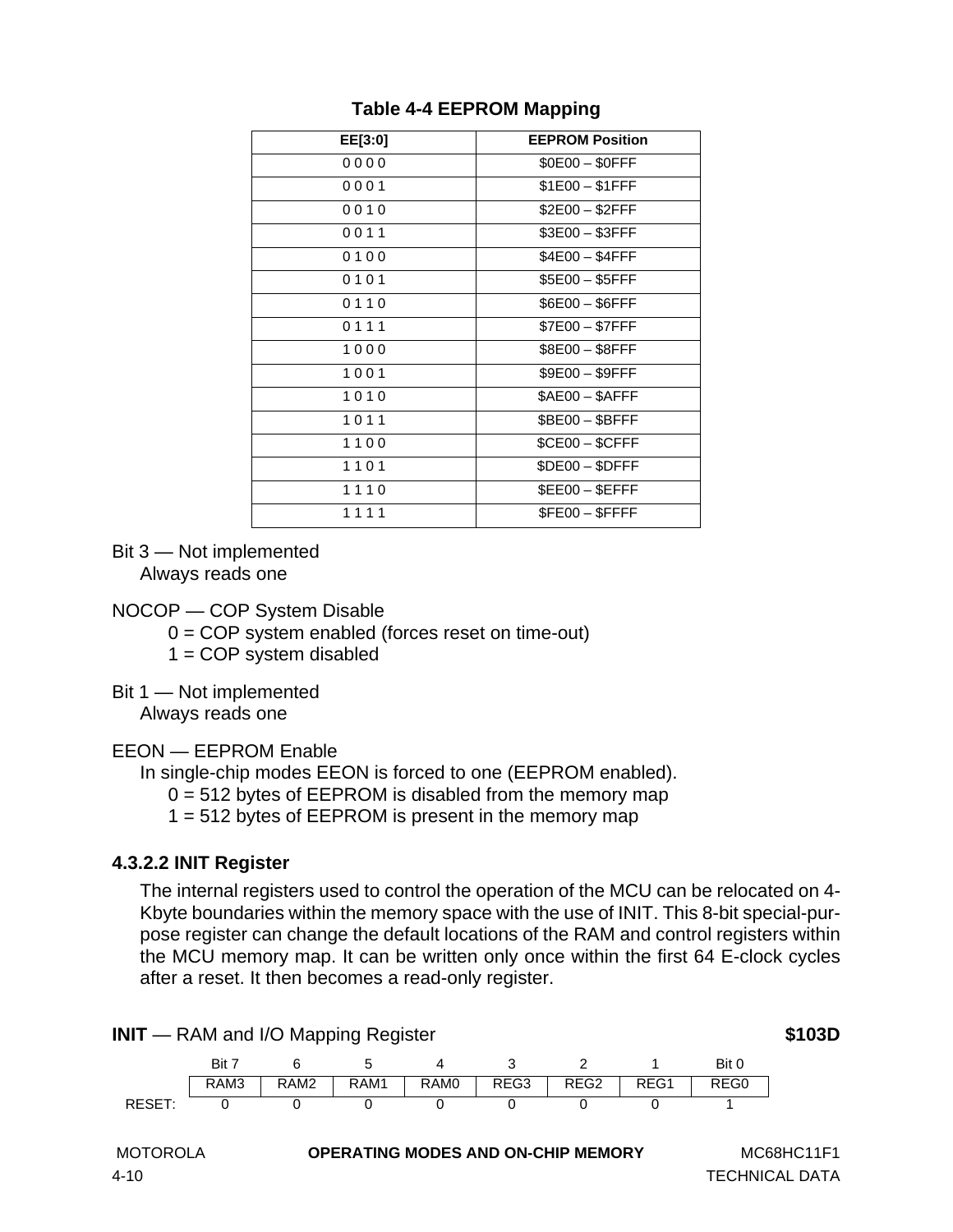### RAM[3:0] — RAM Map Position

These four bits, which specify the upper hexadecimal digit of the RAM address, control position of RAM in the memory map. RAM can be positioned at the beginning of any 4-Kbyte page in the memory map. Refer to **Table 4-5**.

#### REG[3:0] — 128-Byte Register Block Position

These four bits specify the upper hexadecimal digit of the address for the 128-byte block of internal registers. The register block is positioned at the beginning of any 4- Kbyte page in the memory map. Refer to **Table 4-5**.

| <b>RAM[3:0]</b> | Location      | <b>REG[3:0]</b> | Location      |
|-----------------|---------------|-----------------|---------------|
| 0000            | \$0000-\$03FF | 0000            | \$0000-\$005F |
| 0001            | \$1000-\$13FF | 0001            | \$1000-\$105F |
| 0010            | \$2000-\$23FF | 0010            | \$2000-\$205F |
| 0011            | \$3000-\$33FF | 0011            | \$3000-\$305F |
| 0100            | \$4000-\$43FF | 0100            | \$4000-\$405F |
| 0101            | \$5000-\$53FF | 0101            | \$5000-\$505F |
| 0110            | \$6000-\$63FF | 0110            | \$6000-\$605F |
| 0111            | \$7000-\$73FF | 0111            | \$7000-\$705F |
| 1000            | \$8000-\$83FF | 1000            | \$8000-\$805F |
| 1001            | \$9000-\$93FF | 1001            | \$9000-\$905F |
| 1010            | \$A000-\$A3FF | 1010            | \$A000-\$A05F |
| 1011            | \$B000-\$B3FF | 1011            | \$B000-\$B05F |
| 1100            | \$C000-\$C3FF | 1100            | \$C000-\$C05F |
| 1101            | \$D000-\$D3FF | 1101            | \$D000-\$D05F |
| 1110            | \$E000-\$E3FF | 1110            | \$E000-\$E05F |
| 1111            | \$F000-\$F3FF | 1111            | \$F000-\$F05F |
|                 |               |                 |               |

## **Table 4-5 RAM and Register Mapping**

| ansıcı mahhılığ |               |
|-----------------|---------------|
| <b>REG[3:0]</b> | Location      |
| 0000            | \$0000-\$005F |
| 0001            | \$1000-\$105F |
| 0010            | \$2000-\$205F |
| 0011            | \$3000-\$305F |
| 0100            | \$4000-\$405F |
| 0101            | \$5000-\$505F |
| 0110            | \$6000-\$605F |
| 0111            | \$7000-\$705F |
| 1000            | \$8000-\$805F |
| 1001            | \$9000-\$905F |
| 1010            | \$A000-\$A05F |
| 1011            | \$B000-\$B05F |
| 1100            | \$C000-\$C05F |
| 1101            | \$D000-\$D05F |
| 1110            | \$E000-\$E05F |
| 1111            | \$F000-\$F05F |

When the memory map has the 96-byte register block mapped at the same location as RAM, the registers have priority and the lower 96 bytes of RAM are inaccessible. No harmful conflicts occur due to a hardware resource priority scheme. On-chip registers have the highest priority of all on-chip resources, followed by on-chip RAM, bootstrap ROM, and on-chip EEPROM.

## **4.3.2.3 OPTION Register**

The 8-bit special-purpose OPTION register sets internal system configuration options during initialization. In single-chip and expanded modes (SMOD = 0), IRQE, DLY, FC-ME, and CR[1:0] can be written only once and only in the first 64 cycles after a reset. This minimizes the possibility of any accidental changes to the system configuration. In special test and bootstrap modes (SMOD = 1), these bits can be written at any time.



\*Can be written only once in first 64 cycles out of reset in normal modes or at any time in special modes.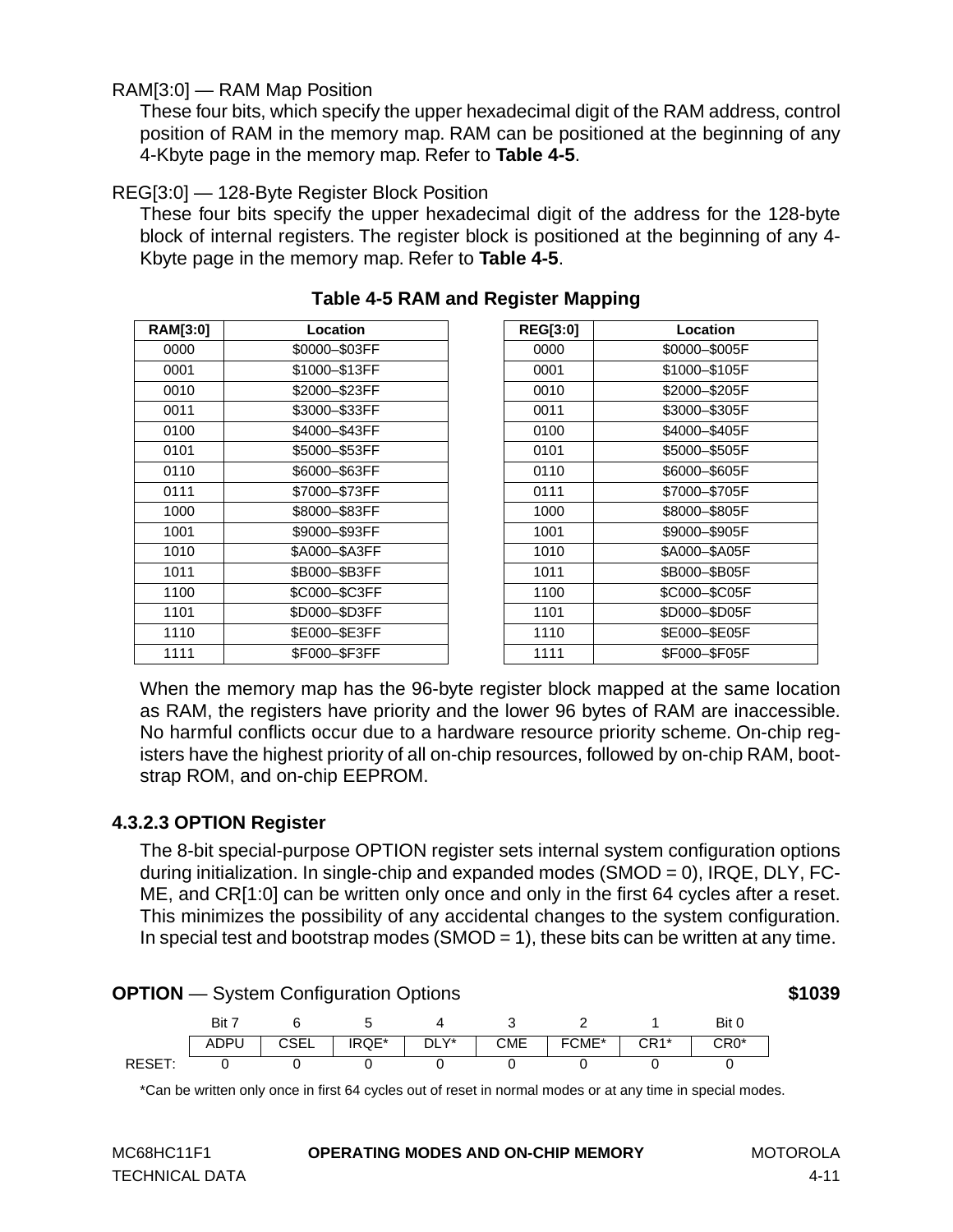ADPU — A/D Power-Up

## Refer to **[SECTION 10 ANALOG-TO-DIGITAL CONVERTER](#page-124-0)**.

- $0 = A/D$  system disabled
- $1 = A/D$  system power enabled
- CSEL Clock Select

Selects alternate clock source for on-chip EEPROM and A/D charge pumps. On-chip RC clock should be used when E clock falls below 1 MHz. Refer to **[SECTION 10 AN-](#page-124-0)**

# **[ALOG-TO-DIGITAL CONVERTER](#page-124-0)**.

 $0 = A/D$  and  $EEPROM$  use system E clock

1 = A/D and EEPROM use internal RC clock

IRQE — Configure IRQ for Falling Edge-Sensitive Operation

## Refer to **[SECTION 5 RESETS AND INTERRUPTS](#page-62-0)**.

- $0 =$  Low level-sensitive operation.
- 1 = Falling edge-sensitive only operation.

## DLY — Enable Oscillator Start-up Delay

## Refer to **[SECTION 5 RESETS AND INTERRUPTS](#page-62-0)**.

- 0 = The oscillator start-up delay coming out of STOP is bypassed and the MCU resumes processing within about four bus cycles.
- 1 = A delay of approximately 4000 E-clock cycles is imposed as the MCU is started up from the STOP power-saving mode.

### CME — Clock Monitor Enable

In order to use both STOP and clock monitor, the CME bit must be written to zero before executing STOP, then written to one after recovering from STOP. Refer to **[SEC-](#page-62-0)[TION 5 RESETS AND INTERRUPTS](#page-62-0)**.

 $0 =$  Clock monitor disabled

 $1 =$  Clock monitor enabled

## FCME — Force Clock Monitor Enable

When FCME equals one, slow or stopped clocks will cause a clock failure reset. To use STOP mode, FCME must always equal zero. Refer to **[SECTION 5 RESETS AND](#page-62-0) [INTERRUPTS](#page-62-0)**.

 $0 =$  Clock monitor follows state of CME bit

 $1 =$  Clock monitor enabled and cannot be disabled until next reset

CR[1:0] — COP Timer Rate Select Bits

These control bits determine a scaling factor for the watchdog timer. Refer to **[SEC-](#page-62-0)[TION 5 RESETS AND INTERRUPTS](#page-62-0)**.

## **4.3.2.4 OPT2 Register**

The system configuration options 2 register (OPT2) controls three additional system options.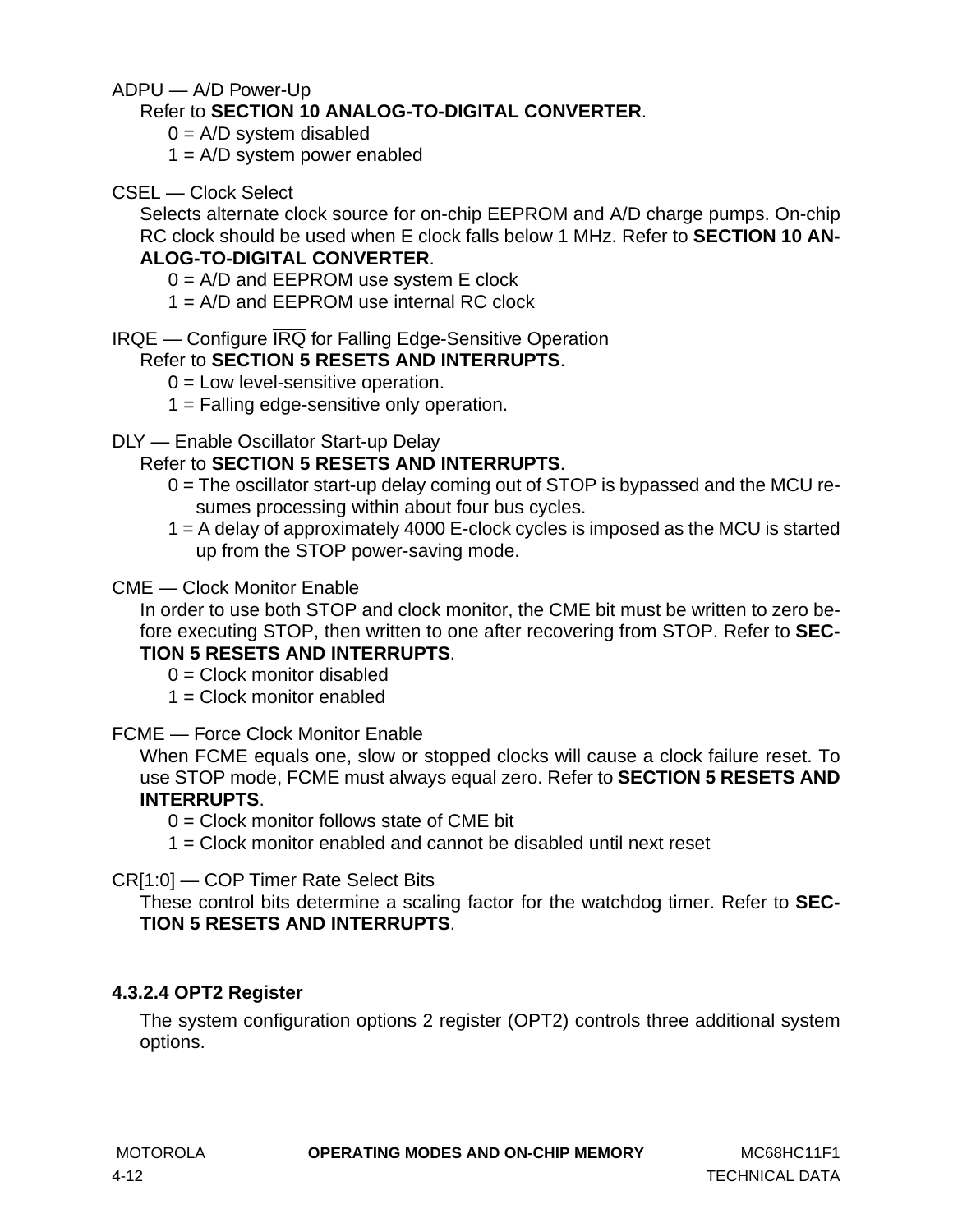**OPT2** — System Configuration Options 2 **\$1038**

Bit 7 6 5 4 3 2 1 Bit 0 GWOM | CWOM | CLK4X | — | — | — | — | — RESET: 0 0 0 0 0 0 0

GWOM — Port G Wired-OR Mode

Refer to **[SECTION 6 PARALLEL INPUT/OUTPUT](#page-80-0)**.

 $0 =$  Port G operates normally.

 $1 =$  Port G outputs are open-drain type.

CWOM — Port C Wired-OR Mode

## Refer to **[SECTION 6 PARALLEL INPUT/OUTPUT](#page-80-0)**.

 $0 =$  Port C operates normally.

 $1 =$  Port C outputs are open-drain type.

## CLK4X — 4XOUT Clock Enable

The 4XOUT signal, when enabled, is a buffered XTAL signal and is four times the frequency of the E-clock. This buffered clock is intended to synchronize external devices with the MCU. Refer to **[SECTION 2 PIN DESCRIPTIONS](#page-14-0)**.

 $0 =$  The 4XOUT pin is driven low.

1 = The 4XOUT signal is driven on the 4XOUT pin.

Bits [4:0] — Not implemented

Always read zero

## **4.3.2.5 Block Protect Register (BPROT)**

BPROT prevents accidental writes to EEPROM and the CONFIG register. The bits in this register can be written to zero during the first 64 E-clock cycles after reset in the normal modes. Once the bits are cleared to zero, the EEPROM array and the CONFIG register can be programmed or erased. Setting the bits in the BPROT register to logic one protects the EEPROM and CONFIG register until the next reset. Refer to **[Table](#page-51-0) [4-6](#page-51-0)**.





Bits [7:5] — Not implemented

Always read zero

PTCON — Protect for CONFIG

0 = CONFIG register can be programmed or erased normally

1 = CONFIG register cannot be programmed or erased

BPRT[3:0] — Block Protect Bits for EEPROM

- $0 =$  Protection disabled for associated block
- 1 = Protection enabled for associated block

| MC68HC11F1            | <b>OPERATING MODES AND ON-CHIP MEMORY</b> | MOTOROLA |
|-----------------------|-------------------------------------------|----------|
| <b>TECHNICAL DATA</b> |                                           | 4-13     |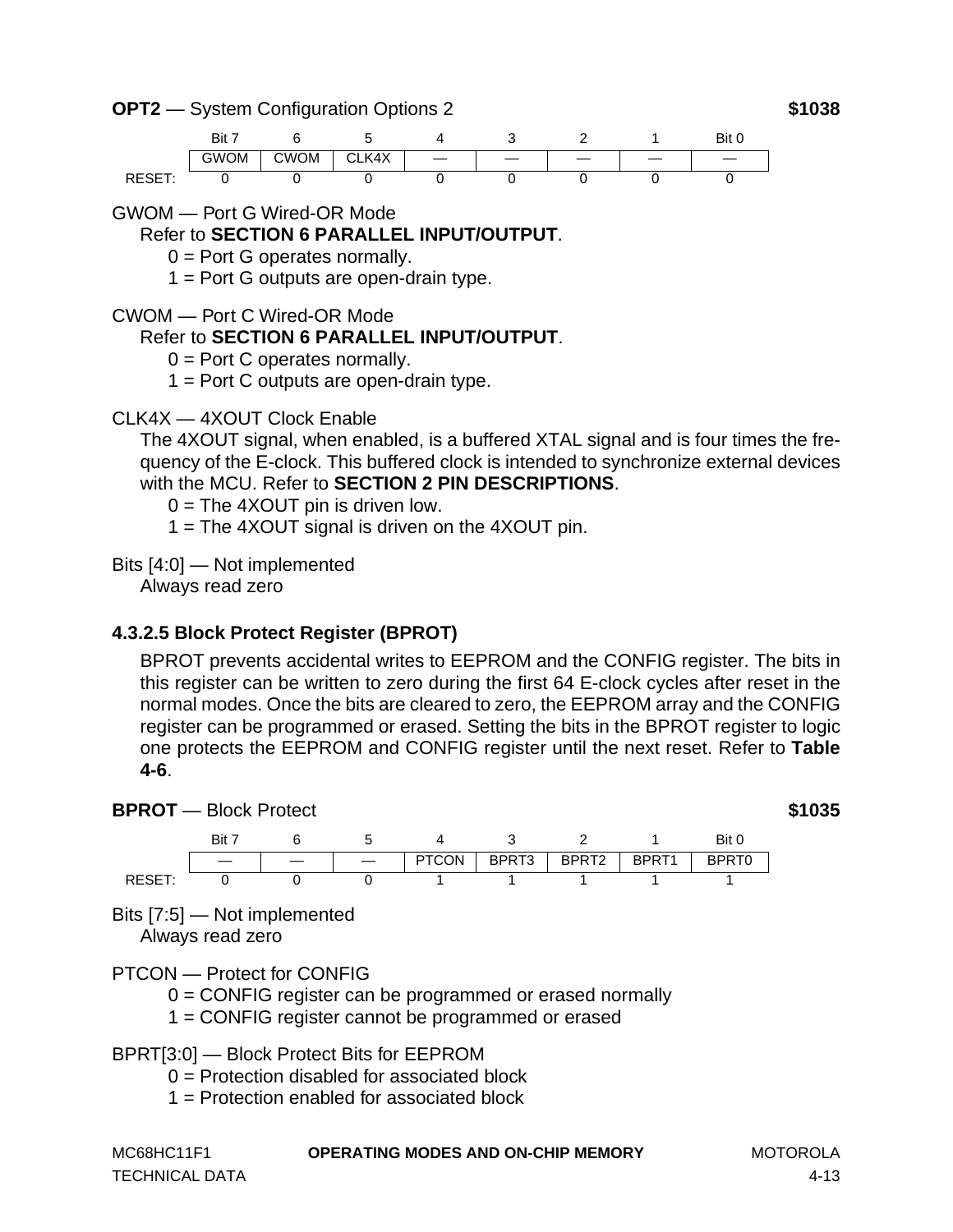| <b>Bit Name</b>   | <b>Block Protected</b> | <b>Block Size</b> |
|-------------------|------------------------|-------------------|
| BPRT <sub>0</sub> | $$xE00 - $xE1F$        | 32 Bytes          |
| BPRT <sub>1</sub> | $$xE20 - $xE5F$        | 64 Bytes          |
| BPRT <sub>2</sub> | \$xE60-\$xEDF          | 128 Bytes         |
| BPRT3             | \$xEE0-\$xFFF          | 288 Bytes         |

## **Table 4-6 EEPROM Block Protection**

## <span id="page-51-0"></span>**4.4 EEPROM and CONFIG Register**

The 512-byte EEPROM array and the single-byte CONFIG register are implemented with the same type of memory cells. The CONFIG register is a separate address located within the register block rather than in the EEPROM array. Unlike other registers within the register block, the CONFIG register can only be altered using the EEPROM programming procedure.

## **4.4.1 EEPROM**

The 512-byte on-board EEPROM is initially located from \$FE00 to \$FFFF after reset in single-chip modes. It can be mapped to any other 4-Kbyte boundary by programming bits EE[3:0] in the CONFIG register. The EEPROM is enabled by the EEON bit in the CONFIG register. Programming and erasing is controlled by the PPROG register.

Unlike information stored in ROM, data in the 512 bytes of EEPROM can be erased and reprogrammed under software control. Because programming and erasing operations use an on-chip charge pump, a separate external power supply is not required.

Use of the block protect register (BPROT) prevents inadvertent writes to (or erases of) blocks of EEPROM. The CSEL bit in the OPTION register selects an on-chip oscillator clock for programming and erasing while operating at frequencies below 1 MHz.

## **4.4.1.1 EEPROM Programming**

An exact register access sequence must be followed to allow successful programming and erasure of the EEPROM. The following procedures for modifying the EEPROM and CONFIG register detail the sequence. If an attempt is made to set both EELAT and EEPGM bits in the same write cycle and this attempt occurs before the required write cycle with the EELAT bit set, then neither bit is set. If a write to an EEPROM address is performed while the EEPGM bit is set, the write is ignored, and the programming operation in progress is not disturbed. If no EEPROM address is written between the point at which EELAT is set and EEPGM is set, then no program or erase operation occurs. These safeguards are included to prevent accidental EEPROM changes in cases of program runaway. If the frequency of the E clock is 1 MHz or less, the CSEL bit in the OPTION register must be set to select the internal RC clock.

When the EELAT bit in the PPROG register is cleared, the EEPROM can be read as if it were a ROM. The block protect register has no effect during reads. During EE-PROM programming, the ROW and BYTE bits of PPROG are not used.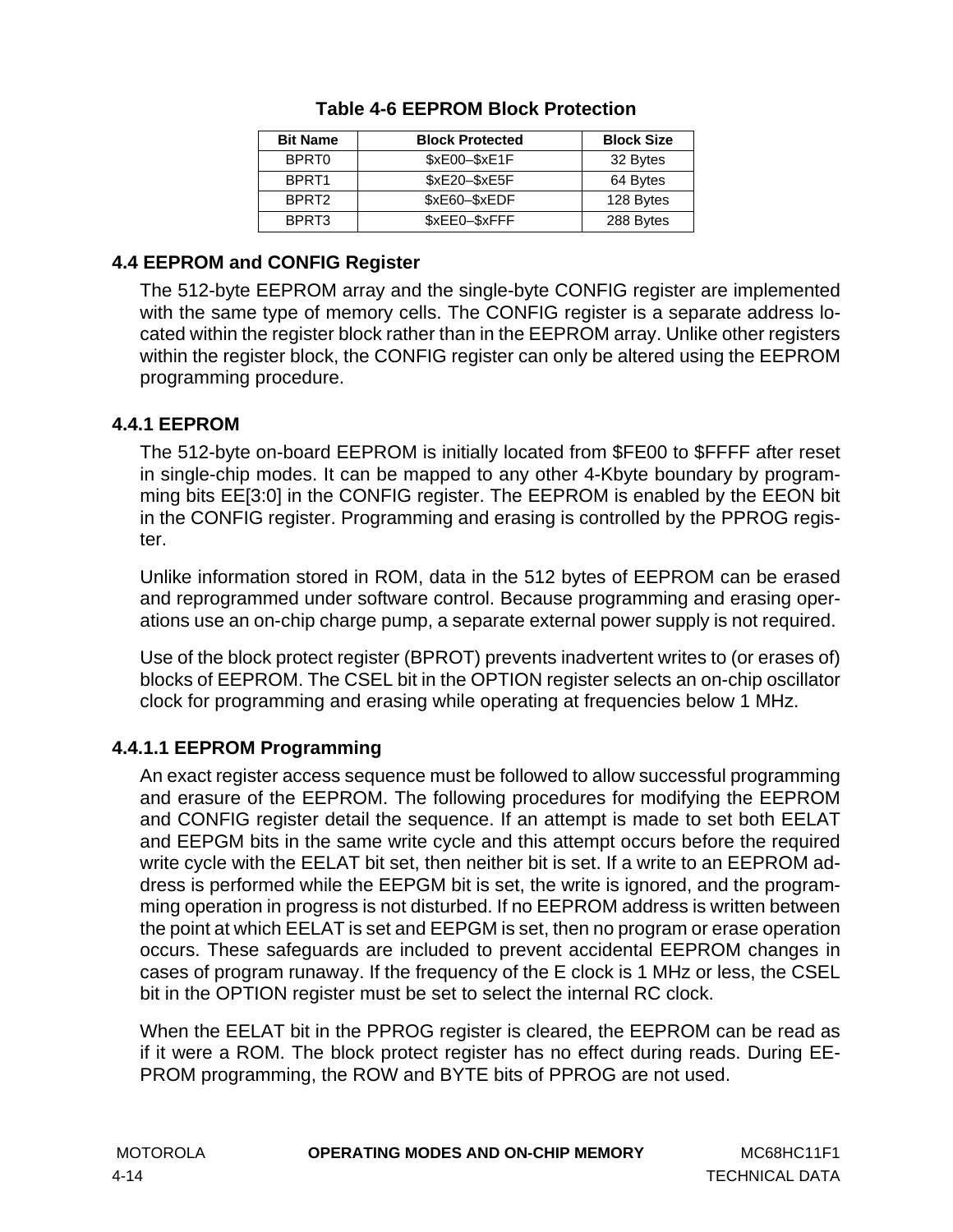Recall that zeros must be erased by a separate erase operation before programming. The following example of how to program an EEPROM byte assumes that the appropriate bits in BPROT have been cleared and the data to be programmed is present in accumulator A.

| PROG | LDAB        | #\$02             | EELAT=1, EEPGM=0                           |
|------|-------------|-------------------|--------------------------------------------|
|      | <b>STAB</b> | \$103B            | Set EELAT bit                              |
|      | <b>STAA</b> | \$FE00            | Store data to EEPROM address               |
|      | LDAB        | #\$03             | EELAT=1, EEPGM=1                           |
|      | <b>STAB</b> | \$103B            | Turn on programming voltage                |
|      | <b>JSR</b>  | DLY <sub>10</sub> | Delay 10 ms                                |
|      | <b>CLR</b>  | \$103B            | Turn off high voltage and set to READ mode |

### **4.4.1.2 EEPROM Bulk Erase**

To erase the EEPROM, ensure that the proper bits of the BPROT register are cleared, then complete the following steps using the PPROG register:

- 1. Write to PPROG with the ERASE, EELAT, and appropriate BYTE and ROW bits set.
- 2. Write to the appropriate EEPROM address with any data. Row erase only requires a write to any location in the row. Bulk erase is accomplished by writing to any location in the array.
- 3. Write to PPROG with ERASE, EELAT, EEPGM, and the appropriate BYTE and ROW bits set.
- 4. Delay for 10 ms or more, as appropriate.
- 5. Clear the EEPGM bit in PPROG to turn off the high voltage.
- 6. Return to step 1 for next byte or row or proceed to step 7.
- 7. Clear the PPROG register to reconfigure the EEPROM address and data buses for normal operation.

The following is an example of how to bulk erase the 512-byte EEPROM. The CONFIG register is not affected in this example. When bulk erasing the CONFIG register, CON-FIG and the 512-byte array are all erased.

| BULKE | LDAB        | #\$06             | $ERASE=1$ , $EELAT=1$ , $EEPGM=0$          |
|-------|-------------|-------------------|--------------------------------------------|
|       | <b>STAB</b> | \$103B            | Set EELAT bit                              |
|       | <b>STAB</b> | \$FE00            | Store any data to any EEPROM address       |
|       | <b>LDAB</b> | #\$07             | EELAT=1, EEPGM=1                           |
|       | <b>STAB</b> | \$103B            | Turn on programming voltage                |
|       | <b>JSR</b>  | DLY <sub>10</sub> | Delay 10 ms                                |
|       | <b>CLR</b>  | \$103B            | Turn off high voltage and set to READ mode |

## **4.4.1.3 EEPROM Row Erase**

The following example shows how to perform a fast erase of large sections of EE-PROM and assumes that index register X contains the address of a location in the desired row.

| MC68HC11F1            | <b>OPERATING MODES AND ON-CHIP MEMORY</b> | MOTOROLA |
|-----------------------|-------------------------------------------|----------|
| <b>TECHNICAL DATA</b> |                                           | $4 - 15$ |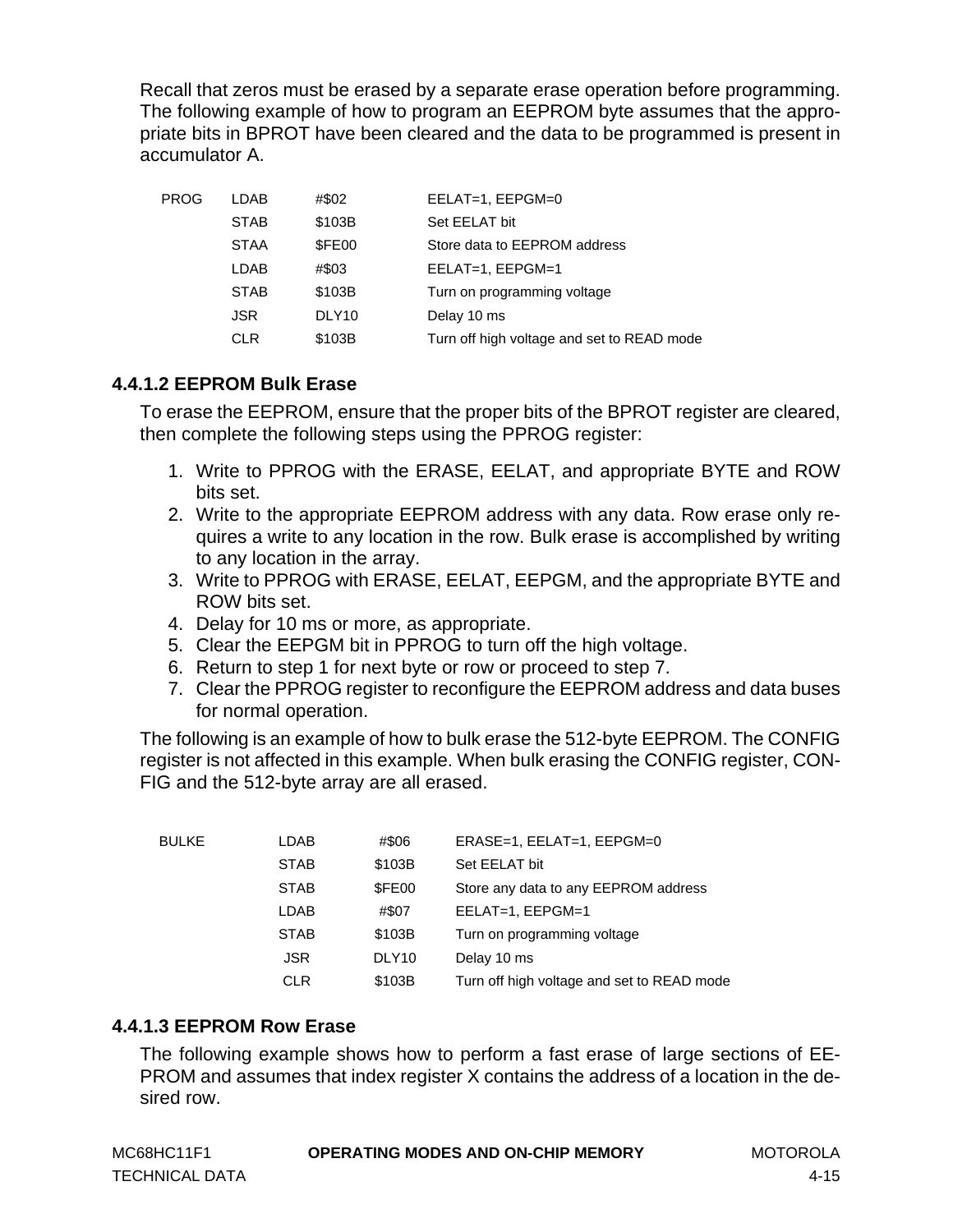| ROWE | LDAB        | #\$0E             | ROW=1, ERASE=1, EELAT=1, EEPGM=0           |
|------|-------------|-------------------|--------------------------------------------|
|      | <b>STAB</b> | \$103B            | Set to ROW erase mode                      |
|      | <b>STAB</b> | 0, X              | Store any data to any address in ROW       |
|      | LDAB        | #\$0F             | ROW=1, ERASE=1, EELAT=1, EEPGM=1           |
|      | <b>STAB</b> | \$103B            | Turn on high voltage                       |
|      | <b>JSR</b>  | DLY <sub>10</sub> | Delay 10 ms                                |
|      | <b>CLR</b>  | \$103B            | Turn off high voltage and set to READ mode |

## **4.4.1.4 EEPROM Byte Erase**

The following is an example of how to erase a single byte of EEPROM and assumes that index register X contains the address of the byte to be erased.

| BYTEE | <b>LDAB</b> | #\$16             | BYTE=1, ROW=0, ERASE=1, EELAT=1, EEPGM=0   |
|-------|-------------|-------------------|--------------------------------------------|
|       | <b>STAB</b> | \$103B            | Set to BYTE erase mode                     |
|       | <b>STAB</b> | 0.X               | Store any data to address to be erased     |
|       | <b>LDAB</b> | #\$17             | BYTE=1, ROW=0, ERASE=1, EELAT=1, EEPGM=1   |
|       | <b>STAB</b> | \$103B            | Turn on high voltage                       |
|       | <b>JSR</b>  | DLY <sub>10</sub> | Delay 10 ms                                |
|       | <b>CLR</b>  | \$103B            | Turn off high voltage and set to READ mode |

### **4.4.2 PPROG EEPROM Programming Control Register**

Bits in PPROG register control parameters associated with EEPROM programming.

## **PPROG** — EEPROM Programming Control **\$103B**



- ODD Program Odd Rows in Half of EEPROM (TEST)
- EVEN Program Even Rows in Half of EEPROM (TEST)
- Bit 5 Not implemented Always reads zero
- BYTE Byte/Other EEPROM Erase Mode
	- $0 =$  Row or bulk erase mode used
	- 1 = Erase only one byte of EEPROM
- $ROW Row/All EEPROM Erase Mode (only valid when BYTE = 0)$ 
	- $0 =$  All 512 bytes of EEPROM erased
	- 1 = Erase only one 16-byte row of EEPROM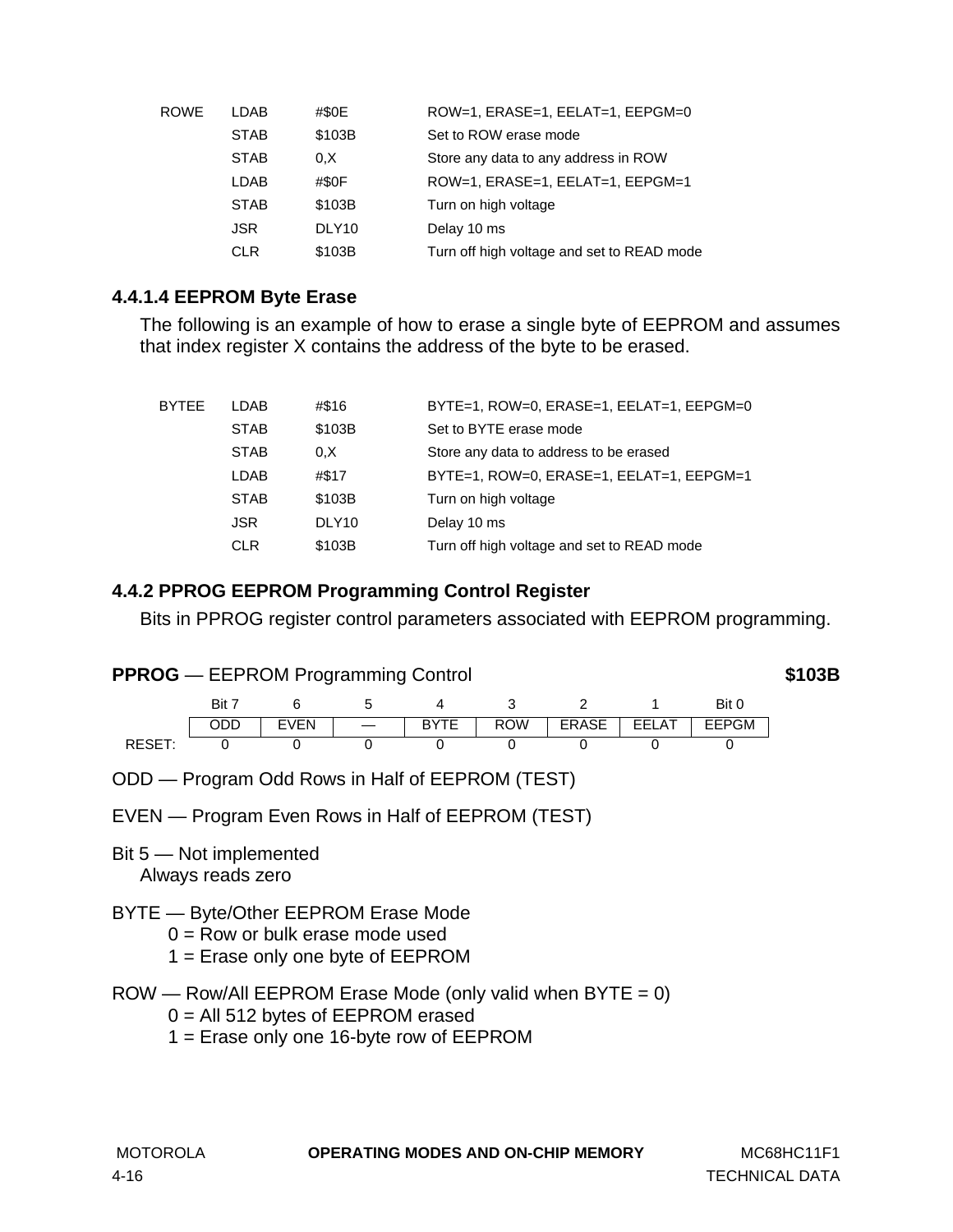| <b>BYTE</b> | <b>ROW</b> | <b>Action</b>              |
|-------------|------------|----------------------------|
|             |            | Bulk Erase (All 512 Bytes) |
|             |            | Row Erase (16 Bytes)       |
|             |            | <b>Byte Erase</b>          |
|             |            | <b>Byte Erase</b>          |

### **Table 4-7 EEPROM Erase Mode Control**

<span id="page-54-0"></span>ERASE — Erase/Normal Control for EEPROM

Can be read or written any time.

0 = Normal read or program mode

 $1 =$  Frase mode

EELAT — EEPROM Latch Control

Can be read or written any time. When EELAT equals one, writes to EEPROM cause address and data to be latched.

0 = EEPROM address and data bus configured for normal reads

1 = EEPROM address and data bus configured for programming or erasing

#### EEPGM — EEPROM Program Command

Can be read any time. Can only be written while  $EELAT = 1$ .

0 = Program or erase voltage switched off to EEPROM array

1 = Program or erase voltage switched on to EEPROM array

### **4.4.3 CONFIG Register Programming**

Because the CONFIG register is implemented with EEPROM cells, use EEPROM procedures to erase and program this register. The procedure for programming is the same as for programming a byte in the EEPROM array, except that the CONFIG register address is used. CONFIG can be programmed or erased (including byte erase) while the MCU is operating in any mode, provided that PTCON in BPROT is clear. To change the value in the CONFIG register, complete the following procedure. Do not initiate a reset until the procedure is complete. The new value will not take effect until after the next reset sequence.

- 1. Erase the CONFIG register.
- 2. Program the new value to the CONFIG address.
- 3. Initiate reset.

#### **CONFIG** — System Configuration Register **1998 103F**

|        | Bit 7 | 6               | b   | 4   | 3 |              | Bit 0       |                     |
|--------|-------|-----------------|-----|-----|---|--------------|-------------|---------------------|
|        | EE3   | EE <sub>2</sub> | EE1 | EE0 |   | <b>NOCOP</b> | <b>EEON</b> |                     |
| RESET: |       |                 |     |     |   | P            |             | Single Chip         |
|        |       |                 |     |     |   | P(L)         |             | Bootstrap           |
|        | P     | P               | P   | P   |   | P            | P           | Expanded            |
|        | D     | P               | D   | P   |   | P(L)         |             | <b>Special Test</b> |

P indicates a previously programmed bit. P(L) indicates that the bit resets to the logic level held in the EEPROM bit prior to reset, but the function of COP is controlled by DISR bit in TEST1 register.

| MC68HC11F1            | <b>OPERATING MODES AND ON-CHIP MEMORY</b> | MOTOROLA |
|-----------------------|-------------------------------------------|----------|
| <b>TECHNICAL DATA</b> |                                           | 4-17     |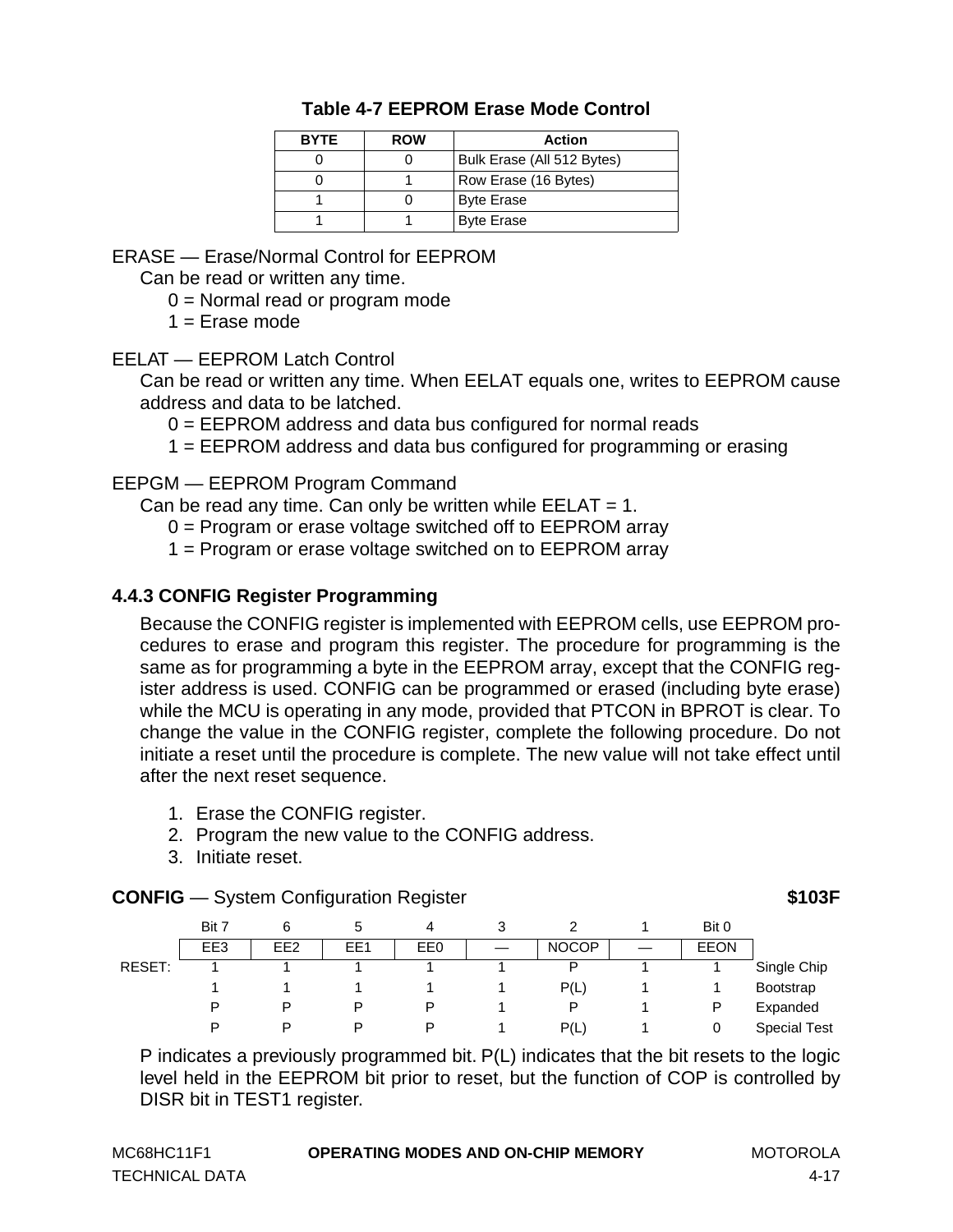For a description of the bits contained in the CONFIG register refer to **[4.3.2.1 CONFIG](#page-46-0) [Register](#page-46-0)**.

## **4.5 Chip Selects**

The function of the chip selects is to minimize the amount of external glue logic needed to interface the MCU to external devices. The MC68HC11F1 has four software configured chip selects that can be enabled in expanded modes. The chip selects for I/O (CSIO1 and CSIO2) are used for I/O expansion. The program chip select (CSPROG) is used with an external memory that contains the program code and reset vectors. The general-purpose chip select (CSGEN) is the most flexible and is used to enable external devices.

Such factors as polarity, block size, base address and clock stretching can be controlled using the four chip-select control registers. When a port G pin is not used for chip select functions it can be used for general-purpose I/O.

When enabled, a chip select signal is asserted whenever the CPU makes an access to a designated range of addresses. Bus control signals and chip select signals are synchronous with the external E clock signal. For more information refer to Table A– 7. Expansion Bus Timing in **[APPENDIX A ELECTRICAL CHARACTERISTICS](#page-134-0)**. The length of the external E clock cycle to which the external device is synchronized can be stretched to accommodate devices that are slower than the MCU.

## **4.5.1 Program Chip Select**

The program chip select (CSPROG) is active in the range of memory where the main program exists. Refer to **[Figure 4-3](#page-56-0)**.

When enabled, the CSPROG is active during address valid time and is an active-low signal. Although the general-purpose chip select has priority over the program chip select, CSPROG can be raised to a higher priority level by setting the GCSPR bit in CSCTL register. Bits in CSCTL enable the program chip select and determine its address range and priority level. Bits in CSSTRH select from zero to three clock cycles of delay.

## **4.5.2 I/O Chip Selects**

The I/O chip selects (CSIO1 and CSIO2) are fixed in size and fill the remainder of the 4-Kbyte block occupied by the register block. CSIO1 is mapped at \$x060–\$x7FF and CSIO2 is mapped at \$x800–\$xFFF, where "x" corresponds to the high-order nibble of the register block base address, represented by the value contained in REG[3:0] in the INIT register.

Bits in the CSCTL register determine the polarity of the active state and enable both I/ O chip selects. Bits in CSGSIZ select whether each chip select is active for addressvalid or E-valid time. Bits in CSSTRH select from zero to three clock cycles of delay. Refer to **[Figure 4-3](#page-56-0)**.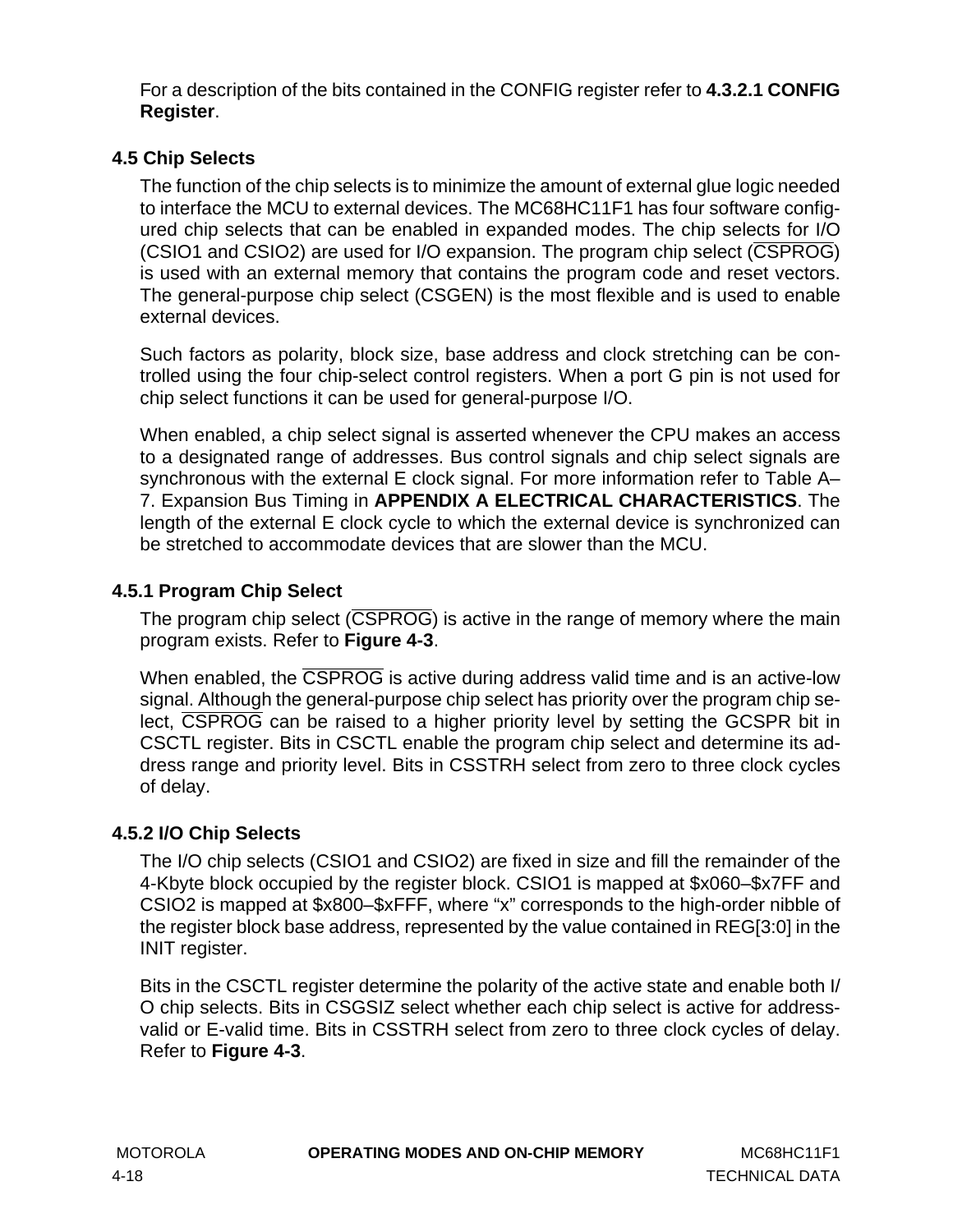<span id="page-56-0"></span>

**Figure 4-3 Address Map for I/O and Program Chip Selects**

## **4.5.3 General-Purpose Chip Select**

The general-purpose chip select (CSGEN) is the most flexible and has the most control bits. Polarity of the active state, E-valid or address-valid timing, size, starting address, and clock delay are all programmable.

A single bit in CSCTL selects a priority between CSGEN and CSPROG. Bits in CSG-SIZ select between address valid or E-clock valid timing, determine the polarity of the active state and the address range of CSGEN. The value contained in the CSGADR register determines the starting address for CSGEN. Depending on the size selected for CSGEN, some bits in CSGADR will be invalid (don't cares). Note that CSGEN is disabled when a size of zero is selected. Refer to **[Figure 4-4](#page-57-0)**.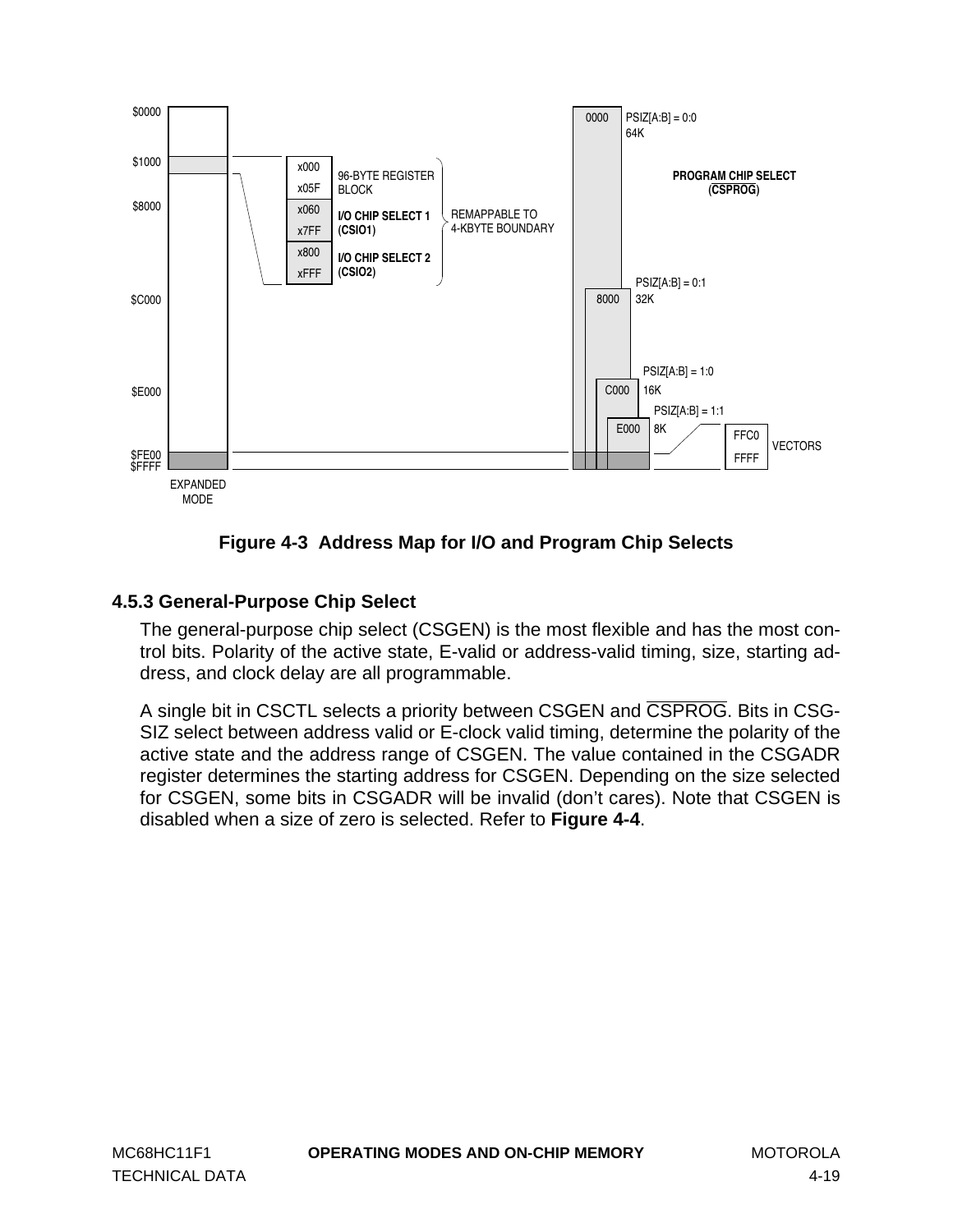<span id="page-57-0"></span>

NOTE: These examples assume a starting address of \$0000.

**Figure 4-4 Address Map for General-Purpose Chip Select**

| <b>CSSTRH</b> — Chip Select Clock Stretch Select |       |       |                      |       |         |              |       |              | \$105C |
|--------------------------------------------------|-------|-------|----------------------|-------|---------|--------------|-------|--------------|--------|
|                                                  | Bit 7 |       | $\ddot{\phantom{1}}$ |       |         |              |       | Bit 0        |        |
|                                                  | IO1SA | IO1SB | IO <sub>2</sub> SA   | IO2SB | GSTHA I | <b>GSTHB</b> | PSTHA | <b>PSTHB</b> |        |
| RESET:                                           |       |       |                      |       |         |              |       |              |        |

| <b>Table 4-8 Chip Select Clock Stretch Control</b> |  |  |  |  |
|----------------------------------------------------|--|--|--|--|
|----------------------------------------------------|--|--|--|--|

| <b>Bit A</b> | <b>Bit B</b> | <b>Clock Stretch Selected</b> |
|--------------|--------------|-------------------------------|
|              |              | None                          |
|              |              | 1 cycle                       |
|              |              | 2 cycles                      |
|              |              | 3 cycles                      |

IO1SA–IO1SB — I/O Chip Select 1 Clock Stretch Select Refer to **Table 4-8**.

IO2SA–IO2SB — I/O Chip Select 2 Clock Stretch Select Refer to **Table 4-8**.

GSTHA–GSTHB — General-Purpose Chip Select Clock Stretch Select Refer to **Table 4-8**.

PSTHA–PSTHB — Program Chip Select Clock Stretch Select Refer to **Table 4-8**.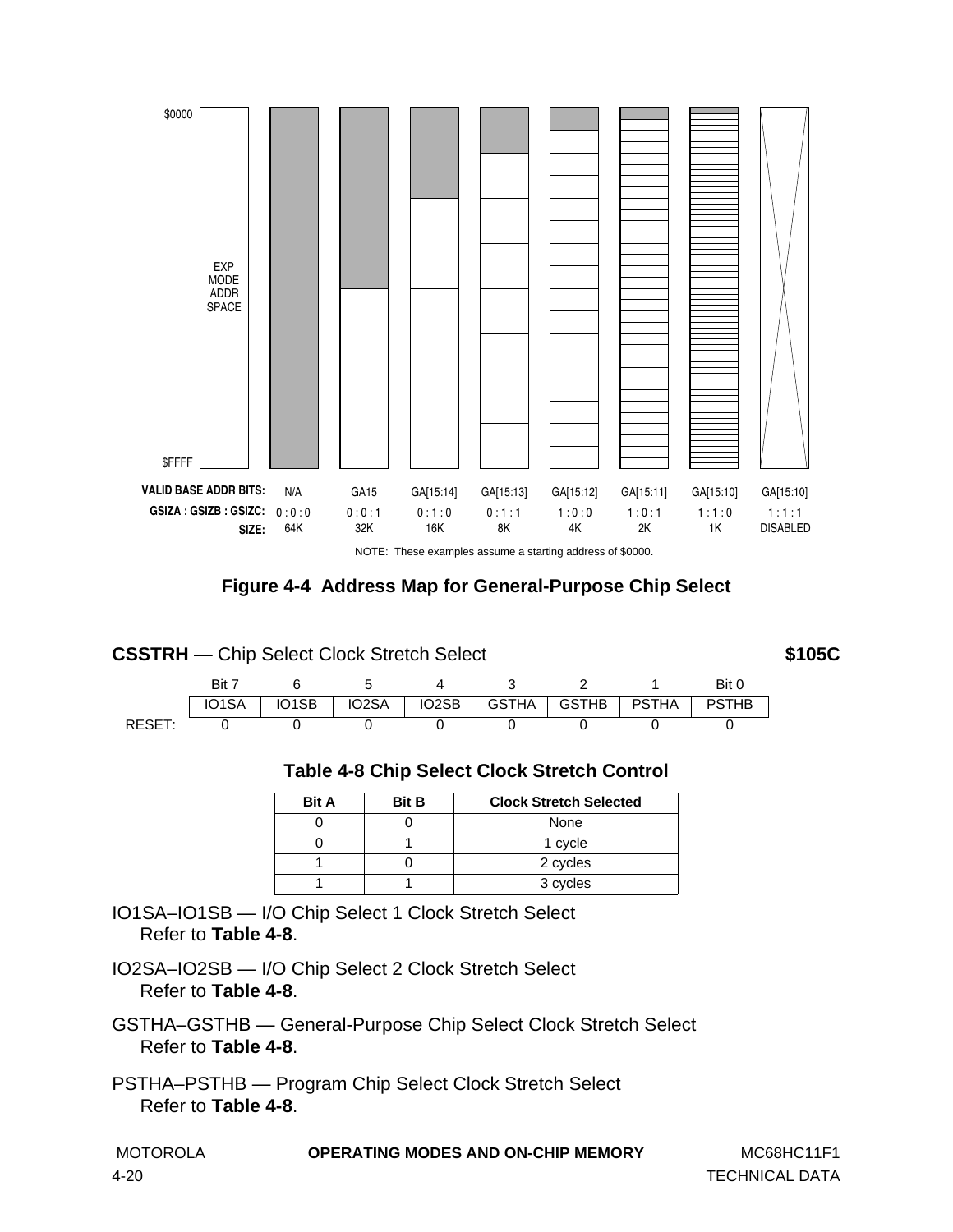### **CSCTL** — Chip Select Control **\$105D**

| Bit 7 |                |                    |                    |              |        |              | Bit          |
|-------|----------------|--------------------|--------------------|--------------|--------|--------------|--------------|
| IO1EN | $I$ $O$ 1 $Pl$ | IO <sub>2</sub> EN | IO <sub>2</sub> PI | <b>GCSPR</b> | PCSEN* | <b>PSIZA</b> | <b>PSIZB</b> |
|       |                |                    |                    |              |        |              |              |

\*PCSEN is set out of reset in expanded modes and cleared in single-chip modes.

- IO1EN I/O Chip Select 1 Enable
	- 0 = CSIO1 is disabled and port G bit 5 is general-purpose I/O.
	- 1 = CSIO1 is enabled and uses port G bit 5.
- IO1PL I/O Chip Select 1 Polarity Select
	- $0 =$  CSIO1 active low
	- $1 =$  CSIO1 active high
- IO2EN I/O Chip Select 2 Enable
	- 0 = CSIO2 is disabled and port G bit 4 is general-purpose I/O.
	- 1 = CSIO2 is enabled and uses port G bit 4.
- IO2PL I/O Chip Select 2 Polarity Select
	- $0 =$  CSIO2 active low
	- $1 =$  CSIO2 active high
- GCSPR General-Purpose Chip Select Priority
	- 0 = Program chip select has priority over general-purpose chip select
	- 1 = General-purpose chip select has priority over program chip select

PCSEN — Program Chip Select Enable

This bit is set out of reset in expanded modes and cleared in single-chip modes.

- 0 = CSPROG disabled and port G bit 7 available as general-purpose I/O
- 1 = CSPROG enabled out of reset and uses port G bit 7 pin

PSIZA, PSIZB — Program Chip Select Size (A or B)

| <b>Table 4-9 Program Chip Select Size Control</b> |  |  |  |  |
|---------------------------------------------------|--|--|--|--|
|---------------------------------------------------|--|--|--|--|

| <b>PSIZA</b> | <b>PSIZB</b> | Size (Bytes) | <b>Address Range</b> |
|--------------|--------------|--------------|----------------------|
|              |              | 64 K         | \$0000-\$FFFF        |
|              |              | 32 K         | \$8000-\$FFFF        |
|              |              | 16 K         | \$C000-\$FFFF        |
|              |              | 8 K          | \$E000-\$FFFF        |

**CSGADR** — General-Purpose Chip Select Address Register **\$105E**

| Bit  |      |      |                  |      |      | Bit |
|------|------|------|------------------|------|------|-----|
| GA15 | GA14 | GA13 | GA <sub>12</sub> | GA11 | GA10 |     |
|      |      |      |                  |      |      |     |

GA[15:10] — General-Purpose Chip Select Base Address

GA[15:10] correspond to MCU address bits ADDR[15:10] and select the starting address of the general-purpose chip select's address range. Which bits are valid depends upon the size selected by GSIZA–GSIZC in CSGSIZ register. Refer to the following table and to **[Figure 4-4](#page-57-0)**.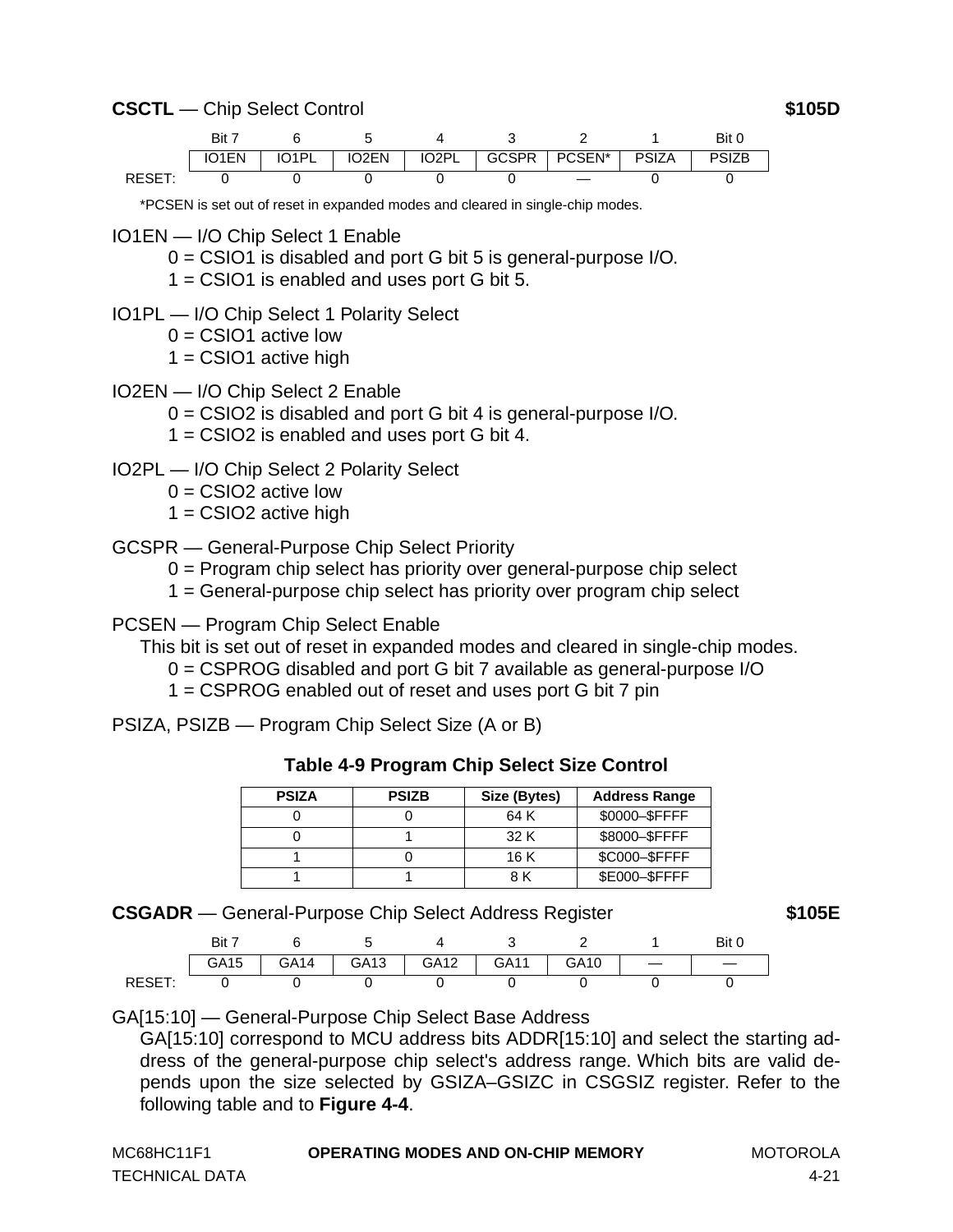| Size (Bytes)   | <b>Valid Starting Address</b><br><b>Bits</b> |
|----------------|----------------------------------------------|
| 0 K (Disabled) | None                                         |
| 1 K            | GA[15:10]                                    |
| 2 K            | GA[15:11]                                    |
| 4 K            | GA[15:12]                                    |
| 8 K            | GA[15:13]                                    |
| 16 K           | GA[15:14]                                    |
| 32 K           | GA15                                         |
| 64 K           | None                                         |

## **Table 4-10 General-Purpose Chip Select Starting Address**

### **CSGSIZ** — General-Purpose Chip Select Size Control **\$105F**

|       | Bit                |      |       |       |              |              | Bit u |
|-------|--------------------|------|-------|-------|--------------|--------------|-------|
|       | IO <sub>1</sub> AV | 02AV | GNPOL | GAVLD | <b>GSIZA</b> | <b>GSIZB</b> | GSIZC |
| DESE. |                    |      |       |       |              |              |       |

IO1AV — I/O Chip Select 1 Address Valid

 $0 = I/O$  chip select 1 is active during E-clock valid time (E-clock high)

1 = I/O chip select 1 is active during address valid time

## IO2AV — I/O Chip Select 2 Address Valid

 $0 = I/O$  chip select 1 is active during E-clock valid time (E-clock high)

 $1 = I/O$  chip select 1 is active during address valid time

## GNPOL — General-Purpose Chip Select Polarity Select

 $0 = CSGEN$  is active low

 $1 = CSGEN$  is active high

## GAVLD — General-Purpose Chip Select Address Valid Select

0 = CSGEN is valid during E-clock valid time (E-clock high)

 $1 = CSGEN$  is valid during address valid time

G1SZA–G1SZC — General-Purpose Chip Select Size Refer to **Table 4-11**.

| <b>GSIZA</b> | <b>GSIZB</b> | <b>GSIZC</b> | Size (Bytes)   |
|--------------|--------------|--------------|----------------|
|              |              |              | 64 K           |
|              |              |              | 32 K           |
|              |              |              | 16K            |
|              |              |              | 8 K            |
|              |              |              | 4 K            |
|              |              |              | 2 K            |
|              |              |              | 1 K            |
|              |              |              | 0 K (Disabled) |

#### **Table 4-11 General-Purpose Chip Select Size Control**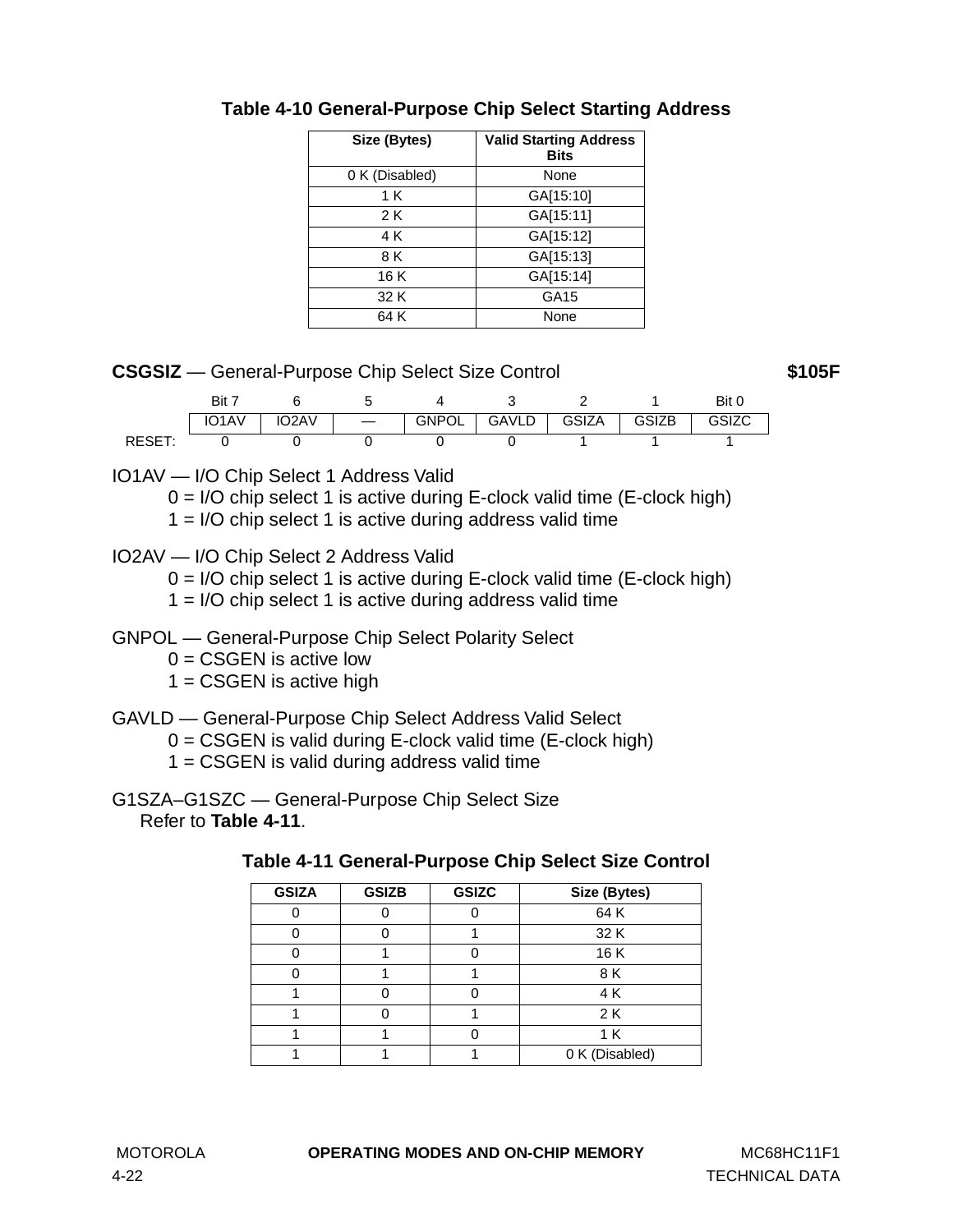| CSIO1             | Enable               | IO1EN in CSCTL-                                | $1 = On$ , off at reset $(0)$                                                       |
|-------------------|----------------------|------------------------------------------------|-------------------------------------------------------------------------------------|
|                   | Valid                | IO1AV in CSGSIZ-                               | $1 =$ Address valid, $0 =$ E valid                                                  |
|                   | Polarity             | IO1PL in CSCTL-                                | $\overline{1}$ = Active high, 0 = Active low                                        |
|                   | <b>Size</b>          | $Fixed -$                                      | (\$x060-\$x7FF)                                                                     |
|                   | <b>Start Address</b> | $$x060 -$                                      | "x" is determined by REG[3:0] in INIT                                               |
|                   | Stretch              | IO1SA-IO1SB in CSSTRH - 0, 1, 2, or 3 E clocks |                                                                                     |
|                   |                      |                                                |                                                                                     |
| CSIO <sub>2</sub> | Enable               | IO2EN in CSCTL-                                | $1 = On$ , off at reset $(0)$                                                       |
|                   | Valid                | IO2AV in CSGSIZ-                               | $1 =$ Address valid, $0 =$ E valid                                                  |
|                   | Polarity             | IO2PL in CSCTL-                                | $1 =$ Active high, $0 =$ Active low                                                 |
|                   | Size                 | $Fixed -$                                      | (\$x800-\$xFFF)                                                                     |
|                   | <b>Start Address</b> | $$x800 -$                                      | "x" is determined by REG[3:0] in INIT                                               |
|                   | <b>Stretch</b>       | IO2SA-IO2SB in CSSTRH - 0, 1, 2, or 3 E clocks |                                                                                     |
|                   |                      |                                                |                                                                                     |
| <b>CSPROG</b>     | Enable               | PCSEN in CSCTL-                                | $1 = On$ , on after reset in expanded modes<br>off after reset in single-chip modes |
|                   | Valid                | Fixed (Address valid)                          |                                                                                     |
|                   | Polarity             | Fixed (Active low)                             |                                                                                     |
|                   | Size                 | PSIZA-PSIZB-                                   | $0:0 = 64K$ (\$0000-\$FFFF)                                                         |
|                   |                      | in CSCTL                                       | $0:1 = 32K$ (\$8000-\$FFFF)<br>$1:0 = 16K$ (\$C000-\$FFFF)                          |
|                   |                      |                                                | $1:1 = 8K$ (\$E000-\$FFFF)                                                          |
|                   | <b>Start Address</b> | Fixed (determined by size)                     |                                                                                     |
|                   | Stretch              | PSTHA-PSTHB in CSSTRH - 0, 1, 2, or 3 E clocks |                                                                                     |
|                   |                      |                                                | 1 cycle after reset in expanded mode                                                |
|                   |                      |                                                | no delay after reset in all other modes                                             |
|                   | Priority             | GCSPR in CSCTL-                                | 1 = CSGEN above CSPROG                                                              |
|                   |                      |                                                | $0 = \overline{CSPROG}$ above $CSGEN$                                               |
|                   |                      |                                                |                                                                                     |
| <b>CSGEN</b>      | Enable               | Set size to 0K to disable -                    | 1 = CSGEN above CSPROG<br>$0 = \overline{\text{CSPROG}}$ above CSGEN                |
|                   |                      |                                                |                                                                                     |
|                   | Valid                | GAVLD in CSGSIZ -                              | Address valid or E valid                                                            |
|                   | Polarity             | GNPOL in CSGSIZ-                               | Active high or low                                                                  |
|                   | Size                 | GSIZA-GSIZC in CSGSIZ - Refer to Table 4-12    |                                                                                     |
|                   | <b>Start Address</b> | GA[15:10] in CSGADR                            |                                                                                     |
|                   | Stretch              | GSTHA-GSTHB in CSSTRH - 0, 1, 2, or 3 E clocks |                                                                                     |

## **Table 4-12 Chip Select Control Parameter Summary**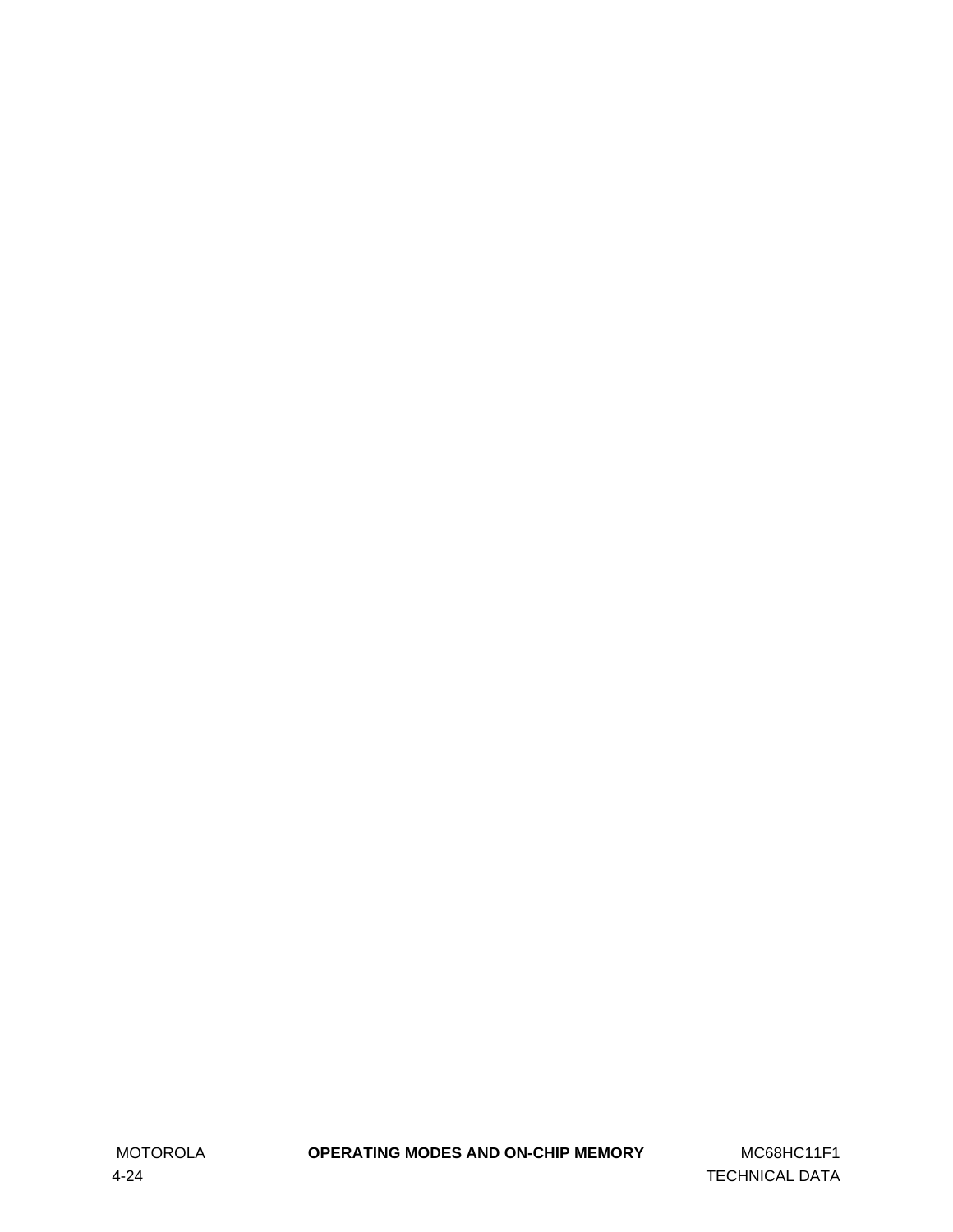# **SECTION 5 RESETS AND INTERRUPTS**

<span id="page-62-0"></span>Resets and interrupt operations load the program counter with a vector that points to a new location from which instructions are to be fetched. A reset causes the internal control registers to be initialized to a known state. The program counter is loaded with a known starting address and execution of instructions begins. An interrupt temporarily suspends normal program execution while an interrupt service routine is being executed. After an interrupt has been serviced, the main program resumes as if there had been no interruption.

## **5.1 Resets**

There are four possible sources of reset. Power-on reset (POR) and external reset share the normal reset vector. The computer operating properly (COP) reset and the clock monitor reset each has its own vector.

### **5.1.1 Power-On Reset**

A positive transition on  $V_{DD}$  generates a power-on reset (POR), which is used only for power-up conditions. POR cannot be used to detect drops in power supply voltages. A 4064  $t_{\rm cyc}$  (internal clock cycle) delay after the oscillator becomes active allows the clock generator to stabilize. If  $\overline{\text{REST}}$  is at logical zero at the end of 4064 t<sub>cyc</sub>, the CPU remains in the reset condition until RESET goes to logical one.

It is important to protect the MCU during power transitions. To protect data in EE-PROM, M68HC11 systems need an external circuit that holds the RESET pin low whenever  $V_{DD}$  is below the minimum operating level. This external voltage level detector, or other external reset circuits, are the usual source of reset in a system. The POR circuit only initializes internal circuitry during cold starts. Refer to Figure 2–3.

## **5.1.2 External Reset (RESET**)

The CPU distinguishes between internal and external reset conditions by sensing whether the reset pin rises to a logic one in less than two E-clock cycles after an internal device releases reset. When a reset condition is sensed, the RESET pin is driven low by an internal device for four E-clock cycles, then released. Two E-clock cycles later it is sampled. If the pin is still held low, the CPU assumes that an external reset has occurred. If the pin is high, it indicates that the reset was initiated internally by either the COP system or the clock monitor. It is not advisable to connect an external resistor capacitor (RC) power-up delay circuit to the reset pin of M68HC11 devices because the circuit charge time constant can cause the device to misinterpret the type of reset that occurred.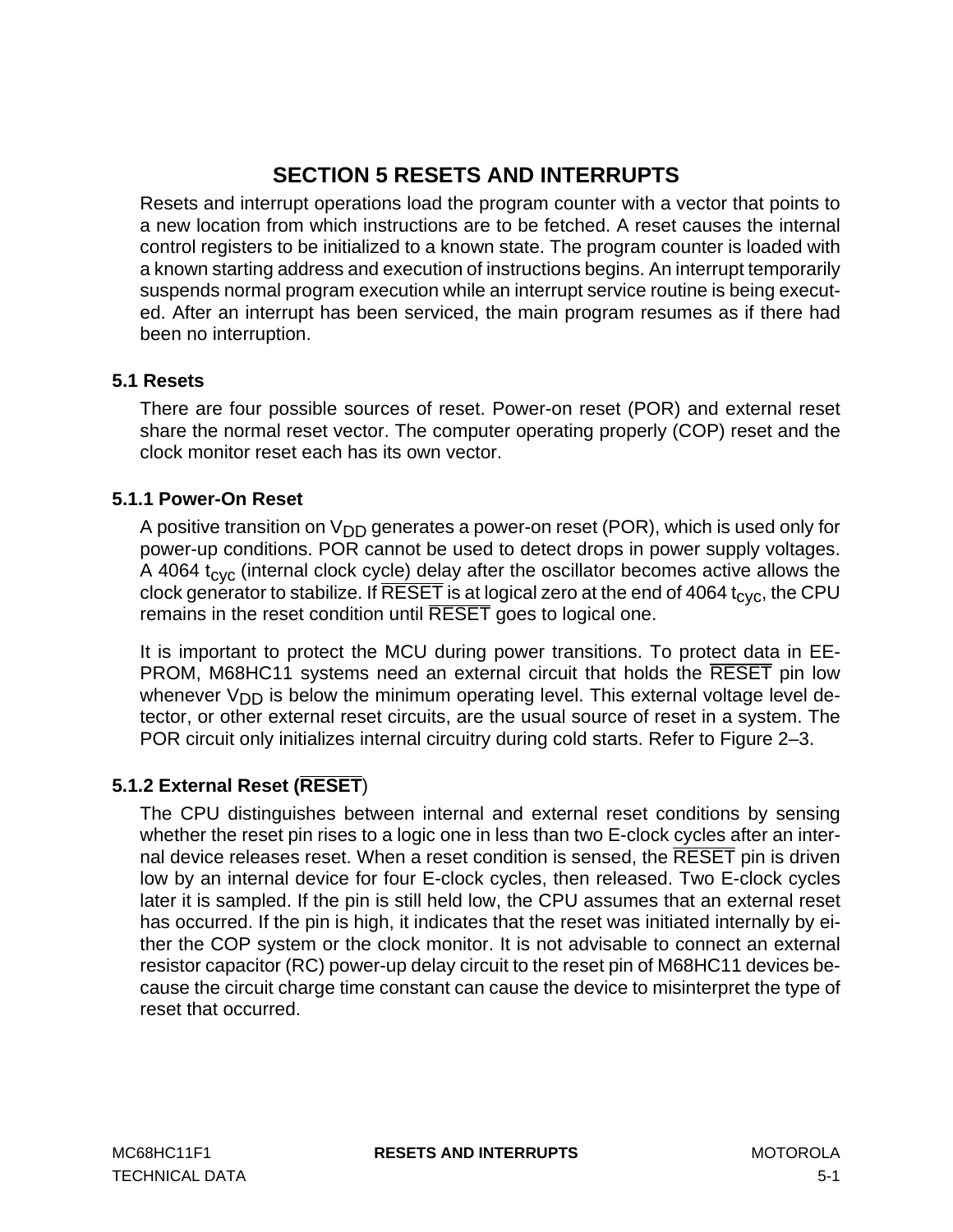## <span id="page-63-0"></span>**5.1.3 Computer Operating Properly (COP) Reset**

The MCU includes a COP system to help protect against software failures. When the COP is enabled, the software is responsible for keeping a free-running watchdog timer from timing out. When the software is no longer being executed in the intended sequence, a system reset is initiated.

The state of the NOCOP bit in the CONFIG register determines whether the COP system is enabled or disabled. To change the enable status of the COP system, change the contents of the CONFIG register and then perform a system reset. In the special test and bootstrap operating modes, the COP system is initially inhibited by the disable resets (DISR) control bit in the TEST1 register. The DISR bit can subsequently be written to zero to enable COP resets.

The COP timer rate control bits CR[1:0] in the OPTION register determine the COP time-out period. The system E clock is divided by the values shown in **Table 5-1**. After reset, these bits are zero, which selects the fastest time-out period. In normal operating modes, these bits can only be written once within 64 bus cycles after reset.

| CR[1:0]        | <b>Divide</b><br>E By | $XTAL = 8.0 MHz Time-$<br>out<br>$-0$ ms, $+16.4$ ms | $XTAL = 12.0 MHz$<br>Time-out<br>$-0$ ms, $+10.9$ ms | $XTAL = 16.0 MHz$<br>Time-out<br>$-0$ ms, $+8.2$ ms |
|----------------|-----------------------|------------------------------------------------------|------------------------------------------------------|-----------------------------------------------------|
| 0 <sub>0</sub> | 215                   | 16.384 ms                                            | 10.923 ms                                            | 8.192 ms                                            |
| 0 <sub>1</sub> | 217                   | 65.536 ms                                            | 43.691 ms                                            | 32.768 ms                                           |
| 10             | 219                   | 262.14 ms                                            | 174.76 ms                                            | 131.07 ms                                           |
| 11             | 221                   | 1.049 s                                              | 699.05 ms                                            | 524.29 ms                                           |
|                | $F =$                 | 2.0 MHz                                              | 3.0 MHz                                              | 4.0 MHz                                             |

## **Table 5-1 COP Timer Rate Selection**

## **COPRST** — Arm/Reset COP Timer Circuitry **\$103A**

Bit 7 6 5 4 3 2 1 Bit 0 7654321 0 RESET: 0 0 0 0 0 0 0

Complete the following reset sequence to service the COP timer. Write \$55 to CO-PRST to arm the COP timer clearing mechanism. Then write \$AA to COPRST to clear the COP timer. Performing instructions between these two steps is possible as long as both steps are completed in the correct sequence before the timer times out.

## **5.1.4 Clock Monitor Reset**

The clock monitor circuit is based on an internal RC time delay. If no MCU clock edges are detected within this RC time delay, the clock monitor can optionally generate a system reset. The clock monitor function is enabled or disabled by the CME and FCME control bits in the OPTION register. The presence of a time-out is determined by the RC delay, which allows the clock monitor to operate without any MCU clocks.

Clock monitor is used as a backup for the COP system. Because the COP needs a clock to function, it is disabled when the clocks stop. Therefore, the clock monitor system can detect clock failures not detected by the COP system.

**MOTOROLA RESETS AND INTERRUPTS** MC68HC11F1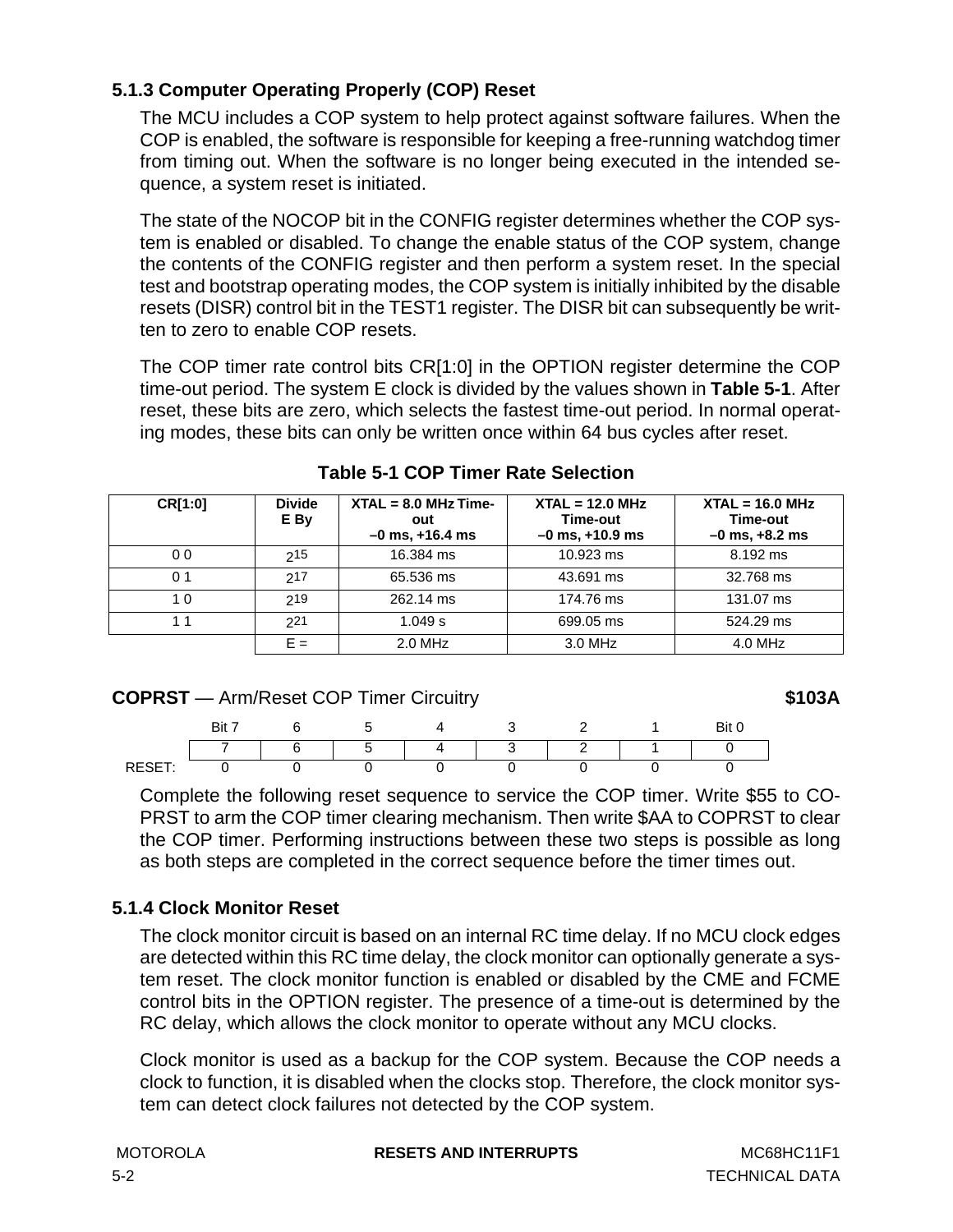Semiconductor wafer processing causes variations of the RC time-out values between individual devices. An E-clock frequency below 10 kHz is detected as a clock monitor error. An E-clock frequency of 200 kHz or more prevents clock monitor errors. Using the clock monitor function when the E-clock is below 200 kHz is not recommended.

Special considerations are needed when a STOP instruction is executed and the clock monitor is enabled. Because the STOP function causes the clocks to be halted, the clock monitor function generates a reset sequence if it is enabled at the time the STOP mode was initiated. Before executing a STOP instruction, clear to zero the CME bit in the OPTION register to disable the clock monitor. After recovery from STOP, set the CME bit to logic one to enable the clock monitor.

## **5.1.5 OPTION Register**



\*Can be written only once in first 64 cycles out of reset in normal modes, or at any time in special modes.

## ADPU — Analog-to-Digital Converter Power-Up Refer to **[SECTION 10 ANALOG-TO-DIGITAL CONVERTER](#page-124-0)**.

- CSEL Clock Select Refer to **[SECTION 10 ANALOG-TO-DIGITAL CONVERTER](#page-124-0)**.
- IRQE Configure IRQ for Edge-Sensitive Only Operation
	- $0 =$  Low level sensitive operation.
	- 1 = Falling edge sensitive only operation.
- DLY Enable Oscillator Start-up Delay
	- 0 = The oscillator start-up delay coming out of STOP is bypassed and the MCU resumes processing within about four bus cycles.
	- 1 = A delay of approximately 4000 E-clock cycles is imposed as the MCU is started up from the STOP power-saving mode.

## CME — Clock Monitor Enable

This control bit can be read or written at any time and controls whether or not the internal clock monitor circuit triggers a reset sequence when the system clock is slow or absent. When it is clear, the clock monitor circuit is disabled, and when it is set, the clock monitor circuit is enabled. Reset clears the CME bit.

## FCME — Force Clock Monitor Enable

- To use STOP mode, the FCME bit must equal zero.
	- $0 =$  Clock monitor follows the state of the CME bit.
	- 1 = Clock monitor circuit is enabled until next reset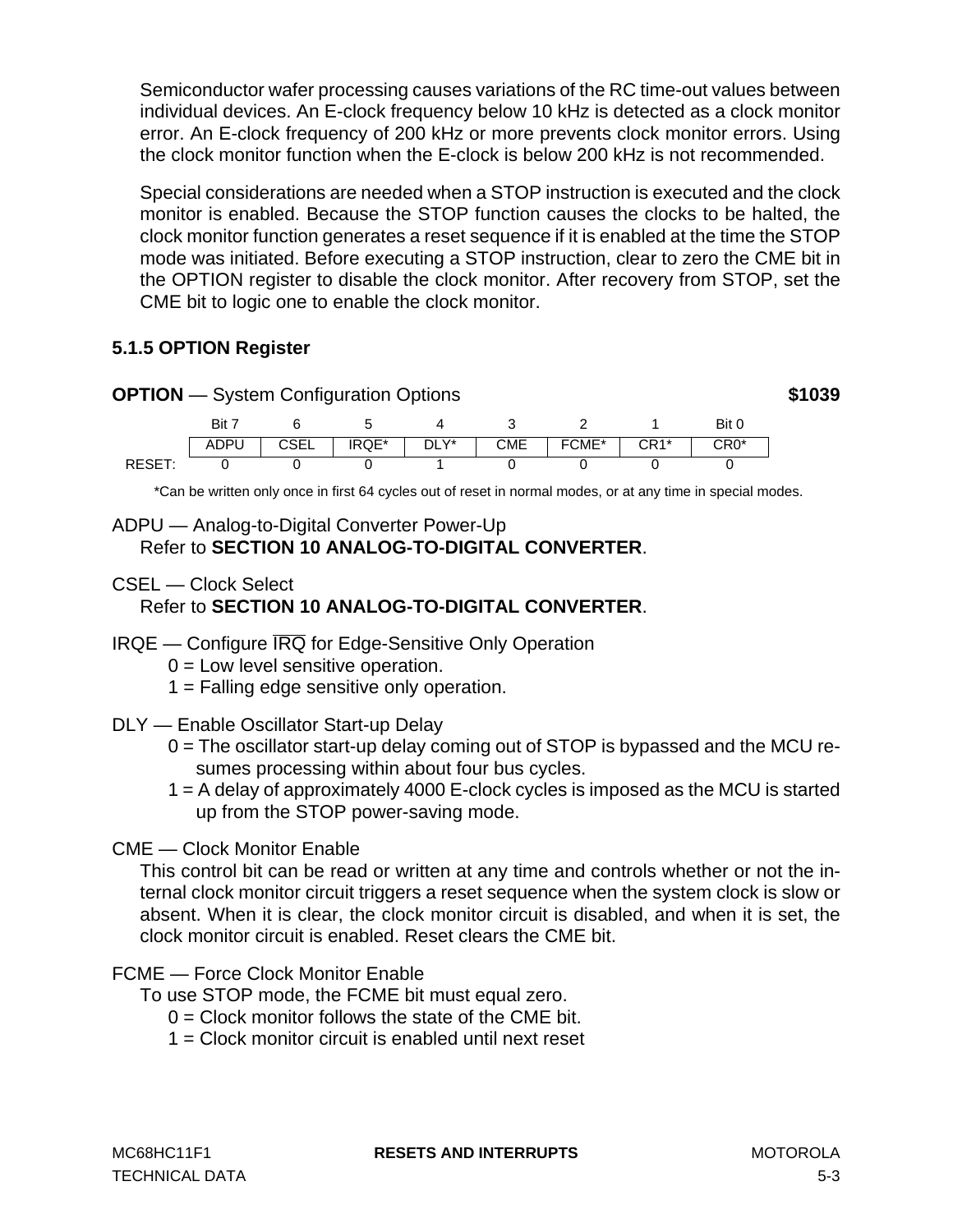CR[1:0] — COP Timer Rate Select

The internal E clock is first divided by 2<sup>15</sup> before it enters the COP watchdog system. These control bits determine a scaling factor for the watchdog timer. Refer to **[Table 5-](#page-63-0) [1](#page-63-0)**.

### **5.1.6 CONFIG Register**

| <b>CONFIG</b> - System Configuration Register | \$103F |
|-----------------------------------------------|--------|
|                                               |        |

|        | Bit 7 | 6               |     | 4   | J |              | Bit 0       |                     |
|--------|-------|-----------------|-----|-----|---|--------------|-------------|---------------------|
|        | EE3   | EE <sub>2</sub> | EE1 | EE0 |   | <b>NOCOP</b> | <b>EEON</b> |                     |
| RESET: |       |                 |     |     |   | P            |             | Single Chip         |
|        |       |                 |     |     |   | P(L)         |             | Bootstrap           |
|        | D     |                 | D   | D   |   | P            | D           | Expanded            |
|        | D     |                 | D   | D   |   | P(L)         |             | <b>Special Test</b> |

P indicates a previously programmed bit. P(L) indicates that the bit resets to the logic level held in the latch prior to reset, but the function of COP is controlled by DISR in TEST1 register.

#### EE[3:0] — EEPROM Mapping Control Refer to **[SECTION 4 OPERATING MODES AND ON-CHIP MEMORY](#page-38-0)**.

- Bit 3 Not implemented Always reads one
- NOCOP COP System Disable
	- $0 = COP$  system enabled (forces reset on time-out)
	- $1 = COP$  system disabled
- Bit 1 Not implemented Always reads one

#### EEON — EEPROM Enable Refer to **[SECTION 4 OPERATING MODES AND ON-CHIP MEMORY](#page-38-0)**.

## **5.2 Effects of Reset**

When a reset condition is recognized, the internal registers and control bits are forced to an initial state. Depending on the cause of the reset and the operating mode, the reset vector can be fetched from any of six possible locations. Refer to **Table 5-2**.

| <b>Cause of Reset</b> | <b>Normal Mode Vector</b> | <b>Special Test or Bootstrap</b> |
|-----------------------|---------------------------|----------------------------------|
| POR or RESET Pin      | SFFFE.FFFF                | \$BFFE, \$BFFF                   |
| Clock Monitor Failure | <b>SFFFC, FFFD</b>        | <b>SBFFC, SBFFD</b>              |

COP Watchdog Time-out **being the state of the SEFFA, FFFB** \$BFFA, \$BFFB

#### **Table 5-2 Reset Cause, Operating Mode, and Reset Vector**

These initial states then control on-chip peripheral systems to force them to known start-up states, as follows: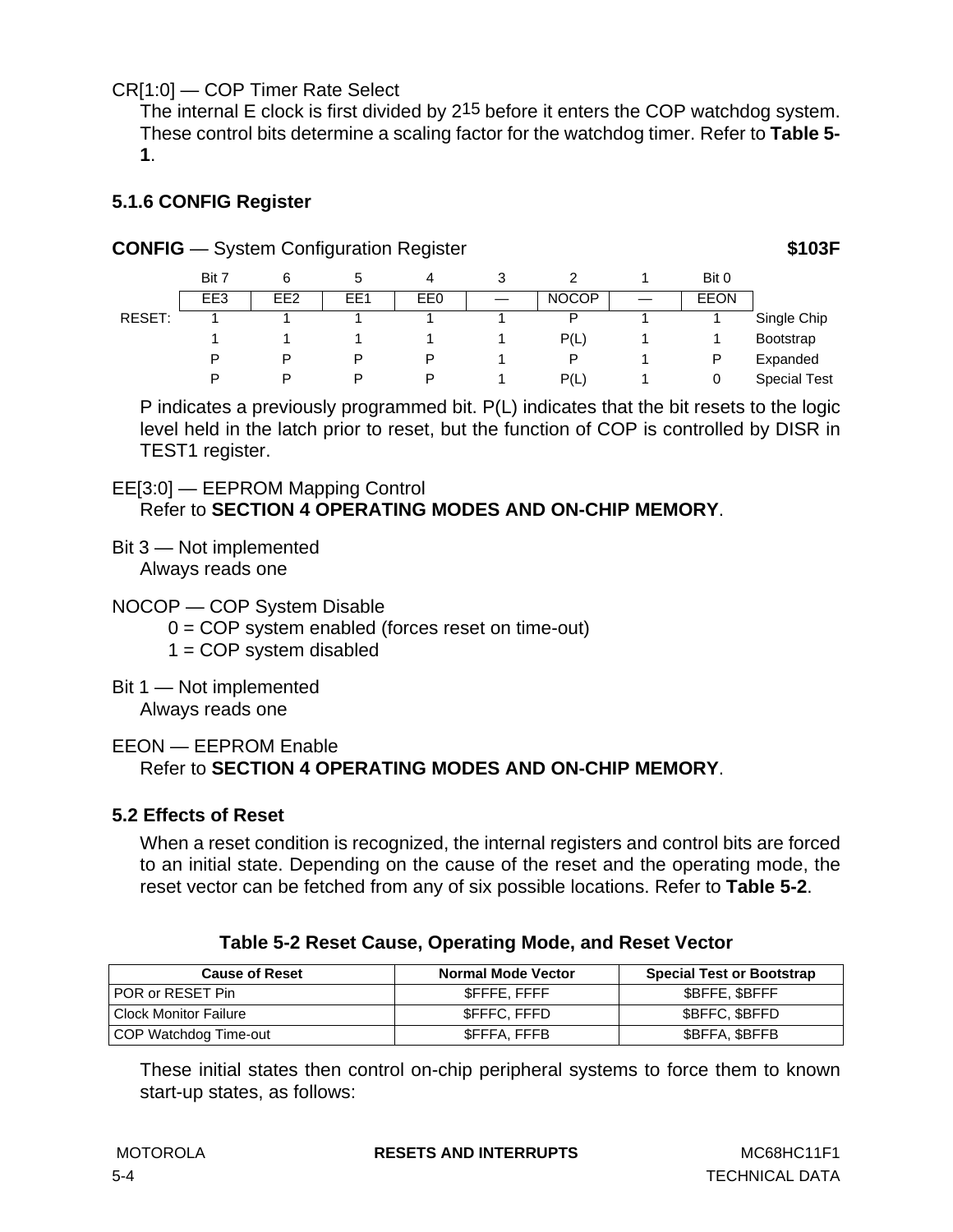## **5.2.1 Central Processing Unit**

After reset, the CPU fetches the reset vector from the appropriate address during the first three cycles, and begins executing instructions. The stack pointer and other CPU registers are indeterminate immediately after reset; however, the X and I interrupt mask bits in the condition code register (CCR) are set to mask any interrupt requests. Also, the S bit in the CCR is set to inhibit the STOP mode.

#### **5.2.2 Memory Map**

After reset, the INIT register is initialized to \$01, putting the 1024 bytes of RAM at locations \$0000 through \$03FF, and the control registers at locations \$1000 through \$105F. The EE[3:0] bits in the CONFIG register control the location of the 512-byte EEPROM array.

#### **5.2.3 Parallel I/O**

When a reset occurs in expanded operating modes, port B, C, and F pins used for parallel I/O are dedicated to the expansion bus. If a reset occurs during a single-chip operating mode, all ports are configured as general-purpose high-impedance inputs.

#### **NOTE**

Do not confuse pin function with the electrical state of the pin at reset. All general-purpose I/O pins configured as inputs at reset are in a high-impedance state. Port data registers reflect the port's functional state at reset. The pin function is mode dependent.

#### **5.2.4 Timer**

During reset, the timer system is initialized to a count of \$0000. The prescaler bits are cleared, and all output compare registers are initialized to \$FFFF. All input capture registers are indeterminate after reset. The output compare 1 mask (OC1M) register is cleared so that successful OC1 compares do not affect any I/O pins. The other four output compares are configured so that they do not affect any I/O pins on successful compares. All input capture edge-detector circuits are configured for capture disabled operation. The timer overflow interrupt flag and all eight timer function interrupt flags are cleared. All nine timer interrupts are disabled because their mask bits have been cleared.

The I4/O5 bit in the PACTL register is cleared to configure the I4/O5 function as OC5; however, the OM5–OL5 control bits in the TCTL1 register are clear so OC5 does not control the PA3 pin.

#### **5.2.5 Real-Time Interrupt (RTI)**

The real-time interrupt flag (RTIF) is cleared and automatic hardware interrupts are masked. The rate control bits are cleared after reset and can be initialized by software before the real-time interrupt (RTI) system is used.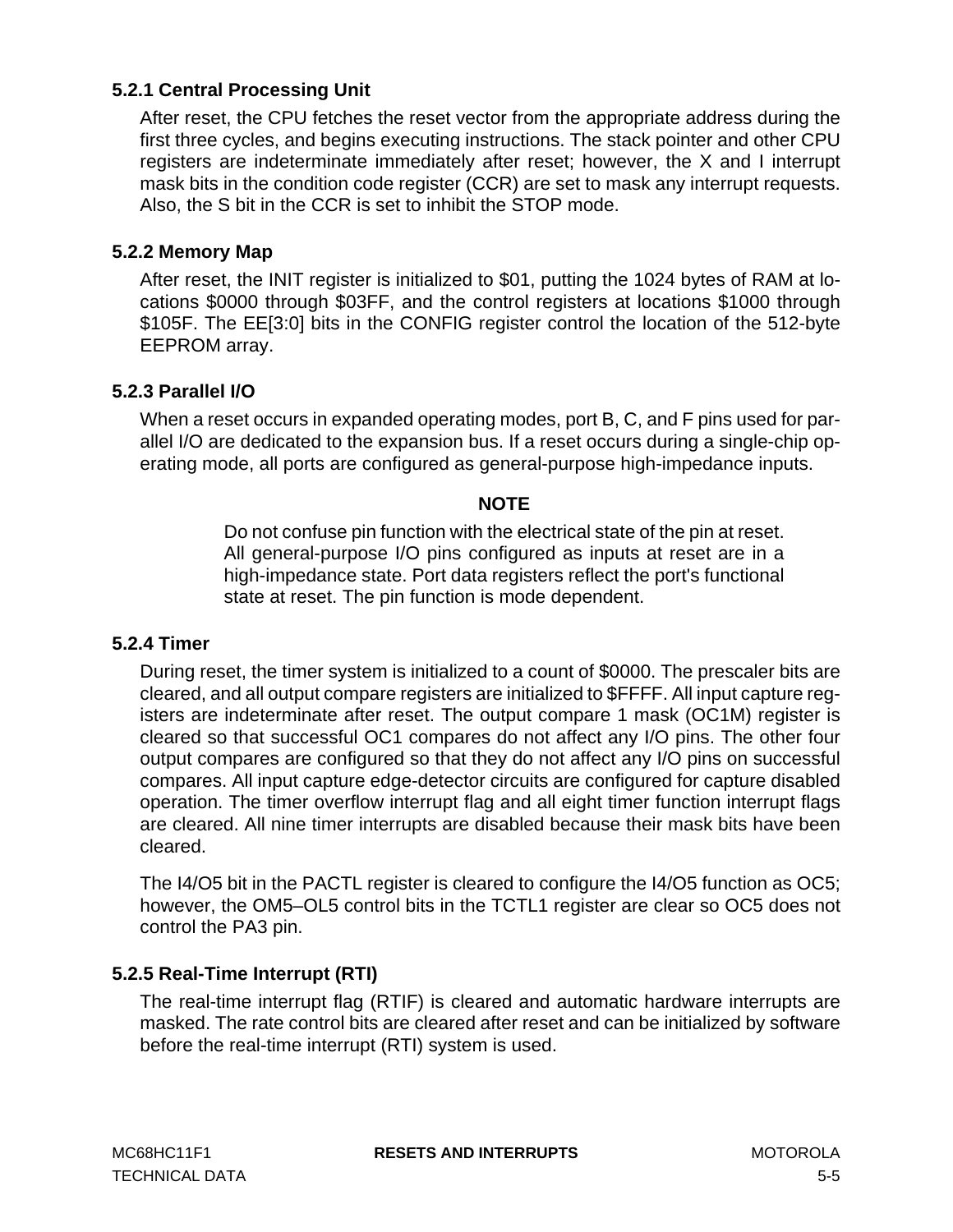### **5.2.6 Pulse Accumulator**

The pulse accumulator system is disabled at reset so that the pulse accumulator input (PAI) pin defaults to being a general-purpose input pin.

## **5.2.7 Computer Operating Properly (COP)**

The COP watchdog system is enabled if the NOCOP control bit in the CONFIG register is cleared, and disabled if NOCOP is set. The COP rate is set for the shortest duration time-out.

#### **5.2.8 Serial Communications Interface (SCI)**

The reset condition of the SCI system is independent of the operating mode. All transmit and receive interrupts are masked and both the transmitter and receiver are disabled so the port pins default to being general-purpose I/O lines. The SCI frame format is initialized to an 8-bit character size. The send break and receiver wakeup functions are disabled. The TDRE and TC status bits in the SCI status register are both set, indicating that there is no transmit data in either the transmit data register or the transmit serial shift register. The RDRF, IDLE, OR, NF, FE, PF, and RAF receive-related status bits are cleared.

### **5.2.9 Serial Peripheral Interface (SPI)**

The SPI system is disabled by reset. The port pins associated with this function default to being general-purpose I/O lines.

#### **5.2.10 Analog-to-Digital Converter**

The A/D converter configuration is indeterminate after reset. The ADPU bit is cleared by reset, which disables the A/D system. The conversion complete flag is cleared by reset.

#### **5.2.11 System**

The EEPROM programming controls are disabled, so the memory system is configured for normal read operation. PSEL[3:0] are initialized with the binary value %0101, causing the external  $\overline{IRQ}$  pin to have the highest I-bit interrupt priority. The  $\overline{IRQ}$  pin is configured for level-sensitive operation (for wired-OR systems). The RBOOT, SMOD, and MDA bits in the HPRIO register reflect the status of the MODB and MODA inputs at the rising edge of reset. The DLY control bit is set to specify that an oscillator startup delay is imposed upon recovery from STOP mode. The clock monitor system is disabled because CME and FCME are cleared.

#### **5.3 Reset and Interrupt Priority**

Resets and interrupts have a hardware priority that determines which reset or interrupt is serviced first when simultaneous requests occur. Any maskable interrupt can be given priority over other maskable interrupts.

The first six interrupt sources are not maskable. The priority arrangement for these sources is as follows:

**MOTOROLA RESETS AND INTERRUPTS** MC68HC11F1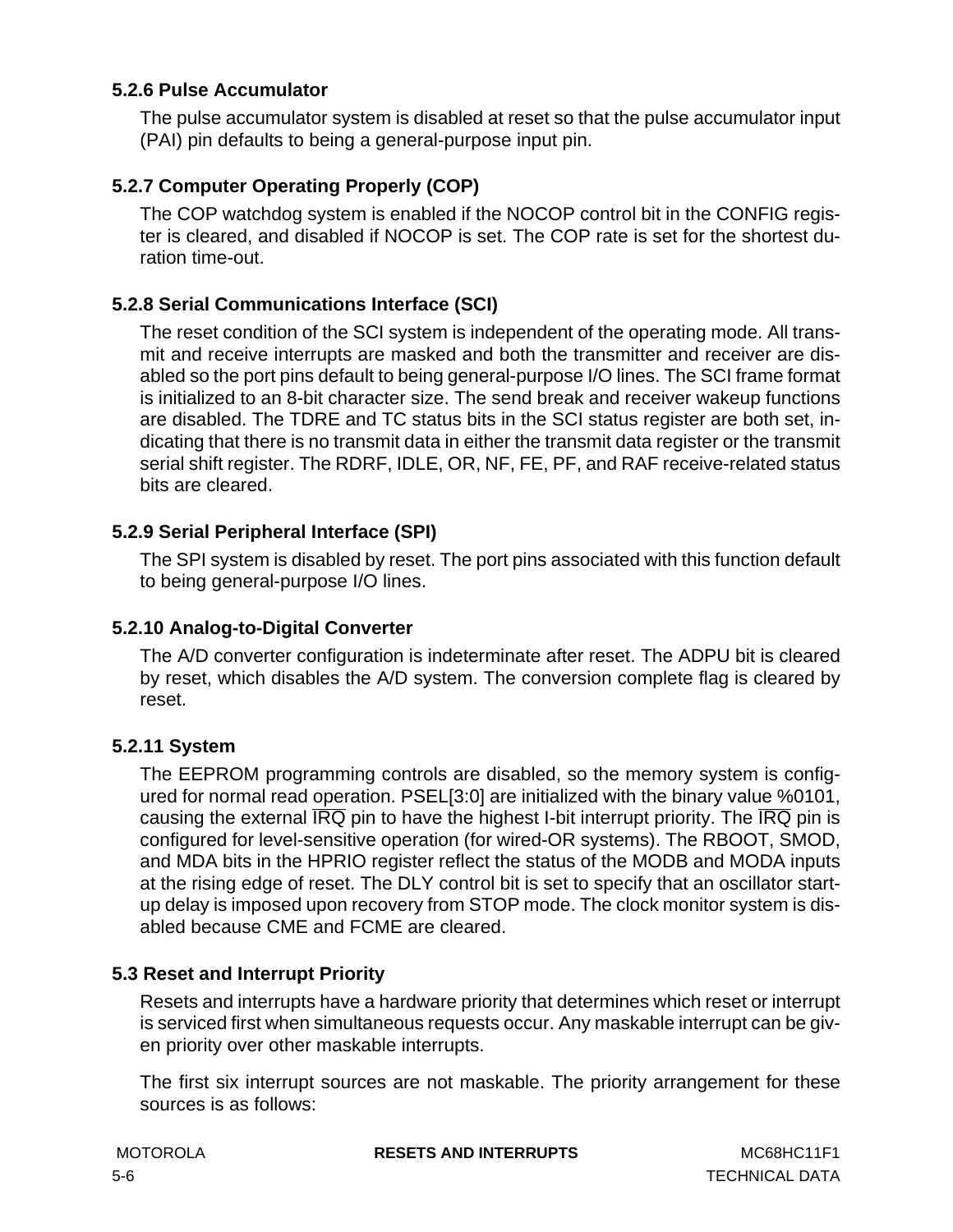- <span id="page-68-0"></span>1. POR or RESET pin
- 2. Clock monitor reset
- 3. COP watchdog reset
- 4. XIRQ interrupt
- 5. Illegal opcode interrupt
- 6. Software interrupt (SWI)

The maskable interrupt sources have the following priority arrangement:

- 1.  $\overline{\text{IRO}}$
- 2. Real-time interrupt
- 3. Timer input capture 1
- 4. Timer input capture 2
- 5. Timer input capture 3
- 6. Timer output compare 1
- 7. Timer output compare 2
- 8. Timer output compare 3
- 9. Timer output compare 4
- 10.Timer input capture 4/output compare 5
- 11.Timer overflow
- 12.Pulse accumulator overflow
- 13.Pulse accumulator input edge
- 14.SPI transfer complete
- 15.SCI system (refer to **[Figure 5-5](#page-77-0)**)

Any one of these interrupts can be assigned the highest maskable interrupt priority by writing the appropriate value to the PSEL bits in the HPRIO register. Otherwise, the priority arrangement remains the same. An interrupt that is assigned highest priority is still subject to global masking by the I bit in the CCR, or by any associated local bits. Interrupt vectors are not affected by priority assignment. To avoid race conditions, HP-RIO can only be written while I-bit interrupts are inhibited.

## **5.3.1 Highest Priority Interrupt and Miscellaneous Register**

|        | Bit 7  | 6     | $\mathbf{D}$ | 4          |                   |                   |       | Bit 0        |                     |
|--------|--------|-------|--------------|------------|-------------------|-------------------|-------|--------------|---------------------|
|        | RBOOT* | SMOD* | MDA*         | <b>IRV</b> | PSEL <sub>3</sub> | PSEL <sub>2</sub> | PSEL1 | <b>PSEL0</b> |                     |
| RESET: | 0      |       |              | 0          | 0                 |                   | 0     |              | Single Chip         |
|        | 0      |       |              |            | 0                 |                   | 0     |              | Expanded            |
|        |        |       |              | 0          | 0                 |                   | 0     |              | <b>Bootstrap</b>    |
|        | 0      |       |              |            | 0                 |                   |       |              | <b>Special Test</b> |

**HPRIO** — Highest Priority I-Bit Interrupt and Miscellaneous **\$103C**

\*The values of the RBOOT, SMOD, MDA, and IRV reset bits depend on the operating mode selected during powerup. Refer to Table 4–3.

## RBOOT — Read Bootstrap ROM

Set to one out of reset in bootstrap mode. Valid while in special modes only. Can be read any time. Can only be written in special modes. Refer to **[SECTION 4 OPERAT-](#page-38-0)[ING MODES AND ON-CHIP MEMORY](#page-38-0)** for more information.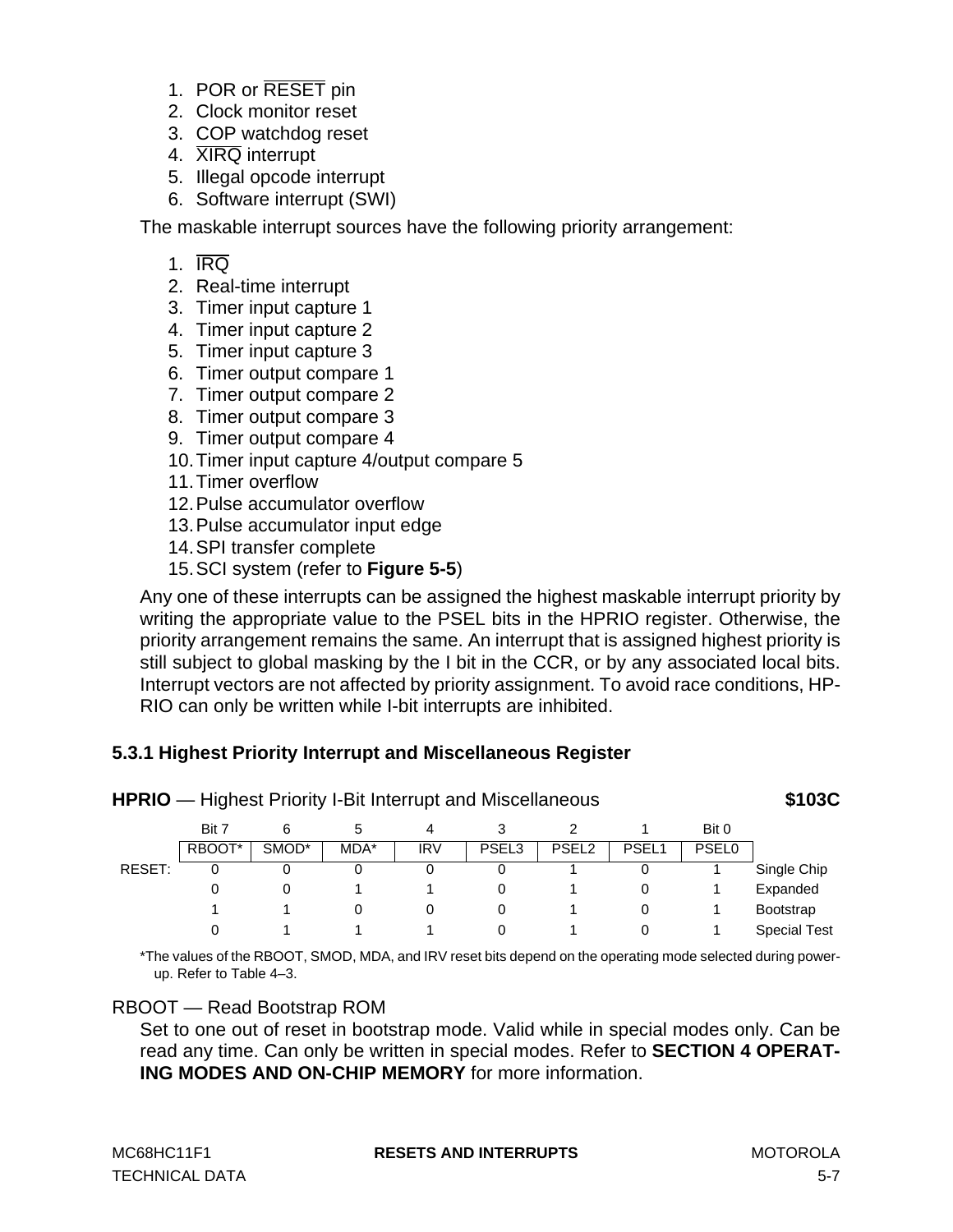### SMOD — Special Mode Select

Can be read any time. Can only be written in special modes (SMOD = 1). Can only be written to zero. Refer to **[SECTION 4 OPERATING MODES AND ON-CHIP MEMORY](#page-38-0)** for more information.

#### MDA — Mode Select A

Can be read any time. Can only be written in special modes (SMOD = 1). Refer to **[SECTION 4 OPERATING MODES AND ON-CHIP MEMORY](#page-38-0)** for more information.

### IRV — Internal Read Visibility

The IRV control bit allows internal read accesses to be available on the external data bus during operation in expanded modes. In special modes (SMOD = 1), IRV resets to one (enabled) and can be written any time. In normal modes (SMOD = 0), IRV resets to zero (disabled) and only **one** write is allowed.

### PSEL[3:0] — Priority Select Bits

These bits select one interrupt source to be elevated above all other I-bit-related sources and can only be written while the I bit in the CCR is set (interrupts disabled).

| PSEL <sub>3</sub> | <b>PSEL2</b> | PSEL1    | <b>PSEL0</b> | <b>Interrupt Source Promoted</b>               |
|-------------------|--------------|----------|--------------|------------------------------------------------|
| 0                 |              | 0        | 0            | <b>Timer Overflow</b>                          |
| 0                 | o            | 0        |              | <b>Pulse Accumulator Overflow</b>              |
| $\Omega$          | n            |          | 0            | Pulse Accumulator Input Edge                   |
| 0                 | o            |          |              | <b>SPI Serial Transfer Complete</b>            |
| 0                 |              | $\Omega$ | $\Omega$     | <b>SCI Serial System</b>                       |
| O                 |              | $\Omega$ |              | Reserved (Default to $\overline{\text{IRQ}}$ ) |
| 0                 |              |          | 0            | <b>IRQ</b>                                     |
| 0                 |              |          |              | Real-Time Interrupt                            |
|                   | $\Omega$     | 0        | 0            | Timer Input Capture 1                          |
|                   | <sup>0</sup> | $\Omega$ | 1            | Timer Input Capture 2                          |
|                   | <sup>0</sup> |          | $\Omega$     | Timer Input Capture 3                          |
|                   | n            |          |              | Timer Output Compare 1                         |
|                   |              | 0        | $\mathbf{0}$ | Timer Output Compare 2                         |
|                   |              | 0        |              | Timer Output Compare 3                         |
|                   |              |          | 0            | Timer Output Compare 4                         |
|                   |              |          |              | Timer Output Compare 5/Input Capture 4         |

## **Table 5-3 Highest Priority Interrupt Selection**

## **5.4 Interrupts**

The MCU has 18 interrupt vectors that support 22 interrupt sources. The 15 maskable interrupts are generated by on-chip peripheral systems. These interrupts are recognized when the global interrupt mask bit (I) in the condition code register (CCR) is clear. The three non-maskable interrupt sources are illegal opcode trap, software interrupt, and XIRQ pin. Refer to **[Table 5-4](#page-70-0)**, which shows the interrupt sources and vector assignments for each source.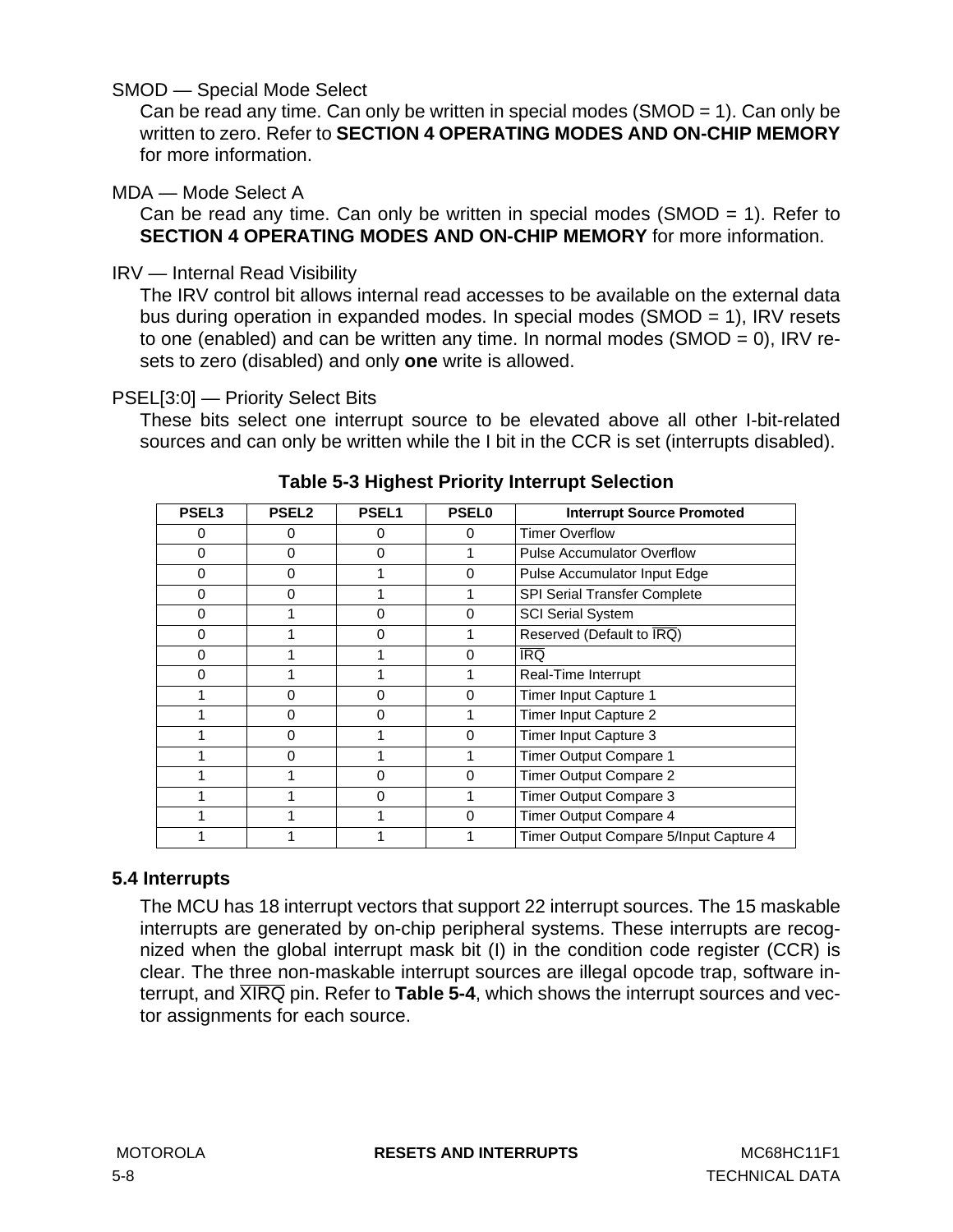<span id="page-70-0"></span>

| <b>Vector Address</b> | <b>Interrupt Source</b>                | <b>CCR</b><br><b>Mask Bit</b> | <b>Local Mask</b> |
|-----------------------|----------------------------------------|-------------------------------|-------------------|
| FFC0, C1 - FFD4, D5   | Reserved                               |                               |                   |
| FFD6, D7              | <b>SCI Serial System</b>               |                               |                   |
|                       | · SCI Receive Data Register Full       |                               | <b>RIE</b>        |
|                       | · SCI Receiver Overrun                 |                               | <b>RIE</b>        |
|                       | • SCI Transmit Data Register Empty     |                               | <b>TIE</b>        |
|                       | · SCI Transmit Complete                |                               | <b>TCIE</b>       |
|                       | · SCI Idle Line Detect                 |                               | <b>ILIE</b>       |
| FFD8, D9              | SPI Serial Transfer Complete           |                               | <b>SPIE</b>       |
| FFDA, DB              | Pulse Accumulator Input Edge           |                               | PAII              |
| FFDC, DD              | <b>Pulse Accumulator Overflow</b>      |                               | <b>PAOVI</b>      |
| FFDE, DF              | <b>Timer Overflow</b>                  |                               | TOI               |
| FFE0, E1              | Timer Input Capture 4/Output Compare 5 |                               | <b>I4/O5I</b>     |
| <b>FFE2, E3</b>       | Timer Output Compare 4                 |                               | OC4I              |
| <b>FFE4, E5</b>       | Timer Output Compare 3                 |                               | OC3I              |
| <b>FFE6, E7</b>       | Timer Output Compare 2                 |                               | OC2I              |
| FFE8, E9              | Timer Output Compare 1                 |                               | OC1I              |
| FFEA, EB              | Timer Input Capture 3                  |                               | C3                |
| FFEC, ED              | Timer Input Capture 2                  |                               | C2                |
| FFEE, EF              | Timer Input Capture 1                  |                               | IC11              |
| FFF0, F1              | Real-Time Interrupt                    |                               | <b>RTII</b>       |
| FFF2, F3              | $\overline{\text{IRQ}}$                |                               | None              |
| <b>FFF4, F5</b>       | <b>XIRQ Pin</b>                        | X                             | None              |
| <b>FFF6, F7</b>       | Software Interrupt                     | None                          | None              |
| FFF8, F9              | Illegal Opcode Trap                    | None                          | None              |
| FFFA, FB              | <b>COP Failure</b>                     | None                          | <b>NOCOP</b>      |
| FFFC, FD              | <b>Clock Monitor Fail</b>              | None                          | <b>CME</b>        |
| FFFE, FF              | <b>RESET</b>                           | None                          | None              |

## **Table 5-4 Interrupt and Reset Vector Assignments**

For some interrupt sources, such as the SCI interrupts, the flags are automatically cleared during the normal course of responding to the interrupt requests. For example, the RDRF flag in the SCI system is cleared by the automatic clearing mechanism consisting of a read of the SCI status register while RDRF is set, followed by a read of the SCI data register. The normal response to an RDRF interrupt request would be to read the SCI status register to check for receive errors, then to read the received data from the SCI data register. These two steps satisfy the automatic clearing mechanism without requiring any special instructions.

## **5.4.1 Interrupt Recognition and Register Stacking**

An interrupt can be recognized at any time after it is enabled by its local mask, if any, and by the global mask bit in the CCR. Once an interrupt source is recognized, the CPU responds at the completion of the instruction being executed. Interrupt latency varies according to the number of cycles required to complete the current instruction. When the CPU begins to service an interrupt, the contents of the CPU registers are pushed onto the stack in the order shown in **[Table 5-5](#page-71-0)**. After the CCR value is stacked, the I bit and the X bit (if  $\overline{XIRQ}$  is pending) are set to inhibit further interrupts. The interrupt vector for the highest priority pending source is fetched, and execution continues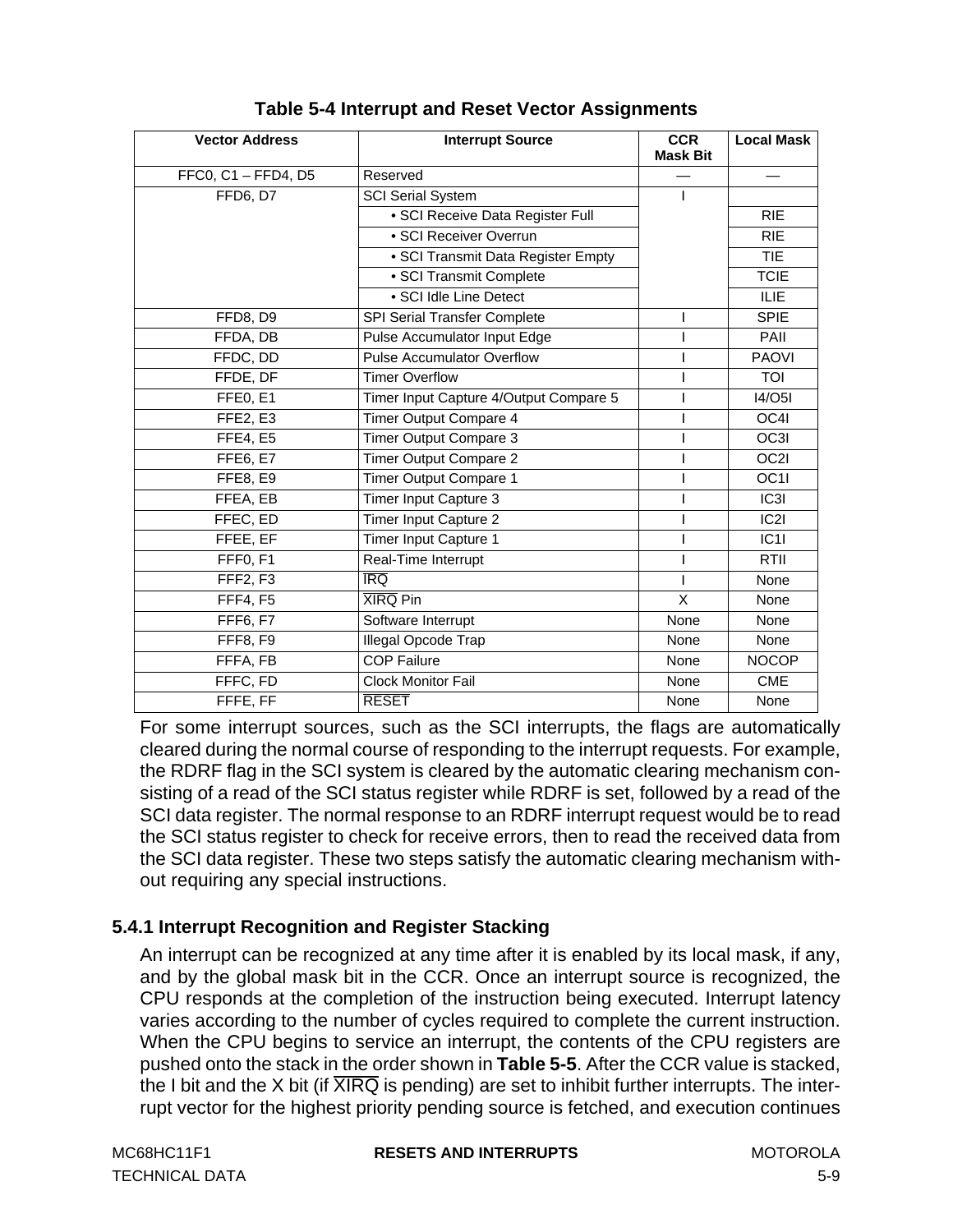<span id="page-71-0"></span>at the address specified by the vector. At the end of the interrupt service routine, the return from interrupt instruction is executed and the saved registers are pulled from the stack in reverse order so that normal program execution can resume. Refer to **[SEC-](#page-24-0)[TION 3 CENTRAL PROCESSING UNIT](#page-24-0)** for further information.

| <b>Memory Location</b> | <b>CPU Registers</b> |
|------------------------|----------------------|
| SP                     | <b>PCL</b>           |
| $SP - 1$               | <b>PCH</b>           |
| $SP-2$                 | <b>IYL</b>           |
| $SP - 3$               | <b>IYH</b>           |
| $SP-4$                 | IXL                  |
| $SP - 5$               | <b>IXH</b>           |
| $SP - 6$               | <b>ACCA</b>          |
| $SP - 7$               | <b>ACCB</b>          |
| $SP - 8$               | CCR                  |

### **Table 5-5 Stacking Order on Entry to Interrupts**

## **5.4.2 Non-Maskable Interrupt Request (XIRQ**)

Non-maskable interrupts are useful because they can always interrupt CPU operations. The most common use for such an interrupt is for serious system problems, such as program runaway or power failure. The  $\overline{\text{XIRQ}}$  input is an updated version of the  $\overline{\text{NMI}}$ input of earlier MCUs.

Upon reset, both the X bit and I bit of the CCR are set to inhibit all maskable interrupts and  $\overline{XIRQ}$ . After minimum system initialization, software can clear the X bit by a TAP instruction, enabling  $\overline{XIRQ}$  interrupts. Thereafter, software cannot set the X bit. Thus, an  $\overline{XIRQ}$  interrupt is a nonmaskable interrupt. Because the operation of the I-bit-related interrupt structure has no effect on the X bit, the internal  $\overline{XIRQ}$  pin remains nonmasked. In the interrupt priority logic, the  $\overline{\text{XIRQ}}$  interrupt has a higher priority than any source that is maskable by the I bit. All I-bit-related interrupts operate normally with their own priority relationship.

When an I-bit-related interrupt occurs, the I bit is automatically set by hardware after stacking the CCR byte. The X bit is not affected. When an X-bit-related interrupt occurs, both the X and I bits are automatically set by hardware after stacking the CCR. A return from interrupt instruction restores the X and I bits to their pre-interrupt request state.

## **5.4.3 Illegal Opcode Trap**

Because not all possible opcodes or opcode sequences are defined, the MCU includes an illegal opcode detection circuit, which generates an interrupt request. When an illegal opcode is detected and the interrupt is recognized, the current value of the program counter is stacked. After interrupt service is complete, reinitialize the stack pointer so repeated execution of illegal opcodes does not cause stack underflow. Left uninitialized, the illegal opcode vector can point to a memory location that contains an illegal opcode. This condition causes an infinite loop that causes stack underflow. The stack grows until the system crashes.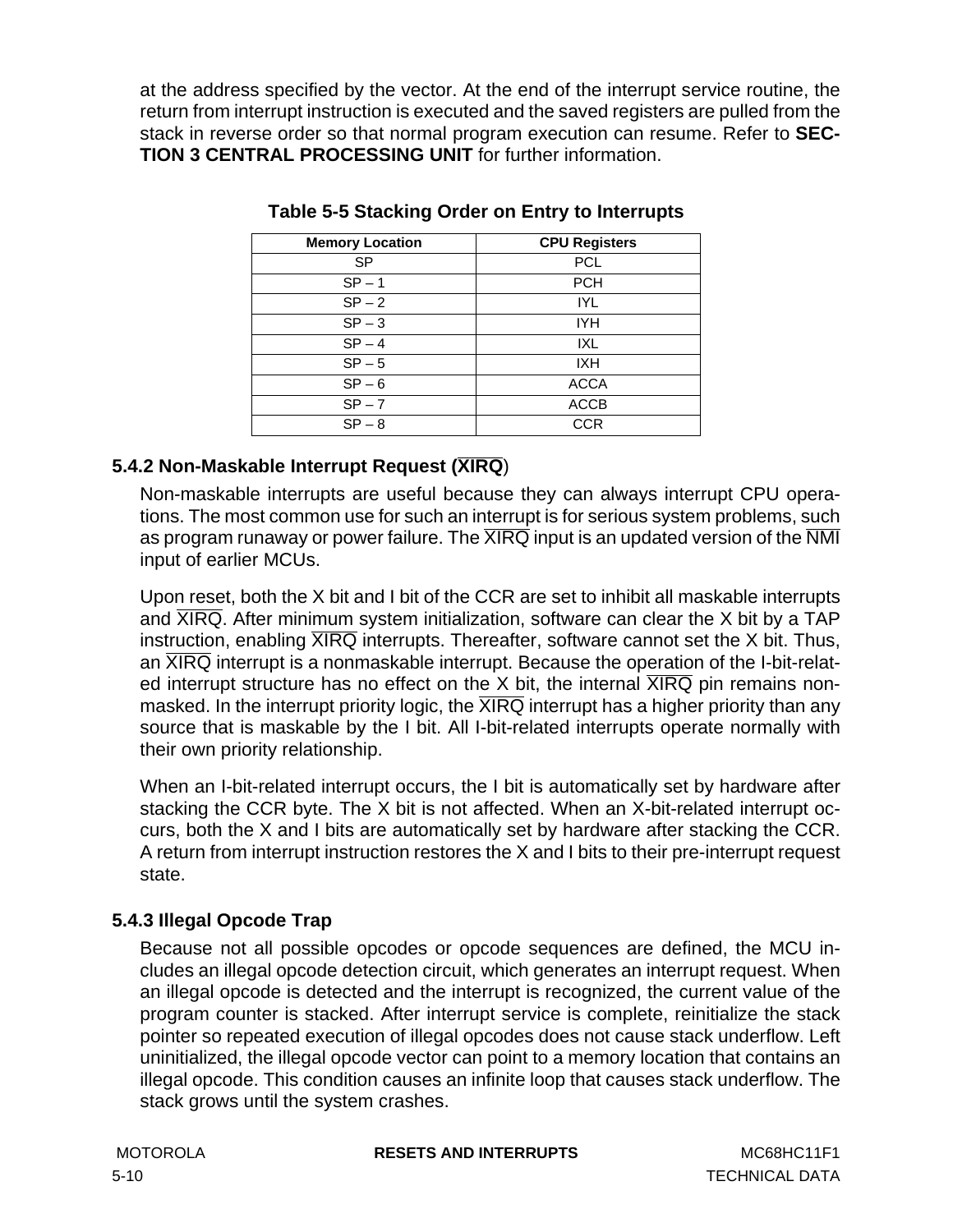The illegal opcode trap mechanism works for all unimplemented opcodes on all four opcode map pages. The address stacked as the return address for the illegal opcode interrupt is the address of the first byte of the illegal opcode. Otherwise, it would be almost impossible to determine whether the illegal opcode had been one or two bytes. The stacked return address can be used as a pointer to the illegal opcode so the illegal opcode service routine can evaluate the offending opcode.

### **5.4.4 Software Interrupt**

SWI is an instruction, and thus cannot be interrupted until complete. SWI is not inhibited by the global mask bits in the CCR. Because execution of SWI sets the I mask bit, once an SWI interrupt begins, other interrupts are inhibited until SWI is complete, or until user software clears the I bit in the CCR.

### **5.4.5 Maskable Interrupts**

The maskable interrupt structure of the MCU can be extended to include additional external interrupt sources through the  $\overline{IRQ}$  pin. The default configuration of this pin is a low-level sensitive wired-OR network. When an event triggers an interrupt, a software accessible interrupt flag is set. When enabled, this flag causes a constant request for interrupt service. After the flag is cleared, the service request is released.

### **5.4.6 Reset and Interrupt Processing**

**[Figure 5-1](#page-73-0)** and **[Figure 5-3](#page-75-0)** illustrate the reset and interrupt process. **[Figure 5-1](#page-73-0)** illustrates how the CPU begins from a reset and how interrupt detection relates to normal opcode fetches. **[Figure 5-3](#page-75-0)** is an expansion of a block in **[Figure 5-1](#page-73-0)** and illustrates interrupt priorities. **[Figure 5-5](#page-77-0)** shows the resolution of interrupt sources within the SCI subsystem.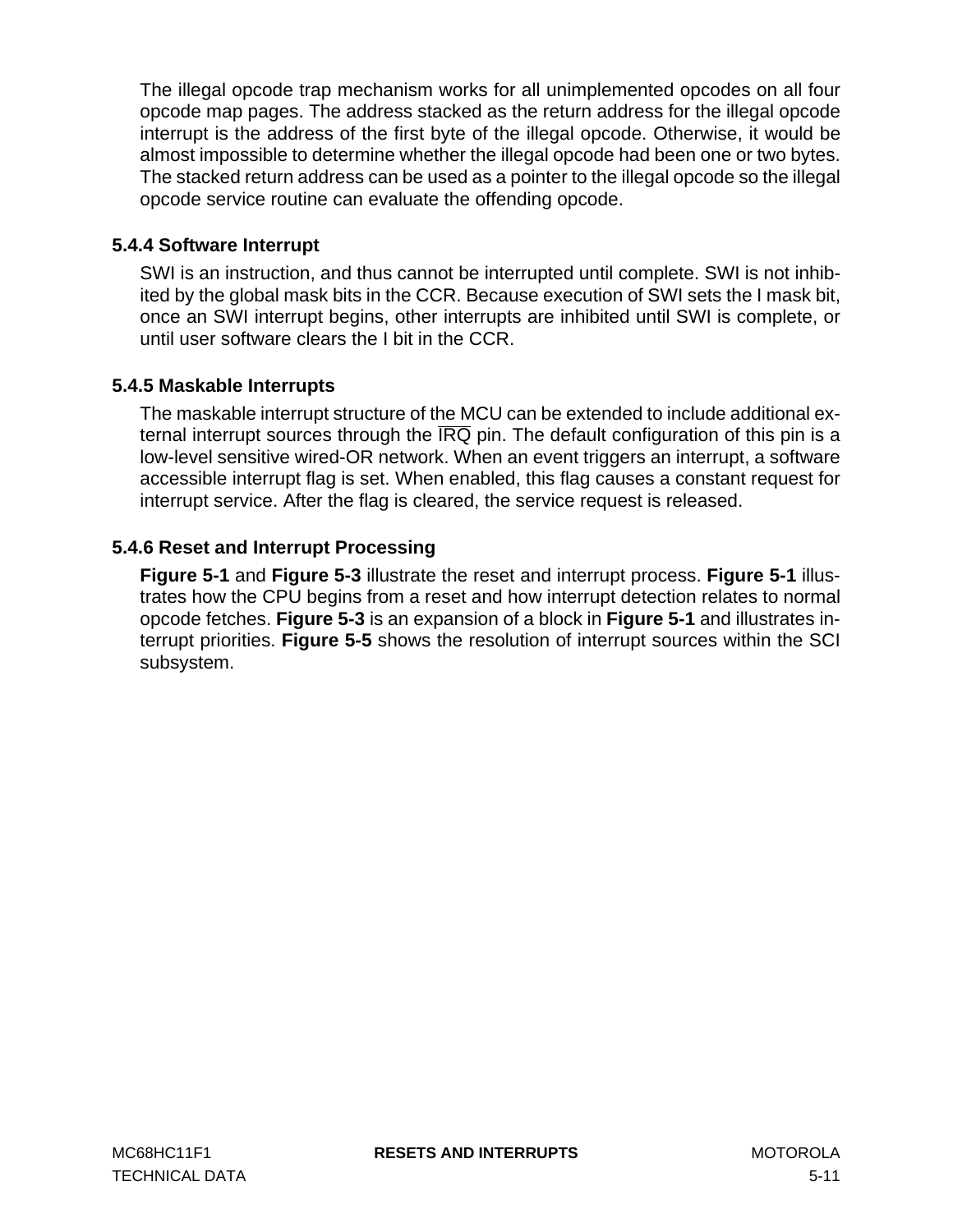<span id="page-73-0"></span>

**Figure 5-1 Processing Flow Out of Reset (1 of 2)**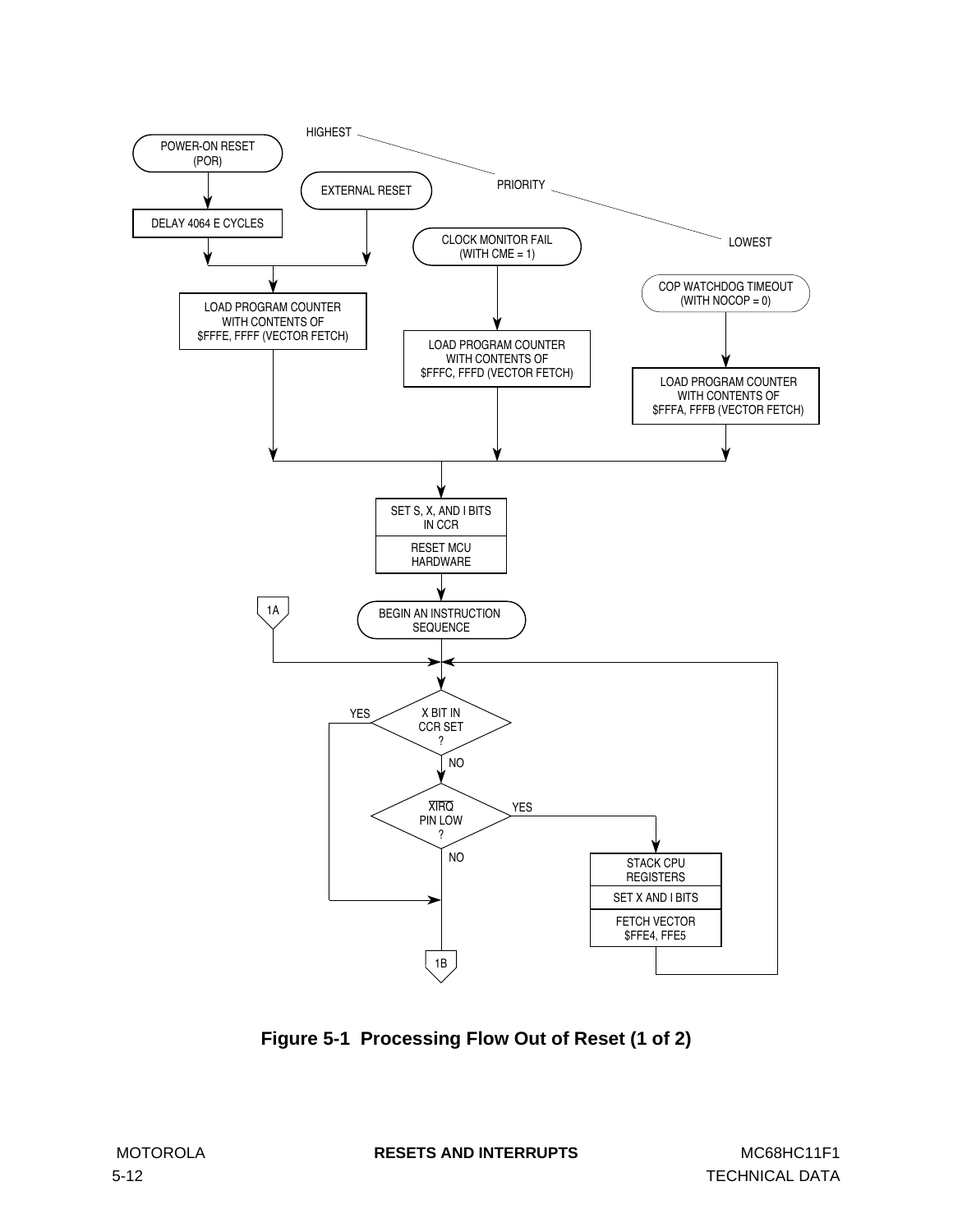

**Figure 5-2 Processing Flow Out of Reset (2 of 2)**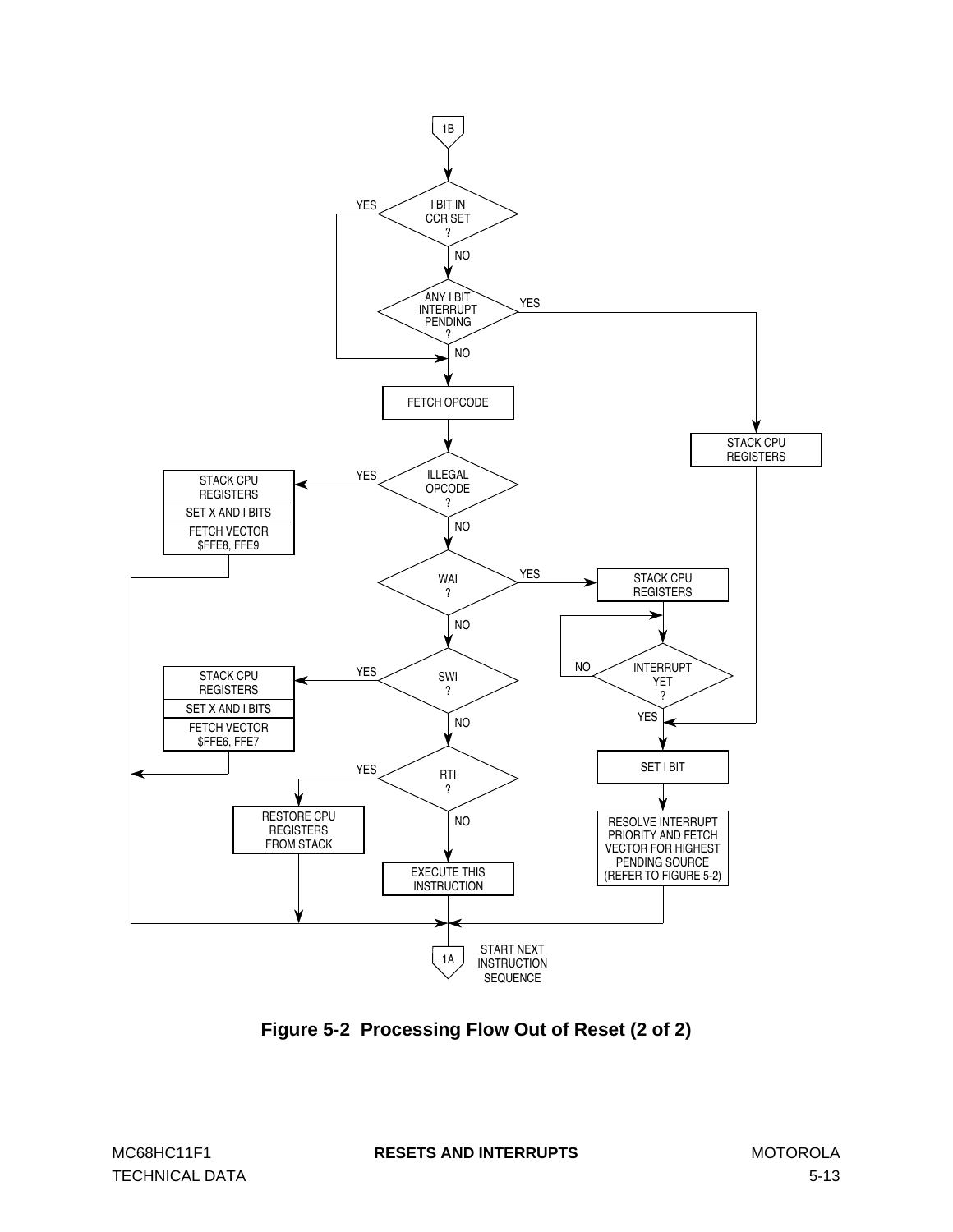<span id="page-75-0"></span>

**Figure 5-3 Interrupt Priority Resolution (1 of 2)**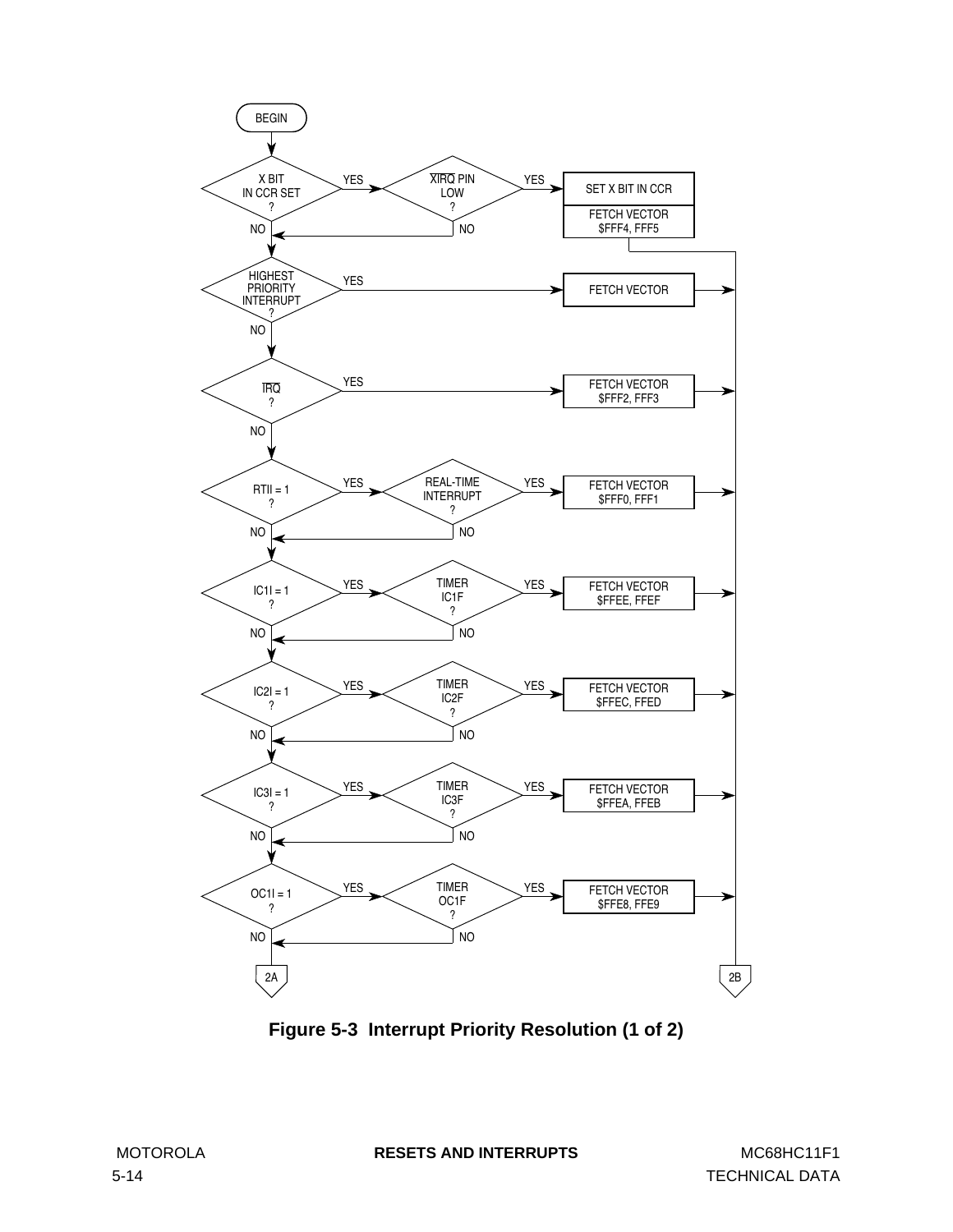

**Figure 5-4 Interrupt Priority Resolution (2 of 2)**

TECHNICAL DATA 5-15

MC68HC11F1 **RESETS AND INTERRUPTS** MOTOROLA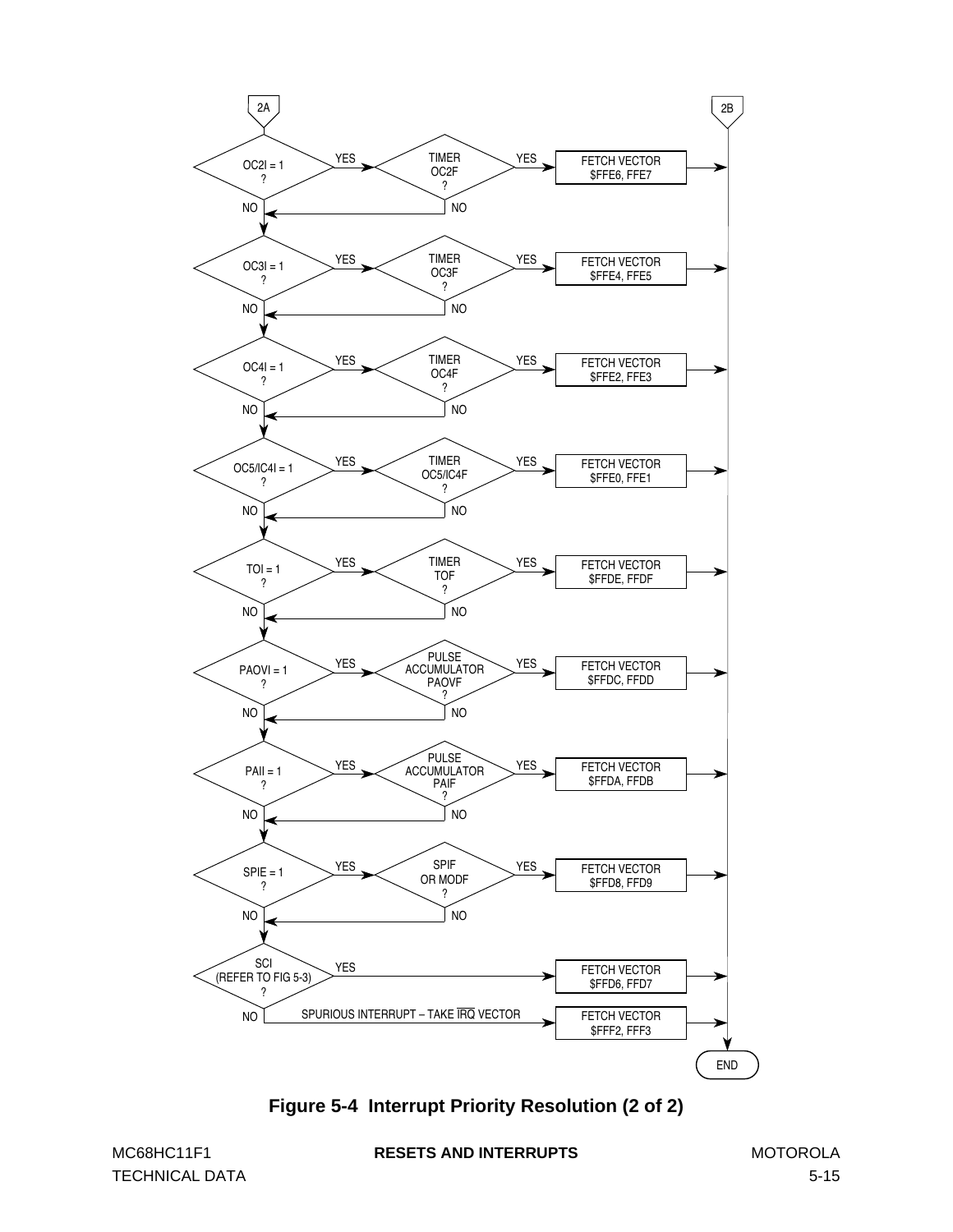<span id="page-77-0"></span>

**Figure 5-5 Interrupt Source Resolution Within SCI**

# **5.5 Low Power Operation**

Both STOP and WAIT suspend CPU operation until a reset or interrupt occurs. The WAIT condition suspends processing and reduces power consumption to an intermediate level. The STOP condition turns off all on-chip clocks and reduces power consumption to an absolute minimum while retaining the contents of all 1024 bytes of RAM.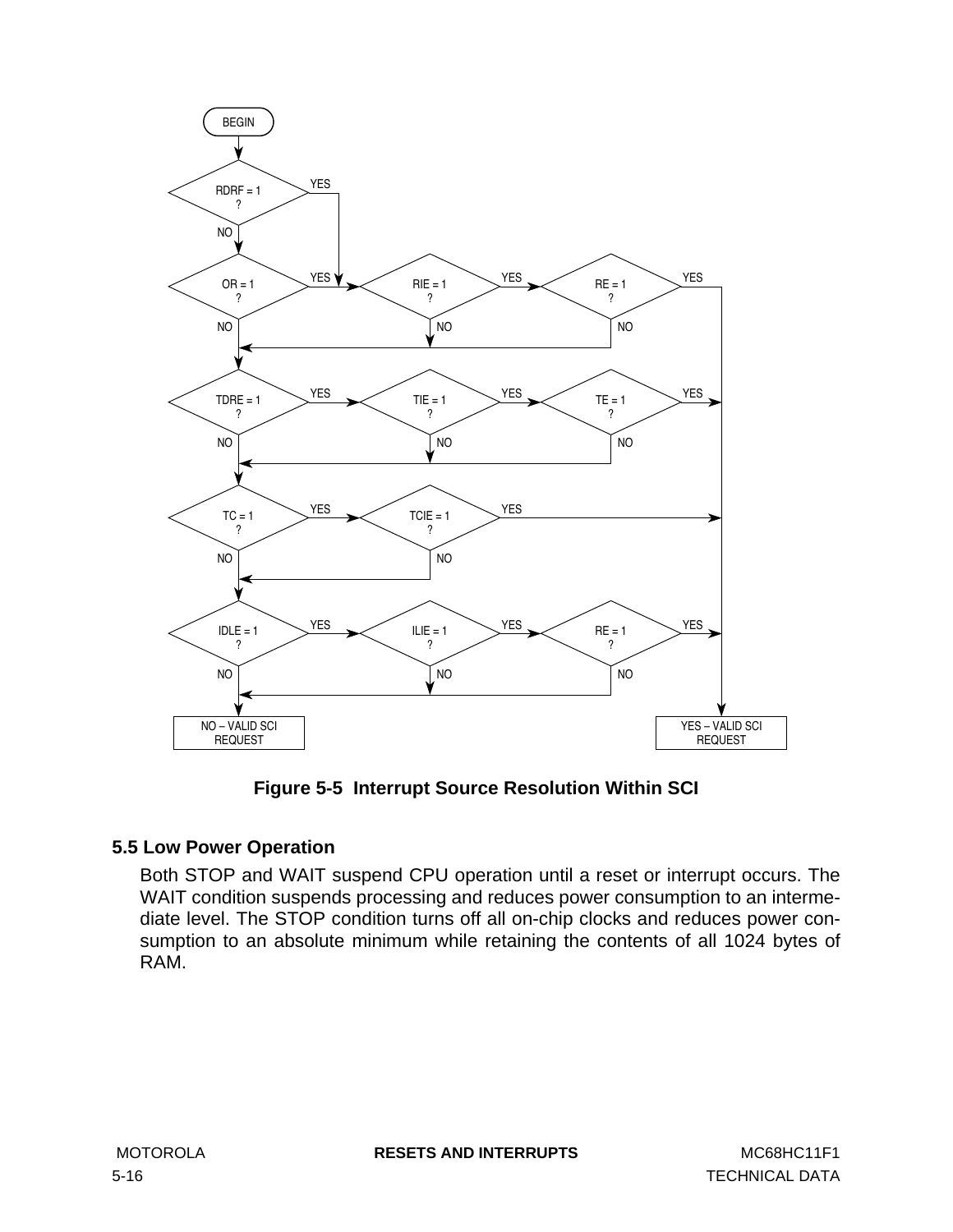# **5.5.1 WAIT**

The WAI opcode places the MCU in the WAIT condition, during which the CPU registers are stacked and CPU processing is suspended until a qualified interrupt is detected. The interrupt can be an external  $\overline{\text{IRQ}}$ , an  $\overline{\text{XIRQ}}$ , or any of the internally generated interrupts, such as the timer or serial interrupts. The on-chip crystal oscillator remains active throughout the WAIT standby period.

The reduction of power in the WAIT condition depends on how many internal clock signals driving on-chip peripheral functions can be shut down. The CPU is always shut down during WAIT. While in the wait state, the address/data bus repeatedly runs read cycles to the address where the CCR contents were stacked. Ensuring that the stack contents are placed in internal RAM will further reduce power consumption. The MCU leaves the wait state when it senses any interrupt that has not been masked.

The free-running timer system is shut down only if the I bit is set to one and the COP system is disabled by NOCOP being set to one. Several other systems can also be in a reduced power consumption state depending on the state of software-controlled configuration control bits. Power consumption by the analog-to-digital (A/D) converter is not affected significantly by the WAIT condition. However, the A/D converter current can be eliminated by writing the ADPU bit to zero. The SPI system is enabled or disabled by the SPE control bit. The SCI transmitter is enabled or disabled by the TE bit, and the SCI receiver is enabled or disabled by the RE bit. Therefore the power consumption in WAIT is dependent on the particular application.

# **5.5.2 STOP**

Executing the STOP instruction while the S bit in the CCR is equal to zero places the MCU in the STOP condition. If the S bit is not zero, the STOP opcode is treated as a no-op (NOP). The STOP condition offers minimum power consumption because all clocks, including the crystal oscillator, are stopped while in this mode. To exit STOP and resume normal processing, a logic low level must be applied to one of the external interrupts ( $\overline{IRQ}$  or  $\overline{XIRQ}$ ) or to the  $\overline{RESET}$  pin. A pending edge-triggered  $\overline{IRQ}$  can also bring the CPU out of STOP.

Because all clocks are stopped in this mode, all internal peripheral functions also stop. The data in the internal RAM is retained as long as  $V_{DD}$  power is maintained. The CPU state and I/O pin levels are static and are unchanged by STOP. Therefore, when an interrupt restarts the system, the MCU resumes processing as if there were no interruption. If reset is used to restart the system a normal reset sequence results where all I/O pins and functions are also restored to their initial states.

To use the  $\overline{IRQ}$  pin as a means of recovering from STOP, the I bit in the CCR must be clear ( $\overline{\text{IRQ}}$  not masked). The  $\overline{\text{XIRQ}}$  pin can be used to wake up the MCU from STOP regardless of the state of the X bit in the CCR, although the recovery sequence depends on the state of the X bit. If X is set to zero ( $\overline{\text{XIRQ}}$  not masked), the MCU starts up, beginning with the stacking sequence leading to normal service of the  $\overline{\text{XIRQ}}$  request. If X is set to one  $\overline{\text{XIRQ}}$  masked or inhibited), then processing continues with the instruction that immediately follows the STOP instruction, and no  $\overline{XIRQ}$  interrupt service is requested or pending.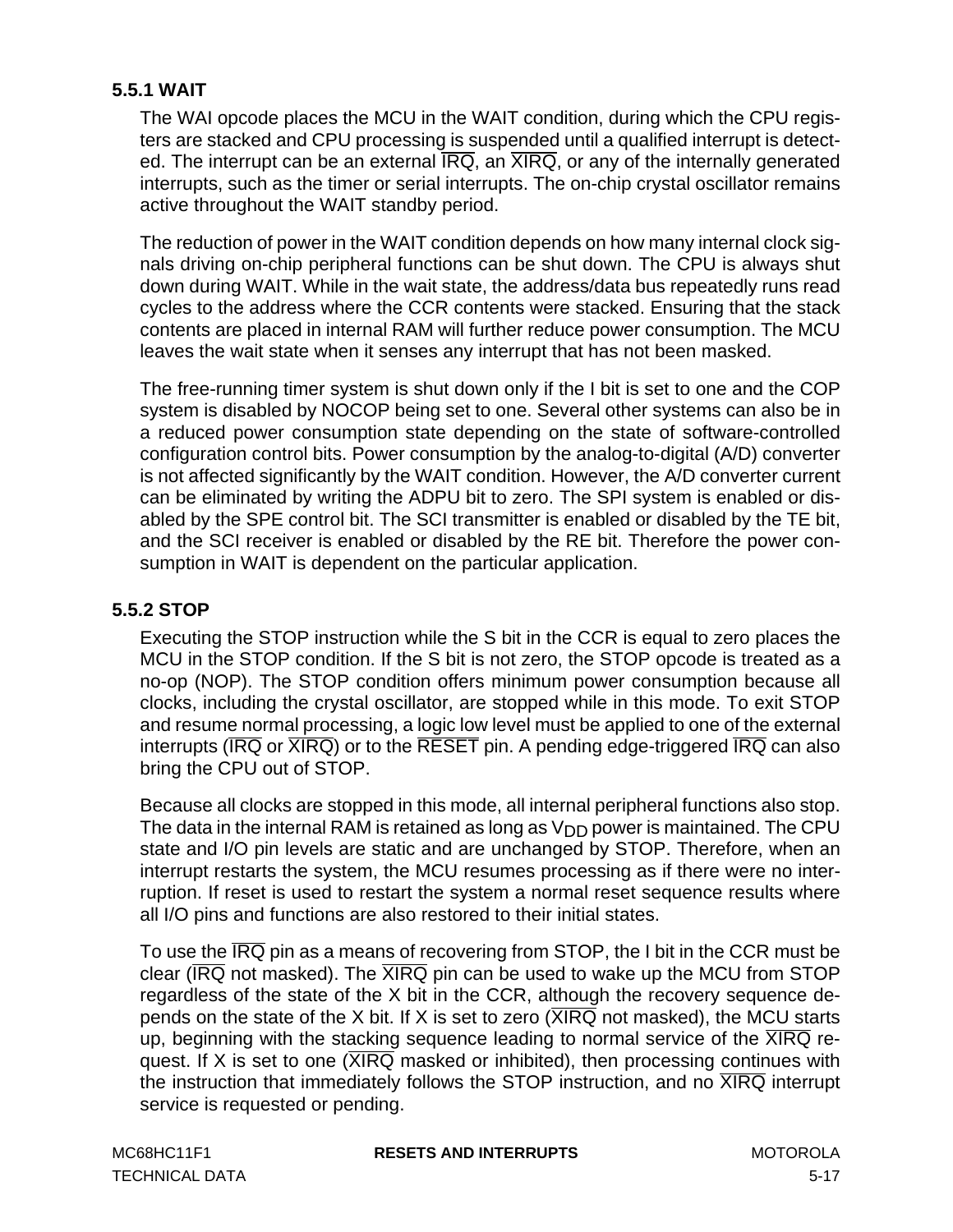Because the oscillator is stopped in STOP mode, a restart delay may be imposed to allow oscillator stabilization upon leaving STOP. If the internal oscillator is being used, this delay is required; however, if a stable external oscillator is being used, the DLY control bit can be used to bypass this start-up delay. The DLY control bit is set by reset and can be optionally cleared during initialization. If the DLY equal to zero option is used to avoid start-up delay on recovery from STOP, then reset should not be used as the means of recovering from STOP, as this causes DLY to be set again by reset, imposing the restart delay. This same delay also applies to power-on reset, regardless of the state of the DLY control bit, but does not apply to a reset while the clocks are running.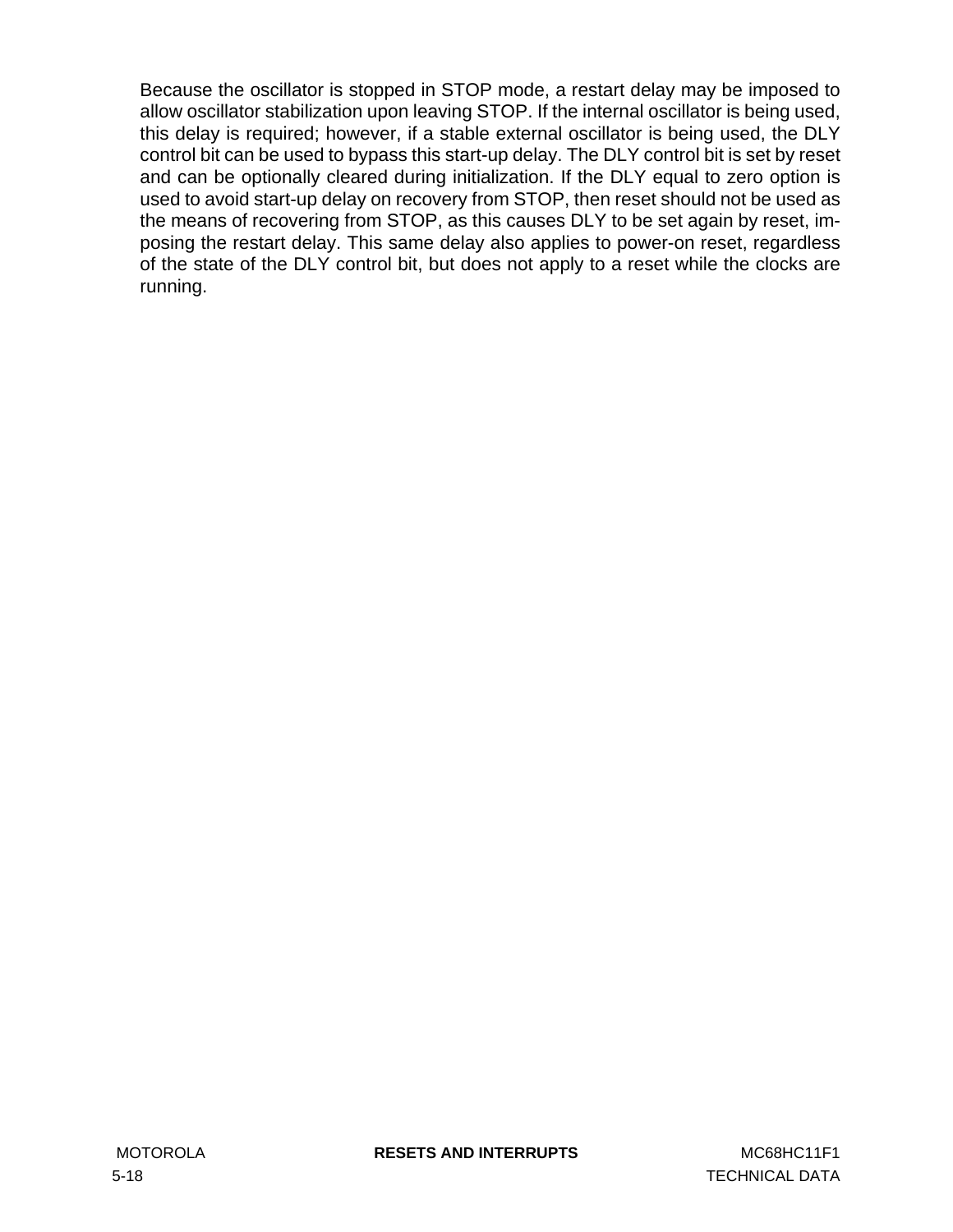# **SECTION 6 PARALLEL INPUT/OUTPUT**

The MC68HC11F1 MCU has up to 54 input/output lines, depending on the operating mode. The data bus of this microcontroller is nonmultiplexed. I/O lines are organized into seven parallel ports. Ports with bidirectional pins have an associated data direction control register. This register (DDRx) contains a data direction control bit for each bidirectional port line. The following table is a summary of the configuration and features of each port.

| Port   | <b>Input Pins</b> | <b>Output Pins</b> | <b>Bidirectional Pins</b> | <b>Shared Functions</b>    |
|--------|-------------------|--------------------|---------------------------|----------------------------|
| Port A |                   |                    |                           | Timer                      |
| Port B |                   |                    |                           | <b>High-Order Address</b>  |
| Port C |                   |                    |                           | Data Bus                   |
| Port D |                   |                    | 6                         | SCI and SPI                |
| Port E |                   |                    |                           | A/D Converter              |
| Port F |                   | 8                  |                           | <b>Low-Order Address</b>   |
| Port G |                   |                    |                           | <b>Chip Select Outputs</b> |

# **Table 6-1 I/O Port Configuration**

Port pin function is mode dependent. Do not confuse pin function with the electrical state of the pin at reset. Port pins are either driven to a specified logic level or are configured as high impedance inputs. I/O pins configured as high-impedance inputs have port data that is indeterminate. The contents of the corresponding latches are dependent upon the electrical state of the pins during reset. In port descriptions, an "I" indicates this condition. Port pins that are driven to a known logic level during reset are shown with a value of either one or zero. Some control bits are unaffected by reset. Reset states for these bits are indicated with a "U".

# **6.1 Port A**

Port A has eight bidirectional I/O pins and shares functions with the timer system.

| <b>PORTA</b> — Port A Data |       |                 |                 |                 |                 |                 |                 |                 | \$1000 |
|----------------------------|-------|-----------------|-----------------|-----------------|-----------------|-----------------|-----------------|-----------------|--------|
|                            | Bit 7 | 6               | 5               | 4               |                 |                 |                 | Bit 0           |        |
|                            | PA7   | PA <sub>6</sub> | PA <sub>5</sub> | PA4             | PA <sub>3</sub> | PA <sub>2</sub> | PA <sub>1</sub> | PA <sub>0</sub> |        |
| RESET:                     |       |                 |                 |                 |                 |                 |                 |                 |        |
| Alt. Pin                   |       |                 |                 |                 |                 |                 |                 |                 |        |
| Func.:                     | PAI   | OC <sub>2</sub> | OC <sub>3</sub> | OC <sub>4</sub> | IC4/OC5         | IC <sub>1</sub> | IC2             | IC <sub>3</sub> |        |
| And/or:                    | OC1   | OC1             | OC <sub>1</sub> | OC <sub>1</sub> | OC1             |                 |                 |                 |        |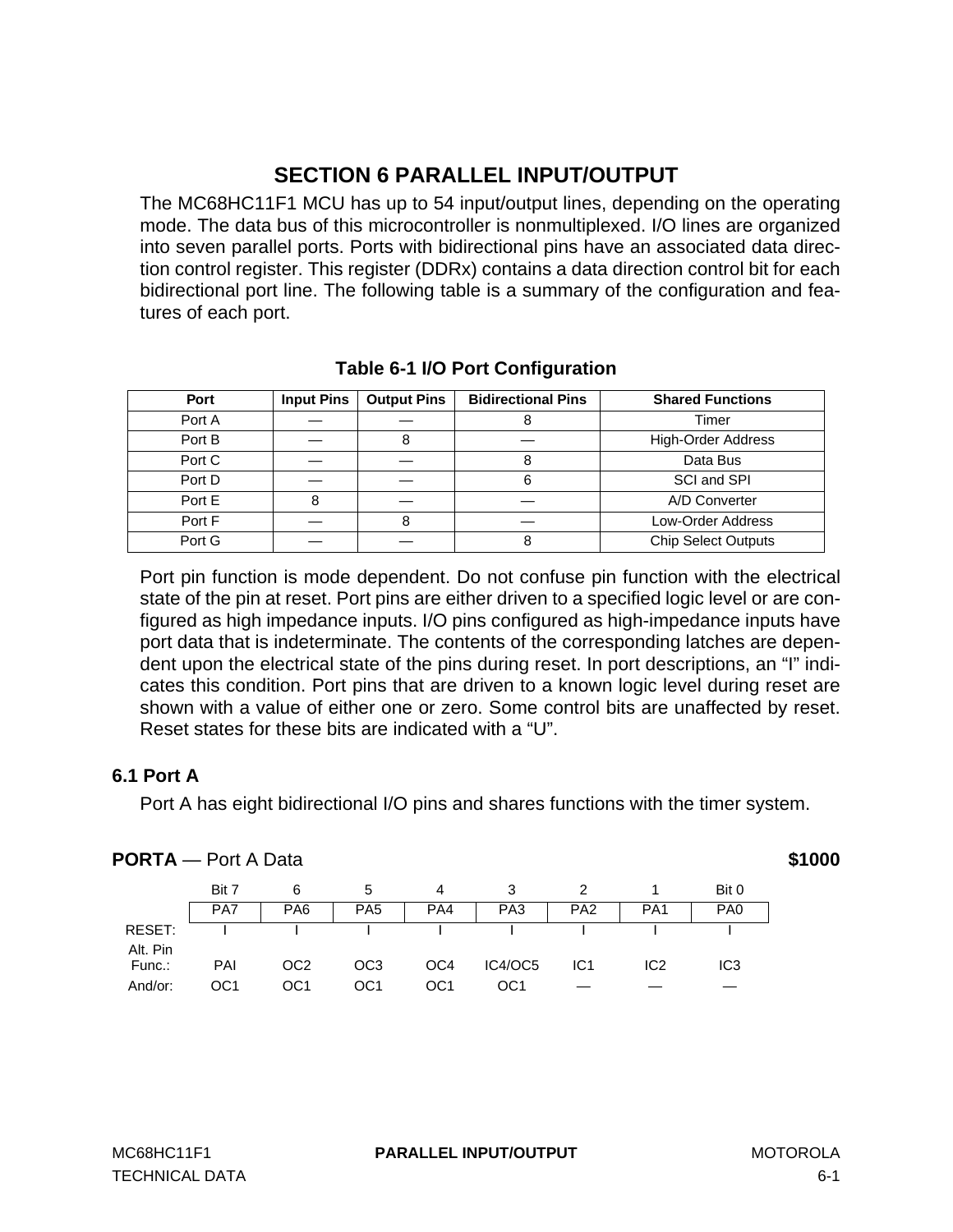### **DDRA** — Data Direction Register for Port A **\$1001**



DDA[7:0] — Data Direction for Port A

 $0 =$ Input

 $1 =$  Output

### **NOTE**

To enable PA3 as fourth input capture, set the I4/O5 bit in the PACTL register. Otherwise, PA3 is configured as a fifth output compare out of reset, with bit I4/O5 being cleared. If the DDA3 bit is set (configuring PA3 as an output), and IC4 is enabled, writes to PA3 cause edges on the pin to result in input captures. Writing to TI4/O5 has no effect when the TI4/O5 register is acting as IC4. PA7 drives the pulse accumulator input but also can be configured for general-purpose I/O, or output compare. Note that even when PA7 is configured as an output, the pin still drives the pulse accumulator input.

### **6.2 Port B**

Reset state is mode dependent. In single-chip or bootstrap modes, port B pins are general-purpose outputs. In expanded and test modes, port B pins are high-order address outputs and PORTB is not in the memory map.

| <b>PORTB</b> - Port B Data | \$1004 |  |
|----------------------------|--------|--|
|                            |        |  |

Bit 7 6 5 4 3 2 1 Bit 0 PB7 | PB6 | PB5 | PB4 | PB3 | PB2 | PB1 | PB0 S. Chip or Boot: PB7 PB6 PB5 PB4 PB3 PB2 PB1 PB0 RESET:| 0 0 0 0 0 0 0 0 0 Expan. or Test: ADDR15 ADDR14 ADDR13 ADDR12 ADDR11 ADDR10 ADDR9 ADDR8

# **6.3 Port C**

Reset state is mode dependent. In single-chip and bootstrap modes, port C pins are high-impedance inputs. It is customary to have an external pull-up resistor on lines that are driven by open-drain devices. In expanded or test modes, port C pins are data bus inputs/outputs and PORTC is not in the memory map. The  $R/\overline{W}$  signal is used to control the direction of data transfers.

The CWOM control bit in the OPT2 register disables port C's P-channel output drivers. Because the N-channel driver is not affected by CWOM, setting CWOM causes port C to become an open-drain-type output port suitable for wired-OR operation. In wired-OR mode, (PORTC bits are at logic level zero), pins are actively driven low by the Nchannel driver. When a port C bit is at logic level one, the associated pin is in a high-

### MOTOROLA **PARALLEL INPUT/OUTPUT** MC68HC11F1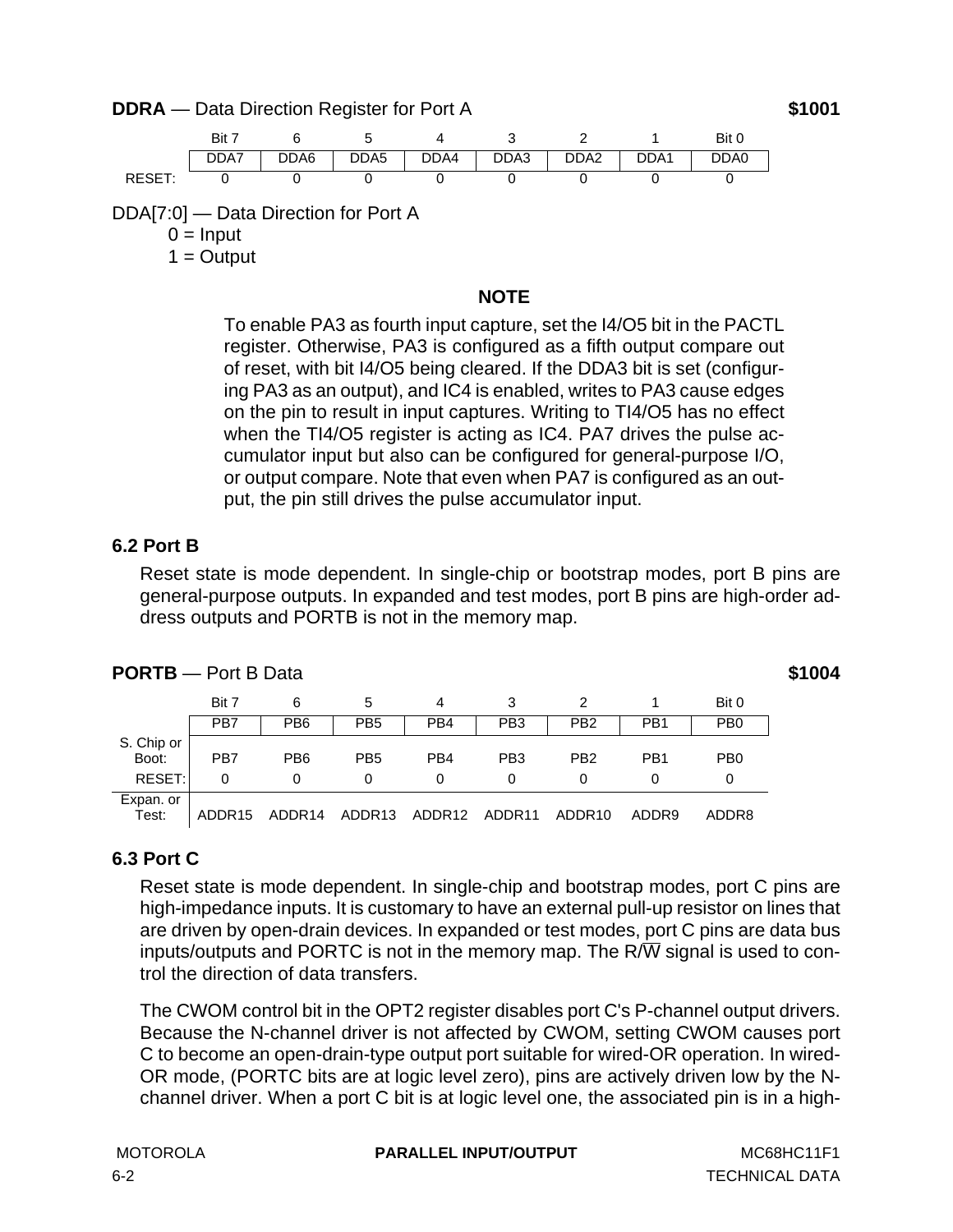impedance state, as neither the N-channel nor the P-channel devices are active. It is customary to have an external pull-up resistor on lines that are driven by open-drain devices. Port C can only be configured for wired-OR operation when the MCU is in single-chip or bootstrap modes.

| <b>PORTC</b> - Port C Data                       |                             |                  |                  |                 |                 |                   |                  |                 | \$1006 |
|--------------------------------------------------|-----------------------------|------------------|------------------|-----------------|-----------------|-------------------|------------------|-----------------|--------|
|                                                  | Bit 7                       | 6                | 5                | 4               | 3               | 2                 | 1                | Bit 0           |        |
|                                                  | PC7                         | PC <sub>6</sub>  | PC <sub>5</sub>  | PC4             | PC <sub>3</sub> | PC <sub>2</sub>   | PC <sub>1</sub>  | PC <sub>0</sub> |        |
| S. Chip or<br>Boot:                              | PC7                         | PC <sub>6</sub>  | PC <sub>5</sub>  | PC <sub>4</sub> | PC <sub>3</sub> | PC <sub>2</sub>   | PC <sub>1</sub>  | PC <sub>0</sub> |        |
| RESET:                                           |                             |                  |                  |                 |                 |                   |                  |                 |        |
| Expan. or<br>Test:                               | DATA7                       | DATA6            | DATA5            | DATA4           | DATA3           | DATA <sub>2</sub> | DATA1            | DATA0           |        |
| <b>DDRC</b> — Data Direction Register for Port C |                             |                  |                  |                 |                 |                   |                  |                 | \$1007 |
|                                                  | Bit 7                       | 6                | 5                | 4               | 3               | 2                 | 1                | Bit 0           |        |
|                                                  | DDC7                        | DDC <sub>6</sub> | DDC <sub>5</sub> | DDC4            | DDC3            | DDC <sub>2</sub>  | DDC <sub>1</sub> | DDC0            |        |
| RESET:                                           | $\Omega$                    | $\Omega$         | 0                | 0               | $\Omega$        | 0                 | 0                | 0               |        |
| DDC[7:0] — Data Direction for Port C             | $0 =$ Input<br>$1 =$ Output |                  |                  |                 |                 |                   |                  |                 |        |

### **6.4 Port D**

In all modes, port D bits [5:0] can be used either for general-purpose I/O, or with the SCI and SPI subsystems. During reset, port D pins are configured as high impedance inputs (DDRD bits cleared).

The DWOM control bit in the SPCR register disables port D's P-channel output drivers. Because the N-channel driver is not affected by DWOM, setting DWOM causes port D to become an open-drain-type output port suitable for wired-OR operation. In wired-OR mode, (PORTD bits are at logic level zero), pins are actively driven low by the Nchannel driver. When a port D bit is at logic level one, the associated pin is in a highimpedance state, as neither the N-channel nor the P-channel devices are active. It is customary to have an external pull-up resistor on lines that are driven by open-drain devices. Port D can be configured for wired-OR operation in any operating mode.

| <b>PORTD</b> - Port D Data |       |   |                        |                 |                 |                             |                  |                             | \$1008 |
|----------------------------|-------|---|------------------------|-----------------|-----------------|-----------------------------|------------------|-----------------------------|--------|
|                            | Bit 7 | 6 | b                      |                 |                 |                             |                  | Bit 0                       |        |
|                            |       |   | P <sub>D5</sub>        | PD <sub>4</sub> | PD <sub>3</sub> | P <sub>D</sub> <sub>2</sub> | P <sub>D</sub> 1 | P <sub>D</sub> <sub>0</sub> |        |
| RESET:                     |       |   |                        |                 |                 |                             |                  |                             |        |
| Alt. Pin<br>Func.:         |       |   | $\overline{\text{SS}}$ | <b>SCK</b>      | <b>MOSI</b>     | <b>MISO</b>                 | TxD              | RxD                         |        |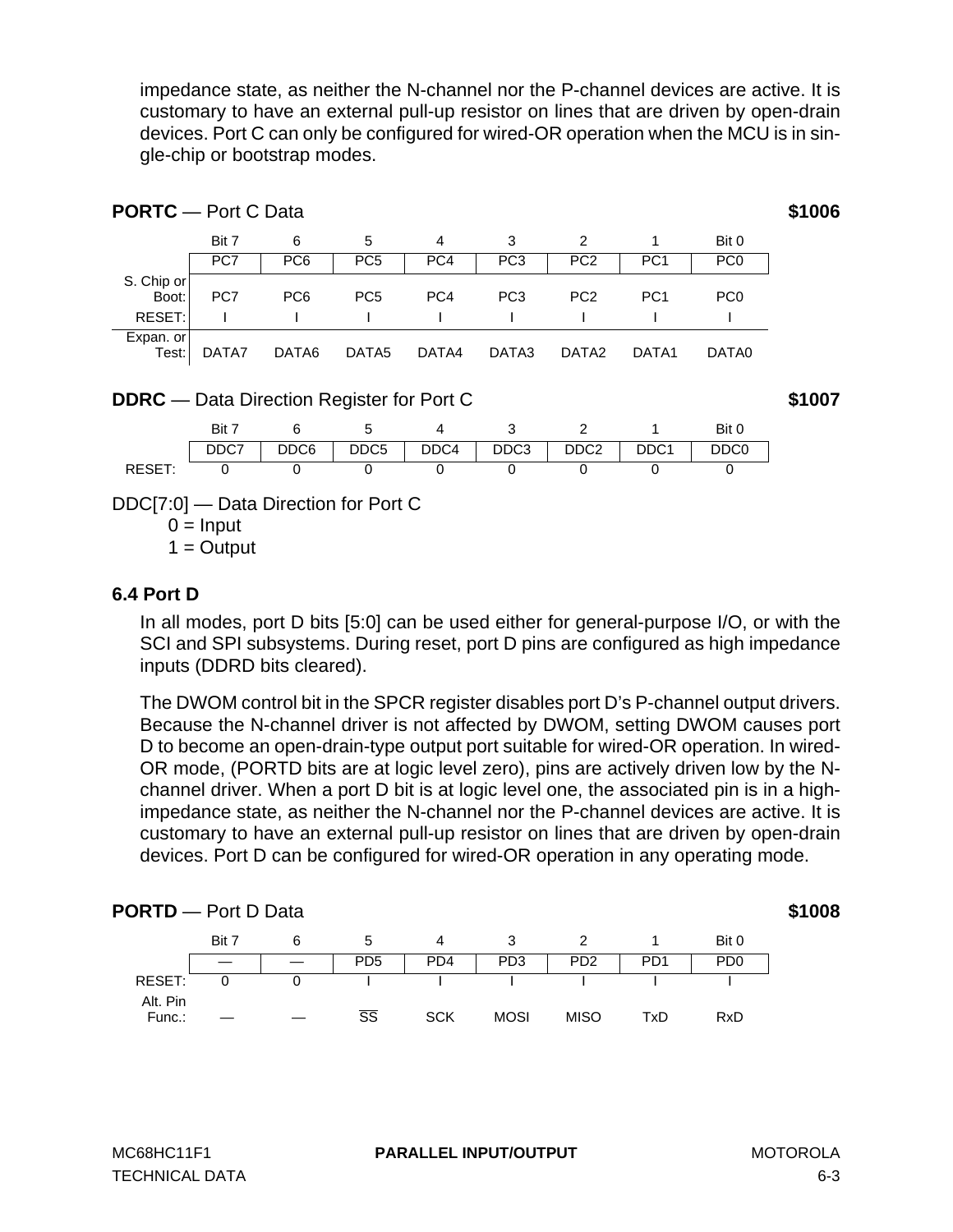**DDRD** — Data Direction Register for Port D **\$1009** 



Bits [7:6] — Not implemented Always read zero

DDD[5:0] — Data Direction for Port D

 $0 =$ Input

 $1 =$  Output

### **NOTE**

When the SPI system is in slave mode, DDD5 has no meaning nor effect. When the SPI system is in master mode, DDD5 determines whether bit 5 of PORTD is an error detect input (DDD5 = 0) or a general-purpose output (DDD5 = 1). If the SPI system is enabled and expects any of bits [4:2] to be an input, that bit will be an input regardless of the state of the associated DDR bit. If any of bits [4:2] are expected to be outputs that bit will be an output **only** if the associated DDR bit is set.

# **6.5 Port E**

Port E has eight general-purpose input pins and shares functions with the A/D converter system. When some port E pins are being used for general-purpose input and others are being used as A/D inputs, PORTE should not be read during the sample portion of an A/D conversion.

| <b>PORTE</b> - Port E Data |       |                 |                 |     |                 |                 |                 |                 |  |
|----------------------------|-------|-----------------|-----------------|-----|-----------------|-----------------|-----------------|-----------------|--|
|                            | Bit 7 | 6               | 5               | 4   |                 |                 |                 | Bit 0           |  |
|                            | PE7   | PE <sub>6</sub> | PE <sub>5</sub> | PE4 | PE3             | PE <sub>2</sub> | PE <sub>1</sub> | PE <sub>0</sub> |  |
| RESET:                     |       |                 |                 |     |                 |                 |                 |                 |  |
| Alt. Pin                   |       |                 |                 |     |                 |                 |                 |                 |  |
| Func.:                     | AN7   | AN6             | AN <sub>5</sub> | AN4 | AN <sub>3</sub> | AN2             | AN1             | AN0             |  |

# **6.6 Port F**

Reset state is mode dependent. In single-chip or bootstrap modes, port F pins are general-purpose outputs. In expanded and test modes, port F pins are low order address outputs and PORTF is not in the memory map.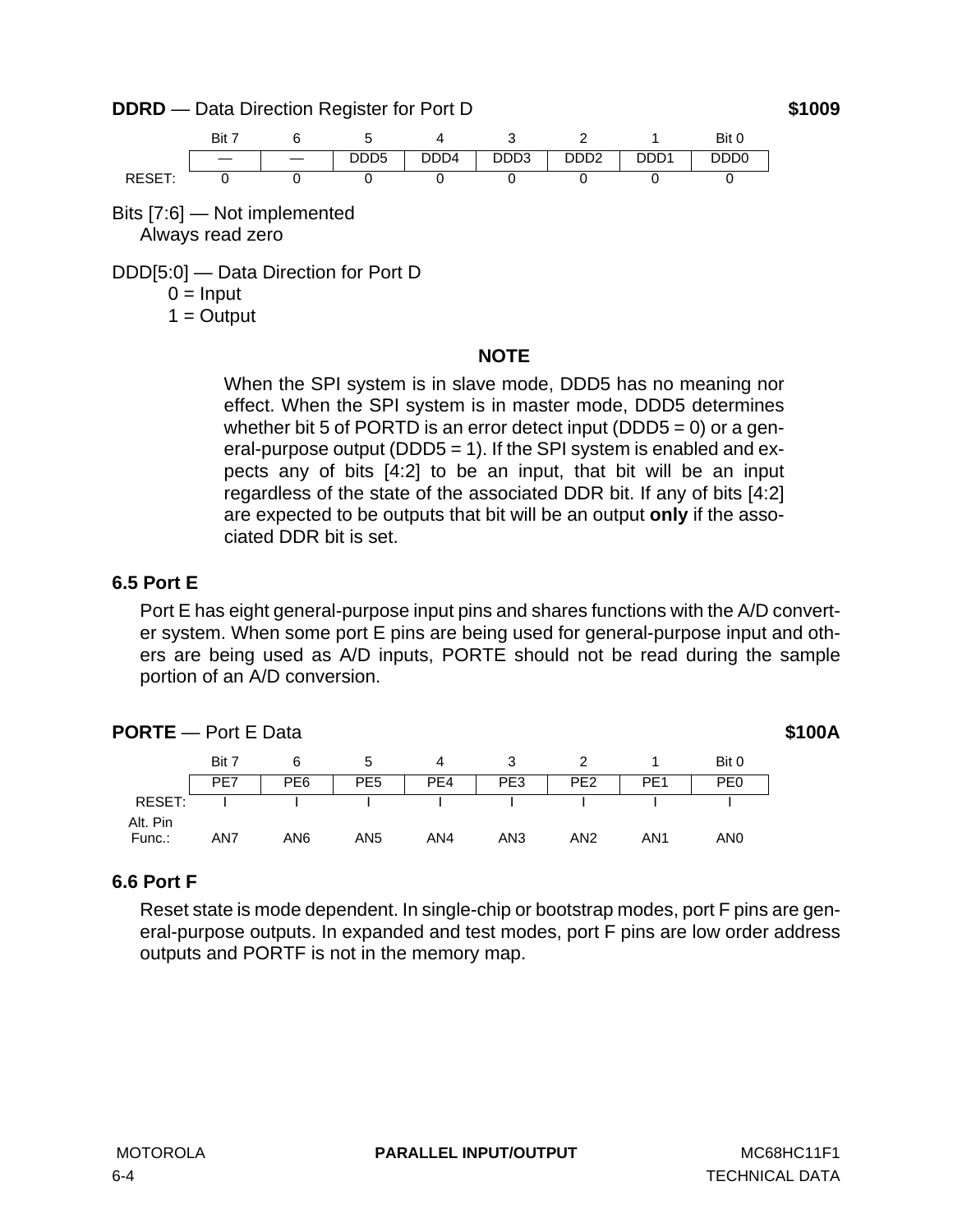# **PORTF** — Port F Data **\$1005**

|                     | Bit 7 | 6                 | 5                 | 4     |                 |                   |                 | Bit 0             |
|---------------------|-------|-------------------|-------------------|-------|-----------------|-------------------|-----------------|-------------------|
|                     | PF7   | PF <sub>6</sub>   | PF <sub>5</sub>   | PF4   | PF <sub>3</sub> | PF <sub>2</sub>   | PF <sub>1</sub> | PF <sub>0</sub>   |
| S. Chip<br>or Boot: | PF7   | PF <sub>6</sub>   | PF <sub>5</sub>   | PF4   | PF <sub>3</sub> | PF <sub>2</sub>   | PF <sub>1</sub> | PF <sub>0</sub>   |
| RESET:              | 0     |                   | 0                 | 0     |                 |                   |                 | 0                 |
| Expan.<br>or Test:  | ADDR7 | ADDR <sub>6</sub> | ADDR <sub>5</sub> | ADDR4 | ADDR3           | ADDR <sub>2</sub> | ADDR1           | ADDR <sub>0</sub> |

### **6.7 Port G**

Port G pins reset to high-impedance inputs except in expanded modes where reset causes PG7 to become the CSPROG output. Alternate functions for port G bits [7:4] are chip select outputs. All port G bits are bidirectional and have corresponding data direction bits.

The GWOM control bit in the OPT2 register disables port G's P-channel output drivers. Because the N-channel driver is not affected by GWOM, setting GWOM causes port G to become an open-drain-type output port suitable for wired-OR operation. In wired-OR mode, (PORTG bits are at logic level zero), pins are actively driven low by the Nchannel driver. When a port G bit is at logic level one, the associated pin is in a highimpedance state, as neither the N-channel nor the P-channel devices are active. It is customary to have an external pull-up resistor on lines that are driven by open-drain devices. Port G can be configured for wired-OR operation in any operating mode.



### **DDRG** — Data Direction Register for Port G **\$1003**



DDG[7:0] — Data Direction for Port G

 $0 =$  Input

 $1 =$  Output

# **6.8 System Configuration Options 2**

The system configuration options 2 register controls several configuration parameters. Bit 6, CWOM, is the only bit in this register that directly affects parallel I/O.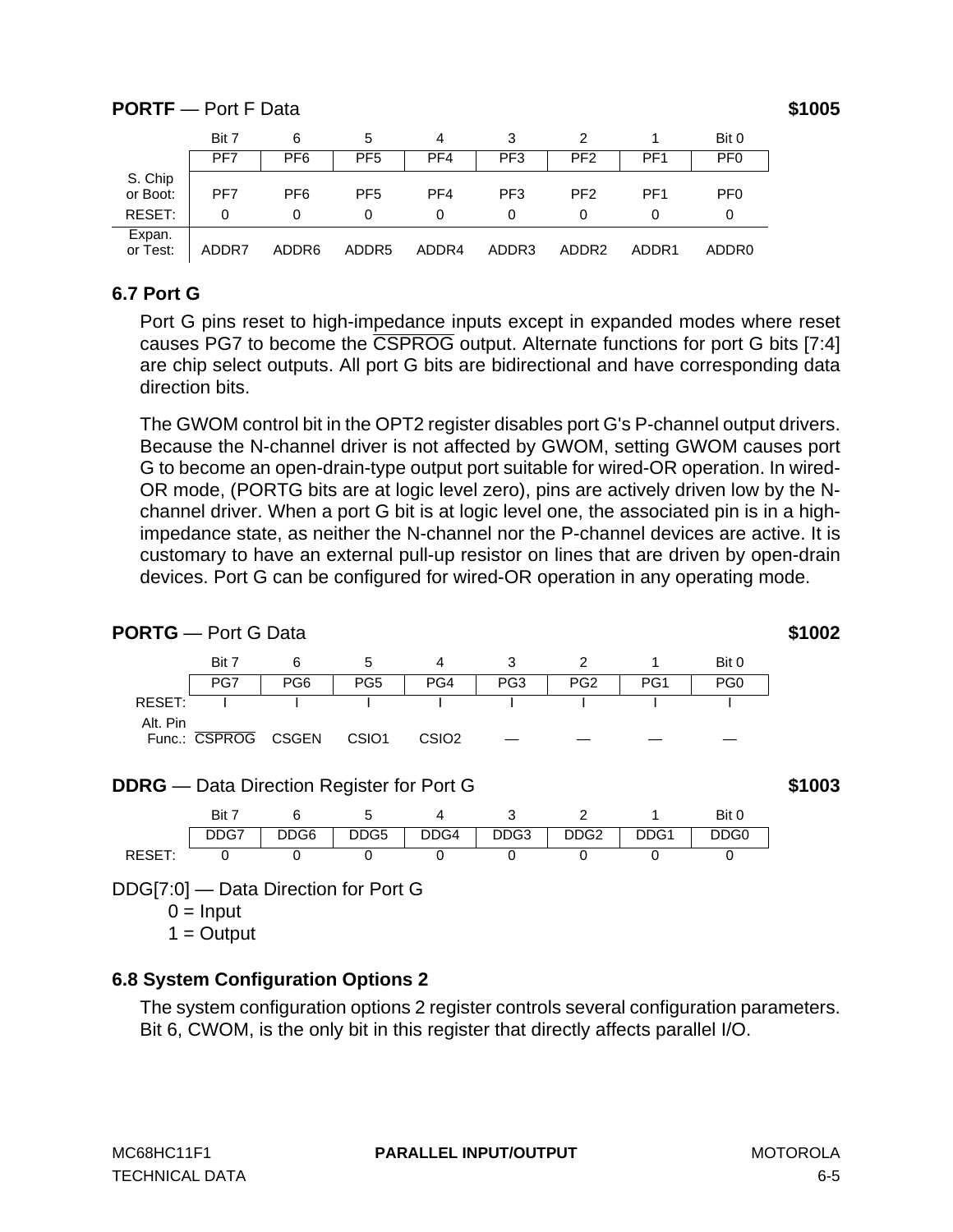**OPT2** — System Configuration Options 2 **\$1038**



- GWOM Port G Wired-OR Mode
	- $0 =$  Port G operates normally
	- 1 = Port G outputs are open drain
- CWOM Port C Wired-OR Mode
	- $0 =$  Port C operates normally
	- $1 =$  Port C outputs are open drain
- CLK4X 4XOUT Clock Enable Refer to **[SECTION 2 PIN DESCRIPTIONS](#page-14-0)**.
- Bits [4:0] Not implemented Always read zero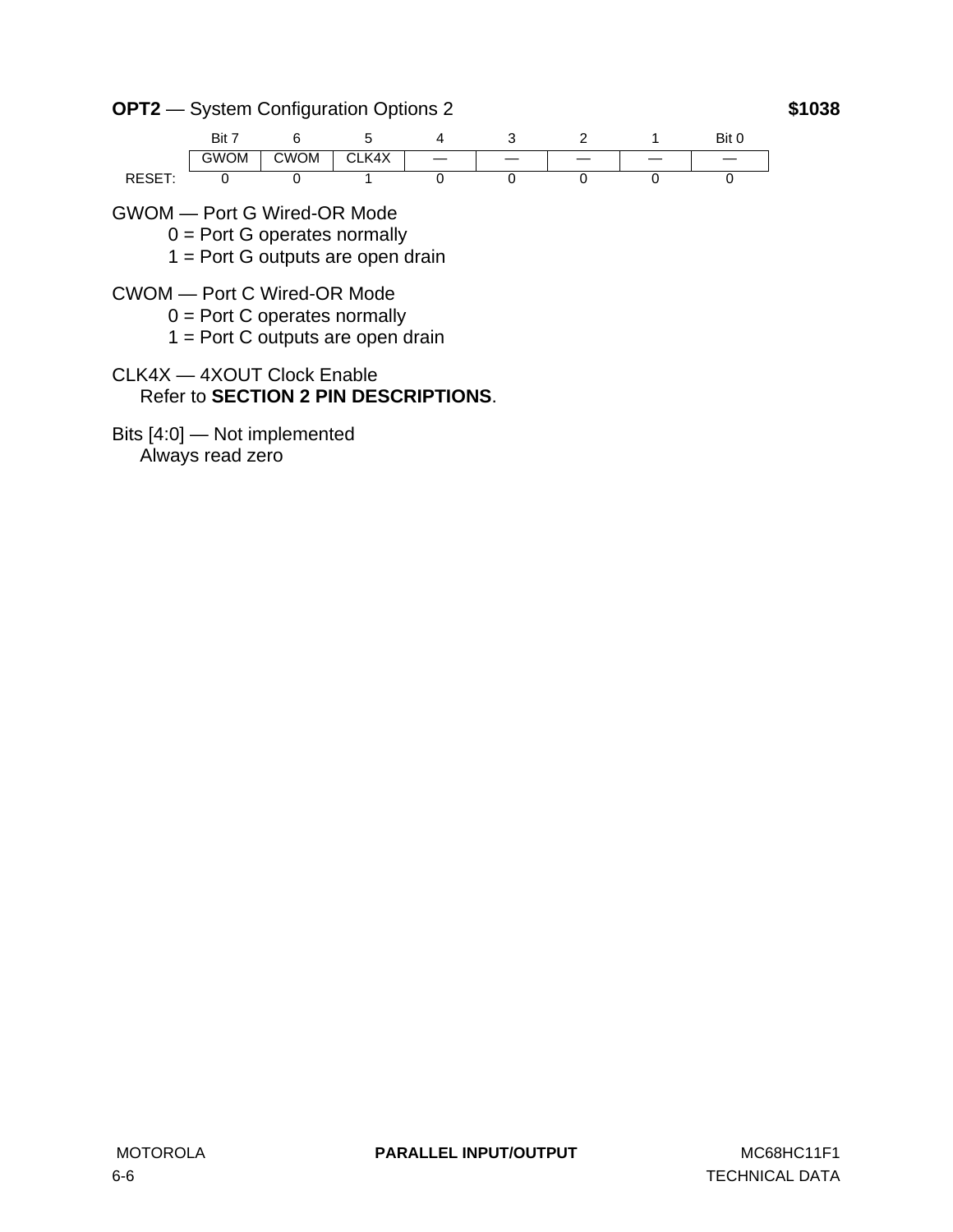# **SECTION 7 SERIAL COMMUNICATIONS INTERFACE**

The serial communications interface (SCI) is a universal asynchronous receiver transmitter (UART), one of two independent serial I/O subsystems in the MC68HC11F1 MCU. It has a standard nonreturn to zero (NRZ) format (one start bit, eight or nine data bits, and one stop bit). Several baud rates are available. The SCI transmitter and receiver are independent, but use the same data format and bit rate.

# **7.1 Data Format**

The serial data format requires the following conditions:

- 1. An idle-line in the high state before transmission or reception of a message.
- 2. A start bit, logic zero, transmitted or received, that indicates the start of each character.
- 3. Data that is transmitted and received least significant bit (LSB) first.
- 4. A stop bit, logic one, used to indicate the end of a frame. (A frame consists of a start bit, a character of eight or nine data bits, and a stop bit.)
- 5. A break (defined as the transmission or reception of a logic zero for some multiple number of frames).

Selection of the word length is controlled by the M bit of SCI control register SCCR1.

# **7.2 Transmit Operation**

The SCI transmitter includes a parallel transmit data register (SCDR) and a serial shift register. The contents of the serial shift register can only be written through the SCDR. This double buffered operation allows a character to be shifted out serially while another character is waiting in the SCDR to be transferred into the serial shift register. The output of the serial shift register is applied to TxD as long as transmission is in progress or the transmit enable (TE) bit of serial communication control register 2 (SCCR2) is set. The block diagram, **[Figure 7-1](#page-87-0)**, shows the transmit serial shift register and the buffer logic at the top of the figure.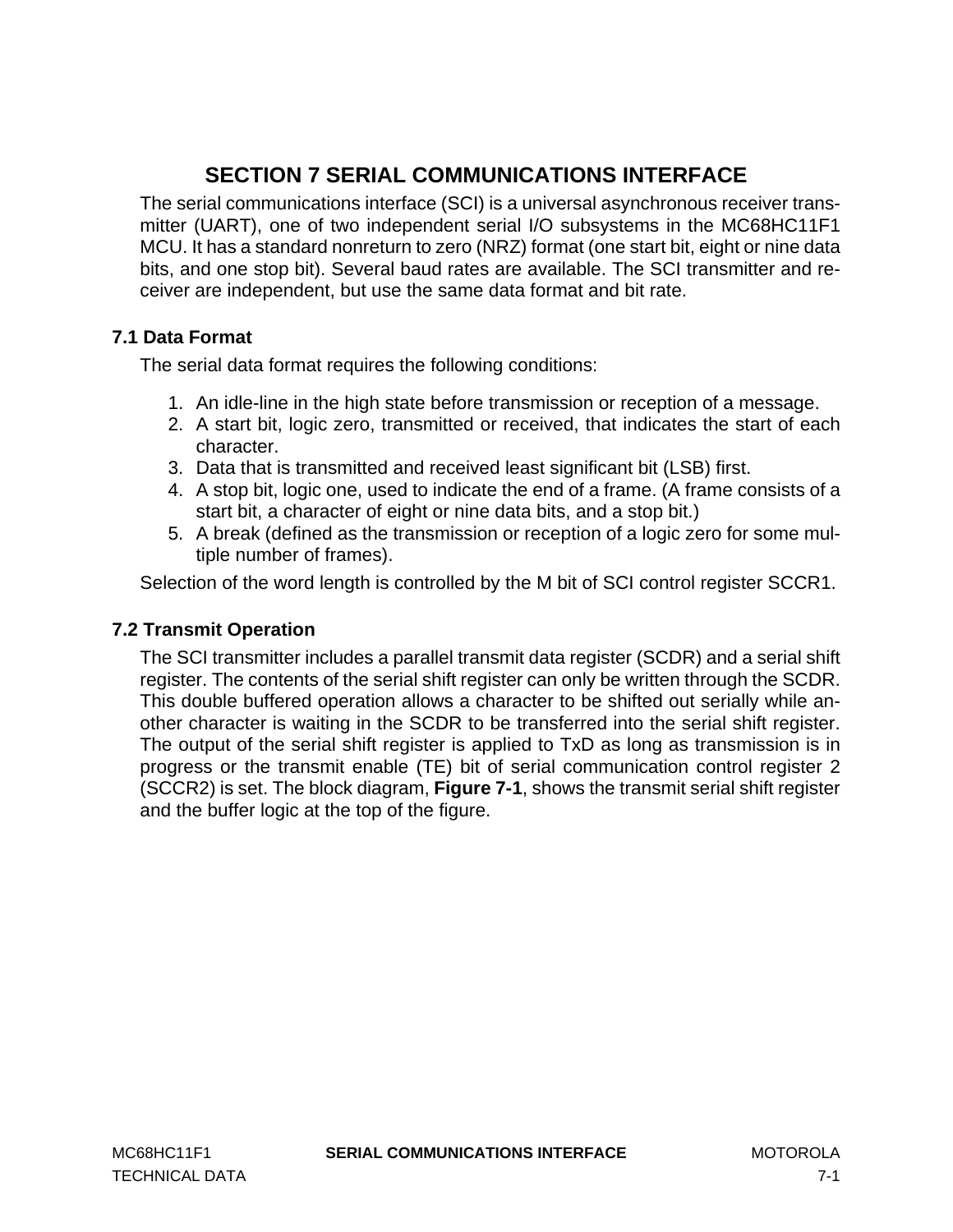<span id="page-87-0"></span>

**Figure 7-1 SCI Transmitter Block Diagram**

# **7.3 Receive Operation**

During receive operations, the transmit sequence is reversed. The serial shift register receives data and transfers it to a parallel receive data register (SCDR) as a complete word. This double buffered operation allows a character to be shifted in serially while another character is already in the SCDR. An advanced data recovery scheme distinguishes valid data from noise in the serial data stream. The data input is selectively sampled to detect receive data, and a majority voting circuit determines the value and integrity of each bit.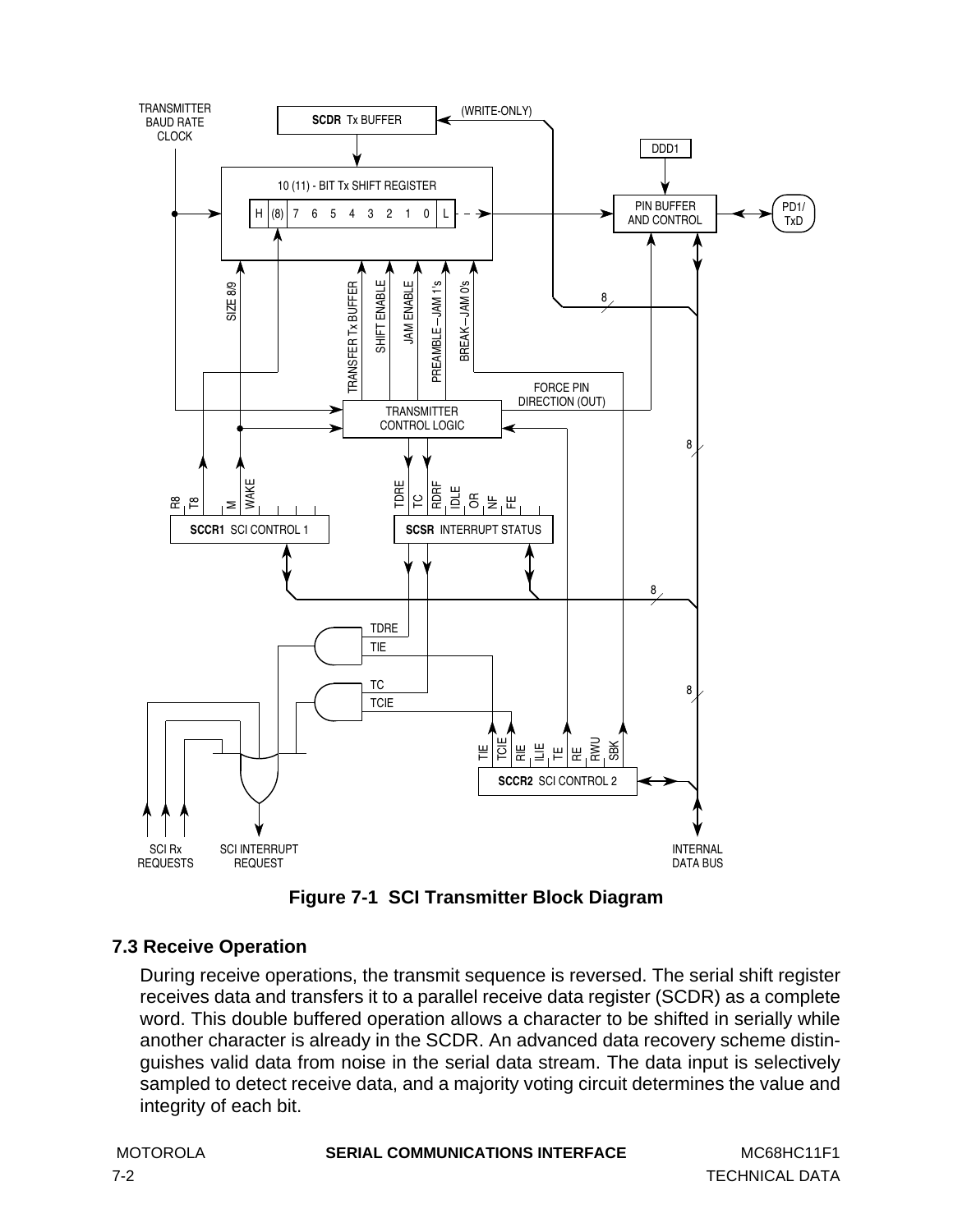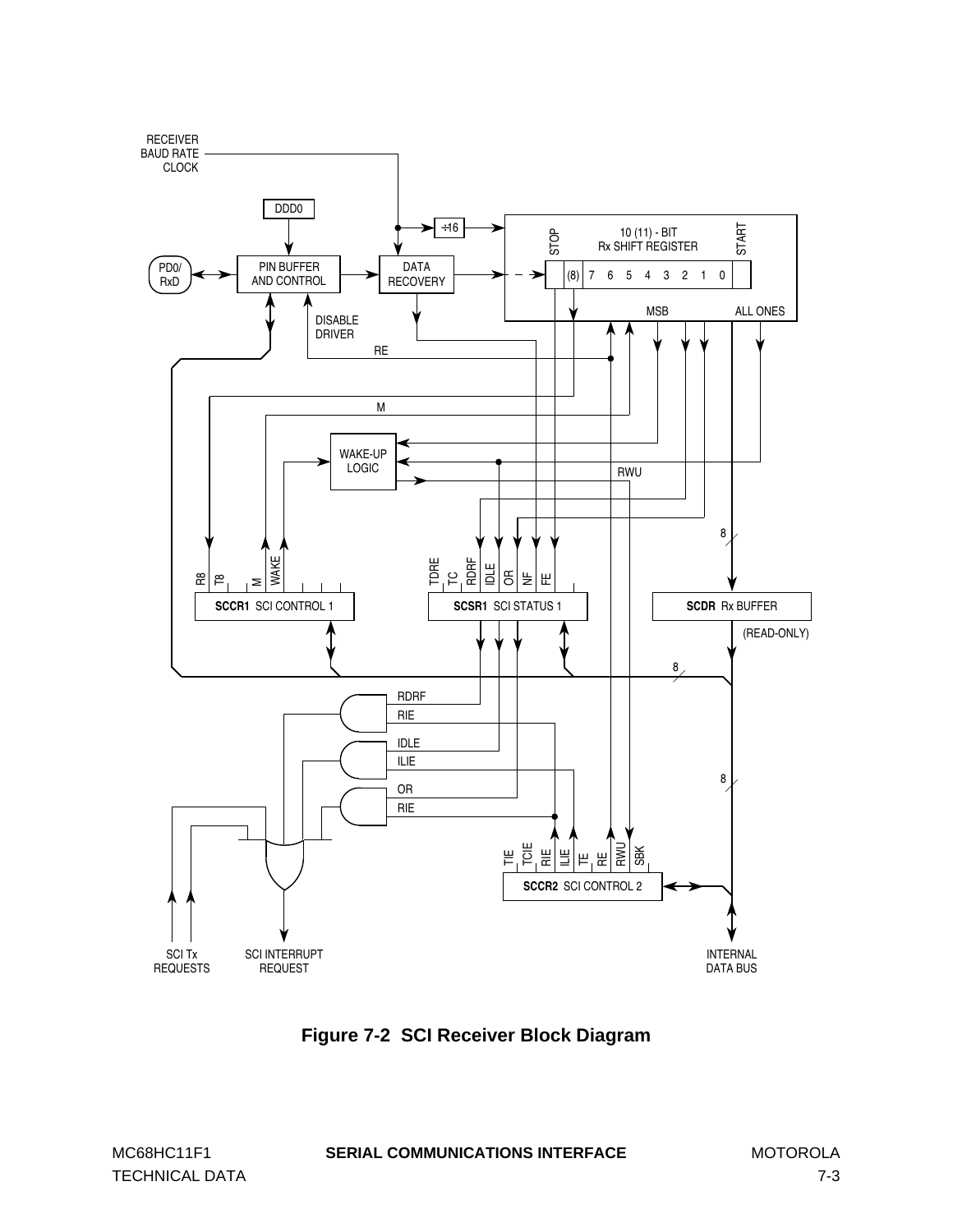# **7.4 Wakeup Feature**

The wakeup feature reduces SCI service overhead in multiple receiver systems. Software for each receiver evaluates the first character of each message. The receiver is placed in wakeup mode by writing a one to the RWU bit in the SCCR2 register. While RWU is one, all of the receiver-related status flags (RDRF, IDLE, OR, NF, and FE) are inhibited (cannot become set). Although RWU can be cleared by a software write to SCCR2, to do so would be unusual. Normally RWU is set by software and is cleared automatically with hardware. Whenever a new message begins, logic alerts the sleeping receivers to wake up and evaluate the initial character of the new message.

Two methods of wakeup are available: idle-line wakeup and address-mark wakeup. During idle-line wakeup, a sleeping receiver awakens as soon as the RxD line becomes idle. In the address-mark wakeup, logic one in the most significant bit (MSB) of a character wakes up all sleeping receivers.

### **7.4.1 Idle-Line Wakeup**

To use the receiver wakeup method, establish a software addressing scheme to allow the transmitting devices to direct a message to individual receivers or to groups of receivers. This addressing scheme can take any form as long as all transmitting and receiving devices are programmed to understand the same scheme. Because the addressing information is usually the first frame(s) in a message, receivers that are not part of the current task do not become burdened with the entire set of addressing frames. All receivers are awake  $(RWU = 0)$  when each message begins. As soon as a receiver determines that the message is not intended for it, software sets the RWU bit (RWU = 1), which inhibits further flag setting until the RxD line goes idle at the end of the message. As soon as an idle line is detected by receiver logic, hardware automatically clears the RWU bit so that the first frame of the next message can be received. This type of receiver wakeup requires a minimum of one idle-line frame time between messages, and no idle time between frames in a message.

### **7.4.2 Address-Mark Wakeup**

The serial characters in this type of wakeup consist of seven (eight if  $M = 1$ ) information bits and an MSB, which indicates an address character (when set to one, or mark). The first character of each message is an addressing character ( $MSB = 1$ ). All receivers in the system evaluate this character to determine if the remainder of the message is directed toward this particular receiver. As soon as a receiver determines that a message is not intended for it, the receiver activates the RWU function by using a software write to set the RWU bit. Because setting RWU inhibits receiver-related flags, there is no further software overhead for the rest of this message.

When the next message begins, its first character has its MSB set, which automatically clears the RWU bit and enables normal character reception. The first character whose MSB is set is also the first character to be received after wakeup because RWU gets cleared before the stop bit for that frame is serially received. This type of wakeup allows messages to include gaps of idle time, unlike the idle-line method, but there is a loss of efficiency because of the extra bit time for each character (address bit) required for all characters.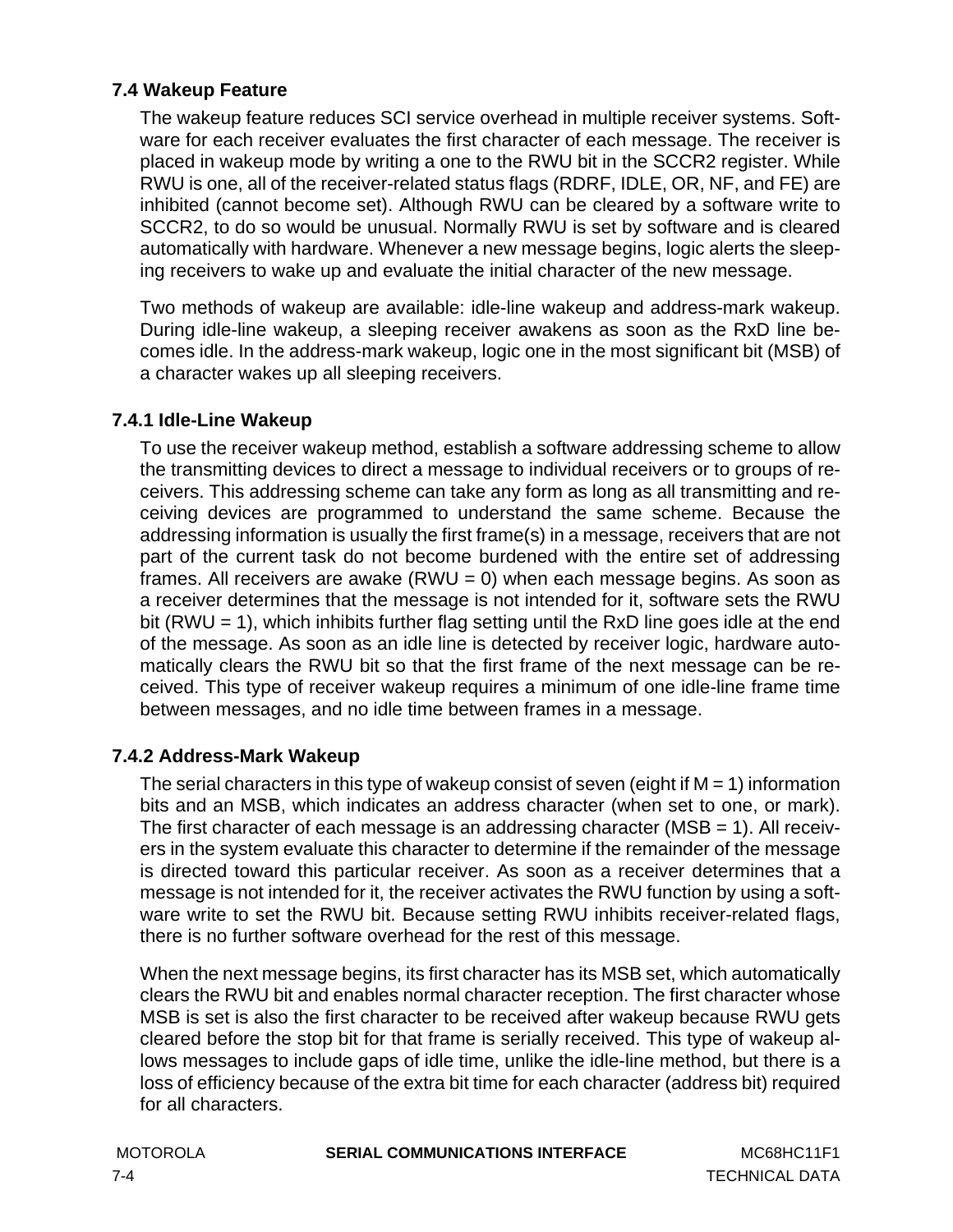# **7.5 SCI Error Detection**

Three error conditions, SCDR overrun, received bit noise, and framing can occur during generation of SCI system interrupts. Three bits (OR, NF, and FE) in the serial communications status register (SCSR) indicate if one of these error conditions exists.

The overrun error (OR) bit is set when the next byte is ready to be transferred from the receive shift register to the SCDR and the SCDR is already full (RDRF bit is set). When an overrun error occurs, the data that caused the overrun is lost and the data that was already in SCDR is not disturbed. The OR is cleared when the SCSR is read (with OR set), followed by a read of the SCDR.

The noise flag (NF) bit is set if there is noise on any of the received bits, including the start and stop bits. The NF bit is not set until the RDRF flag is set. The NF bit is cleared when the SCSR is read (with FE equal to one) followed by a read of the SCDR.

When no stop bit is detected in the received data character, the framing error (FE) bit is set. FE is set at the same time as the RDRF. If the byte received causes both framing and overrun errors, the processor only recognizes the overrun error. The framing error flag inhibits further transfer of data into the SCDR until it is cleared. The FE bit is cleared when the SCSR is read (with FE equal to one) followed by a read of the SCDR.

### **7.6 SCI Registers**

There are five addressable registers associated with the SCI. SCCR1, SCCR2, and BAUD are control registers. SCDR is the SCI data register and SCSR is the SCI status register. Refer to the BAUD register description as well as the block diagram for the baud rate generator.

### **7.6.1 Serial Communications Data Register**

SCDR is a parallel register that performs two functions. It is the receive data register when it is read, and the transmit data register when it is written. Reads access the receive data buffer and writes access the transmit data buffer. Receive and transmit are double buffered.



# **7.6.2 Serial Communications Control Register 1**

The SCCR1 register provides the control bits that determine word length and select the method used for the wakeup feature.

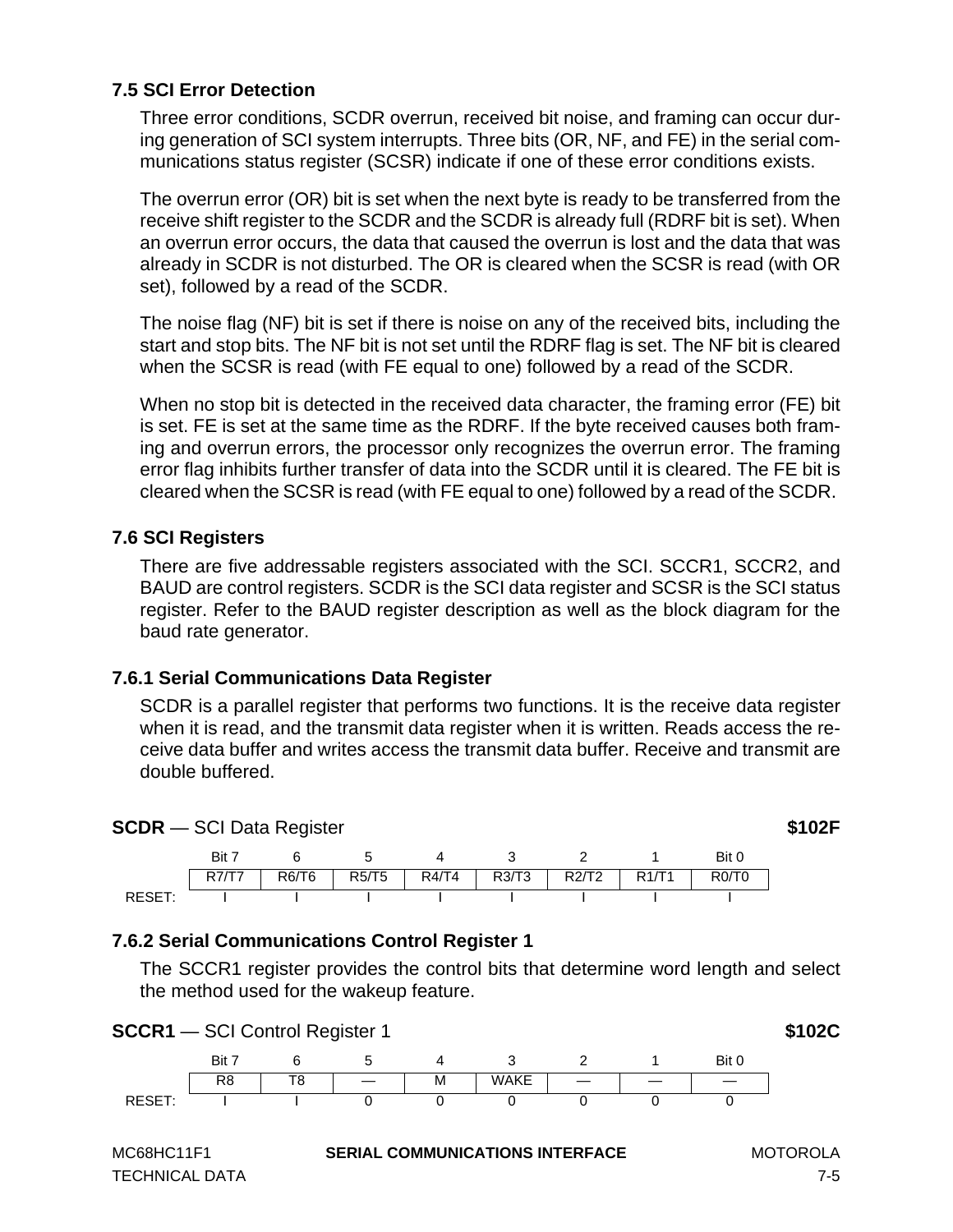R8 — Receive Data Bit 8

If M bit is set, R8 stores the ninth bit in the receive data character.

T8 — Transmit Data Bit 8

If M bit is set, T8 stores the ninth bit in the transmit data character.

- M Mode (Select Character Format)
	- $0 =$  Start bit, 8 data bits, 1 stop bit
	- $1 =$  Start bit, 9 data bits, 1 stop bit
- WAKE Wakeup by Address Mark/Idle
	- $0 =$  Wakeup by IDLE line recognition
	- 1 = Wakeup by address mark (most significant data bit set)

# **7.6.3 Serial Communications Control Register 2**

The SCCR2 register provides the control bits that enable or disable individual SCI functions.

**SCCR2** — SCI Control Register 2 **\$102D** 

Bit 7 6 5 4 3 2 1 Bit 0 TIE | TCIE | RIE | ILIE | TE | RE | RWU | SBK RESET: 0 0 0 0 0 0 0

TIE — Transmit Interrupt Enable

 $0 = TDRE$  interrupts disabled

1 = SCI interrupt requested when TDRE status flag is set

- TCIE Transmit Complete Interrupt Enable
	- $0 = TC$  interrupts disabled
	- 1 = SCI interrupt requested when TC status flag is set
- RIE Receiver Interrupt Enable
	- 0 = RDRF and OR interrupts disabled
	- 1 = SCI interrupt requested when RDRF flag or the OR status flag is set
- ILIE Idle-Line Interrupt Enable
	- $0 =$  IDLE interrupts disabled
	- 1 = SCI interrupt requested when IDLE status flag is set
- TE Transmitter Enable

When TE goes from zero to one, one unit of idle character time (logic one) is queued as a preamble.

- $0 =$ Transmitter disabled
- 1 = Transmitter enabled
- RE Receiver Enable
	- $0 =$  Receiver disabled
	- 1 = Receiver enabled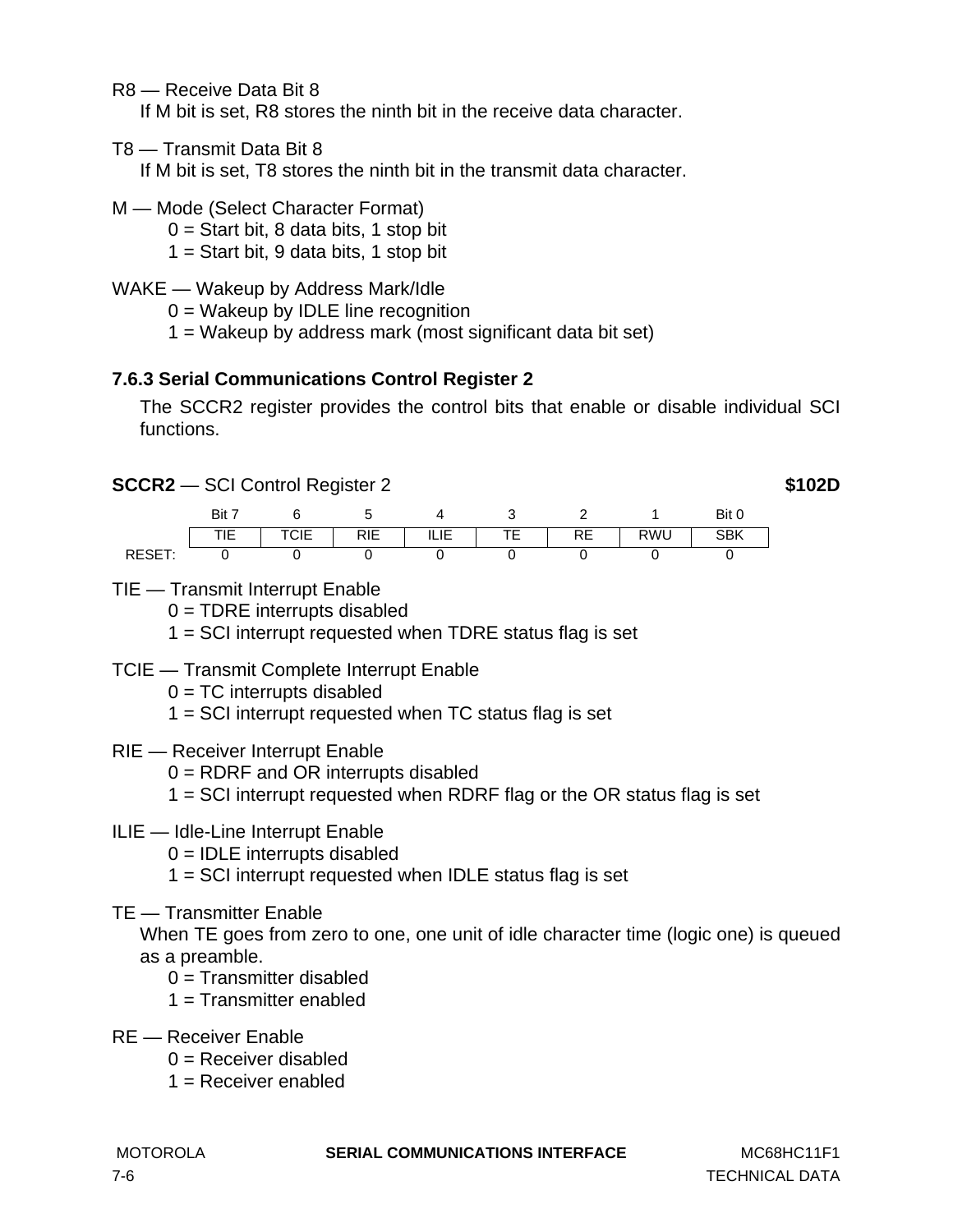RWU — Receiver Wakeup Control

0 = Normal SCI receiver

1 = Wakeup enabled and receiver interrupts inhibited

SBK — Send Break

At least one character time of break is queued and sent each time SBK is written to one. As long as the SBK bit is set, break characters are queued and sent. More than one break may be sent if the transmitter is idle at the time the SBK bit is toggled on and off, as the baud rate clock edge could occur between writing the one and writing the zero to SBK.

 $0 =$  Break generator off

1 = Break codes generated

# **7.6.4 Serial Communication Status Register**

The SCSR provides inputs to the interrupt logic circuits for generation of the SCI system interrupt.

### **SCSR** — SCI Status Register **\$102E**

|        | Bit  |         |             |           |         |             |        | Bit 0 |
|--------|------|---------|-------------|-----------|---------|-------------|--------|-------|
|        | PIN⊨ | ᠇៸<br>◡ | <b>RDRF</b> | IN F<br>. | ⊣ר<br>◡ | NF<br>1 M L | ᄄ<br>- |       |
| RESET: |      |         |             |           |         |             |        |       |

# TDRE — Transmit Data Register Empty Flag

This flag is set when SCDR is empty. Clear the TDRE flag by reading SCSR and then writing to SCDR.

 $0 =$  SCDR busy

 $1 = \text{SCDR empty}$ 

TC — Transmit Complete Flag

This flag is set when the transmitter is idle (no data, preamble, or break transmission in progress). Clear the TC flag by reading SCSR and then writing to SCDR.

 $0 =$ Transmitter busy

 $1 =$ Transmitter idle

# RDRF — Receive Data Register Full Flag

This flag is set if a received character is ready to be read from SCDR. Clear the RDRF flag by reading SCSR and then reading SCDR.

- $0 = SCDR$  empty
- $1 =$  SCDR full
- IDLE Idle Line Detected Flag

This flag is set if the RxD line is idle. Once cleared, IDLE is not set again until the RxD line has been active and becomes idle again. The IDLE flag is inhibited when RWU  $=$ 1. Clear IDLE by reading SCSR and then reading SCDR.

- $0 = RxD$  line is active
- $1 = RxD$  line is idle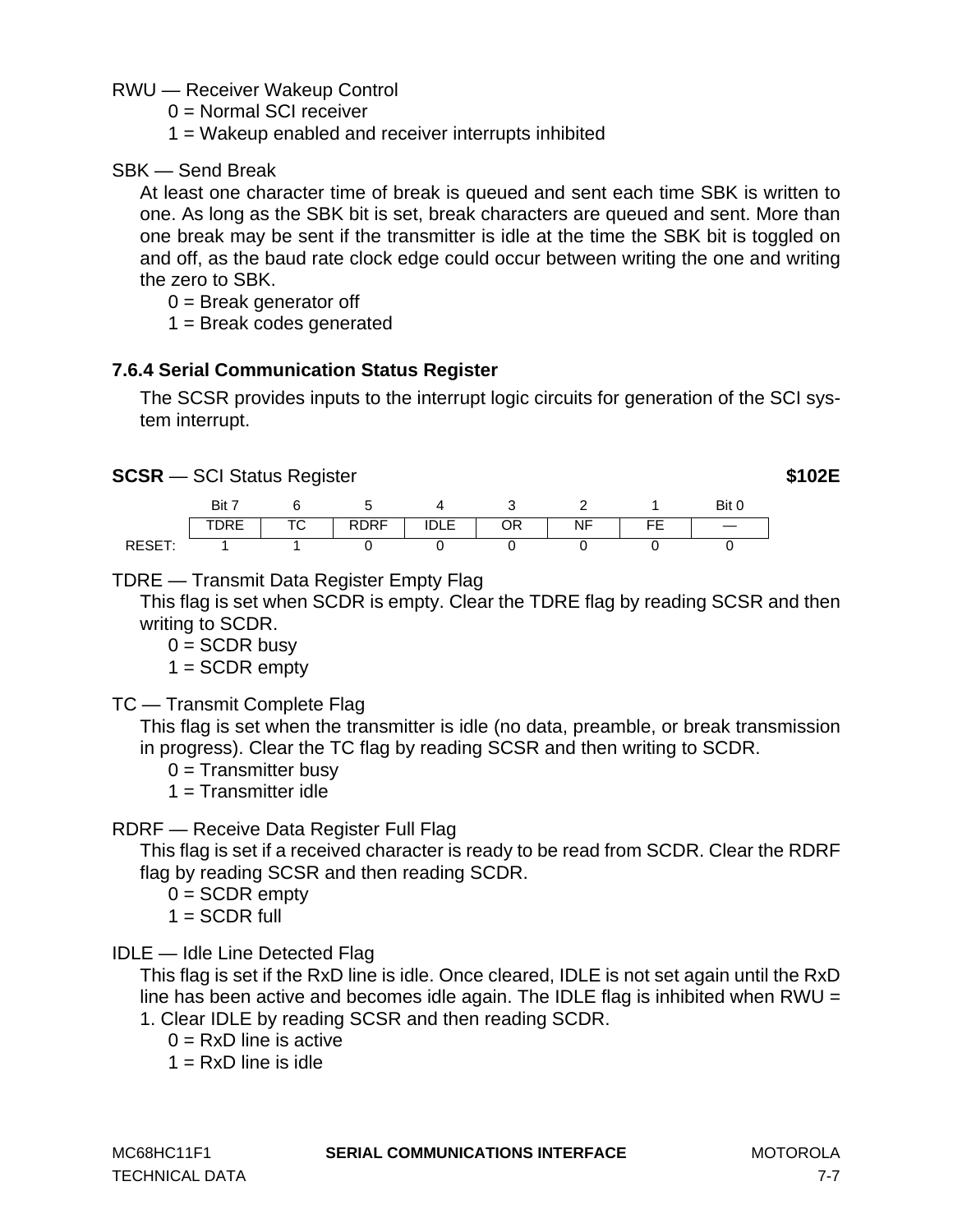OR — Overrun Error Flag

OR is set if a new character is received before a previously received character is read from SCDR. Clear the OR flag by reading SCSR and then reading SCDR.

 $0 = No$  overrun

 $1 =$  Overrun detected

NF — Noise Error Flag

NF is set if majority sample logic detects anything other than a unanimous decision. Clear NF by reading SCSR and then reading SCDR.

0 = Unanimous decision

 $1 =$  Noise detected

FE — Framing Error

FE is set when a zero is detected where a stop bit was expected. Clear the FE flag by reading SCSR and then reading SCDR.

 $0 =$ Stop bit detected

 $1 =$  Zero detected

Bit 0 — Not implemented

Always reads zero

# **7.6.5 Baud Rate Register**

Use this register to select different baud rates for the SCI system. The SCP[1:0] bits select the prescaler rate for the SCR[2:0] bits. Together, these five bits provide multiple baud rate combinations for a given crystal frequency. Normally, this register is written once during initialization. The prescaler is set to its fastest rate by default out of reset, and can be changed at any time. Refer to **Table 7-1** and **[Table 7-2](#page-94-0)** for normal baud rate selections.

| <b>BAUD</b> - Baud Rate |       |                  |                  |             |                  |                  |       | \$102B |
|-------------------------|-------|------------------|------------------|-------------|------------------|------------------|-------|--------|
|                         | Bit 7 | b                | 4                |             |                  |                  | Bit 0 |        |
|                         | TCLR  | SCP <sub>1</sub> | SCP <sub>0</sub> | <b>RCKB</b> | SCR <sub>2</sub> | SCR <sub>1</sub> | SCR0  |        |
| RESET:                  |       |                  |                  |             |                  |                  |       |        |

TCLR — Clear Baud Rate Counters (Test)

SCP[1:0] — SCI Baud Rate Prescaler Selects Refer to the SCI baud rate generator block diagram.

|                  | <b>Prescaler</b> | Divide Internal | <b>Crystal Frequency (MHz)</b> |        |        |        |       |        |
|------------------|------------------|-----------------|--------------------------------|--------|--------|--------|-------|--------|
| SCP <sub>1</sub> | <b>SCPO</b>      | <b>Clock By</b> | 4.0                            | 4.9152 | 8.0    | 12.0   | 16.0  | 20.0   |
|                  |                  |                 | 62500                          | 76800  | 125000 | 187500 | 25000 | 312500 |
|                  |                  |                 | 20833                          | 25600  | 41667  | 62500  | 83332 | 104165 |
|                  |                  |                 | 15625                          | 19200  | 31250  | 46875  | 62500 | 78125  |
|                  |                  | 13              | 4800                           | 5907   | 9600   | 14423  | 19200 | 24000  |

# **Table 7-1 Baud Rate Prescaler Selection**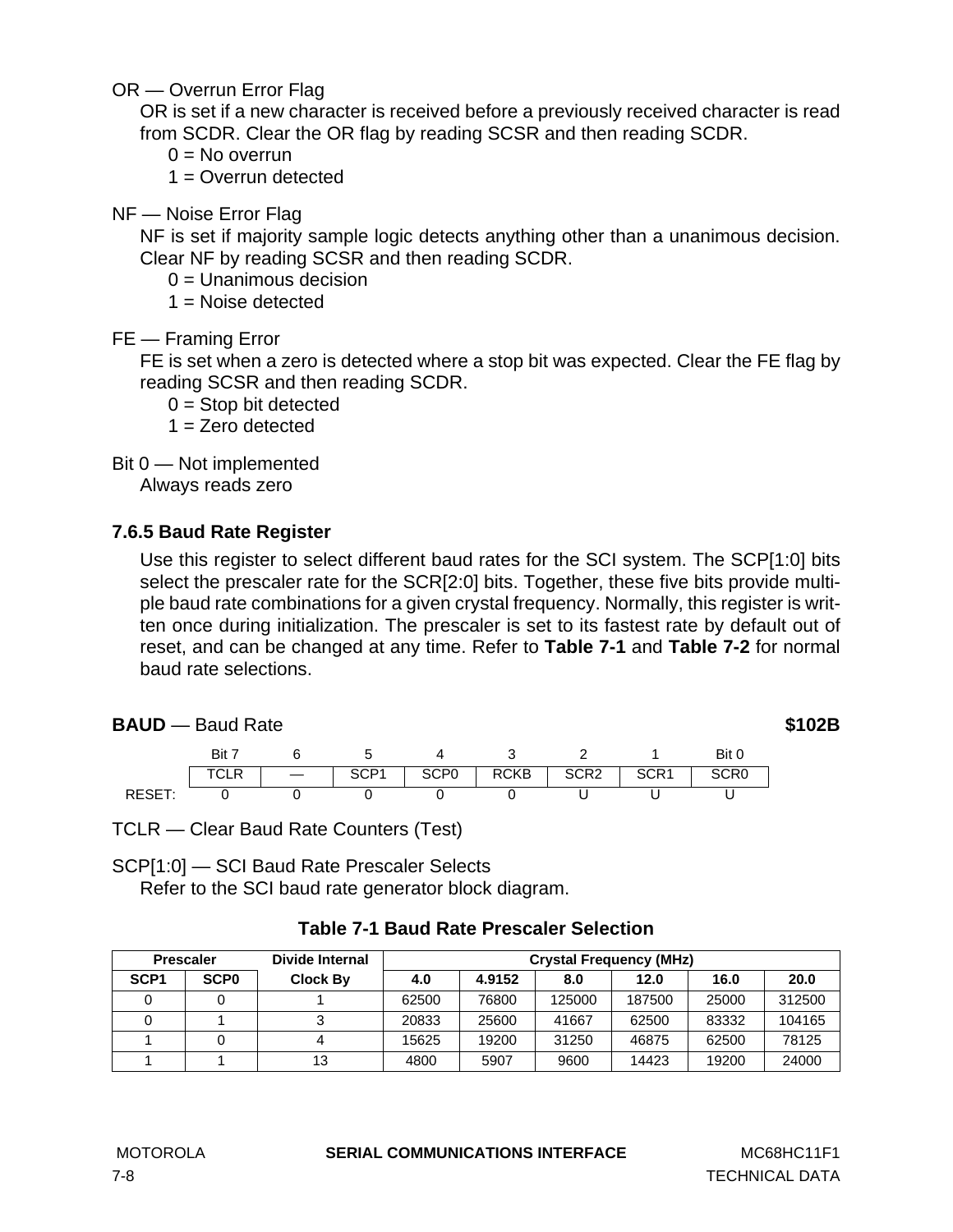### <span id="page-94-0"></span>RCKB — SCI Baud Rate Clock Check (Test)

### SCR[2:0] — SCI Baud Rate Selects

Selects receiver and transmitter bit rate based on output from baud rate prescaler stage. Refer to the SCI baud rate generator block diagram.

|                 | <b>Divide</b>    | <b>Highest Baud Rate</b> |                                        |       |        |  |  |
|-----------------|------------------|--------------------------|----------------------------------------|-------|--------|--|--|
|                 | <b>Prescaler</b> |                          | (Prescaler Output from Previous Table) |       |        |  |  |
| <b>SCR[2:0]</b> | By               | 4800                     | 19200                                  | 76800 | 312500 |  |  |
| 000             |                  | 4800                     | 19200                                  | 76800 | 312500 |  |  |
| 001             | 2                | 2400                     | 9600                                   | 38400 | 156250 |  |  |
| 010             | 4                | 1200                     | 4800                                   | 19200 | 78125  |  |  |
| 011             | 8                | 600                      | 2400                                   | 9600  | 39063  |  |  |
| 100             | 16               | 300                      | 1200                                   | 4800  | 19531  |  |  |
| 101             | 32               | 150                      | 600                                    | 2400  | 9766   |  |  |
| 110             | 64               | 75                       | 300                                    | 1200  | 4883   |  |  |
| 111             | 128              |                          | 150                                    | 600   | 2441   |  |  |

### **Table 7-2 Baud Rate Selection**

The prescaler bits, SCP[2:0], determine the highest baud rate, and the SCR[2:0] bits select an additional binary submultiple ( $\geq 1$ ,  $\geq 2$ ,  $\geq 4$ , through  $\geq 128$ ) of this highest baud rate. The result of these two dividers in series is the 16X receiver baud rate clock. The SCR[2:0] bits are not affected by reset and can be changed at any time, although they should not be changed when any SCI transfer is in progress.

**[Figure 7-3](#page-95-0)** and **[Figure 7-4](#page-97-0)** illustrate the SCI baud rate timing chain. The prescaler select bits determine the highest baud rate. The rate select bits determine additional divide by two stages to arrive at the receiver timing (RT) clock rate. The baud rate clock is the result of dividing the RT clock by 16.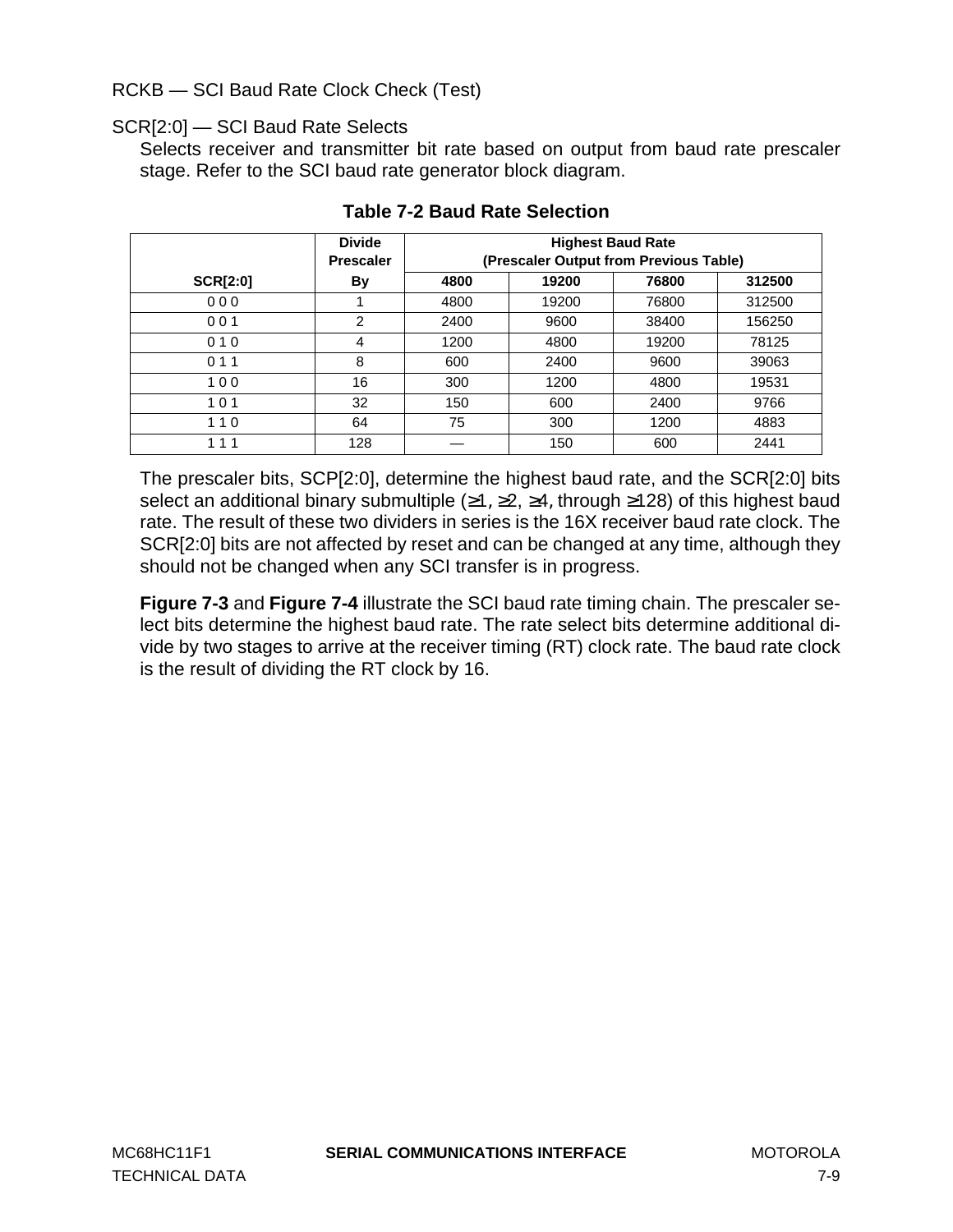<span id="page-95-0"></span>

**Figure 7-3 SCI Baud Rate Generator Block Diagram**

# **7.7 Status Flags and Interrupts**

The SCI transmitter has two status flags. These status flags can be read by software (polled) to tell when the corresponding condition exists. Alternatively, a local interrupt enable bit can be set to enable each of these status conditions to generate interrupt requests when the corresponding condition is present. Status flags are automatically set by hardware logic conditions, but must be cleared by software, which provides an interlock mechanism that enables logic to know when software has noticed the status indication. The software clearing sequence for these flags is automatic — functions that are normally performed in response to the status flags also satisfy the conditions of the clearing sequence.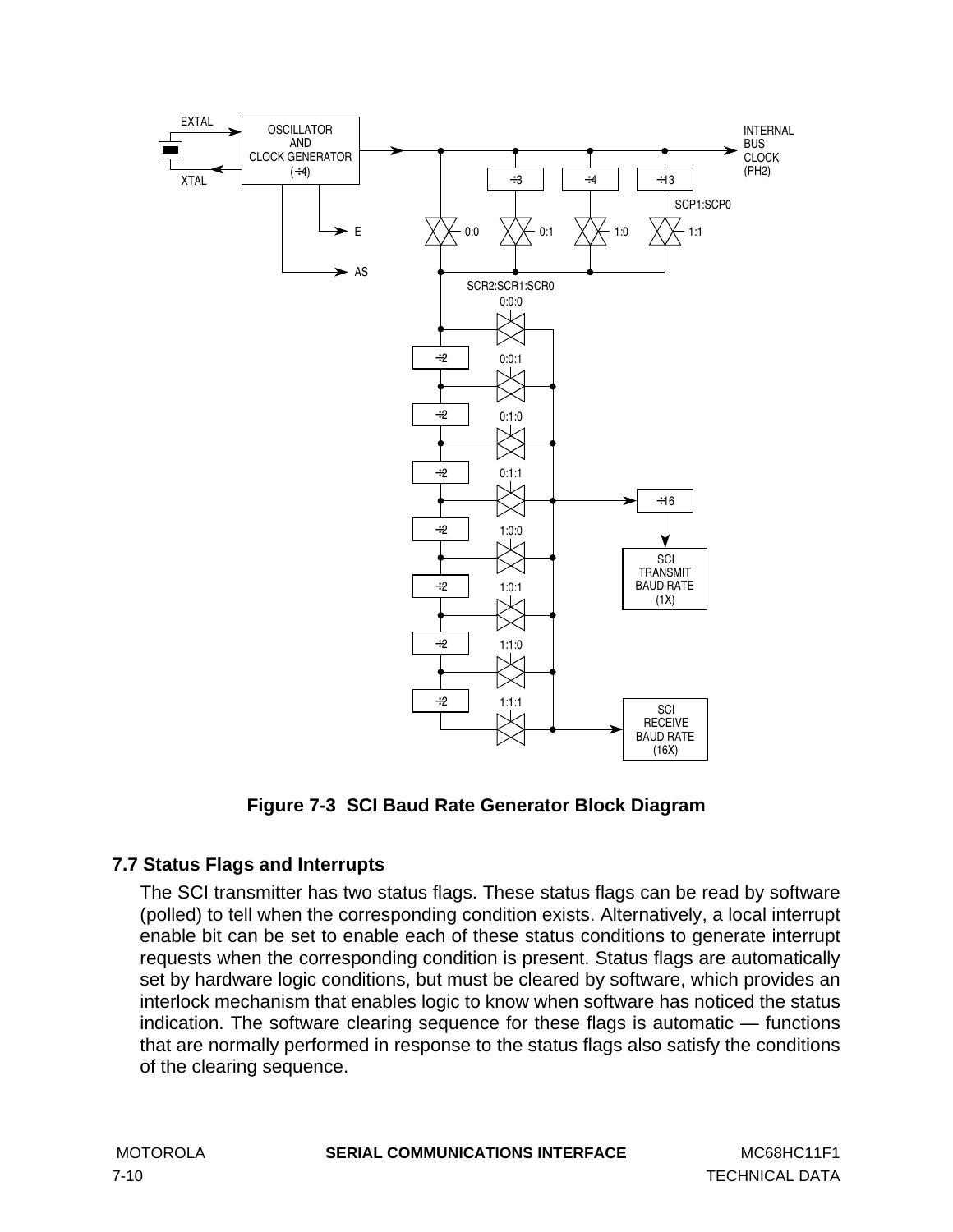TDRE and TC flags are normally set when the transmitter is first enabled (TE set to one). The TDRE flag indicates there is room in the transmit queue to store another data character in the TDR. The TIE bit is the local interrupt mask for TDRE. When TIE is zero, TDRE must be polled. When TIE and TDRE are one, an interrupt is requested.

The TC flag indicates the transmitter has completed the queue. The TCIE bit is the local interrupt mask for TC. When TCIE is zero, TC must be polled; when TCIE is one and TC is one, an interrupt is requested.

Writing a zero to TE requests that the transmitter stop when it can. The transmitter completes any transmission in progress before actually shutting down. Only an MCU reset can cause the transmitter to stop and shut down immediately. If TE is written to zero when the transmitter is already idle, the pin reverts to its general-purpose I/O function (synchronized to the bit-rate clock). If anything is being transmitted when TE is written to zero, that character is completed before the pin reverts to general-purpose I/O, but any other characters waiting in the transmit queue are lost. The TC and TDRE flags are set at the completion of this last character, even though TE has been disabled.

# **7.7.1 Receiver Flags**

The SCI receiver has five status flags, three of which can generate interrupt requests. The status flags are set by the SCI logic in response to specific conditions in the receiver. These flags can be read (polled) at any time by software. Refer to Figure 7–4, which shows SCI interrupt arbitration.

When an overrun takes place, the new character is lost, and the character that was in its way in the parallel RDR is undisturbed. RDRF is set when a character has been received and transferred into the parallel RDR. The OR flag is set instead of RDRF if overrun occurs. A new character is ready to be transferred into RDR before a previous character is read from RDR.

The NF and FE flags provide additional information about the character in the RDR, but do not generate interrupt requests.

The last receiver status flag and interrupt source come from the IDLE flag. The RxD line is idle if it has constantly been at logic one for a full character time. The IDLE flag is set only after the RxD line has been busy and becomes idle, which prevents repeated interrupts for the whole time RxD remains idle.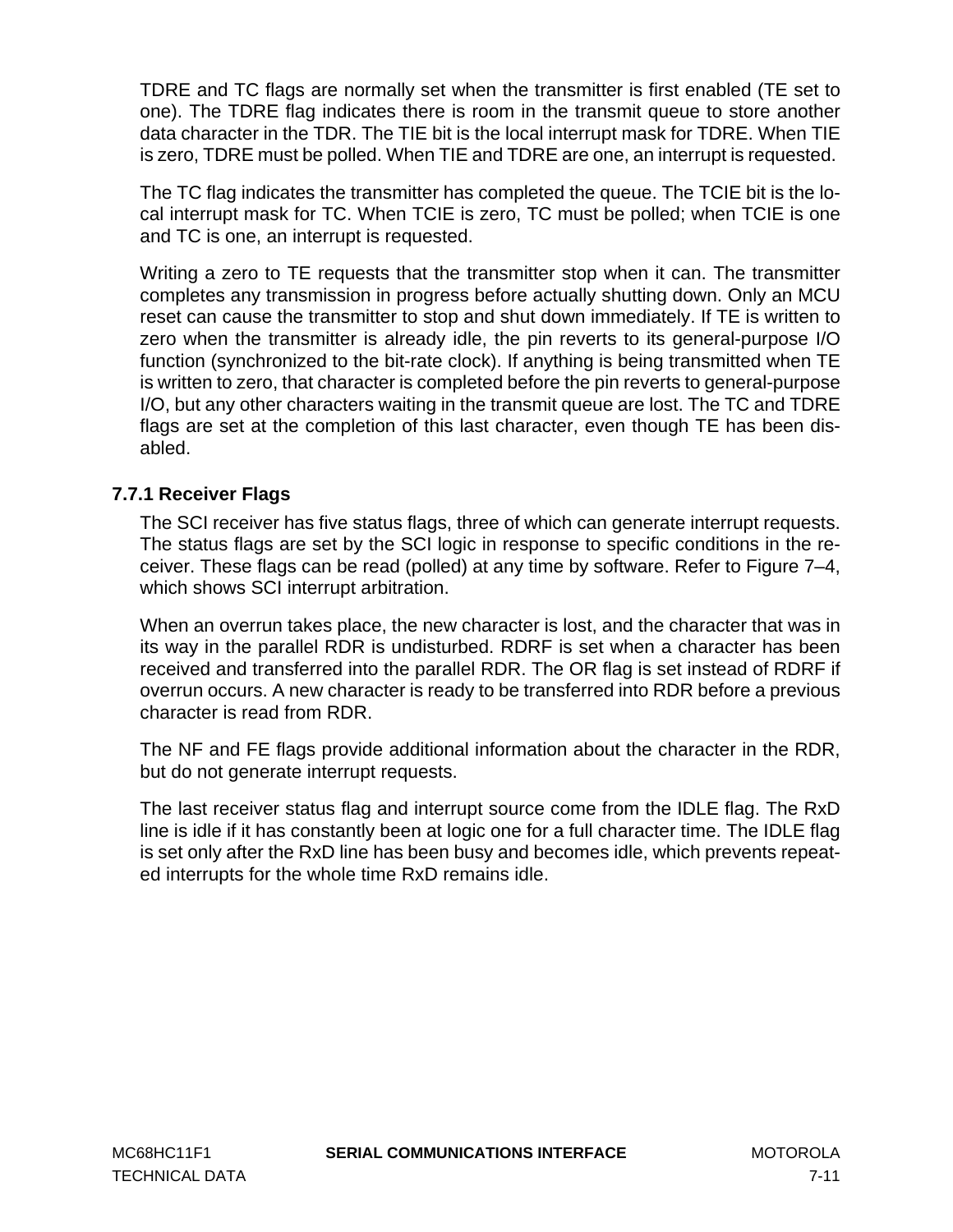<span id="page-97-0"></span>

**Figure 7-4 Interrupt Source Resolution Within SCI**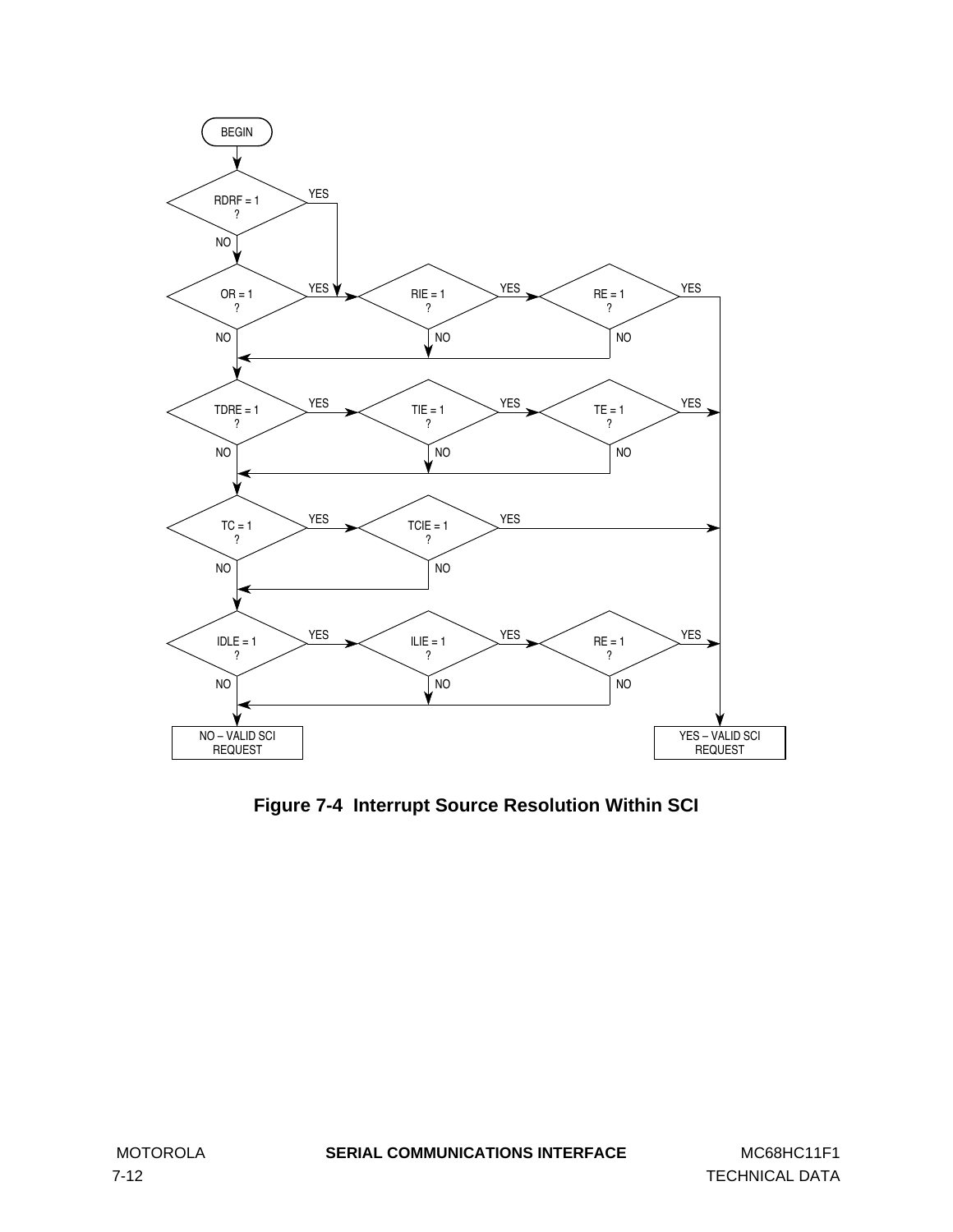# **SECTION 8 SERIAL PERIPHERAL INTERFACE**

The serial peripheral interface (SPI), an independent serial communications subsystem, allows the MCU to communicate synchronously with peripheral devices, such as transistor-transistor logic (TTL) shift registers, liquid crystal display (LCD) drivers, analog-to-digital converter subsystems, and other microprocessors. The SPI is also capable of inter-processor communication in a multiple master system. The SPI system can be configured as either a master or a slave device. When configured as a master, data transfer rates can be as high as one-half the E-clock rate (2.5 Mbits per second for a 5-MHz bus frequency). When configured as a slave, data transfers can be as fast as the E-clock rate (5 Mbits per second for a 5-MHz bus frequency).

# **8.1 Functional Description**

The central element in the SPI system is the block containing the shift register and the read data buffer. The system is single buffered in the transmit direction and double buffered in the receive direction. This means that new data for transmission cannot be written to the shifter until the previous transfer is complete; however, received data is transferred into a parallel read data buffer so the shifter is free to accept a second serial character. As long as the first character is read out of the read data buffer before the next serial character is ready to be transferred, no overrun condition occurs. A single MCU register address is used for reading data from the read data buffer and for writing data to the shifter.

The SPI status block represents the SPI status flags (transfer complete, write collision, and mode fault) located in the SPI status register (SPSR). The SPI control block represents those functions that control the SPI system through the serial peripheral control register (SPCR).

Refer to **[Figure 8-1](#page-99-0)**, which shows the SPI block diagram.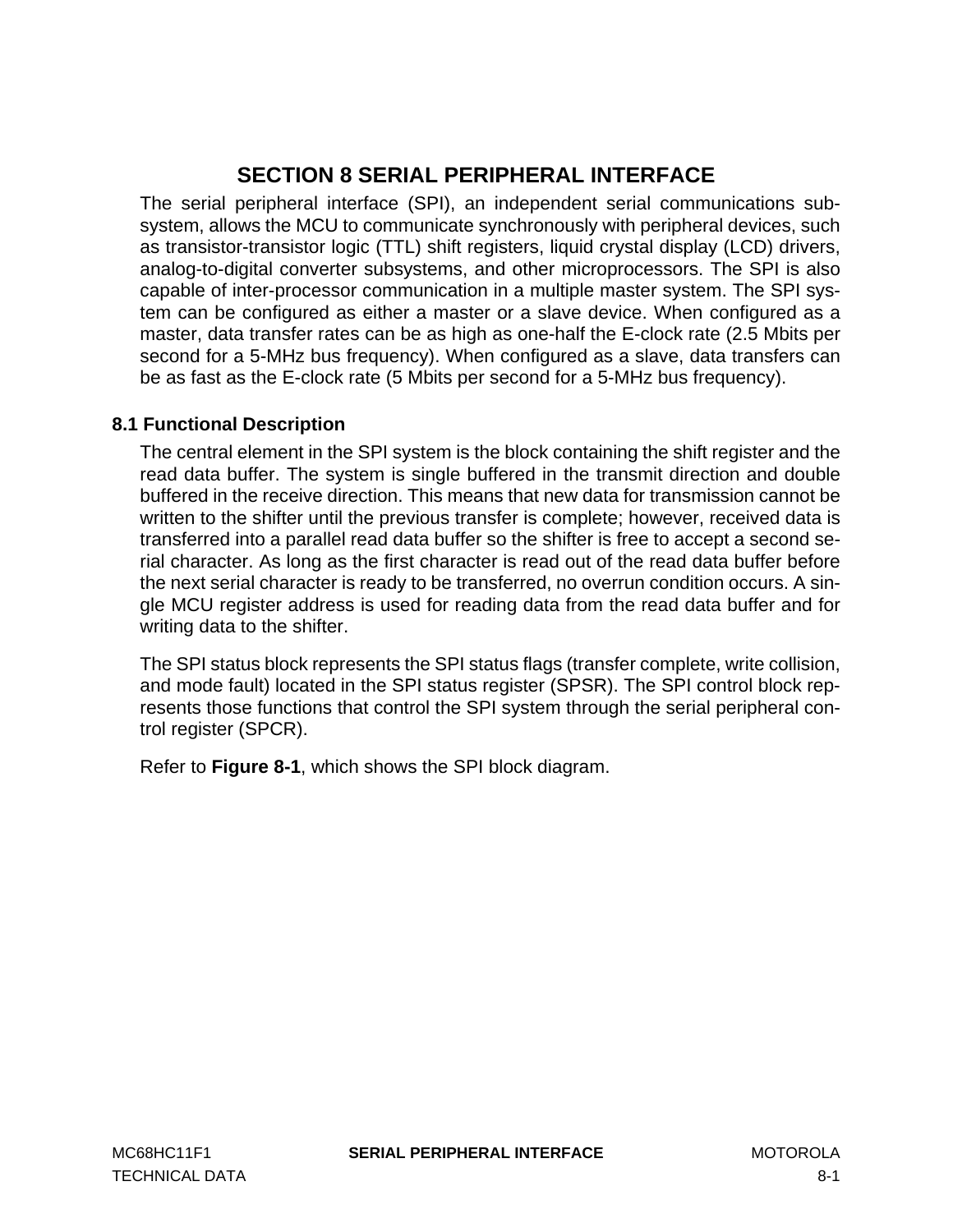<span id="page-99-0"></span>

**Figure 8-1 SPI Block Diagram**

# **8.2 SPI Transfer Formats**

During an SPI transfer, data is simultaneously transmitted and received. A serial clock line synchronizes shifting and sampling of the information on the two serial data lines. A slave select line allows individual selection of a slave SPI device; slave devices that are not selected do not interfere with SPI bus activities. On a master SPI device, the select line can optionally be used to indicate a multiple master bus contention. Refer to **[Figure 8-2](#page-100-0)**.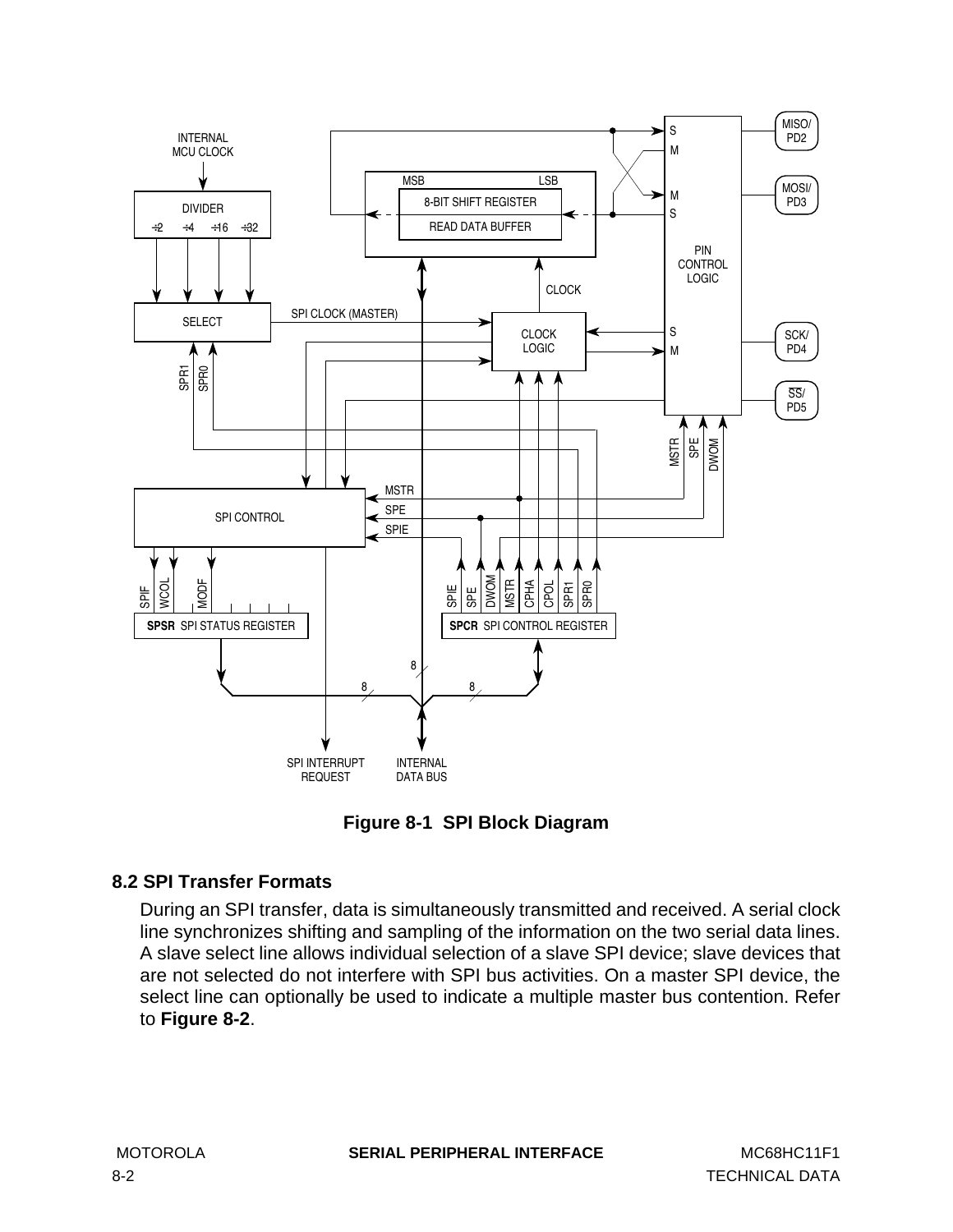<span id="page-100-0"></span>



# **8.2.1 Clock Phase and Polarity Controls**

Software can select one of four combinations of serial clock phase and polarity using two bits in the SPI control register (SPCR). The clock polarity is specified by the CPOL control bit, which selects an active high or active low clock, and has no significant effect on the transfer format. The clock phase (CPHA) control bit selects one of two different transfer formats. The clock phase and polarity should be identical for the master SPI device and the communicating slave device. In some cases, the phase and polarity are changed between transfers to allow a master device to communicate with peripheral slaves having different requirements.

When CPHA equals zero, the  $\overline{SS}$  line must be negated and reasserted between each successive serial byte. Also, if the slave writes data to the SPI data register (SPDR) while  $\overline{SS}$  is low, a write collision error results.

When CPHA equals one, the  $\overline{SS}$  line can remain low between successive transfers.

### **8.3 SPI Signals**

The following paragraphs contain descriptions of the four SPI signals: master in slave out (MISO), master out slave in (MOSI), serial clock (SCK), and slave select (SS).

Any SPI output line must have its corresponding data direction bit in DDRD register set. If the DDR bit is clear, that line is disconnected from the SPI logic and becomes a general-purpose input. All SPI input lines are forced to act as inputs regardless of the state of the corresponding DDR bits in DDRD register.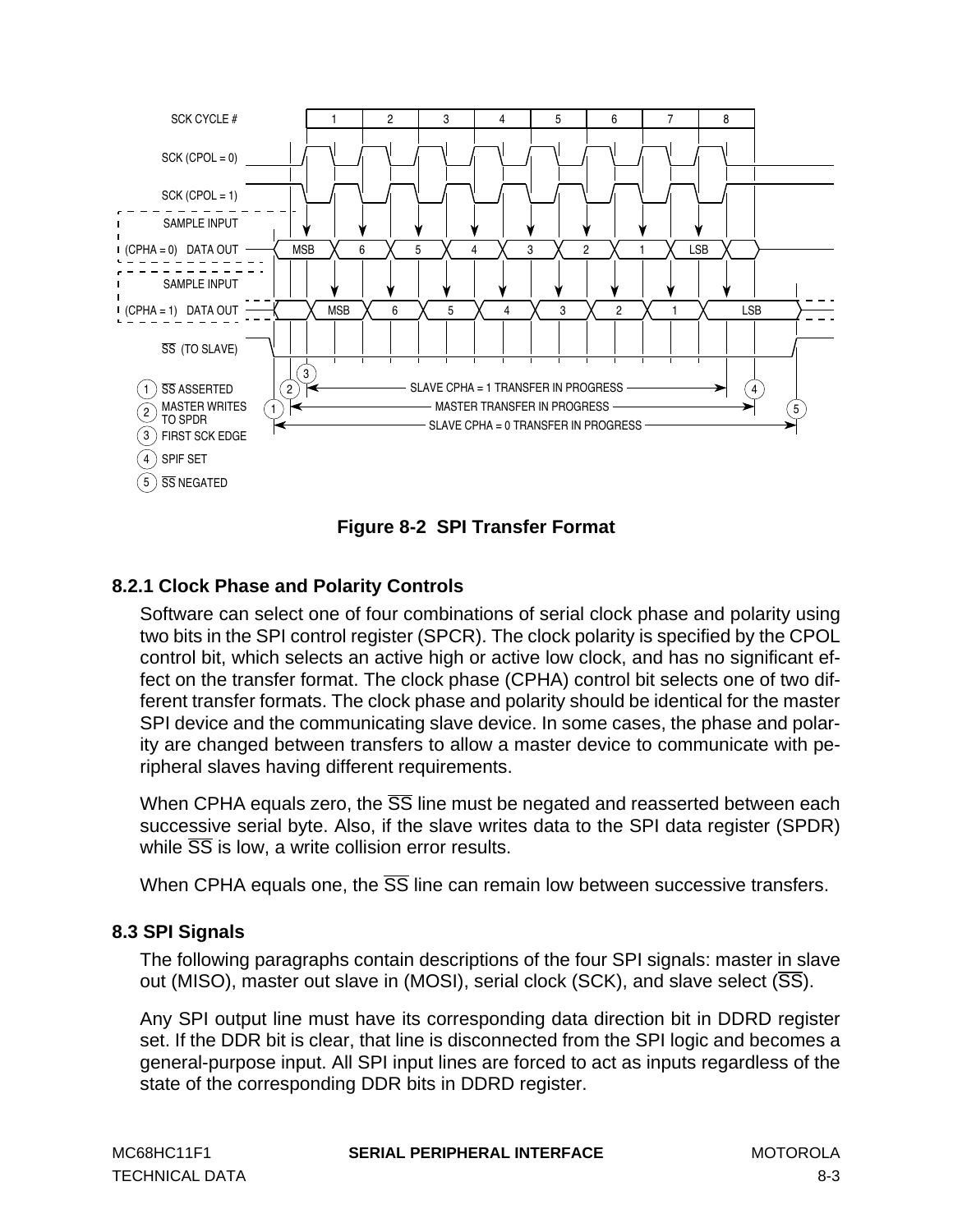### <span id="page-101-0"></span>**8.3.1 Master In Slave Out**

MISO is one of two unidirectional serial data signals. It is an input to a master device and an output from a slave device. The MISO line of a slave device is placed in the high-impedance state if the slave device is not selected.

### **8.3.2 Master Out Slave In**

The MOSI line is the second of the two unidirectional serial data signals. It is an output from a master device and an input to a slave device. The master device places data on the MOSI line a half-cycle before the clock edge that the slave device uses to latch the data.

### **8.3.3 Serial Clock**

SCK, an input to a slave device, is generated by the master device and synchronizes data movement in and out of the device through the MOSI and MISO lines. Master and slave devices are capable of exchanging a byte of information during a sequence of eight clock cycles.

There are four possible timing relationships that can be chosen by using control bits CPOL and CPHA in the serial peripheral control register (SPCR). Both master and slave devices must operate with the same timing. The SPI clock rate select bits, SPR[1:0], in the SPCR of the master device, select the clock rate. In a slave device, SPR[1:0] have no effect on the operation of the SPI.

### **8.3.4 Slave Select**

The slave select  $(\overline{SS})$  input of a slave device must be externally asserted before a master device can exchange data with the slave device.  $\overline{SS}$  must be low before data transactions and must stay low for the duration of the transaction.

The SS line of the master must be held high. If it goes low, a mode fault error flag (MODF) is set in the serial peripheral status register (SPSR). To disable the mode fault circuit, write a one in bit 5 of the port D data direction register. This sets the  $\overline{SS}$  pin to act as a general-purpose output rather than the dedicated input to the slave select circuit, thus inhibiting the mode fault flag. The other three lines are dedicated to the SPI whenever the serial peripheral interface is on.

The state of the master and slave CPHA bits affects the operation of SS. CPHA settings should be identical for master and slave. When  $CPHA = 0$ , the shift clock is the OR of  $\overline{SS}$  with SCK. In this clock phase mode,  $\overline{SS}$  must go high between successive characters in an SPI message. When CPHA = 1,  $\overline{SS}$  can be left low between successive SPI characters. In cases where there is only one SPI slave MCU, its  $\overline{SS}$  line can be tied to  $V_{SS}$  as long as only CPHA = 1 clock mode is used.

### **8.4 SPI System Errors**

Two system errors can be detected by the SPI system. The first type of error arises in a multiple-master system when more than one SPI device simultaneously tries to be a master. This error is called a mode fault. The second type of error, write collision, indicates that an attempt was made to write data to the SPDR while a transfer was in progress.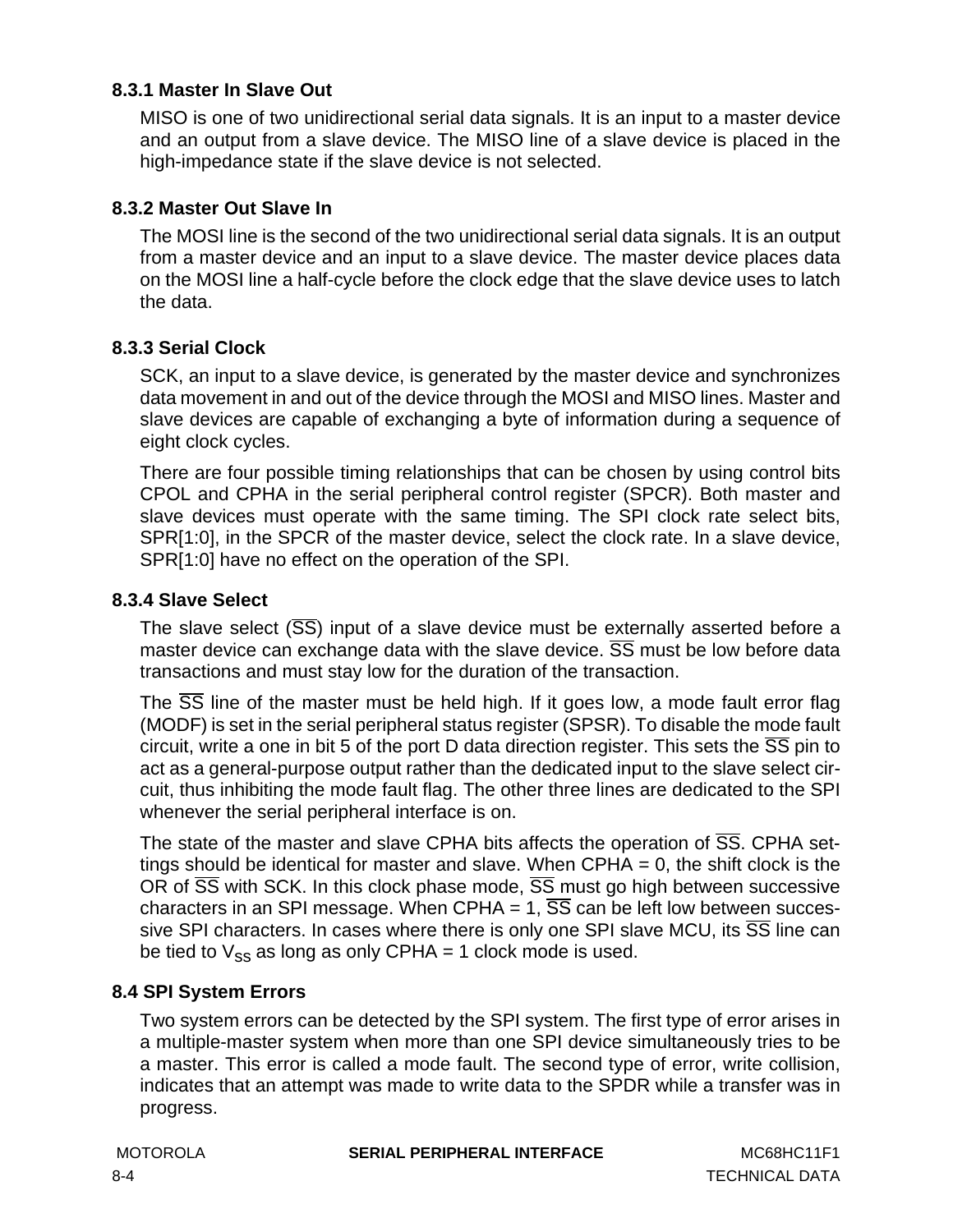When the SPI system is configured as a master and the  $\overline{SS}$  input line goes to active low, a mode fault error has occurred — usually because two devices have attempted to act as master at the same time. In cases where more than one device is concurrently configured as a master, there is a chance of contention between two pin drivers. For push-pull CMOS drivers, this contention can cause permanent damage. The mode fault mechanism attempts to protect the device by disabling the drivers. The MSTR control bit in the SPCR and all four DDRD control bits associated with the SPI are cleared and an interrupt is generated subject to masking by the SPIE control bit and the I bit in the CCR.

Other precautions may need to be taken to prevent driver damage. If two devices are made masters at the same time, mode fault does not help protect either one unless one of them selects the other as slave. The amount of damage possible depends on the length of time both devices attempt to act as master.

A write collision error occurs if the SPDR is written while a transfer is in progress. Because the SPDR is not double buffered in the transmit direction, writes to SPDR cause data to be written directly into the SPI shift register. Because this write corrupts any transfer in progress, a write collision error is generated. The transfer continues undisturbed, and the write data that caused the error is not written to the shifter.

A write collision is normally a slave error because a slave has no control over when a master initiates a transfer. A master knows when a transfer is in progress, so there is no reason for a master to generate a write-collision error, although the SPI logic can detect write collisions in both master and slave devices.

The SPI configuration determines the characteristics of a transfer in progress. For a master, a transfer begins when data is written to SPDR and ends when SPIF is set. For a slave with CPHA equal to zero, a transfer starts when  $\overline{SS}$  goes low and ends when  $\overline{SS}$  returns high. In this case, SPIF is set at the middle of the eighth SCK cycle when data is transferred from the shifter to the parallel data register, but the transfer is still in progress until SS goes high. For a slave with CPHA equal to one, transfer begins when the SCK line goes to its active level, which is the edge at the beginning of the first SCK cycle. The transfer ends in a slave in which CPHA equals one when SPIF is set.

# **8.5 SPI Registers**

The three SPI registers, SPCR, SPSR, and SPDR, provide control, status, and data storage functions. Refer to the following information for a description of how these registers are organized.

### **8.5.1 Serial Peripheral Control**

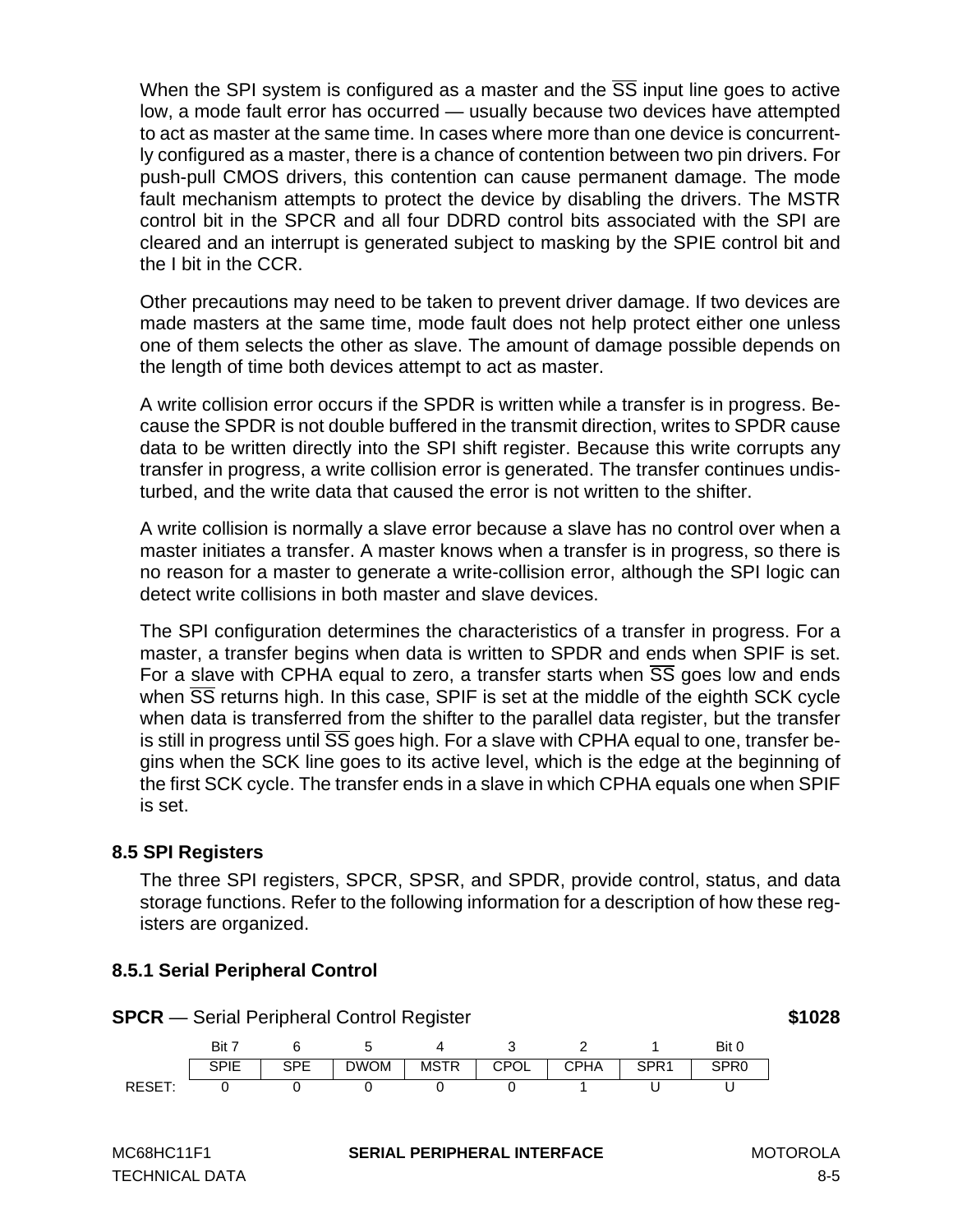SPIE — Serial Peripheral Interrupt Enable

Set the SPE bit to one to request a hardware interrupt sequence each time the SPIF or MODF status flag is set. SPI interrupts are inhibited if this bit is clear or if the I bit in the condition code register is one.

- $0 =$  SPI system interrupts disabled
- 1 = SPI system interrupts enabled
- SPE Serial Peripheral System Enable

When the SPE bit is set, the port D bit 2, 3, 4, and 5 pins are dedicated to the SPI function. If the SPI is in the master mode and DDRD bit 5 is set, then the port D bit 5 pin becomes a general-purpose output instead of the SS input.

- $0 =$  SPI system disabled
- $1 =$  SPI system enabled
- DWOM Port D Wired-OR Mode

DWOM affects all port D pins.

- 0 = Normal CMOS outputs
- $1 =$  Open-drain outputs

MSTR — Master Mode Select

- $0 =$ Slave mode
- $1 =$ Master mode

### CPOL — Clock Polarity

When the clock polarity bit is cleared and data is not being transferred, the SCK pin of the master device has a steady state low value. When CPOL is set, SCK idles high. Refer to **[Figure 8-2](#page-100-0)** and **[8.2.1 Clock Phase and Polarity Controls](#page-100-0)**.

### CPHA — Clock Phase

The clock phase bit, in conjunction with the CPOL bit, controls the clock-data relationship between master and slave. The CPHA bit selects one of two different clocking protocols. Refer to **[Figure 8-2](#page-100-0)** and **[8.2.1 Clock Phase and Polarity Controls](#page-100-0)**.

### SPR[1:0] — SPI Clock Rate Selects

These two bits select the SPI clock (SCK) rate when the device is configured as master. When the device is configured as slave, these bits have no effect. Refer to **Table 8-1**.

| <b>SPR[1:0]</b> | <b>E</b> Clock<br>Divide By | <b>Frequency at</b><br>$E = 2 MHz$ | <b>Frequency at</b><br>$E = 3 MHz$ | <b>Frequency at</b><br>$E = 4 MHz$ | <b>Frequency at</b><br>$E = 5 MHz$ |
|-----------------|-----------------------------|------------------------------------|------------------------------------|------------------------------------|------------------------------------|
| 0 <sub>0</sub>  |                             | $1.0$ MHz                          | $1.5$ MHz                          | 2.0 MHz                            | 2.5 MHz                            |
| 0 <sub>1</sub>  |                             | 500 kHz                            | 750 kHz                            | $1.0$ MHz                          | 625 kHz                            |
| 1 0             | 16                          | 125 kHz                            | 187.5 kHz                          | 250 kHz                            | 156.25 kHz                         |
|                 | 32                          | 62.5 kHz                           | 93.7 kHz                           | 125 kHz                            | 78.125 kHz                         |

### **Table 8-1 SPI Clock Rates**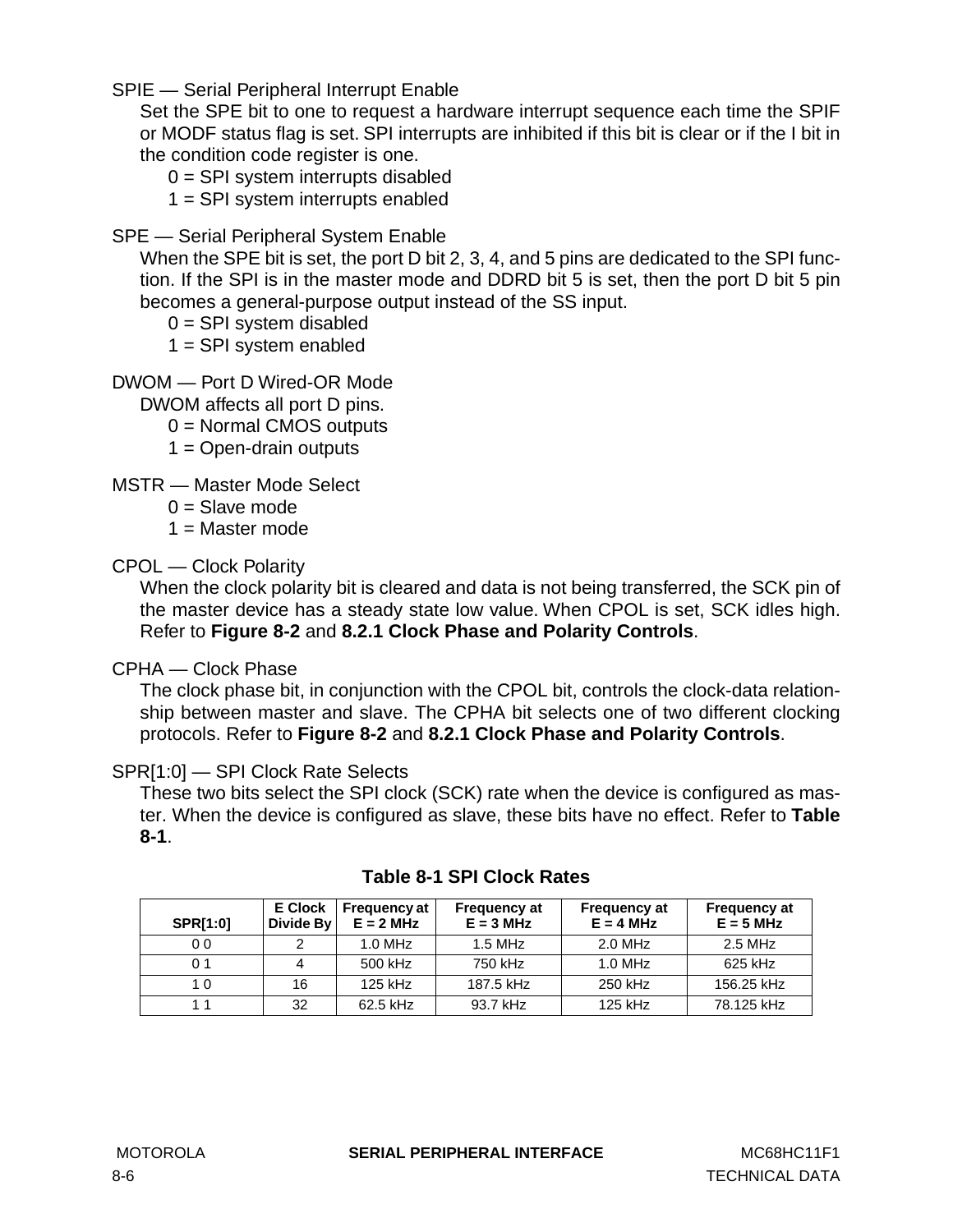### **8.5.2 Serial Peripheral Status**



### SPIF — SPI Interrupt Complete Flag

SPIF is set upon completion of data transfer between the processor and the external device. If SPIF goes high, and if SPIE is set, a serial peripheral interrupt is generated. To clear the SPIF bit, read the SPSR then access the SPDR. Unless SPSR is read (with SPIF set) first, attempts to write SPDR are inhibited.

### WCOL — Write Collision

Clearing the WCOL bit is accomplished by reading the SPSR followed by an access of SPDR. Refer to **[8.3.4 Slave Select](#page-101-0)** and **[8.4 SPI System Errors](#page-101-0)**.

 $0 = No$  write collision

 $1 =$  Write collision

Bit 5 — Not implemented

Always reads zero

MODF — Mode Fault

To clear the MODF bit, read the SPSR then write to the SPCR. Refer to **[8.3.4 Slave](#page-101-0) [Select](#page-101-0)** and **[8.4 SPI System Errors](#page-101-0)**.

- $0 = No$  mode fault
- $1 =$  Mode fault
- Bits [3:0] Not implemented

Always read zero

### **8.5.3 Serial Peripheral Data Register**

The SPDR is used when transmitting or receiving data on the serial bus. Only a write to this register initiates transmission or reception of a byte, and this only occurs in the master device. At the completion of transferring a byte of data, the SPIF status bit is set in both the master and slave devices.

A read of the SPDR is actually a read of a buffer. To prevent an overrun and the loss of the byte that caused the overrun, the first SPIF must be cleared by the time a second transfer of data from the shift register to the read buffer is initiated.



SPI is double buffered in and single buffered out.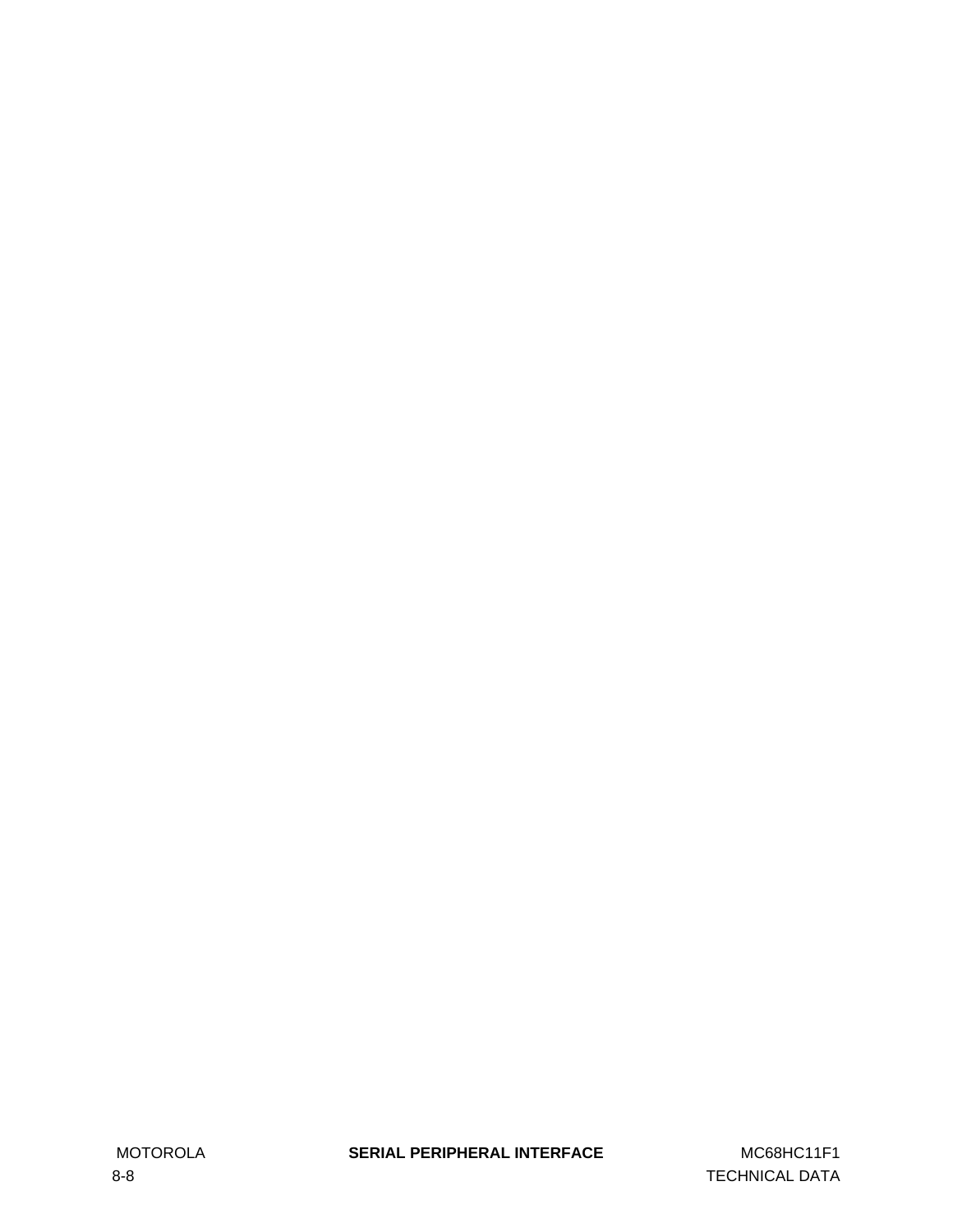# **SECTION 9 TIMING SYSTEM**

The M68HC11 timing system is composed of five clock divider chains. The main clock divider chain includes a 16-bit free-running counter, which is driven by a programmable prescaler. The main timer's programmable prescaler provides one of the four clocking rates to drive the 16-bit counter. Two prescaler control bits select the prescale rate.

The prescaler output divides the system clock by 1, 4, 8, or 16. Taps off of this main clocking chain drive circuitry that generates the slower clocks used by the pulse accumulator, the real-time interrupt (RTI), and the computer operating properly (COP) watchdog subsystems, also described in this section. Refer to **[Figure 9-1](#page-107-0)**.

All main timer system activities are referenced to this free-running counter. The counter begins incrementing from \$0000 as the MCU comes out of reset, and continues to the maximum count, \$FFFF. At the maximum count, the counter rolls over to \$0000, sets an overflow flag, and continues to increment. As long as the MCU is running in a normal operating mode, there is no way to reset, change, or interrupt the counting. The capture/compare subsystem features three input capture channels, four output compare channels, and one channel that can be selected to perform either input capture or output compare. Each of the three input capture functions has its own 16-bit input capture register (time capture latch) and each of the output compare functions has its own 16-bit compare register. All timer functions, including the timer overflow and RTI have their own interrupt controls and separate interrupt vectors.

The pulse accumulator contains an 8-bit counter and edge select logic. The pulse accumulator can operate in either event counting mode or gated time accumulation mode. During event counting mode, the pulse accumulator's 8-bit counter increments when a specified edge is detected on an input signal. During gated time accumulation mode, an internal clock source increments the 8-bit counter while an input signal has a predetermined logic level.

The real-time interrupt (RTI) is a programmable periodic interrupt circuit that permits pacing the execution of software routines by selecting one of four interrupt rates.

The COP watchdog clock input ( $E \div 2^{15}$ ) is tapped off of the free-running counter chain. The COP automatically times out unless it is serviced within a specific time by a program reset sequence. If the COP is allowed to time out, a reset is generated, which drives the RESET pin low to reset the MCU and the external system. Refer to **[Table 9-1](#page-108-0)** for crystal related frequencies and periods.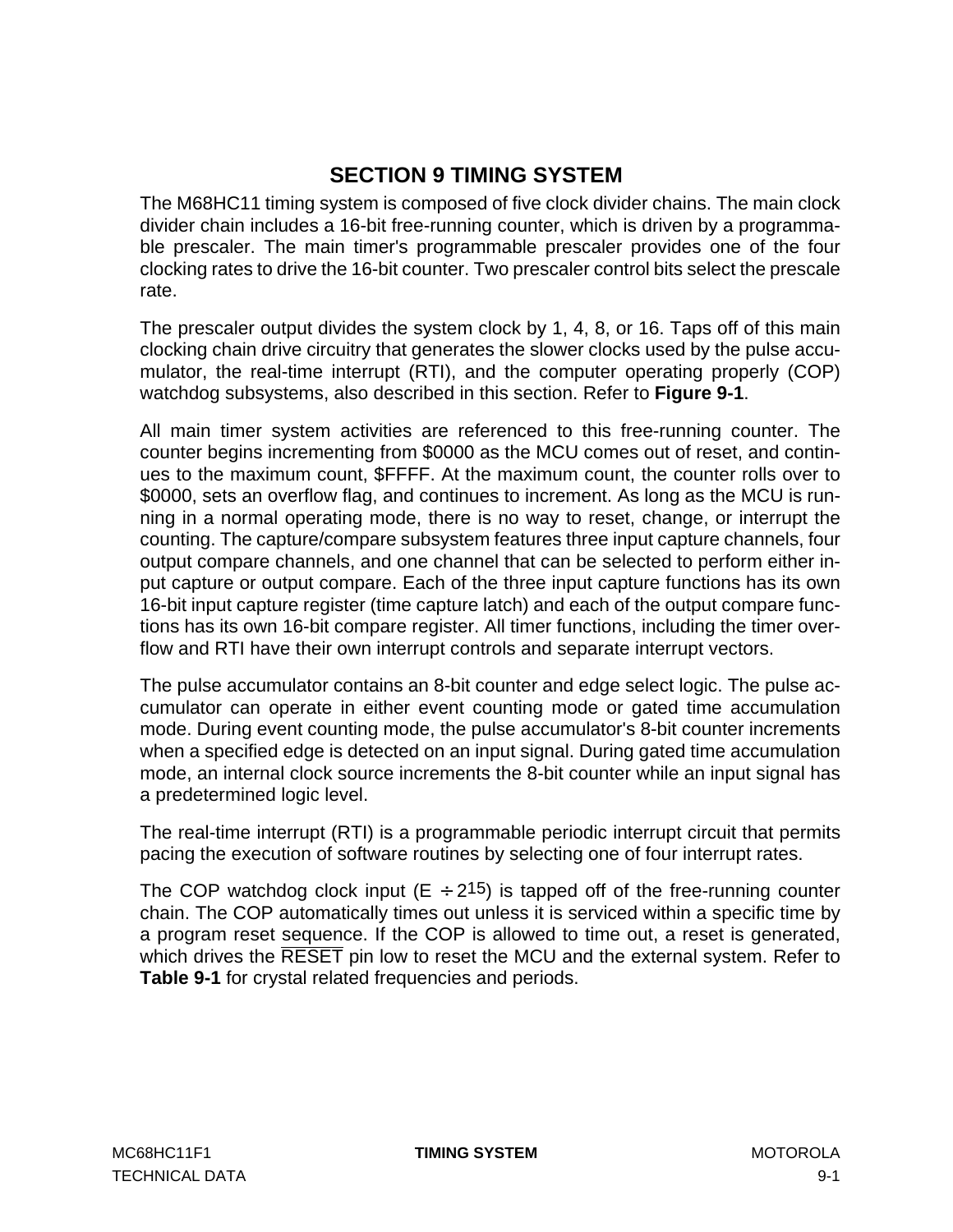<span id="page-107-0"></span>

**Figure 9-1 Timer Clock Divider Chains**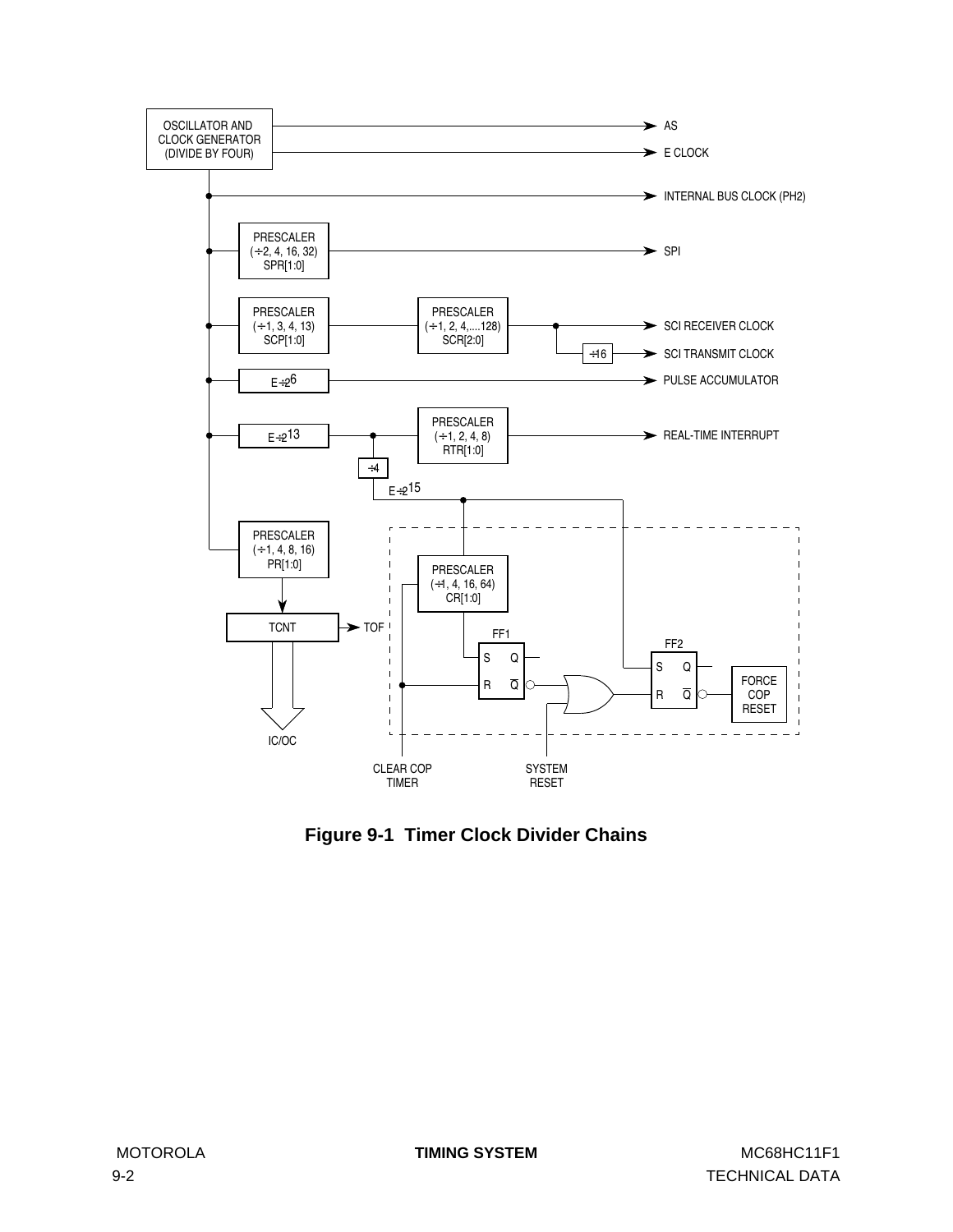<span id="page-108-0"></span>

|                                               |                            |                            | <b>XTAL Frequencies</b>               |                            |                    |
|-----------------------------------------------|----------------------------|----------------------------|---------------------------------------|----------------------------|--------------------|
|                                               | 4.0 MHz                    | <b>8.0 MHz</b>             | <b>12.0 MHz</b>                       | <b>16.0 MHz</b>            | <b>Other Rates</b> |
|                                               | $1.0$ MHz                  | <b>2.0 MHz</b>             | 3.0 MHz                               | <b>4.0 MHz</b>             | (E)                |
| <b>Control Bits</b>                           | 1000 ns                    | $500$ ns                   | 333 ns                                | $250$ ns                   | (1/E)              |
| PR <sub>1</sub> , PR <sub>0</sub>             |                            |                            | <b>Main Timer Count Rates</b>         |                            |                    |
| 0 <sub>0</sub><br>1 count $-$<br>$overflow -$ | $1.0 \,\mu s$<br>65.536 ms | $500$ ns<br>32.768 ms      | $333$ ns<br>21.845 ms                 | $250$ ns<br>16.384 ms      | (1/E)<br>(216/E)   |
| 0 <sub>1</sub><br>1 count $-$<br>$overflow -$ | $4.0 \,\mu s$<br>262.14 ms | $2.0 \mu s$<br>131.07 ms   | $1.333 \,\mu s$<br>87.381 ms          | $1.0 \,\mu s$<br>65.536 ms | (4/E)<br>(218/E)   |
| 1 <sub>0</sub><br>1 count $-$<br>$overflow -$ | $8.0 \,\mu s$<br>524.29 ms | $4.0 \,\mu s$<br>262.14 ms | $2.667 \,\mathrm{\mu s}$<br>174.76 ms | $2.0 \,\mu s$<br>131.07 ms | (8/E)<br>(219/E)   |
| 1 <sub>1</sub><br>1 count $-$<br>$overflow -$ | $16.0 \,\mu s$<br>1.049 s  | $8.0 \,\mu s$<br>524.29 ms | $5.333 \,\mu s$<br>349.52 ms          | $4.0 \,\mu s$<br>262.14 ms | (16/E)<br>(220/E)  |

## **Table 9-1 Timer Summary**

## **9.1 Timer Structure**

**[Figure 9-2](#page-109-0)** shows the capture/compare system block diagram. The port A pin control block includes logic for timer functions and for general-purpose I/O. For pins PA3, PA2, PA1, and PA0, this block contains both the edge-detection logic and the control logic that enables the selection of which edge triggers an input capture. The digital level on PA[3:0] can be read at any time (read PORTA register), even if the pin is being used for the input capture function. Pins PA[6:3] are used for either general-purpose I/O, or as output compare pins. When one of these pins is being used for an output compare function, it cannot be written directly as if it were a general-purpose output. Each of the output compare functions (OC[5:2]) is related to one of the port A output pins. Output compare one (OC1) has extra control logic, allowing it optional control of any combination of the PA[7:3] pins. The PA7 pin can be used as a general-purpose I/O pin, as an input to the pulse accumulator, or as an OC1 output pin.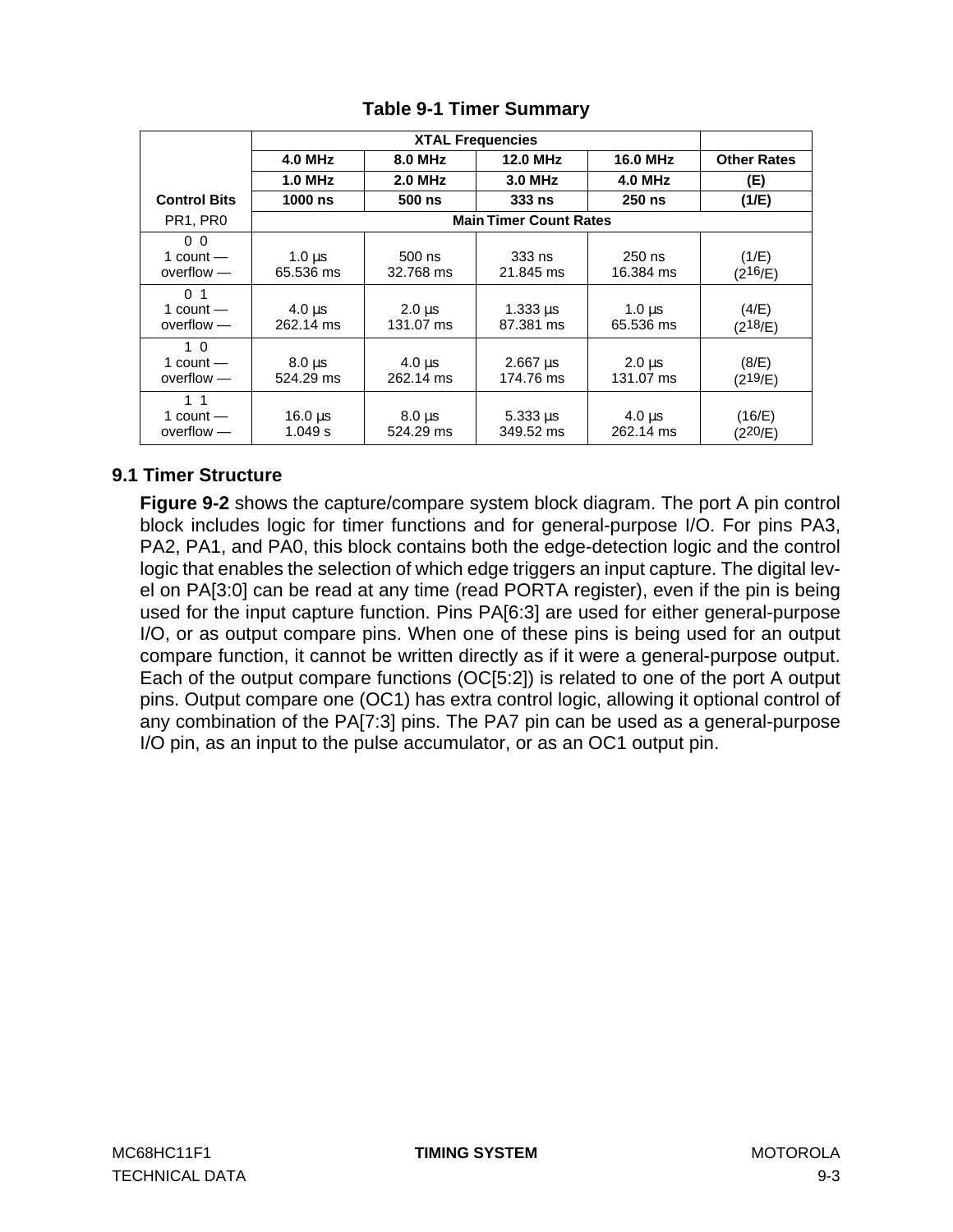<span id="page-109-0"></span>

**Figure 9-2 Capture/Compare Block Diagram**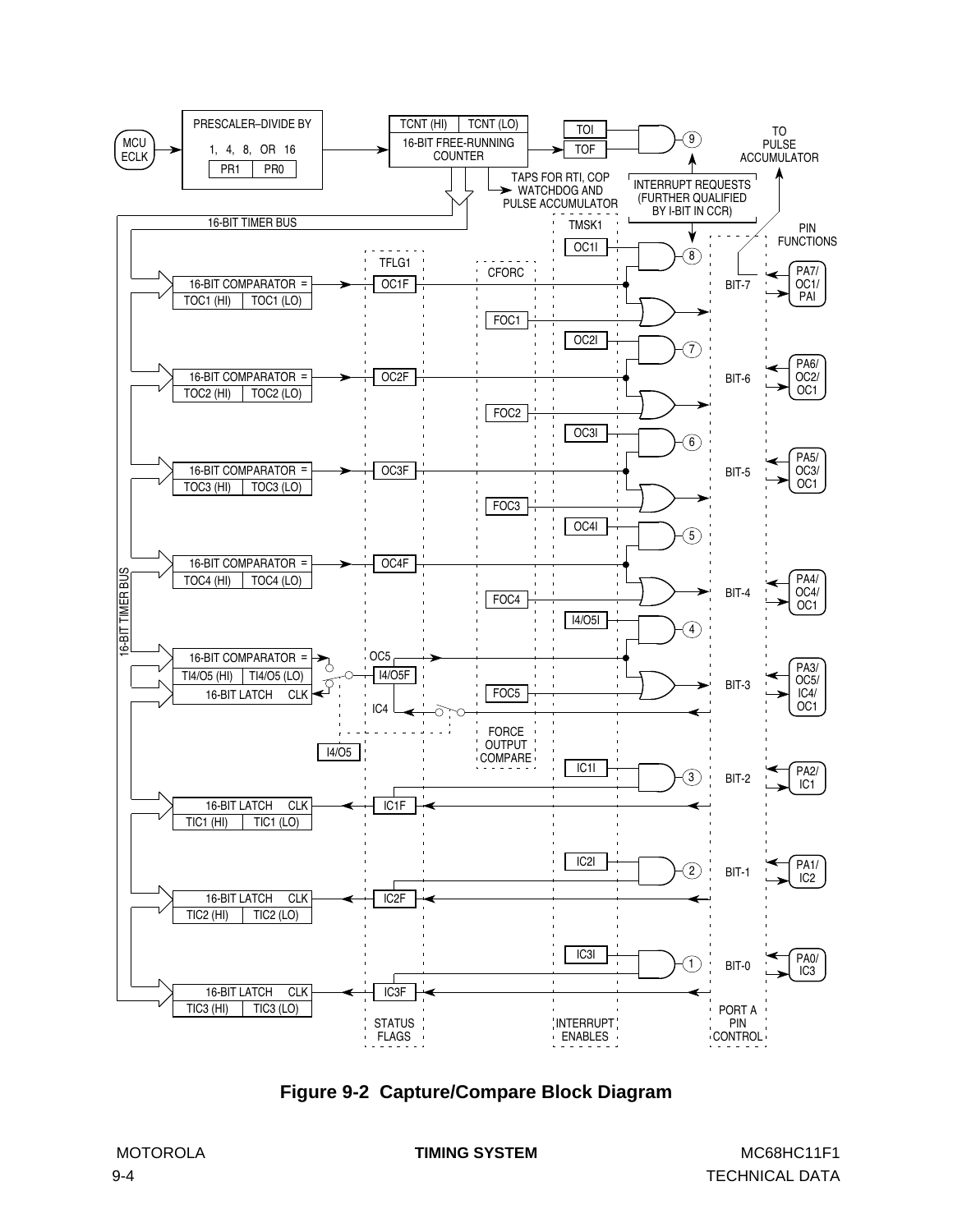#### **9.2 Input Capture**

The input capture function records the time an external event occurs by latching the value of the free-running counter when a selected edge is detected at the associated timer input pin. Software can store latched values and use them to compute the periodicity and duration of events. For example, by storing the times of successive edges of an incoming signal, software can determine the period and pulse width of a signal. To measure period, two successive edges of the same polarity are captured. To measure pulse width, two alternate polarity edges are captured.

In most cases, input capture edges are asynchronous to the internal timer counter, which is clocked relative to an internal clock (PH2). These asynchronous capture requests are synchronized to PH2 so that the latching occurs on the opposite half cycle of PH2 from when the timer counter is being incremented. This synchronization process introduces a delay from when the edge occurs to when the counter value is detected. Because these delays offset each other when the time between two edges is being measured, the delay can be ignored. When an input capture is being used with an output compare, there is a similar delay between the actual compare point and when the output pin changes state.

The control and status bits that implement the input capture functions are contained in the PACTL, TCTL2, TMSK1, and TFLG1 registers.

To configure port A bit 3 as an input capture, clear the DDA3 bit of the DDRA register. Note that this bit is cleared out of reset. To enable PA3 as the fourth input capture, set the I4/O5 bit in the PACTL register. Otherwise, PA3 is configured as a fifth output compare out of reset, with bit I4/O5 being cleared. If the DDA3 bit is set (configuring PA3 as an output), and IC4 is enabled, then writes to PA3 cause edges on the pin to result in input captures. Writing to TI4/O5 has no effect when the TI4/O5 register is acting as IC4.

## **9.2.1 Timer Control Register 2**

Use the control bits of this register to program input capture functions to detect a particular edge polarity on the corresponding timer input pin. Each of the input capture functions can be independently configured to detect rising edges only, falling edges only, any edge (rising or falling), or to disable the input capture function. The input capture functions operate independently of each other and can capture the same TCNT value if the input edges are detected within the same timer count cycle.

|       | Bit : |       |       |       |               |       | Bit 0 |
|-------|-------|-------|-------|-------|---------------|-------|-------|
|       | EDG4B | EDG4A | EDG1B | EDG1A | EDG2B   EDG2A | EDG3B | EDG3A |
| RESE1 |       |       |       |       |               |       |       |

**TCTL2** — Timer Control 2 **\$1021**

#### EDGxB and EDGxA — Input Capture Edge Control

There are four pairs of these bits. Each pair is cleared to zero by reset and must be encoded to configure the corresponding input capture edge detector circuit. IC4 functions only if the I4/O5 bit in the PACTL register is set. Refer to **[Table 9-2](#page-115-0)** for timer control configuration.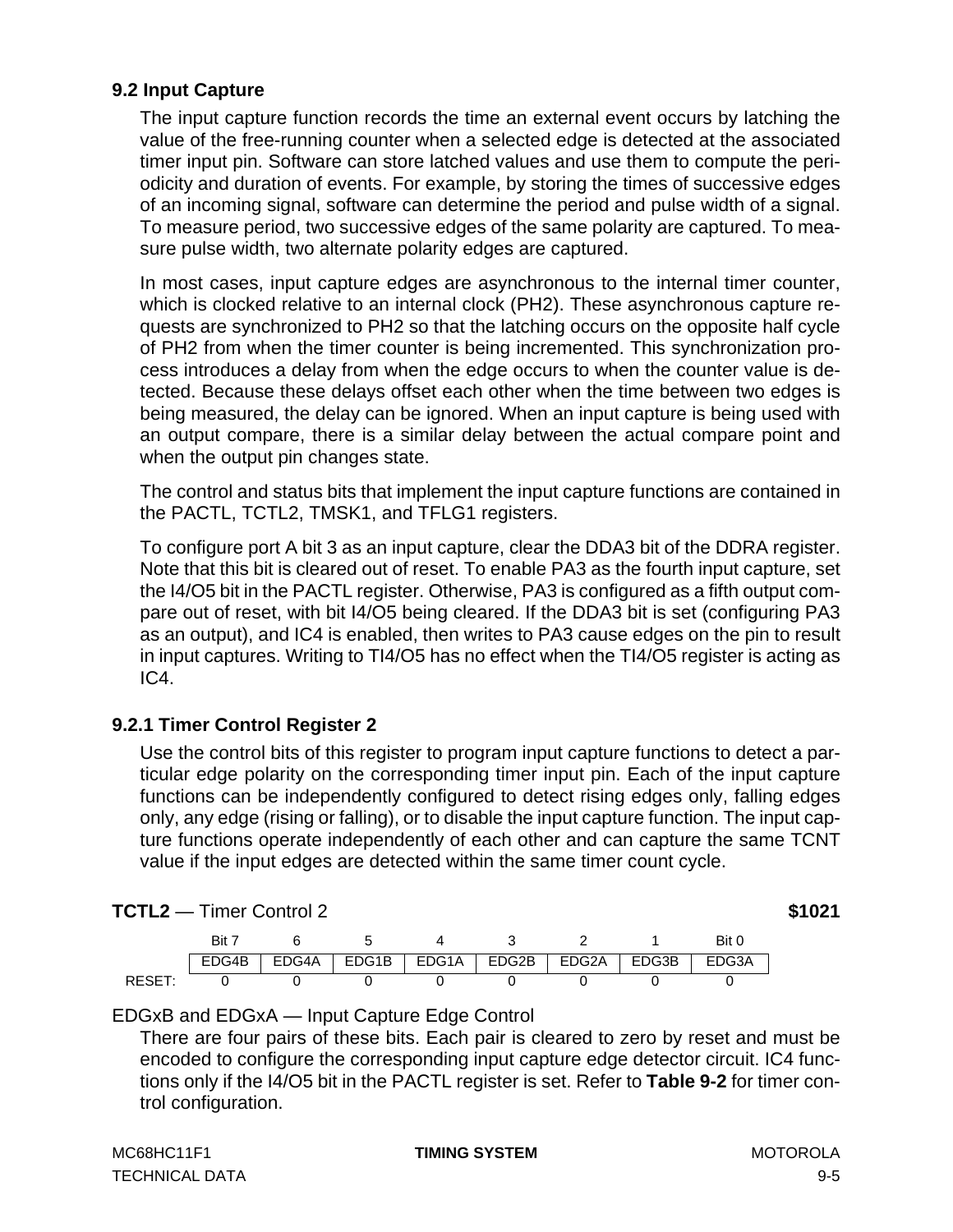## **9.2.2 Timer Input Capture Registers**

When an edge has been detected and synchronized, the 16-bit free-running counter value is transferred into the input capture register pair as a single 16-bit parallel transfer. Timer counter value captures and timer counter incrementing occur on opposite half-cycles of the phase 2 clock so that the count value is stable whenever a capture occurs. The TICx registers are not affected by reset. Input capture values can be read from a pair of 8-bit read-only registers. A read of the high-order byte of an input capture register pair inhibits a new capture transfer for one bus cycle. If a double-byte read instruction, such as LDD, is used to read the captured value, coherency is assured. When a new input capture occurs immediately after a high-order byte read, transfer is delayed for an additional cycle but the value is not lost.

| \$1010  | <b>Bit 15</b> | 14 | 13 | 12 |    | 10 | 9 | Bit 8 | TIC1 (High) |
|---------|---------------|----|----|----|----|----|---|-------|-------------|
| \$1011  | Bit 7         | 6  |    |    |    |    |   | Bit 0 | TIC1 (Low)  |
| \$1012  | <b>Bit 15</b> | 14 | 13 | 12 | 11 | 10 | 9 | Bit 8 | TIC2 (High) |
| \$1013  | Bit 7         | 6  | 5  | 4  | 3  |    |   | Bit 0 | TIC2 (Low)  |
| \$1014] | <b>Bit 15</b> | 14 | 13 | 12 | 11 | 10 | 9 | Bit 8 | TIC3 (High) |
| \$1015  | Bit 7         | 6  | 5  | 4  |    |    |   | Bit 0 | TIC3 (Low)  |

**TIC1–TIC3** — Timer Input Capture **1011 51010–\$1015** 

TICx not affected by reset.

#### **9.2.3 Timer Input Capture 4/Output Compare 5 Register**

Use TI4/O5 as either an input capture register or an output compare register, depending on the function chosen for the PA3 pin. To enable it as an input capture pin, set the I4/O5 bit in the pulse accumulator control register (PACTL) to logic level one. To use it as an output compare register, set the I4/O5 bit to a logic level zero. Refer to **9.6 Pulse Accumulator**.

|        | <b>TI4/O5</b> — Timer Input Capture 4/Output Compare 5 |    | \$101E, \$101F |  |    |       |               |
|--------|--------------------------------------------------------|----|----------------|--|----|-------|---------------|
| \$101E | <b>Bit 15</b>                                          | 14 | 13             |  | 10 | Bit 8 | TI4/O5 (High) |
| \$101F | Bit 7                                                  |    |                |  | -  | Bit 0 | TI4/O5 (Low)  |

The TI4/O5 register pair resets to ones (\$FFFF).

#### **9.3 Output Compare**

Use the output compare (OC) function to program an action to occur at a specific time — when the 16-bit counter reaches a specified value. For each of the five output compare functions, there is a separate 16-bit compare register and a dedicated 16-bit comparator. The value in the compare register is compared to the value of the free-running counter on every bus cycle. When the compare register matches the counter value, an output compare status flag is set. The flag can be used to initiate the automatic actions for that output compare function.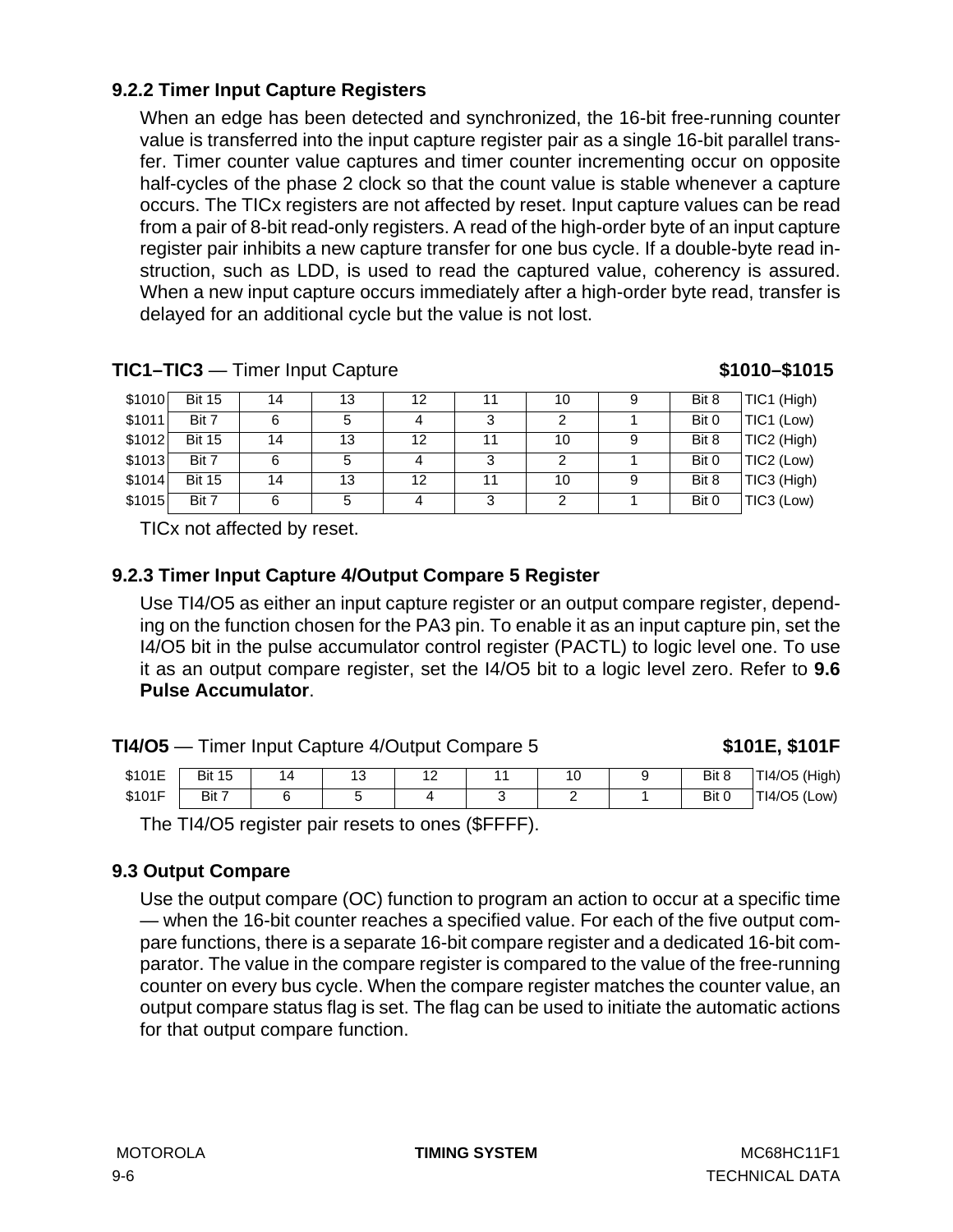To produce a pulse of a specific duration, write a value to the output compare register that represents the time the leading edge of the pulse is to occur. The output compare circuit is configured to set the appropriate output either high or low, depending on the polarity of the pulse being produced. After a match occurs, the output compare register is reprogrammed to change the output pin back to its inactive level at the next match. A value representing the width of the pulse is added to the original value, and then written to the output compare register. Because the pin state changes occur at specific values of the free-running counter, the pulse width can be controlled accurately at the resolution of the free-running counter, independent of software latencies. To generate an output signal of a specific frequency and duty cycle, repeat this pulse-generating procedure.

There are four 16-bit read/write output compare registers: TOC1, TOC2, TOC3, and TOC4, and the TI4/O5 register, which functions under software control as either IC4 or OC5. Each of the OC registers is set to \$FFFF on reset. A value written to an OC register is compared to the free-running counter value during each E-clock cycle. If a match is found, the particular output compare flag is set in timer interrupt flag register 1 (TFLG1). If that particular interrupt is enabled in the timer interrupt mask register 1 (TMSK1), an interrupt is generated. In addition to an interrupt, a specified action can be initiated at one or more timer output pins. For OC[5:2], the pin action is controlled by pairs of bits (OMx and OLx) in the TCTL1 register. The output action is taken on each successful compare, regardless of whether or not the OCxF flag in the TFLG1 register was previously cleared.

OC1 is different from the other output compares in that a successful OC1 compare can affect any or all five of the OC pins. The OC1 output action taken when a match is found is controlled by two 8-bit registers with three bits unimplemented: the output compare 1 mask register, OC1M, and the output compare 1 data register, OC1D. OC1M specifies which port A outputs are to be used, and OC1D specifies what data is placed on these port pins.

## **9.3.1 Timer Output Compare Registers**

All output compare registers are 16-bit read-write. Each is initialized to \$FFFF at reset. If an output compare register is not used for an output compare function, it can be used as a storage location. A write to the high-order byte of an output compare register pair inhibits the output compare function for one bus cycle. This inhibition prevents inappropriate subsequent comparisons. Coherency requires a complete 16-bit read or write. However, if coherency is not needed, byte accesses can be used.

For output compare functions, write a comparison value to output compare registers TOC1–TOC4 and TI4/O5. When TCNT value matches the comparison value, specified pin actions occur.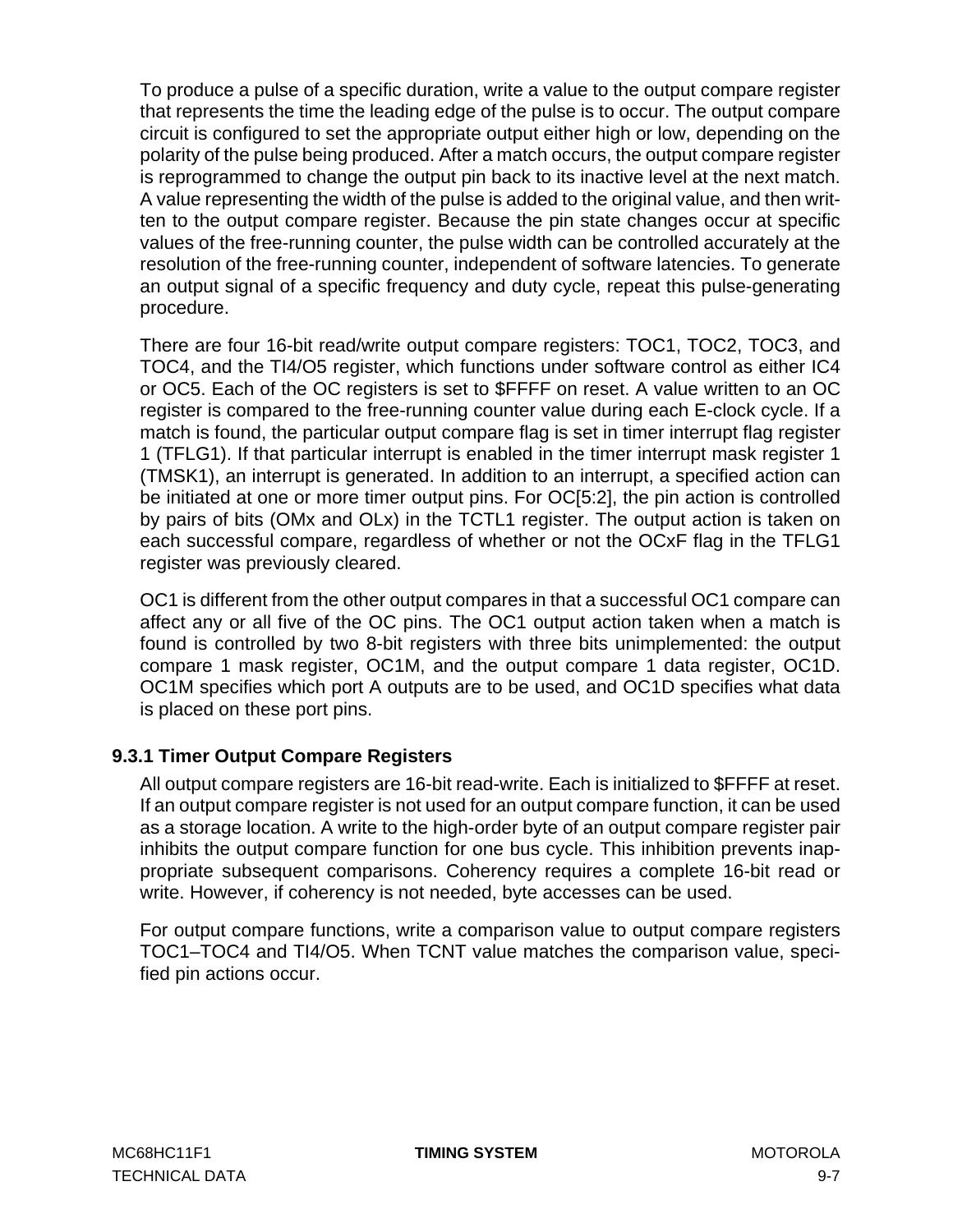## **TOC1–TOC4** — Timer Output Compare **\$1016–\$101D**

| \$1016 | <b>Bit 15</b> | 14 | 13 | 12 |    | 10 | 9 | Bit 8 | TOC1 (High) |
|--------|---------------|----|----|----|----|----|---|-------|-------------|
| \$1017 | Bit 7         | 6  | 5  | 4  | 3  | 2  |   | Bit 0 | TOC1 (Low)  |
| \$1018 | <b>Bit 15</b> | 14 | 13 | 12 | 11 | 10 | 9 | Bit 8 | TOC2 (High) |
| \$1019 | Bit 7         | 6  | 5  | 4  | 3  | 2  |   | Bit 0 | TOC2 (Low)  |
| \$101A | <b>Bit 15</b> | 14 | 13 | 12 | 11 | 10 | 9 | Bit 8 | TOC3 (High) |
| \$101B | Bit 7         | 6  | 5  | 4  | 3  | 2  |   | Bit 0 | TOC3 (Low)  |
| \$101C | <b>Bit 15</b> | 14 | 13 | 12 | 11 | 10 | 9 | Bit 8 | TOC4 (High) |
| \$101D | Bit 7         | 6  | 5  | 4  | 3  | 2  |   | Bit 0 | TOC4 (Low)  |

All TOCx register pairs reset to ones (\$FFFF).

## **9.3.2 Timer Compare Force Register**

The CFORC register allows forced early compares. FOC[1:5] correspond to the five output compares. These bits are set for each output compare that is to be forced. The action taken as a result of a forced compare is the same as if there were a match between the OCx register and the free-running counter, except that the corresponding interrupt status flag bits are not set. The forced channels trigger their programmed pin actions to occur at the next timer count transition after the write to CFORC.

The CFORC bits should not be used on an output compare function that is programmed to toggle its output on a successful compare because a normal compare that occurs immediately before or after the force can result in an undesirable operation.

#### **CFORC** — Timer Compare Force **\$100B**

|               | Bit 1            |                  |        |      |                  |  |  |
|---------------|------------------|------------------|--------|------|------------------|--|--|
|               | FOC <sub>1</sub> | FOC <sub>2</sub> | $FOC3$ | FOC4 | FOC <sub>5</sub> |  |  |
| <b>RESET:</b> |                  |                  |        |      |                  |  |  |

FOC[1:5] — Force Output Comparison

When the FOC bit associated with an output compare circuit is set, the output compare circuit immediately performs the action it is programmed to do when an output match occurs.

- $0 = Not$  affected
- $1 =$  Output x action occurs

Bits [2:0] — Not implemented

Always read zero

## **9.3.3 Output Compare Mask Registers**

Use OC1M with OC1 to specify the bits of port A that are affected by a successful OC1 compare. The bits of the OC1M register correspond to PA[7:3].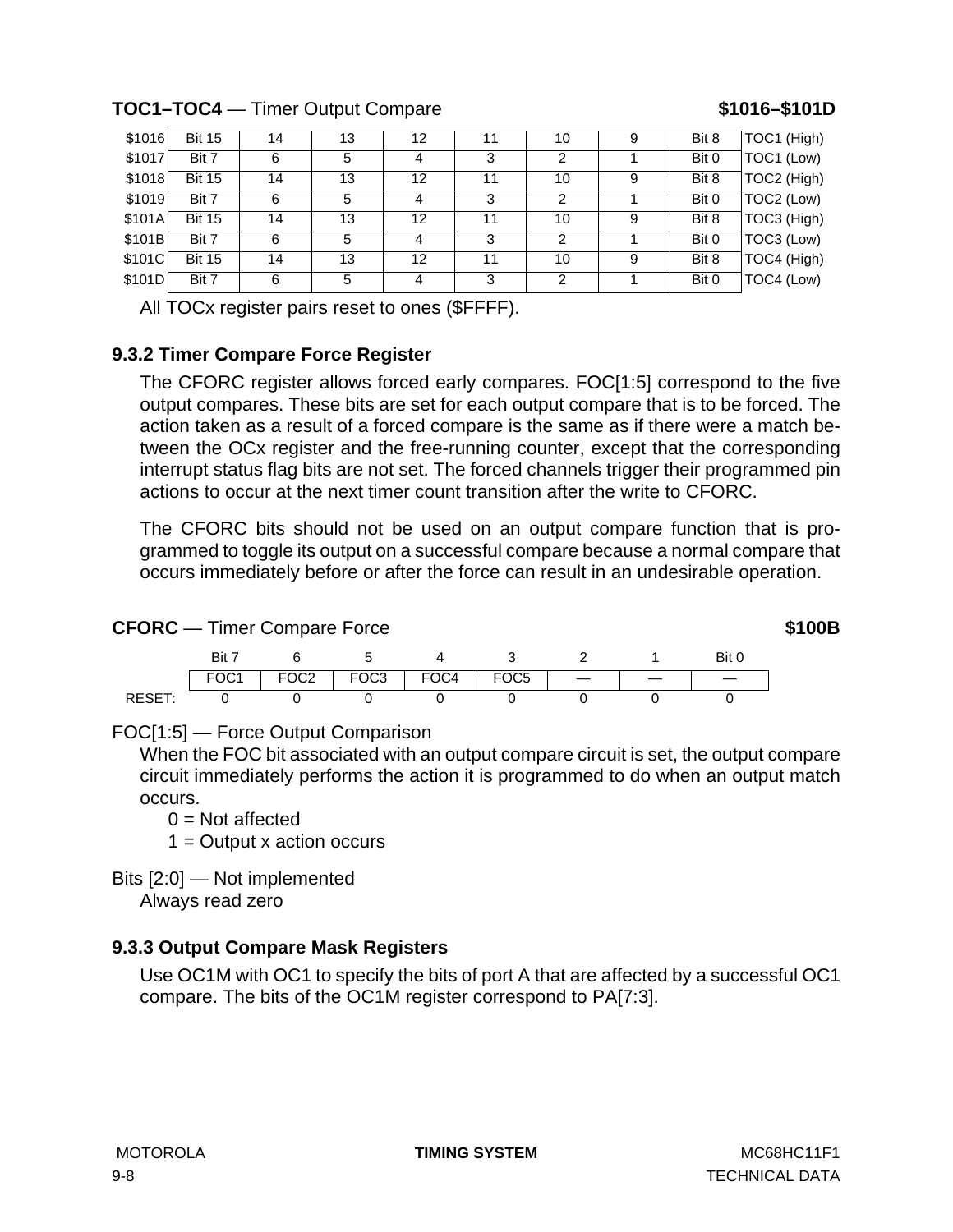**OC1M** — Output Compare 1 Mask **\$100C** 



OC1M[7:3] — Output Compare Masks

 $0 = OC1$  is disabled.

1 = OC1 is enabled to control the corresponding pin of port A

Bits [2:0] — Not implemented

Always read zero

#### **9.3.4 Output Compare Data Register**

Use this register with OC1 to specify the data that is to be stored on the affected pin of port A after a successful OC1 compare. When a successful OC1 compare occurs, a data bit in OC1D is stored in the corresponding bit of port A for each bit that is set in OC1M.

#### **OC1D** — Output Compare 1 Data **\$100D**

Bit 7 6 5 4 3 2 1 Bit 0 OC1D7 | OC1D6 | OC1D5 | OC1D4 | OC1D3 | — | — | — RESET: 0 0 0 0 0 0 0

If OC1Mx is set, data in OC1Dx is output to port A bit x on successful OC1 compares.

#### Bits [2:0] — Not implemented

Always read zero

## **9.3.5 Timer Counter Register**

The 16-bit read-only TCNT register contains the prescaled value of the 16-bit timer. A full counter read addresses the most significant byte (MSB) first. A read of this address causes the least significant byte (LSB) to be latched into a buffer for the next CPU cycle so that a double-byte read returns the full 16-bit state of the counter at the time of the MSB read cycle.

#### **TCNT** — Timer Counter **100E, 100E, 100E**, 100E, 100E

| \$100E | <b>Bit 15</b> | ີ | $\overline{ }$<br>$\epsilon$ |  | Bit 8 | (High)<br><b>TCNT</b> |
|--------|---------------|---|------------------------------|--|-------|-----------------------|
| \$100F | Bit 7         |   |                              |  | Bit 0 | <b>TCNT</b><br>'Low)  |

TCNT resets to \$0000. In normal modes, TCNT is a read-only register.

## **9.3.6 Timer Control Register 1**

The bits of this register specify the action taken as a result of a successful OCx compare.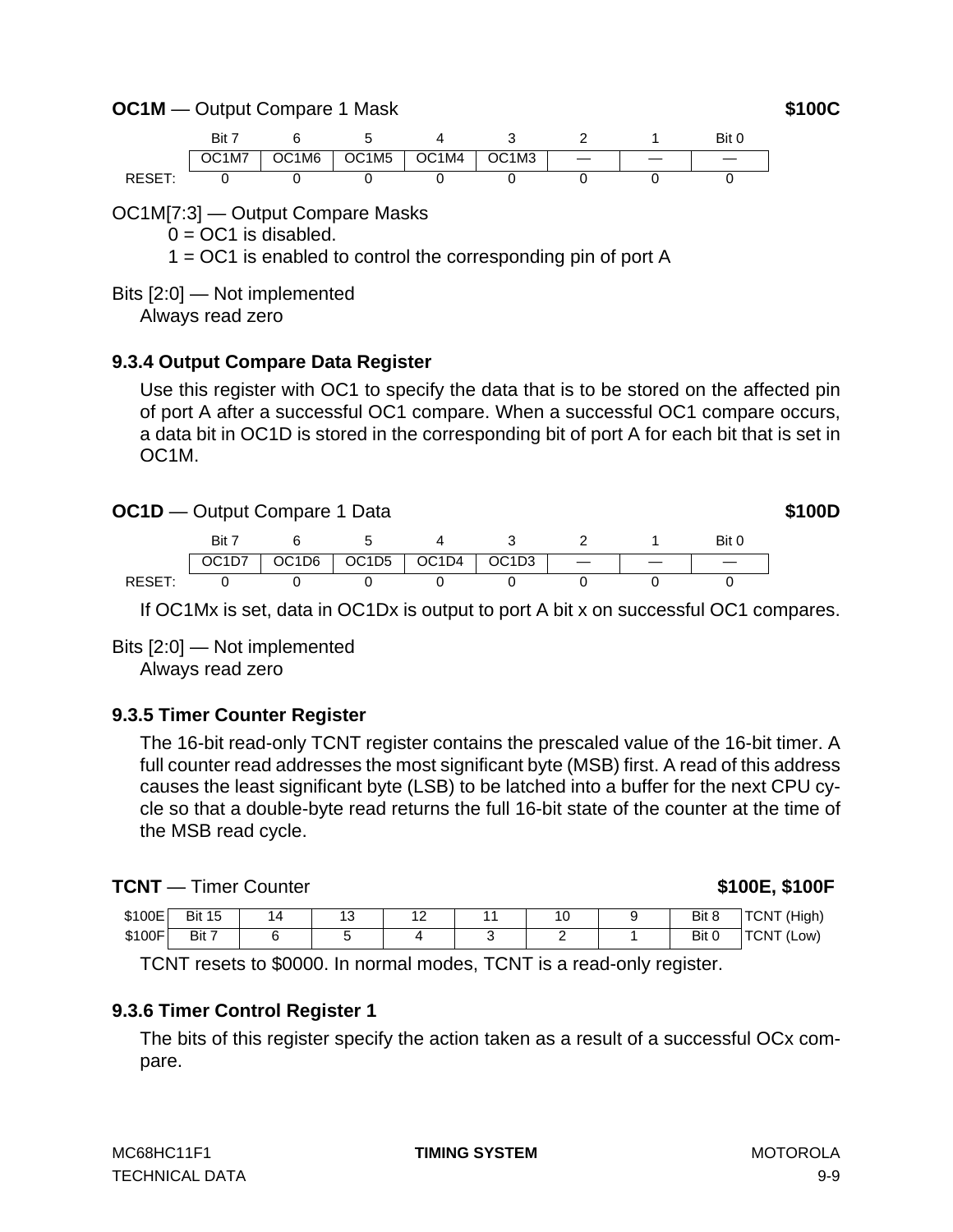<span id="page-115-0"></span>

OM[2:5] — Output Mode

OL[2:5] — Output Level

These control bit pairs are encoded to specify the action taken after a successful OCx compare. OC5 functions only if the I4/O5 bit in the PACTL register is clear. Refer to **[Table 9-3](#page-117-0)** for the coding.

|  | Table 9-2 Timer Output Compare Configuration |
|--|----------------------------------------------|
|  |                                              |

| OMx | OLx | <b>Action Taken on Successful Compare</b> |
|-----|-----|-------------------------------------------|
|     |     | Timer disconnected from output pin logic  |
|     |     | Toggle OCx output line                    |
|     |     | Clear OCx output line to zero             |
|     |     | Set OCx output line to one                |

#### **9.3.7 Timer Interrupt Mask Register 1**

Use this 8-bit register to enable or inhibit the timer input capture and output compare interrupts.

**TMSK1** — Timer Interrupt Mask 1 **\$1022** 

|        | $B$ it $7$ |      |      |      |        |      |                   | Bit 0 |
|--------|------------|------|------|------|--------|------|-------------------|-------|
|        | UUTI       | OC2I | OC3I | OC4I | 14/O5I | IC1I | IC <sub>2</sub> I | IC3I  |
| RESET: |            |      |      |      |        |      |                   |       |

OC1I–OC4I — Output Compare x Interrupt Enable

If the OCxI enable bit is set when the OCxF flag bit is set, a hardware interrupt sequence is requested.

I4/O5I — Input Capture 4/Output Compare 5 Interrupt Enable When I4/O5 in PACTL is one, I4/O5I is the input capture 4 interrupt enable bit. When I4/O5 in PACTL is zero, I4/O5I is the output compare 5 interrupt enable bit.

IC1I–IC3I — Input Capture x Interrupt Enable

If the ICxI enable bit is set when the ICxF flag bit is set, a hardware interrupt sequence is requested.

## **NOTE**

Bits in TMSK1 correspond bit for bit with flag bits in TFLG1. Ones in TMSK1 enable the corresponding interrupt sources.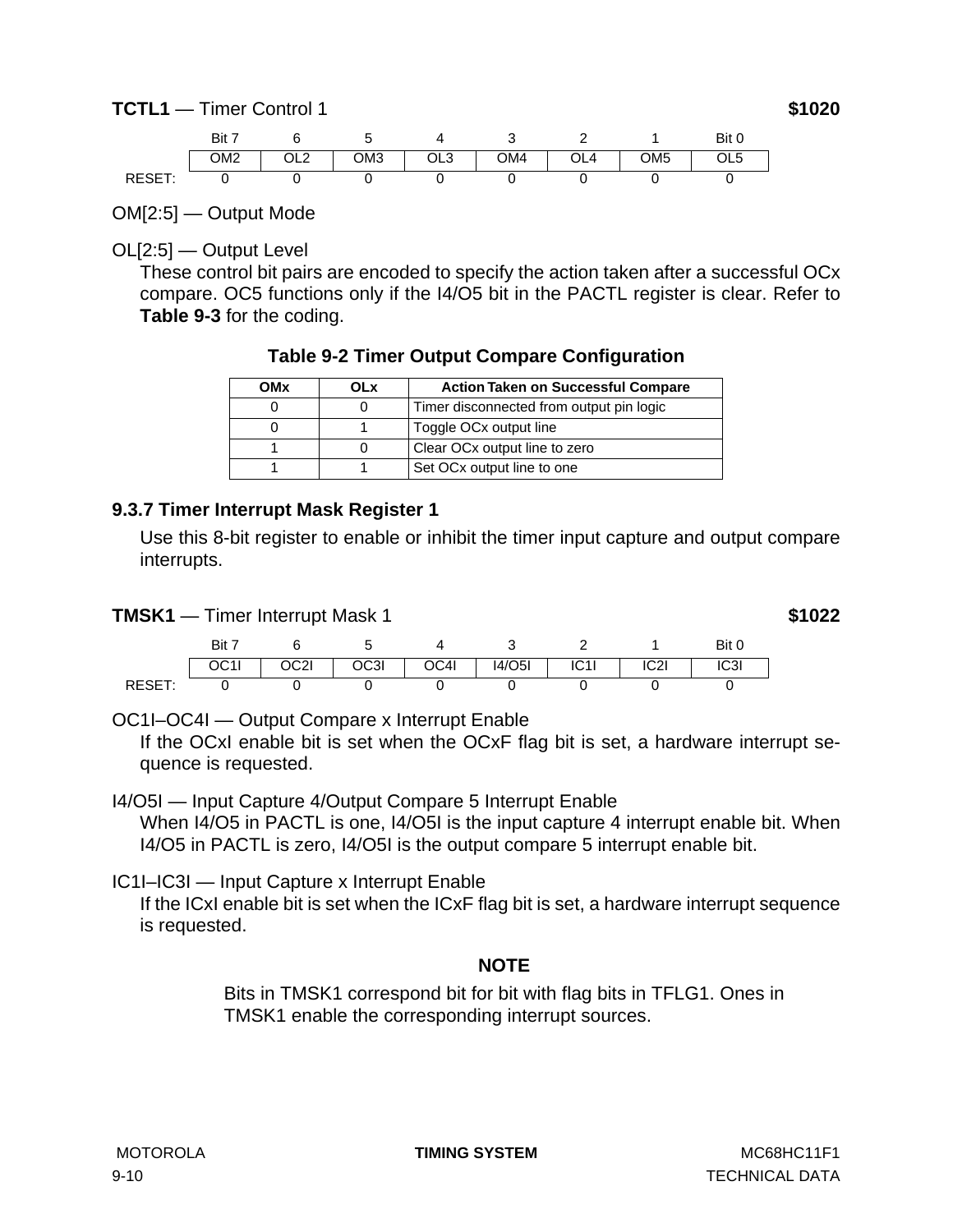#### **9.3.8 Timer Interrupt Flag Register 1**

Bits in this register indicate when timer system events have occurred. Coupled with the bits of TMSK1, the bits of TFLG1 allow the timer subsystem to operate in either a polled or interrupt driven system. Each bit of TFLG1 corresponds to a bit in TMSK1 in the same position.

**TFLG1** — Timer Interrupt Flag 1 **\$1023** 

Bit 7 6 5 4 3 2 1 Bit 0 OC1F | OC2F | OC3F | OC4F | I4/O5F | IC1F | IC2F | IC3F RESET: 0 0 0 0 0 0 0

Clear flags by writing a one to the corresponding bit position(s).

OC1F–OC4F — Output Compare x Flag

Set each time the counter matches output compare x value

I4/O5F — Input Capture 4/Output Compare 5 Flag

Set by IC4 or OC5, depending on the function enabled by I4/O5 bit in PACTL

IC1F–IC3F — Input Capture x Flag

Set each time a selected active edge is detected on the ICx input line

#### **9.3.9 Timer Interrupt Mask Register 2**

Use this 8-bit register to enable or inhibit timer overflow and real-time interrupts. The timer prescaler control bits are included in this register.

#### **TMSK2** — Timer Interrupt Mask 2 **\$1024**



#### TOI — Timer Overflow Interrupt Enable

 $0 = TOF$  interrupts disabled

1 = Interrupt requested when TOF is set to one

# RTII — Real-Time Interrupt Enable

Refer to **[9.4 Real-Time Interrupt](#page-117-0)**.

- PAOVI Pulse Accumulator Overflow Interrupt Enable Refer to **[9.6.3 Pulse Accumulator Status and Interrupt Bits](#page-123-0)**.
- PAII Pulse Accumulator Input Edge Interrupt Enable Refer to **[9.6.3 Pulse Accumulator Status and Interrupt Bits](#page-123-0)**.
- PR[1:0] Timer Prescaler Select

These bits are used to select the prescaler divide-by ratio. In normal modes, PR[1:0] can only be written once, and the write must be within 64 cycles after reset. Refer to **[Table 9-1](#page-108-0)** and **[Table 9-4](#page-118-0)** for specific timing values.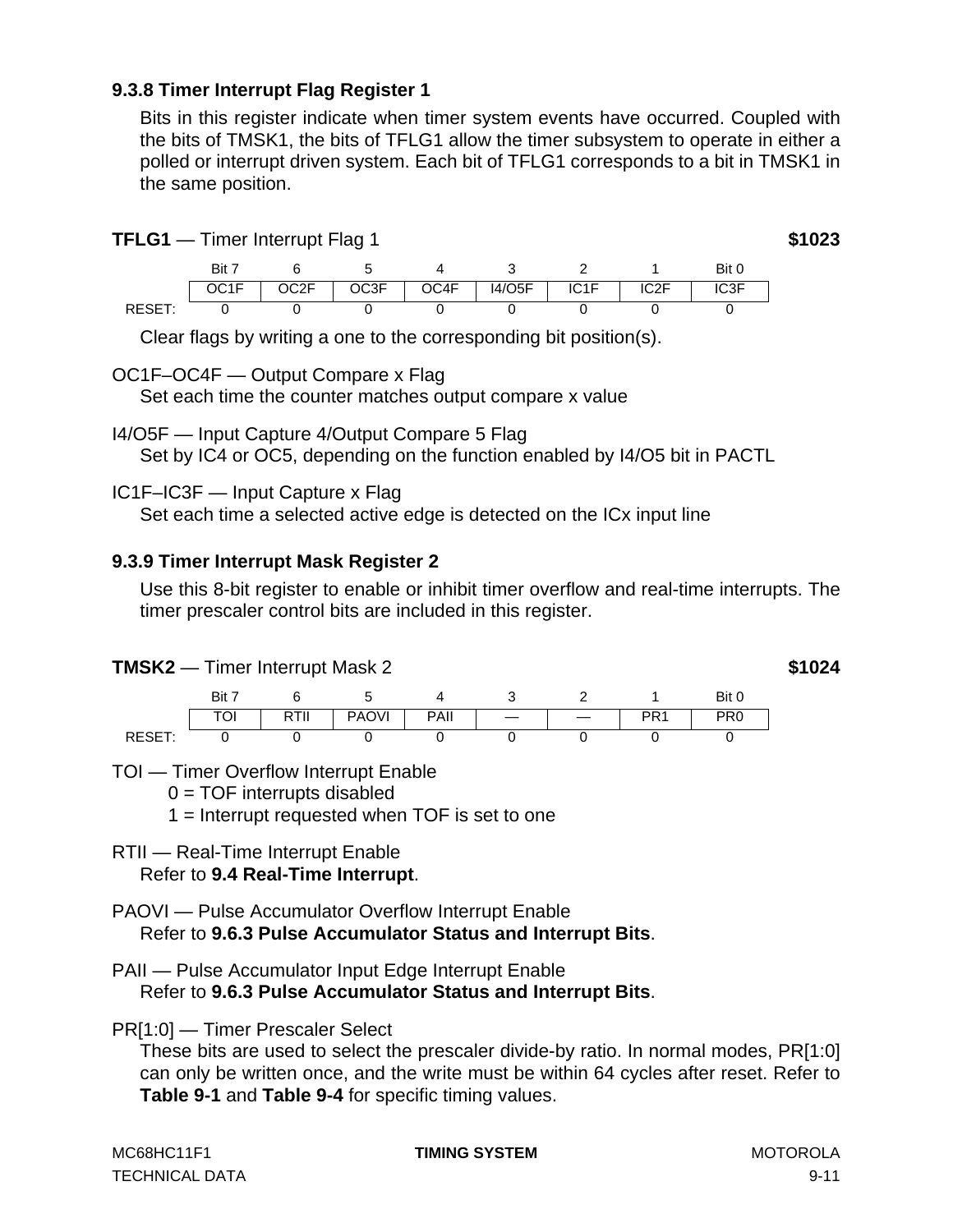<span id="page-117-0"></span>

| PR[1:0] | <b>Prescaler</b> |  |  |  |  |
|---------|------------------|--|--|--|--|
| 00      |                  |  |  |  |  |
|         |                  |  |  |  |  |
|         |                  |  |  |  |  |
|         |                  |  |  |  |  |

### **Table 9-3 Timer Prescaler Selection**

#### **NOTE**

Bits in TMSK2 correspond bit for bit with flag bits in TFLG2. Ones in TMSK2 enable the corresponding interrupt sources.

## **9.3.10 Timer Interrupt Flag Register 2**

Bits in this register indicate when certain timer system events have occurred. Coupled with the four high-order bits of TMSK2, the bits of TFLG2 allow the timer subsystem to operate in either a polled or interrupt driven system. Each bit of TFLG2 corresponds to a bit in TMSK2 in the same position.

**TFLG2** — Timer Interrupt Flag 2 **\$1025** 

|              | Rit. |             |              |             |  | Bit |
|--------------|------|-------------|--------------|-------------|--|-----|
|              | ◡    | <b>RTIF</b> | <b>PAOVF</b> | <b>PAIF</b> |  |     |
| RF<br>$\sim$ |      |             |              |             |  |     |

Clear flags by writing a one to the corresponding bit position(s).

- TOF Timer Overflow Interrupt Flag Set when TCNT changes from \$FFFF to \$0000
- RTIF Real-Time (Periodic) Interrupt Flag Refer to **9.4 Real-Time Interrupt**.
- PAOVF Pulse Accumulator Overflow Interrupt Flag Refer to **[9.6 Pulse Accumulator](#page-120-0)**.
- PAIF Pulse Accumulator Input Edge Interrupt Flag Refer to **[9.6 Pulse Accumulator](#page-120-0)**.
- Bits [3:0] Not implemented Always read zero

## **9.4 Real-Time Interrupt**

The real-time interrupt (RTI) feature, used to generate hardware interrupts at a fixed periodic rate, is controlled and configured by two bits (RTR1 and RTR0) in the pulse accumulator control (PACTL) register. The RTII bit in the TMSK2 register enables the interrupt capability. The four different rates available are a product of the MCU oscillator frequency and the value of bits RTR[1:0]. Refer to **[Table 9-4](#page-118-0)**, which shows the periodic real-time interrupt rates.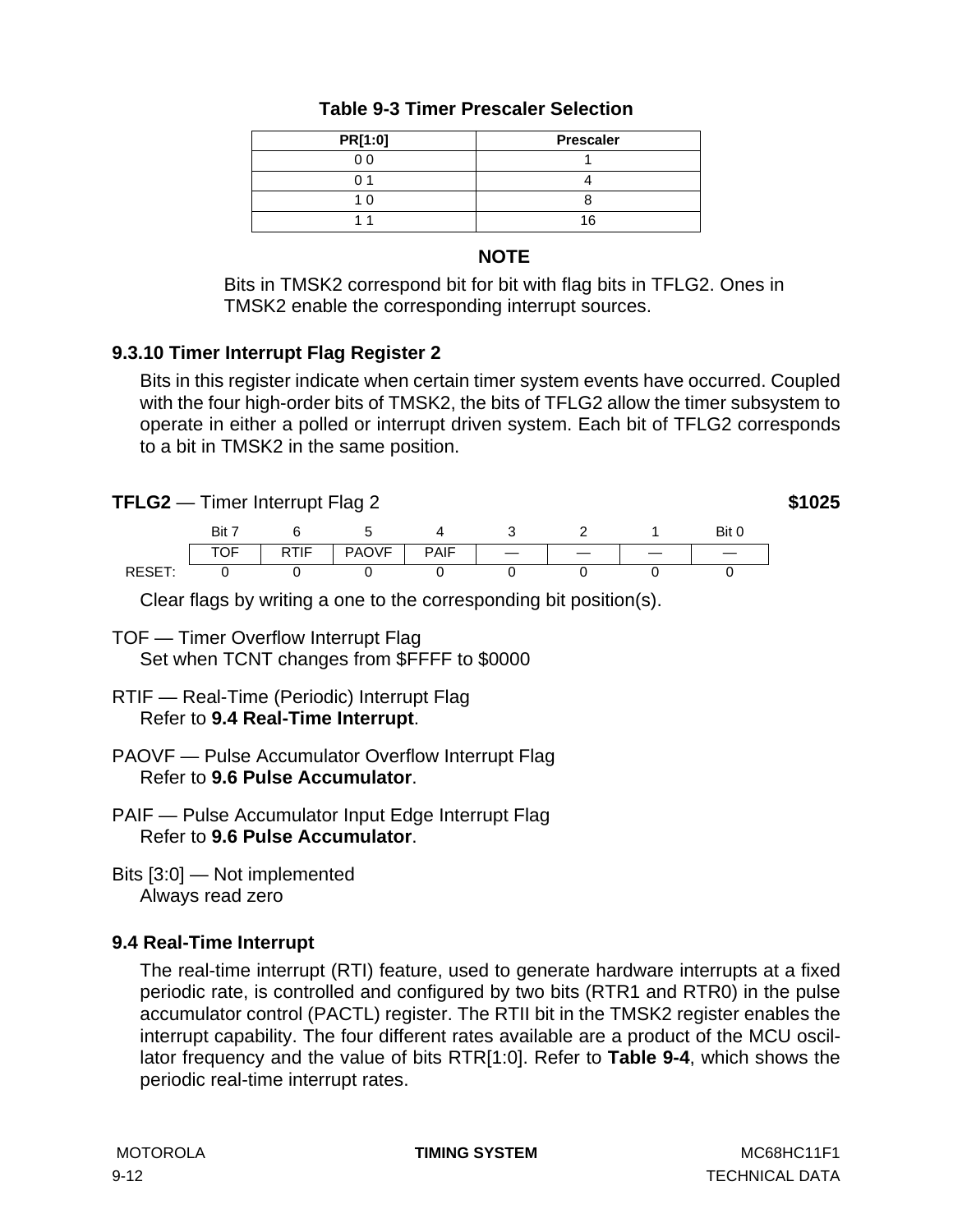<span id="page-118-0"></span>

| <b>RTR[1:0]</b> | $E = 1$ MHz | $E = 2 MHz$ | $E = 3 MHz$         | $E = 4 MHz$ | $E = X MHz$ |
|-----------------|-------------|-------------|---------------------|-------------|-------------|
| 0 <sub>0</sub>  | 8.192 ms    | 4.096 ms    | 2.731 ms            | 2.048 ms    | (213/E)     |
| 01              | 16.384 ms   | 8.192 ms    | 5.461 ms            | 4.096 ms    | (214/E)     |
| 10              | 32.768 ms   | 16.384 ms   | $10.923 \text{ ms}$ | 8.192 ms    | (215/E)     |
| 11              | 65.536 ms   | 32.768 ms   | 21.845 ms           | 16,384 ms   | (216/E)     |

## **Table 9-4 RTI Rate Selection**

The clock source for the RTI function is a free-running clock that cannot be stopped or interrupted except by reset. This clock causes the time between successive RTI timeouts to be a constant that is independent of the software latencies associated with flag clearing and service. For this reason, an RTI period starts from the previous time-out, not from when RTIF is cleared.

Every time-out causes the RTIF bit in TFLG2 to be set, and if RTII is set, an interrupt request is generated. After reset, one entire RTI period elapses before the RTIF flag is set for the first time. Refer to the TMSK2, TFLG2, and PACTL registers.

## **9.4.1 Timer Interrupt Mask Register 2**

This register contains the real-time interrupt enable bits.

**TMSK2** — Timer Interrupt Mask Register 2 **\$1024**



- TOI Timer Overflow Interrupt Enable
	- $0 = TOF$  interrupts disabled
	- 1 = Interrupt requested when TOF is set to one
- RTII Real-Time Interrupt Enable
	- $0 = RTIF$  interrupts disabled
	- 1 = Interrupt requested when RTIF set to one
- PAOVI Pulse Accumulator Overflow Interrupt Enable Refer to **[9.6 Pulse Accumulator](#page-120-0)**.
- PAII Pulse Accumulator Input Edge Refer to **[9.6 Pulse Accumulator](#page-120-0)**.
- PR[1:0] Timer Prescaler Select Refer to **Table 9-4**.

## **NOTE**

Bits in TMSK2 correspond bit for bit with flag bits in TFLG2. Ones in TMSK2 enable the corresponding interrupt sources.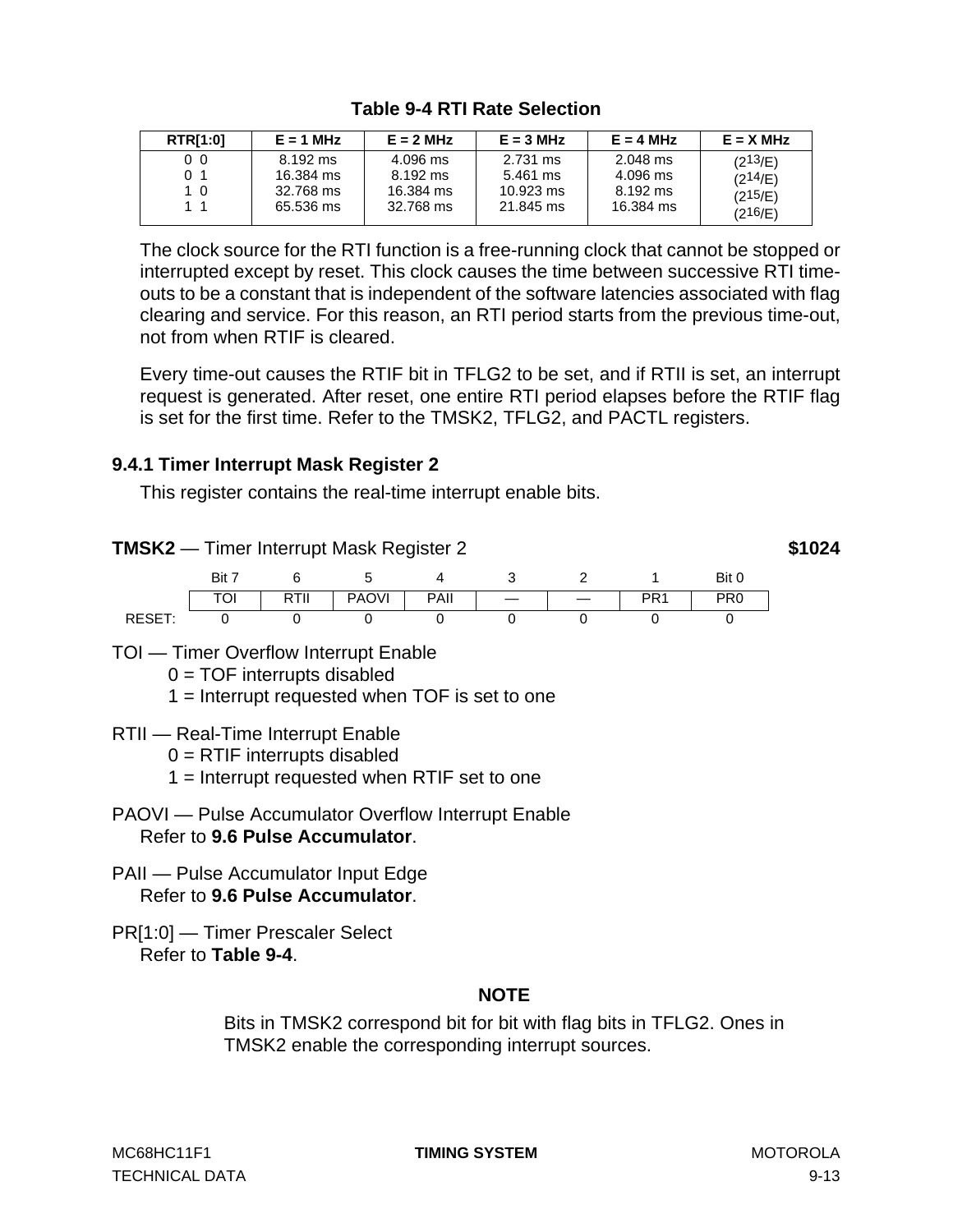#### **9.4.2 Timer Interrupt Flag Register 2**

Bits of this register indicate the occurrence of timer system events. Coupled with the four high-order bits of TMSK2, the bits of TFLG2 allow the timer subsystem to operate in either a polled or interrupt driven system. Each bit of TFLG2 corresponds to a bit in TMSK2 in the same position.

**TFLG2** — Timer Interrupt Flag 2 **\$1025** 



Clear flags by writing a one to the corresponding bit position(s).

- TOF Timer Overflow Interrupt Flag Set when TCNT changes from \$FFFF to \$0000
- RTIF Real-Time Interrupt Flag

The RTIF status bit is automatically set to one at the end of every RTI period. To clear RTIF, write a byte to TFLG2 with bit 6 set.

- PAOVF Pulse Accumulator Overflow Interrupt Flag Refer to **[9.6 Pulse Accumulator](#page-120-0)**.
- PAIF Pulse Accumulator Input Edge Interrupt Flag Refer to **[9.6 Pulse Accumulator](#page-120-0)**.
- Bits [3:0] Not implemented Always read zero

## **9.4.3 Pulse Accumulator Control Register**

Bits RTR[1:0] of this register select the rate for the RTI system. The remaining bits control the pulse accumulator and IC4/OC5 functions.







Bit 7 — Not implemented Always reads zero

- PAEN Pulse Accumulator System Enable Refer to **[9.6 Pulse Accumulator](#page-120-0)**.
- PAMOD Pulse Accumulator Mode Refer to **[9.6 Pulse Accumulator](#page-120-0)**.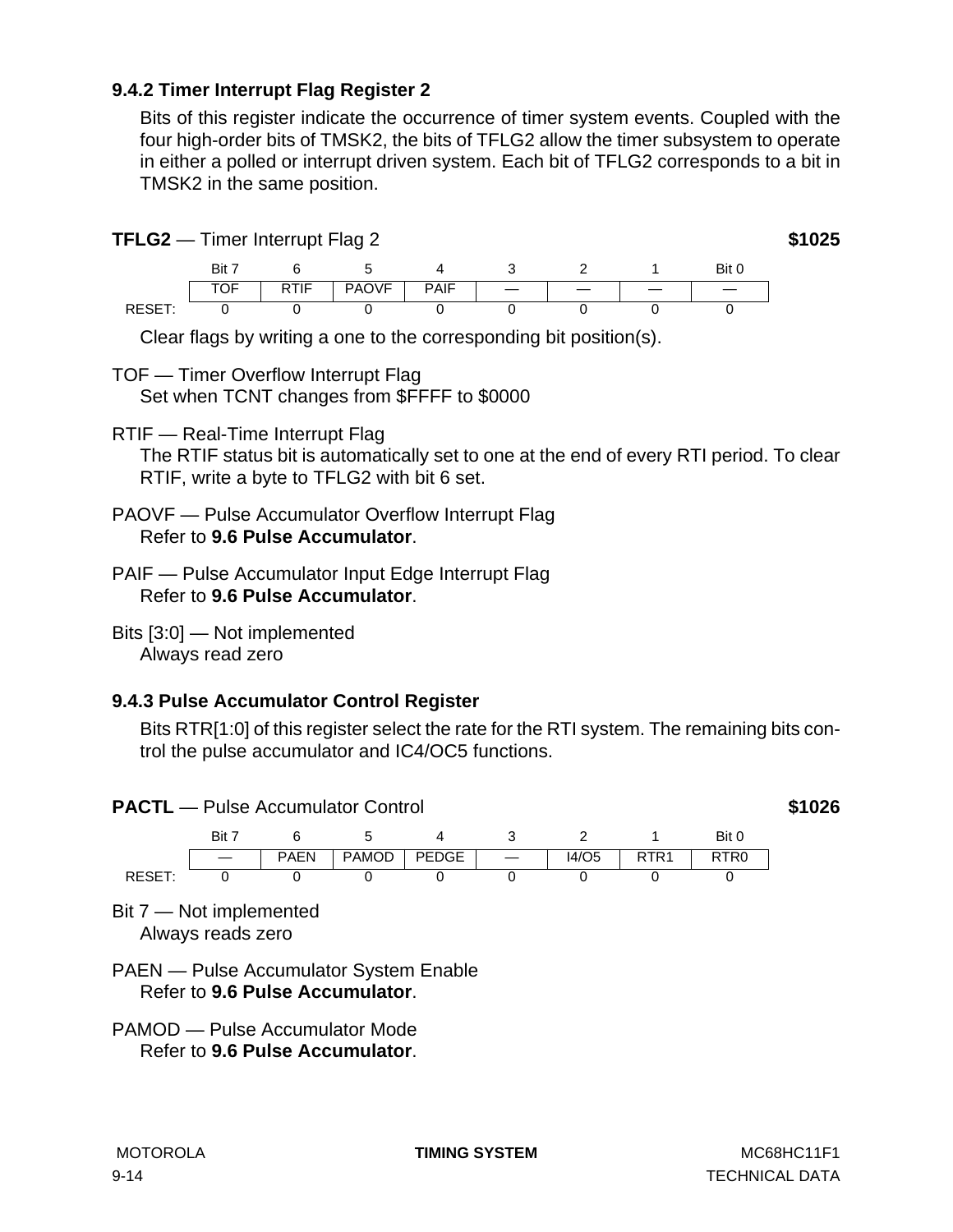<span id="page-120-0"></span>PEDGE — Pulse Accumulator Edge Control Refer to **9.6 Pulse Accumulator**.

- Bit 3 Not implemented Always reads zero
- I4/O5 Input Capture 4/Output Compare Refer to **9.6 Pulse Accumulator**.

## RTR[1:0] — RTI Interrupt Rate Select

These two bits determine the rate at which the RTI system requests interrupts. The RTI system is driven by an E divided by 2<sup>13</sup> rate clock that is compensated so it is independent of the timer prescaler. These two control bits select an additional division factor. Refer to **[Table 9-5](#page-121-0)**.

## **9.5 Computer Operating Properly Watchdog Function**

The clocking chain for the COP function, tapped off of the main timer divider chain, is only superficially related to the main timer system. The CR[1:0] bits in the OPTION register and the NOCOP bit in the CONFIG register determine the status of the COP function. One additional register, COPRST, is used to arm and clear the COP watchdog reset system. Refer to **[SECTION 5 RESETS AND INTERRUPTS](#page-62-0)** for a more detailed discussion of the COP function.

## **9.6 Pulse Accumulator**

The MC68HC11F1 MCUs have an 8-bit counter that can be configured to operate either as a simple event counter, or for gated time accumulation, depending on the state of the PAMOD bit in the PACTL register. Refer to the pulse accumulator block diagram, **[Figure 9-3](#page-121-0)**.

In the event counting mode, the 8-bit counter is incremented by pulses on an external pin (PAI). The maximum clocking rate for the external event counting mode is the E clock divided by two. In gated time accumulation mode, a free-running E-clock  $\div$  64 signal drives the 8-bit counter, but only while the external PAI pin is activated. Refer to **[Table 9-6](#page-122-0)**. The pulse accumulator counter can be read or written at any time.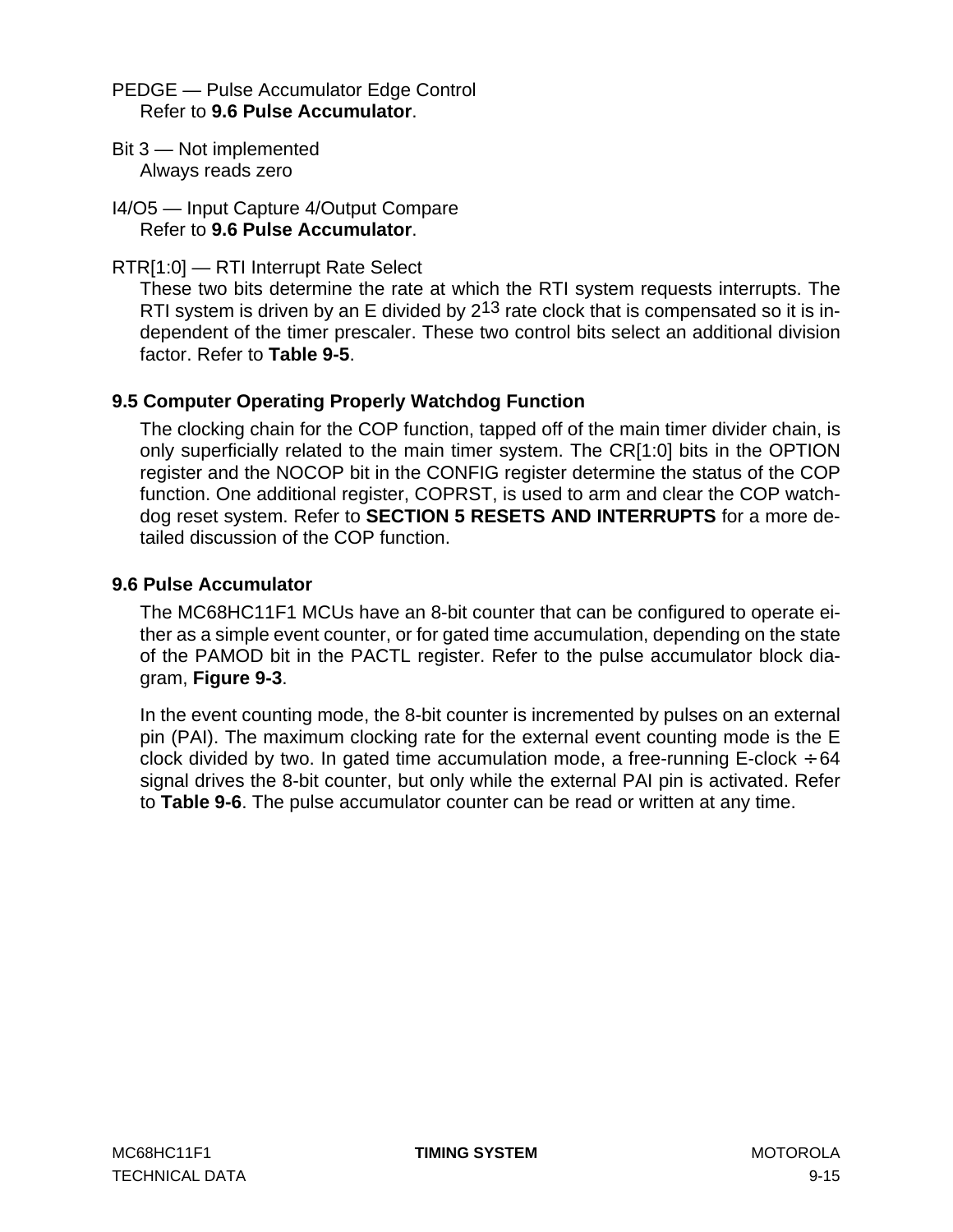<span id="page-121-0"></span>



| <b>Crystal Frequency</b><br>$(4*E)$ | E Clock<br>(E) | <b>Cycle Time</b><br>(1/E) | 26/E<br>(64/E)              | <b>PACNT Overflow</b><br>(16384/E) |
|-------------------------------------|----------------|----------------------------|-----------------------------|------------------------------------|
| $4.0$ MHz                           | $1.0$ MHz      | $1000$ ns                  | $64$ us                     | 16,384 ms                          |
| 8.0 MHz                             | $2.0$ MHz      | $500$ ns                   | $32 \text{ }\mu\text{s}$    | 8.192 ms                           |
| 12.0 MHz                            | $3.0$ MHz      | 333 ns                     | $21.33 \text{ }\mu\text{s}$ | 5.461 ms                           |
| 16.0 MHz                            | 4.0 MHz        | 250 ns                     | $16.0 \text{ }\mu s$        | 4.096 ms                           |

#### **Table 9-5 Pulse Accumulator Timing**

Pulse accumulator control bits are also located within two timer registers, TMSK2 and TFLG2, as described in the following paragraphs.

## **9.6.1 Pulse Accumulator Control Register**

Four of this register's bits control an 8-bit pulse accumulator system. Another bit enables either the OC5 function or the IC4 function, while two other bits select the rate for the real-time interrupt system.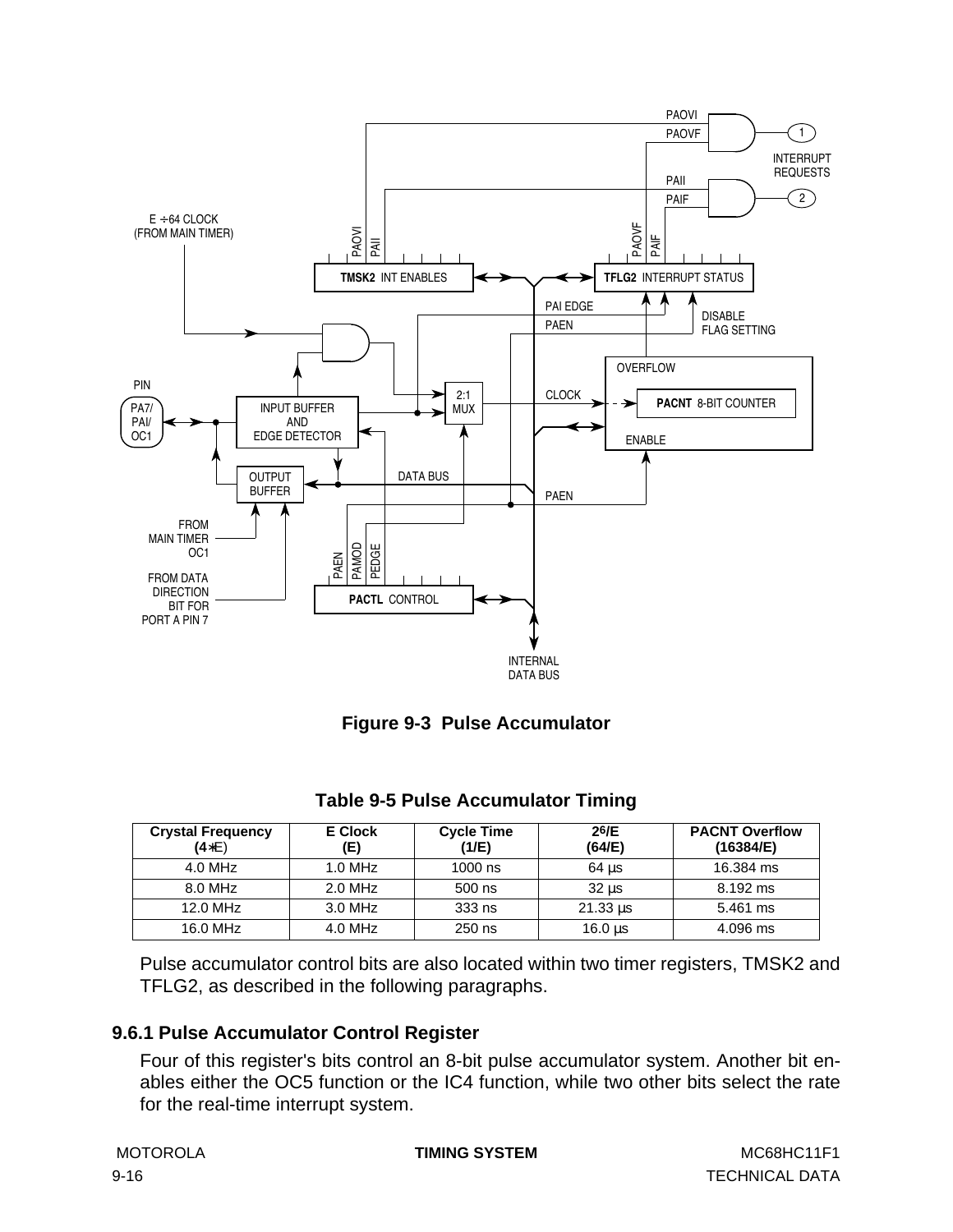<span id="page-122-0"></span>**PACTL** — Pulse Accumulator Control **\$1026** 



Bit 7 — Not implemented Always reads zero

PAEN — Pulse Accumulator System Enable

- $0 =$  Pulse accumulator disabled
- $1 =$  Pulse accumulator enabled
- PAMOD Pulse Accumulator Mode
	- $0 =$  Event counter
	- $1 =$  Gated time accumulation
- PEDGE Pulse Accumulator Edge Control

This bit has different meanings depending on the state of the PAMOD bit, as shown in **Table 9-6**.

#### **Table 9-6 Pulse Accumulator Edge Detection Control**

| <b>PAMOD</b> | <b>PEDGE</b> | <b>Action on Clock</b>                   |
|--------------|--------------|------------------------------------------|
|              |              | PAI falling edge increments the counter. |
|              |              | PAI rising edge increments the counter.  |
|              |              | A zero on PAI inhibits counting.         |
|              |              | A one on PAI inhibits counting.          |

## Bit 3 — Not implemented

Always reads zero

- I4/O5 Input Capture 4/Output Compare 5
	- $0 =$  Output compare 5 function enable (No IC4)
	- 1 = Input capture 4 function enable (No OC5)

## RTR[1:0] — RTI Interrupt Rate Selects

Refer to **[9.4 Real-Time Interrupt](#page-117-0)**.

## **9.6.2 Pulse Accumulator Count Register**

This 8-bit read/write register contains the count of external input events at the PAI input, or the accumulated count. The PACNT is readable even if PAI is not active in gated time accumulation mode. The counter is not affected by reset and can be read or written at any time. Counting is synchronized to the internal PH2 clock so that incrementing and reading occur during opposite half cycles.

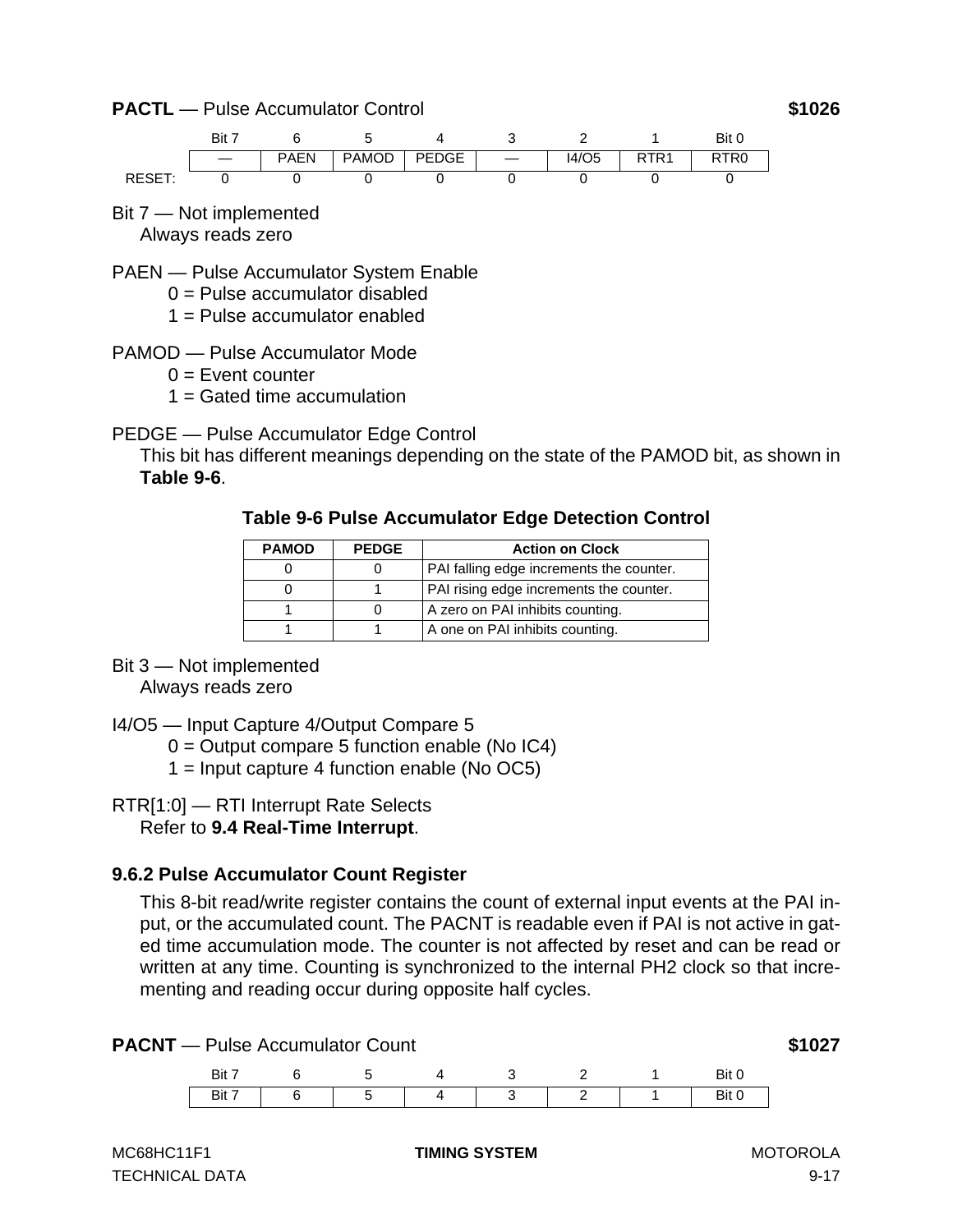#### <span id="page-123-0"></span>**9.6.3 Pulse Accumulator Status and Interrupt Bits**

The pulse accumulator control bits, PAOVI, PAII, PAOVF, and PAIF are located within timer registers TMSK2 and TFLG2.



PAOVI and PAOVF — Pulse Accumulator Interrupt Enable and Overflow Flag The PAOVF status bit is set each time the pulse accumulator count rolls over from \$FF to \$00. To clear this status bit, write a one in the corresponding data bit position (bit 5) of the TFLG2 register. The PAOVI control bit allows configuring the pulse accumulator overflow for polled or interrupt-driven operation and does not affect the state of PAOVF. When PAOVI is zero, pulse accumulator overflow interrupts are inhibited, and the system operates in a polled mode, which requires that PAOVF be polled by user software to determine when an overflow has occurred. When the PAOVI control bit is set, a hardware interrupt request is generated each time PAOVF is set. Before leaving the interrupt service routine, software must clear PAOVF by writing to the TFLG2 register.

#### PAII and PAIF — Pulse Accumulator Input Edge Interrupt Enable and Flag

The PAIF status bit is automatically set each time a selected edge is detected at the PA7/PAI/OC1 pin. To clear this status bit, write to the TFLG2 register with a one in the corresponding data bit position (bit 4). The PAII control bit allows configuring the pulse accumulator input edge detect for polled or interrupt-driven operation but does not affect setting or clearing the PAIF bit. When PAII is zero, pulse accumulator input interrupts are inhibited, and the system operates in a polled mode. In this mode, the PAIF bit must be polled by user software to determine when an edge has occurred. When the PAII control bit is set, a hardware interrupt request is generated each time PAIF is set. Before leaving the interrupt service routine, software must clear PAIF by writing to the TFLG2 register.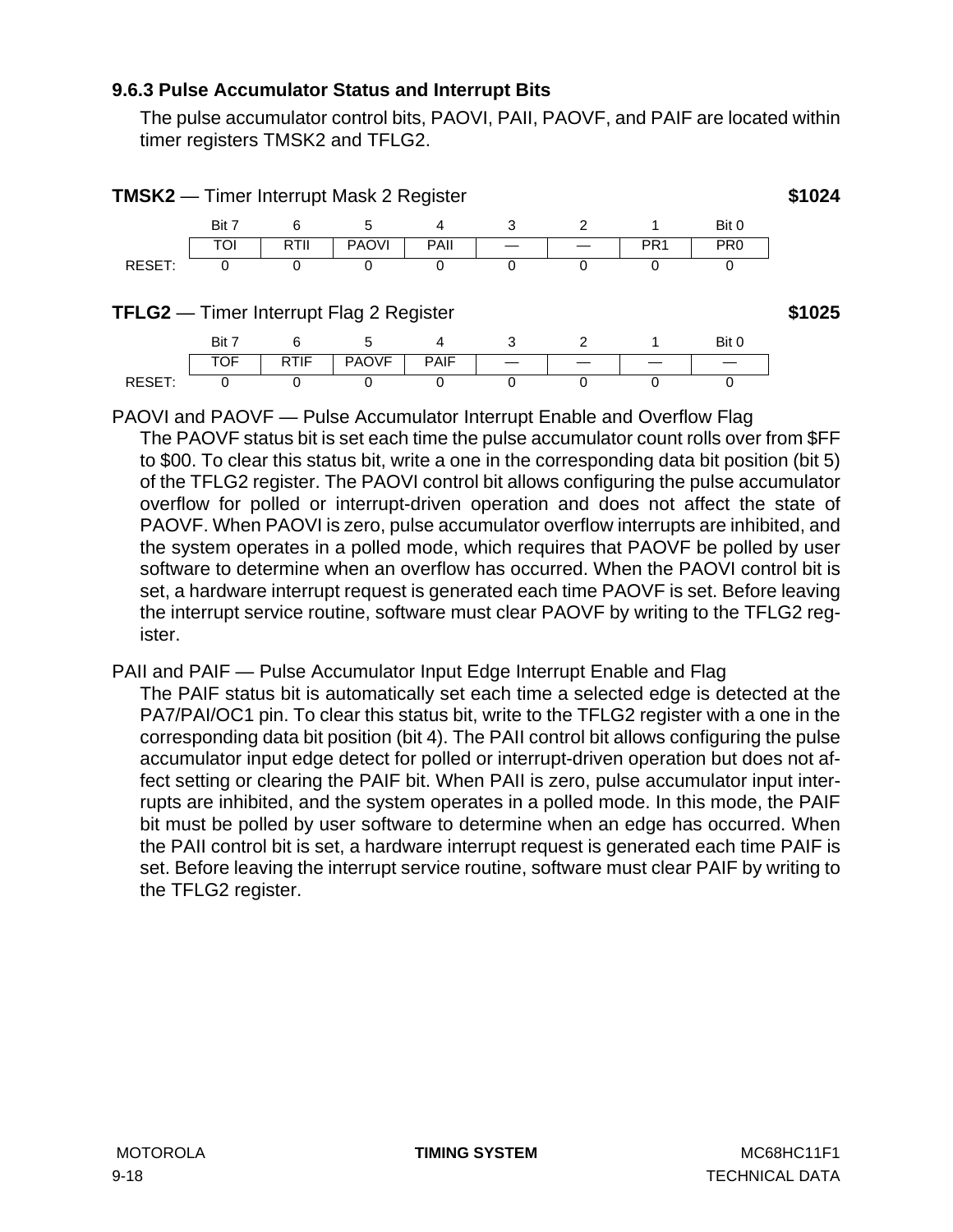# **SECTION 10 ANALOG-TO-DIGITAL CONVERTER**

The analog-to-digital (A/D) system, a successive approximation converter, uses an allcapacitive charge redistribution technique to convert analog signals to digital values.

## **10.1 Overview**

The A/D system is an 8-channel, 8-bit, multiplexed-input converter. The  $AV_{DD}$  pin is used to input supply voltage to the A/D converter. This allows the supply voltage to be bypassed independently. The converter does not require external sample and hold circuits because of the type of charge redistribution technique used. A/D converter timing can be synchronized to the system E clock, or to an internal resistor capacitor (RC) oscillator. The A/D converter system consists of four functional blocks: multiplexer, analog converter, digital control, and result storage. Refer to **[Figure 10-1](#page-125-0)**.

## **10.1.1 Multiplexer**

The multiplexer selects one of 16 inputs for conversion. Input selection is controlled by the value of bits CD–CA in the ADCTL register. The eight port E pins are fixed-direction analog inputs to the multiplexer, and internal analog signal lines are routed to it.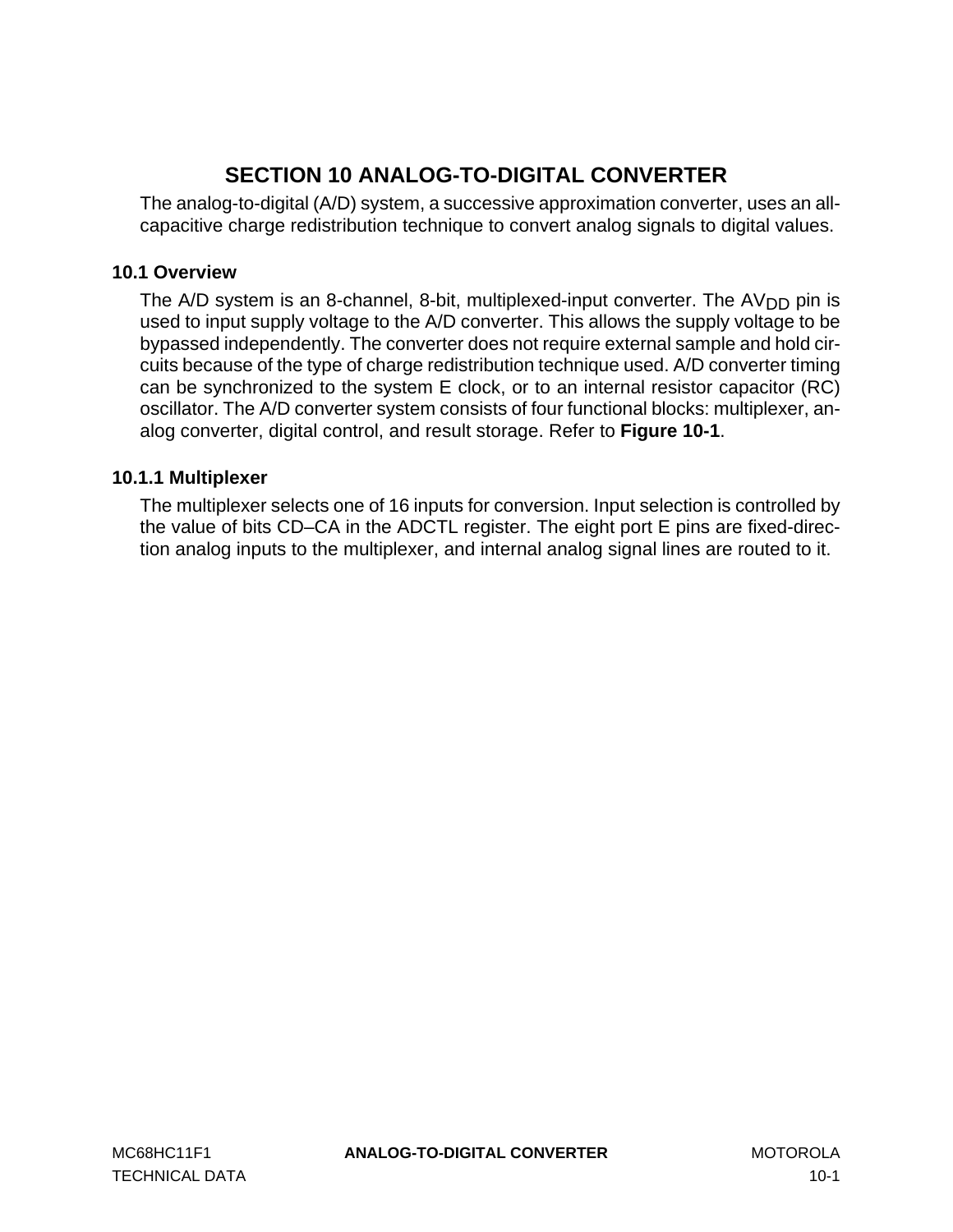<span id="page-125-0"></span>

**Figure 10-1 A/D Converter Block Diagram**

Port E pins can also be used as digital inputs. Reads of port E pins are not recommended during the sample portion of an A/D conversion cycle, when the gate signal to the N-channel input gate is on. Because no P-channel devices are directly connected to either input pins or reference voltage pins, voltages above V<sub>DD</sub> do not cause a latchup problem, although current should be limited according to maximum ratings. Refer to **[Figure 10-2](#page-126-0)**, which is a functional diagram of an input pin.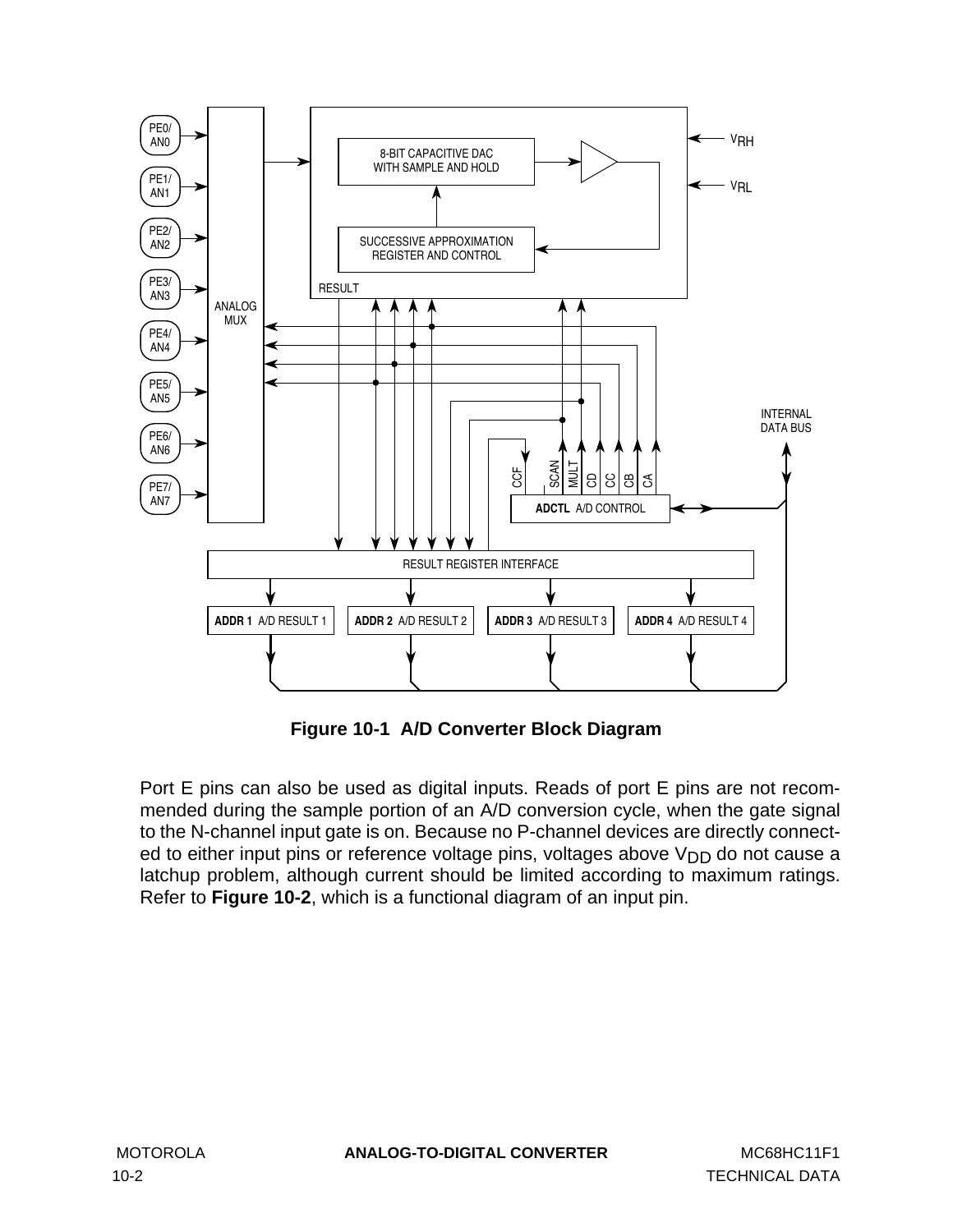<span id="page-126-0"></span>

\* This analog switch is closed only during the 12-cycle sample time.

## **Figure 10-2 Electrical Model of an A/D Input Pin (Sample Mode)**

#### **10.1.2 Analog Converter**

Conversion of an analog input selected by the multiplexer occurs in this block. It contains a digital-to-analog capacitor (DAC) array, a comparator, and a successive approximation register (SAR). Each conversion is a sequence of eight comparison operations, beginning with the most significant bit (MSB). Each comparison determines the value of a bit in the successive approximation register.

The DAC array performs two functions. It acts as a sample and hold circuit during the entire conversion sequence, and provides comparison voltage to the comparator during each successive comparison.

The result of each successive comparison is stored in the SAR. When a conversion sequence is complete, the contents of the SAR are transferred to the appropriate result register.

A charge pump provides switching voltage to the gates of analog switches in the multiplexer. Charge pump output must stabilize between 7 and 8 volts, thus a delay of up to 100 µs must be imposed after setting ADPU before the converter can be used. The charge pump is enabled by the ADPU bit in the OPTION register.

Power is provided to the A/D converter system through the  $AV<sub>DD</sub>$  and  $AV<sub>SS</sub>$  pins.

## **10.1.3 Digital Control**

All A/D converter operations are controlled by bits in register ADCTL. In addition to selecting the analog input to be converted, ADCTL bits indicate conversion status, and control whether single or continuous conversions are performed. Finally, the ADCTL bits determine whether conversions are performed on single or multiple channels.

## **10.1.4 Result Registers**

Four 8-bit registers (ADR1–ADR4) store conversion results. Each of these registers can be accessed by the processor in the CPU. The conversion complete flag (CCF)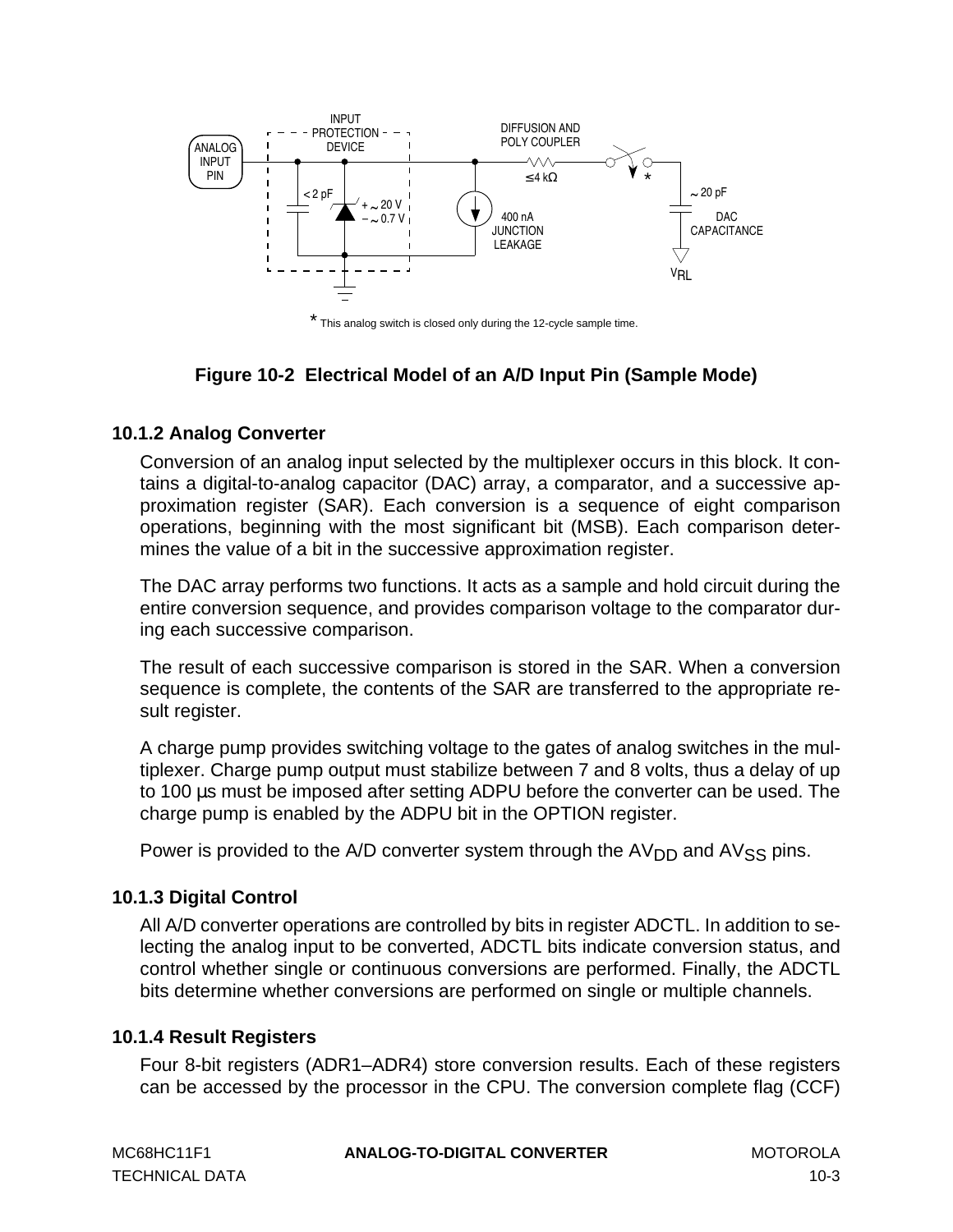<span id="page-127-0"></span>indicates when valid data is present in the result registers. The result registers are written during a portion of the system clock cycle when reads do not occur, so there is no conflict.

## **10.1.5 A/D Converter Clocks**

The CSEL bit in the OPTION register selects whether the A/D converter uses the system E clock or an internal RC oscillator for synchronization. When the A/D system is operating with the MCU E clock, all switching and comparator functions are synchronized to the MCU clocks. This allows the comparator results to be sampled at relatively quiet clock times to minimize noise errors.

When E-clock frequency is below 750 kHz, charge leakage in the capacitor array can cause errors, and the internal oscillator should be used. The RC clock is asynchronous to the MCU internal E clock. Therefore, when the RC clock is used, additional errors can occur because the comparator is sensitive to the additional system clock noise.

## **10.1.6 Conversion Sequence**

A/D converter operations are performed in sequences of four conversions each. A conversion sequence can repeat continuously or stop after one iteration. The conversion complete flag (CCF) is set after the fourth conversion in a sequence to show the availability of data in the result registers. **Figure 10-3** shows the timing of a typical sequence. Synchronization is referenced to the system E clock.



**Figure 10-3 A/D Conversion Sequence**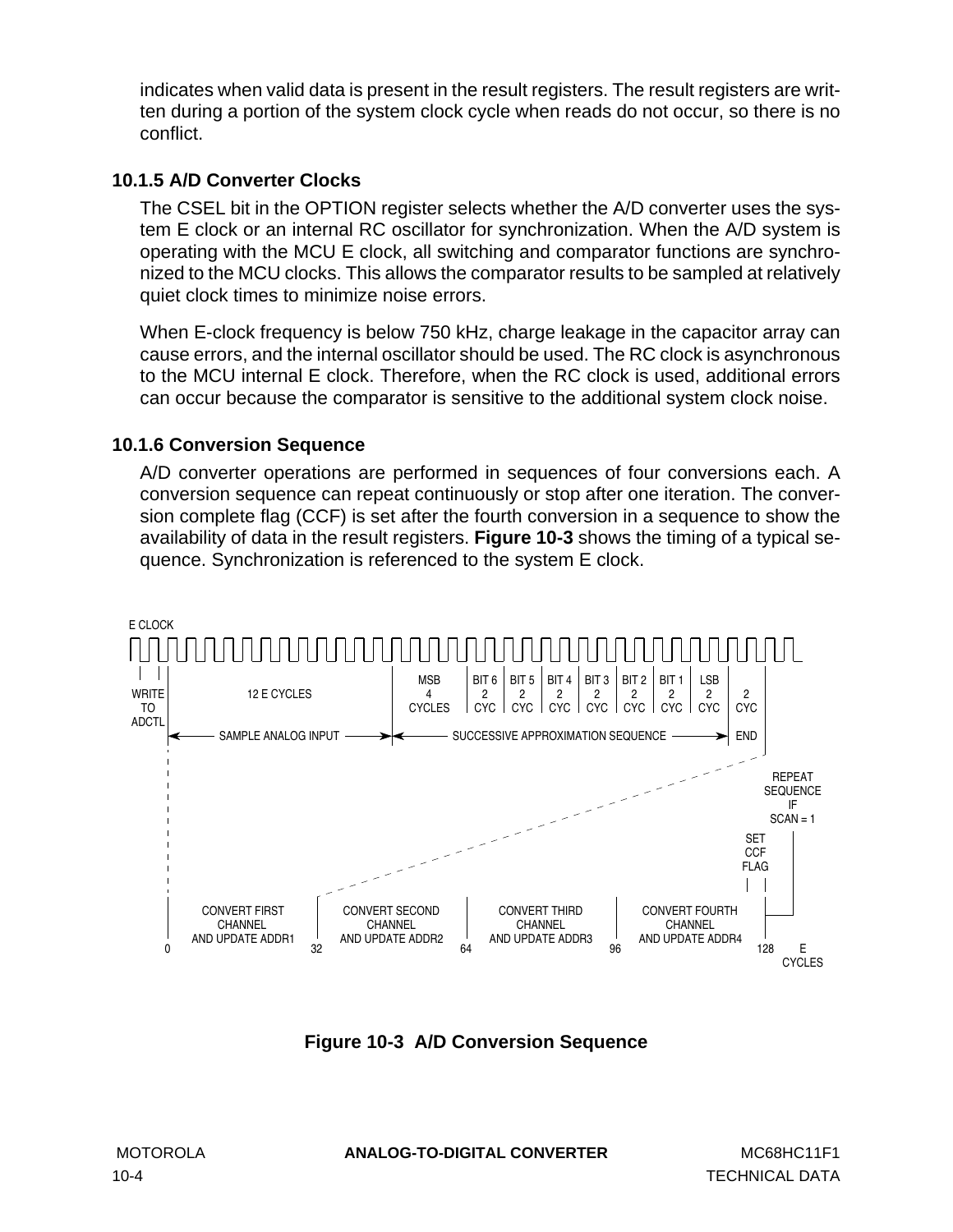## **10.2 A/D Converter Power-Up and Clock Select**

Bit 7 of the OPTION register controls A/D converter power up. Clearing ADPU removes power from and disables the A/D converter system. Setting ADPU enables the A/D converter system. Stabilization of the analog bias voltages requires a delay of as much as 100 µs after turning on the A/D converter. When the A/D converter system is operating with the MCU E clock, all switching and comparator operations are synchronized to the MCU clocks. This allows the comparator results to be sampled at quiet times, which minimizes noise errors. The internal RC oscillator is asynchronous to the MCU clock, so noise affects A/D converter results, which lowers accuracy slightly while  $CSEL = 1$ .



\*Can be written only once in first 64 cycles out of reset in normal modes, or at any time in special modes

ADPU — A/D Power-Up

 $0 = A/D$  powered down

 $1 = A/D$  powered up

CSEL — Clock Select

 $0 = A/D$  and  $EEPROM$  use system E clock

1 = A/D and EEPROM use internal RC clock

- IRQE Configure IRQ for Edge-Sensitive Only Operation Refer to **[SECTION 5 RESETS AND INTERRUPTS](#page-62-0)**.
- DLY Enable Oscillator Start-up Delay Refer to **[SECTION 5 RESETS AND INTERRUPTS](#page-62-0)**.

CME — Clock Monitor Enable Refer to **[SECTION 5 RESETS AND INTERRUPTS](#page-62-0)**.

FCME — Force Clock Monitor Enable Refer to **[SECTION 5 RESETS AND INTERRUPTS](#page-62-0)**.

CR[1:0] — COP Timer Rate Select Bits

Refer to **[SECTION 5 RESETS AND INTERRUPTS](#page-62-0)** and **[SECTION 9 TIMING SYS-](#page-106-0)[TEM](#page-106-0)**.

## **10.3 Conversion Process**

The A/D conversion sequence begins one E-clock cycle after a write to the A/D control/ status register, ADCTL. The bits in ADCTL select the channel and the mode of conversion.

An input voltage equal to  $V_{\mathsf{RL}}$  converts to \$00 and an input voltage equal to  $V_{\mathsf{RH}}$  converts to \$FF (full scale), with no overflow indication. For ratiometric conversions of this type, the source of each analog input should use  $V_{\rm RH}$  as the supply voltage and be referenced to  $V_{\text{RI}}$ .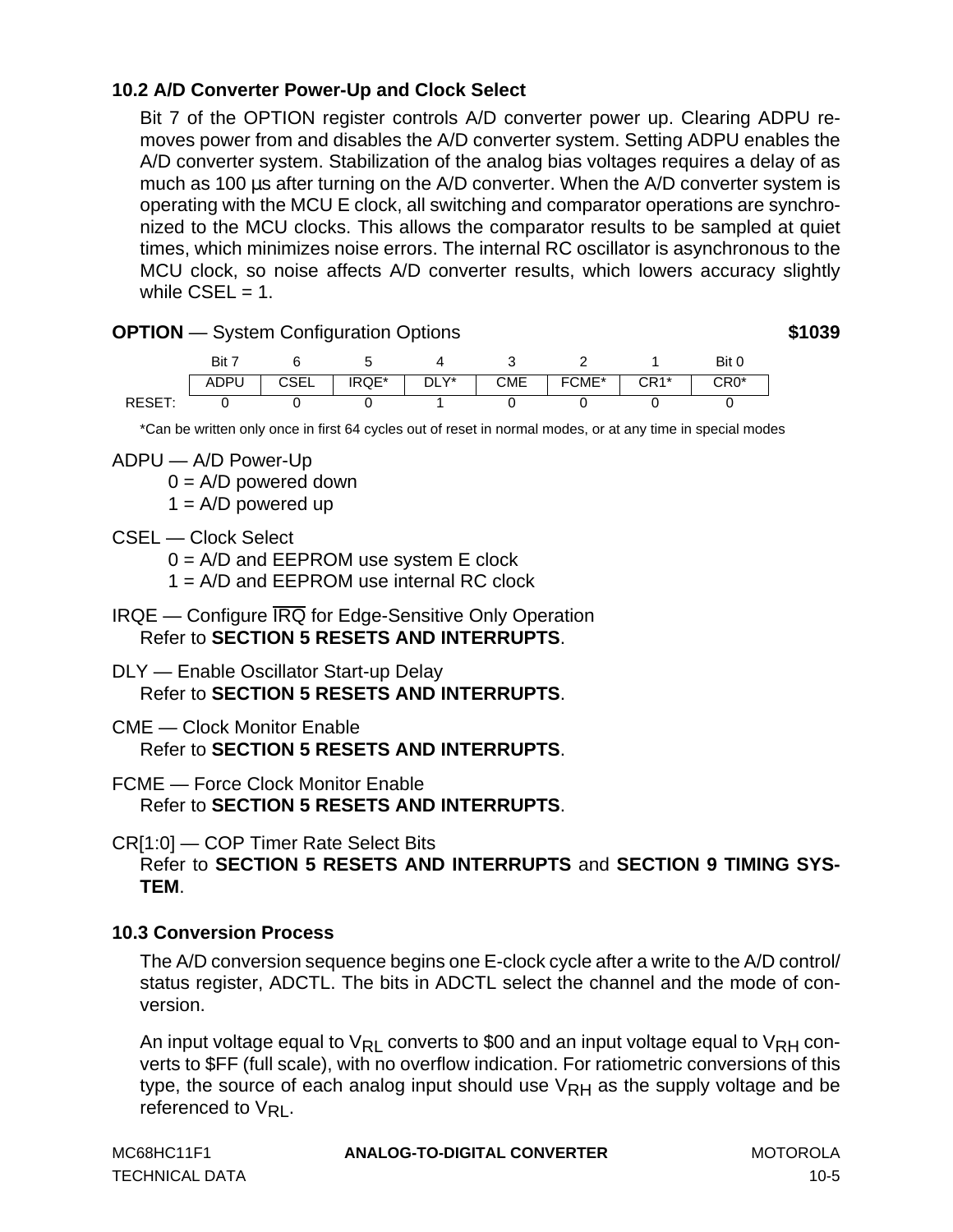## **10.4 Channel Assignments**

The multiplexer allows the A/D converter to select one of sixteen analog signals. Eight of these channels correspond to port E input lines, four of the channels are internal reference points or test functions, and four channels are reserved. Refer to **Table 10- 1**.

| <b>Channel</b><br><b>Number</b> | <b>Channel</b><br>Signal | <b>Result in ADRx if</b><br>$MULT = 1$ |
|---------------------------------|--------------------------|----------------------------------------|
| 1                               | AN <sub>0</sub>          | ADR <sub>1</sub>                       |
| 2                               | AN <sub>1</sub>          | ADR <sub>2</sub>                       |
| 3                               | AN <sub>2</sub>          | ADR3                                   |
| 4                               | AN <sub>3</sub>          | ADR4                                   |
| 5                               | AN4                      | ADR <sub>1</sub>                       |
| 6                               | AN <sub>5</sub>          | ADR <sub>2</sub>                       |
| 7                               | AN <sub>6</sub>          | ADR3                                   |
| 8                               | AN7                      | ADR4                                   |
| 9                               | Reserved                 |                                        |
| 10                              | Reserved                 |                                        |
| 11                              | Reserved                 |                                        |
| $12 \overline{ }$               | Reserved                 |                                        |
| 13                              | V <sub>RH</sub> *        | ADR1                                   |
| 14                              | $V_{RL}$ *               | ADR <sub>2</sub>                       |
| 15                              | $(VRH)/2*$               | ADR3                                   |
| 16                              | Reserved*                | ADR4                                   |

**Table 10-1 A/D Converter Channel Assignments**

\*Used for factory testing

## **10.5 Single-Channel Operation**

There are two types of single-channel operation. When  $SCAN = 0$ , the first type, the single selected channel is converted four consecutive times. The first result is stored in A/D result register 1 (ADR1), and the fourth result is stored in ADR4. After the fourth conversion is complete, all conversion activity is halted until a new conversion command is written to the ADCTL register. In the second type of single-channel operation, SCAN = 1, conversions continue to be performed on the selected channel with the fifth conversion being stored in register ADR1 (overwriting the first conversion result), the sixth conversion overwriting ADR2, and so on.

## **10.6 Multiple-Channel Operation**

There are two types of multiple-channel operation. When  $SCAN = 0$ , the first type, a selected group of four channels is converted one time each. The first result is stored in A/D result register 1 (ADR1), and the fourth result is stored in ADR4. After the fourth conversion is complete, all conversion activity is halted until a new conversion command is written to the ADCTL register. In the second type of multiple-channel operation, SCAN = 1, conversions continue to be performed on the selected group of channels with the fifth conversion being stored in register ADR1 (replacing the earlier conversion result for the first channel in the group), the sixth conversion overwriting ADR2, and so on.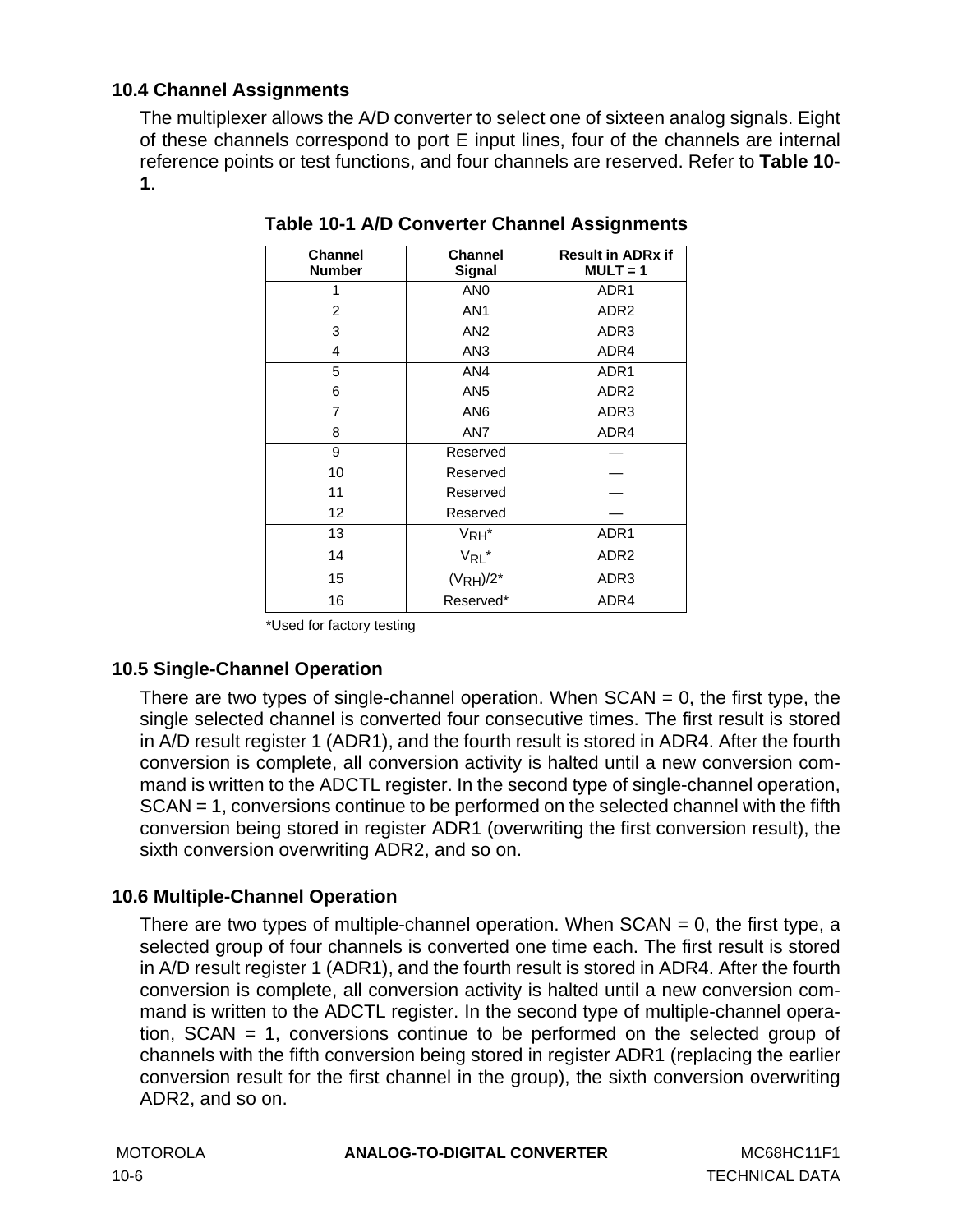### **10.7 Operation in STOP and WAIT Modes**

If a conversion sequence is in progress when either the STOP or WAIT mode is entered, the conversion of the current channel is suspended. When the MCU resumes normal operation, that channel is resampled and the conversion sequence is resumed. As the MCU exits the WAIT mode, the A/D circuits are stable and valid results can be obtained on the first conversion. However, in STOP mode, all analog bias currents are disabled and it is necessary to allow a stabilization period when leaving the STOP mode. If the STOP mode is exited with a delay ( $DLY = 1$ ), there is enough time for these circuits to stabilize before the first conversion. If the STOP mode is exited with no delay (DLY bit in OPTION register  $= 0$ ), allow 10 ms for the A/D circuitry to stabilize to avoid invalid results.

#### **10.8 A/D Control/Status Registers**

All bits in this register can be read or written, except CCF (bit 7), which is a read-only status indicator, and bit 6, which always reads as zero. Write to ADCTL to initiate a conversion. To quit a conversion in progress, write to this register and a new conversion sequence begins immediately.

#### **ADCTL** — A/D Control/Status **\$1030**

|        | Bit |             |      |    |          | Bit 0 |
|--------|-----|-------------|------|----|----------|-------|
|        |     | <b>SCAN</b> | MULT | CD | rr<br>◡◡ | CА    |
| RESET: |     |             |      |    |          |       |

#### CCF — Conversions Complete Flag

A read-only status indicator, this bit is set when all four A/D result registers contain valid conversion results. Each time the ADCTL register is overwritten, this bit is automatically cleared to zero and a conversion sequence is started. In the continuous mode, CCF is set at the end of the first conversion sequence.

#### Bit 6 — Not implemented Always reads zero

#### SCAN — Continuous Scan Control

When this control bit is clear, the four requested conversions are performed once to fill the four result registers. When this control bit is set, conversions continue in a round-robin fashion with the result registers updated as data becomes available.

#### MULT — Multiple Channel/Single Channel Control

When this bit is clear, the A/D converter system is configured to perform four consecutive conversions on the single channel specified by the four channel select bits CD– CA (bits [3:0] of the ADCTL register). When this bit is set, the A/D system is configured to perform a conversion on each of four channels where each result register corresponds to one channel.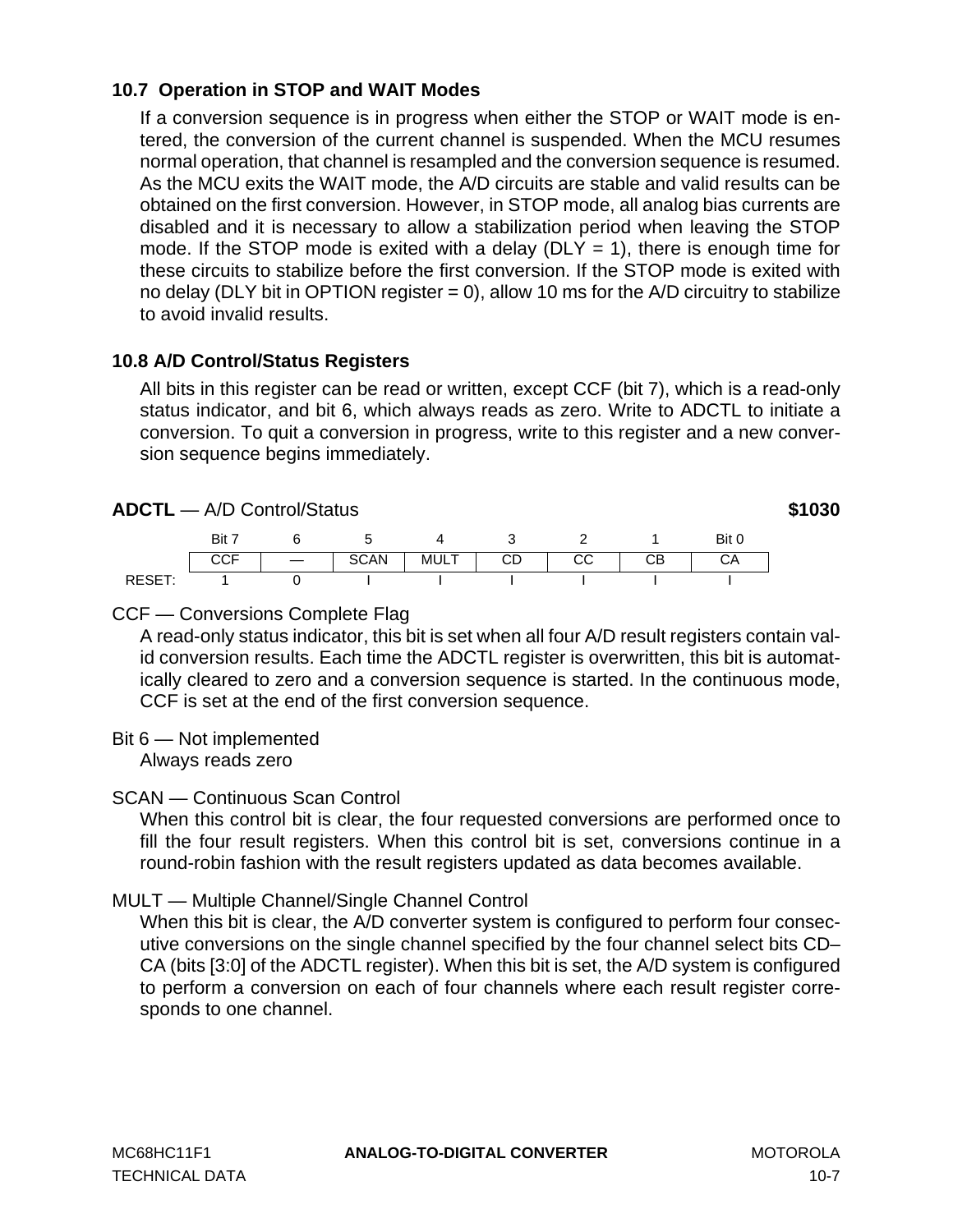## **NOTE**

When the multiple-channel continuous scan mode is used, extra care is needed in the design of circuitry driving the A/D inputs. The charge on the capacitive DAC array before the sample time is related to the voltage on the previously converted channel. A charge share situation exists between the internal DAC capacitance and the external circuit capacitance. Although the amount of charge involved is small, the rate at which it is repeated is every 64 µs for an E clock of 2 MHz. The RC charging rate of the external circuit must be balanced against this charge sharing effect to avoid errors in accuracy. Refer to M68HC11 Reference Manual (M68HC11RM/AD) for further information.

## CD–CA — Channel Selects D–A

Refer to **Table 10-2**. When a multiple channel mode is selected (MULT  $= 1$ ), the two least significant channel select bits (CB and CA) have no meaning and the CD and CC bits specify which group of four channels is to be converted.

| <b>Channel Select</b><br><b>Control Bits</b> | <b>Channel Signal</b> | <b>Result in ADRx if</b><br>$MULT = 1$ |
|----------------------------------------------|-----------------------|----------------------------------------|
| CD:CC:CB:CA                                  |                       |                                        |
| 0000                                         | AN <sub>0</sub>       | ADR <sub>1</sub>                       |
| 0001                                         | AN <sub>1</sub>       | ADR <sub>2</sub>                       |
| 0010                                         | AN <sub>2</sub>       | ADR3                                   |
| 0011                                         | AN <sub>3</sub>       | ADR4                                   |
| 0100                                         | AN4                   | ADR <sub>1</sub>                       |
| 0101                                         | AN <sub>5</sub>       | ADR <sub>2</sub>                       |
| 0110                                         | AN <sub>6</sub>       | ADR3                                   |
| 0111                                         | AN7                   | ADR4                                   |
| 1000                                         | Reserved              |                                        |
| 1001                                         | Reserved              |                                        |
| 1010                                         | Reserved              |                                        |
| 1011                                         | Reserved              |                                        |
| 1100                                         | V <sub>RH</sub> *     | ADR <sub>1</sub>                       |
| 1101                                         | $V_{RL}$ *            | ADR <sub>2</sub>                       |
| 1110                                         | $(VRH)/2^*$           | ADR3                                   |
| 1111                                         | Reserved*             | ADR4                                   |

| Table 10-2 A/D Converter Channel Selection |  |
|--------------------------------------------|--|
|--------------------------------------------|--|

\*Used for factory testing

## **10.9 A/D Converter Result Registers**

These read-only registers hold an 8-bit conversion result. Writes to these registers have no effect. Data in the A/D converter result registers is valid when the CCF flag in the ADCTL register is set, indicating a conversion sequence is complete. If conversion results are needed sooner, refer to **[Figure 10-3](#page-127-0)**, which shows the A/D conversion sequence diagram.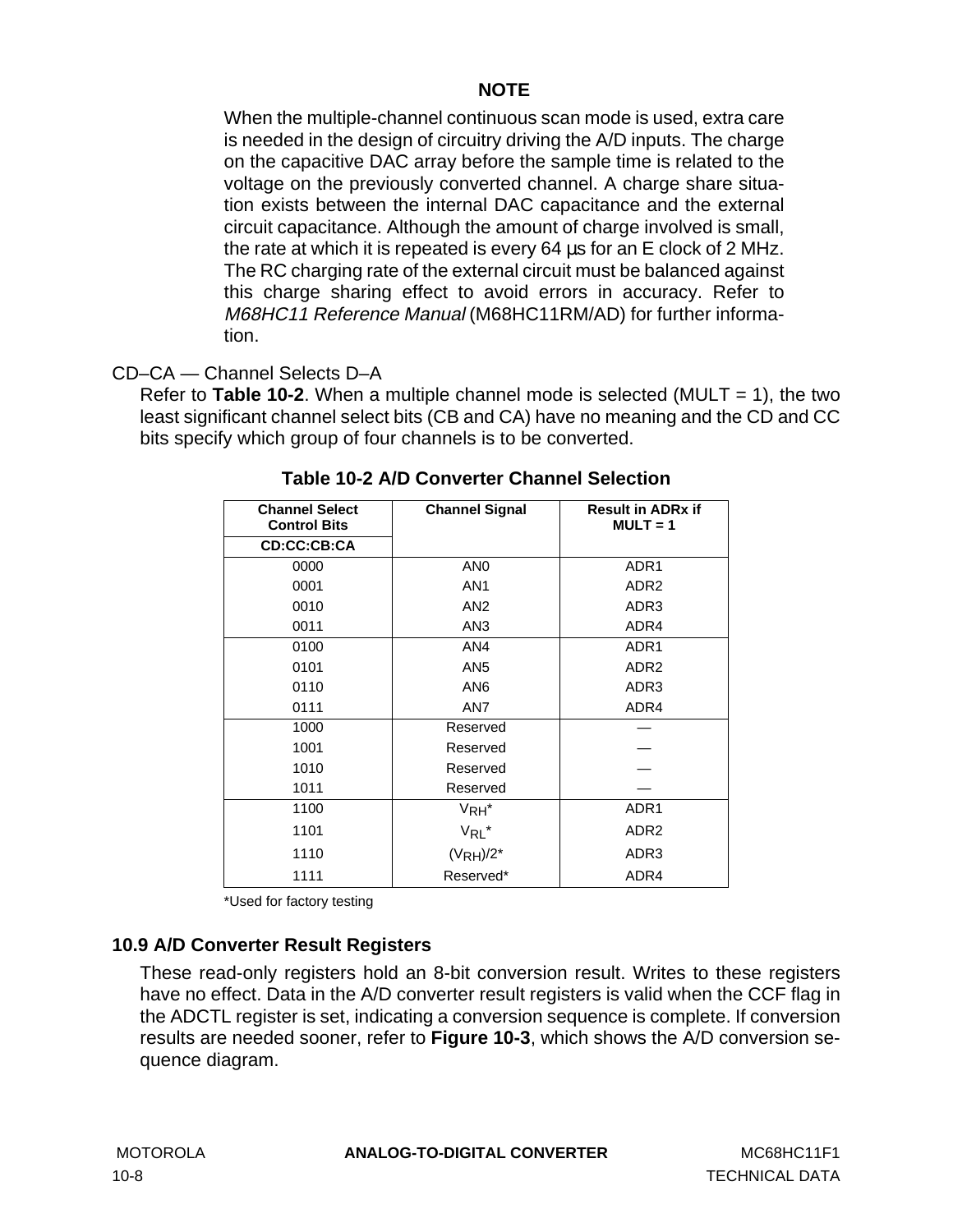## **ADR1–ADR4** — A/D Results **\$1031–\$1034**

| \$1031 | Bit 7 |  |   |  | Bit 0 | ADR1             |
|--------|-------|--|---|--|-------|------------------|
| \$1032 | Bit 7 |  | ີ |  | Bit 0 | ADR <sub>2</sub> |
| \$1033 | Bit 7 |  |   |  | Bit 0 | ADR3             |
| \$1034 | Bit 7 |  | ີ |  | Bit 0 | ADR4             |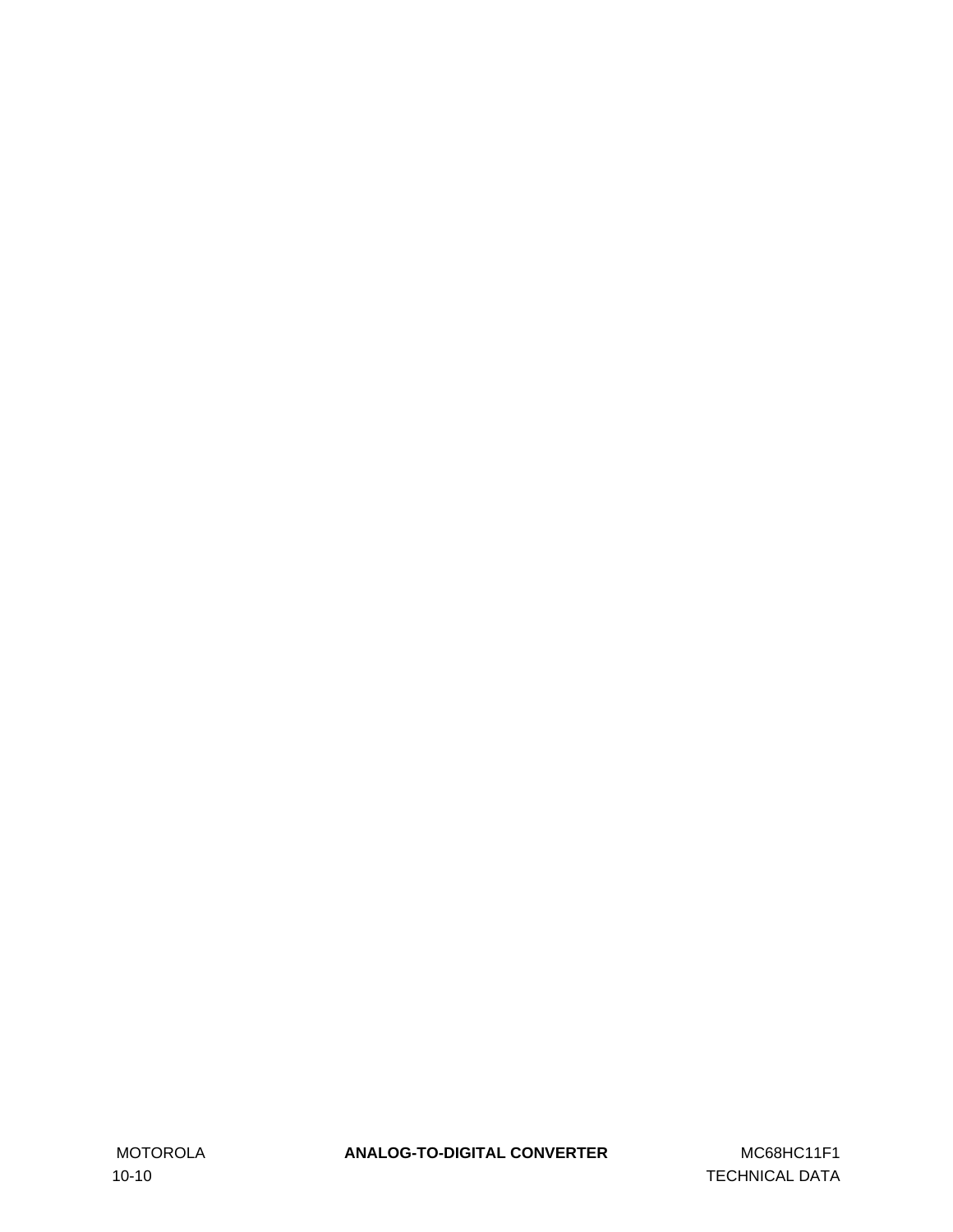# **APPENDIX A ELECTRICAL CHARACTERISTICS**

This appendix contains electrical parameters for the MC68HC11F1 microcontroller.

| Rating                                                                                               | Symbol           | Value                                                                                  | Unit        |
|------------------------------------------------------------------------------------------------------|------------------|----------------------------------------------------------------------------------------|-------------|
| Supply Voltage                                                                                       | V <sub>DD</sub>  | $-0.3$ to $+7.0$                                                                       | V           |
| Input Voltage                                                                                        | $V_{\text{in}}$  | $-0.3$ to $+7.0$                                                                       | V           |
| Operating Temperature Range<br>MC68HC11F1<br>MC68HC11F1C<br>MC68HC11F1V<br>MC68HC11F1M               | $T_A$            | $T_1$ to $T_{H}$<br>0 to $+70$<br>$-40$ to $+85$<br>$-40$ to $+105$<br>$-40$ to $+125$ | $^{\circ}C$ |
| Storage Temperature Range                                                                            | $T_{\text{stg}}$ | $-55$ to $+150$                                                                        | °C          |
| Current Drain per Pin*<br>Excluding $V_{DD}$ , $V_{SS}$ , AV <sub>DD</sub> , $V_{RH}$ , and $V_{RI}$ | םי               | 25                                                                                     | mA          |

## **Table A-1 Maximum Ratings**

\*One pin at a time, observing maximum power dissipation limits.

Internal circuitry protects the inputs against damage caused by high static voltages or electric fields; however, normal precautions are necessary to avoid application of any voltage higher than maximum-rated voltages to this high-impedance circuit. Extended operation at the maximum ratings can adversely affect device reliability. Tying unused inputs to an appropriate logic voltage level (either GND or  $V_{DD}$ ) enhances reliability of operation.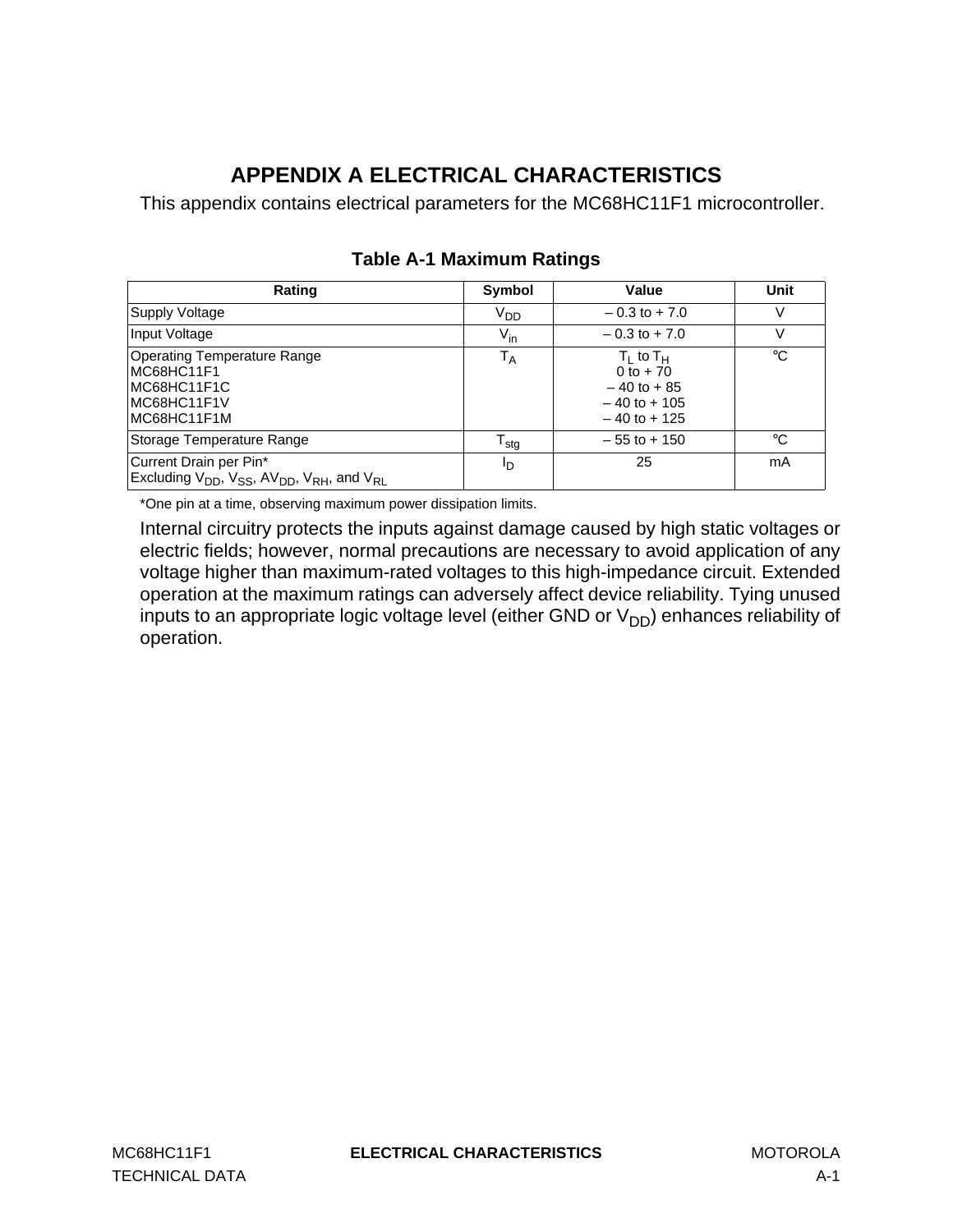## **Table A-2 Thermal Characteristics**

| <b>Characteristic</b>                                                                                                                            | Symbol           | Value                                                           | Unit                                |
|--------------------------------------------------------------------------------------------------------------------------------------------------|------------------|-----------------------------------------------------------------|-------------------------------------|
| Average Junction Temperature                                                                                                                     | T,               | $T_A + (P_D \times Q_{JA})$                                     | $^{\circ}C$                         |
| <b>Ambient Temperature</b>                                                                                                                       | $T_A$            | User-determined                                                 | $^{\circ}C$                         |
| Package Thermal Resistance (Junction-to-Ambient)<br>68-Pin Plastic Leaded Chip Carrier<br>80-Pin Low Profile Quad Flat Pack (LQFP, 1.4 mm Thick) | $Q_{JA}$         | 50<br>80                                                        | $\degree$ C/W<br>$\rm ^{\circ}$ C/W |
| <b>Total Power Dissipation</b><br>(Note 1)                                                                                                       | $P_D$            | $P_{INT}$ + $P_{I/O}$<br>$K / (T_1 + 273^{\circ}C)$             | W                                   |
| Device Internal Power Dissipation                                                                                                                | $P_{INT}$        | $I_{DD}$ x $V_{DD}$                                             | W                                   |
| I/O Pin Power Dissipation<br>(Note 2)                                                                                                            | P <sub>I/O</sub> | User-determined                                                 | W                                   |
| A Constant<br>(Note 3)                                                                                                                           | K                | $P_D$ x (T <sub>A</sub> + 273°C) +<br>Q <sub>JA</sub> x $P_D^2$ | $W \times C$                        |

NOTES:

1 This is an approximate value, neglecting  $P_{I/O}$ .

2. For most applications  $P_{I/O}$  «  $P_{INT}$  and can be neglected.

3. K is a constant pertaining to the device. Solve for K with a known  $T_A$  and a measured P<sub>D</sub> (at equilibrium. Use this value of K to solve for  $P_D$  and  $T_J$  iteratively for any value of  $T_A$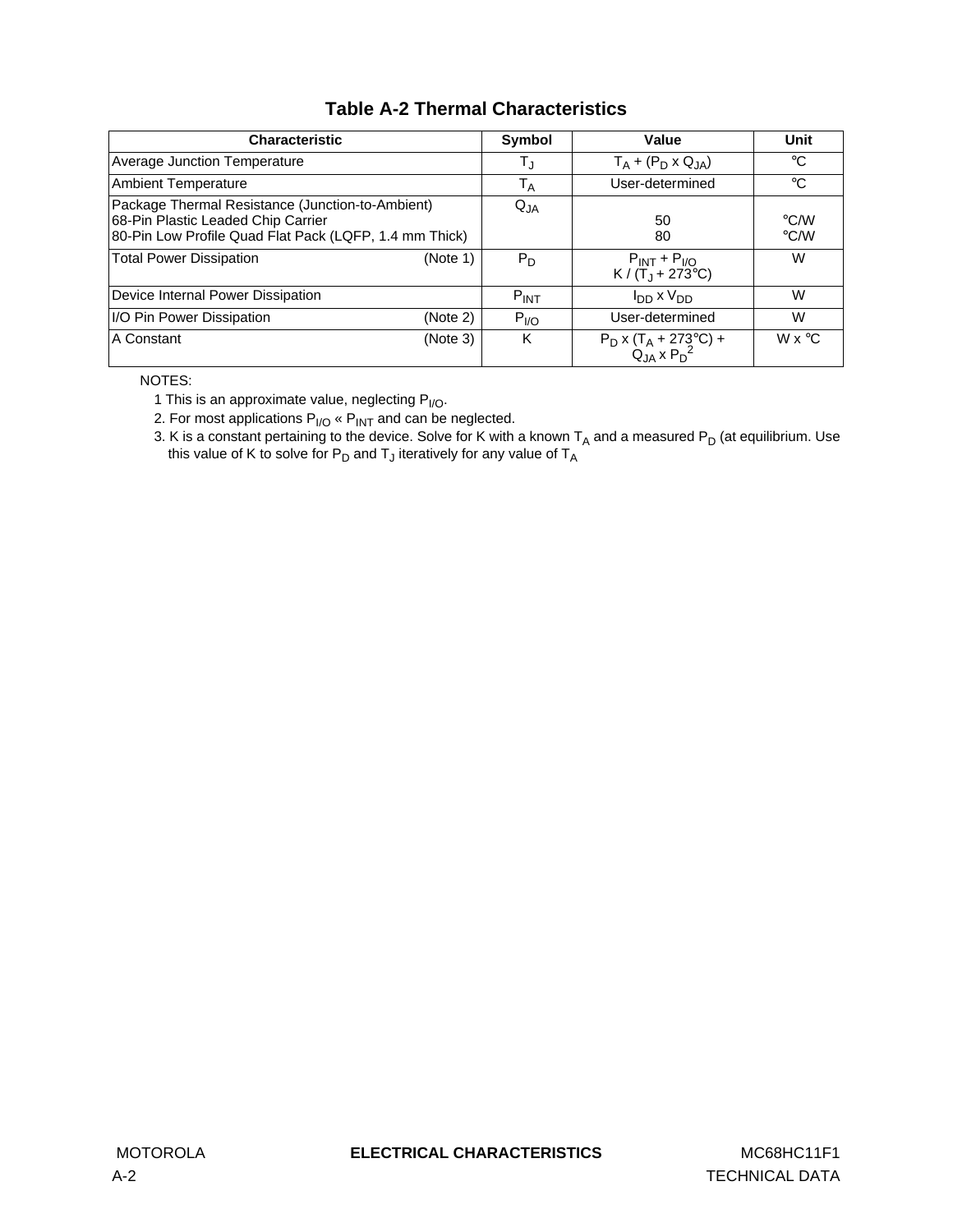#### **Table A-3 DC Electrical Characteristics**

| <b>Characteristic</b>                                                                                                                                                                         | <b>Symbol</b>        | Min                                        | Max                              | Unit             |
|-----------------------------------------------------------------------------------------------------------------------------------------------------------------------------------------------|----------------------|--------------------------------------------|----------------------------------|------------------|
| Output Voltage (Note 1)<br>All Outputs except XTAL<br>All Outputs Except XTAL, RESET, and MODA<br>$I_{Load} = \pm 10.0 \mu A$                                                                 | $V_{OL}$<br>$V_{OH}$ | $V_{DD} - 0.1$                             | 0.1                              | $\vee$<br>$\vee$ |
| Output High Voltage (Note 1)<br>All Outputs Except XTAL, RESET, and MODA<br>$I_{Load} = -0.8$ mA, $V_{DD} = 4.5$ V                                                                            | $V_{OH}$             | $V_{DD} - 0.8$                             |                                  | $\vee$           |
| All Outputs Except XTAL<br><b>Output Low Voltage</b><br>$I_{Load} = 1.6$ mA                                                                                                                   | $V_{OL}$             |                                            | 0.4                              | $\vee$           |
| All Inputs Except RESET<br>Input High Voltage<br><b>RESET</b>                                                                                                                                 | $V_{\text{IH}}$      | $0.7 \times V_{DD}$<br>$0.8 \times V_{DD}$ | $V_{DD}$ + 0.3<br>$V_{DD}$ + 0.3 | V<br>V           |
| Input Low Voltage<br>All Inputs                                                                                                                                                               | $V_{IL}$             | $V_{SS} - 0.3$                             | $0.2 \times VDD$                 | $\vee$           |
| I/O Ports, Three-State Leakage<br>Ports A, B, C, D, F, G<br>MODA/LIR, RESET<br>$V_{in} = V_{IH}$ or $V_{IL}$                                                                                  | $I_{OZ}$             |                                            | ±10                              | μA               |
| Input Leakage Current (Note 2)<br>IRQ, XIRQ on standard devices<br>$V_{in} = V_{DD}$ or $V_{SS}$<br>MODB/V <sub>STBY</sub> ,<br>$V_{in} = V_{DD}$ or $V_{SS}$<br><b>XIRQ on EPROM devices</b> | $I_{in}$             |                                            | ±1<br>±10                        | μA               |
| Input Current with Pull-Up Resistors<br>Ports B, F, and G<br>$V_{in} = V_{II}$                                                                                                                | $I_{\rm ipr}$        | 100                                        | 500                              | μA<br>μA         |
| <b>RAM Standby Voltage</b><br>Power down                                                                                                                                                      | $V_{SB}$             | 4.0                                        | $V_{DD}$                         | $\vee$           |
| <b>RAM Standby Current</b><br>Power down                                                                                                                                                      | $I_{SB}$             |                                            | 20                               | μA               |
| PE[7:0], IRQ, XIRQ, EXTAL<br>Input Capacitance<br>Ports A, B, C, D, F, G, MODA/LIR, RESET                                                                                                     | $C_{in}$             |                                            | 8<br>12                          | pF<br>рF         |
| <b>Output Load Capacitance</b><br>All Outputs Except PD[4:1],<br>4XOUT, XTAL, MODA/LIR<br>PD[4:1]<br>4XOUT                                                                                    | $C_L$                |                                            | 90<br>200<br>30                  | рF<br>рF<br>рF   |

 $V_{DD} = 5.0$  Vdc  $\pm$  5%,  $V_{SS} = 0$  Vdc,  $T_A = T_L$  to  $T_H$ , unless otherwise noted

| <b>Characteristic</b>                                                        | Symbol           | 2 MHz | 3 MHz | 4 MHz | Unit |
|------------------------------------------------------------------------------|------------------|-------|-------|-------|------|
| Maximum Total Supply Current (Note 3)<br><b>RUN:</b><br><b>Expanded Mode</b> | ססי              | 27    | 38    | 50    | mA   |
| <b>WAIT:</b> (All Peripheral Functions Shut Down)<br><b>Expanded Mode</b>    | W <sub>IDD</sub> | 15    | 20    | 25    | mA   |
| STOP:<br>No Clocks, Expanded Mode                                            | S <sub>IDD</sub> | 50    | 50    | 50    | μA   |
| Maximum Power Dissipation<br><b>Expanded Mode</b>                            | $P_D$            | 149   | 209   | 275   | mW   |

NOTES:

1.  $V_{OH}$  specification for RESET and MODA is not applicable because they are open-drain pins.  $V_{OH}$  specification not applicable to ports C and D in wired-OR mode.

2. Refer to A/D specification for leakage current for port E.

3. EXTAL is driven with a square wave, and

 ${\rm t_{cyc}}$  = 500 ns for 2 MHz rating;

 $t_{\mathrm{cyc}}$  = 333 ns for 3 MHz rating;

 $t_{\rm cyc}$  = 250 ns for 4 MHz rating;

 $V_{IL}$  ≤ 0.2 V;  $V_{IH}$  ≥  $V_{DD}$  – 0.2 V; No dc loads.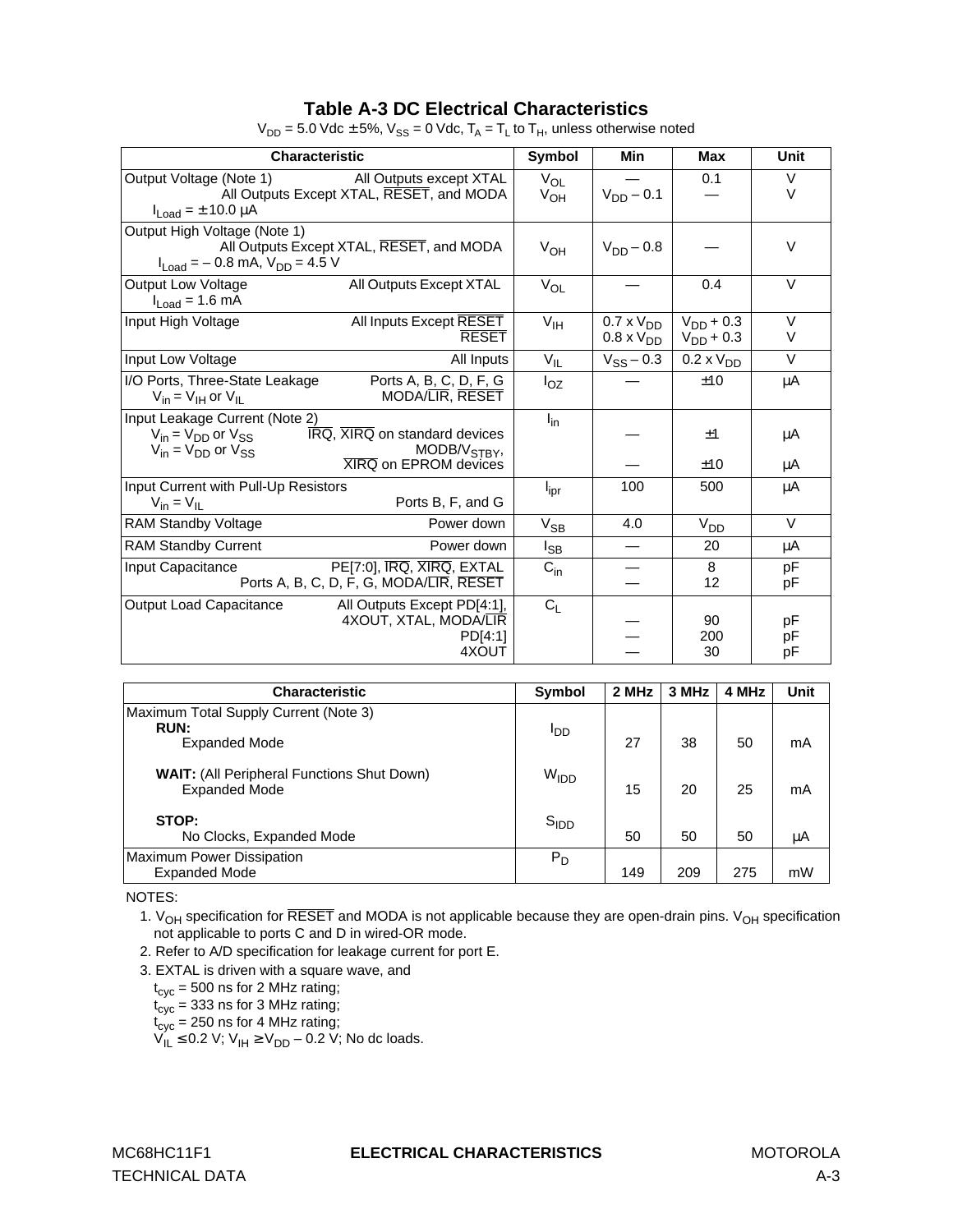

NOTES:

1. Full test loads are applied during all DC electrical tests and AC timing measurements.

2. During AC timing measurements, inputs are driven to 0.4 volts and  $V_{DD}$  – 0.8 volts while timing measurements are taken at the 20% and 70% of  $V<sub>DD</sub>$  points.

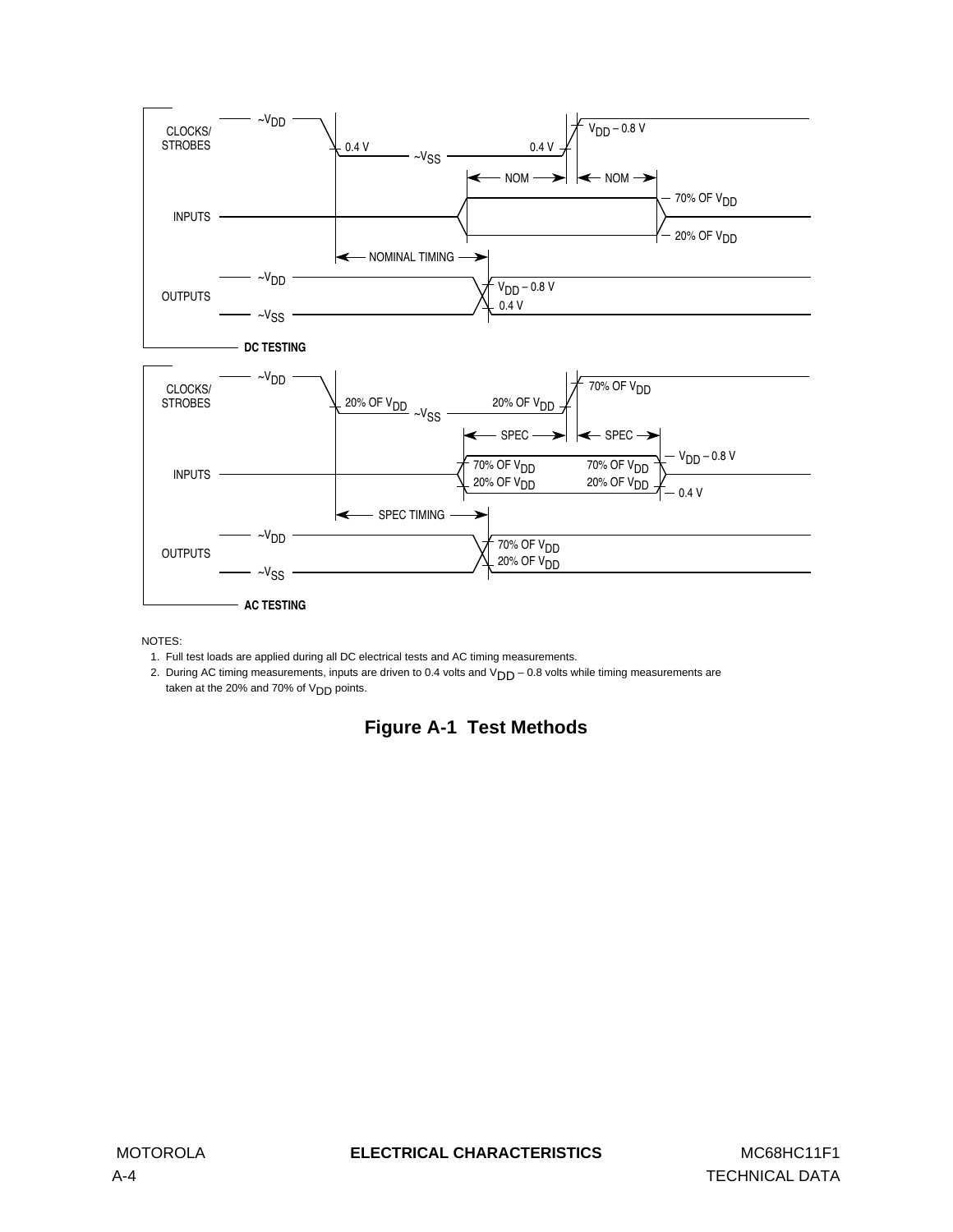## **Table A-4 Control Timing**

| <b>Characteristic</b>                                                                                                                       | Symbol             | <b>2.0 MHz</b> |     | 3.0 MHz |            | <b>4.0 MHz</b> |            | <b>Unit</b>                              |
|---------------------------------------------------------------------------------------------------------------------------------------------|--------------------|----------------|-----|---------|------------|----------------|------------|------------------------------------------|
|                                                                                                                                             |                    | <b>Min</b>     | Max | Min     | <b>Max</b> | Min            | <b>Max</b> |                                          |
| Frequency of Operation                                                                                                                      | $f_{o}$            | dc             | 2.0 | dc      | 3.0        | dc             | 4.0        | <b>MHz</b>                               |
| E-Clock Period                                                                                                                              | $t_{\rm cyc}$      | 500            |     | 333     |            | 250            |            | ns                                       |
| <b>Crystal Frequency</b>                                                                                                                    | <sup>f</sup> XTAL  |                | 8.0 |         | 12.0       |                | 16.0       | <b>MHz</b>                               |
| <b>External Oscillator Frequency</b>                                                                                                        | $4 f_{\Omega}$     | dc             | 8.0 | dc      | 12.0       | dc             | 16.0       | <b>MHz</b>                               |
| Processor Control Setup Time<br>$t_{PCSU}$ = 1/4 $t_{cyc}$ + 50 ns                                                                          | t <sub>PCSU</sub>  | 175            |     | 133     |            | 113            |            | ns                                       |
| Reset Input Pulse Width (Notes 2, 3)<br>(To Guarantee External Reset Vector)<br>(Minimum Input Time;<br>Can Be Preempted by Internal Reset) | PW <sub>RSTL</sub> | 16<br>1        |     | 16<br>1 |            | 16             |            | <sup>L</sup> cyc<br>$\iota_{\text{cyc}}$ |
| Mode Programming Setup Time                                                                                                                 | $t_{MPS}$          | 2              |     | 2       |            | 2              |            | $\mathfrak{r}_{\text{cyc}}$              |
| Mode Programming Hold Time                                                                                                                  | $t_{MPH}$          | 10             |     | 10      |            | 10             |            | ns                                       |
| Interrupt Pulse Width, IRQ Edge-Sensitive Mode<br>$PW_{IRQ} = t_{\text{cyc}} + 20$ ns                                                       | $PW_{IRQ}$         | 520            |     | 353     |            | 270            |            | ns                                       |
| Wait Recovery Startup Time                                                                                                                  | t <sub>WRS</sub>   |                | 4   |         | 4          |                | 4          | $\mathfrak{r}_{\text{cyc}}$              |
| Timer Pulse Width, Input Capture Pulse Accumulator<br>Input<br>$PWTIM = tcyc + 20$ ns                                                       | PW <sub>TIM</sub>  | 520            |     | 353     |            | 270            |            | ns                                       |

 $V_{DD} = 5.0$  Vdc  $\pm$  5%,  $V_{SS} = 0$  Vdc,  $T_A = T_L$  to  $T_H$ 

NOTES:

1. All timing is shown with respect to 20%  $V_{DD}$  and 70%  $V_{DD}$ , unless otherwise noted.

2. RESET is recognized during the first clock cycle it is held low. Internal circuitry then drives the pin low for four clock cycles, releases the pin, and samples the pin level two cycles later to determine the source of the interrupt. Refer to **[SECTION 5 RESETS AND INTERRUPTS](#page-62-0)** for further detail.

3. PW $_{\text{RSTL}}$  = 8 t<sub>cyc</sub> minimum on mask set C94R only.



NOTES:

1. Rising edge sensitive input.

2. Falling edge sensitive input.

3. Maximum pulse accumulator clocking rate is E-clock frequency divided by 2.

## **Figure A-2 Timer Inputs**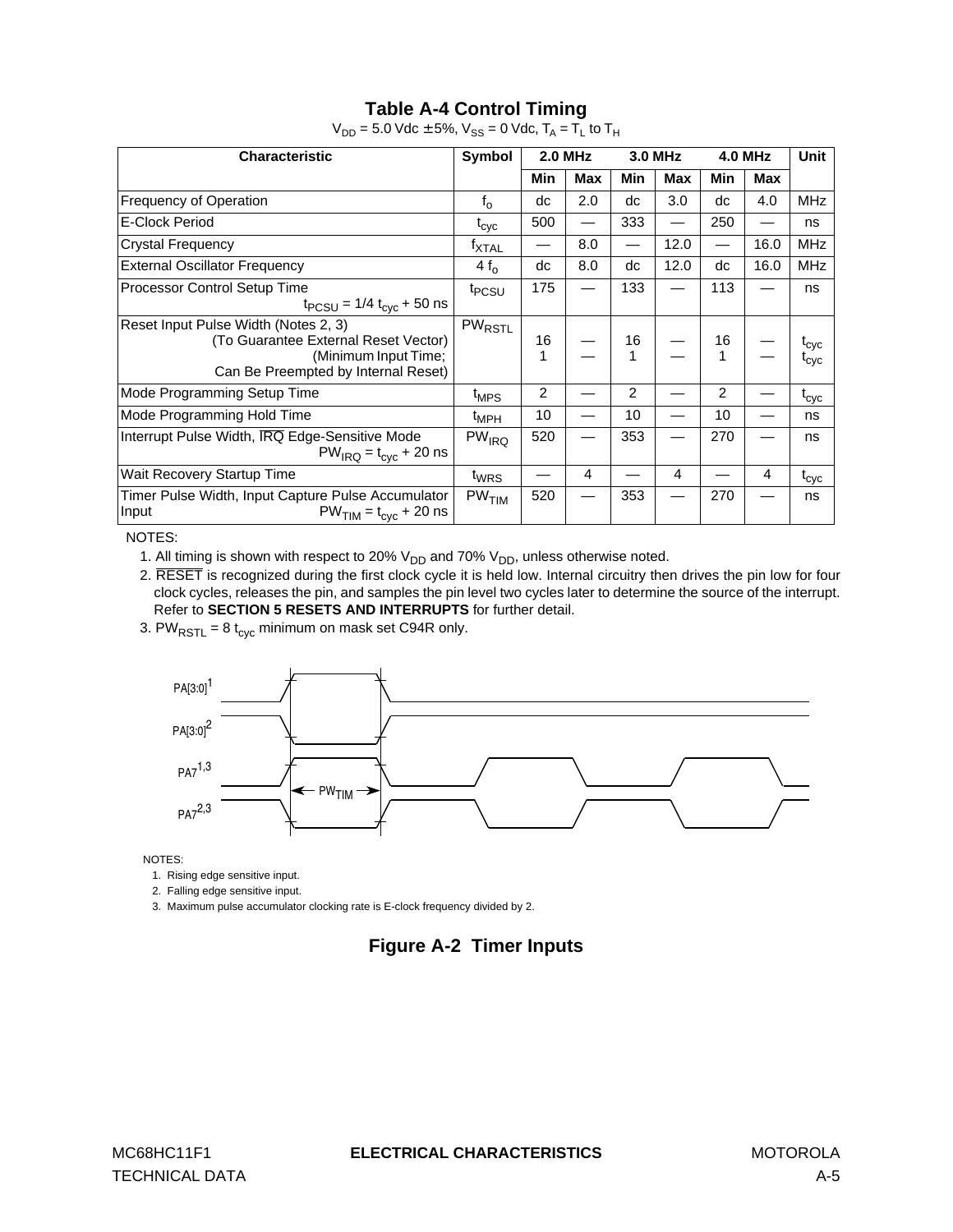

**Figure A-3 POR External Reset Timing Diagram**

MOTOROLA **ELECTRICAL CHARACTERISTICS** MC68HC11F1

A-6 TECHNICAL DATA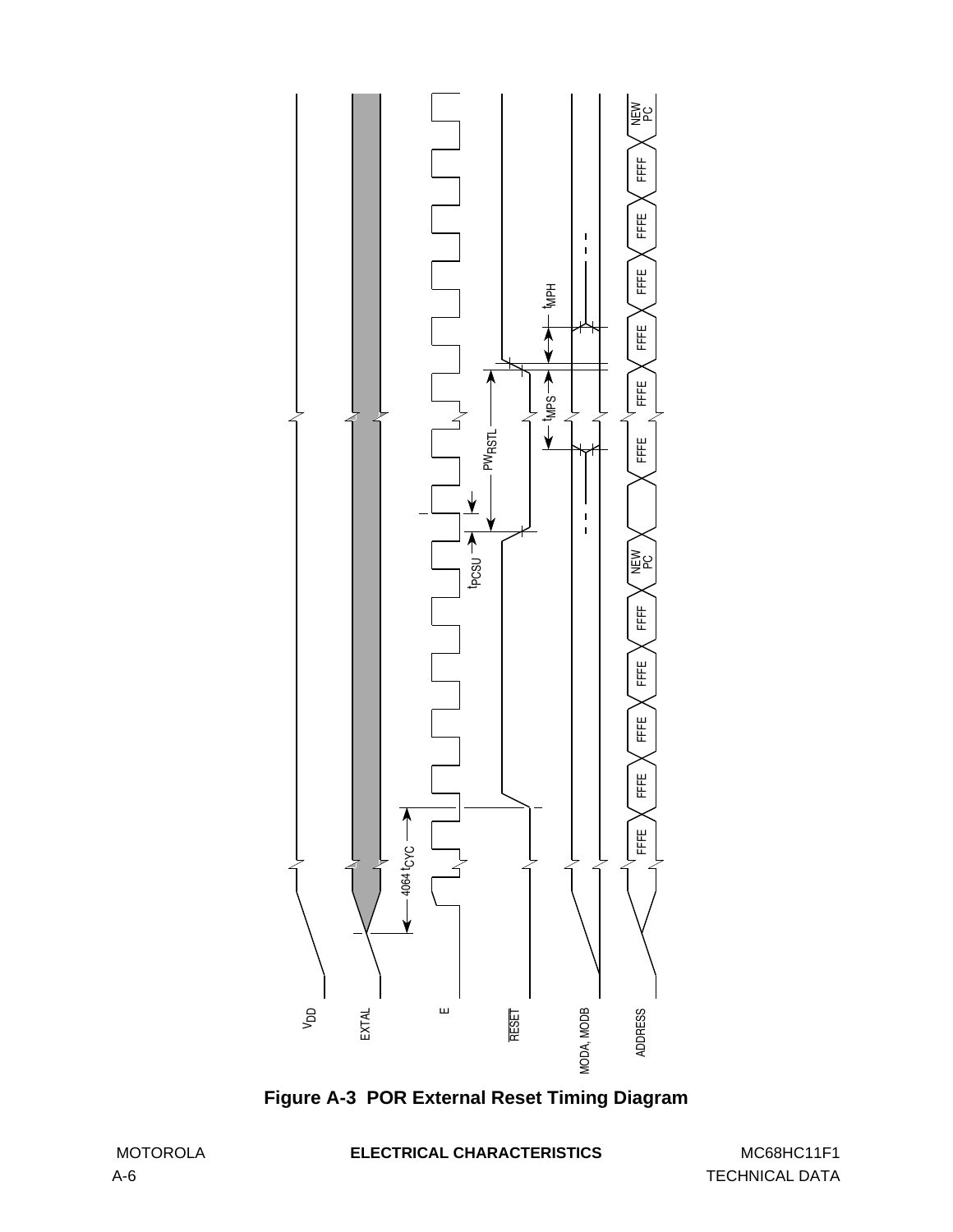

TECHNICAL DATA A-7

#### MC68HC11F1 **ELECTRICAL CHARACTERISTICS** MOTOROLA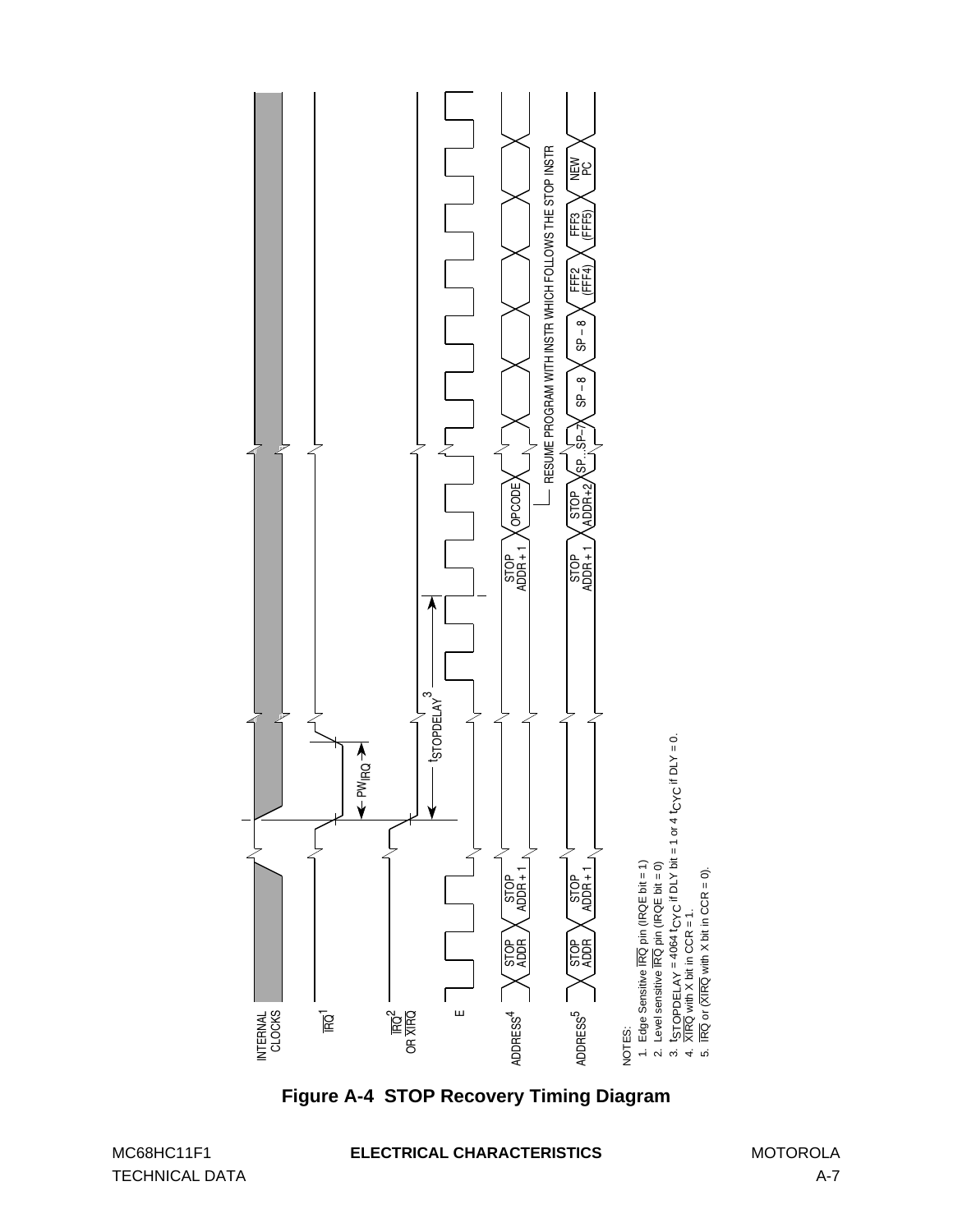

**Figure A-5 WAIT Recovery from Interrupt Timing Diagram**

MOTOROLA **ELECTRICAL CHARACTERISTICS** MC68HC11F1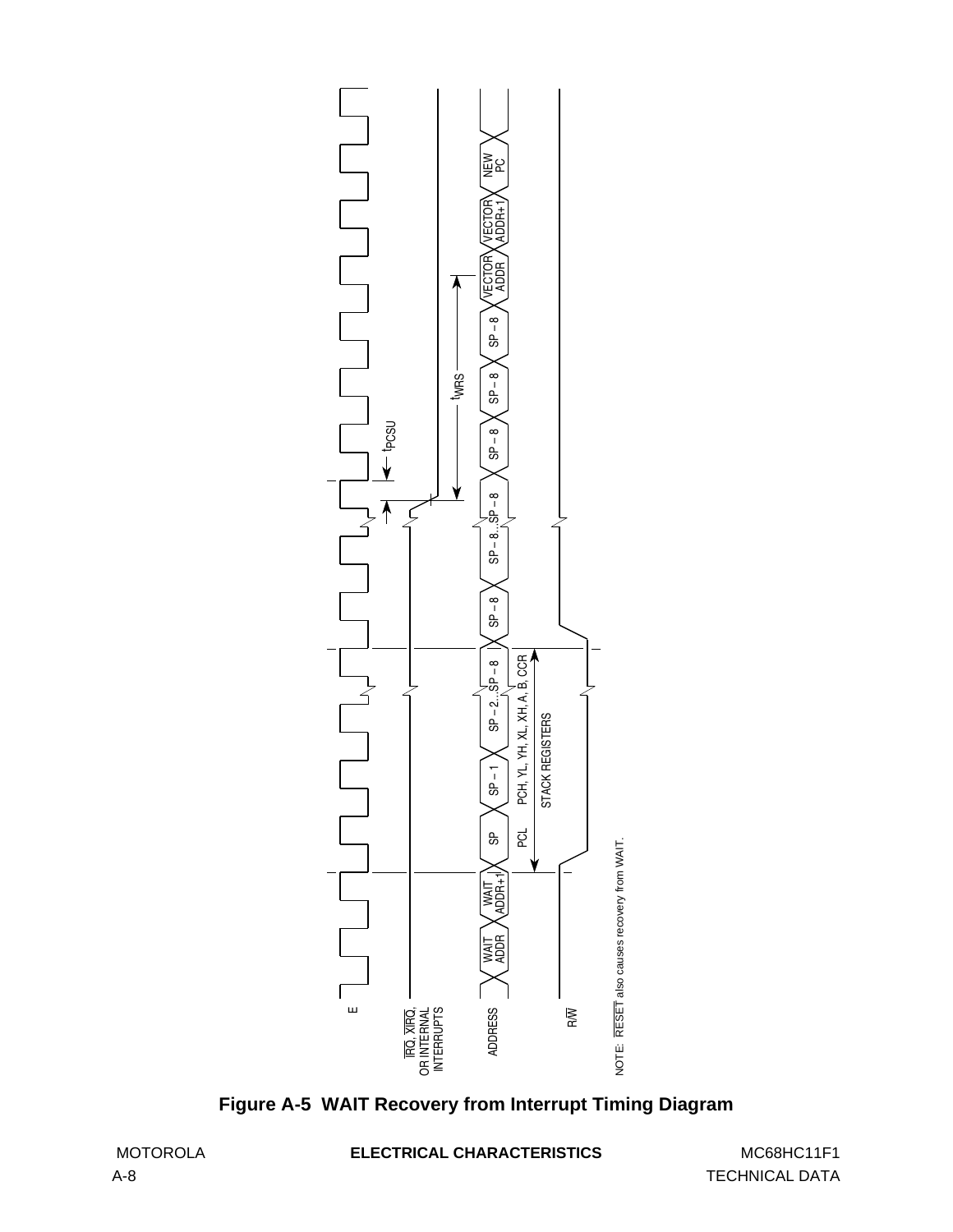

**Figure A-6 Interrupt Timing Diagram**

TECHNICAL DATA A-9

#### MC68HC11F1 **ELECTRICAL CHARACTERISTICS** MOTOROLA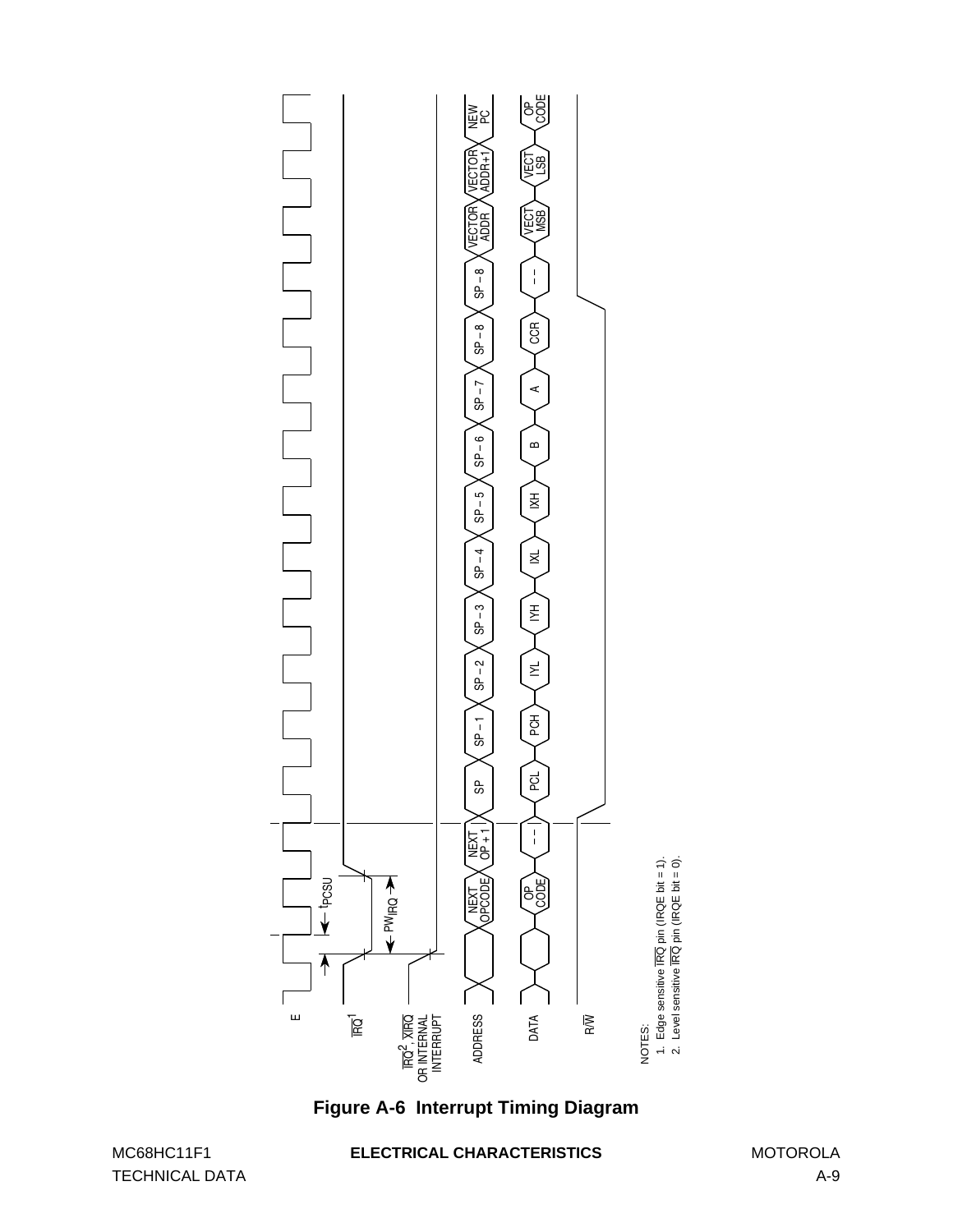## **Table A-5 Peripheral Port Timing**

| <b>Characteristic</b>                                                                                                                                         | Symbol            | <b>2.0 MHz</b> |            | 3.0 MHz |            | <b>4.0 MHz</b> |            | <b>Unit</b> |
|---------------------------------------------------------------------------------------------------------------------------------------------------------------|-------------------|----------------|------------|---------|------------|----------------|------------|-------------|
|                                                                                                                                                               |                   | Min            | <b>Max</b> | Min     | Max        | Min            | Max        |             |
| Frequency of Operation (E-Clock Frequency)                                                                                                                    | $t_{0}$           | dc             | 2.0        | dc      | 3.0        | dc             | 4.0        | <b>MHz</b>  |
| E-Clock Period                                                                                                                                                | $t_{\rm cyc}$     | 500            |            | 333     |            | 250            |            | ns          |
| Peripheral Data Setup Time<br>(MCU Read of Ports A, C, D, E, G)                                                                                               | <sup>t</sup> PDSU | 100            |            | 100     |            | 100            |            | ns          |
| Peripheral Data Hold Time<br>(MCU Read of Ports A, C, D, E, G)                                                                                                | <sup>t</sup> PDH  | 50             |            | 50      |            | 50             |            | ns          |
| Delay Time, Peripheral Data Write<br>(MCU Write to Port A)<br>(MCU Write to Ports B, C, D, F, and G<br>$t_{\text{PWD}} = 1/4 t_{\text{cyc}} + 100 \text{ ns}$ | t <sub>PWD</sub>  |                | 200<br>225 |         | 200<br>183 |                | 200<br>162 | ns          |

 $V_{DD} = 5.0$  Vdc  $\pm$  5%,  $V_{SS} = 0$  Vdc,  $T_A = T_L$  to  $T_H$ 

NOTES:

1. Ports C, D, and G timing is valid for active drive (CWOM, DWOM, and GWOM bits **cleared**).

2. All timing is shown with respect to 20%  $V_{DD}$  and 70%  $V_{DD}$ , unless otherwise noted.







**Figure A-8 Port Write Timing Diagram**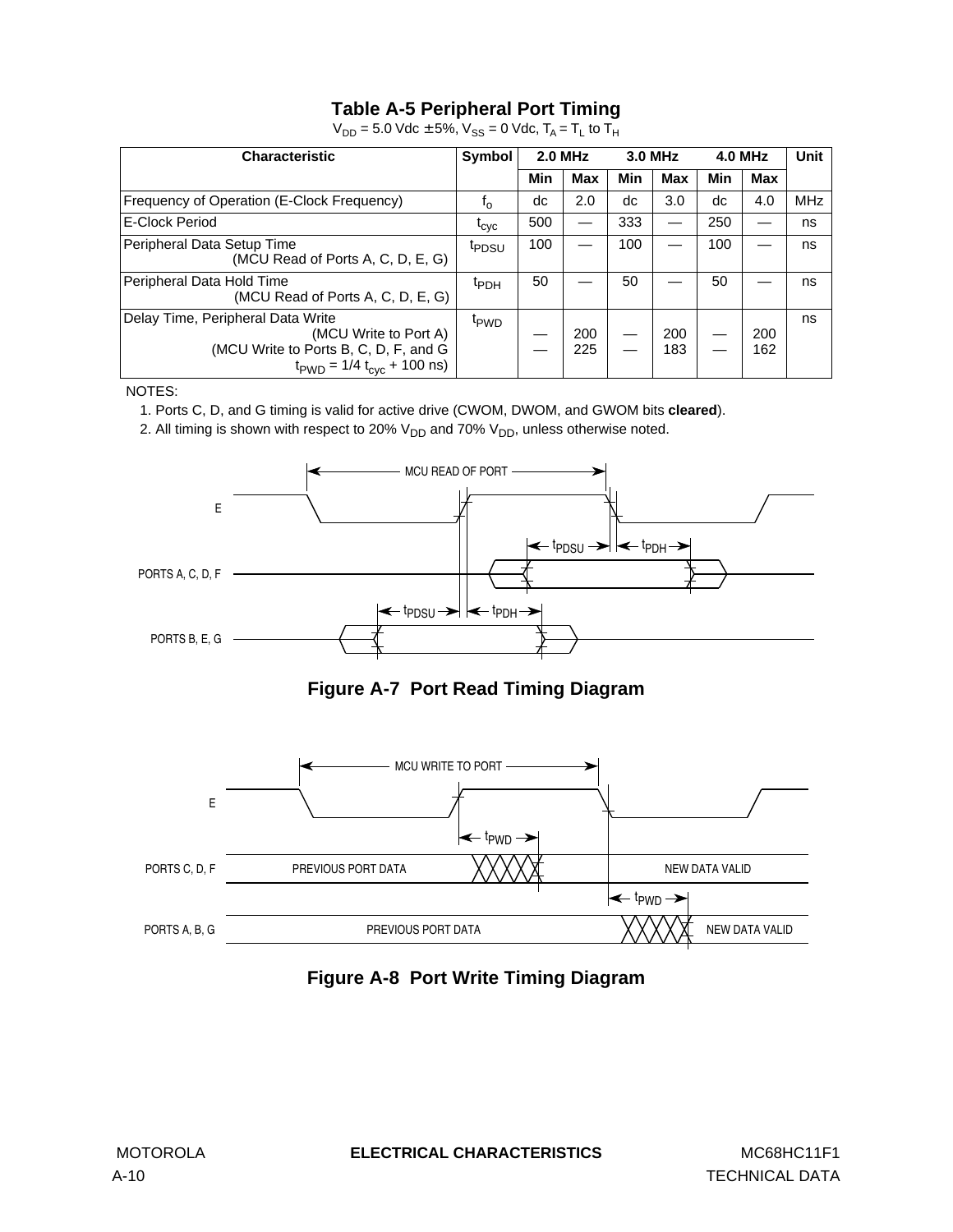#### **Table A-6 Analog-To-Digital Converter Characteristics**

| Characteristic               | <b>Parameter</b>                                                                                                                               | Min<br><b>Absolute</b>   |            | 2.0 MHz 3.0 MHz 4.0 MHz | <b>Unit</b>                                                |                   |                      |
|------------------------------|------------------------------------------------------------------------------------------------------------------------------------------------|--------------------------|------------|-------------------------|------------------------------------------------------------|-------------------|----------------------|
|                              |                                                                                                                                                |                          |            |                         | Max                                                        | Max               |                      |
| Resolution                   | Number of Bits Resolved by A/D Converter                                                                                                       | $\overline{\phantom{0}}$ | 8          |                         |                                                            |                   | <b>Bits</b>          |
| Non-Linearity                | Maximum Deviation from the Ideal A/D Transfer<br>Characteristics                                                                               | $\overline{\phantom{0}}$ |            | ±1                      | ±1                                                         | ±1                | <b>LSB</b>           |
| Zero Error                   | Difference Between the Output of an Ideal and<br>an Actual for Zero Input Voltage                                                              |                          |            | ± 1                     | ±1                                                         | ± 1               | LSB                  |
| Full Scale Error             | Difference Between the Output of an Ideal and<br>an Actual A/D for Full-Scale Input Voltage                                                    |                          |            | ±1                      | ± 1                                                        | ±1                | <b>LSB</b>           |
| Error                        | Total Unadjusted Maximum Sum of Non-Linearity, Zero Error, and<br>Full-Scale Error                                                             |                          |            | ± 1/2                   | ± 11/2                                                     | ± 11/2            | <b>LSB</b>           |
| Quantization<br>Error        | Uncertainty Because of Converter Resolution                                                                                                    |                          |            | ± 1/2                   | ± 1/2                                                      | ± 1/2             | <b>LSB</b>           |
| Absolute<br>Accuracy         | Difference Between the Actual Input Voltage and<br>the Full-Scale Weighted Equivalent of the Binary<br>Output Code, All Error Sources Included |                          |            | ±1                      | ± 2                                                        | ± 2               | <b>LSB</b>           |
| Conversion<br>Range          | Analog Input Voltage Range                                                                                                                     | $V_{RL}$                 |            | $V_{RH}$                | V <sub>RH</sub>                                            | V <sub>RH</sub>   | $\overline{\vee}$    |
| V <sub>RH</sub>              | Maximum Analog Reference Voltage<br>(Note 2)                                                                                                   | $V_{RL}$                 |            | $V_{DD}$ +<br>0.1       | $V_{DD}$ +<br>0.1                                          | $V_{DD}$ +<br>0.1 | $\overline{\vee}$    |
| <b>V<sub>RL</sub></b>        | Minimum Analog Reference Voltage<br>(Note 2)                                                                                                   | $V_{SS}$ -0.1            |            | V <sub>RH</sub>         | V <sub>RH</sub>                                            | $V_{\rm RH}$      | $\overline{\vee}$    |
| $\Delta V_R$                 | Minimum Difference between $V_{RH}$ and $V_{RI}$<br>(Note 2)                                                                                   | $\mathbf{3}$             |            |                         |                                                            |                   | $\vee$               |
| Conversion<br>Time           | Total Time to Perform a Single<br>Analog-to-Digital Conversion:<br>E Clock<br>Internal RC Oscillator                                           |                          | 32         |                         | $t_{\rm cyc}$ + 32 $ t_{\rm cyc}$ + 32 $ t_{\rm cyc}$ + 32 |                   | $t_{\rm cyc}$<br>μs. |
| Monotonicity                 | Conversion Result Never Decreases with an<br>Increase in Input Voltage and has no Missing<br>Codes                                             |                          | Guaranteed |                         |                                                            |                   |                      |
| Zero Input<br>Reading        | Conversion Result when $V_{in} = V_{R1}$                                                                                                       | 00                       |            |                         |                                                            |                   | Hex                  |
| <b>Full Scale</b><br>Reading | Conversion Result when $V_{in} = V_{RH}$                                                                                                       |                          |            | <b>FF</b>               | FF                                                         | <b>FF</b>         | Hex                  |
| Sample<br>Acquisition Time   | Analog Input Acquisition Sampling Time:<br>E Clock<br>Internal RC Oscillator                                                                   |                          | 12         | 12                      | $12 \overline{ }$                                          | 12                | $t_{\rm cyc}$<br>μs  |
| Sample/Hold<br>Capacitance   | Input Capacitance during Sample PE[7:0]                                                                                                        |                          | 20 (Typ)   |                         |                                                            |                   | рF                   |
| Input Leakage                | Input Leakage on A/D Pins<br>PE[7:0]<br>$V_{RL}$ , $V_{RH}$                                                                                    |                          |            | 400<br>1.0              | 400<br>1.0                                                 | 400<br>1.0        | nA<br>μA             |

 $V_{DD} = 5.0$  Vdc  $\pm$  5%,  $V_{SS} = 0$  Vdc,  $T_A = T_L$  to  $T_H$ , 750 kHz  $\le E \le 3.0$  MHz, unless otherwise noted

NOTES:

1. For f<sub>op</sub> < 2 MHz, source impedances should equal approximately 10 kΩ. For f<sub>op</sub> ≥ 2 MHz, source impedances should equal approximately 5 kΩ – 10 kΩ. Source impedances greater than 10 kΩ affect accuracy adversely because of input leakage.

2. Performance verified down to 2.5 V  $\Delta V_R$ , but accuracy is tested and guaranteed at  $\Delta V_R = 5$  V ± 10%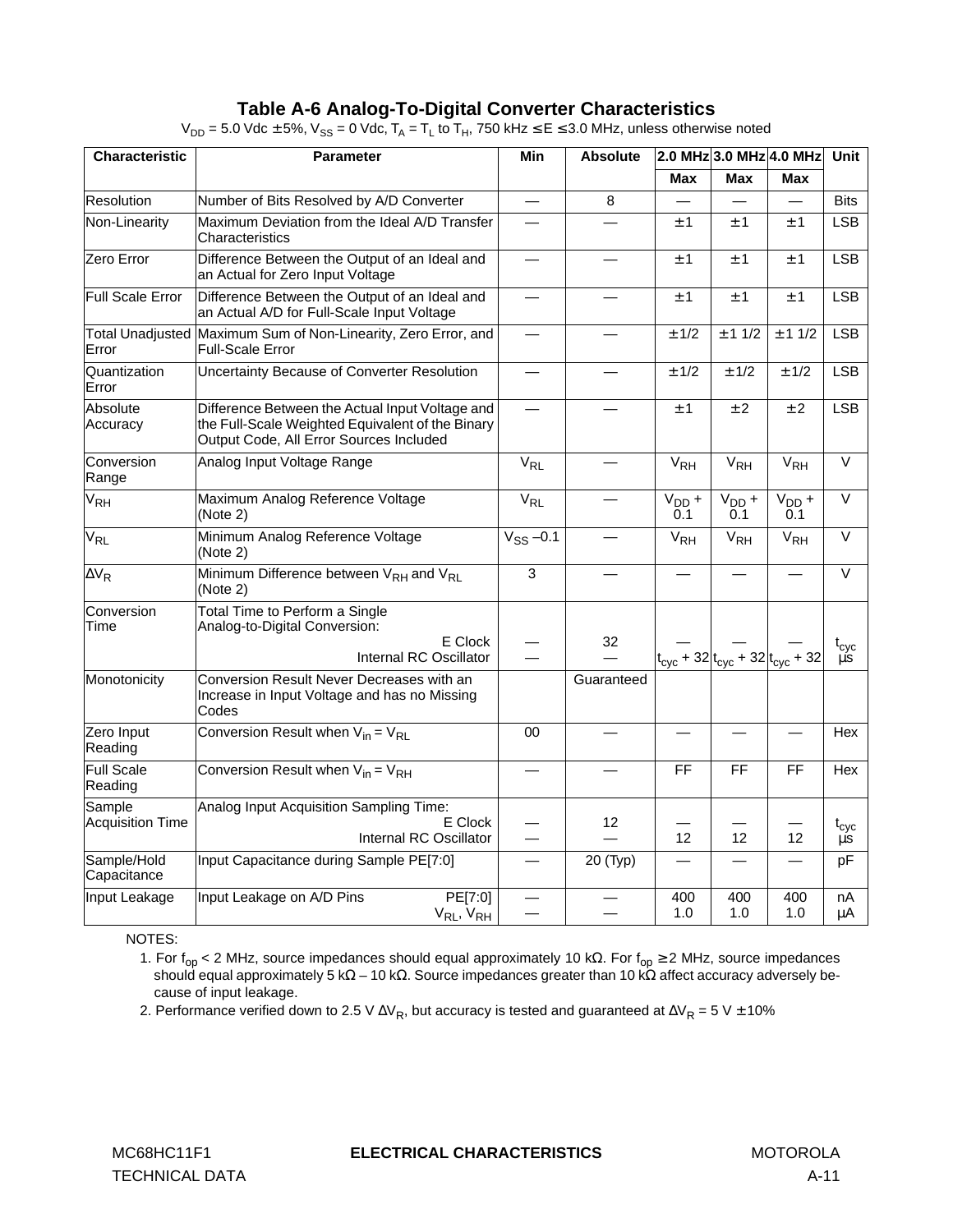# **Table A-7 Expansion Bus Timing**

| <b>Num</b>     | Characteristic                                                                                                                     |                                            |                          | <b>2.0 MHz</b>           |                          | <b>3.0 MHz</b>           |                                                      | <b>4.0 MHz</b>           | Unit       |
|----------------|------------------------------------------------------------------------------------------------------------------------------------|--------------------------------------------|--------------------------|--------------------------|--------------------------|--------------------------|------------------------------------------------------|--------------------------|------------|
|                |                                                                                                                                    |                                            | Min                      | <b>Max</b>               | Min                      | <b>Max</b>               | Min                                                  | <b>Max</b>               |            |
|                | Frequency of Operation (E-Clock Frequency)                                                                                         | $f_{o}$                                    | dc                       | 2.0                      | dc                       | 3.0                      | dc                                                   | 4.0                      | <b>MHz</b> |
| $\mathbf{1}$   | Cycle Time<br>$t_{\text{cyc}} = 1/f_{\text{o}}$                                                                                    | $t_{\rm cyc}$                              | 500                      |                          | 333                      |                          | 250                                                  |                          | ns         |
| $\overline{2}$ | Pulse Width, E Low<br>$PW_{EL} = 1/2 t_{cyc} - 20$ ns                                                                              | $PW_{FI}$                                  | 230                      | $\overline{\phantom{0}}$ | 147                      |                          | 105                                                  |                          | ns         |
| 3              | Pulse Width, E High<br>$PW_{EH} = 1/2 t_{cyc} - 25$ ns<br>(Note 2)                                                                 | PW <sub>EH</sub>                           | 225                      | $\overline{\phantom{0}}$ | 142                      |                          | 100                                                  | $\overline{\phantom{0}}$ | ns         |
| 4A<br>4B       | E Clock<br>Rise Time<br>Fall Time                                                                                                  | $\mathfrak{t}_{\mathsf{r}}$<br>$t_{\rm f}$ | $\overline{\phantom{0}}$ | 20<br>20                 | $\equiv$                 | 20<br>18                 | $\overline{\phantom{0}}$<br>$\overline{\phantom{0}}$ | 20<br>15                 | ns<br>ns   |
| 9              | Address Hold Time<br>$t_{AH}$ = 1/8 $t_{cyc}$ – 10 ns                                                                              | $t_{AH}$                                   | 53                       | —                        | 32                       | $\overline{\phantom{0}}$ | 21                                                   | —                        | ns         |
| 11             | Address Delay Time<br>$t_{AD}$ = 1/8 $t_{cyc}$ + 40 ns                                                                             | $t_{AD}$                                   | $\overline{\phantom{0}}$ | 103                      |                          | 82                       | $\overline{\phantom{0}}$                             | 71                       | ns         |
| 12             | Address Valid Time to E Rise<br>$t_{AV} = PW_{EL} - t_{AD}$                                                                        | $t_{AV}$                                   | 128                      |                          | 65                       |                          | 34                                                   |                          | ns         |
| 17             | Read Data Setup Time                                                                                                               | t <sub>DSR</sub>                           | 30                       |                          | 30                       |                          | 20                                                   | $\overline{\phantom{0}}$ | ns         |
| 18             | Read Data Hold Time                                                                                                                | $t_{DHR}$                                  | $\mathbf 0$              | $\overline{\phantom{0}}$ | $\mathbf 0$              | $\overline{\phantom{0}}$ | $\Omega$                                             | $\overline{\phantom{0}}$ | ns         |
| 19             | Write Data Delay Time                                                                                                              | t <sub>DDW</sub>                           |                          | 40                       |                          | 40                       |                                                      | 40                       | ns         |
| 21             | Write Data Hold Time<br>$t_{DHW}$ = 1/8 $t_{cyc}$                                                                                  | t <sub>DHW</sub>                           | 63                       | $\overline{\phantom{0}}$ | 42                       |                          | 31                                                   | $\overline{\phantom{0}}$ | ns         |
| 29             | <b>MPU Address Access Time</b><br>(Note 2)<br>$t_{\text{ACCA}} = t_{\text{cyc}} - t_{\text{f}} - t_{\text{DSR}} - t_{\text{AD}}$   | $t_{\text{ACCA}}$                          | 348                      |                          | 203                      |                          | 144                                                  | $\overline{\phantom{0}}$ | ns         |
| 39             | Write Data Setup Time<br>(Note 2)<br>$t_{DSW}$ = PW <sub>EH</sub> – $t_{DDW}$                                                      | t <sub>DSW</sub>                           | 185                      |                          | 102                      | $\overline{\phantom{0}}$ | 60                                                   | $\overline{\phantom{0}}$ | ns         |
| 50             | E Valid Chip Select Delay Time                                                                                                     | t <sub>ECSD</sub>                          |                          | 40                       |                          | 40                       |                                                      | 40                       | ns         |
| 51             | E Valid Chip Select Access Time<br>(Note 2)<br>$t_{ECSA}$ = PW <sub>EH</sub> – $t_{ECSD}$ – $t_{DSR}$                              | $t_{\text{ECSA}}$                          | 155                      |                          | 72                       |                          | 40                                                   | $\overline{\phantom{0}}$ | ns         |
| 52             | Chip Select Hold Time                                                                                                              | $t_{CH}$                                   | $\mathbf 0$              | 20                       | $\mathbf 0$              | 20                       | $\Omega$                                             | 20                       | ns         |
| 54             | Address Valid Chip Select Delay Time<br>$t_{ACSD}$ = 1/4 $t_{cyc}$ + 40 ns                                                         | $t_{ACSD}$                                 |                          | 165                      |                          | 123                      |                                                      | 103                      | ns         |
| 55             | Address Valid Chip Select Access Time<br>(Note 2)<br>$t_{ACSA} = t_{\text{cyc}} - t_{\text{f}} - t_{\text{DSR}} - t_{\text{ACSD}}$ | $t_{ACSA}$                                 | 285                      |                          | 162                      |                          | 113                                                  | $\overline{\phantom{0}}$ | ns         |
| 56             | Address Valid to Chip Select Time                                                                                                  | $t_{AVCS}$                                 | 10                       |                          | 10                       |                          | 10                                                   | $\overline{\phantom{0}}$ | ns         |
| 57             | Address Valid to Data Three-State Time                                                                                             | $t_{AVDZ}$                                 | $\overline{\phantom{0}}$ | 10                       | $\overline{\phantom{0}}$ | 10                       | $\overline{\phantom{0}}$                             | 10                       | ns         |

 $V_{DD} = 5.0$  Vdc  $\pm 5%$ ,  $V_{SS} = 0$  Vdc,  $T_A = T_L$  to  $T_H$ 

NOTES:

1. Input clocks with duty cycles other than 50% affect bus performance.

2. Indicates a parameter affected by clock stretching. Add  $n(t_{\text{cyc}})$  to parameter value, where:

n = 1, 2, or 3 depending on values written to CSSTRH register.

3. All timing is shown with respect to 20%  $V_{DD}$  and 70%  $V_{DD}$ , unless otherwise noted.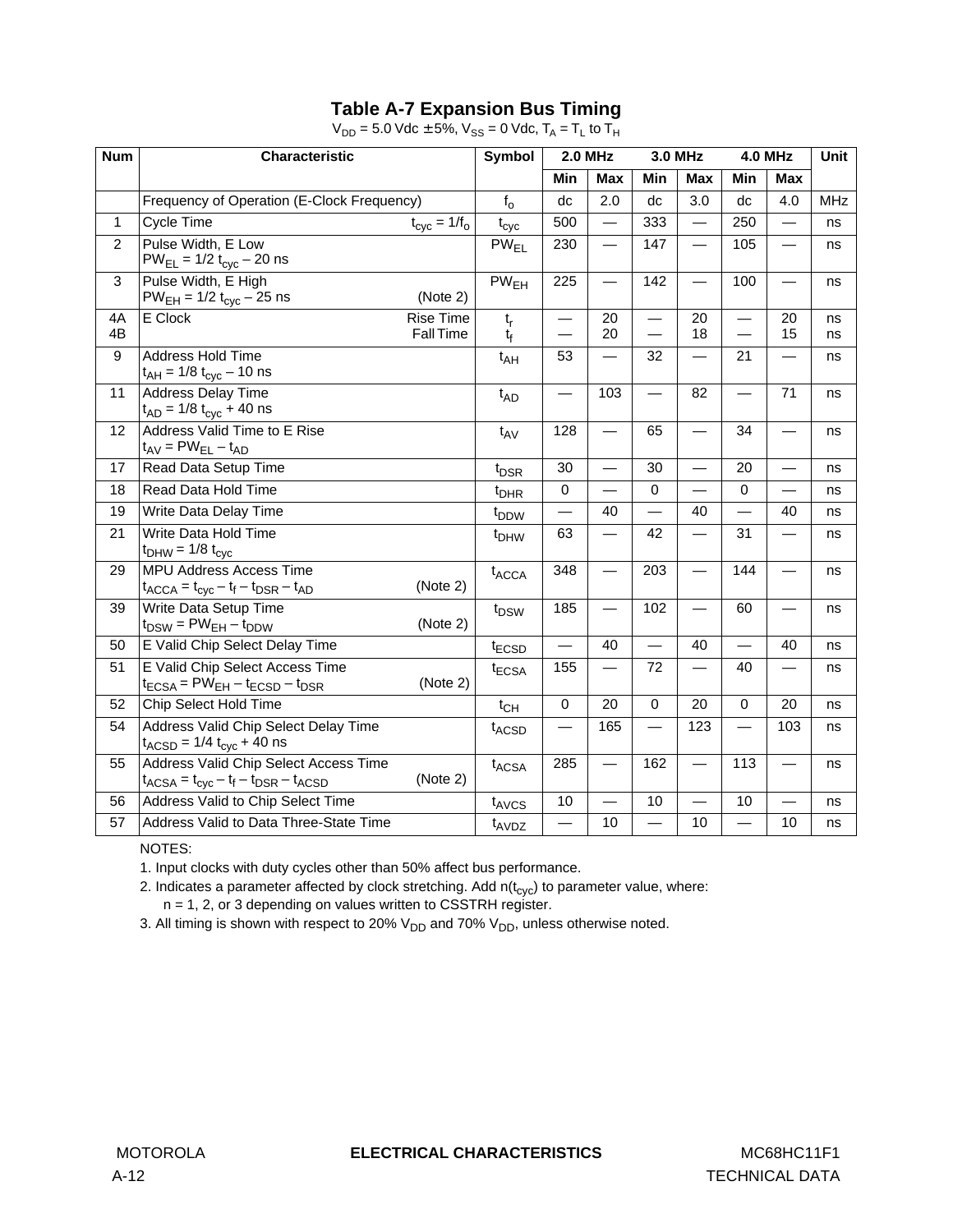

**Figure A-9 Expansion Bus Timing**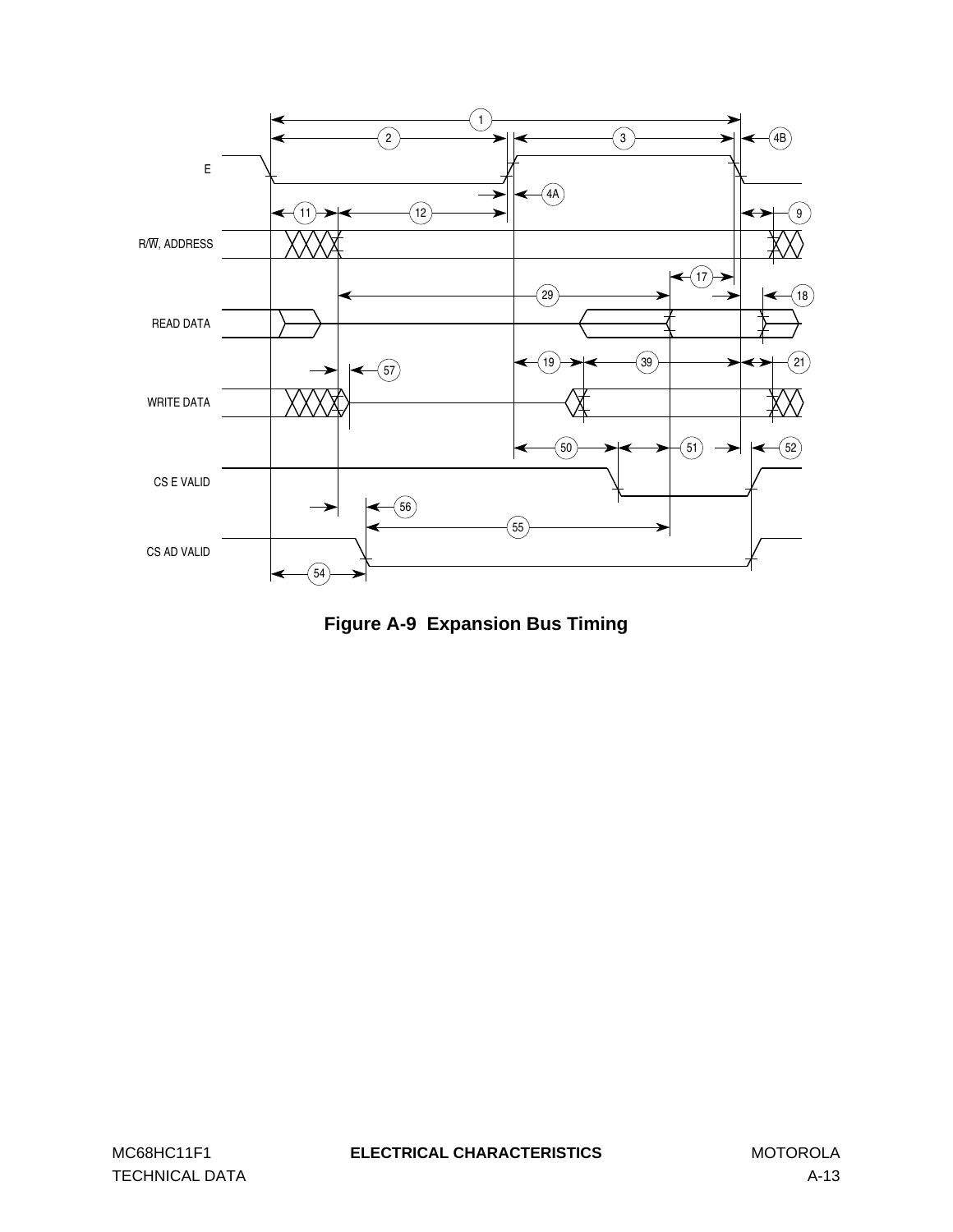# **Table A-8 Serial Peripheral Interface Timing**

 $V_{DD} = 5.0$  Vdc  $\pm$  5%,  $V_{SS} = 0$  Vdc,  $T_A = T_L$  to  $T_H$ 

| <b>Num</b>     | Characteristic                                                                                                                                  | Symbol                                          | <b>2.0 MHz</b><br>3.0 MHz |                               |             | <b>4.0 MHz</b> |                          | Unit                     |                          |
|----------------|-------------------------------------------------------------------------------------------------------------------------------------------------|-------------------------------------------------|---------------------------|-------------------------------|-------------|----------------|--------------------------|--------------------------|--------------------------|
|                |                                                                                                                                                 |                                                 | <b>Min</b>                | <b>Max</b>                    | Min         | Max            | <b>Min</b>               | <b>Max</b>               |                          |
|                | <b>Operating Frequency</b><br><b>Master</b><br>Slave                                                                                            | $f_{\text{op}(m)}$<br>$I_{OP(S)}$               | dc<br>dc                  | 1.0<br>2.0                    | dc<br>dc    | 1.5<br>3.0     | dc<br>dc                 | 2.0<br>4.0               | <b>MHz</b><br><b>MHz</b> |
| 1              | Cycle Time<br>Master<br>Slave                                                                                                                   | $t_{\text{cyc}(m)}$<br>$t_{\text{cyc(s)}}$      | 2.0<br>500                |                               | 2.0<br>333  |                | 2.0<br>250               |                          | $t_{\rm cyc}$<br>ns      |
| $\overline{2}$ | Enable Lead Time<br>(Note 2)<br>Master<br>Slave                                                                                                 | t <sub>lead(m)</sub><br>$t_{\text{lead(s)}}$    | 250                       | $\overline{\phantom{0}}$      | 240         |                | 200                      | $\overline{\phantom{0}}$ | ns<br>ns                 |
| $\overline{3}$ | Enable Lag Time<br>Master<br>(Note 2)<br>Slave                                                                                                  | $t_{lag(m)}$<br>$t_{lag(s)}$                    | 250                       | $\equiv$                      | 240         |                | 200                      | $\overline{\phantom{0}}$ | ns<br>ns                 |
| 4              | Clock (SCK) High Time<br>Master<br>Slave                                                                                                        | t <sub>w(SCKH)m</sub><br>t <sub>w</sub> (SCKH)s | 340<br>190                | $\overline{\phantom{0}}$      | 227<br>127  |                | 130<br>85                | $\overline{\phantom{0}}$ | ns<br>ns                 |
| 5              | Clock (SCK) Low Time<br>Master<br>Slave                                                                                                         | t <sub>w(SCKL)m</sub><br>$t_{w(SCKL)s}$         | 340<br>190                | —<br>$\overline{\phantom{0}}$ | 227<br>127  |                | 130<br>85                |                          | ns<br>ns                 |
| 6              | Data Setup Time (Inputs)<br>Master<br>Slave                                                                                                     | $t_{\text{su}(m)}$<br>$t_{\text{SU}(s)}$        | 100<br>100                | $\overline{\phantom{0}}$      | 100<br>100  |                | 100<br>100               |                          | ns<br>ns                 |
| $\overline{7}$ | Data Hold Time (Inputs)<br>Master<br>Slave                                                                                                      | $t_{h(m)}$<br>$t_{h(s)}$                        | 100<br>100                | —                             | 100<br>100  |                | 100<br>100               | $\overline{\phantom{0}}$ | ns<br>ns                 |
| 8              | Access Time (Time to Data Active from<br>High-Impedance State)<br>Slave                                                                         | $t_{a}$                                         | 0                         | 120                           | $\mathbf 0$ | 120            | 0                        | 120                      | ns                       |
| 9              | Disable Time (Hold Time to High-Impedance State)<br>Slave                                                                                       | $t_{dis}$                                       |                           | 240                           |             | 167            |                          | 125                      | ns                       |
| 10             | Data Valid (After Enable Edge)<br>(Note 3)                                                                                                      | $t_{v(s)}$                                      |                           | 240                           |             | 167            |                          | 125                      | ns                       |
| 11             | Data Hold Time (Outputs) (After Enable Edge)                                                                                                    | $t_{ho}$                                        | 0                         | $\overline{\phantom{0}}$      | $\mathbf 0$ |                | 0                        | $\overline{\phantom{0}}$ | ns                       |
| 12             | Rise Time (20% $V_{DD}$ to 70% $V_{DD}$ , $C_1 = 200$ pF)<br>SPI Outputs (SCK, MOSI, and MISO)<br>SPI Inputs (SCK, MOSI, MISO, and SS)          | $t_{rm}$<br>$t_{rs}$                            | $\overline{\phantom{0}}$  | 100<br>2.0                    |             | 100<br>2.0     | $\overline{\phantom{0}}$ | 100<br>2.0               | ns<br>μs                 |
| 13             | Fall Time (70% $V_{DD}$ to 20% $V_{DD}$ , C <sub>L</sub> = 200 pF)<br>SPI Outputs (SCK, MOSI, and MISO)<br>SPI Inputs (SCK, MOSI, MISO, and SS) | $t_{\text{fm}}$<br>t <sub>fs</sub>              |                           | 100<br>2.0                    |             | 100<br>2.0     |                          | 100<br>2.0               | ns<br>$\mu s$            |

NOTES:

1. All timing is shown with respect to 20%  $\mathrm{V_{DD}}$  and 70%  $\mathrm{V_{DD}}$ , unless otherwise noted.

2. Signal production depends on software.

3. Assumes 200 pF load on all SPI pins.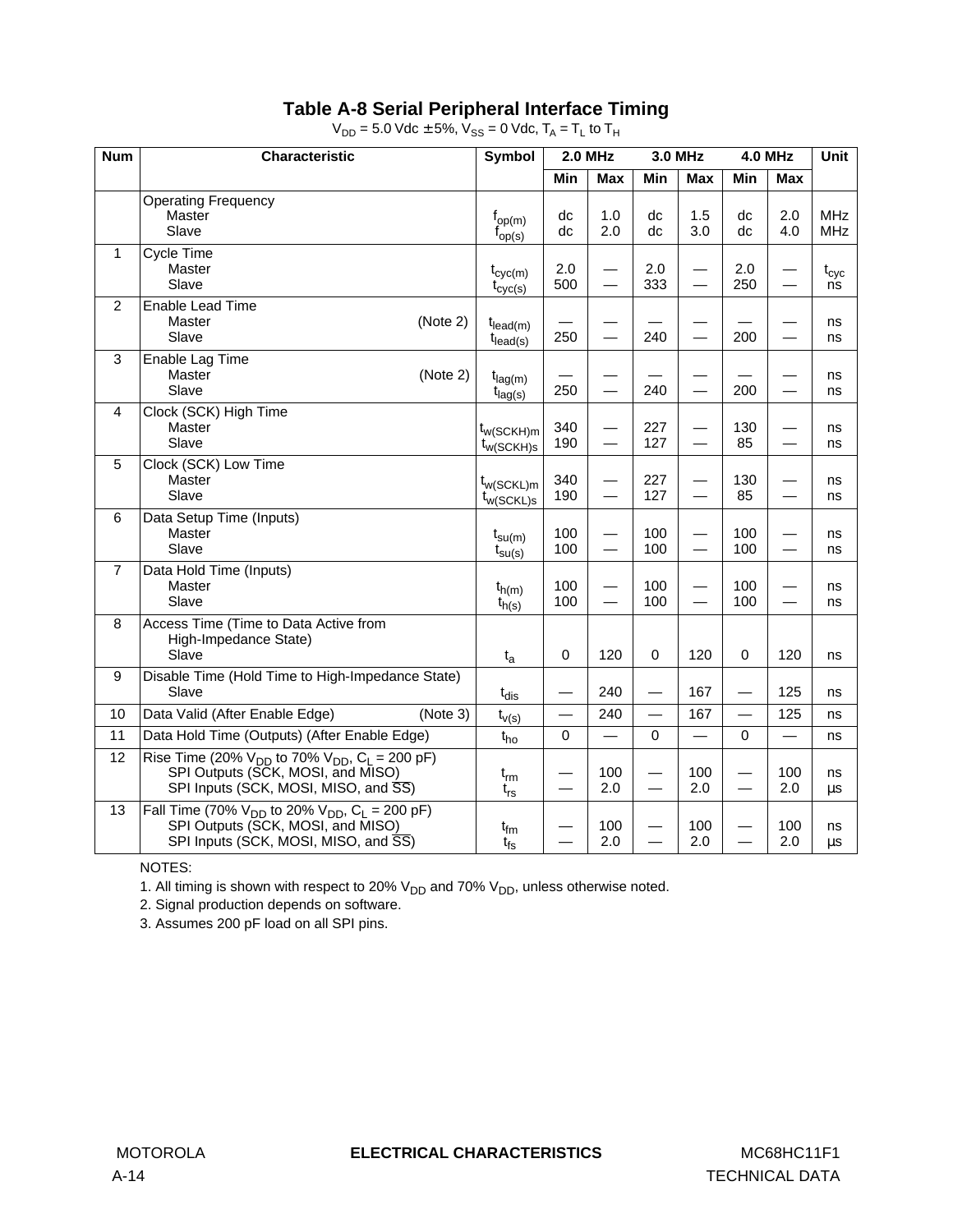

NOTE: This first clock edge is generated internally but is not seen at the SCK pin.





NOTE: This last clock edge is generated internally but is not seen at the SCK pin.

**Figure A-11 SPI Master Timing (CPHA = 1)**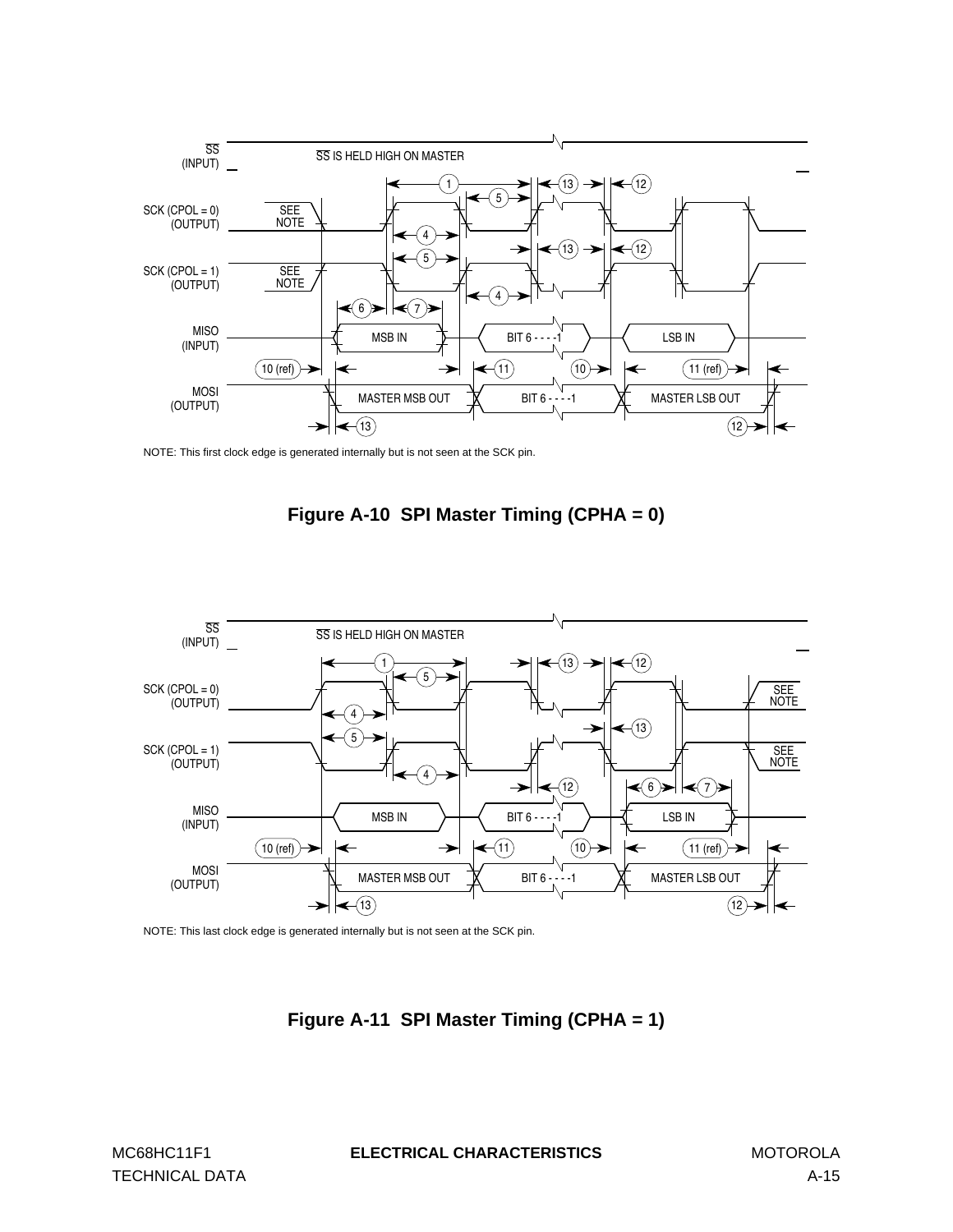

NOTE: Not defined but normally MSB of character just received.





NOTE: Not defined but normally LSB of character previously transmitted.

**Figure A-13 SPI Slave Timing (CPHA = 1)**

MOTOROLA **ELECTRICAL CHARACTERISTICS** MC68HC11F1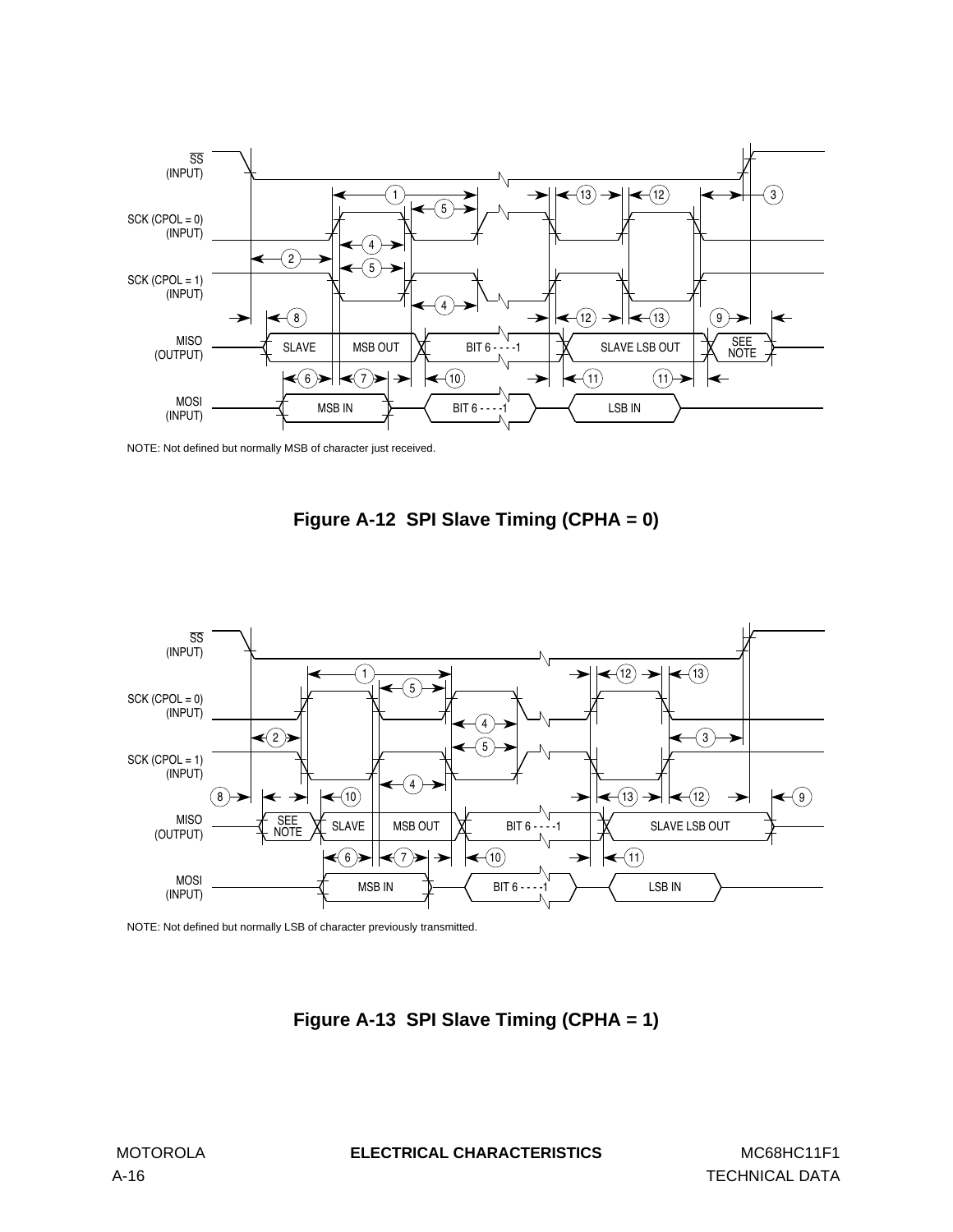# **Table A-9 EEPROM Characteristics**

| <b>Characteristic</b>          |                                                                                                  | Unit                    |                          |                          |              |
|--------------------------------|--------------------------------------------------------------------------------------------------|-------------------------|--------------------------|--------------------------|--------------|
|                                |                                                                                                  | 0 to 70,<br>$-40$ to 85 | $-40$ to 105             | $-40$ to 125             | $^{\circ}$ C |
| Programming Time<br>(Note 1)   | <1.0 MHz, RCO Enabled<br>1.0 to 2.0 MHz, RCO Disabled<br>$\geq$ 2.0 MHz (or Anytime RCO Enabled) | 10<br>20<br>10          | 15<br>Must use RCO<br>15 | 20<br>Must use RCO<br>20 | ms           |
| Erase Time (Note 1)            | Byte, Row and Bulk                                                                               | 10                      | 10                       | 10                       | ms           |
| Write/Erase Endurance (Note 2) |                                                                                                  | 10.000                  | 10.000                   | 10.000                   | Cycles       |
| Data Retention (Note 2)        | 10                                                                                               | 10                      | 10                       | Years                    |              |

 $V_{DD} = 5.0$  Vdc  $\pm$  10%,  $V_{SS} = 0$  Vdc,  $T_A = T_L$  to  $T_H$ 

NOTES:

1. The RC oscillator (RCO) must be enabled (by setting the CSEL bit in the OPTION register) for EEPROM programming and erasure when the E-clock frequency is below 1.0 MHz.

2. Refer to Reliability Monitor Report (current quarterly issue) for current failure rate information.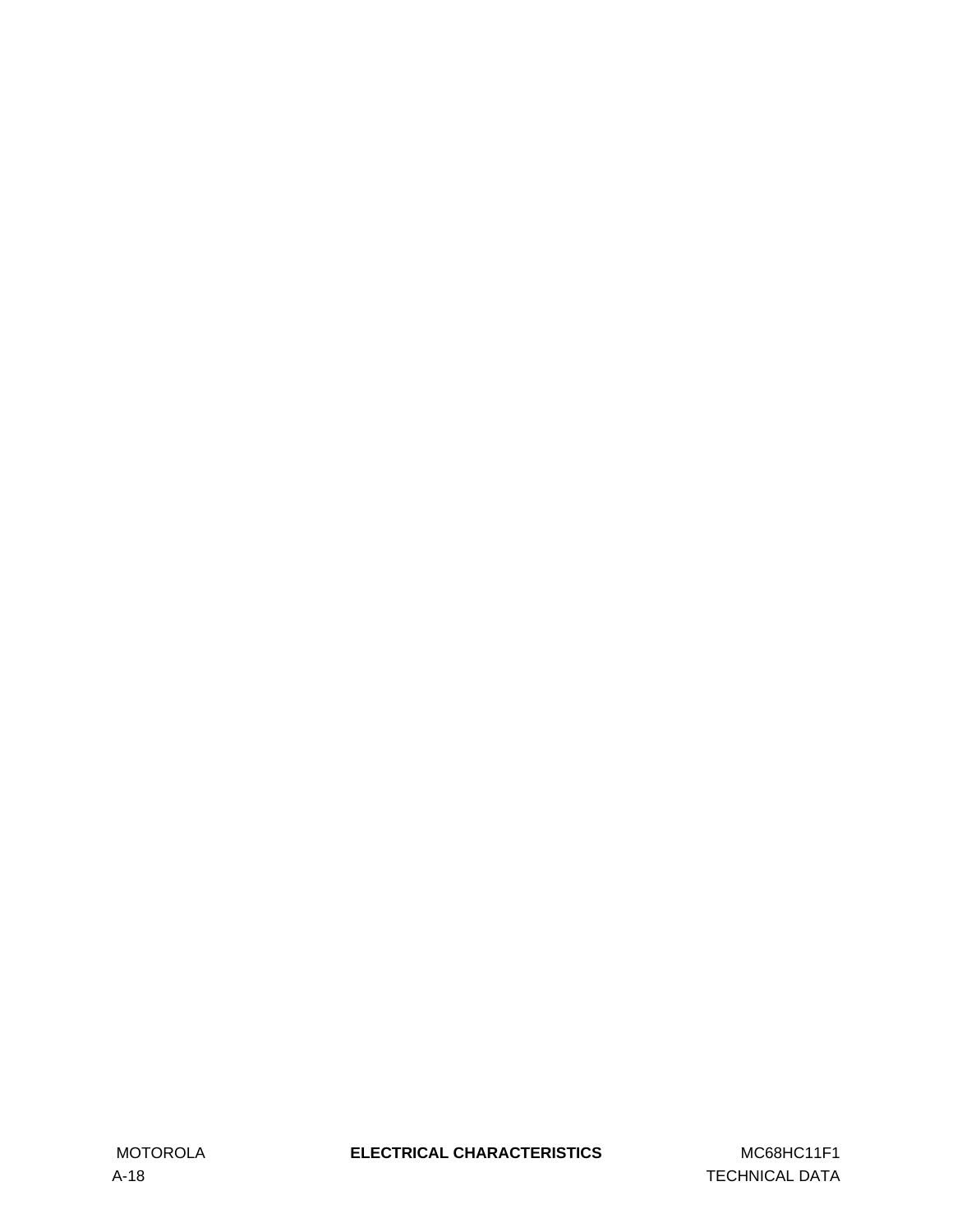# **APPENDIX BMECHANICAL DATA AND ORDERING INFORMATION**

#### **B.1 Pin Assignments**

The MC68HC11F1 is available in the 80-pin plastic low profile quad flat pack (LQFP) or the 68-pin plastic leaded chip carrier (PLCC). Refer to **[Table B-1](#page-154-0)** for ordering information.



**Figure B-1 MC68HC11F1 68-Pin PLCC**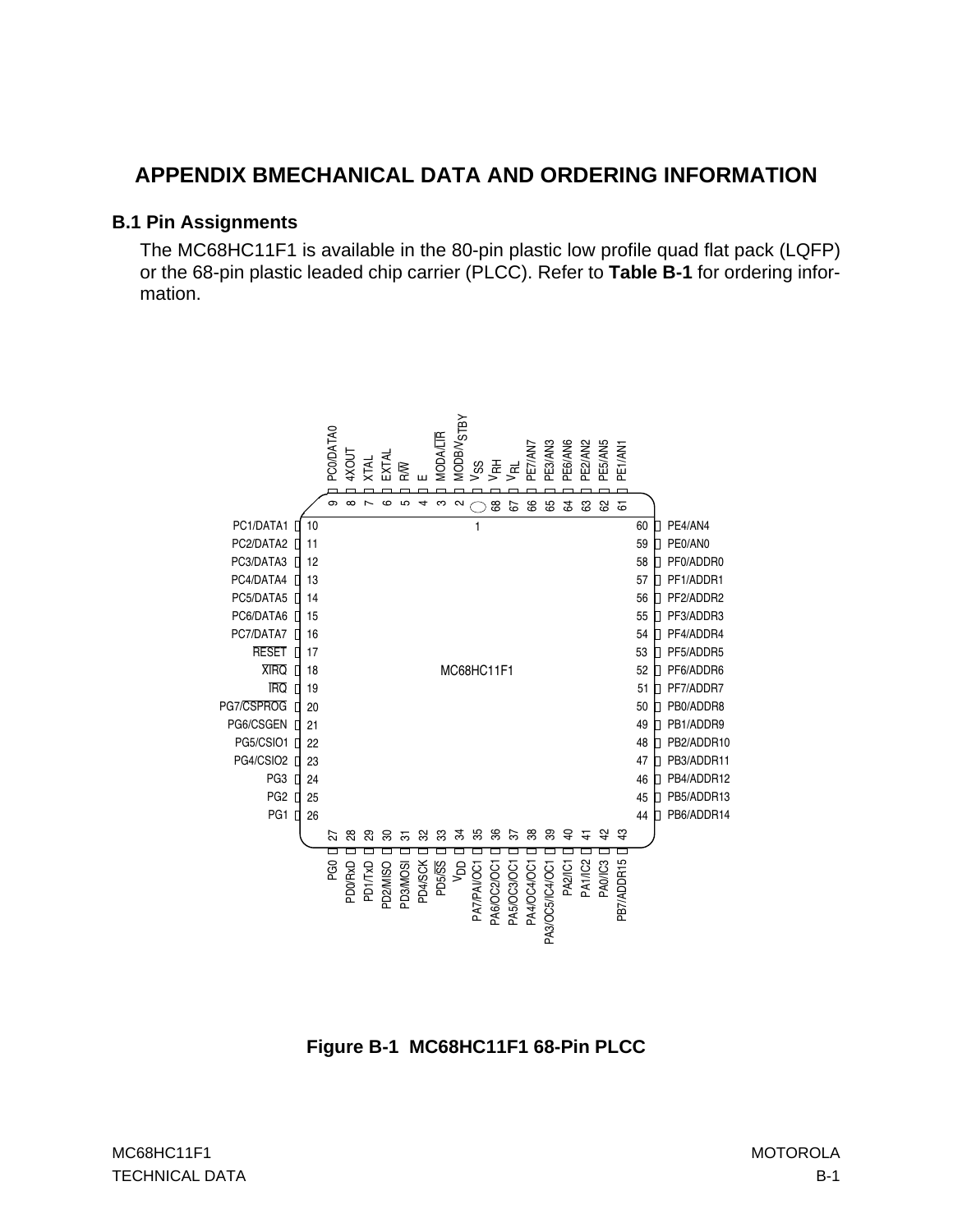

**Figure B-2 MC68HC11F1 80-Pin Quad Flat Pack**

### **B.2 Package Dimensions**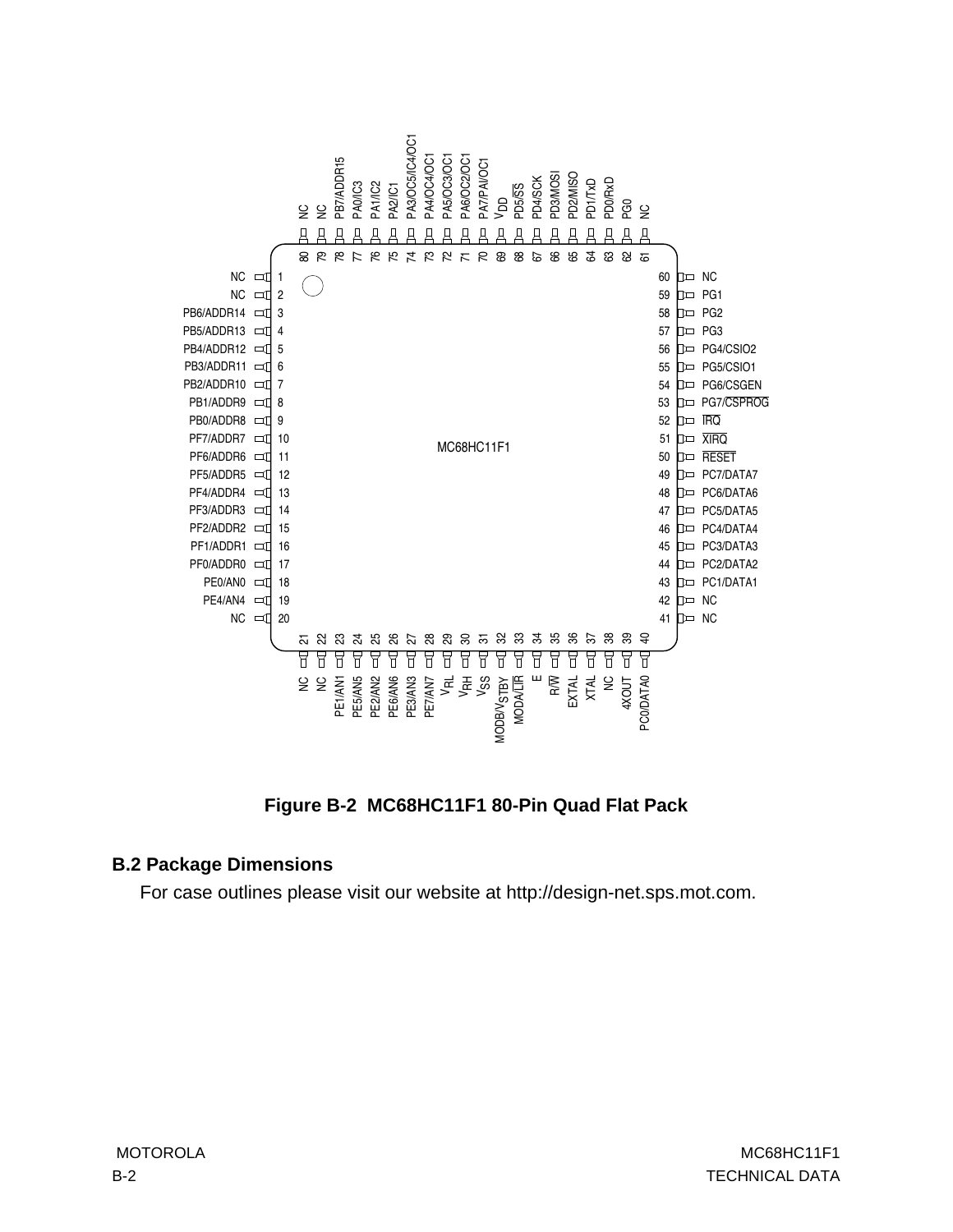# <span id="page-154-0"></span>**B.3 Ordering Information**

Use the information in **Table B-1** to specify the appropriate device when placing an order.

| <b>Description</b> | Package                                | Temperature               | <b>Frequency</b> | <b>MC Order Number</b> |
|--------------------|----------------------------------------|---------------------------|------------------|------------------------|
| NO ROM.            | 80-Pin LQFP                            | $-40^{\circ}$ to + 85° C  | 2 MHz            | MC68HC11F1CPU2         |
| 512 Bytes EEPROM,  | $(14 \text{ mm} \times 14 \text{ mm})$ |                           | 3 MHz            | MC68HC11F1CPU3         |
| 1024 Bytes RAM     | 1.4 mm thick)                          |                           | 4 MHz            | MC68HC11F1CPU4         |
|                    |                                        | $-40^{\circ}$ to + 105° C | 2 MHz            | MC68HC11F1VPU2         |
|                    |                                        |                           | 3 MHz            | MC68HC11F1VPU3         |
|                    |                                        |                           | 4 MHz            | MC68HC11F1VPU4         |
|                    |                                        | $-40^{\circ}$ to + 125° C | 2 MHz            | MC68HC11F1MPU2         |
|                    |                                        |                           | 3 MHz            | MC68HC11F1MPU3         |
|                    | 68-Pin PLCC                            | $-40^{\circ}$ to + 85° C  | 2 MHz            | MC68HC11F1CFN2         |
|                    |                                        |                           | 3 MHz            | MC68HC11F1CFN3         |
|                    |                                        |                           | 4 MHz            | MC68HC11F1CFN4         |
|                    |                                        | $-40^{\circ}$ to + 105° C | 2 MHz            | MC68HC11F1VFN2         |
|                    |                                        |                           | 3 MHz            | MC68HC11F1VFN3         |
|                    |                                        |                           | 4 MHz            | MC68HC11F1VFN4         |
|                    |                                        | $-40^{\circ}$ to + 125° C | 2 MHz            | MC68HC11F1MFN2         |
|                    |                                        |                           | 3 MHz            | MC68HC11F1MFN3         |

# **Table B-1 Device Ordering Information**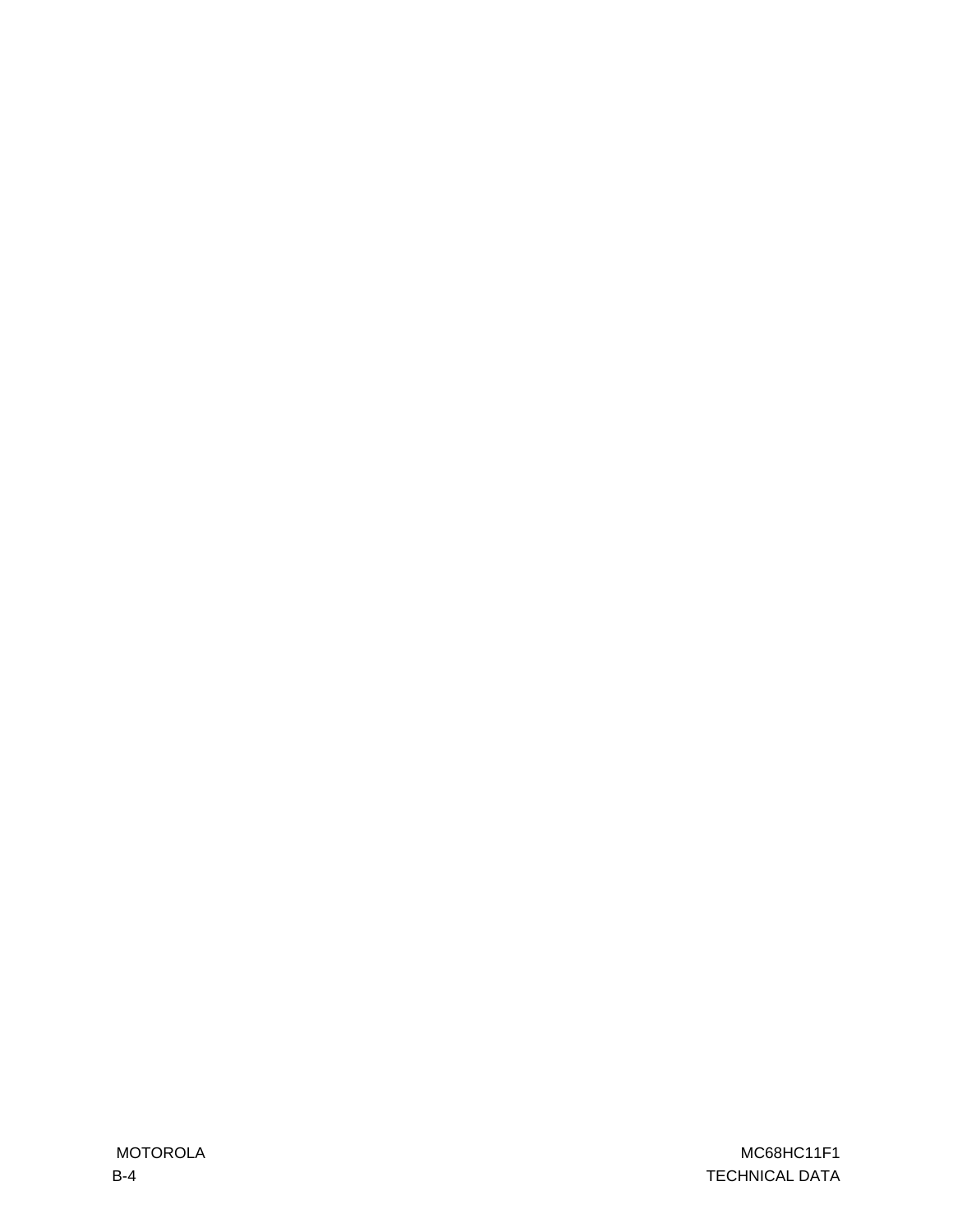# **APPENDIX CDEVELOPMENT SUPPORT**

## **C.1 MC68HC11F1 Development Tools**

The following table and text provide a reference to development tools for the MC68HC11F1 microcontrollers. For more complete information refer to the appropriate manual for each system.

# **Table C-1 MC68HC11F1 Development Tools**

| <b>Device</b> | <b>Evaluation Systems</b> | <b>Modular Development Systems</b> |
|---------------|---------------------------|------------------------------------|
| MC68HC11F1    | M68HC11F1EVS              | MMDS11*                            |

\* For MC68HC11F1 support, the MMDS11 must be used with an MC68HC11F1 emulator module.

# **C.2 MC68HC11EVS — Evaluation System**

The EVS is an economical tool for designing, debugging, and evaluating target systems based on the MC68HC11F1 MCU. The two printed circuit boards that comprise the EVS are the MC68HC11F1EM emulator module (EM) and the M68HC11PFB platform board (PFB).

- Monitor/debugger firmware
- One-line assembler/disassembler
- Host computer download capability
- Dual memory maps:
	- 64 Kbyte monitor map that includes 16 Kbytes of monitor EPROM
	- MC68HC11F1 user map that includes 64 Kbytes of emulation RAM
- OTPROM, EPROM, and EEPROM MCU programmer
- MCU extension I/O port for single-chip, expanded, and special-test operation modes
- RS-232C terminal and host I/O ports
- Logic analyzer connector

# **C.3 M68MMDS11 — Modular Development System for M68HC11 Devices**

The M68MMDS11 Motorola Modular Development System (MMDS11) is a tool for developing embedded systems based on M68HC11 MCUs. The MMDS11 is an emulator system that provides an on-screen bus state analyzer and real-time memory monitoring windows. An integrated design environment includes an editor, an assembler, the user interface, and source-level debug capability. These features significantly reduce the time necessary to develop and debug an embedded MCU system. The compact unit requires minimum space.

- Real-time, non-intrusive, in-circuit emulation
- Assembly-language source-level debugging

MC68HC11F1 MOTOROLA TECHNICAL DATA C-1